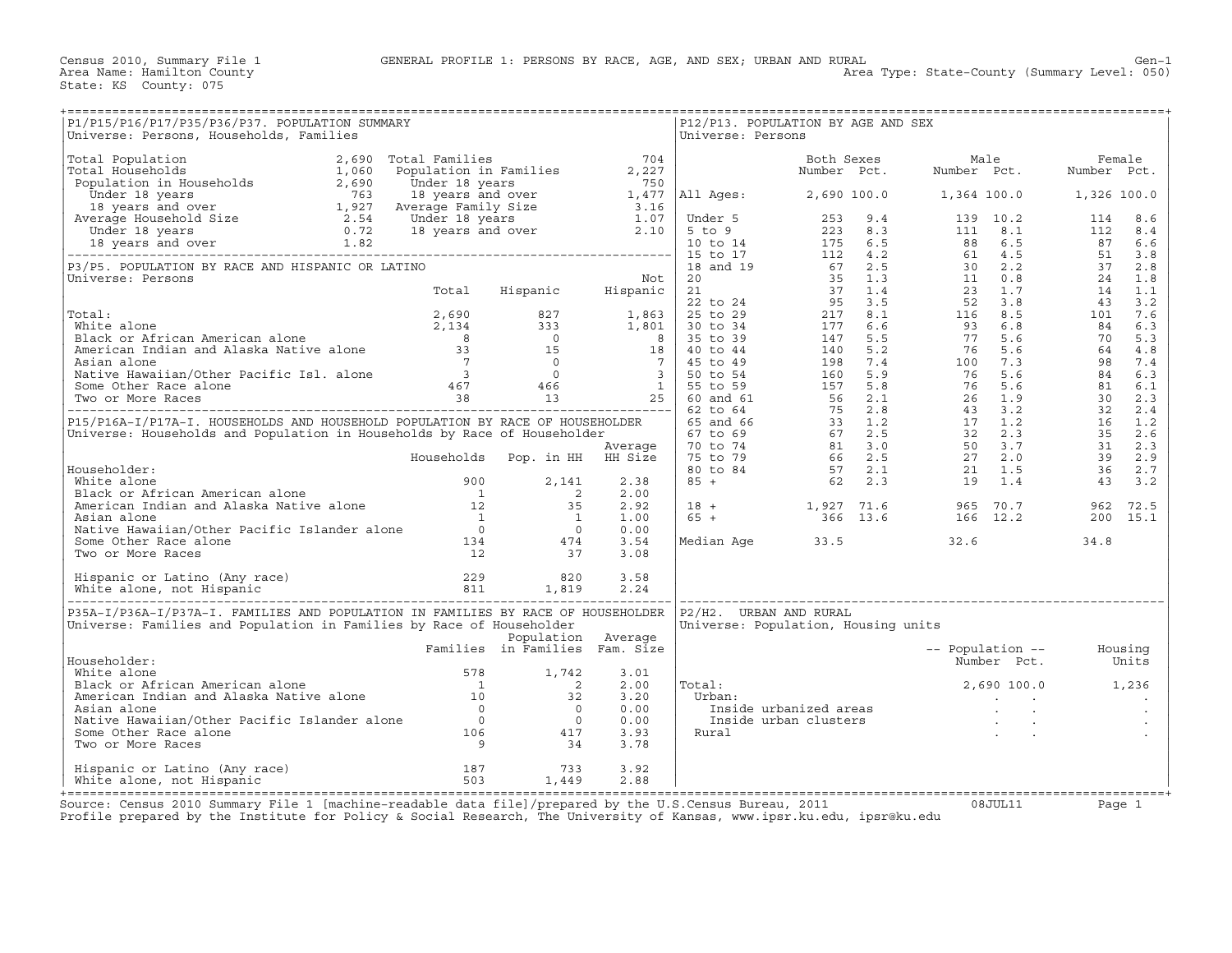| P38/P39. FAMILY TYPE BY PRESENCE AND AGE OF OWN                                                                                                                                                                                                                                            | P20. HOUSEHOLDS BY PRESENCE OF PEOPLE UNDER 18 BY<br>P31. RELATIONSHIP BY HOUSEHOLD TYPE                                                                                                                                                           |
|--------------------------------------------------------------------------------------------------------------------------------------------------------------------------------------------------------------------------------------------------------------------------------------------|----------------------------------------------------------------------------------------------------------------------------------------------------------------------------------------------------------------------------------------------------|
| AND RELATED CHILDREN (*)<br>Universe: Families                                                                                                                                                                                                                                             | HOUSEHOLD TYPE BY AGE OF PEOPLE UNDER 18 (*)<br>FOR THE POPULATION UNDER 18 (*)<br>Universe: Households<br>Universe: Persons under 18                                                                                                              |
| Presence Presence                                                                                                                                                                                                                                                                          |                                                                                                                                                                                                                                                    |
| of Own of Related<br>Total:                                                                                                                                                                                                                                                                | $1,060$ $ Total:$<br>763                                                                                                                                                                                                                           |
| Children<br>Children                                                                                                                                                                                                                                                                       | Households with one or more people<br>763<br>In households:                                                                                                                                                                                        |
|                                                                                                                                                                                                                                                                                            | Householder or spouse<br>$\overline{1}$                                                                                                                                                                                                            |
| Total Families:                                                                                                                                                                                                                                                                            | Related child:<br>750                                                                                                                                                                                                                              |
|                                                                                                                                                                                                                                                                                            | 715<br>Own child:                                                                                                                                                                                                                                  |
|                                                                                                                                                                                                                                                                                            | 575<br>In husband-wife families                                                                                                                                                                                                                    |
|                                                                                                                                                                                                                                                                                            | In other families,                                                                                                                                                                                                                                 |
|                                                                                                                                                                                                                                                                                            | no spouse present:<br>140                                                                                                                                                                                                                          |
|                                                                                                                                                                                                                                                                                            | no spouse present:<br>Male householder<br>34                                                                                                                                                                                                       |
| 1991 Total Families: $\begin{array}{llllll} 704 & 704 & 704 \\ \text{Husband-wife families:} & 577 & 577 \\ \text{Children under 18:} & 281 & 293 \\ \text{Under 6 and 6 to 17} & 66 & 72 \\ \text{6 to 17 years only} & 131 & 136 \\ \text{No children under 18} & 296 & 284 \end{array}$ | Female householder<br>106                                                                                                                                                                                                                          |
|                                                                                                                                                                                                                                                                                            | Other relatives:<br>35                                                                                                                                                                                                                             |
|                                                                                                                                                                                                                                                                                            | 29<br>Grandchild                                                                                                                                                                                                                                   |
|                                                                                                                                                                                                                                                                                            | $\epsilon$<br>Other relatives                                                                                                                                                                                                                      |
|                                                                                                                                                                                                                                                                                            | 12<br>Nonrelatives                                                                                                                                                                                                                                 |
|                                                                                                                                                                                                                                                                                            |                                                                                                                                                                                                                                                    |
|                                                                                                                                                                                                                                                                                            | $\mathbb O$<br>In group quarters                                                                                                                                                                                                                   |
|                                                                                                                                                                                                                                                                                            | $\mathbf 0$<br>Institutional                                                                                                                                                                                                                       |
|                                                                                                                                                                                                                                                                                            | $\Omega$<br>Noninstitutional                                                                                                                                                                                                                       |
|                                                                                                                                                                                                                                                                                            |                                                                                                                                                                                                                                                    |
|                                                                                                                                                                                                                                                                                            | $\Omega$<br>Under 6 years only                                                                                                                                                                                                                     |
|                                                                                                                                                                                                                                                                                            | Under 6 years and 6 to 17 years<br>$\Omega$                                                                                                                                                                                                        |
|                                                                                                                                                                                                                                                                                            | $\overline{3}$<br>* Responses of "same-sex spouse" were<br>6 to 17 years only                                                                                                                                                                      |
|                                                                                                                                                                                                                                                                                            | Female householder:<br>$\mathbf{1}$<br>edited during processing to "unmarried                                                                                                                                                                      |
|                                                                                                                                                                                                                                                                                            | $\Omega$<br>partner".                                                                                                                                                                                                                              |
|                                                                                                                                                                                                                                                                                            | Under 6 years only<br>$\bigcap$                                                                                                                                                                                                                    |
|                                                                                                                                                                                                                                                                                            | Under 6 years and $6$ to 17 years<br>6 to 17 years only<br>6 to 17 years only<br>$\overline{1}$                                                                                                                                                    |
|                                                                                                                                                                                                                                                                                            | P41. AGE OF GRANDCHILDREN UNDER 18 YEARS                                                                                                                                                                                                           |
| P19. HOUSEHOLD SIZE, HOUSEHOLD TYPE, AND PRESENCE                                                                                                                                                                                                                                          | Households with no people under 18:<br>673<br>LIVING WITH A GRANDPARENT HOUSEHOLDER                                                                                                                                                                |
| OF OWN CHILDREN (*)                                                                                                                                                                                                                                                                        | Family households:<br>321   Universe: Grandchildren under 18 living                                                                                                                                                                                |
| Universe: Households                                                                                                                                                                                                                                                                       | with a grandparent householder                                                                                                                                                                                                                     |
|                                                                                                                                                                                                                                                                                            | Family households:<br>Husband-wife families:<br>Other families, no spouse present:<br>Male householder<br>Male householder<br>Nonfamily households:<br>Male households:<br>Male householder<br>Male householder<br>Female householder<br>The Sunda |
| Total:<br>1,060                                                                                                                                                                                                                                                                            | 29                                                                                                                                                                                                                                                 |
| 1-person households:<br>311                                                                                                                                                                                                                                                                | Under 3 years                                                                                                                                                                                                                                      |
| Male householder<br>144                                                                                                                                                                                                                                                                    | 3 and 4 years                                                                                                                                                                                                                                      |
| Female householder<br>167                                                                                                                                                                                                                                                                  | $\begin{array}{c} 9 \\ 5 \\ 2 \\ 5 \end{array}$<br>5 years                                                                                                                                                                                         |
|                                                                                                                                                                                                                                                                                            | 6 to 11 years                                                                                                                                                                                                                                      |
| 749<br>2-or-more-person households:                                                                                                                                                                                                                                                        | 12 to 17 years                                                                                                                                                                                                                                     |
| Family households:<br>704                                                                                                                                                                                                                                                                  |                                                                                                                                                                                                                                                    |
| Husband-wife families:<br>577                                                                                                                                                                                                                                                              |                                                                                                                                                                                                                                                    |
| Musband-wire ramiinen under 18<br>With own children under 18<br>Other families, no spouse present:<br>281                                                                                                                                                                                  | P40. OWN CHILDREN UNDER 18 YEARS BY FAMILY TYPE AND AGE (*)                                                                                                                                                                                        |
| 296                                                                                                                                                                                                                                                                                        | Universe: Own Children Under 18 Years                                                                                                                                                                                                              |
| 127                                                                                                                                                                                                                                                                                        | In Male<br>In Female                                                                                                                                                                                                                               |
| Male householder:<br>45                                                                                                                                                                                                                                                                    | In Husband Pct. Householder Pct.<br>Householder Pct.                                                                                                                                                                                               |
|                                                                                                                                                                                                                                                                                            |                                                                                                                                                                                                                                                    |
|                                                                                                                                                                                                                                                                                            | -Wife of Mo Wife of<br>Total Families Tot. Families Tot.                                                                                                                                                                                           |
|                                                                                                                                                                                                                                                                                            |                                                                                                                                                                                                                                                    |
|                                                                                                                                                                                                                                                                                            |                                                                                                                                                                                                                                                    |
|                                                                                                                                                                                                                                                                                            |                                                                                                                                                                                                                                                    |
|                                                                                                                                                                                                                                                                                            |                                                                                                                                                                                                                                                    |
|                                                                                                                                                                                                                                                                                            |                                                                                                                                                                                                                                                    |
|                                                                                                                                                                                                                                                                                            |                                                                                                                                                                                                                                                    |
|                                                                                                                                                                                                                                                                                            |                                                                                                                                                                                                                                                    |
| the contract of the contract of the contract of the contract of the contract of the contract of the contract of                                                                                                                                                                            | Mich own children under 18<br>No own children under 18<br>No own children under 18<br>No own children under 18<br>No own children under 18<br>No with own children under 18<br>Mich own children under 18<br>No with own children under 18<br>     |

Source: Census 2010 Summary File 1 [machine−readable data file]/prepared by the U.S.Census Bureau, 2011 08JUL11 Page 2 Profile prepared by the Institute for Policy & Social Research, The University of Kansas, www.ipsr.ku.edu, ipsr@ku.edu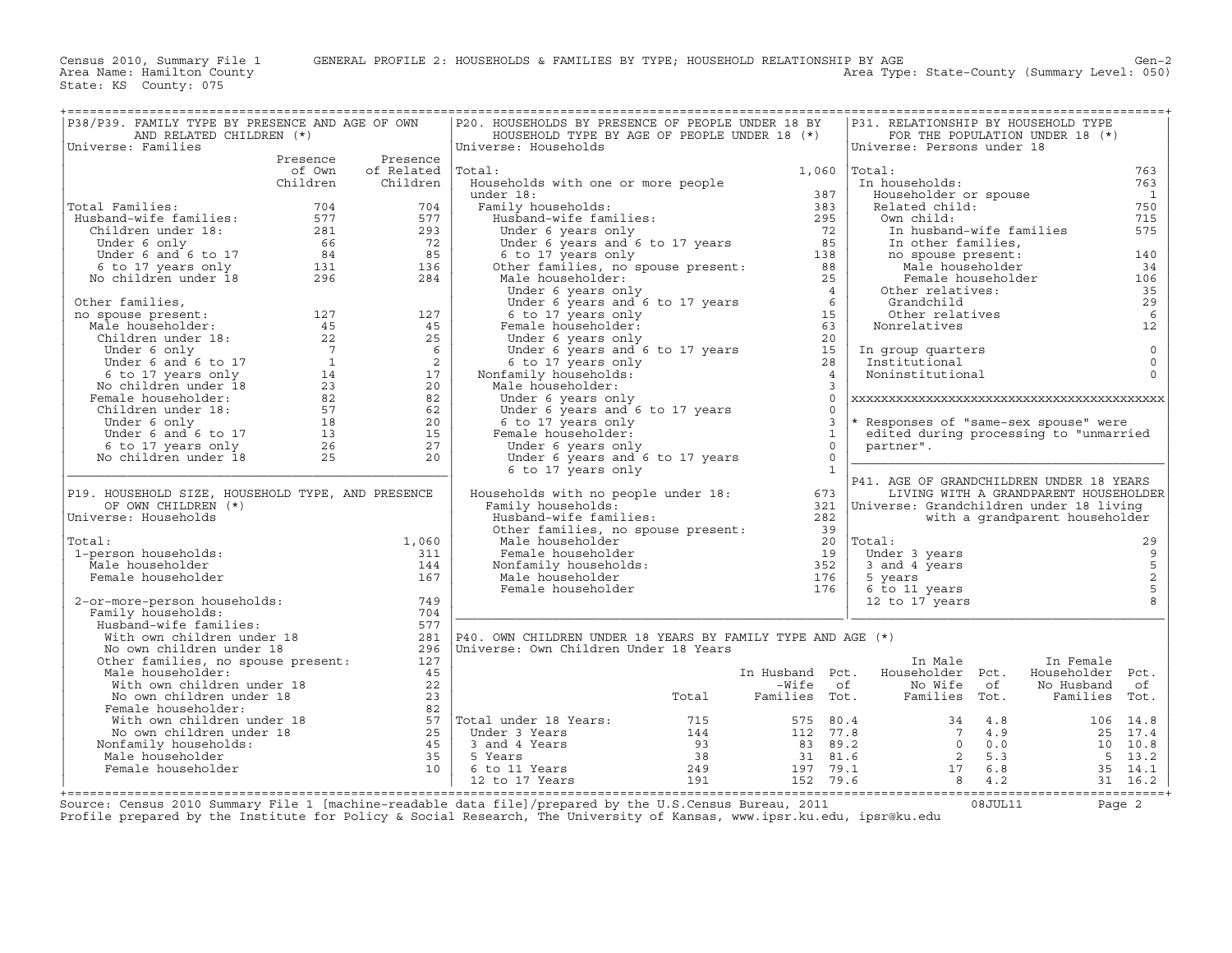Area Type: State-County (Summary Level: 050)

| P14. SEX BY AGE FOR THE POPULATION UNDER 20 YEARS               |                                                                                                                                                                                                                                                                                                                                                |                                                                      |                                                                                                                                                                                                                                                                                               |           |                                                                                                                                                                                                                                               |     |                                                |                         | P21. HOUSEHOLDS BY AGE OF HOUSEHOLDER BY HOUSEHOLD TYPE BY PRESENCE OF                                                                                                                                                                                                                                |              |                              |                               |
|-----------------------------------------------------------------|------------------------------------------------------------------------------------------------------------------------------------------------------------------------------------------------------------------------------------------------------------------------------------------------------------------------------------------------|----------------------------------------------------------------------|-----------------------------------------------------------------------------------------------------------------------------------------------------------------------------------------------------------------------------------------------------------------------------------------------|-----------|-----------------------------------------------------------------------------------------------------------------------------------------------------------------------------------------------------------------------------------------------|-----|------------------------------------------------|-------------------------|-------------------------------------------------------------------------------------------------------------------------------------------------------------------------------------------------------------------------------------------------------------------------------------------------------|--------------|------------------------------|-------------------------------|
| Universe: Population Under 20 Years                             |                                                                                                                                                                                                                                                                                                                                                |                                                                      |                                                                                                                                                                                                                                                                                               |           |                                                                                                                                                                                                                                               |     |                                                | RELATED CHILDREN (*)    |                                                                                                                                                                                                                                                                                                       |              |                              |                               |
|                                                                 |                                                                                                                                                                                                                                                                                                                                                |                                                                      |                                                                                                                                                                                                                                                                                               |           |                                                                                                                                                                                                                                               |     |                                                | Universe: Households    |                                                                                                                                                                                                                                                                                                       |              |                              |                               |
|                                                                 |                                                                                                                                                                                                                                                                                                                                                | Total Pct.                                                           |                                                                                                                                                                                                                                                                                               |           | Male Pct. Female Pct.                                                                                                                                                                                                                         |     |                                                |                         |                                                                                                                                                                                                                                                                                                       |              |                              | Total Householder Householder |
|                                                                 |                                                                                                                                                                                                                                                                                                                                                |                                                                      |                                                                                                                                                                                                                                                                                               |           |                                                                                                                                                                                                                                               |     |                                                |                         |                                                                                                                                                                                                                                                                                                       | Households   |                              | 15 to 64 65 and Over          |
| Total:                                                          |                                                                                                                                                                                                                                                                                                                                                | 830 100.0                                                            |                                                                                                                                                                                                                                                                                               | 429 100.0 | 401 100.0                                                                                                                                                                                                                                     |     |                                                |                         |                                                                                                                                                                                                                                                                                                       |              |                              |                               |
| Under 1                                                         |                                                                                                                                                                                                                                                                                                                                                | 57 6.9                                                               |                                                                                                                                                                                                                                                                                               | 30 7.0    | 27                                                                                                                                                                                                                                            | 6.7 | Total:                                         |                         |                                                                                                                                                                                                                                                                                                       | 1,060        | 794                          | 266                           |
|                                                                 |                                                                                                                                                                                                                                                                                                                                                | 56 6.7                                                               |                                                                                                                                                                                                                                                                                               |           | 27                                                                                                                                                                                                                                            | 6.7 |                                                | Family households:      |                                                                                                                                                                                                                                                                                                       |              | 582                          | 122                           |
| 1 year                                                          |                                                                                                                                                                                                                                                                                                                                                |                                                                      | $296.8$<br>194.4                                                                                                                                                                                                                                                                              |           |                                                                                                                                                                                                                                               |     |                                                |                         | -<br>Family households:<br>Husband-wife families:                                                                                                                                                                                                                                                     | 704          | 471                          |                               |
| 2 years                                                         |                                                                                                                                                                                                                                                                                                                                                |                                                                      |                                                                                                                                                                                                                                                                                               |           |                                                                                                                                                                                                                                               |     |                                                |                         |                                                                                                                                                                                                                                                                                                       |              |                              | 106                           |
| 3 years                                                         |                                                                                                                                                                                                                                                                                                                                                |                                                                      |                                                                                                                                                                                                                                                                                               |           |                                                                                                                                                                                                                                               |     |                                                |                         |                                                                                                                                                                                                                                                                                                       |              | 293                          | $\circ$                       |
| 4 years                                                         |                                                                                                                                                                                                                                                                                                                                                |                                                                      |                                                                                                                                                                                                                                                                                               |           |                                                                                                                                                                                                                                               |     |                                                |                         |                                                                                                                                                                                                                                                                                                       |              | 178                          | 106                           |
| 5 years                                                         |                                                                                                                                                                                                                                                                                                                                                |                                                                      |                                                                                                                                                                                                                                                                                               |           |                                                                                                                                                                                                                                               |     |                                                |                         |                                                                                                                                                                                                                                                                                                       |              | 111                          | 16                            |
| 6 years                                                         |                                                                                                                                                                                                                                                                                                                                                |                                                                      |                                                                                                                                                                                                                                                                                               |           |                                                                                                                                                                                                                                               |     |                                                |                         | EXERCISE:<br>With related children under 18<br>No related children under 18<br>293<br>No related children under 18<br>284<br>284<br>Male householder:<br>27<br>Male householder:<br>25<br>27<br>27<br>284<br>284<br>284<br>284<br>284<br>285<br>284<br>285<br>285<br>285<br>                          |              | 41                           | $\overline{4}$                |
| 7 years                                                         |                                                                                                                                                                                                                                                                                                                                                |                                                                      |                                                                                                                                                                                                                                                                                               |           |                                                                                                                                                                                                                                               |     |                                                |                         |                                                                                                                                                                                                                                                                                                       |              | 24                           | $1\,$                         |
| 8 years                                                         |                                                                                                                                                                                                                                                                                                                                                |                                                                      |                                                                                                                                                                                                                                                                                               |           |                                                                                                                                                                                                                                               |     |                                                |                         |                                                                                                                                                                                                                                                                                                       |              | 17                           | 3                             |
| 9 years                                                         |                                                                                                                                                                                                                                                                                                                                                |                                                                      |                                                                                                                                                                                                                                                                                               |           |                                                                                                                                                                                                                                               |     |                                                | Female householder:     |                                                                                                                                                                                                                                                                                                       |              | 70                           | 12                            |
| 10 years                                                        |                                                                                                                                                                                                                                                                                                                                                |                                                                      |                                                                                                                                                                                                                                                                                               |           |                                                                                                                                                                                                                                               |     |                                                |                         |                                                                                                                                                                                                                                                                                                       |              | 60                           | 2                             |
| 11 years                                                        |                                                                                                                                                                                                                                                                                                                                                |                                                                      |                                                                                                                                                                                                                                                                                               |           |                                                                                                                                                                                                                                               |     |                                                |                         |                                                                                                                                                                                                                                                                                                       |              | 10                           | 10                            |
| 12 years                                                        |                                                                                                                                                                                                                                                                                                                                                |                                                                      |                                                                                                                                                                                                                                                                                               |           |                                                                                                                                                                                                                                               |     |                                                |                         |                                                                                                                                                                                                                                                                                                       |              |                              |                               |
| 13 years                                                        |                                                                                                                                                                                                                                                                                                                                                |                                                                      |                                                                                                                                                                                                                                                                                               |           |                                                                                                                                                                                                                                               |     |                                                | Nonfamily households:   | Male householder:<br>With related children under 18<br>With related children under 18<br>25<br>No related children under 18<br>20<br>New letter under 18<br>20<br>With related children under 18<br>20<br>No related children under 18<br>20<br>20<br>32                                              |              | 356<br>212                   | 144                           |
| 14 years                                                        |                                                                                                                                                                                                                                                                                                                                                |                                                                      |                                                                                                                                                                                                                                                                                               |           |                                                                                                                                                                                                                                               |     |                                                |                         |                                                                                                                                                                                                                                                                                                       |              | 174                          | 137                           |
| 15 years                                                        |                                                                                                                                                                                                                                                                                                                                                |                                                                      |                                                                                                                                                                                                                                                                                               |           |                                                                                                                                                                                                                                               |     |                                                |                         | Difamily nouseholds:<br>Householder living alone and the same of the side of the side of the side of the side of the side of the side o<br>The side of the side of the side of the side of the side of the side of the side of the s                                                                  |              | 38                           | $7\overline{ }$               |
| 16 years                                                        | $\begin{array}{cccc} 56 & 6 \cdot .7 \\ 40 & 4 \cdot .8 \\ 52 & 6 \cdot .3 \\ 48 & 5 \cdot .8 \\ 41 & 4 \cdot .9 \\ 50 & 6 \cdot .0 \\ 48 & 5 \cdot .8 \\ 42 & 5 \cdot .1 \\ 47 & 5 \cdot .5 \\ 38 & 4 \cdot .6 \\ 33 & 4 \cdot .0 \\ 25 & 3 \cdot .4 \\ 36 & 4 \cdot .3 \\ 42 & 5 \cdot .1 \\ 49 & 5 \cdot .9 \\ 18 & 2 \cdot .2 \end{array}$ |                                                                      | $\begin{array}{r} 29 \ 4.8 \ 19 \ 26 \ 35 \ 26 \ 22 \ 5.1 \ 20 \ 4.7 \ 7 \ 28 \ 22 \ 23 \ 5.4 \ 20 \ 4.7 \ 24 \ 25 \ 22 \ 23 \ 24 \ 25 \ 24 \ 25 \ 26 \ 23 \ 25 \ 24 \ 25 \ 26 \ 27 \ 28 \ 28 \ 29 \ 21 \ 22 \ 25.1 \ 24 \ 22 \ 25.1 \ 22 \ 21 \ 22 \ 25.1 \ 21 \ 22 \ 25.1 \ 21 \end{array}$ |           | $\begin{array}{cccc} 27 & 6.7 \\ 21 & 5.2 \\ 17 & 4.2 \\ 22 & 5.5 \\ 19 & 4.7 \\ 32 & 3.2 \\ 20 & 5.0 \\ 28 & 7.0 \\ 20 & 5.0 \\ 20 & 4.2 \\ 22 & 5.5 \\ 16 & 4.0 \\ 12 & 2.2 \\ 22 & 5.5 \\ 20 & 5.0 \\ 27 & 6.7 \\ 10 & 2.5 \\ \end{array}$ |     |                                                |                         |                                                                                                                                                                                                                                                                                                       |              |                              |                               |
| 17 years                                                        |                                                                                                                                                                                                                                                                                                                                                |                                                                      |                                                                                                                                                                                                                                                                                               |           |                                                                                                                                                                                                                                               |     |                                                |                         | * Same-sex couple households are included in the family households category                                                                                                                                                                                                                           |              |                              |                               |
|                                                                 |                                                                                                                                                                                                                                                                                                                                                |                                                                      |                                                                                                                                                                                                                                                                                               |           |                                                                                                                                                                                                                                               |     |                                                |                         |                                                                                                                                                                                                                                                                                                       |              |                              |                               |
| 18 years                                                        |                                                                                                                                                                                                                                                                                                                                                |                                                                      |                                                                                                                                                                                                                                                                                               |           |                                                                                                                                                                                                                                               |     |                                                |                         | if there is at least one additional person related to the householder                                                                                                                                                                                                                                 |              |                              |                               |
| 19 years                                                        |                                                                                                                                                                                                                                                                                                                                                |                                                                      | 8 1.9                                                                                                                                                                                                                                                                                         |           |                                                                                                                                                                                                                                               |     |                                                |                         | by birth or adoption. Same-sex couple households with no relatives of the                                                                                                                                                                                                                             |              |                              |                               |
|                                                                 |                                                                                                                                                                                                                                                                                                                                                |                                                                      |                                                                                                                                                                                                                                                                                               |           |                                                                                                                                                                                                                                               |     |                                                |                         | householder present are tabulated in nonfamily households. Responses of                                                                                                                                                                                                                               |              |                              |                               |
|                                                                 |                                                                                                                                                                                                                                                                                                                                                |                                                                      |                                                                                                                                                                                                                                                                                               |           |                                                                                                                                                                                                                                               |     |                                                |                         |                                                                                                                                                                                                                                                                                                       |              |                              |                               |
|                                                                 |                                                                                                                                                                                                                                                                                                                                                |                                                                      |                                                                                                                                                                                                                                                                                               |           |                                                                                                                                                                                                                                               |     |                                                |                         | "same-sex spouse" were edited during processing to "unmarried partner."                                                                                                                                                                                                                               |              |                              |                               |
|                                                                 |                                                                                                                                                                                                                                                                                                                                                |                                                                      |                                                                                                                                                                                                                                                                                               |           |                                                                                                                                                                                                                                               |     |                                                |                         |                                                                                                                                                                                                                                                                                                       |              |                              |                               |
|                                                                 |                                                                                                                                                                                                                                                                                                                                                |                                                                      |                                                                                                                                                                                                                                                                                               |           |                                                                                                                                                                                                                                               |     |                                                |                         |                                                                                                                                                                                                                                                                                                       |              |                              |                               |
| P32. RELATIONSHIP BY AGE FOR THE POPULATION UNDER 18 YEARS (**) |                                                                                                                                                                                                                                                                                                                                                |                                                                      |                                                                                                                                                                                                                                                                                               |           |                                                                                                                                                                                                                                               |     |                                                |                         |                                                                                                                                                                                                                                                                                                       |              |                              |                               |
| Universe: Population Under 18 Years                             |                                                                                                                                                                                                                                                                                                                                                |                                                                      |                                                                                                                                                                                                                                                                                               |           |                                                                                                                                                                                                                                               |     |                                                |                         |                                                                                                                                                                                                                                                                                                       |              |                              |                               |
|                                                                 |                                                                                                                                                                                                                                                                                                                                                |                                                                      |                                                                                                                                                                                                                                                                                               |           |                                                                                                                                                                                                                                               |     |                                                |                         | --------------------- In Households------------------- - -----------Group Quarters---------                                                                                                                                                                                                           |              |                              |                               |
|                                                                 |                                                                                                                                                                                                                                                                                                                                                |                                                                      |                                                                                                                                                                                                                                                                                               |           |                                                                                                                                                                                                                                               |     |                                                | -----Related Child----- |                                                                                                                                                                                                                                                                                                       |              |                              |                               |
|                                                                 |                                                                                                                                                                                                                                                                                                                                                |                                                                      |                                                                                                                                                                                                                                                                                               |           | Excluding Householder/Spouse Householder                                                                                                                                                                                                      |     |                                                | Other                   |                                                                                                                                                                                                                                                                                                       |              | Institution- Noninstitution- |                               |
|                                                                 |                                                                                                                                                                                                                                                                                                                                                |                                                                      | Total In Households                                                                                                                                                                                                                                                                           |           |                                                                                                                                                                                                                                               |     |                                                |                         | or Spouse 0wn Child Relatives Nonrelatives                                                                                                                                                                                                                                                            |              | Total alized Pop.            | alized Pop.                   |
|                                                                 |                                                                                                                                                                                                                                                                                                                                                |                                                                      |                                                                                                                                                                                                                                                                                               |           |                                                                                                                                                                                                                                               |     |                                                |                         |                                                                                                                                                                                                                                                                                                       |              |                              |                               |
| Under 18:                                                       |                                                                                                                                                                                                                                                                                                                                                | 762                                                                  |                                                                                                                                                                                                                                                                                               | 762       | 1                                                                                                                                                                                                                                             |     | 715                                            | 35                      | 12                                                                                                                                                                                                                                                                                                    | $\circ$      | $\Omega$                     | $\mathbf 0$                   |
|                                                                 |                                                                                                                                                                                                                                                                                                                                                |                                                                      |                                                                                                                                                                                                                                                                                               | 153       |                                                                                                                                                                                                                                               |     | 144                                            | 9                       | $\Omega$                                                                                                                                                                                                                                                                                              | $\circ$      | $\Omega$                     | $\circ$                       |
|                                                                 |                                                                                                                                                                                                                                                                                                                                                |                                                                      |                                                                                                                                                                                                                                                                                               | 100       |                                                                                                                                                                                                                                               |     |                                                | $5^{\circ}$             | 2                                                                                                                                                                                                                                                                                                     | $\circ$      | $\circ$                      | $\mathsf O$                   |
|                                                                 |                                                                                                                                                                                                                                                                                                                                                |                                                                      |                                                                                                                                                                                                                                                                                               | 41        |                                                                                                                                                                                                                                               |     |                                                |                         |                                                                                                                                                                                                                                                                                                       | $\circ$      | $\Omega$                     | $\circ$                       |
|                                                                 |                                                                                                                                                                                                                                                                                                                                                |                                                                      |                                                                                                                                                                                                                                                                                               | 261       |                                                                                                                                                                                                                                               |     | $\begin{array}{r} 93 \\ 38 \end{array}$<br>249 |                         |                                                                                                                                                                                                                                                                                                       | $\circ$      | $\circ$                      | $\mathsf{O}\xspace$           |
|                                                                 |                                                                                                                                                                                                                                                                                                                                                |                                                                      |                                                                                                                                                                                                                                                                                               |           |                                                                                                                                                                                                                                               |     |                                                |                         | $\begin{array}{c} 2 \\ 1 \\ 5 \end{array}$                                                                                                                                                                                                                                                            |              |                              |                               |
|                                                                 |                                                                                                                                                                                                                                                                                                                                                |                                                                      |                                                                                                                                                                                                                                                                                               | 71        |                                                                                                                                                                                                                                               |     | 68                                             |                         | $\circ$                                                                                                                                                                                                                                                                                               | $\mathbf{0}$ | $\circ$                      | $\circ$                       |
|                                                                 |                                                                                                                                                                                                                                                                                                                                                |                                                                      |                                                                                                                                                                                                                                                                                               | 25        |                                                                                                                                                                                                                                               |     | 24                                             |                         | $\begin{array}{c} 7 \\ 3 \\ 4 \end{array}$<br>$\circ$                                                                                                                                                                                                                                                 | $\Omega$     | $\Omega$                     | $\Omega$                      |
| 15 to 17 years                                                  |                                                                                                                                                                                                                                                                                                                                                | $\frac{25}{111}$                                                     |                                                                                                                                                                                                                                                                                               | 111       |                                                                                                                                                                                                                                               |     | 99                                             | 8                       | $\overline{4}$                                                                                                                                                                                                                                                                                        | $\mathbf 0$  | $\Omega$                     | $\mathbf 0$                   |
|                                                                 |                                                                                                                                                                                                                                                                                                                                                |                                                                      |                                                                                                                                                                                                                                                                                               |           |                                                                                                                                                                                                                                               |     |                                                |                         |                                                                                                                                                                                                                                                                                                       |              |                              |                               |
| % Under 3                                                       |                                                                                                                                                                                                                                                                                                                                                |                                                                      |                                                                                                                                                                                                                                                                                               | 20.1%     |                                                                                                                                                                                                                                               |     | 20.1%                                          | 25.7%                   | $0.0\%$                                                                                                                                                                                                                                                                                               |              |                              | . 응                           |
| % 3 and 4 years                                                 |                                                                                                                                                                                                                                                                                                                                                | $20.1%$<br>$13.1%$                                                   |                                                                                                                                                                                                                                                                                               | 13.1%     |                                                                                                                                                                                                                                               |     | 13.0%                                          | 14.3%                   | 16.7%                                                                                                                                                                                                                                                                                                 |              |                              | .  응                          |
| % 5 years                                                       |                                                                                                                                                                                                                                                                                                                                                |                                                                      |                                                                                                                                                                                                                                                                                               | 5.4%      |                                                                                                                                                                                                                                               |     | 5.3%                                           | 5.7%                    | 8.3%                                                                                                                                                                                                                                                                                                  |              |                              | $. \circ$                     |
| % 6 to 11 years                                                 |                                                                                                                                                                                                                                                                                                                                                |                                                                      |                                                                                                                                                                                                                                                                                               | 34.3%     |                                                                                                                                                                                                                                               |     | 34.8%                                          | 20.0%                   | 41.7%                                                                                                                                                                                                                                                                                                 |              |                              | $. \circ$                     |
| % 12 and 13 years                                               |                                                                                                                                                                                                                                                                                                                                                |                                                                      |                                                                                                                                                                                                                                                                                               | 9.3%      |                                                                                                                                                                                                                                               |     | 9.5%                                           | 8.6%                    | 0.0%                                                                                                                                                                                                                                                                                                  | $. \circ$    | . %                          | $. \circ$                     |
| % 14 years                                                      |                                                                                                                                                                                                                                                                                                                                                |                                                                      |                                                                                                                                                                                                                                                                                               | 3.3%      |                                                                                                                                                                                                                                               |     | 3.4%                                           | $2.9\%$                 | $0.0\%$                                                                                                                                                                                                                                                                                               | . %          | . $\frac{6}{6}$              | . $\frac{6}{6}$               |
| % 15 to 17 years                                                |                                                                                                                                                                                                                                                                                                                                                | $-3.3$<br>$3.3$<br>$9.3$<br>$3.3$<br>$3.3$<br>$\frac{3}{2}$<br>14.6% |                                                                                                                                                                                                                                                                                               | 14.6%     |                                                                                                                                                                                                                                               |     | 13.8%                                          | 22.9%                   | 33.3%                                                                                                                                                                                                                                                                                                 | $. \circ$    | $. \circ$                    | $. \circ$                     |
|                                                                 |                                                                                                                                                                                                                                                                                                                                                |                                                                      |                                                                                                                                                                                                                                                                                               |           |                                                                                                                                                                                                                                               |     |                                                |                         |                                                                                                                                                                                                                                                                                                       |              |                              |                               |
|                                                                 |                                                                                                                                                                                                                                                                                                                                                |                                                                      |                                                                                                                                                                                                                                                                                               |           |                                                                                                                                                                                                                                               |     |                                                |                         | ** "Spouse" represents spouse of the householder. It does not reflect all spouses in a household. Responses of "same-sex spouse" were edited during<br>processing to "unmarried partner." Nonrelatives include any household member not related to the householder. This includes unmarried partners. |              |                              |                               |

+===================================================================================================================================================+ Source: Census 2010 Summary File 1 [machine−readable data file]/prepared by the U.S.Census Bureau, 2011 08JUL11 Page 3 Profile prepared by the Institute for Policy & Social Research, The University of Kansas, www.ipsr.ku.edu, ipsr@ku.edu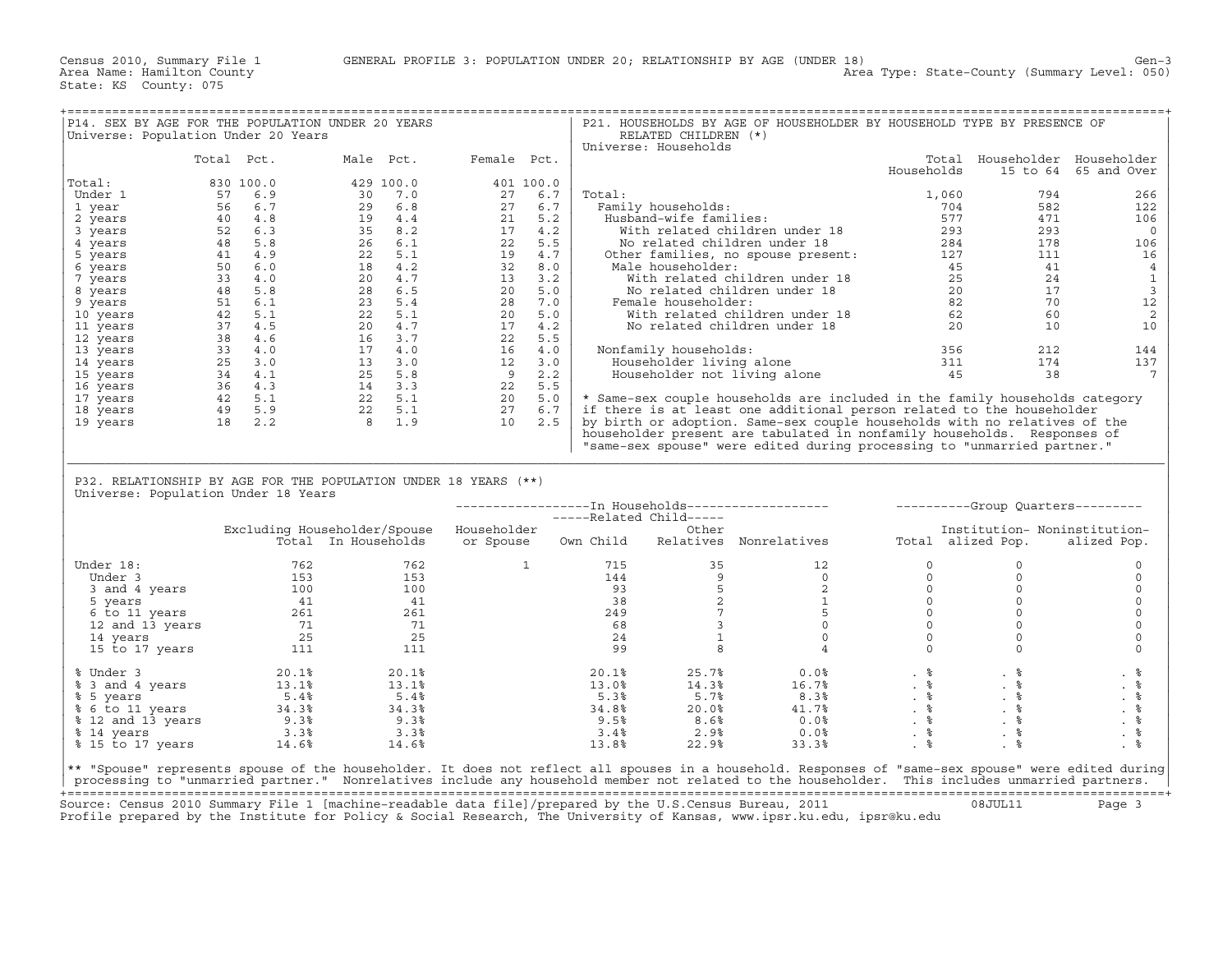Census 2010, Summary File 1 GENERAL PROFILE 4: HOUSEHOLDS & FAMILIES BY TYPE, SIZE, AND AGE OF HOUSEHOLD MEMBERS Gen−4 Area Name: Hamilton County Area Type: State−County (Summary Level: 050)

| P29/P34. RELATIONSHIP BY HOUSEHOLD TYPE (*)<br>Universe: Persons        |                  |                     | P28/H13. HOUSEHOLD SIZE BY HOUSEHOLD TYPE (*)<br>Universe: Households                                   |                        |             |                                      |             |                         |            |
|-------------------------------------------------------------------------|------------------|---------------------|---------------------------------------------------------------------------------------------------------|------------------------|-------------|--------------------------------------|-------------|-------------------------|------------|
|                                                                         | Total            | 65 and Over         |                                                                                                         | Total<br>Households    | Pct.        | Family<br>Households                 | Pct.        | Nonfamily<br>Households | Pct.       |
| Population in households:                                               | 2,690            | 366                 |                                                                                                         |                        |             |                                      |             |                         |            |
| In family households:                                                   | 2,279            | 218                 | Total:                                                                                                  |                        | 1,060 100.0 |                                      | 704 100.0   | 356                     | 100.0      |
| Householder:                                                            | 704              | 122                 | 1-person                                                                                                | 311                    | 29.3        | N/A                                  |             | 311                     | 87.4       |
| Male                                                                    | 549              | 107                 | 2-person                                                                                                | 313                    | 29.5        | 276                                  | 39.2        | 37                      | 10.4       |
| Female                                                                  | 155              | 15                  | 3-person                                                                                                | 173                    | 16.3        | 167                                  | 23.7        | 6                       | 1.7        |
| Spouse                                                                  | 577              | 90                  | 4-person                                                                                                | 137                    | 12.9        | 135                                  | 19.2        | 2<br>$\Omega$           | 0.6        |
| Parent<br>Parent-in-law                                                 | $5^{\circ}$<br>5 | 2<br>$\overline{2}$ | 5-person                                                                                                | 82<br>34               | 7.7<br>3.2  | 82<br>34                             | 11.6<br>4.8 | $\Omega$                | 0.0<br>0.0 |
| Biological child                                                        | 797              |                     | 6-person<br>7-or-more person                                                                            | 10                     | 0.9         | 10                                   | 1.4         | $\Omega$                | 0.0        |
| Adopted child                                                           | 22               |                     |                                                                                                         |                        |             |                                      |             |                         |            |
| Stepchild                                                               | 39               |                     |                                                                                                         |                        |             |                                      |             |                         |            |
| Grandchild                                                              | 32               |                     | P24/P25/P26. HOUSEHOLDS BY PRESENCE OF PEOPLE (60/65/75) YEARS AND OVER, HOUSEHOLD SIZE                 |                        |             |                                      |             |                         |            |
| Brother or sister                                                       | 18               |                     | AND HOUSEHOLD TYPE (*)                                                                                  |                        |             |                                      |             |                         |            |
| Son-in-law/daughter-in-law                                              | $\overline{4}$   |                     | Universe: Households (Total: 1,060)                                                                     |                        |             |                                      |             |                         |            |
| Other relatives                                                         | 24               | 2                   |                                                                                                         |                        | Pct.        |                                      | Pct.        |                         | Pct.       |
| Nonrelatives                                                            | 52               | $\Omega$            |                                                                                                         |                        | of          |                                      | of          |                         | of         |
|                                                                         |                  |                     |                                                                                                         | 60+ Years              | Total       | 65+ Years                            | Total       | 75+ Years               | Total      |
| In nonfamily households:                                                | 411              | 148                 | Households with one or more                                                                             |                        |             |                                      |             |                         |            |
| Male householder:                                                       | 179              | 48                  | people $60/65/75$ years & over:                                                                         | 359                    | 33.9        | 279                                  | 26.3        | 156                     | 14.7       |
| Living alone                                                            | 144              | 43                  | 1-person households                                                                                     | 153                    |             | 137                                  |             | 95                      |            |
| Not living alone                                                        | 35               | 5                   | 2-or-more person households:                                                                            | 206                    |             | 142                                  |             | 61                      |            |
| Female householder:                                                     | 177              | 96                  | Family households                                                                                       | 195                    |             | 134                                  |             | 57                      |            |
| Living alone                                                            | 167              | 94                  | Nonfamily households                                                                                    | 11                     |             | $_{\rm 8}$                           |             | $\overline{4}$          |            |
| Not living alone<br>Nonrelatives                                        | 10<br>55         | 2<br>$\overline{4}$ |                                                                                                         |                        |             |                                      |             |                         |            |
|                                                                         |                  |                     | Households with no people<br>$60/65/75$ years & over:                                                   | 701                    | 66.1        | 781                                  | 73.7        | 904                     | 85.3       |
| Pop. in group quarters:                                                 | $\Omega$         | $\Omega$            | 1-person households                                                                                     | 158                    |             | 174                                  |             | 216                     |            |
| Institutional                                                           | $\circ$          | $\circ$             | 2-or-more person households:                                                                            | 543                    |             | 607                                  |             | 688                     |            |
| Noninstitutional                                                        | $\Omega$         | $\Omega$            | Family households                                                                                       | 509                    |             | 570                                  |             | 647                     |            |
|                                                                         |                  |                     | Nonfamily households                                                                                    | 34                     |             | 37                                   |             | 41                      |            |
| P22. HOUSEHOLD TYPE BY AGE OF HOUSEHOLDER (*)                           |                  |                     | P23. HOUSEHOLDS BY PRESENCE OF PEOPLE 60 YEARS                                                          |                        |             | P27. PRESENCE OF NONRELATIVES (*)    |             |                         |            |
| Universe: Households                                                    |                  |                     | AND OVER BY HOUSEHOLD TYPE (*)<br>Universe: Households                                                  |                        |             | Universe: Households                 |             |                         |            |
|                                                                         | Family           | Nonfamily           |                                                                                                         | With One or            | With No     | Total:                               |             |                         | 1,060      |
| Householder Age:                                                        | Households       | Households          |                                                                                                         | More People            | People      | Households with one or               |             |                         |            |
|                                                                         |                  |                     |                                                                                                         | 60+ Years<br>60+ Years |             | more nonrelatives                    |             |                         | 88         |
| 15 to 24<br>25 to 34                                                    | 32<br>165        | 20<br>46            |                                                                                                         | 359                    | 701         | Households with no                   |             |                         | 972        |
| 35 to 44                                                                | 127              | 28                  | Total:                                                                                                  | 195                    | 509         | nonrelatives                         |             |                         |            |
| 45 to 54                                                                | 135              | 68                  | Family households:<br>Husband-wife families                                                             | 167                    | 410         |                                      |             |                         |            |
| 55 to 59                                                                | 64               | 33                  | Other families,                                                                                         |                        |             |                                      |             |                         |            |
| 60 to 64                                                                | 59               | 17                  | no spouse present:                                                                                      | 28                     | 99          | PCT14. PRESENCE OF MULTIGENERATIONAL |             |                         |            |
| 65 to 74                                                                | 74               | 46                  | Male householder                                                                                        | 11                     | 34          | HOUSEHOLDS                           |             |                         |            |
| 75 to 84                                                                | 41               | 51                  | Female householder                                                                                      | 17                     | 65          | Universe: Households                 |             |                         |            |
| $85 +$                                                                  | 7                | 47                  | Nonfamily households                                                                                    | 164                    | 192         |                                      |             |                         |            |
|                                                                         |                  |                     |                                                                                                         |                        |             | Total:                               |             |                         | 1,060      |
|                                                                         |                  |                     | * Same-sex couple households are included in the family households category if there is at least one    |                        |             | Household has three                  |             |                         |            |
|                                                                         |                  |                     | additional person related to the householder by birth or adoption. Same-sex couple couple households    |                        |             | or more generations                  |             |                         | 24         |
|                                                                         |                  |                     | with no relatives of the householder present are tabulated in nonfamily households. Responses of        |                        |             | Household does not have              |             |                         |            |
| "same-sex spouse" were edited during processing to "unmarried partner." |                  |                     |                                                                                                         |                        |             | three or more generations            |             |                         | 1,036      |
|                                                                         |                  |                     | Source: Census 2010 Summary File 1 [machine-readable data file]/prepared by the U.S.Census Bureau, 2011 |                        |             |                                      | 08JULI1     |                         | Page 4     |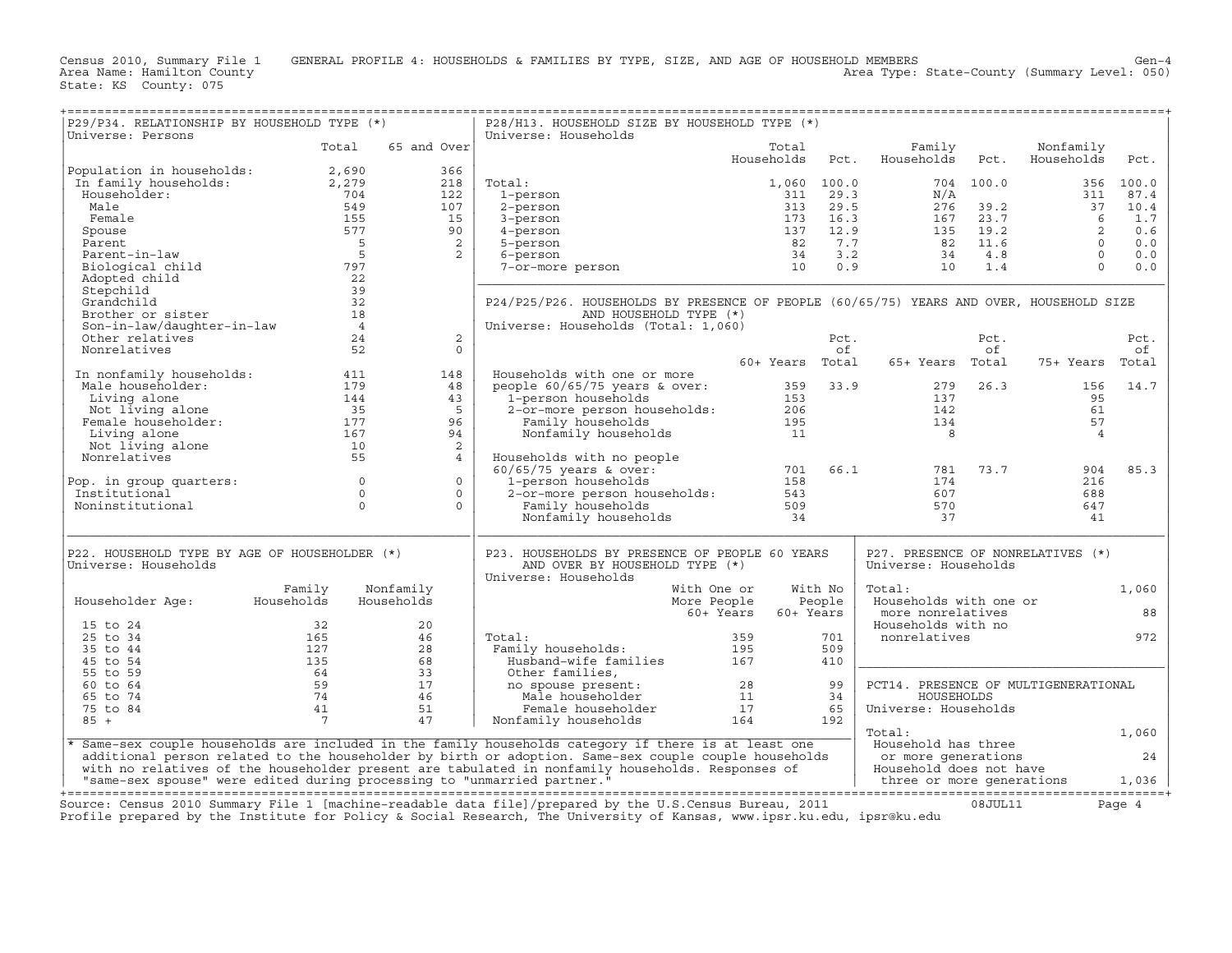| PCT15. HUSBAND-WIFE AND UNMARRIED-PARTNER HOUSEHOLDS BY SEX<br>OF PARTNERS BY PRESENCE OF RELATED AND OWN CHILDREN                                                                                                                                                          |                       | PCT17. PRESENCE OF UNMARRIED PARTNER OF HOUSEHOLDER BY HOUSEHOLD TYPE<br>FOR THE POPULATION UNDER 18 YEARS IN HOUSEHOLDS                                                                                                                                                                                                                    |              |                                     |           |                |
|-----------------------------------------------------------------------------------------------------------------------------------------------------------------------------------------------------------------------------------------------------------------------------|-----------------------|---------------------------------------------------------------------------------------------------------------------------------------------------------------------------------------------------------------------------------------------------------------------------------------------------------------------------------------------|--------------|-------------------------------------|-----------|----------------|
| UNDER 18 YEARS (**)<br>Universe: Households                                                                                                                                                                                                                                 |                       | Universe: Population under 18 years in households (excluding householders,<br>spouses, and unmarried partners) (**)                                                                                                                                                                                                                         |              |                                     |           |                |
|                                                                                                                                                                                                                                                                             |                       | otal:<br>Unmarried partner of householder present:<br>In family households:<br>Male householder and male partner<br>Male householder and female partner<br>Female householder and female partner<br>The constraint of the set of the const                                                                                                  |              |                                     |           |                |
| Total:                                                                                                                                                                                                                                                                      | 1,060 100.0           | Total:                                                                                                                                                                                                                                                                                                                                      |              |                                     | 762 100.0 |                |
| Husband-wife households:                                                                                                                                                                                                                                                    | 577 54.4              |                                                                                                                                                                                                                                                                                                                                             |              |                                     | 6.6       |                |
| Male householder:                                                                                                                                                                                                                                                           | 504                   |                                                                                                                                                                                                                                                                                                                                             |              |                                     | 6.4       |                |
|                                                                                                                                                                                                                                                                             |                       |                                                                                                                                                                                                                                                                                                                                             |              |                                     | 0.0       |                |
|                                                                                                                                                                                                                                                                             |                       |                                                                                                                                                                                                                                                                                                                                             |              |                                     | 2.8       |                |
|                                                                                                                                                                                                                                                                             |                       |                                                                                                                                                                                                                                                                                                                                             |              |                                     | 0.1       |                |
|                                                                                                                                                                                                                                                                             |                       |                                                                                                                                                                                                                                                                                                                                             |              |                                     | 3.5       |                |
| Female householder:                                                                                                                                                                                                                                                         |                       |                                                                                                                                                                                                                                                                                                                                             |              |                                     | 0.1       |                |
|                                                                                                                                                                                                                                                                             |                       | Male householder and male partner                                                                                                                                                                                                                                                                                                           |              | $\overline{0}$                      | 0.0       |                |
|                                                                                                                                                                                                                                                                             |                       | Male householder and female partner                                                                                                                                                                                                                                                                                                         |              | $\mathbf{1}$                        | 0.1       |                |
|                                                                                                                                                                                                                                                                             |                       | Female householder and female partner                                                                                                                                                                                                                                                                                                       |              | $\overline{0}$                      | 0.0       |                |
|                                                                                                                                                                                                                                                                             |                       | Female householder and male partner                                                                                                                                                                                                                                                                                                         |              | $\overline{0}$                      | 0.0       |                |
| ale householder:<br>With related children under 18 years<br>With own children under 18 years<br>No the bown children under 18 years<br>No related children under 18 years<br>259<br>With related children under 18 years<br>With own childre                                |                       |                                                                                                                                                                                                                                                                                                                                             |              |                                     |           |                |
| Montride Charles and male partner: 5 1<br>Manarried-partner households: 56<br>With related children under 18 years<br>With own children under 18 years<br>No own children under 18 years<br>No orelated children under 18 years<br>No rela<br>Unmarried-partner households: | 5.3                   | No unmarried partner of householder present:                                                                                                                                                                                                                                                                                                |              | 712                                 | 93.4      |                |
|                                                                                                                                                                                                                                                                             |                       | In family households:                                                                                                                                                                                                                                                                                                                       |              |                                     | 710 93.2  |                |
|                                                                                                                                                                                                                                                                             |                       |                                                                                                                                                                                                                                                                                                                                             |              |                                     |           |                |
|                                                                                                                                                                                                                                                                             |                       |                                                                                                                                                                                                                                                                                                                                             |              |                                     |           |                |
|                                                                                                                                                                                                                                                                             |                       |                                                                                                                                                                                                                                                                                                                                             |              |                                     |           |                |
|                                                                                                                                                                                                                                                                             |                       | Husband-wife families<br>Male householder, no wife present<br>Female householder, no husband present<br>24 3.1<br>11.9<br>20.3<br>20.3<br>In nonfamily households                                                                                                                                                                           |              |                                     |           |                |
|                                                                                                                                                                                                                                                                             |                       |                                                                                                                                                                                                                                                                                                                                             |              |                                     |           |                |
|                                                                                                                                                                                                                                                                             |                       |                                                                                                                                                                                                                                                                                                                                             |              |                                     |           |                |
|                                                                                                                                                                                                                                                                             |                       |                                                                                                                                                                                                                                                                                                                                             |              |                                     |           |                |
|                                                                                                                                                                                                                                                                             |                       |                                                                                                                                                                                                                                                                                                                                             |              |                                     |           |                |
|                                                                                                                                                                                                                                                                             |                       | PCT16. HOUSEHOLD TYPE BY NUMBER OF PEOPLE UNDER 18 YEARS (EXCLUDING HOUSEHOLDERS,                                                                                                                                                                                                                                                           |              |                                     |           |                |
|                                                                                                                                                                                                                                                                             |                       | SPOUSES, AND UNMARRIED PARTNERS (*) (**)                                                                                                                                                                                                                                                                                                    |              |                                     |           |                |
|                                                                                                                                                                                                                                                                             |                       | Universe: Households (Total: 1,060)                                                                                                                                                                                                                                                                                                         |              |                                     |           |                |
|                                                                                                                                                                                                                                                                             |                       |                                                                                                                                                                                                                                                                                                                                             |              |                                     |           |                |
|                                                                                                                                                                                                                                                                             |                       |                                                                                                                                                                                                                                                                                                                                             |              | $------$ Family Households $------$ |           |                |
|                                                                                                                                                                                                                                                                             |                       |                                                                                                                                                                                                                                                                                                                                             |              | Male                                | Female    |                |
|                                                                                                                                                                                                                                                                             |                       |                                                                                                                                                                                                                                                                                                                                             |              | Householder Householder Nonfamily   |           |                |
|                                                                                                                                                                                                                                                                             |                       |                                                                                                                                                                                                                                                                                                                                             | Husband/Wife | No Wife No Husband Households       |           |                |
|                                                                                                                                                                                                                                                                             |                       |                                                                                                                                                                                                                                                                                                                                             |              |                                     |           |                |
|                                                                                                                                                                                                                                                                             |                       | Total:                                                                                                                                                                                                                                                                                                                                      | 577          | 45                                  | 82        | 356            |
|                                                                                                                                                                                                                                                                             |                       |                                                                                                                                                                                                                                                                                                                                             |              | $\frac{20}{11}$<br>10               | 19        | 353            |
|                                                                                                                                                                                                                                                                             |                       |                                                                                                                                                                                                                                                                                                                                             |              |                                     | 28        | $\overline{3}$ |
|                                                                                                                                                                                                                                                                             |                       |                                                                                                                                                                                                                                                                                                                                             |              |                                     | 22        | $\Omega$       |
| All other households:                                                                                                                                                                                                                                                       | 427 40.3              |                                                                                                                                                                                                                                                                                                                                             |              | $\overline{\mathbf{3}}$             | 8         | $\circ$        |
|                                                                                                                                                                                                                                                                             |                       |                                                                                                                                                                                                                                                                                                                                             |              | <sup>1</sup>                        | .5        | $\Omega$       |
| P33. HOUSEHOLD TYPE FOR THE POPULATION UNDER 18 YEARS IN<br>HOUSEHOLDS (**)<br>Universe: Population under 18 years in households excluding                                                                                                                                  |                       | With no children under 18<br>With one child under 18<br>With two children under 18<br>101<br>With three children under 18<br>101<br>101<br>101<br>101<br>101<br>57<br>21<br>21<br>* "Families" do not include same-sex married couples even if the marriage was<br>performed in a state issuing marriage certificates for same-sex couples. |              |                                     |           |                |
| householders, spouses, and unmarried partners                                                                                                                                                                                                                               |                       |                                                                                                                                                                                                                                                                                                                                             |              |                                     |           |                |
|                                                                                                                                                                                                                                                                             |                       |                                                                                                                                                                                                                                                                                                                                             |              |                                     |           |                |
| Total:                                                                                                                                                                                                                                                                      | 762 100.0             | ** Same-sex couple households are included in the family households category                                                                                                                                                                                                                                                                |              |                                     |           |                |
| In family households:                                                                                                                                                                                                                                                       | 759 99.6              | if there is at least one additional person related to the householder by                                                                                                                                                                                                                                                                    |              |                                     |           |                |
| In husband-wife families                                                                                                                                                                                                                                                    | 595                   | birth or adoption. Same-sex couple households with no relatives of the                                                                                                                                                                                                                                                                      |              |                                     |           |                |
| In other families:                                                                                                                                                                                                                                                          | 164                   | householder present are tabulated in nonfamily households. Responses of                                                                                                                                                                                                                                                                     |              |                                     |           |                |
|                                                                                                                                                                                                                                                                             |                       | "same-sex spouse" were edited during processing to "unmarried partner."                                                                                                                                                                                                                                                                     |              |                                     |           |                |
| Male householder, no spouse present than the same of the sense of the sense of the sense of the sense of the s<br>Female householder, no spouse present that the sense of the sense of the sense of the sense of the sense of the                                           |                       |                                                                                                                                                                                                                                                                                                                                             |              |                                     |           |                |
| In nonfamily households                                                                                                                                                                                                                                                     | $\overline{3}$<br>0.4 |                                                                                                                                                                                                                                                                                                                                             |              |                                     |           |                |
| Source: Census 2010 Summary File 1 [machine-readable data file]/prepared by the U.S.Census Bureau, 2011                                                                                                                                                                     |                       |                                                                                                                                                                                                                                                                                                                                             |              | 08JUL11                             |           | Page 5         |
| Profile prepared by the Institute for Policy & Social Research, The University of Kansas, www.ipsr.ku.edu, ipsr@ku.edu                                                                                                                                                      |                       |                                                                                                                                                                                                                                                                                                                                             |              |                                     |           |                |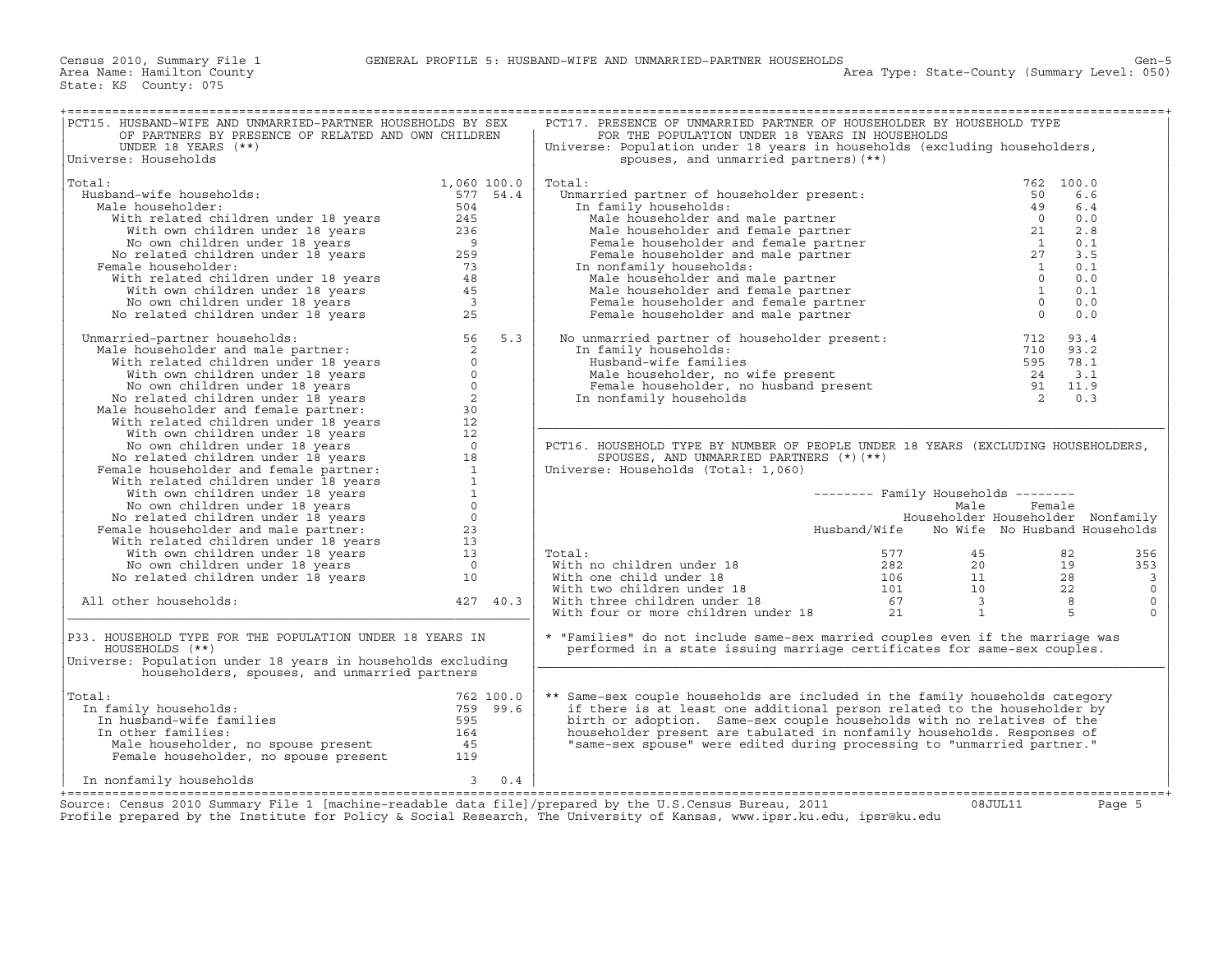Census 2010, Summary File 1 GENERAL PROFILE 6: HOUSING UNIT, TENURE, VACANCY TYPE, HOUSEHOLD SIZE, HOUSEHOLDER RACE/AGE Gen−6<br>Area Name: Hamilton County Level: 050) Area Type: State-County (Summary Level: 050) State: KS County: 075

| H1/H3/H4/H5/H10/H11/H12. HOUSING UNITS AND HOUSEHOLD POPULATION<br>BY TENURE; VACANCY STATUS BY TYPE                                                                                          |                                        |                                  |                                                                               |                    |                                                                                |                                                           |                                                           |                                                                           | H13/H16. TENURE BY HOUSEHOLD SIZE<br>Universe: Occupied Housing Units                        |                               |              |                                        |                                         |
|-----------------------------------------------------------------------------------------------------------------------------------------------------------------------------------------------|----------------------------------------|----------------------------------|-------------------------------------------------------------------------------|--------------------|--------------------------------------------------------------------------------|-----------------------------------------------------------|-----------------------------------------------------------|---------------------------------------------------------------------------|----------------------------------------------------------------------------------------------|-------------------------------|--------------|----------------------------------------|-----------------------------------------|
| Universe: Housing Units and Population                                                                                                                                                        |                                        |                                  |                                                                               |                    |                                                                                |                                                           |                                                           |                                                                           |                                                                                              |                               |              |                                        |                                         |
|                                                                                                                                                                                               | Units                                  | Pct.                             |                                                                               | Population HH Size | Average                                                                        |                                                           |                                                           |                                                                           | Total                                                                                        | Owner Occupied<br>Number Pct. |              | Renter Occupied                        | Number Pct.                             |
| Total:                                                                                                                                                                                        | 1,236                                  | 100.0                            |                                                                               |                    |                                                                                |                                                           | Total Occupied Units:                                     |                                                                           | 1,060                                                                                        | 743                           | 70.1         | 317                                    | 29.9                                    |
| Occupied:                                                                                                                                                                                     | $743$ 60.1<br>368 20.1<br>368 20.1     |                                  |                                                                               | 2,690              | 2.54                                                                           |                                                           | 1-person households                                       |                                                                           | 311                                                                                          |                               | 188 60.5     | 123                                    | 39.5                                    |
| Owner occupied:                                                                                                                                                                               |                                        |                                  |                                                                               | 1,872              | 2.52                                                                           |                                                           | 2-person households                                       |                                                                           | 313                                                                                          |                               | 263 84.0     |                                        | 50 16.0                                 |
| Owned with a mortgage/loan                                                                                                                                                                    |                                        |                                  |                                                                               | 1,058              |                                                                                |                                                           | 3-person households                                       |                                                                           |                                                                                              |                               |              | 51                                     | 29.5                                    |
| Owned free and clear                                                                                                                                                                          | 375 30.3                               |                                  |                                                                               | 814                |                                                                                |                                                           | 4-person households                                       |                                                                           |                                                                                              |                               |              |                                        | 47<br>34.3                              |
| Renter occupied                                                                                                                                                                               | 317 25.6                               |                                  |                                                                               | 818                | 2.58                                                                           |                                                           | 5-person households<br>6-person households                |                                                                           | $173$ $122$ $70.5$<br>$137$ $90$ $65.7$<br>$82$ $53$ $64.6$<br>$34$ $23$ $67.6$<br>$4.0$     |                               |              |                                        | 29 35.4<br>11 32.4                      |
| Vacant:                                                                                                                                                                                       | 176                                    | 14.2                             |                                                                               |                    |                                                                                |                                                           | 7+ person households                                      |                                                                           | 10                                                                                           |                               | 4 40.0       |                                        | 6<br>60.0                               |
| For rent                                                                                                                                                                                      | 50                                     | 4.0                              |                                                                               |                    |                                                                                |                                                           |                                                           |                                                                           |                                                                                              |                               |              |                                        |                                         |
| Rented, not occupied                                                                                                                                                                          | $\overline{\mathbf{c}}$                | 0.2                              |                                                                               |                    |                                                                                |                                                           |                                                           |                                                                           |                                                                                              |                               |              |                                        |                                         |
| For sale only                                                                                                                                                                                 | 18                                     | 1.5                              |                                                                               |                    |                                                                                |                                                           |                                                           |                                                                           |                                                                                              |                               |              |                                        |                                         |
| For sale only<br>Sold, not occupied<br>For seasonal, recreational,                                                                                                                            | $7\overline{ }$                        | 0.6                              |                                                                               |                    |                                                                                |                                                           |                                                           |                                                                           |                                                                                              |                               |              |                                        |                                         |
|                                                                                                                                                                                               |                                        |                                  |                                                                               |                    |                                                                                |                                                           |                                                           |                                                                           |                                                                                              |                               |              |                                        |                                         |
| or occasional use                                                                                                                                                                             | 16                                     | 1.3                              |                                                                               |                    |                                                                                |                                                           |                                                           |                                                                           |                                                                                              |                               |              |                                        |                                         |
| For migrant workers                                                                                                                                                                           | $\overline{1}$                         | 0.1                              |                                                                               |                    |                                                                                |                                                           |                                                           |                                                                           |                                                                                              |                               |              |                                        |                                         |
| Other                                                                                                                                                                                         | 82                                     | 6.6                              |                                                                               |                    |                                                                                |                                                           |                                                           |                                                                           |                                                                                              |                               |              |                                        |                                         |
| Universe: Occupied Housing Units<br>Race of Householder<br>Total:<br>White alone<br>Black/African American alone<br>American Ind./Alaska Native alone<br>Asian alone<br>Native Hawaiian/Other | $\begin{array}{c} 12 \\ 1 \end{array}$ | Total<br>900<br>$\overline{1}$   | Number Pct.<br>$\circ$ f<br>Total<br>1,060 100.0<br>84.9<br>0.1<br>1.1<br>0.1 |                    | Owner Occupied<br>Number Pct.<br>743<br>669<br>$\overline{0}$<br>8<br>$\Omega$ | ∩f<br>Race<br>Group<br>70.1<br>74.3<br>0.0<br>66.7<br>0.0 | Renter Occupied<br>Number<br>317<br>231<br>$\overline{4}$ | Pct.<br>of<br>Race<br>Group<br>29.9<br>25.7<br>1 100.0<br>33.3<br>1 100.0 | Universe: Occupied Housing Units<br>Total:<br>With children under 18<br>No children under 18 |                               |              | Owner<br>Occupied<br>743<br>250<br>493 | Renter<br>Occupied<br>317<br>136<br>181 |
| Pacific Islander alone                                                                                                                                                                        | $\overline{0}$                         |                                  | 0.0                                                                           |                    | $\Omega$                                                                       |                                                           | $\Omega$                                                  |                                                                           | H17. TENURE BY AGE OF HOUSEHOLDER                                                            |                               |              |                                        |                                         |
| Some Other Race alone                                                                                                                                                                         |                                        |                                  | 134 12.6                                                                      |                    | 60                                                                             | 44.8                                                      | 74                                                        | 55.2                                                                      | Universe: Occupied Housing Units                                                             |                               |              |                                        |                                         |
| Two or More Races                                                                                                                                                                             | 12                                     |                                  | 1.1                                                                           |                    | 6                                                                              | 50.0                                                      | 6                                                         | 50.0                                                                      | Age of                                                                                       | Owner Occupied                |              | Renter Occupied                        |                                         |
|                                                                                                                                                                                               |                                        |                                  |                                                                               |                    |                                                                                |                                                           |                                                           |                                                                           | Householder                                                                                  | Number                        | Pct.         | Number                                 | Pct.                                    |
| Hispanic or Latino                                                                                                                                                                            |                                        | 229                              | 21.6                                                                          |                    | 119                                                                            | 52.0                                                      | 110                                                       | 48.0                                                                      | Total:<br>15 to 24                                                                           | 743<br>13                     | 100.0<br>1.7 | 317<br>39                              | 100.0<br>12.3                           |
| Not Hispanic or Latino:                                                                                                                                                                       |                                        | 831                              | 78.4                                                                          |                    | 624                                                                            | 75.1                                                      | 207                                                       | 24.9                                                                      | 25 to 34                                                                                     | 116                           | 15.6         | 95                                     | 30.0                                    |
| White alone                                                                                                                                                                                   |                                        | 811                              | 76.5                                                                          |                    | 614                                                                            | 75.7                                                      | 197                                                       | 24.3                                                                      | 35 to 44                                                                                     | 93                            | 12.5         | 62                                     | 19.6                                    |
|                                                                                                                                                                                               |                                        |                                  | 0.1                                                                           |                    | $\overline{0}$                                                                 | 0.0                                                       |                                                           | 1 100.0                                                                   | 45 to 54                                                                                     | 155                           | 20.9         | 48                                     | 15.1                                    |
|                                                                                                                                                                                               |                                        |                                  | 0.8                                                                           |                    | -5                                                                             | 62.5                                                      | 3                                                         | 37.5                                                                      | 55 to 59                                                                                     | 83                            | 11.2         | 14                                     | 4.4                                     |
| Black/African American alone 1<br>American Ind./Alaska Native alone 8<br>Asian alone 1                                                                                                        |                                        |                                  | 0.1                                                                           |                    | $\Omega$                                                                       | 0.0                                                       |                                                           | 1 100.0                                                                   | 60 to 64                                                                                     | 58                            | 7.8          | 18                                     | 5.7                                     |
| Native Hawaiian/Other                                                                                                                                                                         |                                        |                                  |                                                                               |                    |                                                                                |                                                           |                                                           |                                                                           | 65 to 74                                                                                     | 107 14.4                      |              | 13                                     | 4.1                                     |
| Pacific Islander alone                                                                                                                                                                        |                                        | $\begin{matrix}0\\1\end{matrix}$ | 0.0                                                                           |                    | $\Omega$                                                                       |                                                           | $\Omega$                                                  |                                                                           | 75 to 84                                                                                     | $\frac{75}{43}$               | 10.1         | 17                                     | 5.4                                     |
| Some Other Race alone                                                                                                                                                                         |                                        |                                  | 0.1                                                                           |                    | $\circ$                                                                        | 0.0                                                       | $\mathbf{1}$                                              | 100.0                                                                     | $85 +$                                                                                       |                               | 5.8          | 11                                     | 3.5                                     |
| Two or More Races                                                                                                                                                                             |                                        | Q                                | 0.8                                                                           |                    | $\overline{5}$                                                                 | 55.6                                                      | $\overline{4}$                                            | 44.4                                                                      |                                                                                              |                               |              |                                        |                                         |

+===================================================================================================================================================+ Source: Census 2010 Summary File 1 [machine−readable data file]/prepared by the U.S.Census Bureau, 2011 08JUL11 Page 6 Profile prepared by the Institute for Policy & Social Research, The University of Kansas, www.ipsr.ku.edu, ipsr@ku.edu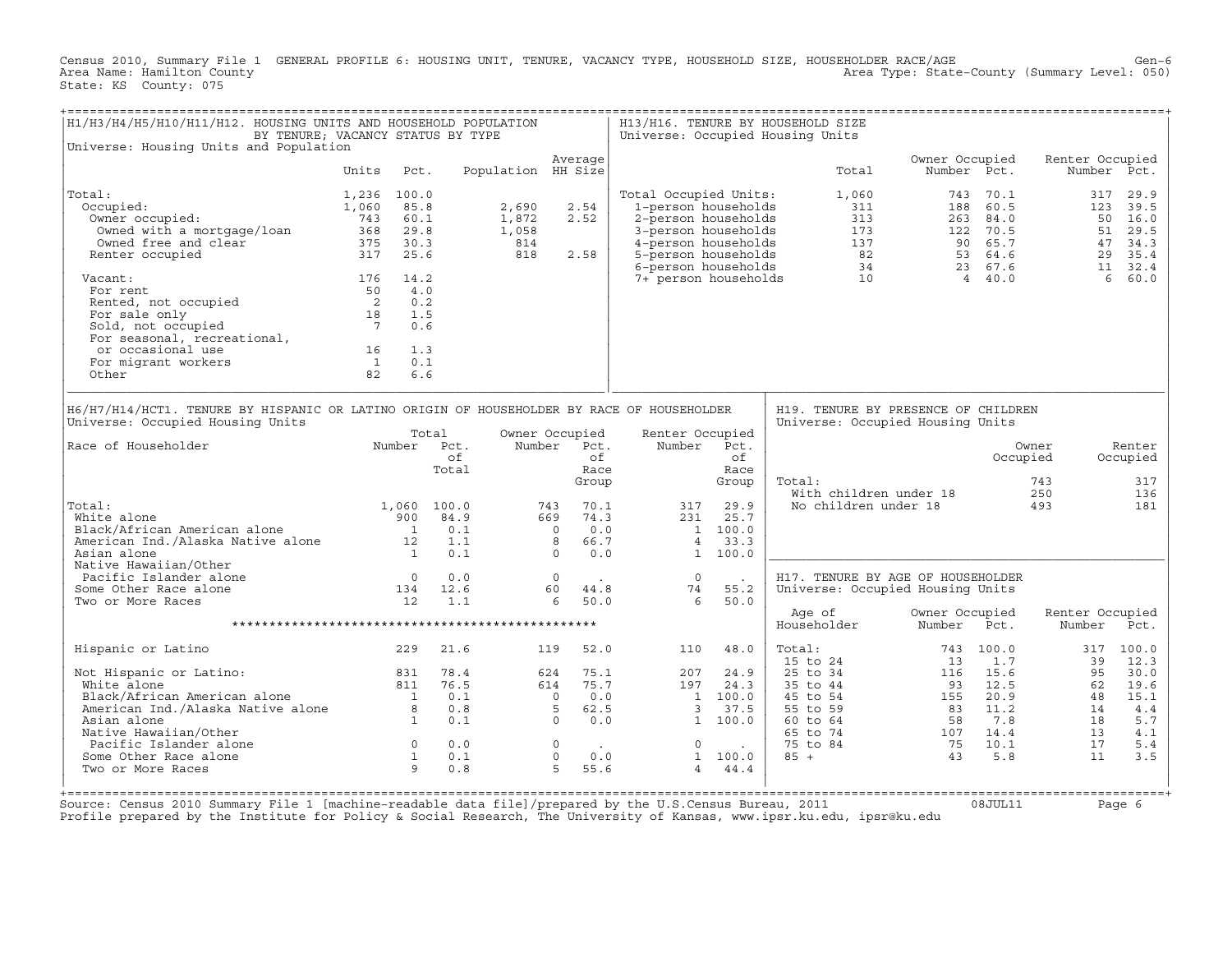Census 2010, Summary File 1 GENERAL PROFILE 7: TENURE BY HOUSEHOLD TYPE BY AGE; NONFAMILY HOUSEHOLDS; NONRELATIVES<br>Area Name: Hamilton County Level: 050) Area Type: State-County (Summary Level: 050) Area Type: State-County (Summary Level: 050) State: KS County: 075

| Householder Householder Householder Householder Pct. Householder Householder Householder Householder Pct.<br>15 to 34<br>15 to 34<br>Any Age<br>35 to 64<br>65+ 65+<br>Any Age<br>35 to 64<br>$65+$<br>$\begin{array}{ccccc} 86 &&& 4 \\ 66 &&& 3 \\ 20 &&& 1 \\ 7 &&& 1 \\ 13 &&& 0 \end{array}$<br>299 118 22.3 176<br>265 103 22.8 125<br>34 15 19.7 51<br>86<br>111<br>Family households: 528 111<br>Husband–wife families: 628 111<br>Other families, no spouse present: 76 27<br>Male householder 77 10<br>Female householder 17<br>17<br>$\begin{array}{cccc} 2 & 2 & 2 & 5 \\ 24 & 2 & 2 & 5 \\ 27 & 3 & 4 \\ 10 & 14 & 2 & 0 \\ 17 & 2 & 0 & 5 \end{array}$<br>$56$<br>$30$<br>$10$<br>$20$<br>$3 \t 2.4$<br>2.0<br>$\begin{array}{cccc} 3 & 11.1 & & & 18 \\ 12 & 24.5 & & & 33 \end{array}$<br>$\frac{14}{20}$<br>5.6<br>0.0<br>$\begin{array}{cccccc} 18 & & & 90 & & & 107 & 49.8 & & & 141 \\ 17 & & & 50 & & & 35 & 34.3 & & & 77 \\ 11 & & & 42 & & & 31 & 36.9 & & & 60 \\ 6 & & & 8 & & 4 & 22.2 & & & 17 \\ 1 & & & 40 & & & 72 & 63.7 & & & 64 \\ 0 & & & 34 & & & 70 & 67.3 & & & 63 \\ 1 & & & & 6 & & 2 & 22.2 & & & 1 \\ \end{array}$<br>$\frac{56}{17}$<br>$\begin{array}{c} 215 \\ 102 \end{array}$<br>$\begin{array}{ccccc} 48 & & & 56 \\ 37 & & 27 \\ 28 & & 20 \\ 9 & & 7 \\ 11 & & 29 \\ 10 & & 29 \end{array}$<br>37<br>Male householder:<br>13 16.9<br>$\begin{array}{ccc} -12 & & 18 \\ 102 & & 17 \\ 84 & & 11 \\ 18 & & 6 \\ 113 & & 1 \\ 104 & & 0 \\ 9 & & 1 \end{array}$<br>Living alone<br>12 20.0<br>Not living alone<br>$\mathbf{1}$<br>5.9<br>Female householder:<br>24 37.5<br>Living alone<br>24 38.1<br>Not living alone<br>$\mathbf{1}$<br>$\overline{0}$<br>$0 \t 0.0$<br>PCT18. NONFAMILY HOUSEHOLDS BY SEX OF HOUSEHOLDER BY LIVING ALONE<br>AND TOTAL CHILDREN (EXCLUDING HOUSEHOLDERS,<br>BY AGE OF HOUSEHOLDER (*)<br>SPOUSES, AND UNMARRIED PARTNERS)<br>Universe: Nonfamily Households<br>Pct.<br>Pct.<br>Total<br>Male<br>of<br>оf<br>Female<br>Householder Householder Total Householder<br>Related<br>Total<br>Own<br>Total<br>Children<br>Children<br>Children<br>Total:<br>356<br>179<br>50.3<br>177<br>49.7<br>Living alone:<br>46.3<br>1,060<br>1,060<br>1,060<br>144<br>167<br>tal:<br>0wner occupied:<br>With children under 18:<br>743<br>17 53<br>17 53<br>17 53<br>17 53<br>57<br>65 67<br>67 6 to 17 years only<br>No children under 18<br>514 498<br>Owner occupied:<br>743<br>101<br>58.0<br>73<br>250<br>31.4<br>68.6<br>43<br>94<br>52<br>Not living alone:<br>Householder 15 to 64 38 30 78.9<br>Householder 65 and over 7 5 71.4<br>69<br>Not living alone:<br>77.8 10<br>129<br>493<br>2<br>Renter occupied:<br>317<br>$\begin{tabular}{lllllllllll} \multicolumn{4}{c}{\textbf{Renter} occupied:} & & & 317 & & 317 \\ \multicolumn{4}{c}{\textbf{With} children under 18:} & & 131 & & 135 \\ \multicolumn{4}{c}{\textbf{Under} 6 only} & & 44 & & 45 \\ \multicolumn{4}{c}{\textbf{Under} 6 and 6 to 17} & & 33 & & 35 \\ \multicolumn{4}{c}{\textbf{6 to 17 years only}} & & 54 & & 55 \\ \multicolumn{4}{c}{\textbf{No children under 18}} & & 186 & & 182 \\ \end{tabular}$<br>PCT19. NONRELATIVES BY HOUSEHOLD TYPE (*)<br>136<br>44<br>Universe: Nonrelatives<br>37<br>Pct.<br>Pct.<br>55<br>In Total<br>In Family<br>of In Nonfamily<br>оf<br>Households<br>Households Total<br>Households Total<br>181<br>$\frac{107}{7}$<br>Total:<br>$\begin{array}{cccc} 107 & & & 52 & 48.6 \\ 7 & & & 2 & 21 \end{array}$<br>Noviner or boarder<br>Housemate or roommate<br>Unnarried partner<br>Unnarried partner<br>Other nonrelatives<br>Cher nonrelatives<br>Cher nonrelatives<br>Cher nonrelatives<br>Cher nonrelatives<br>Cher nonrelatives<br>Cher nonrelatives<br>Cher n<br>Same-sex couple households are included in the family households category if there is at least one additional person related to the householder<br>by birth or adoption. Same-sex couple households with no relatives of the householder present are tabulated in nonfamily households. | Universe: Occupied Housing Units |  |  |  |  |              |
|-------------------------------------------------------------------------------------------------------------------------------------------------------------------------------------------------------------------------------------------------------------------------------------------------------------------------------------------------------------------------------------------------------------------------------------------------------------------------------------------------------------------------------------------------------------------------------------------------------------------------------------------------------------------------------------------------------------------------------------------------------------------------------------------------------------------------------------------------------------------------------------------------------------------------------------------------------------------------------------------------------------------------------------------------------------------------------------------------------------------------------------------------------------------------------------------------------------------------------------------------------------------------------------------------------------------------------------------------------------------------------------------------------------------------------------------------------------------------------------------------------------------------------------------------------------------------------------------------------------------------------------------------------------------------------------------------------------------------------------------------------------------------------------------------------------------------------------------------------------------------------------------------------------------------------------------------------------------------------------------------------------------------------------------------------------------------------------------------------------------------------------------------------------------------------------------------------------------------------------------------------------------------------------------------------------------------------------------------------------------------------------------------------------------------------------------------------------------------------------------------------------------------------------------------------------------------------------------------------------------------------------------------------------------------------------------------------------------------------------------------------------------------------------------------------------------------------------------------------------------------------------------------------------------------------------------------------------------------------------------------------------------------------------------------------------------------------------------------------------------------------------------------------------------------------------------------------------------------------------------------------------------------------------------------------------------------------------------------------------------------------------------------------------------------------------------------------------------------------------------------------------------------------------------------------------------------------------------------------------------------------------------------------------------------------------------------------------------------------------------------------------------------------------------------------------------------------------------------------------------------------------------------------------------------------------------------------------------------------------------------------------------------------------------------------|----------------------------------|--|--|--|--|--------------|
| Family households:<br>Nonfamily households:<br>HCT2/HCT3/HCT4. TENURE BY PRESENCE AND AGE OF OWN, RELATED,<br>Universe: Occupied Housing Units<br>Total:<br>$\star$                                                                                                                                                                                                                                                                                                                                                                                                                                                                                                                                                                                                                                                                                                                                                                                                                                                                                                                                                                                                                                                                                                                                                                                                                                                                                                                                                                                                                                                                                                                                                                                                                                                                                                                                                                                                                                                                                                                                                                                                                                                                                                                                                                                                                                                                                                                                                                                                                                                                                                                                                                                                                                                                                                                                                                                                                                                                                                                                                                                                                                                                                                                                                                                                                                                                                                                                                                                                                                                                                                                                                                                                                                                                                                                                                                                                                                                                                   |                                  |  |  |  |  |              |
|                                                                                                                                                                                                                                                                                                                                                                                                                                                                                                                                                                                                                                                                                                                                                                                                                                                                                                                                                                                                                                                                                                                                                                                                                                                                                                                                                                                                                                                                                                                                                                                                                                                                                                                                                                                                                                                                                                                                                                                                                                                                                                                                                                                                                                                                                                                                                                                                                                                                                                                                                                                                                                                                                                                                                                                                                                                                                                                                                                                                                                                                                                                                                                                                                                                                                                                                                                                                                                                                                                                                                                                                                                                                                                                                                                                                                                                                                                                                                                                                                                                       |                                  |  |  |  |  | $65+$        |
|                                                                                                                                                                                                                                                                                                                                                                                                                                                                                                                                                                                                                                                                                                                                                                                                                                                                                                                                                                                                                                                                                                                                                                                                                                                                                                                                                                                                                                                                                                                                                                                                                                                                                                                                                                                                                                                                                                                                                                                                                                                                                                                                                                                                                                                                                                                                                                                                                                                                                                                                                                                                                                                                                                                                                                                                                                                                                                                                                                                                                                                                                                                                                                                                                                                                                                                                                                                                                                                                                                                                                                                                                                                                                                                                                                                                                                                                                                                                                                                                                                                       |                                  |  |  |  |  | 2.3          |
|                                                                                                                                                                                                                                                                                                                                                                                                                                                                                                                                                                                                                                                                                                                                                                                                                                                                                                                                                                                                                                                                                                                                                                                                                                                                                                                                                                                                                                                                                                                                                                                                                                                                                                                                                                                                                                                                                                                                                                                                                                                                                                                                                                                                                                                                                                                                                                                                                                                                                                                                                                                                                                                                                                                                                                                                                                                                                                                                                                                                                                                                                                                                                                                                                                                                                                                                                                                                                                                                                                                                                                                                                                                                                                                                                                                                                                                                                                                                                                                                                                                       |                                  |  |  |  |  |              |
|                                                                                                                                                                                                                                                                                                                                                                                                                                                                                                                                                                                                                                                                                                                                                                                                                                                                                                                                                                                                                                                                                                                                                                                                                                                                                                                                                                                                                                                                                                                                                                                                                                                                                                                                                                                                                                                                                                                                                                                                                                                                                                                                                                                                                                                                                                                                                                                                                                                                                                                                                                                                                                                                                                                                                                                                                                                                                                                                                                                                                                                                                                                                                                                                                                                                                                                                                                                                                                                                                                                                                                                                                                                                                                                                                                                                                                                                                                                                                                                                                                                       |                                  |  |  |  |  |              |
|                                                                                                                                                                                                                                                                                                                                                                                                                                                                                                                                                                                                                                                                                                                                                                                                                                                                                                                                                                                                                                                                                                                                                                                                                                                                                                                                                                                                                                                                                                                                                                                                                                                                                                                                                                                                                                                                                                                                                                                                                                                                                                                                                                                                                                                                                                                                                                                                                                                                                                                                                                                                                                                                                                                                                                                                                                                                                                                                                                                                                                                                                                                                                                                                                                                                                                                                                                                                                                                                                                                                                                                                                                                                                                                                                                                                                                                                                                                                                                                                                                                       |                                  |  |  |  |  |              |
|                                                                                                                                                                                                                                                                                                                                                                                                                                                                                                                                                                                                                                                                                                                                                                                                                                                                                                                                                                                                                                                                                                                                                                                                                                                                                                                                                                                                                                                                                                                                                                                                                                                                                                                                                                                                                                                                                                                                                                                                                                                                                                                                                                                                                                                                                                                                                                                                                                                                                                                                                                                                                                                                                                                                                                                                                                                                                                                                                                                                                                                                                                                                                                                                                                                                                                                                                                                                                                                                                                                                                                                                                                                                                                                                                                                                                                                                                                                                                                                                                                                       |                                  |  |  |  |  |              |
|                                                                                                                                                                                                                                                                                                                                                                                                                                                                                                                                                                                                                                                                                                                                                                                                                                                                                                                                                                                                                                                                                                                                                                                                                                                                                                                                                                                                                                                                                                                                                                                                                                                                                                                                                                                                                                                                                                                                                                                                                                                                                                                                                                                                                                                                                                                                                                                                                                                                                                                                                                                                                                                                                                                                                                                                                                                                                                                                                                                                                                                                                                                                                                                                                                                                                                                                                                                                                                                                                                                                                                                                                                                                                                                                                                                                                                                                                                                                                                                                                                                       |                                  |  |  |  |  | 26.2         |
|                                                                                                                                                                                                                                                                                                                                                                                                                                                                                                                                                                                                                                                                                                                                                                                                                                                                                                                                                                                                                                                                                                                                                                                                                                                                                                                                                                                                                                                                                                                                                                                                                                                                                                                                                                                                                                                                                                                                                                                                                                                                                                                                                                                                                                                                                                                                                                                                                                                                                                                                                                                                                                                                                                                                                                                                                                                                                                                                                                                                                                                                                                                                                                                                                                                                                                                                                                                                                                                                                                                                                                                                                                                                                                                                                                                                                                                                                                                                                                                                                                                       |                                  |  |  |  |  |              |
|                                                                                                                                                                                                                                                                                                                                                                                                                                                                                                                                                                                                                                                                                                                                                                                                                                                                                                                                                                                                                                                                                                                                                                                                                                                                                                                                                                                                                                                                                                                                                                                                                                                                                                                                                                                                                                                                                                                                                                                                                                                                                                                                                                                                                                                                                                                                                                                                                                                                                                                                                                                                                                                                                                                                                                                                                                                                                                                                                                                                                                                                                                                                                                                                                                                                                                                                                                                                                                                                                                                                                                                                                                                                                                                                                                                                                                                                                                                                                                                                                                                       |                                  |  |  |  |  |              |
|                                                                                                                                                                                                                                                                                                                                                                                                                                                                                                                                                                                                                                                                                                                                                                                                                                                                                                                                                                                                                                                                                                                                                                                                                                                                                                                                                                                                                                                                                                                                                                                                                                                                                                                                                                                                                                                                                                                                                                                                                                                                                                                                                                                                                                                                                                                                                                                                                                                                                                                                                                                                                                                                                                                                                                                                                                                                                                                                                                                                                                                                                                                                                                                                                                                                                                                                                                                                                                                                                                                                                                                                                                                                                                                                                                                                                                                                                                                                                                                                                                                       |                                  |  |  |  |  |              |
|                                                                                                                                                                                                                                                                                                                                                                                                                                                                                                                                                                                                                                                                                                                                                                                                                                                                                                                                                                                                                                                                                                                                                                                                                                                                                                                                                                                                                                                                                                                                                                                                                                                                                                                                                                                                                                                                                                                                                                                                                                                                                                                                                                                                                                                                                                                                                                                                                                                                                                                                                                                                                                                                                                                                                                                                                                                                                                                                                                                                                                                                                                                                                                                                                                                                                                                                                                                                                                                                                                                                                                                                                                                                                                                                                                                                                                                                                                                                                                                                                                                       |                                  |  |  |  |  |              |
|                                                                                                                                                                                                                                                                                                                                                                                                                                                                                                                                                                                                                                                                                                                                                                                                                                                                                                                                                                                                                                                                                                                                                                                                                                                                                                                                                                                                                                                                                                                                                                                                                                                                                                                                                                                                                                                                                                                                                                                                                                                                                                                                                                                                                                                                                                                                                                                                                                                                                                                                                                                                                                                                                                                                                                                                                                                                                                                                                                                                                                                                                                                                                                                                                                                                                                                                                                                                                                                                                                                                                                                                                                                                                                                                                                                                                                                                                                                                                                                                                                                       |                                  |  |  |  |  |              |
|                                                                                                                                                                                                                                                                                                                                                                                                                                                                                                                                                                                                                                                                                                                                                                                                                                                                                                                                                                                                                                                                                                                                                                                                                                                                                                                                                                                                                                                                                                                                                                                                                                                                                                                                                                                                                                                                                                                                                                                                                                                                                                                                                                                                                                                                                                                                                                                                                                                                                                                                                                                                                                                                                                                                                                                                                                                                                                                                                                                                                                                                                                                                                                                                                                                                                                                                                                                                                                                                                                                                                                                                                                                                                                                                                                                                                                                                                                                                                                                                                                                       |                                  |  |  |  |  |              |
|                                                                                                                                                                                                                                                                                                                                                                                                                                                                                                                                                                                                                                                                                                                                                                                                                                                                                                                                                                                                                                                                                                                                                                                                                                                                                                                                                                                                                                                                                                                                                                                                                                                                                                                                                                                                                                                                                                                                                                                                                                                                                                                                                                                                                                                                                                                                                                                                                                                                                                                                                                                                                                                                                                                                                                                                                                                                                                                                                                                                                                                                                                                                                                                                                                                                                                                                                                                                                                                                                                                                                                                                                                                                                                                                                                                                                                                                                                                                                                                                                                                       |                                  |  |  |  |  |              |
|                                                                                                                                                                                                                                                                                                                                                                                                                                                                                                                                                                                                                                                                                                                                                                                                                                                                                                                                                                                                                                                                                                                                                                                                                                                                                                                                                                                                                                                                                                                                                                                                                                                                                                                                                                                                                                                                                                                                                                                                                                                                                                                                                                                                                                                                                                                                                                                                                                                                                                                                                                                                                                                                                                                                                                                                                                                                                                                                                                                                                                                                                                                                                                                                                                                                                                                                                                                                                                                                                                                                                                                                                                                                                                                                                                                                                                                                                                                                                                                                                                                       |                                  |  |  |  |  |              |
|                                                                                                                                                                                                                                                                                                                                                                                                                                                                                                                                                                                                                                                                                                                                                                                                                                                                                                                                                                                                                                                                                                                                                                                                                                                                                                                                                                                                                                                                                                                                                                                                                                                                                                                                                                                                                                                                                                                                                                                                                                                                                                                                                                                                                                                                                                                                                                                                                                                                                                                                                                                                                                                                                                                                                                                                                                                                                                                                                                                                                                                                                                                                                                                                                                                                                                                                                                                                                                                                                                                                                                                                                                                                                                                                                                                                                                                                                                                                                                                                                                                       |                                  |  |  |  |  |              |
|                                                                                                                                                                                                                                                                                                                                                                                                                                                                                                                                                                                                                                                                                                                                                                                                                                                                                                                                                                                                                                                                                                                                                                                                                                                                                                                                                                                                                                                                                                                                                                                                                                                                                                                                                                                                                                                                                                                                                                                                                                                                                                                                                                                                                                                                                                                                                                                                                                                                                                                                                                                                                                                                                                                                                                                                                                                                                                                                                                                                                                                                                                                                                                                                                                                                                                                                                                                                                                                                                                                                                                                                                                                                                                                                                                                                                                                                                                                                                                                                                                                       |                                  |  |  |  |  |              |
|                                                                                                                                                                                                                                                                                                                                                                                                                                                                                                                                                                                                                                                                                                                                                                                                                                                                                                                                                                                                                                                                                                                                                                                                                                                                                                                                                                                                                                                                                                                                                                                                                                                                                                                                                                                                                                                                                                                                                                                                                                                                                                                                                                                                                                                                                                                                                                                                                                                                                                                                                                                                                                                                                                                                                                                                                                                                                                                                                                                                                                                                                                                                                                                                                                                                                                                                                                                                                                                                                                                                                                                                                                                                                                                                                                                                                                                                                                                                                                                                                                                       |                                  |  |  |  |  |              |
|                                                                                                                                                                                                                                                                                                                                                                                                                                                                                                                                                                                                                                                                                                                                                                                                                                                                                                                                                                                                                                                                                                                                                                                                                                                                                                                                                                                                                                                                                                                                                                                                                                                                                                                                                                                                                                                                                                                                                                                                                                                                                                                                                                                                                                                                                                                                                                                                                                                                                                                                                                                                                                                                                                                                                                                                                                                                                                                                                                                                                                                                                                                                                                                                                                                                                                                                                                                                                                                                                                                                                                                                                                                                                                                                                                                                                                                                                                                                                                                                                                                       |                                  |  |  |  |  |              |
|                                                                                                                                                                                                                                                                                                                                                                                                                                                                                                                                                                                                                                                                                                                                                                                                                                                                                                                                                                                                                                                                                                                                                                                                                                                                                                                                                                                                                                                                                                                                                                                                                                                                                                                                                                                                                                                                                                                                                                                                                                                                                                                                                                                                                                                                                                                                                                                                                                                                                                                                                                                                                                                                                                                                                                                                                                                                                                                                                                                                                                                                                                                                                                                                                                                                                                                                                                                                                                                                                                                                                                                                                                                                                                                                                                                                                                                                                                                                                                                                                                                       |                                  |  |  |  |  |              |
|                                                                                                                                                                                                                                                                                                                                                                                                                                                                                                                                                                                                                                                                                                                                                                                                                                                                                                                                                                                                                                                                                                                                                                                                                                                                                                                                                                                                                                                                                                                                                                                                                                                                                                                                                                                                                                                                                                                                                                                                                                                                                                                                                                                                                                                                                                                                                                                                                                                                                                                                                                                                                                                                                                                                                                                                                                                                                                                                                                                                                                                                                                                                                                                                                                                                                                                                                                                                                                                                                                                                                                                                                                                                                                                                                                                                                                                                                                                                                                                                                                                       |                                  |  |  |  |  | 53.7         |
|                                                                                                                                                                                                                                                                                                                                                                                                                                                                                                                                                                                                                                                                                                                                                                                                                                                                                                                                                                                                                                                                                                                                                                                                                                                                                                                                                                                                                                                                                                                                                                                                                                                                                                                                                                                                                                                                                                                                                                                                                                                                                                                                                                                                                                                                                                                                                                                                                                                                                                                                                                                                                                                                                                                                                                                                                                                                                                                                                                                                                                                                                                                                                                                                                                                                                                                                                                                                                                                                                                                                                                                                                                                                                                                                                                                                                                                                                                                                                                                                                                                       |                                  |  |  |  |  | 42.0         |
|                                                                                                                                                                                                                                                                                                                                                                                                                                                                                                                                                                                                                                                                                                                                                                                                                                                                                                                                                                                                                                                                                                                                                                                                                                                                                                                                                                                                                                                                                                                                                                                                                                                                                                                                                                                                                                                                                                                                                                                                                                                                                                                                                                                                                                                                                                                                                                                                                                                                                                                                                                                                                                                                                                                                                                                                                                                                                                                                                                                                                                                                                                                                                                                                                                                                                                                                                                                                                                                                                                                                                                                                                                                                                                                                                                                                                                                                                                                                                                                                                                                       |                                  |  |  |  |  |              |
|                                                                                                                                                                                                                                                                                                                                                                                                                                                                                                                                                                                                                                                                                                                                                                                                                                                                                                                                                                                                                                                                                                                                                                                                                                                                                                                                                                                                                                                                                                                                                                                                                                                                                                                                                                                                                                                                                                                                                                                                                                                                                                                                                                                                                                                                                                                                                                                                                                                                                                                                                                                                                                                                                                                                                                                                                                                                                                                                                                                                                                                                                                                                                                                                                                                                                                                                                                                                                                                                                                                                                                                                                                                                                                                                                                                                                                                                                                                                                                                                                                                       |                                  |  |  |  |  |              |
|                                                                                                                                                                                                                                                                                                                                                                                                                                                                                                                                                                                                                                                                                                                                                                                                                                                                                                                                                                                                                                                                                                                                                                                                                                                                                                                                                                                                                                                                                                                                                                                                                                                                                                                                                                                                                                                                                                                                                                                                                                                                                                                                                                                                                                                                                                                                                                                                                                                                                                                                                                                                                                                                                                                                                                                                                                                                                                                                                                                                                                                                                                                                                                                                                                                                                                                                                                                                                                                                                                                                                                                                                                                                                                                                                                                                                                                                                                                                                                                                                                                       |                                  |  |  |  |  |              |
|                                                                                                                                                                                                                                                                                                                                                                                                                                                                                                                                                                                                                                                                                                                                                                                                                                                                                                                                                                                                                                                                                                                                                                                                                                                                                                                                                                                                                                                                                                                                                                                                                                                                                                                                                                                                                                                                                                                                                                                                                                                                                                                                                                                                                                                                                                                                                                                                                                                                                                                                                                                                                                                                                                                                                                                                                                                                                                                                                                                                                                                                                                                                                                                                                                                                                                                                                                                                                                                                                                                                                                                                                                                                                                                                                                                                                                                                                                                                                                                                                                                       |                                  |  |  |  |  | 22.2         |
|                                                                                                                                                                                                                                                                                                                                                                                                                                                                                                                                                                                                                                                                                                                                                                                                                                                                                                                                                                                                                                                                                                                                                                                                                                                                                                                                                                                                                                                                                                                                                                                                                                                                                                                                                                                                                                                                                                                                                                                                                                                                                                                                                                                                                                                                                                                                                                                                                                                                                                                                                                                                                                                                                                                                                                                                                                                                                                                                                                                                                                                                                                                                                                                                                                                                                                                                                                                                                                                                                                                                                                                                                                                                                                                                                                                                                                                                                                                                                                                                                                                       |                                  |  |  |  |  | 21.1         |
|                                                                                                                                                                                                                                                                                                                                                                                                                                                                                                                                                                                                                                                                                                                                                                                                                                                                                                                                                                                                                                                                                                                                                                                                                                                                                                                                                                                                                                                                                                                                                                                                                                                                                                                                                                                                                                                                                                                                                                                                                                                                                                                                                                                                                                                                                                                                                                                                                                                                                                                                                                                                                                                                                                                                                                                                                                                                                                                                                                                                                                                                                                                                                                                                                                                                                                                                                                                                                                                                                                                                                                                                                                                                                                                                                                                                                                                                                                                                                                                                                                                       |                                  |  |  |  |  | 28.6         |
|                                                                                                                                                                                                                                                                                                                                                                                                                                                                                                                                                                                                                                                                                                                                                                                                                                                                                                                                                                                                                                                                                                                                                                                                                                                                                                                                                                                                                                                                                                                                                                                                                                                                                                                                                                                                                                                                                                                                                                                                                                                                                                                                                                                                                                                                                                                                                                                                                                                                                                                                                                                                                                                                                                                                                                                                                                                                                                                                                                                                                                                                                                                                                                                                                                                                                                                                                                                                                                                                                                                                                                                                                                                                                                                                                                                                                                                                                                                                                                                                                                                       |                                  |  |  |  |  |              |
|                                                                                                                                                                                                                                                                                                                                                                                                                                                                                                                                                                                                                                                                                                                                                                                                                                                                                                                                                                                                                                                                                                                                                                                                                                                                                                                                                                                                                                                                                                                                                                                                                                                                                                                                                                                                                                                                                                                                                                                                                                                                                                                                                                                                                                                                                                                                                                                                                                                                                                                                                                                                                                                                                                                                                                                                                                                                                                                                                                                                                                                                                                                                                                                                                                                                                                                                                                                                                                                                                                                                                                                                                                                                                                                                                                                                                                                                                                                                                                                                                                                       |                                  |  |  |  |  |              |
|                                                                                                                                                                                                                                                                                                                                                                                                                                                                                                                                                                                                                                                                                                                                                                                                                                                                                                                                                                                                                                                                                                                                                                                                                                                                                                                                                                                                                                                                                                                                                                                                                                                                                                                                                                                                                                                                                                                                                                                                                                                                                                                                                                                                                                                                                                                                                                                                                                                                                                                                                                                                                                                                                                                                                                                                                                                                                                                                                                                                                                                                                                                                                                                                                                                                                                                                                                                                                                                                                                                                                                                                                                                                                                                                                                                                                                                                                                                                                                                                                                                       |                                  |  |  |  |  |              |
|                                                                                                                                                                                                                                                                                                                                                                                                                                                                                                                                                                                                                                                                                                                                                                                                                                                                                                                                                                                                                                                                                                                                                                                                                                                                                                                                                                                                                                                                                                                                                                                                                                                                                                                                                                                                                                                                                                                                                                                                                                                                                                                                                                                                                                                                                                                                                                                                                                                                                                                                                                                                                                                                                                                                                                                                                                                                                                                                                                                                                                                                                                                                                                                                                                                                                                                                                                                                                                                                                                                                                                                                                                                                                                                                                                                                                                                                                                                                                                                                                                                       |                                  |  |  |  |  |              |
|                                                                                                                                                                                                                                                                                                                                                                                                                                                                                                                                                                                                                                                                                                                                                                                                                                                                                                                                                                                                                                                                                                                                                                                                                                                                                                                                                                                                                                                                                                                                                                                                                                                                                                                                                                                                                                                                                                                                                                                                                                                                                                                                                                                                                                                                                                                                                                                                                                                                                                                                                                                                                                                                                                                                                                                                                                                                                                                                                                                                                                                                                                                                                                                                                                                                                                                                                                                                                                                                                                                                                                                                                                                                                                                                                                                                                                                                                                                                                                                                                                                       |                                  |  |  |  |  |              |
|                                                                                                                                                                                                                                                                                                                                                                                                                                                                                                                                                                                                                                                                                                                                                                                                                                                                                                                                                                                                                                                                                                                                                                                                                                                                                                                                                                                                                                                                                                                                                                                                                                                                                                                                                                                                                                                                                                                                                                                                                                                                                                                                                                                                                                                                                                                                                                                                                                                                                                                                                                                                                                                                                                                                                                                                                                                                                                                                                                                                                                                                                                                                                                                                                                                                                                                                                                                                                                                                                                                                                                                                                                                                                                                                                                                                                                                                                                                                                                                                                                                       |                                  |  |  |  |  |              |
|                                                                                                                                                                                                                                                                                                                                                                                                                                                                                                                                                                                                                                                                                                                                                                                                                                                                                                                                                                                                                                                                                                                                                                                                                                                                                                                                                                                                                                                                                                                                                                                                                                                                                                                                                                                                                                                                                                                                                                                                                                                                                                                                                                                                                                                                                                                                                                                                                                                                                                                                                                                                                                                                                                                                                                                                                                                                                                                                                                                                                                                                                                                                                                                                                                                                                                                                                                                                                                                                                                                                                                                                                                                                                                                                                                                                                                                                                                                                                                                                                                                       |                                  |  |  |  |  | 51.4<br>71.4 |
|                                                                                                                                                                                                                                                                                                                                                                                                                                                                                                                                                                                                                                                                                                                                                                                                                                                                                                                                                                                                                                                                                                                                                                                                                                                                                                                                                                                                                                                                                                                                                                                                                                                                                                                                                                                                                                                                                                                                                                                                                                                                                                                                                                                                                                                                                                                                                                                                                                                                                                                                                                                                                                                                                                                                                                                                                                                                                                                                                                                                                                                                                                                                                                                                                                                                                                                                                                                                                                                                                                                                                                                                                                                                                                                                                                                                                                                                                                                                                                                                                                                       |                                  |  |  |  |  | 84.2         |
|                                                                                                                                                                                                                                                                                                                                                                                                                                                                                                                                                                                                                                                                                                                                                                                                                                                                                                                                                                                                                                                                                                                                                                                                                                                                                                                                                                                                                                                                                                                                                                                                                                                                                                                                                                                                                                                                                                                                                                                                                                                                                                                                                                                                                                                                                                                                                                                                                                                                                                                                                                                                                                                                                                                                                                                                                                                                                                                                                                                                                                                                                                                                                                                                                                                                                                                                                                                                                                                                                                                                                                                                                                                                                                                                                                                                                                                                                                                                                                                                                                                       |                                  |  |  |  |  | 48.2         |
|                                                                                                                                                                                                                                                                                                                                                                                                                                                                                                                                                                                                                                                                                                                                                                                                                                                                                                                                                                                                                                                                                                                                                                                                                                                                                                                                                                                                                                                                                                                                                                                                                                                                                                                                                                                                                                                                                                                                                                                                                                                                                                                                                                                                                                                                                                                                                                                                                                                                                                                                                                                                                                                                                                                                                                                                                                                                                                                                                                                                                                                                                                                                                                                                                                                                                                                                                                                                                                                                                                                                                                                                                                                                                                                                                                                                                                                                                                                                                                                                                                                       |                                  |  |  |  |  | 28.0         |
|                                                                                                                                                                                                                                                                                                                                                                                                                                                                                                                                                                                                                                                                                                                                                                                                                                                                                                                                                                                                                                                                                                                                                                                                                                                                                                                                                                                                                                                                                                                                                                                                                                                                                                                                                                                                                                                                                                                                                                                                                                                                                                                                                                                                                                                                                                                                                                                                                                                                                                                                                                                                                                                                                                                                                                                                                                                                                                                                                                                                                                                                                                                                                                                                                                                                                                                                                                                                                                                                                                                                                                                                                                                                                                                                                                                                                                                                                                                                                                                                                                                       |                                  |  |  |  |  |              |

+===================================================================================================================================================+Source: Census 2010 Summary File 1 [machine−readable data file]/prepared by the U.S.Census Bureau, 2011 08JUL11 Page 7 Profile prepared by the Institute for Policy & Social Research, The University of Kansas, www.ipsr.ku.edu, ipsr@ku.edu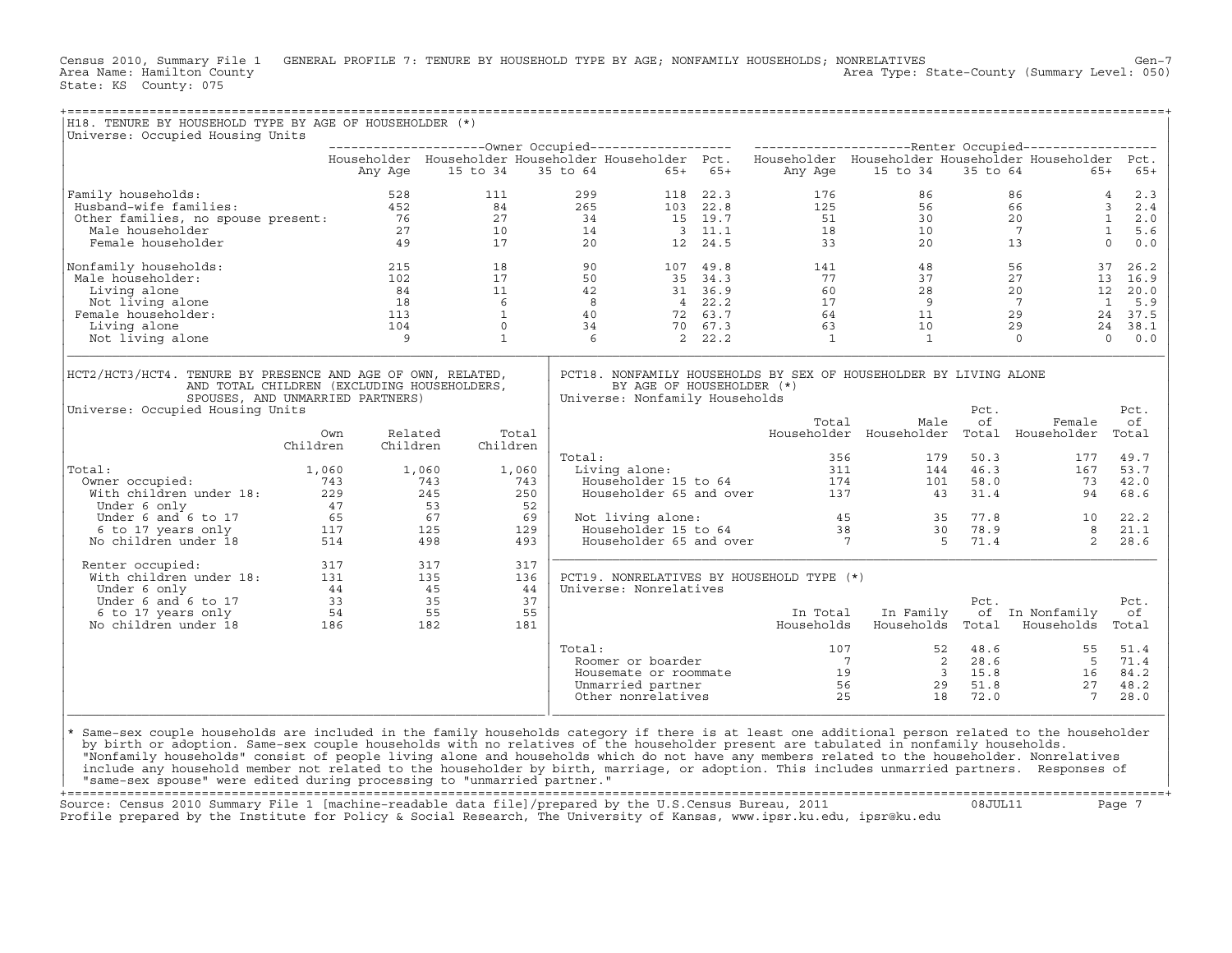+===================================================================================================================================================+

Area Type: State-County (Summary Level: 050)

|                                         |                      | Total 18 to 64 65 & Over |              |                                         |              | Total 18 to 64 65 & Over |  |
|-----------------------------------------|----------------------|--------------------------|--------------|-----------------------------------------|--------------|--------------------------|--|
| Total:                                  | $\Omega$             | $\Omega$                 |              | $0$  Male:                              | $\Omega$     | $\Omega$                 |  |
| Institutionalized population:           | $\circ$              | $\circ$                  | $\circ$      | Institutionalized population:           | $\mathbf{0}$ | $\mathbf 0$              |  |
| Correctional facilities for adults:     | $\Omega$             | $\mathbf 0$              | $\Omega$     | Correctional facilities for adults:     | $\Omega$     | $\Omega$                 |  |
| Federal detention centers               | $0 \qquad \qquad$    | $\Omega$                 | $\Omega$     | Federal detention centers               | $\Omega$     | $\Omega$                 |  |
| Federal prisons                         | $\Omega$             | $\mathbf{0}$             | $\circ$      | Federal prisons                         | $\Omega$     | $\mathbf 0$              |  |
| State prisons                           | $\Omega$             | $\Omega$                 | $\Omega$     | State prisons                           | $\Omega$     | $\Omega$                 |  |
| Local jails and other municipal         |                      |                          |              | Local jails and other municipal         |              |                          |  |
| confinement facilities                  | $\Omega$             | $\Omega$                 | $\Omega$     | confinement facilities                  | $\Omega$     | $\Omega$                 |  |
| Correctional residential facilities     | $\Omega$             | $\Omega$                 | $\Omega$     | Correctional residential facilities     | $\Omega$     | $\Omega$                 |  |
| Military disciplinary barracks & jails  | $\Omega$             | $\Omega$                 | $\mathsf{O}$ | Military disciplinary barracks & jails  | $\Omega$     | $\Omega$                 |  |
|                                         |                      |                          |              |                                         |              |                          |  |
| Juvenile facilities:                    | $\Omega$             | $\Omega$                 | $\circ$      | Juvenile facilities:                    | $\Omega$     | $\Omega$                 |  |
| Group homes for juveniles               |                      |                          |              | Group homes for juveniles               |              |                          |  |
| (non-correctional)                      | $\Omega$             | $\Omega$                 | $\circ$      | (non-correctional)                      | $\Omega$     | $\Omega$                 |  |
| Residential treatment centers for       |                      |                          |              | Residential treatment centers for       |              |                          |  |
| juveniles (non-correctional)            | $\Omega$             | $\Omega$                 | $\Omega$     | juveniles (non-correctional)            | $\Omega$     | $\Omega$                 |  |
| Correctional facilities intended for    |                      |                          |              | Correctional facilities intended for    |              |                          |  |
| juveniles                               | $\Omega$             | $\Omega$                 | $\Omega$     | iuveniles                               | $\Omega$     | $\Omega$                 |  |
| Nursing facilities/Skilled-nursing fac. | $\Omega$             | $\mathbf 0$              | $\circ$      | Nursing facilities/Skilled-nursing fac. | $\Omega$     | $\Omega$                 |  |
| Other institutional facilities:         | $\Omega$             | $\Omega$                 | $\circ$      | Other institutional facilities:         | $\Omega$     | $\Omega$                 |  |
| Mental (Psychiatric) hospitals and      |                      |                          |              | Mental (Psychiatric) hospitals and      |              |                          |  |
| psychiatric units in other hospitals    | $\circ$              | $\circ$                  | $\circ$      | psychiatric units in other hospitals    | $\mathbf 0$  | $\Omega$                 |  |
|                                         |                      |                          |              |                                         |              |                          |  |
| Hospitals with patients who have no     |                      |                          |              | Hospitals with patients who have no     | $\Omega$     |                          |  |
| usual home elsewhere                    | $\Omega$<br>$\Omega$ | $\mathbf{0}$             | $\circ$      | usual home elsewhere                    |              | $\circ$                  |  |
| In-patient hospice facilities           |                      | $\Omega$                 | $\circ$      | In-patient hospice facilities           | $\Omega$     | $\Omega$                 |  |
| Military treatment facilities with      |                      |                          |              | Military treatment facilities with      |              |                          |  |
| assigned patients                       | $\Omega$             | $\Omega$                 | $\circ$      | assigned patients                       | $\Omega$     | $\Omega$                 |  |
| Residential schools for people with     |                      |                          |              | Residential schools for people with     |              |                          |  |
| disabilities                            | $\Omega$             | $\Omega$                 | $\circ$      | disabilities                            | $\Omega$     | $\Omega$                 |  |
| Noninstitutionalized population:        | $\Omega$             | $\Omega$                 | $\Omega$     | Noninstitutionalized population:        | $\Omega$     | $\Omega$                 |  |
| College/University student housing      | $\Omega$             | $\Omega$                 | $\Omega$     | College/University student housing      | $\Omega$     | $\Omega$                 |  |
|                                         |                      |                          |              |                                         |              |                          |  |
| Military quarters:                      | $\Omega$             | $\mathbf 0$              | $\circ$      | Military quarters:                      | $\Omega$     | $\Omega$                 |  |
| Military barracks and dormitories       |                      |                          |              | Military barracks and dormitories       |              |                          |  |
| (non-disciplinary)                      | $\Omega$             | $\Omega$                 | $\Omega$     | (non-disciplinary)                      | $\Omega$     | $\Omega$                 |  |
| Military ships                          | $\Omega$             | $\Omega$                 | $\circ$      | Military ships                          | $\Omega$     | $\Omega$                 |  |
|                                         |                      |                          |              |                                         |              |                          |  |
| Other noninstitutional facilities:      | $\Omega$             | $\Omega$                 | $\Omega$     | Other noninstitutional facilities:      | $\Omega$     | $\Omega$                 |  |
| Emergency and transitional shelters     |                      |                          |              | Emergency and transitional shelters     |              |                          |  |
| (with sleeping facilities) for people   |                      |                          |              | (with sleeping facilities) for people   |              |                          |  |
| experiencing homelessness               | $\Omega$             | $\mathbf 0$              | $\circ$      | experiencing homelessness               | $\Omega$     | $\mathbf 0$              |  |
| Group homes intended for adults         | $\Omega$             | $\Omega$                 | $\Omega$     | Group homes intended for adults         | $\Omega$     | $\Omega$                 |  |
| Residential treatment centers, adults   | $\circ$              | $\circ$                  | $\mathbf{0}$ | Residential treatment centers, adults   | $\circ$      | $\Omega$                 |  |
| Maritime/merchant vessels               | $\Omega$             | $\Omega$                 | $\Omega$     | Maritime/merchant vessels               | $\Omega$     | $\Omega$                 |  |
| Workers group living quarters and       |                      |                          |              | Workers group living quarters and       |              |                          |  |
| Job Corps centers                       | $\circ$              | $\mathbf{0}$             | $\mathbf{0}$ | Job Corps centers                       | $\mathbf{0}$ | $\mathbf 0$              |  |
|                                         |                      | $\Omega$                 |              | Other noninstitutional facilities       | $\Omega$     | $\Omega$                 |  |
| Other noninstitutional facilities       | $\Omega$             |                          | $\Omega$     |                                         |              |                          |  |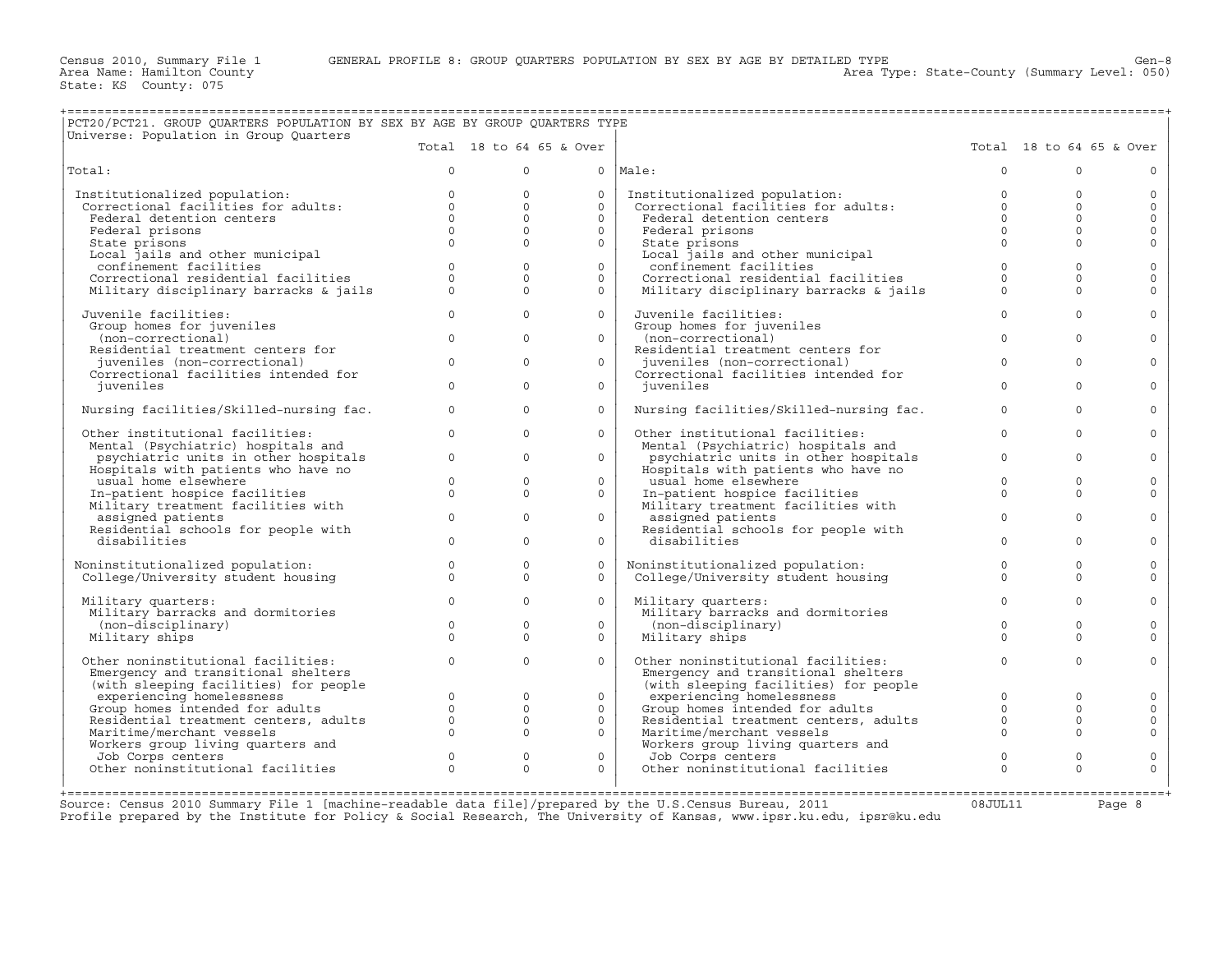+===================================================================================================================================================+

|                 |                            | $***$                 |              |                                                                                 |                     |                     | --------------- Institutionalized Population ------------- - ------ Noninstitutionalized Population ------ |                     | College/                         |              |                              |
|-----------------|----------------------------|-----------------------|--------------|---------------------------------------------------------------------------------|---------------------|---------------------|------------------------------------------------------------------------------------------------------------|---------------------|----------------------------------|--------------|------------------------------|
|                 | Group<br>Quarters<br>Total | Pct.<br>Total<br>Pop. |              | Correctional<br>Facilities<br>Total for Adults Facilities Facilities Facilities | Juvenile            | Nursing             | Other                                                                                                      | Total               | University<br>Student<br>Housing | Military     | Other<br>Quarters Facilities |
| Total:          | $\circ$                    | 0.00                  | 0            | 0                                                                               | 0                   | 0                   | 0                                                                                                          | 0                   | $\circ$                          | $\circ$      | 0                            |
| Under 5 years   | $\Omega$                   | 0.00                  | $\circ$      | $\mathbf{0}$                                                                    | $\circ$             | $\circ$             | $\mathbf 0$                                                                                                | $\circ$             | $\circ$                          | $\Omega$     | $\circ$                      |
| 5 to 9 years    | $\circ$                    | 0.00                  | $\circ$      | $\circ$                                                                         | $\circ$             | $\circ$             | $\circ$                                                                                                    | $\mathsf{O}\xspace$ | $\mathsf{O}\xspace$              | $\mathbf{0}$ | $\circ$                      |
| 10 to 14 years  | $\circ$                    | 0.00                  | $\mathbf 0$  | $\mathbf{0}$                                                                    | $\circ$             | $\Omega$            | $\circ$                                                                                                    | $\circ$             | $\mathbf 0$                      | $\mathbf 0$  | $\circ$                      |
| 15 to 19 years  | $\Omega$                   | 0.00                  | $\mathbf{0}$ | $\circ$                                                                         | $\circ$             | $\circ$             | $\Omega$                                                                                                   | $\circ$             | $\circ$                          | $\Omega$     | $\circ$                      |
| 20 to 24 years  | $\Omega$                   | 0.00                  | $\Omega$     | $\Omega$                                                                        | $\circ$             | $\circ$             | $\Omega$                                                                                                   | $\circ$             | $\circ$                          | $\Omega$     | $\mathsf{O}\xspace$          |
| 25 to 29 years  | $\circ$                    | 0.00                  | $\mathbf{0}$ | $\circ$                                                                         | $\circ$             | $\mathbf 0$         | $\mathbf 0$                                                                                                | $\circ$             | $\circ$                          | $\mathbf 0$  | $\mathbf{0}$                 |
| 30 to 34 years  | $\circ$                    | 0.00                  | $\mathbf{0}$ | $\circ$                                                                         | $\circ$             | $\mathbf 0$         | $\mathbf 0$                                                                                                | $\circ$             | $\circ$                          | $\Omega$     | $\mathsf O$                  |
| 35 to 39 years  | $\circ$                    | 0.00                  | $\circ$      | $\circ$                                                                         | 0                   | $\mathsf O$         | $\mathbf 0$                                                                                                | $\circ$             | $\circ$                          | $\mathbf{0}$ | $\mathsf{O}\xspace$          |
| 40 to 44 years  | $\circ$                    | 0.00                  | $\circ$      | $\circ$                                                                         | 0                   | $\mathsf{O}\xspace$ | $\Omega$                                                                                                   | $\circ$             | $\circ$                          | $\mathbf{0}$ | $\mathsf{O}\xspace$          |
| 45 to 49 years  | $\circ$                    | 0.00                  | $\mathbf{0}$ | $\circ$                                                                         | $\circ$             | $\mathsf O$         | $\mathbf 0$                                                                                                | $\circ$             | $\mathsf O$                      | $\circ$      | $\mathsf{O}\xspace$          |
| 50 to 54 years  | $\circ$                    | 0.00                  | $\mathbf{0}$ | $\circ$                                                                         | $\mathsf{O}\xspace$ | $\mathsf{O}\xspace$ | $\Omega$                                                                                                   | $\circ$             | $\circ$                          | $\mathbf{0}$ | $\mathsf{O}\xspace$          |
| 55 to 59 years  | $\circ$                    | 0.00                  | $\circ$      | $\mathbf{0}$                                                                    | 0                   | $\mathsf O$         | $\circ$                                                                                                    | $\circ$             | $\mathsf O$                      | $\mathbf 0$  | $\circ$                      |
| 60 to 64 years  | $\circ$                    | 0.00                  | $\mathbf{0}$ | $\mathbf 0$                                                                     | $\circ$             | $\mathbf 0$         | $\Omega$                                                                                                   | $\circ$             | $\mathsf O$                      | $\Omega$     | $\circ$                      |
| 65 to 69 years  | $\circ$                    | 0.00                  | $\mathbf 0$  | $\mathbf{0}$                                                                    | 0                   | $\mathsf O$         | $\Omega$                                                                                                   | $\circ$             | $\mathsf O$                      | $\mathbf 0$  | $\circ$                      |
| 70 to 74 years  | $\circ$                    | 0.00                  | $\mathbf 0$  | $\mathbf{0}$                                                                    | $\circ$             | $\mathbf 0$         | $\Omega$                                                                                                   | $\circ$             | $\circ$                          | $\mathbf 0$  | $\mathsf{O}$                 |
| 75 to 79 years  | $\circ$                    | 0.00                  | $\mathbf{0}$ | $\mathbf 0$                                                                     | $\circ$             | $\Omega$            | $\Omega$                                                                                                   | $\circ$             | $\mathsf O$                      | $\Omega$     | $\circ$                      |
| 80 to 84 years  | $\circ$                    | 0.00                  | $\mathbf 0$  | $\mathbf{0}$                                                                    | 0                   | $\mathsf O$         | 0                                                                                                          | $\circ$             | $\mathsf O$                      | $\mathbf 0$  | $\circ$                      |
| 85 years & over | $\Omega$                   | 0.00                  | $\Omega$     | $\Omega$                                                                        | $\circ$             | $\circ$             | $\Omega$                                                                                                   | $\circ$             | $\circ$                          | $\Omega$     | $\circ$                      |
|                 |                            |                       |              |                                                                                 |                     |                     |                                                                                                            |                     |                                  |              |                              |
| Under 18 years  | $\circ$                    | 0.00                  | $\mathbf 0$  | $\mathbf{0}$                                                                    | $\circ$             | $\circ$             | $\mathbf 0$                                                                                                | $\circ$             | $\circ$                          | $\mathbf 0$  | $\mathbf 0$                  |
| 18 to 64 years  | $\Omega$                   | 0.00                  | $\Omega$     | $\Omega$                                                                        | $\Omega$            | $\Omega$            | $\Omega$                                                                                                   | $\circ$             | $\circ$                          | $\Omega$     | $\circ$                      |
| 65 years & over | $\Omega$                   | 0.00                  | $\Omega$     | $\Omega$                                                                        | $\circ$             | $\circ$             | $\Omega$                                                                                                   | $\circ$             | $\circ$                          | $\mathbf 0$  | $\circ$                      |
| Male:           | $\circ$                    | 0.00                  | $\circ$      | 0                                                                               | 0                   | 0                   | 0                                                                                                          | $\circ$             | $\mathsf O$                      | $\mathbf 0$  | $\mathsf{O}$                 |
| Under 5 years   | $\circ$                    | 0.00                  | $\circ$      | $\circ$                                                                         | 0                   | $\mathsf O$         | $\mathsf O$                                                                                                | $\circ$             | $\mathsf O$                      | $\mathbf 0$  | $\circ$                      |
| 5 to 9 years    | $\circ$                    | 0.00                  | $\mathbf 0$  | $\circ$                                                                         | $\circ$             | $\circ$             | $\Omega$                                                                                                   | $\circ$             | $\mathsf O$                      | $\mathbf 0$  | $\mathbb O$                  |
| 10 to 14 years  | $\circ$                    | 0.00                  | $\mathsf O$  | $\circ$                                                                         | $\mathsf{O}\xspace$ | $\mathsf{O}\xspace$ | $\mathsf{O}\xspace$                                                                                        | $\circ$             | $\circ$                          | $\mathbf 0$  | $\mathsf{O}\xspace$          |
| 15 to 19 years  | $\circ$                    | 0.00                  | $\circ$      | $\circ$                                                                         | 0                   | $\mathsf O$         | $\mathbf 0$                                                                                                | $\circ$             | $\mathsf O$                      | $\mathbf 0$  | $\mathsf{O}\xspace$          |
| 20 to 24 years  | $\Omega$                   | 0.00                  | $\mathbf 0$  | $\circ$                                                                         | $\circ$             | $\mathbf 0$         | $\Omega$                                                                                                   | $\circ$             | $\mathsf O$                      | $\Omega$     | $\mathsf{O}\xspace$          |
| 25 to 29 years  | $\circ$                    | 0.00                  | $\mathsf O$  | 0                                                                               | 0                   | $\mathsf O$         | $\mathbf 0$                                                                                                | $\circ$             | $\mathsf O$                      | $\Omega$     | $\mathsf{O}$                 |
| 30 to 34 years  | $\circ$                    | 0.00                  | $\circ$      | $\mathbf{0}$                                                                    | 0                   | $\mathsf{O}$        | $\mathbf 0$                                                                                                | $\circ$             | $\mathsf O$                      | 0            | $\circ$                      |
| 35 to 39 years  | $\Omega$                   | 0.00                  | $\Omega$     | $\mathbf{0}$                                                                    | $\circ$             | $\mathbf 0$         | $\Omega$                                                                                                   | $\circ$             | $\circ$                          | $\Omega$     | $\mathsf{O}$                 |
| 40 to 44 years  | $\circ$                    | 0.00                  | $\mathsf O$  | $\circ$                                                                         | 0                   | $\mathsf O$         | $\mathbf 0$                                                                                                | $\circ$             | $\mathsf O$                      | 0            | $\mathsf{O}$                 |
| 45 to 49 years  | $\circ$                    | 0.00                  | $\mathbf 0$  | $\mathbf{0}$                                                                    | $\circ$             | $\mathsf{O}$        | $\mathbf 0$                                                                                                | $\circ$             | $\mathsf O$                      | $\mathbf 0$  | $\circ$                      |
| 50 to 54 years  | $\Omega$                   | 0.00                  | $\Omega$     | $\Omega$                                                                        | $\circ$             | $\Omega$            | $\Omega$                                                                                                   | $\circ$             | $\circ$                          | $\Omega$     | $\mathsf{O}$                 |
| 55 to 59 years  | $\circ$                    | 0.00                  | $\circ$      | $\mathbf{0}$                                                                    | 0                   | $\mathsf O$         | $\mathbf 0$                                                                                                | $\circ$             | $\mathsf O$                      | $\mathbf 0$  | $\mathsf{O}$                 |
| 60 to 64 years  | $\circ$                    | 0.00                  | $\mathbf 0$  | $\circ$                                                                         | $\circ$             | $\mathbf 0$         | $\Omega$                                                                                                   | $\circ$             | $\mathsf O$                      | $\mathbf 0$  | $\mathsf{O}\xspace$          |
| 65 to 69 years  | $\Omega$                   | 0.00                  | $\Omega$     | $\Omega$                                                                        | $\circ$             | $\mathbf 0$         | $\mathbf 0$                                                                                                | $\circ$             | $\circ$                          | $\Omega$     | $\mathsf{O}$                 |
| 70 to 74 years  | $\circ$                    | 0.00                  | $\mathbf 0$  | $\circ$                                                                         | $\circ$             | $\circ$             | $\circ$                                                                                                    | $\circ$             | $\circ$                          | $\mathbf 0$  | $\mathsf{O}$                 |
| 75 to 79 years  | $\circ$                    | 0.00                  | $\mathbf 0$  | $\mathbf{0}$                                                                    | $\circ$             | $\mathbf 0$         | $\Omega$                                                                                                   | $\circ$             | $\mathsf O$                      | $\mathbf 0$  | $\mathsf{O}$                 |
| 80 to 84 years  | $\Omega$                   | 0.00                  | $\Omega$     | $\Omega$                                                                        | $\circ$             | $\Omega$            | $\Omega$                                                                                                   | $\circ$             | $\circ$                          | $\Omega$     | $\mathbf{0}$                 |
| 85 years & over | $\circ$                    | 0.00                  | $\mathbf 0$  | $\mathbf{0}$                                                                    | $\circ$             | $\circ$             | $\circ$                                                                                                    | $\circ$             | $\mathbf 0$                      | 0            | $\mathsf{O}$                 |
| Under 18 years  | $\circ$                    | 0.00                  | $\Omega$     | 0                                                                               | 0                   | 0                   | 0                                                                                                          | $\circ$             | $\mathsf O$                      | 0            | $\mathsf{O}$                 |
| 18 to 64 years  | $\circ$                    | 0.00                  | $\mathbf{0}$ | $\circ$                                                                         | $\circ$             | $\mathsf O$         | $\circ$                                                                                                    | $\circ$             | $\mathsf O$                      | $\circ$      | $\mathsf O$                  |
| 65 years & over | $\Omega$                   | 0.00                  | $\Omega$     | $\Omega$                                                                        | $\Omega$            | $\Omega$            | $\Omega$                                                                                                   | $\circ$             | $\circ$                          | $\Omega$     | $\circ$                      |

+===================================================================================================================================================+

Source: Census 2010 Summary File 1 [machine-readable data file]/prepared by the U.S.Census Bureau, 2011 Profile prepared by the Institute for Policy & Social Research, The University of Kansas, www.ipsr.ku.edu, ipsr@ku.edu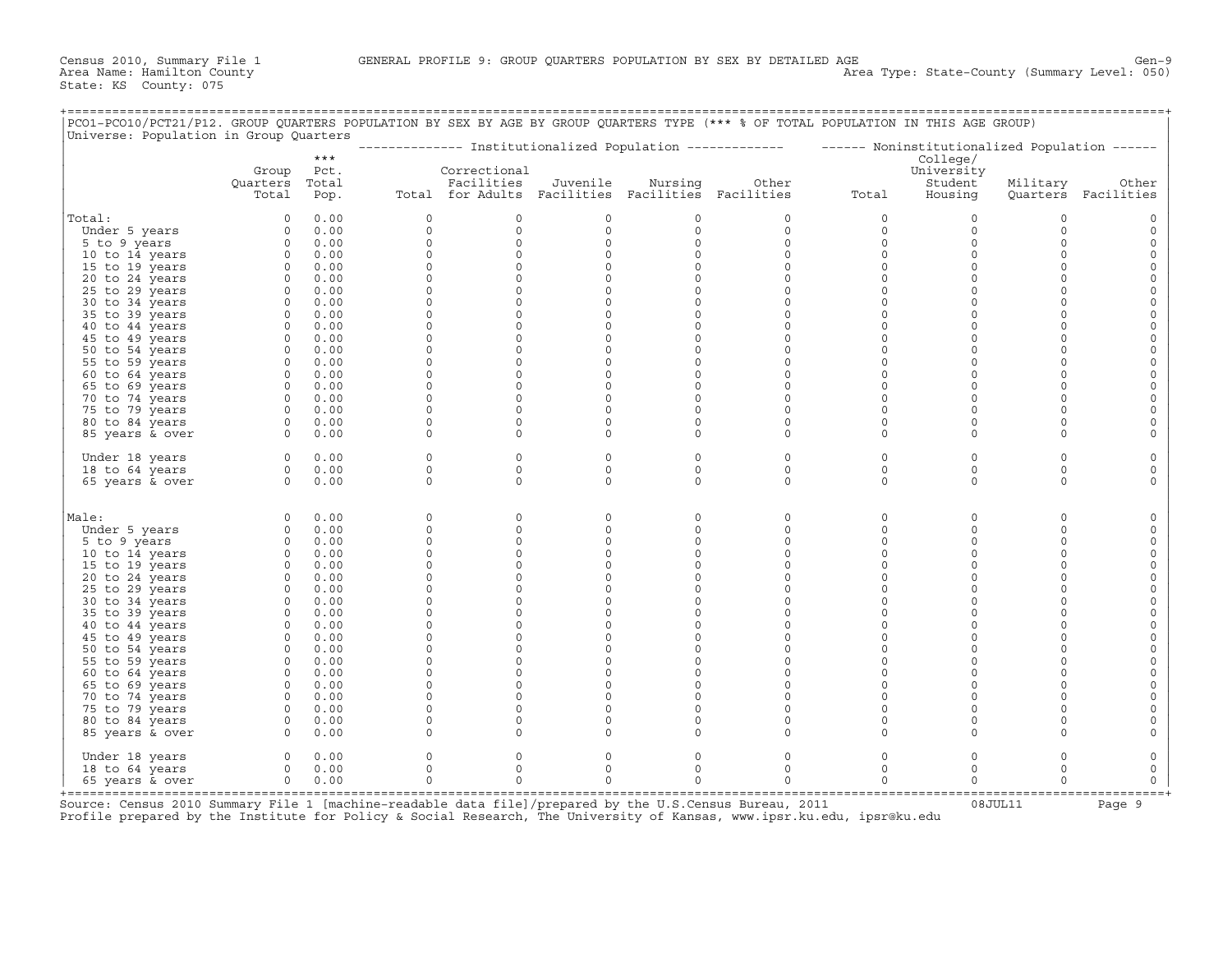Census 2010, Summary File 1 AGE PROFILE 1: AGE BY SEX FOR PERSONS IN HOUSEHOLDS AND PERSONS IN GROUP QUARTERS<br>Area Name: Hamilton County Level: 050) Area Type: State-County (Summary Level: 050) Area Type: State−County (Summary Level: 050)

+===================================================================================================================================================+

|                                    |            |             |                                                           |                                          |          | ----------Persons in Households----------                                                            |             |           |            |                         | --------Persons in Group Quarters-------- |                                     |      |
|------------------------------------|------------|-------------|-----------------------------------------------------------|------------------------------------------|----------|------------------------------------------------------------------------------------------------------|-------------|-----------|------------|-------------------------|-------------------------------------------|-------------------------------------|------|
|                                    | Total Pct. |             | Male                                                      | Female %Fem                              |          | Total Pct.                                                                                           |             | Male      | Female     | Total Pct.              | Male                                      | Female                              | %Fem |
| All Aqes:                          |            | 2,690 100.0 | 1,364                                                     | 1,326 49.3                               |          |                                                                                                      | 2,690 100.0 | 1,364     | 1,326      | $\mathsf{O}$            | $\mathbf 0$                               | 0                                   |      |
| $0$ to $4$                         | 253        | 9.4         | 139                                                       | 114 45.1                                 |          | 253                                                                                                  | 9.4         | 139       | 114        | $\circ$                 | $\circ$                                   | $\mathbf 0$                         |      |
| 5 to 9                             | 223        | 8.3         | 111                                                       | 112                                      | 50.2     | 223                                                                                                  | 8.3         | 111       | 112        | $\mathbf 0$             | $\mathbf 0$                               | $\mathsf{O}$                        |      |
| 10 to 14                           | 175        | 6.5         | 88                                                        | 87                                       | 49.7     | 175                                                                                                  | 6.5         | 88        | 87         | $\Omega$                | $\Omega$                                  | $\mathsf{O}$                        |      |
| 15 to 17                           | 112        | 4.2         | 61                                                        |                                          | 51 45.5  | 112                                                                                                  | 4.2         | 61        | 51         | $\Omega$                | $\Omega$                                  | $\mathsf O$                         |      |
| 18 and 19                          | 67         | 2.5         | 30                                                        | 37                                       | 55.2     | 67                                                                                                   | 2.5         | 30        | 37         | $\Omega$                | $\Omega$                                  | $\mathbb O$                         |      |
| 20                                 | 35         | 1.3         | 11                                                        | 24                                       | 68.6     | 35                                                                                                   | 1.3         | 11        | 24         | $\mathbf 0$             | $\Omega$                                  | $\mathsf{O}\xspace$                 |      |
| 21                                 | 37         | 1.4         | 23                                                        |                                          | 14 37.8  | 37                                                                                                   | 1.4         | 23        | 14         | $\mathbf 0$             | $\mathbf 0$                               | $\mathsf{O}\xspace$                 |      |
| 22 to 24                           | 95         | 3.5         | 52                                                        | 43                                       | 45.3     | 95                                                                                                   | 3.5         | 52        | 43         | $\Omega$                | $\Omega$                                  | $\mathsf{O}\xspace$                 |      |
| 25 to 29                           | 217        | 8.1         | 116                                                       | 101                                      | 46.5     | 217                                                                                                  | 8.1         | 116       | 101        | $\Omega$                | $\Omega$                                  | $\mathbb O$                         |      |
| 30 to 34                           | 177        | 6.6         | 93                                                        | 84                                       | 47.5     | 177                                                                                                  | 6.6         | 93        | 84         | $\mathbf 0$             | $\mathbf 0$                               | $\mathbb O$                         |      |
| 35 to 39                           | 147        | 5.5         | 77                                                        | 70                                       | 47.6     | 147                                                                                                  | 5.5         | 77        | 70         | $\Omega$                | $\Omega$                                  | $\mathsf O$                         |      |
| 40 to 44                           | 140        | 5.2         | 76                                                        | 64                                       | 45.7     | 140                                                                                                  | 5.2         | 76        | 64         | $\mathbf 0$             | $\mathbf 0$                               | $\mathbb O$                         |      |
| 145 to 49                          | 198        | 7.4         | 100                                                       | 98                                       | 49.5     | 198                                                                                                  | 7.4         | 100       | 98         | $\mathbf 0$<br>$\Omega$ | $\mathbf 0$<br>$\Omega$                   | $\mathsf{O}\xspace$                 |      |
| 50 to 54                           | 160        | 5.9         | 76                                                        | 84                                       | 52.5     | 160                                                                                                  | 5.9         | 76        | 84         | $\Omega$                |                                           | $\mathsf{O}\xspace$                 |      |
| 55 to 59                           | 157        | 5.8         | 76                                                        | 81                                       | 51.6     | 157                                                                                                  | 5.8         | 76        | 81         | $\mathbf 0$             | $\mathbf 0$<br>$\mathbf 0$                | $\mathsf{O}\xspace$                 |      |
| 60 and 61                          | 56         | 2.1         | 26                                                        | 30                                       | 53.6     | 56                                                                                                   | 2.1         | 26        | 30         | $\Omega$                | $\mathbf 0$                               | $\mathsf{O}$<br>$\mathsf{O}\xspace$ |      |
| 62 to 64                           | 75         | 2.8<br>1.2  | 43<br>17                                                  | $32 \t 42.7$<br>16 $48.5$                |          | 75                                                                                                   | 2.8         | 43<br>17  | 32         | $\Omega$                | $\Omega$                                  | $\mathsf O$                         |      |
| 65 and 66<br>67 to 69              | 33<br>67   | 2.5         |                                                           |                                          |          | 33<br>67                                                                                             | 1.2<br>2.5  | 32        | 16<br>35   | $\mathbf 0$             | $\mathbf 0$                               | $\mathbb O$                         |      |
| 70 to 74                           | 81         | 3.0         |                                                           |                                          |          | 81                                                                                                   | 3.0         | 50        | 31         | $\mathsf O$             | $\mathbf 0$                               | $\mathsf{O}\xspace$                 |      |
| 75 to 79                           | 66         | 2.5         |                                                           |                                          |          | 66                                                                                                   | 2.5         |           | 39         | $\mathbf 0$             | $\Omega$                                  | $\mathsf{O}\xspace$                 |      |
| 80 to 84                           |            | 57 2.1      | $\begin{array}{c} 32 \\ 50 \\ 27 \\ 21 \\ 19 \end{array}$ | 35 52.2<br>31 38.3<br>39 59.1<br>36 63.2 |          | 57                                                                                                   | 2.1         | 27<br>21  | 36         | $\mathsf{O}$            | $\mathbf 0$                               | $\mathsf{O}\xspace$                 |      |
| 85 & over                          | 62         | 2.3         | 19                                                        |                                          | 43 69.4  | 62                                                                                                   | 2.3         | 19        | 43         | $\Omega$                | $\Omega$                                  | $\mathbf 0$                         |      |
|                                    |            |             |                                                           |                                          |          |                                                                                                      |             |           |            |                         |                                           |                                     |      |
| Additional Aggregations:           |            |             |                                                           |                                          |          |                                                                                                      |             |           |            |                         |                                           |                                     |      |
| $0$ to $14$                        |            | 651 24.2    | 338                                                       | 313                                      | 48.1     | 651                                                                                                  | 24.2        | 338       | 313        | 0                       | $\mathbf 0$                               | 0                                   |      |
| 5 to 14                            |            | 398 14.8    | 199                                                       | 199                                      | 50.0     | 398                                                                                                  | 14.8        | 199       | 199        | $\Omega$                | $\Omega$                                  | $\mathbf 0$                         |      |
| $0$ to $17$                        |            | 763 28.4    | 399                                                       |                                          | 364 47.7 | 763                                                                                                  | 28.4        | 399       | 364        | $\Omega$                | $\mathbf 0$                               | $\mathsf{O}\xspace$                 |      |
| 5 to 17                            |            | 510 19.0    | 260                                                       | 250                                      | 49.0     | 510                                                                                                  | 19.0        | 260       | 250        | $\mathbf 0$             | $\mathbf 0$                               | $\mathsf{O}\xspace$                 |      |
| $0$ to $20$                        |            | 865 32.2    | 440                                                       |                                          | 425 49.1 |                                                                                                      | 865 32.2    | 440       | 425        | $\mathbf 0$             | $\mathbf 0$                               | $\mathbb O$                         |      |
| 18 to 21                           | 139        | 5.2         | 64                                                        | 75                                       | 54.0     | 139                                                                                                  | 5.2         | 64        | 75         | $\Omega$                | $\Omega$                                  | $\mathbb O$                         |      |
| 18 to 24                           | 234        | 8.7         | 116                                                       | 118                                      | 50.4     | 234                                                                                                  | 8.7         | 116       | 118        | $\Omega$<br>$\Omega$    | $\Omega$<br>$\mathbf 0$                   | $\mathbb O$                         |      |
| 18 to 64                           | 1,561 58.0 |             | 799                                                       | 762                                      | 48.8     | 1,561                                                                                                | 58.0        | 799       | 762        | $\mathbf 0$             | $\Omega$                                  | $\circ$                             |      |
| 25 to 64                           | 1,327      | 49.3        | 683                                                       | 644 48.5                                 |          | 1,327                                                                                                | 49.3        | 683       | 644        |                         |                                           | $\mathbb O$                         |      |
| 60 & over                          |            | 497 18.5    | 235                                                       | 262                                      | 52.7     | 497                                                                                                  | 18.5        | 235       | 262        | $\mathsf O$<br>$\circ$  | $\mathbf 0$                               | $\mathbb O$                         |      |
| 65 & over                          | 366        | 13.6        | 166<br>117                                                | 200                                      | 54.6     | 366                                                                                                  | 13.6<br>9.9 | 166       | 200        | $\Omega$                |                                           | $\mathsf{O}\xspace$<br>$\mathbf 0$  |      |
| 70 & over<br>75 & over             | 266<br>185 | 9.9<br>6.9  | 67                                                        |                                          | 149 56.0 | 266<br>185                                                                                           | 6.9         | 117<br>67 | 149<br>118 |                         |                                           | $\mathbf 0$                         |      |
|                                    |            |             |                                                           |                                          | 118 63.8 |                                                                                                      |             |           |            |                         |                                           |                                     |      |
| Universe: Total Population (2,690) |            |             |                                                           |                                          |          | P13/PCT13. MEDIAN AGE BY SEX BY RESIDENCE TYPE (PERSONS IN HOUSEHOLDS AND PERSONS IN GROUP OUARTERS) |             |           |            |                         |                                           |                                     |      |
|                                    |            |             | -----------------All Persons---------------               |                                          |          | ----------Persons in Households----------                                                            |             |           |            |                         | --------Persons in Group Quarters-------- |                                     |      |
|                                    | Both Sexes |             | Male                                                      | Female                                   |          | Both Sexes                                                                                           |             | Male      | Female     | Both Sexes              | Male                                      | Female                              |      |
| Median Age                         |            | 33.5        | 32.6                                                      | 34.8                                     |          | 33.7                                                                                                 |             | 32.7      | 34.8       |                         |                                           |                                     |      |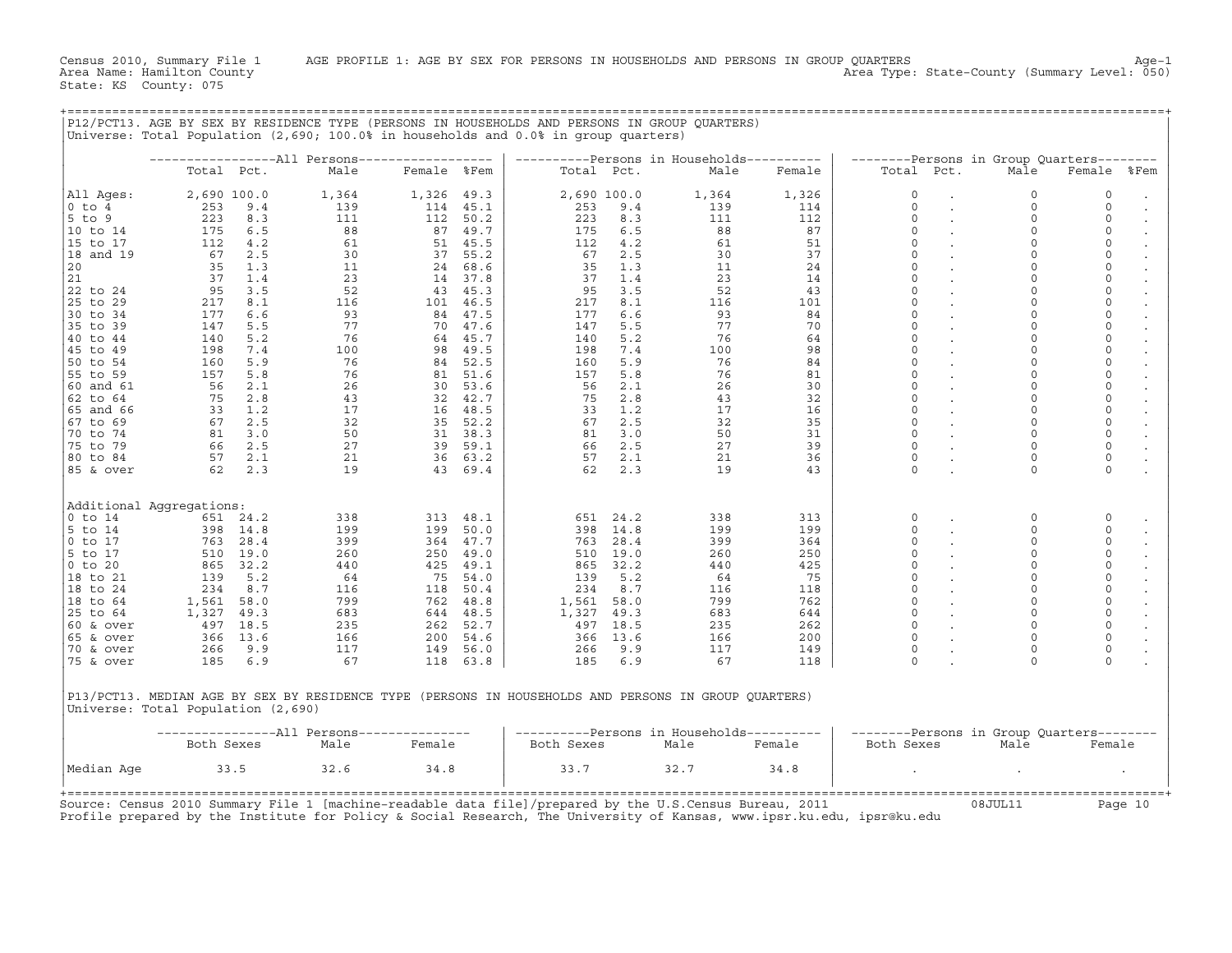Census 2010, Summary File 1 AGE PROFILE 2: FULL AGE DETAIL (ALL AGES) BY SEX, WITH MEDIANS AND ADDITIONAL AGGREGATIONS Age−2 Area Type: State−County (Summary Level: 050) State: KS County: 075

+===================================================================================================================================================+

+===================================================================================================================================================+ Source: Census 2010 Summary File 1 [machine−readable data file]/prepared by the U.S.Census Bureau, 2011 08JUL11 Page 11 Profile prepared by the Institute for Policy & Social Research, The University of Kansas, www.ipsr.ku.edu, ipsr@ku.edu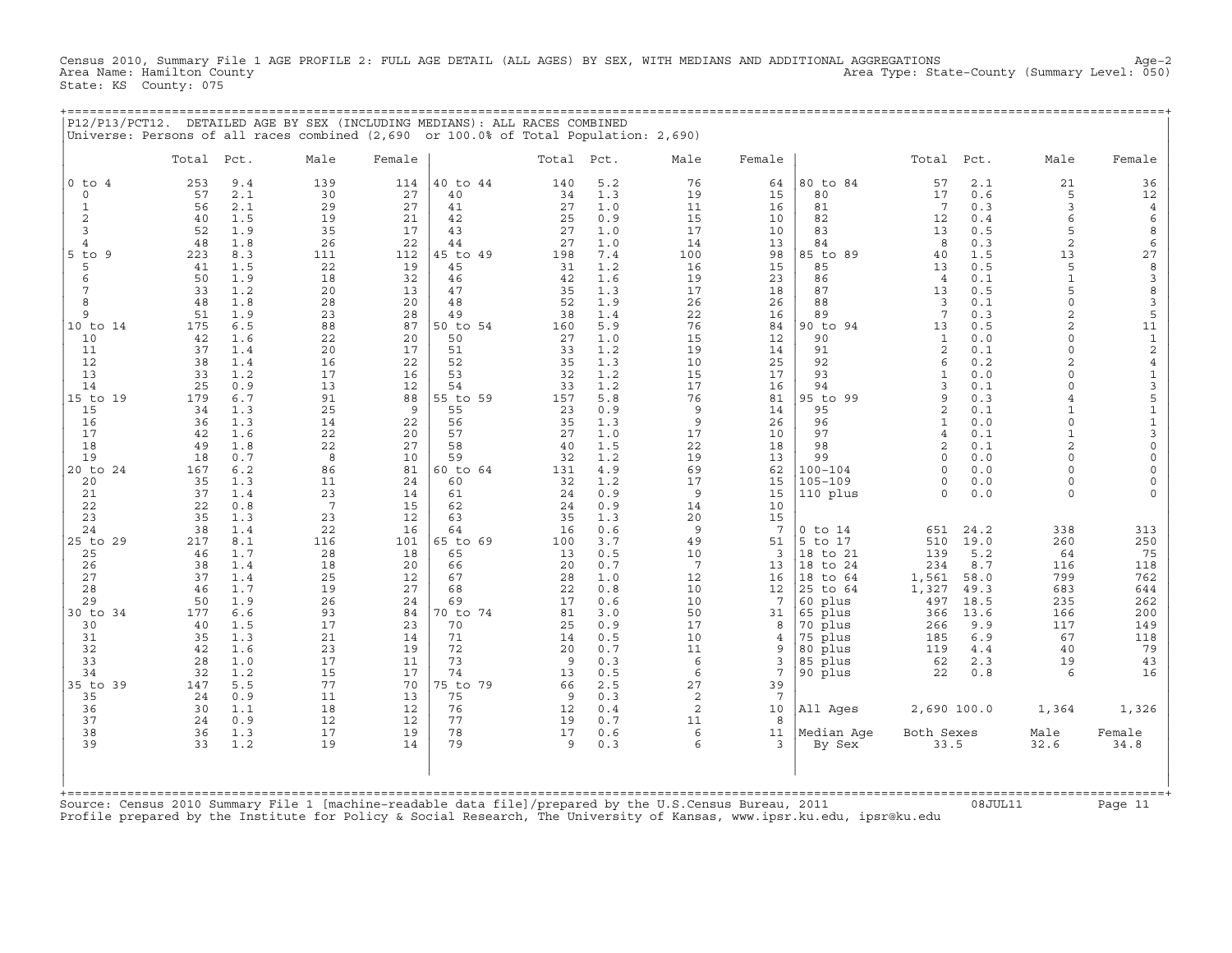| P12A/P13A/PCT12A. | . DETAILED AGE BY SEX (INCLUDING MEDIANS): WHITE ALONE                    |  |
|-------------------|---------------------------------------------------------------------------|--|
|                   | Universe: White Alone Persons (2,134 or 79.3% of Total Population: 2,690) |  |

|                | Total     | Pct.       | Male                  | Female          |                | Total     | Pct.       | Male                  | Female                |                        | Total                      | Pct.         | Male                       | Female                                     |
|----------------|-----------|------------|-----------------------|-----------------|----------------|-----------|------------|-----------------------|-----------------------|------------------------|----------------------------|--------------|----------------------------|--------------------------------------------|
| $0$ to $4$     | 161       | 7.5        | 91                    | 70              | 40 to 44       | 104       | 4.9        | 53                    | 51                    | 80 to 84               | 57                         | 2.7          | 21                         | 36                                         |
| $\circ$<br>1   | 34<br>39  | 1.6<br>1.8 | 16<br>20              | 18<br>19        | 40<br>41       | 22<br>22  | 1.0<br>1.0 | 12<br>$7\overline{ }$ | 10<br>15              | 80<br>81               | 17<br>$7\phantom{.0}$      | 0.8<br>0.3   | 5<br>3                     | 12<br>4                                    |
| $\overline{c}$ | 23        | 1.1        | 11                    | 12              | 42             | 18        | 0.8        | 11                    | $7\phantom{.0}$       | 82                     | 12                         | 0.6          | 6                          | 6                                          |
| 3              | 37        | 1.7        | 26                    | 11              | 43             | 22        | 1.0        | 13                    | 9                     | 83                     | 13                         | 0.6          | 5                          | 8                                          |
| $\overline{4}$ | 28        | 1.3        | 18                    | 10              | 44             | 20        | 0.9        | 10                    | 10                    | 84                     | 8                          | 0.4          | 2                          | 6                                          |
| 5 to<br>9      | 171       | 8.0        | 87                    | 84              | 45 to 49       | 178       | 8.3        | 88                    | 90                    | 85 to 89               | 40                         | 1.9          | 13                         | 27                                         |
| 5              | 31        | 1.5        | 16                    | 15              | 45             | 27        | 1.3        | 12                    | 15                    | 85                     | 13                         | 0.6          | 5                          | 8                                          |
| 6<br>7         | 38        | 1.8<br>1.2 | 14                    | 24<br>10        | 46             | 36        | 1.7<br>1.5 | 16                    | 20                    | 86<br>87               | $\overline{4}$             | 0.2<br>0.6   | $\mathbf{1}$<br>5          | $\mathsf 3$<br>$\,$ 8 $\,$                 |
| 8              | 25<br>39  | 1.8        | 15<br>21              | 18              | 47<br>48       | 31<br>50  | 2.3        | 15<br>26              | 16<br>24              | 88                     | 13<br>3                    | 0.1          | $\circ$                    | 3                                          |
| 9              | 38        | 1.8        | 21                    | 17              | 49             | 34        | 1.6        | 19                    | 15                    | 89                     | 7                          | 0.3          | 2                          | 5                                          |
| 10 to 14       | 130       | 6.1        | 63                    | 67              | 50 to 54       | 138       | 6.5        | 67                    | 71                    | 90 to 94               | 13                         | 0.6          | 2                          | 11                                         |
| 10             | 31        | 1.5        | 14                    | 17              | 50             | 22        | 1.0        | 13                    | 9                     | 90                     | $\mathbf{1}$               | 0.0          | $\Omega$                   | $\mathbf 1$                                |
| 11             | 30        | 1.4        | 16                    | 14              | 51             | 27        | 1.3        | 15                    | 12                    | 91                     | $\overline{2}$             | 0.1          | $\mathbf 0$                | $\sqrt{2}$                                 |
| 12             | 26        | 1.2        | 11                    | 15              | 52<br>53       | 31        | 1.5        | 10                    | 21                    | 92<br>93               | 6                          | 0.3          | $\overline{2}$<br>$\Omega$ | $\,4$                                      |
| 13<br>14       | 26<br>17  | 1.2<br>0.8 | 15<br>$7\phantom{.0}$ | 11<br>10        | 54             | 29<br>29  | 1.4<br>1.4 | 13<br>16              | 16<br>13              | 94                     | $\mathbf{1}$<br>3          | 0.0<br>0.1   | $\cap$                     | $\mathbf 1$<br>$\mathsf 3$                 |
| 15 to 19       | 126       | 5.9        | 64                    | 62              | 55 to 59       | 152       | 7.1        | 72                    | 80                    | 95 to 99               | 8                          | 0.4          | $\overline{4}$             | $\sqrt{4}$                                 |
| 15             | 25        | 1.2        | 18                    | 7               | 55             | 21        | 1.0        | $7\phantom{.0}$       | 14                    | 95                     | $\overline{2}$             | 0.1          | $\mathbf{1}$               | $\mathbf 1$                                |
| 16             | 22        | 1.0        | 10                    | 12              | 56             | 35        | 1.6        | 9                     | 26                    | 96                     | $\mathbf{1}$               | 0.0          | $\Omega$                   | $\mathbf 1$                                |
| 17             | 31        | 1.5        | 15                    | 16              | 57             | 26        | 1.2        | 16                    | 10                    | 97                     | 3                          | 0.1          | $\mathbf{1}$               | $\sqrt{2}$                                 |
| 18             | 37<br>11  | 1.7        | 17                    | 20              | 58<br>59       | 38        | 1.8        | 21                    | 17                    | 98<br>99               | $\mathfrak{D}$<br>$\Omega$ | 0.1          | $\overline{2}$<br>$\Omega$ | $\mathsf{O}\xspace$                        |
| 19<br>20 to 24 | 108       | 0.5<br>5.1 | $\overline{4}$<br>53  | 7<br>55         | 60 to 64       | 32<br>120 | 1.5<br>5.6 | 19<br>61              | 13<br>59              | $100 - 104$            | $\Omega$                   | 0.0<br>0.0   | $\Omega$                   | $\mathsf{O}\xspace$<br>$\mathsf{O}\xspace$ |
| 20             | 25        | 1.2        | 5                     | 20              | 60             | 30        | 1.4        | 16                    | 14                    | $105 - 109$            | $\Omega$                   | 0.0          | $\Omega$                   | $\circ$                                    |
| 21             | 21        | 1.0        | 14                    | $7\phantom{.0}$ | 61             | 24        | 1.1        | 9                     | 15                    | 110 plus               | $\Omega$                   | 0.0          | $\Omega$                   | $\Omega$                                   |
| 22             | 15        | 0.7        | 7                     | 8               | 62             | 22        | 1.0        | 12                    | 10                    |                        |                            |              |                            |                                            |
| 23             | 24        | 1.1        | 16                    | 8               | 63             | 30        | 1.4        | 17                    | 13                    |                        |                            |              |                            |                                            |
| 24<br>25 to 29 | 23<br>150 | 1.1<br>7.0 | 11<br>78              | 12<br>72        | 64<br>65 to 69 | 14<br>95  | 0.7<br>4.5 | $7\phantom{.0}$<br>45 | $7\phantom{.0}$<br>50 | $0$ to $14$<br>5 to 17 | 462<br>379                 | 21.6<br>17.8 | 241<br>193                 | 221<br>186                                 |
| 25             | 31        | 1.5        | 19                    | 12              | 65             | 12        | 0.6        | 9                     | 3                     | 18 to 21               | 94                         | $4.4$        | 40                         | 54                                         |
| 26             | 27        | 1.3        | 14                    | 13              | 66             | 19        | 0.9        | 6                     | 13                    | 18 to 24               | 156                        | 7.3          | 74                         | 82                                         |
| 27             | 25        | 1.2        | 15                    | 10              | 67             | 26        | 1.2        | 10                    | 16                    | 18 to 64               | 1,235                      | 57.9         | 616                        | 619                                        |
| 28             | 36        | 1.7        | 13                    | 23              | 68             | 21        | 1.0        | 10                    | 11                    | 25 to 64               | 1,079                      | 50.6         | 542                        | 537                                        |
| 29             | 31        | 1.5        | 17                    | 14              | 69             | 17        | 0.8        | 10                    | 7                     | 60 plus                | 479                        | 22.4         | 222                        | 257                                        |
| 30 to 34<br>30 | 131<br>29 | 6.1<br>1.4 | 67<br>10              | 64<br>19        | 70 to 74<br>70 | 80<br>25  | 3.7<br>1.2 | 49<br>17              | 31<br>8               | 65 plus<br>70 plus     | 359<br>264                 | 16.8<br>12.4 | 161<br>116                 | 198<br>148                                 |
| 31             | 27        | 1.3        | 18                    | 9               | 71             | 14        | 0.7        | 10                    | 4                     | 75 plus                | 184                        | 8.6          | 67                         | 117                                        |
| 32             | 30        | 1.4        | 16                    | 14              | 72             | 19        | 0.9        | 10                    | 9                     | 80 plus                | 118                        | 5.5          | 40                         | 78                                         |
| 33             | 21        | 1.0        | 12                    | 9               | 73             | 9         | 0.4        | 6                     | 3                     | 85 plus                | 61                         | 2.9          | 19                         | 42                                         |
| 34             | 24        | 1.1        | 11                    | 13              | 74             | 13        | 0.6        | 6                     | 7                     | 90 plus                | 21                         | 1.0          | 6                          | 15                                         |
| 35 to<br>39    | 106       | 5.0        | 56                    | 50              | 75 to 79       | 66        | 3.1        | 27                    | 39                    |                        |                            |              |                            |                                            |
| 35             | 12        | 0.6        | $\overline{9}$        | 3               | 75             | 9         | 0.4        | 2                     | $7\phantom{.0}$       |                        |                            |              |                            |                                            |
| 36<br>37       | 21<br>19  | 1.0<br>0.9 | 11<br>10              | 10<br>9         | 76<br>77       | 12<br>19  | 0.6<br>0.9 | $\mathbf{2}$<br>11    | 10<br>8               | All Ages               | 2,134 100.0                |              | 1,061                      | 1,073                                      |
| 38             | 28        | 1.3        | 14                    | 14              | 78             | 17        | 0.8        | 6                     | 11                    | Median Age             | Both Sexes                 |              | Male                       | Female                                     |
| 39             | 26        | 1.2        | 12                    | 14              | 79             | 9         | 0.4        | 6                     | 3                     | By Sex                 |                            | 39.4         | 37.8                       | 41.2                                       |
|                |           |            |                       |                 |                |           |            |                       |                       |                        |                            |              |                            |                                            |

Source: Census 2010 Summary File 1 [machine−readable data file]/prepared by the U.S.Census Bureau, 2011 08JUL11 Page 12 Profile prepared by the Institute for Policy & Social Research, The University of Kansas, www.ipsr.ku.edu, ipsr@ku.edu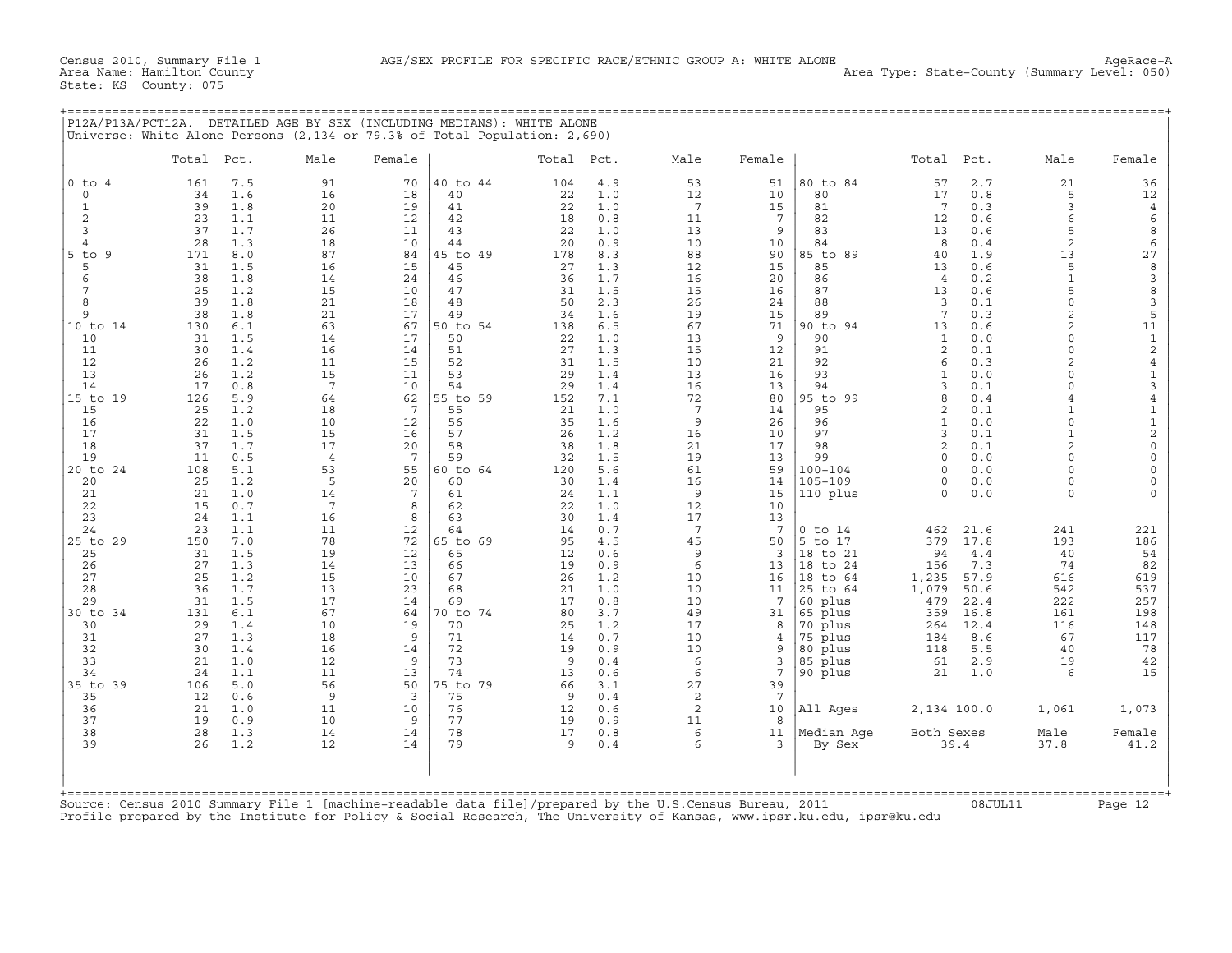Census 2010, Summary File 1 AGE/SEX PROFILE FOR SPECIFIC RACE/ETHNIC GROUP B: BLACK OR AFRICAN AMERICAN ALONE<br>Area Name: Hamilton County Level: 050) Area Type: State-County (Summary Level: 050)

State: KS County: 075

| P12B/P13B/PCT12B. DETAILED AGE BY SEX (INCLUDING MEDIANS): BLACK OR AFRICAN AMERICAN ALONE |
|--------------------------------------------------------------------------------------------|
| Universe: Black or African American Alone Persons (8 or 0.3% of Total Population: 2,690)   |
|                                                                                            |
|                                                                                            |

|                   | Total Pct.                        | Male                 | Female                     |                | Total Pct.           |            | Male                 | Female                     |                     | Total Pct.           |              | Male                 | Female                          |
|-------------------|-----------------------------------|----------------------|----------------------------|----------------|----------------------|------------|----------------------|----------------------------|---------------------|----------------------|--------------|----------------------|---------------------------------|
| $0$ to $4$        | 0.0<br>$\Omega$                   | $\mathsf{O}$         | 0                          | 40 to 44       | $\Omega$             | 0.0        | 0                    | $\mathsf{O}$               | 80 to 84            | 0                    | 0.0          | $\mathbf 0$          | $\Omega$                        |
| $\mathbf 0$       | $\circ$<br>0.0                    | 0                    | $\mathbf{0}$               | 40             | 0                    | 0.0        | $\circ$              | $\mathbf 0$                | 80                  | $\circ$              | 0.0          | $\Omega$<br>$\Omega$ |                                 |
| $\mathbf{1}$<br>2 | $\circ$<br>0.0<br>0.0<br>$\circ$  | $\circ$<br>0         | $\circ$<br>$\mathbf 0$     | 41<br>42       | 0<br>0               | 0.0<br>0.0 | $\circ$<br>$\circ$   | $\mathbf 0$<br>$\mathbf 0$ | 81<br>82            | $\circ$<br>$\Omega$  | 0.0<br>0.0   | $\Omega$             | $\Omega$<br>$\Omega$            |
| 3                 | 0.0<br>$\Omega$                   | $\Omega$             | $\mathbf 0$                | 43             | $\Omega$             | 0.0        | $\Omega$             | $\mathbf 0$                | 83                  | $\Omega$             | 0.0          | $\Omega$             | $\Omega$                        |
| $\overline{4}$    | 0.0<br>$\cap$                     | $\Omega$             | $\Omega$                   | 44             | $\Omega$             | 0.0        | $\Omega$             | $\mathbf 0$                | 84                  | $\Omega$             | 0.0          | $\cap$               | $\Omega$                        |
| $5$ to<br>9       | 12.5<br>1                         | $\Omega$             | $\mathbf{1}$               | 45 to 49       | $\Omega$             | 0.0        | $\circ$              | $\mathsf{O}$               | 85 to 89            | $\Omega$             | 0.0          | $\cap$               | $\Omega$                        |
| 5                 | 0.0<br>$\Omega$                   | $\Omega$             | $\mathbf{0}$               | 45             | $\Omega$             | 0.0        | $\Omega$             | $\mathbf{0}$               | 85                  | $\Omega$             | 0.0          | $\cap$               | $\Omega$                        |
| 6                 | 0.0<br>$\Omega$                   | $\Omega$             | $\circ$                    | 46             | $\Omega$             | 0.0        | $\Omega$             | $\mathbf 0$                | 86                  | $\Omega$             | 0.0          |                      | $\Omega$                        |
| 7                 | $\Omega$<br>0.0<br>$\cap$         | 0                    | $\mathbf 0$                | 47             | 0                    | 0.0        | 0                    | $\mathsf{O}$               | 87                  | $\Omega$             | 0.0          | $\cap$               | $\Omega$                        |
| 8<br>9            | 0.0<br>12.5                       | $\Omega$<br>$\Omega$ | $\Omega$<br>$\mathbf{1}$   | 48<br>49       | $\Omega$<br>O        | 0.0<br>0.0 | $\Omega$<br>$\Omega$ | $\mathbf 0$<br>$\mathbf 0$ | 88<br>89            | $\Omega$<br>$\Omega$ | 0.0<br>0.0   | $\cap$               | $\Omega$<br>$\Omega$            |
| 10 to 14          | 37.5                              | 3                    | $\circ$                    | 50 to 54       | O                    | 0.0        | $\Omega$             | $\mathbf 0$                | 90 to 94            | $\Omega$             | 0.0          |                      | $\Omega$                        |
| 10                | 0.0<br>$\Omega$                   | $\Omega$             | $\Omega$                   | 50             | $\Omega$             | 0.0        | $\circ$              | $\Omega$                   | 90                  | <sup>0</sup>         | 0.0          | $\cap$               | $\Omega$                        |
| 11                | 12.5<br>-1.                       | 1                    | 0                          | 51             | O                    | 0.0        | $\Omega$             | $\mathsf{O}$               | 91                  | $\Omega$             | 0.0          | $\Omega$             | $\Omega$                        |
| 12                | 0.0<br>$\Omega$                   | 0                    | $\mathbf 0$                | 52             | 0                    | 0.0        | $\Omega$             | $\mathbf 0$                | 92                  | $\Omega$             | 0.0          | $\cap$               | $\Omega$                        |
| 13                | 12.5                              | $\mathbf 1$          | $\mathbf 0$                | 53             | $\Omega$             | 0.0        | $\circ$              | $\mathbf 0$                | 93                  | $\Omega$             | 0.0          | $\Omega$             | $\Omega$                        |
| 14                | 12.5<br>25.0                      | $\mathbf{1}$<br>2    | $\mathbf 0$<br>$\mathbf 0$ | 54             | O<br>O               | 0.0<br>0.0 | $\Omega$<br>$\Omega$ | $\mathbf 0$<br>$\mathbf 0$ | 94<br>95 to 99      | $\Omega$<br>$\Omega$ | 0.0<br>0.0   | $\Omega$<br>$\Omega$ | $\circ$<br>$\Omega$             |
| 15 to 19<br>15    | 2<br>12.5<br>-1.                  | 1                    | 0                          | 55 to 59<br>55 | $\Omega$             | 0.0        | $\Omega$             | $\mathbf 0$                | 95                  | $\Omega$             | 0.0          | $\cap$               | $\Omega$                        |
| 16                | 0.0<br>$\Omega$                   | $\circ$              | $\circ$                    | 56             | $\Omega$             | 0.0        | $\Omega$             | $\mathbf 0$                | 96                  | $\Omega$             | 0.0          | $\Omega$             | $\Omega$                        |
| 17                | 12.5<br>1                         | $\mathbf{1}$         | $\mathbf 0$                | 57             | 0                    | 0.0        | $\Omega$             | $\mathbf 0$                | 97                  | $\Omega$             | 0.0          | $\Omega$             | $\Omega$                        |
| 18                | 0.0<br>$\Omega$                   | $\Omega$             | $\Omega$                   | 58             | $\Omega$             | 0.0        | $\Omega$             | $\Omega$                   | 98                  | $\Omega$             | 0.0          | $\Omega$             |                                 |
| 19                | 0.0<br>$\Omega$                   | $\Omega$             | $\Omega$                   | 59             | $\Omega$             | 0.0        | $\circ$              | $\mathbf 0$                | 99                  | $\Omega$             | 0.0          | $\Omega$             | $\Omega$                        |
| 20 to 24          | 12.5<br>1                         | 0                    | $\mathbf{1}$               | 60 to 64       | 0                    | 0.0        | $\Omega$             | $\mathsf{O}$               | 100-104             | $\Omega$             | 0.0          | $\cap$               | $\Omega$                        |
| 20                | 0.0<br>$\Omega$                   | $\Omega$<br>$\Omega$ | $\Omega$<br>$\mathbf 0$    | 60             | $\Omega$             | 0.0        | $\Omega$<br>$\circ$  | $\Omega$<br>$\mathbf 0$    | 105-109             | $\Omega$<br>$\Omega$ | 0.0          | $\cap$<br>$\Omega$   | $\Omega$                        |
| 21<br>22          | 0.0<br>0<br>12.5                  | 0                    | $\mathbf{1}$               | 61<br>62       | 0<br>$\Omega$        | 0.0<br>0.0 | $\Omega$             | $\mathbf 0$                | 110 plus            |                      | 0.0          |                      |                                 |
| 23                | 0.0<br>$\Omega$                   | $\Omega$             | $\Omega$                   | 63             | U                    | 0.0        | $\Omega$             | $\Omega$                   |                     |                      |              |                      |                                 |
| 24                | 0.0<br>$\Omega$                   | $\Omega$             | $\Omega$                   | 64             | $\Omega$             | 0.0        | $\Omega$             | $\mathsf{O}$               | $0$ to $14$         | 4                    | 50.0         | 3                    | 1                               |
| 25 to 29          | 12.5                              | 0                    | $\mathbf{1}$               | 65 to 69       | O                    | 0.0        | $\Omega$             | $\mathbf 0$                | 5 to 17             | 6                    | 75.0         | 5                    | $\mathbf{1}$                    |
| 25                | 0.0<br>$\Omega$                   | $\Omega$             | $\mathbf 0$                | 65             | O                    | 0.0        | $\Omega$             | $\Omega$                   | 18 to 21            | $\Omega$             | 0.0          | $\Omega$             | $\mathsf{O}\xspace$             |
| 26                | 0.0<br>$\Omega$                   | $\Omega$             | $\Omega$                   | 66             | 0                    | 0.0        | $\Omega$             | $\Omega$                   | 18 to 24            | $\mathbf{1}$         | 12.5         | $\Omega$             | $\mathbf 1$                     |
| 27                | 0.0<br>$\Omega$                   | 0<br>0               | $\circ$                    | 67             | $\Omega$<br>$\Omega$ | 0.0        | $\Omega$<br>$\Omega$ | $\mathbf 0$                | 18 to 64            | 2                    | 25.0<br>12.5 | $\Omega$<br>$\cap$   | $\boldsymbol{2}$<br>$\mathbf 1$ |
| 28<br>29          | 12.5<br>-1.<br>0.0<br>$\Omega$    | $\Omega$             | 1<br>$\Omega$              | 68<br>69       | O                    | 0.0<br>0.0 | $\Omega$             | $\mathbf 0$<br>$\mathbf 0$ | 25 to 64<br>60 plus | 1<br>$\Omega$        | 0.0          | $\cap$               | $\mathsf{O}\xspace$             |
| 30 to 34          | 0.0<br>$\circ$                    | $\Omega$             | 0                          | 70 to 74       | $\Omega$             | 0.0        | 0                    | $\mathsf{O}$               | 65 plus             | $\circ$              | 0.0          | $\Omega$             | $\mathbf 0$                     |
| 30                | 0.0<br>$\Omega$                   | $\Omega$             | $\mathbf 0$                | 70             | O.                   | 0.0        | $\Omega$             | $\mathbf 0$                | 70 plus             | $\Omega$             | 0.0          | $\cap$               | $\Omega$                        |
| 31                | 0.0<br>$\Omega$                   | $\Omega$             | $\Omega$                   | 71             | $\Omega$             | 0.0        | $\Omega$             | $\mathbf 0$                | 75 plus             | $\Omega$             | 0.0          | $\Omega$             |                                 |
| 32                | 0.0<br>$\circ$                    | 0                    | $\mathbf 0$                | 72             | 0                    | 0.0        | 0                    | $\mathsf{O}$               | 80 plus             | $\Omega$             | 0.0          | $\Omega$             |                                 |
| 33                | $\Omega$<br>0.0                   | $\Omega$             | $\Omega$                   | 73             | $\Omega$             | 0.0        | $\circ$              | $\mathbf{0}$               | 85 plus             | 0                    | 0.0          | $\Omega$             | $\Omega$                        |
| 34                | 0.0<br>$\Omega$                   | $\Omega$             | $\circ$                    | 74             | $\Omega$             | 0.0        | $\circ$              | $\mathbf 0$                | 90 plus             | $\Omega$             | 0.0          | $\Omega$             |                                 |
| 35 to 39<br>35    | 0.0<br>$\circ$<br>$\Omega$<br>0.0 | 0<br>$\Omega$        | $\mathbf 0$<br>$\Omega$    | 75 to 79<br>75 | 0<br>$\Omega$        | 0.0<br>0.0 | $\Omega$<br>$\Omega$ | $\mathbf 0$<br>$\Omega$    |                     |                      |              |                      |                                 |
| 36                | 0.0<br>$\circ$                    | 0                    | 0                          | 76             | 0                    | 0.0        | $\Omega$             | $\mathsf{O}$               | All Ages            |                      | 8 100.0      | 5                    | 3                               |
| 37                | 0.0<br>$\circ$                    | $\Omega$             | $\mathbf 0$                | 77             | 0                    | 0.0        | $\Omega$             | $\mathbf 0$                |                     |                      |              |                      |                                 |
| 38                | $\circ$<br>0.0                    | $\Omega$             | $\mathbf 0$                | 78             | 0                    | 0.0        | $\circ$              | $\Omega$                   | Median Age          | Both Sexes           |              | Male                 | Female                          |
| 39                | $\Omega$<br>0.0                   | 0                    | $\Omega$                   | 79             | $\Omega$             | 0.0        | $\Omega$             | $\Omega$                   | By Sex              |                      | 15.0         | 14.5                 | 22.5                            |
|                   |                                   |                      |                            |                |                      |            |                      |                            |                     |                      |              |                      |                                 |

Source: Census 2010 Summary File 1 [machine−readable data file]/prepared by the U.S.Census Bureau, 2011 08JUL11 Page 13 Profile prepared by the Institute for Policy & Social Research, The University of Kansas, www.ipsr.ku.edu, ipsr@ku.edu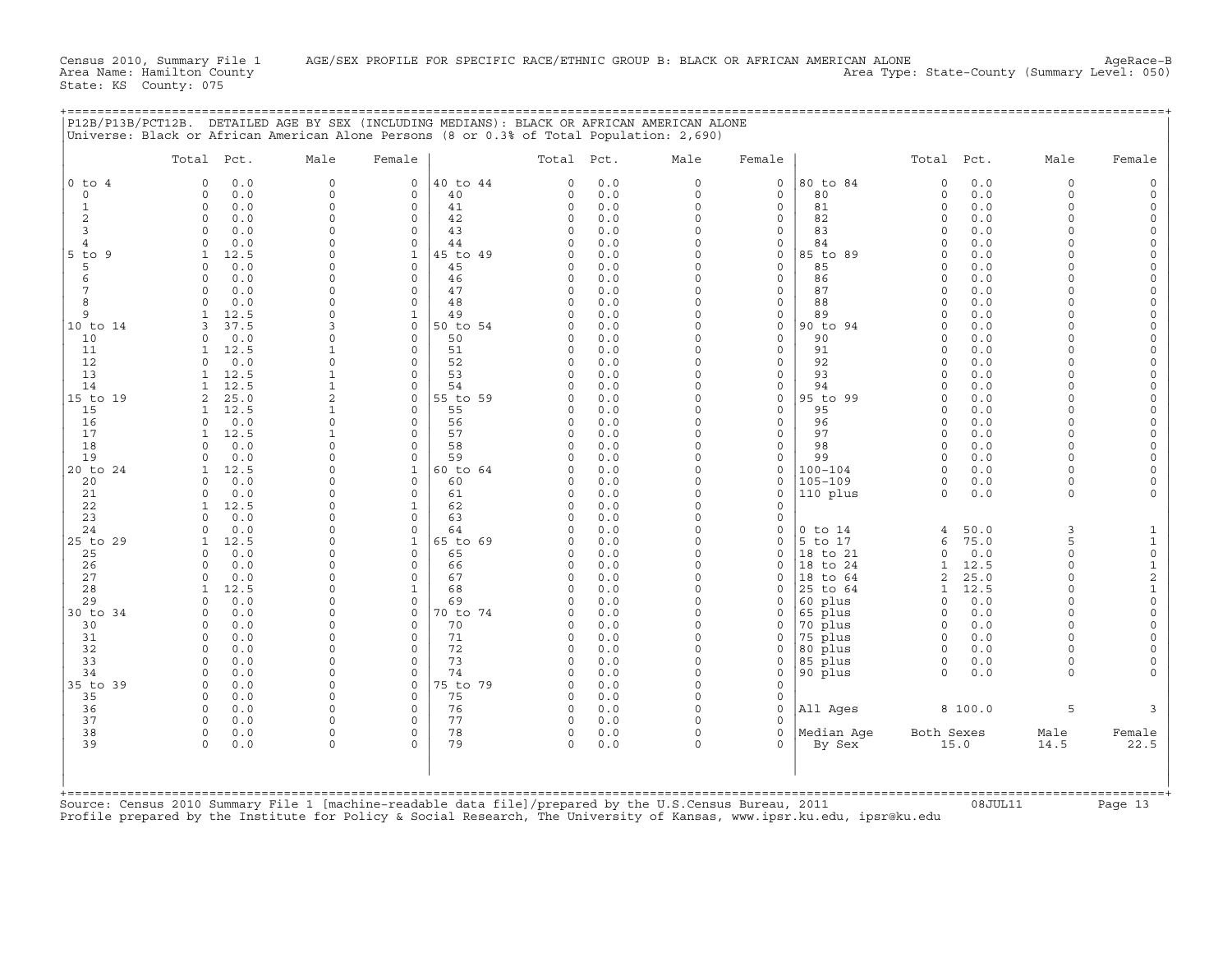Census 2010, Summary File 1 AGE/SEX PROFILE FOR SPECIFIC RACE/ETHNIC GROUP C: AMERICAN INDIAN AND ALASKA NATIVE ALONE<br>Area Name: Hamilton County Level: 050) Area Type: State-County (Summary Level: 050) State: KS County: 075

|             |            | P12C/P13C/PCT12C. DETAILED AGE BY SEX (INCLUDING MEDIANS): AMERICAN INDIAN AND ALASKA NATIVE ALONE<br>Universe: American Indian and Alaska Native Alone Persons (33 or 1.2% of Total Population: 2,690) |        |            |            |            |      |        |             |            |     |      |        |
|-------------|------------|---------------------------------------------------------------------------------------------------------------------------------------------------------------------------------------------------------|--------|------------|------------|------------|------|--------|-------------|------------|-----|------|--------|
|             | Total Pct. | Male                                                                                                                                                                                                    | Female |            | Total Pct. |            | Male | Female |             | Total Pct. |     | Male | Female |
| $10$ to $4$ | 8 24.2     |                                                                                                                                                                                                         |        | 3 40 to 44 |            | $3 \t 9.1$ |      |        | . 180 to 84 |            | 0.0 |      |        |
|             | 9.1        |                                                                                                                                                                                                         |        | 40         |            | 0.0        |      |        | 80          |            | 0.0 |      |        |
|             | 6.1        |                                                                                                                                                                                                         |        |            |            | 3.0        |      |        |             |            | 0.0 |      |        |
|             | 6.1        |                                                                                                                                                                                                         |        | 42         |            | 0.0        |      |        | 82          |            | 0.0 |      |        |
|             |            |                                                                                                                                                                                                         |        |            |            | 3.0        |      |        |             |            | 0.0 |      |        |

|                          | Total Pct.                               | Male                         | Female                      |                | Total Pct.               |            | Male                       | Female                       |                            | Total Pct.           |              | Male                 | Female                                     |
|--------------------------|------------------------------------------|------------------------------|-----------------------------|----------------|--------------------------|------------|----------------------------|------------------------------|----------------------------|----------------------|--------------|----------------------|--------------------------------------------|
| $0$ to<br>$\overline{4}$ | 8<br>24.2                                | 5                            | 3                           | 40 to 44       | 3                        | 9.1        | $\overline{2}$             | $\mathbf{1}$                 | 80 to 84                   | $\circ$              | 0.0          | $\Omega$             | $\Omega$                                   |
| $\circ$                  | 9.1<br>3                                 | $\overline{a}$               | $\mathbf{1}$                | 40             | $\circ$                  | 0.0        | $\Omega$                   | $\mathbf{0}$                 | 80                         | $\circ$              | 0.0          | $\Omega$             | $\Omega$                                   |
| $\mathbf{1}$             | $\overline{c}$<br>6.1                    | $\mathbf{1}$                 | $\mathbf{1}$                | 41             | $\mathbf{1}$             | 3.0        | $\mathbf{1}$               | 0                            | 81                         | $\circ$              | 0.0          | $\Omega$             |                                            |
| $\overline{c}$<br>3      | $\overline{c}$<br>6.1<br>3.0<br>1        | $\mathbf{1}$<br>$\mathbf{1}$ | $\mathbf{1}$<br>$\Omega$    | 42<br>43       | $\Omega$<br>$\mathbf{1}$ | 0.0<br>3.0 | $\Omega$<br>$\Omega$       | 0<br>1                       | 82<br>83                   | $\circ$<br>$\Omega$  | 0.0<br>0.0   | $\Omega$<br>$\Omega$ | $\Omega$<br>$\Omega$                       |
| $\overline{4}$           | 0.0<br>$\Omega$                          | $\Omega$                     | $\circ$                     | 44             |                          | 3.0        |                            | 0                            | 84                         | $\Omega$             | 0.0          | $\Omega$             | $\Omega$                                   |
| $5$ to<br>9              | 3.0<br>$\mathbf{1}$                      | $\mathbf{1}$                 | $\Omega$                    | 45 to 49       | $\cap$                   | 0.0        | $\Omega$                   | $\Omega$                     | 85 to 89                   | $\cap$               | 0.0          | $\Omega$             | $\Omega$                                   |
| 5                        | 0.0<br>$\Omega$                          | $\Omega$                     | $\Omega$                    | 45             | $\Omega$                 | 0.0        | $\Omega$                   | 0                            | 85                         | $\Omega$             | 0.0          | $\Omega$             | $\Omega$                                   |
| 6                        | 3.0<br>$\mathbf{1}$                      | $\mathbf{1}$                 | $\Omega$                    | 46             | $\Omega$                 | 0.0        | $\Omega$                   | 0                            | 86                         | $\cap$               | 0.0          | $\cap$               | $\Omega$                                   |
| 7                        | $\circ$<br>0.0                           | $\Omega$                     | $\mathbf 0$                 | 47             | $\Omega$                 | 0.0        | $\Omega$                   | 0                            | 87                         | $\cap$               | 0.0          | $\Omega$             | $\Omega$                                   |
| 8                        | 0.0<br>$\Omega$                          | $\Omega$                     | $\mathbf 0$                 | 48             | $\Omega$                 | 0.0        | $\Omega$                   | 0                            | 88                         | $\Omega$             | 0.0          | $\Omega$             | $\Omega$                                   |
| 9                        | $\circ$<br>0.0                           | $\Omega$                     | 0                           | 49             | $\Omega$                 | 0.0        | 0                          | 0                            | 89                         | $\circ$              | $0.0$        | $\Omega$             | $\Omega$                                   |
| 10 to 14                 | 0.0<br>$\Omega$                          | $\Omega$                     | $\circ$                     | 50 to 54       |                          | 3.0        | $\Omega$<br>$\Omega$       | $\mathbf{1}$                 | 90 to 94                   | $\Omega$             | 0.0          | $\Omega$<br>$\Omega$ | $\Omega$                                   |
| 10<br>11                 | 0.0<br>$\Omega$<br>0.0<br>$\Omega$       | $\Omega$<br>$\Omega$         | $\Omega$<br>$\Omega$        | 50<br>51       | $\Omega$<br>$\Omega$     | 0.0<br>0.0 | $\Omega$                   | $\mathsf{O}$<br>$\mathbf{0}$ | 90<br>91                   | $\Omega$<br>$\Omega$ | 0.0<br>0.0   |                      |                                            |
| 12                       | 0.0<br>$\Omega$                          | $\Omega$                     | $\Omega$                    | 52             | $\Omega$                 | 0.0        | $\Omega$                   | $\mathbf{0}$                 | 92                         | $\Omega$             | 0.0          | $\Omega$             |                                            |
| 13                       | 0.0<br>$\Omega$                          |                              | $\Omega$                    | 53             |                          | 3.0        | $\Omega$                   | $\mathbf{1}$                 | 93                         | $\Omega$             | 0.0          |                      | $\Omega$                                   |
| 14                       | $\Omega$<br>0.0                          |                              | $\Omega$                    | 54             | O                        | 0.0        | $\Omega$                   | $\mathsf{O}$                 | 94                         | $\Omega$             | 0.0          |                      |                                            |
| 15 to 19                 | 18.2<br>6                                |                              | 2                           | 55 to 59       | 1                        | 3.0        | 1                          | 0                            | 95 to 99                   | $\Omega$             | 0.0          | $\Omega$             | $\Omega$                                   |
| 15                       | 6.1<br>2                                 |                              | $\Omega$                    | 55             |                          | 3.0        | $\mathbf{1}$               | 0                            | 95                         | $\Omega$             | 0.0          | $\Omega$             | $\Omega$                                   |
| 16                       | $\mathbf{1}$<br>3.0                      |                              | $\mathbf{1}$                | 56             | $\Omega$                 | 0.0        | $\Omega$                   | 0                            | 96                         | $\Omega$             | 0.0          | $\Omega$             | $\Omega$                                   |
| 17                       | $\mathbf{1}$<br>3.0                      | $\Omega$                     | $\mathbf{1}$                | 57             | $\Omega$                 | 0.0        | $\Omega$                   | $\mathbf{0}$                 | 97                         | $\Omega$             | 0.0          | $\Omega$             | $\Omega$                                   |
| 18                       | $\mathbf{1}$<br>3.0                      | $\mathbf{1}$                 | $\Omega$                    | 58             | $\Omega$                 | 0.0        | $\Omega$                   | $\mathsf{O}$                 | 98                         | $\Omega$             | 0.0          | $\Omega$             | $\Omega$                                   |
| 19                       | 3.0<br>$\mathbf{1}$                      | $\mathbf{1}$<br>$\Omega$     | $\Omega$                    | 59             | $\Omega$                 | 0.0        | $\Omega$                   | 0                            | 99                         | $\Omega$<br>$\Omega$ | 0.0<br>0.0   | $\Omega$<br>$\Omega$ | $\Omega$                                   |
| 20 to 24<br>20           | 6.1<br>$\overline{2}$<br>0.0<br>$\Omega$ | $\Omega$                     | 2<br>$\Omega$               | 60 to 64<br>60 | 3<br>$\Omega$            | 9.1<br>0.0 | $\overline{2}$<br>$\Omega$ | $\mathbf{1}$<br>$\Omega$     | $100 - 104$<br>$105 - 109$ | $\Omega$             | 0.0          | $\Omega$             |                                            |
| 21                       | 0.0<br>$\mathbf 0$                       | $\Omega$                     | $\mathbf 0$                 | 61             | $\Omega$                 | 0.0        | $\Omega$                   | $\Omega$                     | 110 plus                   | $\circ$              | 0.0          | $\Omega$             |                                            |
| 22                       | 3.0<br>$\mathbf{1}$                      |                              | $\mathbf{1}$                | 62             | $\Omega$                 | 0.0        | $\Omega$                   | $\Omega$                     |                            |                      |              |                      |                                            |
| 23                       | 3.0<br>$\mathbf{1}$                      | $\cap$                       | $\mathbf{1}$                | 63             | $\overline{c}$           | 6.1        | $\mathbf{1}$               | 1                            |                            |                      |              |                      |                                            |
| 24                       | $\Omega$<br>0.0                          | $\Omega$                     | $\Omega$                    | 64             | 1                        | 3.0        | $\mathbf{1}$               | $\Omega$                     | $0$ to $14$                | 9                    | 27.3         | 6                    | 3                                          |
| 25 to 29                 | 3.0<br>-1                                | $\mathbf{1}$                 | $\Omega$                    | 65 to 69       | 1                        | 3.0        | $\mathbf{1}$               | $\Omega$                     | 5 to 17                    | 5                    | 15.2         | 3                    | $\begin{array}{c} 2 \\ 0 \end{array}$      |
| 25                       | 0.0<br>$\Omega$                          | $\Omega$                     | $\Omega$                    | 65             | 1                        | 3.0        | $\mathbf{1}$               | $\Omega$                     | 18 to 21                   | 2                    | 6.1          | $\overline{c}$       |                                            |
| 26                       | 0.0<br>$\Omega$                          | $\Omega$                     | $\mathbf 0$                 | 66             | $\Omega$                 | 0.0        | $\Omega$                   | $\Omega$                     | 18 to 24                   | 4                    | 12.1         | $\overline{2}$       | $\begin{array}{c} 2 \\ 7 \\ 5 \end{array}$ |
| 27<br>28                 | $\circ$<br>0.0<br>$\Omega$               | $\Omega$<br>$\Omega$         | $\mathbf 0$<br>$\Omega$     | 67<br>68       | $\Omega$<br>$\Omega$     | 0.0        | 0<br>$\Omega$              | $\Omega$<br>$\Omega$         | 18 to 64                   | 18                   | 54.5         | 11<br>9              |                                            |
| 29                       | 0.0<br>3.0<br>$\mathbf{1}$               | $\mathbf{1}$                 | $\Omega$                    | 69             | $\Omega$                 | 0.0<br>0.0 | $\Omega$                   | $\Omega$                     | 25 to 64<br>60 plus        | 14<br>5              | 42.4<br>15.2 | $\overline{4}$       | $\mathbf{1}$                               |
| 30 to 34                 | 3<br>9.1                                 | $\overline{a}$               | $\mathbf{1}$                | 0 to 74        | -1                       | 3.0        | $\mathbf{1}$               | $\Omega$                     | 65 plus                    | 2                    | 6.1          | $\overline{a}$       | $\mathbf 0$                                |
| 30                       | 3.0<br>$\mathbf{1}$                      | $\mathbf{1}$                 | $\Omega$                    | 70             | $\Omega$                 | 0.0        | $\Omega$                   | $\Omega$                     | 70 plus                    | $\mathbf{1}$         | 3.0          | $\mathbf{1}$         | $\Omega$                                   |
| 31                       | 3.0<br>$\mathbf{1}$                      | $\Omega$                     | $\mathbf{1}$                | 71             | $\Omega$                 | 0.0        | $\Omega$                   | $\Omega$                     | 75 plus                    | $\Omega$             | 0.0          | $\Omega$             | $\Omega$                                   |
| 32                       | $\mathbf{1}$<br>3.0                      |                              | $\circ$                     | 72             | $\mathbf{1}$             | 3.0        | $\mathbf{1}$               | $\Omega$                     | 80 plus                    | $\Omega$             | 0.0          |                      | $\Omega$                                   |
| 33                       | $\Omega$<br>0.0                          | $\Omega$                     | $\Omega$                    | 73             | $\Omega$                 | 0.0        | $\mathbf 0$                | 0                            | 85 plus                    | $\circ$              | 0.0          | $\Omega$             | $\Omega$                                   |
| 34                       | 0.0<br>$\Omega$                          | $\Omega$                     | $\Omega$                    | 74             | $\Omega$                 | 0.0        | $\Omega$                   | 0                            | 90 plus                    | $\Omega$             | 0.0          | $\Omega$             |                                            |
| 35 to 39                 | $\overline{c}$<br>6.1                    | $\mathbf{1}$                 | $\mathbf{1}$                | 75 to 79       | $\Omega$                 | 0.0        | $\Omega$                   | $\Omega$                     |                            |                      |              |                      |                                            |
| 35                       | 3.0<br>$\mathbf{1}$                      | $\mathbf{1}$                 | $\Omega$                    | 75             | $\Omega$                 | 0.0        | $\Omega$                   | 0                            |                            |                      |              |                      |                                            |
| 36<br>37                 | $\Omega$<br>0.0<br>3.0<br>$\mathbf{1}$   | $\Omega$<br>$\Omega$         | $\mathbf 0$<br>$\mathbf{1}$ | 76<br>77       | 0<br>$\Omega$            | 0.0        | $\Omega$<br>$\Omega$       | 0                            | All Ages                   |                      | 33 100.0     | 21                   | 12                                         |
| 38                       | $\circ$<br>0.0                           | $\Omega$                     | $\circ$                     | 78             | 0                        | 0.0<br>0.0 | $\Omega$                   | $\Omega$<br>0                | Median Aqe                 | Both Sexes           |              | Male                 | Female                                     |
| 39                       | $\Omega$<br>0.0                          |                              |                             | 79             | $\Omega$                 | 0.0        | $\Omega$                   | 0                            | By Sex                     |                      | 23.5         | 29.5                 | 23.0                                       |
|                          |                                          |                              |                             |                |                          |            |                            |                              |                            |                      |              |                      |                                            |
|                          |                                          |                              |                             |                |                          |            |                            |                              |                            |                      |              |                      |                                            |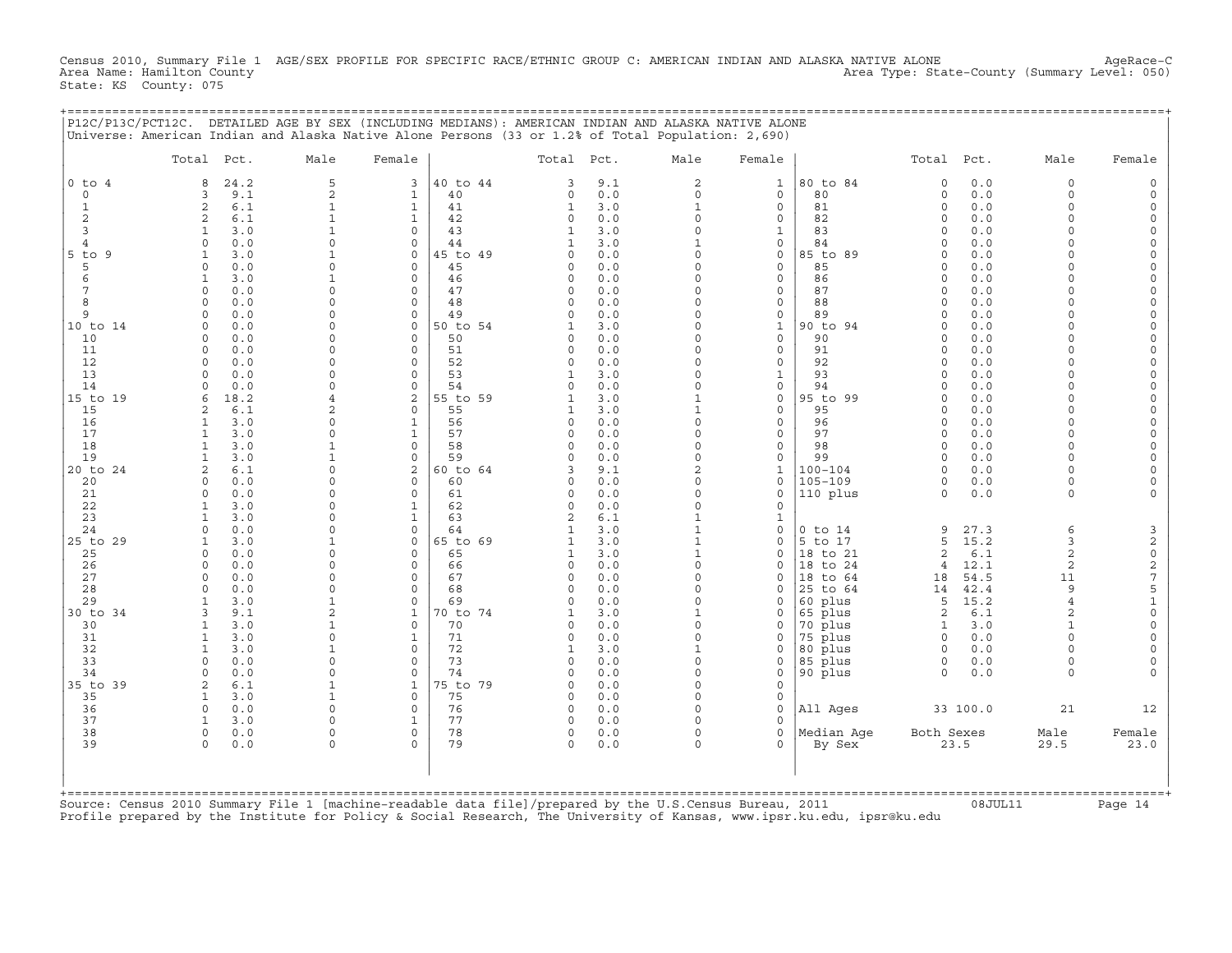| MEDIANS):<br>(INCLUDING<br>ALONE<br>CT12D<br>DETAILED AGE BY SEX<br>ASIAN<br>12D/P13D/PCT1: |
|---------------------------------------------------------------------------------------------|
| 'Universe:<br>0.3% of Total<br>Population:<br>2.690<br>Asian<br>17 or u.<br>Alone Persons   |

|                  | Total Pct.                         | Male                 | Female                             |                | Total Pct.               |             | Male                 | Female                      |                     | Total Pct.           |             | Male                 | Female                              |
|------------------|------------------------------------|----------------------|------------------------------------|----------------|--------------------------|-------------|----------------------|-----------------------------|---------------------|----------------------|-------------|----------------------|-------------------------------------|
| $0$ to $4$       | 0.0<br>$\circ$                     | $\mathsf{O}$         | 0                                  | 40 to 44       | $\mathbf{1}$             | 14.3        | 0                    | $\mathbf{1}$                | 80 to 84            | $\circ$              | 0.0         | $\mathbf 0$          | $\mathbf 0$                         |
| $\mathbf 0$<br>1 | $\circ$<br>0.0<br>$\circ$<br>0.0   | 0<br>$\circ$         | $\mathbf{0}$<br>$\circ$            | 40<br>41       | $\mathbf{1}$<br>$\Omega$ | 14.3<br>0.0 | $\circ$<br>$\circ$   | $\mathbf{1}$<br>$\mathbf 0$ | 80<br>81            | $\circ$<br>$\circ$   | 0.0<br>0.0  | $\Omega$<br>$\Omega$ | $\Omega$<br>$\circ$                 |
| $\mathbf{2}$     | $\circ$<br>0.0                     | 0                    | $\mathbf 0$                        | 42             | 0                        | 0.0         | $\circ$              | $\mathbf 0$                 | 82                  | $\Omega$             | 0.0         | $\Omega$             | $\mathsf O$                         |
| 3                | 0.0<br>$\Omega$                    | $\Omega$             | $\mathbf 0$                        | 43             | $\Omega$                 | 0.0         | $\Omega$             | $\mathbf 0$                 | 83                  | $\Omega$             | 0.0         | $\Omega$             | $\Omega$                            |
| $\overline{4}$   | 0.0<br>$\Omega$                    | $\Omega$             | $\Omega$                           | 44             | $\Omega$                 | 0.0         | $\Omega$             | $\mathbf 0$                 | 84                  | $\Omega$             | 0.0         | $\Omega$             | $\Omega$                            |
| $5$ to<br>9      | $\circ$<br>0.0                     | 0                    | $\mathbf 0$                        | 45 to 49       | $\Omega$                 | 0.0         | $\circ$              | $\circ$                     | 85 to 89            | $\Omega$             | 0.0         | $\Omega$             | $\mathbf 0$                         |
| 5                | 0.0<br>$\Omega$                    | 0                    | $\Omega$                           | 45             | $\Omega$                 | 0.0         | $\Omega$             | $\mathbf 0$                 | 85                  | $\Omega$             | 0.0         | $\cap$               | $\circ$                             |
| 6                | 0.0<br>$\Omega$                    | $\Omega$             | $\circ$                            | 46             | $\Omega$                 | 0.0         | $\Omega$             | $\mathbf 0$                 | 86                  | $\Omega$             | 0.0         |                      | $\Omega$                            |
| 7<br>8           | 0<br>0.0<br>0.0<br>$\Omega$        | 0<br>$\Omega$        | $\mathbf 0$<br>$\Omega$            | 47<br>48       | 0<br>$\Omega$            | 0.0<br>0.0  | 0<br>$\circ$         | $\mathsf{O}$<br>$\mathbf 0$ | 87<br>88            | $\Omega$<br>$\Omega$ | 0.0<br>0.0  | $\Omega$<br>$\cap$   | $\mathbf 0$<br>$\circ$              |
| 9                | 0.0<br>$\Omega$                    | $\Omega$             | $\mathbf 0$                        | 49             | O                        | 0.0         | $\circ$              | $\mathbf 0$                 | 89                  | $\Omega$             | 0.0         | $\Omega$             | $\Omega$                            |
| 10 to 14         | 0.0<br>0                           | $\Omega$             | $\mathbf 0$                        | 50 to 54       | 0                        | 0.0         | $\Omega$             | $\mathbf 0$                 | 90 to 94            | $\Omega$             | 0.0         | $\Omega$             | $\overline{0}$                      |
| 10               | $\Omega$<br>0.0                    | $\Omega$             | $\Omega$                           | 50             | $\Omega$                 | 0.0         | $\circ$              | $\Omega$                    | 90                  | $\Omega$             | 0.0         | $\Omega$             | $\Omega$                            |
| 11               | 0.0<br>$\Omega$                    | $\Omega$             | 0                                  | 51             | $\Omega$                 | 0.0         | $\Omega$             | $\mathsf{O}$                | 91                  | $\Omega$             | 0.0         | $\Omega$             | $\Omega$                            |
| 12               | 0.0<br>$\Omega$                    | $\Omega$             | $\mathbf 0$                        | 52             | 0                        | 0.0         | $\Omega$             | $\mathbf 0$                 | 92                  | $\Omega$             | 0.0         | $\cap$               | $\mathbf 0$                         |
| 13<br>14         | $\Omega$<br>0.0<br>0.0<br>$\Omega$ | $\Omega$<br>$\Omega$ | $\mathbf 0$<br>$\mathbf 0$         | 53<br>54       | $\Omega$<br>O            | 0.0<br>0.0  | $\circ$<br>$\Omega$  | $\mathbf 0$<br>$\mathbf 0$  | 93<br>94            | $\Omega$<br>$\Omega$ | 0.0<br>0.0  | $\Omega$<br>$\Omega$ | $\Omega$<br>$\circ$                 |
| 15 to 19         | 42.9<br>3                          | $\overline{2}$       | $\mathbf{1}$                       | 55 to 59       | $\Omega$                 | 0.0         | $\Omega$             | $\mathbf 0$                 | 95 to 99            | $\Omega$             | 0.0         | $\Omega$             | $\mathsf O$                         |
| 15               | 14.3<br>-1                         | 0                    | $\mathbf{1}$                       | 55             | $\Omega$                 | 0.0         | $\Omega$             | $\mathbf 0$                 | 95                  | $\Omega$             | 0.0         | $\cap$               | $\Omega$                            |
| 16               | 0.0<br>$\Omega$                    | $\Omega$             | $\circ$                            | 56             | 0                        | 0.0         | $\Omega$             | $\mathbf 0$                 | 96                  | $\Omega$             | 0.0         | $\Omega$             | $\mathsf{O}\xspace$                 |
| 17               | 28.6<br>2                          | 2                    | $\mathbf 0$                        | 57             | 0                        | 0.0         | $\circ$              | $\mathsf{O}$                | 97                  | $\Omega$             | 0.0         | $\Omega$             | $\mathbf 0$                         |
| 18               | 0.0<br>$\Omega$                    | $\Omega$             | $\Omega$                           | 58             | $\Omega$                 | 0.0         | $\Omega$             | $\Omega$                    | 98                  | $\Omega$             | 0.0         | $\Omega$             | $\Omega$                            |
| 19<br>20 to 24   | 0.0<br>$\Omega$<br>0.0<br>0        | $\Omega$<br>0        | $\Omega$<br>0                      | 59<br>60 to 64 | $\Omega$<br>$\Omega$     | 0.0<br>0.0  | $\circ$<br>$\Omega$  | $\mathbf 0$<br>$\mathsf{O}$ | 99<br>100-104       | $\Omega$<br>$\Omega$ | 0.0<br>0.0  | $\Omega$<br>$\cap$   | $\Omega$<br>$\Omega$                |
| 20               | 0.0<br>$\Omega$                    | $\Omega$             | $\Omega$                           | 60             | $\Omega$                 | 0.0         | $\Omega$             | $\Omega$                    | $105 - 109$         | $\Omega$             | 0.0         | $\cap$               | $\Omega$                            |
| 21               | $\circ$<br>0.0                     | $\Omega$             | $\mathbf 0$                        | 61             | 0                        | 0.0         | $\circ$              | $\mathbf 0$                 | 110 plus            | $\Omega$             | 0.0         | $\Omega$             |                                     |
| 22               | 0.0<br>0                           | $\Omega$             | $\mathbf 0$                        | 62             | 0                        | 0.0         | $\Omega$             | $\mathbf 0$                 |                     |                      |             |                      |                                     |
| 23               | 0.0<br>$\Omega$                    | $\Omega$             | $\Omega$                           | 63             | O                        | 0.0         | $\Omega$             | $\Omega$                    |                     |                      |             |                      |                                     |
| 24               | $\circ$<br>0.0                     | 0                    | $\mathbf 0$                        | 64             | $\Omega$                 | 0.0         | $\Omega$             | $\mathsf{O}$                | $0$ to $14$         | $\circ$              | 0.0         | $\mathbf 0$          | $\mathbf 0$                         |
| 25 to 29<br>25   | 0.0<br>$\Omega$<br>0.0<br>$\Omega$ | 0<br>$\Omega$        | $\mathbf 0$<br>$\mathbf 0$         | 65 to 69<br>65 | O<br>O                   | 0.0<br>0.0  | $\circ$<br>$\Omega$  | $\mathsf{O}$<br>$\mathbf 0$ | 5 to 17<br>18 to 21 | 3<br>$\Omega$        | 42.9<br>0.0 | 2<br>$\Omega$        | $\mathbf{1}$<br>$\mathsf{O}\xspace$ |
| 26               | $\Omega$<br>0.0                    | $\Omega$             | $\Omega$                           | 66             | 0                        | 0.0         | $\Omega$             | $\Omega$                    | 18 to 24            | $\Omega$             | 0.0         | $\Omega$             | $\mathsf{O}\xspace$                 |
| 27               | $\Omega$<br>0.0                    | $\Omega$             | $\circ$                            | 67             | $\Omega$                 | 0.0         | $\circ$              | $\mathbf 0$                 | 18 to 64            | 4                    | 57.1        | $\mathbf{1}$         | $\ensuremath{\mathsf{3}}$           |
| 28               | 0.0<br>$\Omega$                    | $\Omega$             | 0                                  | 68             | $\Omega$                 | 0.0         | $\Omega$             | $\mathbf 0$                 | 25 to 64            | 4                    | 57.1        | $\mathbf{1}$         | $\mathsf 3$                         |
| 29               | $\Omega$<br>0.0                    | $\Omega$             | $\Omega$                           | 69             | $\Omega$                 | 0.0         | $\Omega$             | $\mathbf 0$                 | 60 plus             | $\Omega$             | 0.0         | $\cap$               | $\mathsf{O}\xspace$                 |
| 30 to 34         | 14.3<br>1                          | 1                    | 0                                  | 70 to 74       | $\Omega$                 | 0.0         | 0                    | $\mathsf{O}$                | 65 plus             | $\circ$              | 0.0         | $\Omega$             | $\mathbf 0$                         |
| 30<br>31         | 0.0<br>$\Omega$<br>0.0<br>$\Omega$ | $\Omega$<br>$\Omega$ | $\mathbf 0$<br>$\circ$             | 70<br>71       | $\Omega$<br>$\Omega$     | 0.0<br>0.0  | $\Omega$<br>$\Omega$ | $\mathbf 0$<br>$\mathbf 0$  | 70 plus<br>75 plus  | $\Omega$<br>$\Omega$ | 0.0<br>0.0  | $\Omega$<br>$\Omega$ | $\Omega$                            |
| 32               | 0.0<br>0                           | 0                    | 0                                  | 72             | 0                        | 0.0         | 0                    | $\mathsf{O}$                | 80 plus             | $\Omega$             | 0.0         | $\Omega$             | $\Omega$                            |
| 33               | 0.0<br>$\cap$                      | $\Omega$             | $\Omega$                           | 73             | $\Omega$                 | 0.0         | $\circ$              | $\mathbf{0}$                | 85 plus             | 0                    | 0.0         | $\Omega$             | $\Omega$                            |
| 34               | 14.3                               | $\mathbf{1}$         | $\circ$                            | 74             | $\Omega$                 | 0.0         | $\circ$              | $\mathbf 0$                 | 90 plus             | $\Omega$             | 0.0         | $\Omega$             |                                     |
| 35 to 39         | 2<br>28.6                          | $\circ$              | 2                                  | 75 to 79       | 0                        | 0.0         | $\Omega$             | $\mathbf 0$                 |                     |                      |             |                      |                                     |
| 35               | 0.0<br>$\Omega$                    | $\Omega$             | $\mathbf 0$                        | 75             | $\Omega$                 | 0.0         | $\Omega$             | $\Omega$                    |                     |                      |             |                      |                                     |
| 36<br>37         | 0.0<br>$\Omega$<br>$\Omega$        | $\Omega$<br>$\Omega$ | $\mathsf{O}\xspace$<br>$\mathbf 0$ | 76             | 0<br>0                   | 0.0         | $\Omega$<br>$\Omega$ | $\mathsf{O}$<br>$\mathbf 0$ | All Ages            |                      | 7100.0      | 3                    |                                     |
| 38               | 0.0<br>2<br>28.6                   | 0                    | 2                                  | 77<br>78       | 0                        | 0.0<br>0.0  | $\circ$              | $\Omega$                    | Median Age          | Both Sexes           |             | Male                 | Female                              |
| 39               | $\Omega$<br>0.0                    | 0                    | $\Omega$                           | 79             | $\Omega$                 | 0.0         | $\Omega$             | $\Omega$                    | By Sex              |                      | 34.5        | 17.8                 | 38.5                                |
|                  |                                    |                      |                                    |                |                          |             |                      |                             |                     |                      |             |                      |                                     |
|                  |                                    |                      |                                    |                |                          |             |                      |                             |                     |                      |             |                      |                                     |

Source: Census 2010 Summary File 1 [machine−readable data file]/prepared by the U.S.Census Bureau, 2011 08JUL11 Page 15 Profile prepared by the Institute for Policy & Social Research, The University of Kansas, www.ipsr.ku.edu, ipsr@ku.edu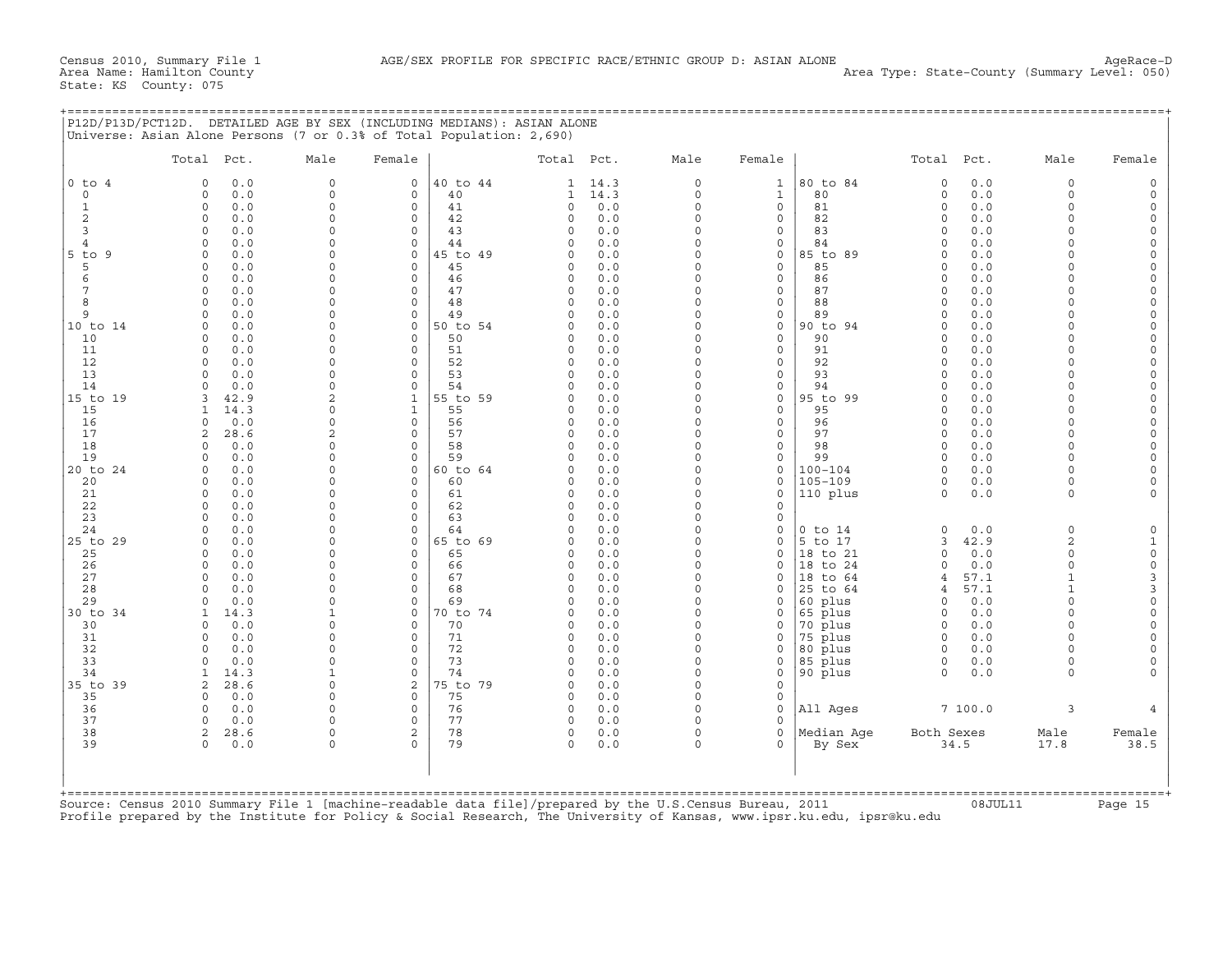Census 2010, Summary File 1 AGE/SEX PROFILE FOR SPECIFIC RACE/ETHNIC GROUP E: NAT HAWAIIAN/OTH. PACIFIC ISLANDER ALONE AgeRace-E<br>Area Name: Hamilton County (summary Level: 050) Area Type: State−County (Summary Level: 050) State: KS County: 075

+===================================================================================================================================================+

|                                                                                                         | Total Pct.                         | Male                 | Female                  |                | Total Pct.    |            | Male                 | Female                     |                      | Total Pct.           |            | Male                 | Female                 |
|---------------------------------------------------------------------------------------------------------|------------------------------------|----------------------|-------------------------|----------------|---------------|------------|----------------------|----------------------------|----------------------|----------------------|------------|----------------------|------------------------|
| $0$ to $4$                                                                                              | $\Omega$<br>0.0                    | $\mathbf 0$          | $\circ$                 | 40 to 44       | 1             | 33.3       | $\mathbf{1}$         | $\mathbf 0$                | 80 to 84             | $\Omega$             | 0.0        | $\mathbf 0$          | $\mathbf 0$            |
| $\Omega$                                                                                                | $\circ$<br>0.0                     | $\mathbf 0$          | $\mathbf{0}$            | 40             | 1             | 33.3       | $\mathbf{1}$         | $\Omega$                   | 80                   | $\mathbf 0$          | 0.0        | $\Omega$             | $\Omega$               |
| $\mathbf{1}$                                                                                            | 0.0<br>$\circ$                     | $\mathbf 0$          | $\circ$                 | 41             | 0             | 0.0        | $\Omega$             | $\mathbf 0$                | 81                   | $\Omega$             | 0.0        | $\Omega$             | $\Omega$               |
| 2                                                                                                       | 0.0<br>0                           | $\circ$              | $\mathbf 0$             | 42             | $\Omega$      | 0.0        | $\Omega$             | $\mathbf 0$                | 82                   | $\Omega$             | 0.0        | $\Omega$             | $\circ$                |
| 3                                                                                                       | 0.0<br>$\Omega$                    | $\Omega$             | $\mathbf 0$             | 43             | $\Omega$      | 0.0        | $\Omega$             | $\mathbf 0$                | 83                   | $\Omega$             | 0.0        | $\Omega$             | $\Omega$               |
| $\overline{4}$                                                                                          | 0.0<br>$\Omega$                    | 0<br>$\Omega$        | $\mathbf 0$             | 44             | O             | 0.0        | $\Omega$             | $\mathbf 0$                | 84                   | $\Omega$<br>$\Omega$ | 0.0        |                      | $\Omega$               |
| $5$ to<br>-9<br>5                                                                                       | 0.0<br>$\cap$<br>0.0<br>$\Omega$   | 0                    | $\Omega$<br>$\Omega$    | 45 to 49<br>45 | U<br>$\Omega$ | 0.0<br>0.0 | $\Omega$<br>$\Omega$ | $\mathbf 0$<br>$\mathbf 0$ | 85 to 89<br>85       | $\Omega$             | 0.0<br>0.0 | $\cap$               | $\Omega$<br>$\Omega$   |
| 6                                                                                                       | $\Omega$<br>0.0                    | $\Omega$             | $\Omega$                | 46             | $\Omega$      | 0.0        | $\Omega$             | $\mathbf 0$                | 86                   | $\Omega$             | 0.0        | $\cap$               | $\circ$                |
| 7                                                                                                       | 0.0<br>$\Omega$                    | 0                    | $\mathbf 0$             | 47             | $\Omega$      | 0.0        | $\Omega$             | $\circ$                    | 87                   | $\Omega$             | 0.0        | $\cap$               | $\Omega$               |
| 8                                                                                                       | 0.0<br>$\Omega$                    | $\Omega$             | $\mathbf 0$             | 48             | $\Omega$      | 0.0        | $\Omega$             | $\mathbf 0$                | 88                   | $\Omega$             | 0.0        | $\cap$               | $\mathbf 0$            |
| 9                                                                                                       | $\Omega$<br>0.0                    | $\Omega$             | $\mathbf 0$             | 49             | $\Omega$      | 0.0        | $\circ$              | $\mathsf{O}$               | 89                   | $\Omega$             | 0.0        | $\cap$               | $\mathbf 0$            |
| 10 to 14                                                                                                | 0.0<br>$\Omega$                    | 0                    | $\mathbf 0$             | 50 to 54       |               | 0.0        | $\Omega$             | $\mathbf 0$                | 90 to 94             | $\Omega$             | 0.0        |                      | $\circ$                |
| 10                                                                                                      | 0.0<br>$\Omega$                    | $\Omega$             | $\Omega$                | 50             | O             | 0.0        | $\Omega$             | $\mathbf 0$                | 90                   | $\Omega$             | 0.0        | $\Omega$             | $\Omega$               |
| 11                                                                                                      | 0.0<br>$\Omega$                    | $\Omega$             | $\Omega$                | 51             | $\Omega$      | 0.0        | $\Omega$             | $\mathbf 0$                | 91                   | $\Omega$             | 0.0        |                      | $\Omega$               |
| 12                                                                                                      | $\Omega$<br>0.0                    | $\Omega$             | $\Omega$                | 52             | $\Omega$      | 0.0        | $\Omega$             | $\mathbf 0$                | 92                   | $\Omega$             | 0.0        | $\Omega$             | $\Omega$               |
| 13                                                                                                      | 0.0<br>$\Omega$                    | $\Omega$             | $\Omega$                | 53             | U             | 0.0        | $\Omega$             | $\mathbf 0$                | 93                   | $\Omega$             | 0.0        |                      | $\Omega$               |
| 14                                                                                                      | $\Omega$<br>0.0                    | $\Omega$             | $\Omega$                | 54             | O             | 0.0        | $\Omega$             | $\mathbf 0$                | 94                   | $\Omega$             | 0.0        |                      | $\Omega$               |
| 15 to 19                                                                                                | 0.0<br>$\Omega$                    | $\Omega$             | $\mathbf 0$             | 55 to 59       | $\Omega$      | 0.0        | 0                    | $\mathsf{O}$               | 95 to 99             | $\Omega$             | 0.0        | $\cap$               | $\mathbf 0$            |
| 15                                                                                                      | 0.0<br>$\Omega$<br>$\Omega$        | $\Omega$<br>$\Omega$ | $\Omega$<br>$\mathbf 0$ | 55<br>56       | O<br>0        | 0.0<br>0.0 | $\Omega$<br>$\Omega$ | $\mathbf 0$<br>$\mathbf 0$ | 95<br>96             | $\Omega$<br>$\Omega$ | 0.0<br>0.0 | $\cap$<br>$\Omega$   | $\Omega$<br>$\Omega$   |
| 16<br>17                                                                                                | 0.0<br>0.0<br>$\Omega$             | $\Omega$             | $\Omega$                | 57             | $\Omega$      | 0.0        | $\Omega$             | $\mathbf 0$                | 97                   | $\Omega$             | 0.0        | $\cap$               | $\Omega$               |
| 18                                                                                                      | $\Omega$<br>0.0                    | $\Omega$             | $\Omega$                | 58             | $\Omega$      | 0.0        | $\circ$              | $\mathbf 0$                | 98                   | $\Omega$             | 0.0        | $\Omega$             | $\Omega$               |
| 19                                                                                                      | 0.0<br>$\Omega$                    | $\Omega$             | $\Omega$                | 59             | $\Omega$      | 0.0        | $\Omega$             | $\mathbf 0$                | 99                   | $\Omega$             | 0.0        | $\cap$               | $\circ$                |
| 20 to 24                                                                                                | 0.0<br>$\circ$                     | $\Omega$             | $\circ$                 | 60 to 64       | $\Omega$      | 0.0        | $\Omega$             | $\mathbf 0$                | $100 - 104$          | $\Omega$             | 0.0        |                      | $\Omega$               |
| 20                                                                                                      | 0.0<br>$\Omega$                    | $\Omega$             | $\Omega$                | 60             | 0             | 0.0        | $\Omega$             | $\mathbf 0$                | $105 - 109$          | $\Omega$             | 0.0        | $\Omega$             | $\Omega$               |
| 21                                                                                                      | 0.0<br>$\circ$                     | $\Omega$             | $\mathbf 0$             | 61             | $\Omega$      | 0.0        | $\circ$              | $\mathbf 0$                | 110 plus             | $\Omega$             | 0.0        | $\Omega$             |                        |
| 22                                                                                                      | 0.0<br>$\Omega$                    | 0                    | $\mathbf 0$             | 62             | O             | 0.0        | $\Omega$             | $\Omega$                   |                      |                      |            |                      |                        |
| 23                                                                                                      | 0.0<br>$\Omega$                    | $\Omega$             | $\Omega$                | 63             | O             | 0.0        | $\Omega$             | $\mathbf 0$                |                      |                      |            |                      |                        |
| 24                                                                                                      | 0.0<br>$\cap$                      | $\Omega$             | $\Omega$                | 64             | O             | 0.0        | $\Omega$             | $\mathbf 0$                | $0$ to $14$          | $\Omega$             | 0.0        | $\Omega$             | $\Omega$               |
| 25 to 29                                                                                                | 33.3                               | $\mathbf{1}$         | $\Omega$                | 65 to 69       | U             | 0.0        | $\Omega$             | $\Omega$                   | 5 to 17              | $\Omega$             | 0.0        | $\Omega$<br>$\Omega$ | $\Omega$               |
| 25<br>26                                                                                                | 0.0<br>$\Omega$<br>0.0<br>$\Omega$ | $\Omega$<br>$\Omega$ | $\Omega$<br>$\Omega$    | 65<br>66       | O<br>$\Omega$ | 0.0<br>0.0 | $\Omega$<br>$\Omega$ | $\mathbf 0$<br>$\Omega$    | 18 to 21<br>18 to 24 | $\Omega$<br>$\circ$  | 0.0<br>0.0 | $\Omega$             | $\circ$<br>$\mathbf 0$ |
| 27                                                                                                      | $\Omega$<br>0.0                    | $\Omega$             | $\mathbf 0$             | 67             | 0             | 0.0        | $\circ$              | $\mathbf 0$                | 18 to 64             | 3                    | 100.0      | 3                    | $\mathbf 0$            |
| 28                                                                                                      | 0.0                                | $\Omega$             | $\mathbf 0$             | 68             | $\Omega$      | 0.0        | $\Omega$             | $\mathbf 0$                | 25 to 64             |                      | 3 100.0    | $\mathbf{R}$         | $\circ$                |
| 29                                                                                                      | 33.3                               | $\mathbf{1}$         | $\mathbf 0$             | 69             | O             | 0.0        | $\Omega$             | $\mathbf 0$                | 60 plus              | $\Omega$             | 0.0        | $\Omega$             | $\Omega$               |
| 30 to 34                                                                                                | 33.3                               | $\mathbf{1}$         | $\Omega$                | 70 to 74       | O             | 0.0        | $\Omega$             | $\mathbf 0$                | 65 plus              | $\Omega$             | 0.0        | $\Omega$             | $\Omega$               |
| 30                                                                                                      | 33.3<br>$\mathbf{1}$               | $\mathbf{1}$         | $\Omega$                | 70             | $\Omega$      | 0.0        | $\Omega$             | $\mathbf 0$                | 70 plus              | $\Omega$             | 0.0        | $\Omega$             | $\Omega$               |
| 31                                                                                                      | 0.0<br>$\Omega$                    | $\circ$              | $\Omega$                | 71             | O             | 0.0        | $\Omega$             | $\Omega$                   | 75 plus              | $\Omega$             | 0.0        | $\Omega$             | $\Omega$               |
| 32                                                                                                      | 0.0<br>$\Omega$                    | $\Omega$             | $\circ$                 | 72             | $\Omega$      | 0.0        | $\Omega$             | $\Omega$                   | 80 plus              | $\Omega$             | 0.0        |                      | $\Omega$               |
| 33                                                                                                      | $\Omega$<br>0.0                    | $\Omega$             | $\mathbf 0$             | 73             | $\Omega$      | 0.0        | $\Omega$             | $\mathsf{O}$               | 85 plus              | 0                    | 0.0        | $\Omega$             | $\Omega$               |
| 34                                                                                                      | 0.0<br>$\Omega$                    | $\Omega$             | $\Omega$                | 74             | $\Omega$      | 0.0        | $\Omega$             | $\mathbf 0$                | 90 plus              | $\Omega$             | 0.0        | $\cap$               |                        |
| 35 to 39                                                                                                | 0.0<br>0                           | $\Omega$             | $\mathbf 0$             | 75 to 79       | $\Omega$      | 0.0        | $\Omega$             | $\mathbf 0$                |                      |                      |            |                      |                        |
| 35                                                                                                      | $\Omega$<br>0.0<br>$\circ$         | $\Omega$<br>$\Omega$ | $\Omega$<br>$\mathbf 0$ | 75<br>76       | $\Omega$<br>0 | 0.0<br>0.0 | $\Omega$<br>$\circ$  | $\mathbf 0$<br>$\mathbf 0$ | All Ages             |                      |            | 3                    |                        |
| 36<br>37                                                                                                | 0.0<br>0.0<br>$\Omega$             | $\Omega$             | $\Omega$                | 77             | $\Omega$      | 0.0        | $\Omega$             | $\Omega$                   |                      |                      | 3 100.0    |                      |                        |
| 38                                                                                                      | 0.0<br>$\circ$                     | 0                    | $\mathbf 0$             | 78             | 0             | 0.0        | $\circ$              | $\mathbf 0$                | Median Aqe           | Both Sexes           |            | Male                 | Female                 |
| 39                                                                                                      | $\Omega$<br>0.0                    | $\Omega$             | $\Omega$                | 79             | $\Omega$      | 0.0        | $\Omega$             | $\Omega$                   | By Sex               | 30.5                 |            | 30.5                 | 0.0                    |
|                                                                                                         |                                    |                      |                         |                |               |            |                      |                            |                      |                      |            |                      |                        |
| Source: Census 2010 Summary File 1 [machine-readable data file]/prepared by the U.S.Census Bureau, 2011 |                                    |                      |                         |                |               |            |                      |                            |                      |                      |            |                      |                        |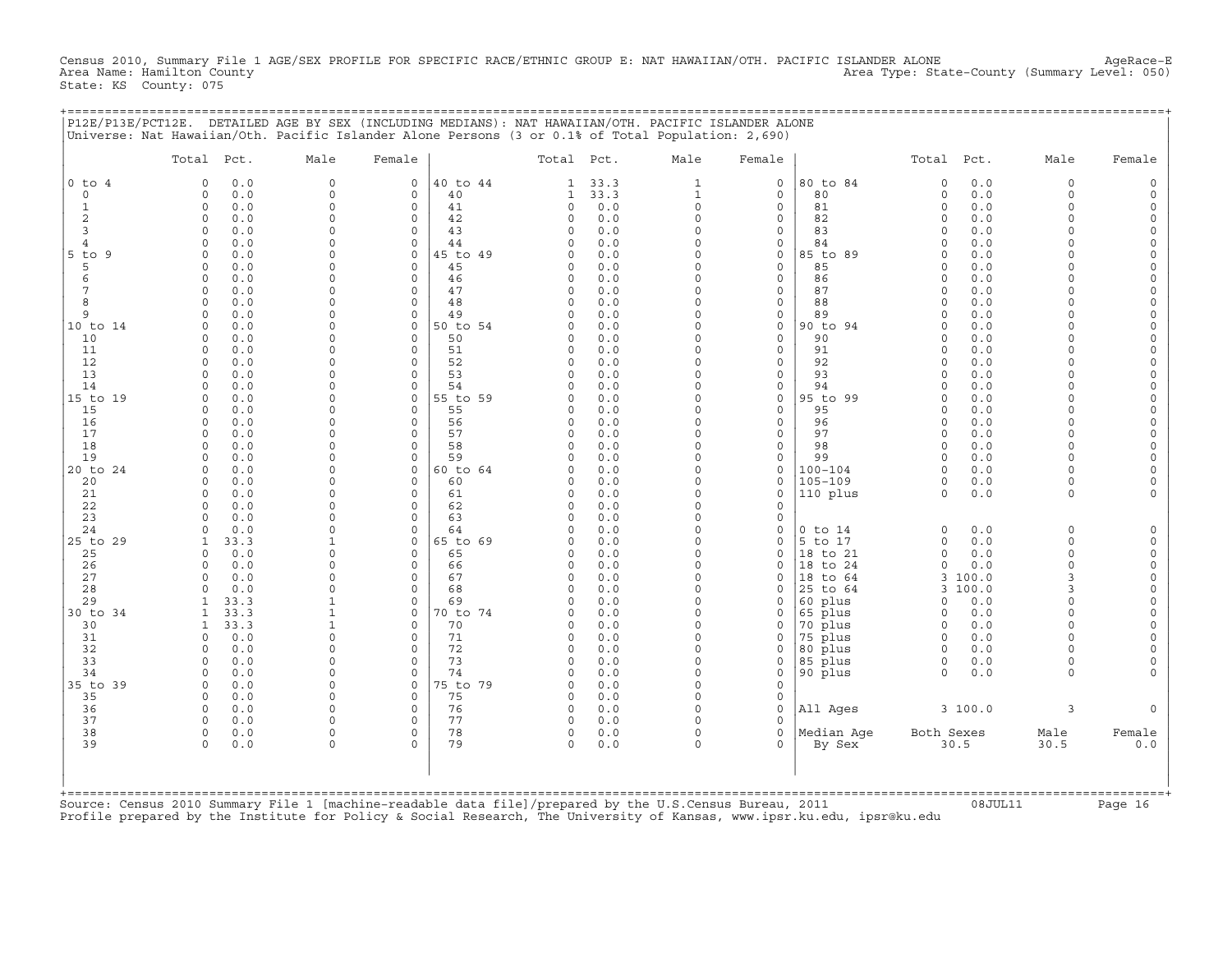Area Name: Hamilton County Area Type: State−County (Summary Level: 050)

| P12F/P13F/PCT12F. DETAILED AGE BY SEX (INCLUDING MEDIANS): SOME OTHER RACE ALONE  |
|-----------------------------------------------------------------------------------|
| Universe: Some Other Race Alone Persons (467 or 17.4% of Total Population: 2,690) |
|                                                                                   |

|                | Total                | Pct.        | Male                  | Female               |                | Total Pct.              |              | Male                         | Female                              |                            | Total Pct.                 |              | Male                 | Female               |
|----------------|----------------------|-------------|-----------------------|----------------------|----------------|-------------------------|--------------|------------------------------|-------------------------------------|----------------------------|----------------------------|--------------|----------------------|----------------------|
| $0$ to $4$     | 75                   | 16.1        | 39                    | 36                   | 40 to 44       | 30                      | 6.4          | 19                           | 11                                  | 80 to 84                   | $\Omega$                   | 0.0          | $\Omega$             | $\Omega$             |
| $\circ$        | 18                   | 3.9         | 11<br>$7\phantom{.0}$ | 7<br>6               | 40             | 10<br>3                 | 2.1          | 6<br>2                       | $\overline{4}$                      | 80                         | $\mathbf 0$<br>$\mathbf 0$ | 0.0<br>0.0   | $\Omega$<br>$\Omega$ | $\Omega$             |
| 1<br>2         | 13<br>14             | 2.8<br>3.0  | 7                     | 7                    | 41<br>42       | 7                       | 0.6<br>1.5   | $\overline{4}$               | $\mathbf{1}$<br>3                   | 81<br>82                   | $\Omega$                   | 0.0          | $\cap$               | $\Omega$             |
| 3              | 14                   | 3.0         | 8                     | 6                    | 43             | $\overline{4}$          | 0.9          | $\overline{4}$               | $\mathsf{O}\xspace$                 | 83                         | $\Omega$                   | 0.0          | $\cap$               | $\Omega$             |
| $\overline{4}$ | 16                   | 3.4         | 6                     | 10                   | 44             | 6                       | 1.3          | 3                            | 3                                   | 84                         | $\Omega$                   | 0.0          | $\cap$               | $\Omega$             |
| $5$ to $9$     | 46                   | 9.9         | 20                    | 26                   | 45 to 49       | 15                      | 3.2          | 9                            | 6                                   | 85 to 89                   | $\Omega$                   | 0.0          | $\Omega$             | $\Omega$             |
| 5<br>6         | 9<br>11              | 1.9<br>2.4  | 6<br>3                | 3<br>8               | 45<br>46       | 3<br>5                  | 0.6<br>1.1   | 3<br>$\overline{2}$          | 0<br>3                              | 85<br>86                   | $\Omega$<br>$\Omega$       | 0.0<br>0.0   | $\Omega$<br>$\Omega$ | $\Omega$<br>$\Omega$ |
| 7              | $7\phantom{.0}$      | 1.5         | 4                     | 3                    | 47             | 4                       | 0.9          | $\overline{2}$               | $\overline{c}$                      | 87                         | $\Omega$                   | 0.0          | $\cap$               | $\Omega$             |
| 8              | 8                    | 1.7         | 6                     | 2                    | 48             | $\Omega$                | 0.0          | $\Omega$                     | $\mathbf 0$                         | 88                         | $\Omega$                   | 0.0          | $\Omega$             | $\Omega$             |
| 9              | 11                   | 2.4         | $\mathbf{1}$          | 10                   | 49             | 3                       | 0.6          | $\overline{a}$               | $\mathbf{1}$                        | 89                         | $\Omega$                   | 0.0          | $\Omega$             | $\Omega$             |
| 10 to 14       | 41                   | 8.8         | 22                    | 19                   | 50 to 54       | 19                      | 4.1          | 8                            | 11                                  | 90 to 94                   | $\Omega$                   | 0.0          |                      | $\Omega$             |
| 10<br>11       | 11<br>6              | 2.4<br>1.3  | 8<br>3                | 3<br>3               | 50<br>51       | $\overline{4}$<br>5     | 0.9<br>1.1   | 2<br>3                       | 2<br>2                              | 90<br>91                   | $\Omega$<br>$\Omega$       | 0.0<br>0.0   | $\cap$<br>$\cap$     | $\Omega$<br>$\Omega$ |
| 12             | 12                   | 2.6         | 5                     | 7                    | 52             | $\overline{4}$          | 0.9          | $\Omega$                     | $\overline{4}$                      | 92                         | $\Omega$                   | 0.0          |                      | $\Omega$             |
| 13             | 5                    | 1.1         | $\mathbf 1$           | $\overline{4}$       | 53             | $\mathbf{2}$            | 0.4          | $\overline{a}$               | $\mathbf 0$                         | 93                         | $\Omega$                   | 0.0          |                      |                      |
| 14             | $7\phantom{.0}$      | 1.5         | 5                     | 2                    | 54             | 4                       | 0.9          | $\mathbf{1}$                 | 3                                   | 94                         | $\Omega$                   | 0.0          |                      | $\Omega$             |
| 15 to 19<br>15 | 39<br>$\overline{4}$ | 8.4<br>0.9  | 18<br>3               | 21<br>1              | 55 to 59<br>55 | 4<br>$\mathbf 1$        | 0.9<br>0.2   | $\mathbf{z}$<br>$\mathbf{1}$ | $\mathbf{1}$<br>$\mathbf 0$         | 95 to 99<br>95             | $\cap$<br>$\Omega$         | 0.0<br>$0.0$ | $\cap$<br>$\Omega$   | $\Omega$<br>$\Omega$ |
| 16             | 12                   | 2.6         | 4                     | 8                    | 56             | $\circ$                 | 0.0          | $\Omega$                     | 0                                   | 96                         | $\Omega$                   | 0.0          |                      | $\Omega$             |
| 17             | $7\phantom{.0}$      | 1.5         | 4                     | 3                    | 57             | $\mathbf{1}$            | 0.2          | $\mathbf{1}$                 | $\mathbf 0$                         | 97                         | $\Omega$                   | 0.0          |                      |                      |
| 18             | 10                   | 2.1         | 4                     | 6                    | 58             | 2                       | 0.4          | $\mathbf{1}$                 | $\mathbf{1}$                        | 98                         | $\Omega$                   | 0.0          | $\cap$               | $\Omega$             |
| 19             | 6                    | 1.3         | 3                     | 3                    | 59             | $\circ$                 | 0.0          | $\Omega$                     | $\mathbf 0$                         | 99                         | $\Omega$                   | 0.0          | $\cap$               | $\Omega$             |
| 20 to 24<br>20 | 55<br>10             | 11.8<br>2.1 | 33<br>6               | 22<br>$\overline{4}$ | 60 to 64<br>60 | 5<br>2                  | 1.1<br>0.4   | 3<br>$\mathbf{1}$            | 2<br>$\mathbf{1}$                   | $100 - 104$<br>$105 - 109$ | $\Omega$<br>$\Omega$       | 0.0<br>0.0   | $\Omega$<br>$\Omega$ | $\Omega$<br>$\Omega$ |
| 21             | 16                   | 3.4         | 9                     | 7                    | 61             | $\circ$                 | 0.0          | $\Omega$                     | $\mathbf 0$                         | 110 plus                   | $\Omega$                   | 0.0          | $\Omega$             |                      |
| 22             | 5                    | 1.1         | $\circ$               | 5                    | 62             | 2                       | 0.4          | $\overline{a}$               | $\mathsf{O}\xspace$                 |                            |                            |              |                      |                      |
| 23             | 10                   | 2.1         | 7                     | 3                    | 63             | 1                       | 0.2          | $\Omega$                     | $\mathbf{1}$                        |                            |                            |              |                      |                      |
| 24<br>25 to 29 | 14<br>61             | 3.0<br>13.1 | 11<br>35              | $\overline{3}$<br>26 | 64<br>65 to 69 | $\circ$<br>3            | 0.0<br>0.6   | $\Omega$<br>$\overline{c}$   | $\mathsf{O}\xspace$<br>$\mathbf{1}$ | $0$ to $14$<br>5 to 17     | 162<br>110                 | 34.7<br>23.6 | 81<br>53             | 81<br>57             |
| 25             | 15                   | 3.2         | 9                     | 6                    | 65             | $\Omega$                | 0.0          | $\Omega$                     | $\Omega$                            | 18 to 21                   | 42                         | 9.0          | 22                   | 20                   |
| 26             | 11                   | 2.4         | 4                     | 7                    | 66             | $\mathbf 0$             | 0.0          | $\Omega$                     | 0                                   | to 24<br>18                | 71                         | 15.2         | 40                   | 31                   |
| 27             | 11                   | 2.4         | 10                    | $\mathbf{1}$         | 67             | $\mathbf{2}$            | 0.4          | $\overline{2}$               | $\mathbf 0$                         | 18 to 64                   | 279                        | 59.7         | 157                  | 122                  |
| 28             | 9                    | 1.9         | 6                     | 3                    | 68             | $\mathbf{1}$            | 0.2          | $\Omega$                     | 1                                   | 25 to 64                   | 208                        | 44.5         | 117                  | 91                   |
| 29<br>30 to 34 | 15<br>38             | 3.2<br>8.1  | 6<br>21               | 9<br>17              | 69<br>70 to 74 | $\Omega$<br>$\Omega$    | 0.0<br>$0.0$ | $\Omega$<br>$\Omega$         | 0<br>0                              | 60 plus<br>65 plus         | 8<br>3                     | 1.7<br>0.6   | 5<br>2               | 3<br>$\mathbf{1}$    |
| 30             | 8                    | 1.7         | $\overline{4}$        | $\overline{4}$       | 70             | $\Omega$                | 0.0          | $\Omega$                     | $\mathbf 0$                         | 70 plus                    | $\Omega$                   | 0.0          | $\Omega$             | $\circ$              |
| 31             | $7\phantom{.0}$      | 1.5         | 3                     | $\overline{4}$       | 71             | $\mathbf 0$             | 0.0          | $\Omega$                     | $\mathbf 0$                         | 75 plus                    | $\Omega$                   | 0.0          | $\cap$               | $\Omega$             |
| 32             | 11                   | 2.4         | 6                     | 5                    | 72             | $\Omega$                | 0.0          | $\Omega$                     | $\mathbf 0$                         | 80 plus                    | $\Omega$                   | 0.0          | $\cap$               |                      |
| 33             | $7\phantom{.0}$      | 1.5         | 5                     | $\overline{a}$       | 73             | $\Omega$                | 0.0          | $\Omega$<br>$\Omega$         | 0                                   | 85 plus                    | $\Omega$<br>$\Omega$       | 0.0          | $\Omega$<br>$\cap$   |                      |
| 34<br>35 to 39 | 5<br>36              | 1.1<br>7.7  | 3<br>19               | 2<br>17              | 74<br>75 to 79 | $\Omega$<br>$\mathbf 0$ | 0.0<br>0.0   | $\Omega$                     | $\mathbf 0$<br>$\mathbf 0$          | 90 plus                    |                            | 0.0          |                      |                      |
| 35             | 11                   | 2.4         | $\mathbf{1}$          | 10                   | 75             | 0                       | 0.0          | $\Omega$                     | 0                                   |                            |                            |              |                      |                      |
| 36             | 8                    | 1.7         | 6                     | 2                    | 76             | $\Omega$                | 0.0          | $\Omega$                     | $\Omega$                            | All Ages                   |                            | 467 100.0    | 251                  | 216                  |
| 37             | $\overline{4}$       | 0.9         | 2                     | 2                    | 77             | $\mathbf 0$             | 0.0          | $\Omega$                     | $\mathbf 0$                         |                            |                            |              |                      |                      |
| 38<br>39       | 6<br>$7\overline{ }$ | 1.3<br>1.5  | 3<br>7                | 3<br>$\Omega$        | 78<br>79       | $\mathbf 0$<br>$\Omega$ | 0.0<br>0.0   | $\Omega$<br>$\Omega$         | $\mathbf 0$<br>$\Omega$             | Median Age<br>By Sex       | Both Sexes                 | 23.2         | Male<br>24.4         | Female<br>21.3       |
|                |                      |             |                       |                      |                |                         |              |                              |                                     |                            |                            |              |                      |                      |
|                |                      |             |                       |                      |                |                         |              |                              |                                     |                            |                            |              |                      |                      |

Source: Census 2010 Summary File 1 [machine−readable data file]/prepared by the U.S.Census Bureau, 2011 08JUL11 Page 17 Profile prepared by the Institute for Policy & Social Research, The University of Kansas, www.ipsr.ku.edu, ipsr@ku.edu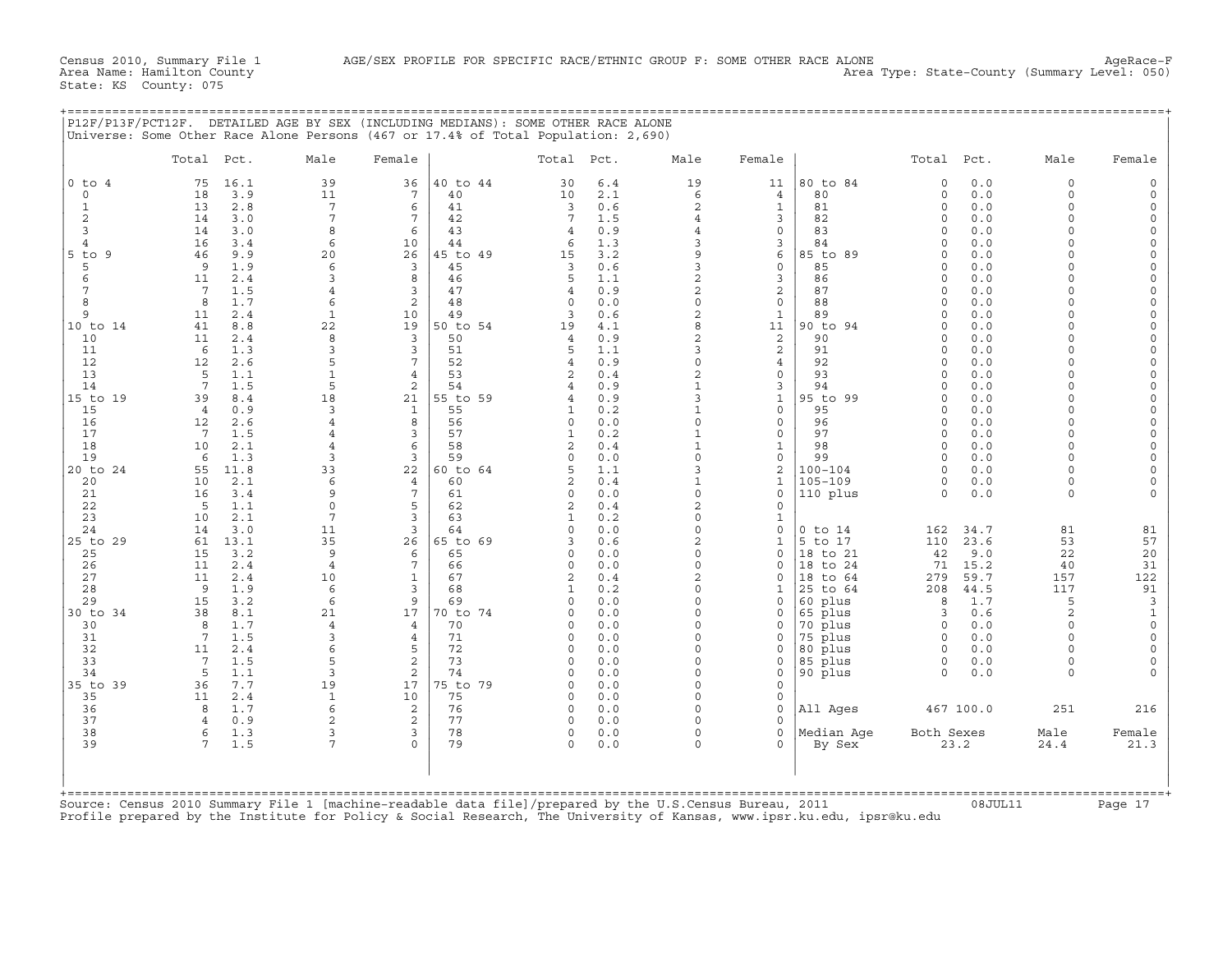|                   | Total Pct.           |            | Male                 | Female               |          | Total Pct.                   |            | Male                      | Female               |                      | Total Pct.            |            | Male                | Female |
|-------------------|----------------------|------------|----------------------|----------------------|----------|------------------------------|------------|---------------------------|----------------------|----------------------|-----------------------|------------|---------------------|--------|
| $0$ to $4$        | 9                    | 23.7       | $\overline{4}$       | 5                    | 40 to 44 | $\mathbf{1}$                 | 2.6        | $\mathbf{1}$              | $\mathbf{0}$         | 80 to 84             | $\Omega$              | 0.0        | $\Omega$            |        |
| $\circ$           | $\overline{a}$       | 5.3        | $\mathbf{1}$         | $\mathbf 1$          | 40       | 0                            | 0.0        | $\mathbf{0}$              | $\mathbf 0$          | 80                   | $\circ$               | 0.0        | $\circ$             |        |
| $\mathbf{1}$<br>2 | $\overline{2}$       | 5.3        | $\mathbf{1}$         | $\mathbf{1}$         | 41       | $\mathbf{1}$                 | 2.6        | $\mathbf{1}$              | $\mathbf 0$          | 81                   | $\Omega$              | 0.0        | 0                   |        |
|                   | 1                    | 2.6        | $\mathbf{0}$         | $\mathbf{1}$         | 42       | $\circ$                      | 0.0        | $\Omega$                  | $\Omega$             | 82                   | $\Omega$              | 0.0        | 0                   |        |
|                   | $\Omega$             | 0.0        | $\circ$              | $\Omega$             | 43       | $\Omega$                     | 0.0        | $\Omega$                  | $\Omega$             | 83                   | $\Omega$              | 0.0        | $\Omega$            |        |
|                   | $\overline{4}$       | 10.5       | $\overline{c}$       | 2                    | 44       | $\Omega$                     | 0.0        | $\Omega$                  | $\Omega$             | 84                   | $\Omega$              | 0.0        | 0                   |        |
| $5$ to $9$        | $\overline{a}$       | 10.5       | 3                    | $\mathbf{1}$         | 45 to 49 | 5                            | 13.2       | 3                         | $\overline{a}$       | 85 to 89             | $\Omega$              | 0.0        | $\Omega$            |        |
|                   | 1                    | 2.6        | $\circ$              | $\mathbf{1}$         | 45       | 1                            | 2.6        | $\mathbf{1}$              | 0                    | 85                   | $\circ$               | 0.0        | $\Omega$            |        |
|                   | $\Omega$             | 0.0        | $\circ$              | $\Omega$             | 46       | $\mathbf{1}$                 | 2.6        | $\mathbf{1}$              | $\Omega$             | 86                   | $\Omega$              | 0.0        | $\Omega$            |        |
|                   | 1                    | 2.6        | $\mathbf{1}$         | $\Omega$             | 47       | $\Omega$                     | 0.0        | $\Omega$                  | $\Omega$             | 87                   | $\Omega$              | 0.0        | $\Omega$            |        |
|                   | $\mathbf{1}$         | 2.6        | $\mathbf{1}$         | $\Omega$             | 48       | 2                            | 5.3        | $\Omega$                  | $\overline{a}$       | 88                   | $\Omega$              | 0.0        | $\Omega$            |        |
|                   | $\mathbf{1}$         | 2.6        | $\mathbf{1}$         | $\Omega$             | 49       | $\mathbf{1}$                 | 2.6        | $\mathbf{1}$              | $\Omega$             | 89                   | $\Omega$              | 0.0        | 0                   |        |
| 10 to 14          | $\mathbf{1}$         | 2.6        | $\Omega$             | $\mathbf{1}$         | 50 to 54 | $\overline{2}$               | 5.3        | $\mathbf{1}$              | $\mathbf{1}$         | 90 to 94             | $\Omega$              | 0.0        | $\Omega$            |        |
| 10                | $\Omega$             | 0.0        | $\circ$              | $\circ$              | 50       | $\mathbf{1}$                 | 2.6        | $\Omega$                  | $\mathbf{1}$         | 90                   | $\circ$               | 0.0        | $\overline{0}$      |        |
| 11                | $\Omega$             | 0.0        | $\circ$              | $\Omega$             | 51       | $\mathbf{1}$                 | 2.6        | $\mathbf{1}$              | $\Omega$             | 91                   | $\Omega$              | 0.0        | $\Omega$            |        |
| 12                | $\circ$              | 0.0        | $\circ$              | $\Omega$             | 52       | $\mathbf 0$                  | 0.0        | $\Omega$                  | $\Omega$             | 92                   | $\Omega$              | 0.0        | $\Omega$            |        |
| 13                | $\mathbf{1}$         | 2.6        | $\Omega$             | $\mathbf{1}$         | 53       | $\Omega$                     | 0.0        | $\Omega$                  | $\Omega$             | 93                   | $\Omega$              | 0.0        | $\Omega$            |        |
| 14                | $\Omega$             | 0.0        | $\circ$              | $\Omega$             | 54       | $\mathbf 0$                  | 0.0        | $\Omega$                  | $\Omega$             | 94                   | $\Omega$              | 0.0        | 0                   |        |
| 15 to 19          | 3                    | 7.9        | $\mathbf{1}$         | 2                    | 55 to 59 | $\Omega$                     | 0.0        | $\cap$                    | $\Omega$             | 95 to 99             | $\mathbf{1}$          | 2.6        | $\Omega$            |        |
| 15                | $\mathbf{1}$         | 2.6        | $\mathbf{1}$         | $\Omega$             | 55       | $\mathbf 0$                  | 0.0        | $\cap$                    | $\Omega$             | 95                   | $\Omega$              | 0.0        | 0                   |        |
| 16                | $\mathbf{1}$         | 2.6        | $\Omega$             | $\mathbf{1}$         | 56       | $\Omega$                     | 0.0        | $\Omega$                  | $\Omega$             | 96                   | $\Omega$              | 0.0        | $\Omega$            |        |
| 17                | $\Omega$             | 0.0        | $\circ$              | $\Omega$             | 57       | $\circ$                      | 0.0        | $\Omega$                  | $\Omega$             | 97                   | $\mathbf{1}$          | 2.6        | $\overline{0}$      |        |
| 18                | -1.                  | 2.6        | $\Omega$             | $\mathbf{1}$         | 58       | $\Omega$                     | 0.0        | $\cap$                    | $\Omega$             | 98                   | $\Omega$              | 0.0        | $\Omega$            |        |
| 19                | $\circ$              | 0.0        | $\circ$              | $\Omega$             | 59       | $\circ$                      | 0.0        | $\Omega$                  | $\Omega$             | 99                   | $\mathbf 0$           | 0.0        | 0                   |        |
| 20 to 24          | $\mathbf{1}$         | 2.6        | $\Omega$<br>$\Omega$ | $\mathbf{1}$         | 60 to 64 | 3                            | 7.9        | $\mathbf{z}$<br>$\Omega$  | $\Omega$             | $100 - 104$          | $\Omega$              | 0.0        | $\Omega$            |        |
| 20                | $\Omega$             | 0.0        | $\Omega$             | $\Omega$<br>$\Omega$ | 60       | $\Omega$                     | 0.0        | $\cap$                    | $\Omega$             | $105 - 109$          | $\Omega$<br>$\Omega$  | 0.0        | 0                   |        |
| 21                | $\Omega$             | 0.0        |                      |                      | 61       | 0                            | 0.0        |                           | $\Omega$             | 110 plus             |                       | 0.0        | $\Omega$            |        |
| 22                | $\Omega$<br>$\Omega$ | 0.0        | $\circ$<br>$\Omega$  | $\Omega$<br>$\Omega$ | 62       | $\circ$                      | 0.0        | $\Omega$<br>$\mathcal{D}$ | $\Omega$<br>$\Omega$ |                      |                       |            |                     |        |
| 23                |                      | 0.0        | $\Omega$             | $\mathbf{1}$         | 63<br>64 | $\overline{2}$               | 5.3        | $\mathbf{1}$              | $\Omega$             |                      |                       |            | $7\phantom{.0}$     |        |
| 24                | $\mathbf{1}$         | 2.6        | $\mathbf{1}$         | $\overline{a}$       | 65 to 69 | $\mathbf{1}$<br>$\mathbf{1}$ | 2.6        | $\mathbf{1}$              |                      | $0$ to $14$          | 14<br>$7\phantom{.0}$ | 36.8       |                     |        |
| 25 to 29          | 3                    | 7.9        | $\circ$              | $\Omega$             |          |                              | 2.6        | $\Omega$                  | $\Omega$             | 5 to 17              |                       | 18.4       | $\overline{4}$      |        |
| 25<br>26          | $\Omega$<br>$\Omega$ | 0.0<br>0.0 | $\Omega$             | $\Omega$             | 65<br>66 | 0<br>$\mathbf{1}$            | 0.0<br>2.6 | 1                         | $\Omega$<br>$\Omega$ | 18 to 21<br>18 to 24 | $\mathbf{1}$<br>2     | 2.6<br>5.3 | $\circ$<br>$\Omega$ |        |
| 27                | $\mathbf{1}$         | 2.6        | $\circ$              | $\mathbf{1}$         | 67       | $\circ$                      | 0.0        | $\Omega$                  | $\Omega$             | 18 to 64             |                       | 52.6       | 11                  |        |
| 28                | $\Omega$             | 0.0        | $\Omega$             | $\Omega$             | 68       | $\Omega$                     | 0.0        | $\Omega$                  | $\Omega$             | 25 to 64             | 20<br>18              | 47.4       | 11                  |        |
| 29                | $\overline{a}$       | 5.3        | $\mathbf{1}$         | $\mathbf{1}$         | 69       | $\Omega$                     | 0.0        | $\Omega$                  | $\Omega$             | 60 plus              | 5                     | 13.2       | $\overline{4}$      |        |
| 30 to 34          | 3                    | 7.9        | $\mathbf{1}$         | 2                    | 70 to 74 | $\Omega$                     | 0.0        | $\Omega$                  | $\Omega$             | 65 plus              | 2                     | 5.3        | $\mathbf{1}$        |        |
| 30                | $\mathbf{1}$         | 2.6        | $\mathbf{1}$         | $\mathbf 0$          | 70       | $\Omega$                     | 0.0        | $\Omega$                  | $\Omega$             | 70 plus              | $\mathbf{1}$          | 2.6        | $\Omega$            |        |
| 31                | $\Omega$             | 0.0        | $\Omega$             | $\Omega$             | 71       | $\Omega$                     | 0.0        | $\Omega$                  | $\Omega$             | 75 plus              | $\mathbf{1}$          | 2.6        | $\Omega$            |        |
| 32                | $\Omega$             | 0.0        | $\circ$              | $\Omega$             | 72       | $\circ$                      | 0.0        | $\Omega$                  | 0                    | 80 plus              | $\mathbf{1}$          | 2.6        | $\Omega$            |        |
| 33                | $\circ$              | 0.0        | $\circ$              | $\Omega$             | 73       | $\circ$                      | 0.0        | 0                         | 0                    | 85 plus              | $\mathbf{1}$          | 2.6        | $\circ$             |        |
| 34                | 2                    | 5.3        | $\Omega$             | $\overline{a}$       | 74       | $\Omega$                     | 0.0        | $\Omega$                  | $\Omega$             | 90 plus              | $\mathbf{1}$          | 2.6        | $\Omega$            |        |
| 35 to 39          | 1                    | 2.6        | $\mathbf{1}$         | $\mathbf 0$          | 75 to 79 | 0                            | 0.0        | $\Omega$                  | $\Omega$             |                      |                       |            |                     |        |
| 35                | $\Omega$             | 0.0        | $\mathbf 0$          | $\Omega$             | 75       | $\circ$                      | 0.0        | $\Omega$                  | $\Omega$             |                      |                       |            |                     |        |
| 36                | $\mathbf{1}$         | 2.6        | $\mathbf{1}$         | $\mathbf 0$          | 76       | $\circ$                      | 0.0        | $\Omega$                  | 0                    | All Ages             |                       | 38 100.0   | 20                  |        |
| 37                | $\Omega$             | 0.0        | $\Omega$             | $\Omega$             | 77       | $\Omega$                     | 0.0        | $\Omega$                  | $\Omega$             |                      |                       |            |                     |        |
| 38                | 0                    | 0.0        | $\circ$              | $\mathbf 0$          | 78       | 0                            | 0.0        | 0                         | $\Omega$             | Median Aqe           | Both Sexes            |            | Male                | Female |
| 39                | $\Omega$             | 0.0        | $\circ$              | $\Omega$             | 79       | $\Omega$                     | 0.0        | $\Omega$                  | $\Omega$             | By Sex               |                       | 28.5       | 33.5                | 21.5   |

+===================================================================================================================================================+Source: Census 2010 Summary File 1 [machine−readable data file]/prepared by the U.S.Census Bureau, 2011 08JUL11 Page 18 Profile prepared by the Institute for Policy & Social Research, The University of Kansas, www.ipsr.ku.edu, ipsr@ku.edu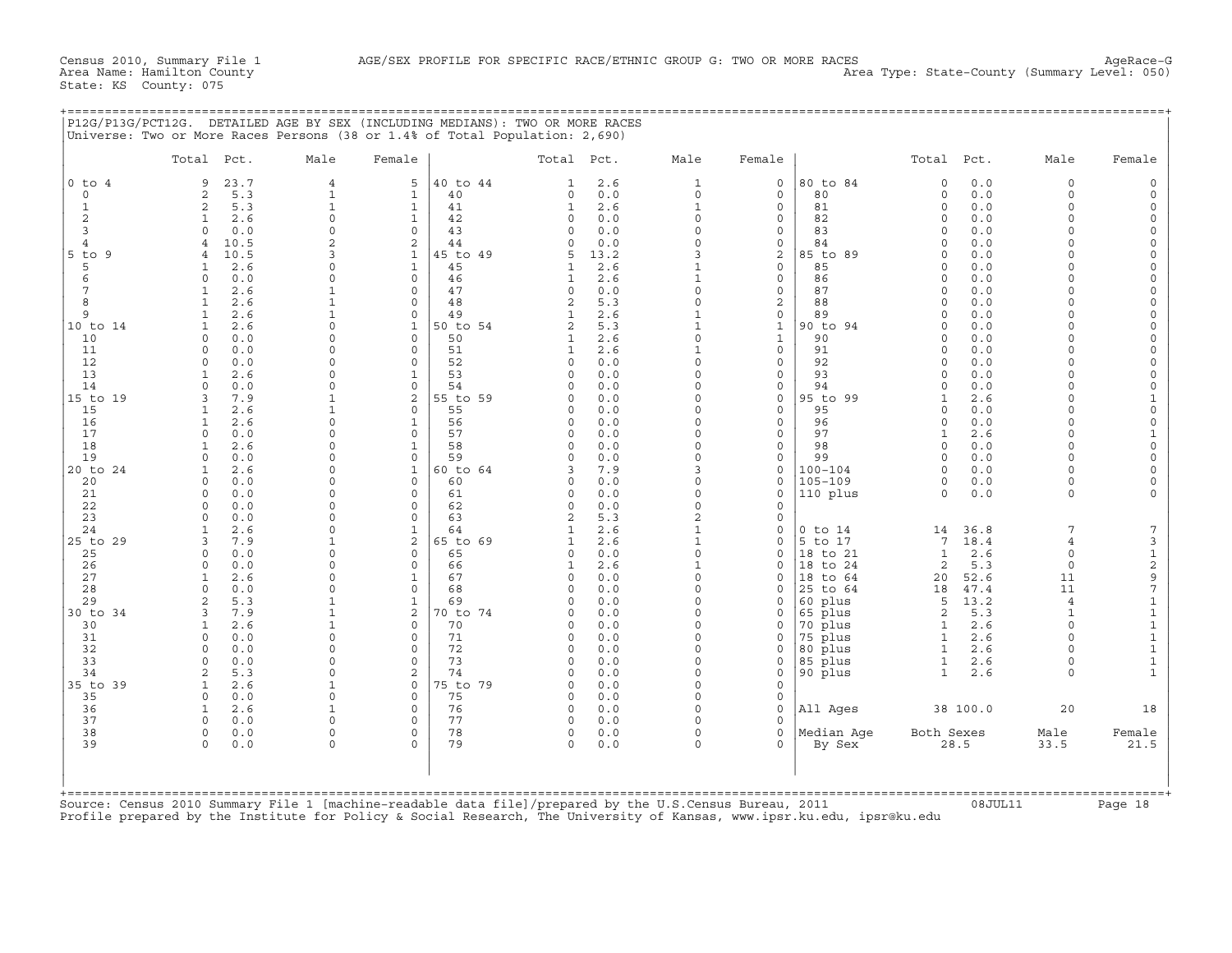Census 2010, Summary File 1 AGE/SEX PROFILE FOR SPECIFIC RACE/ETHNIC GROUP H: HISPANIC OR LATINO OF ANY RACE<br>Area Name: Hamilton County (summary Level: 050) Area Type: State-County (Summary Level: 050) Area Type: State-County (Summary Level: 050)

State: KS County: 075

| P12H/P13H/PCT12H. DETAILED AGE BY SEX (INCLUDING MEDIANS): HISPANIC OR LATINO OF ANY RACE  |  |
|--------------------------------------------------------------------------------------------|--|
| Universe: Hispanic or Latino of Any Race Persons (827 or 30.7% of Total Population: 2,690) |  |
|                                                                                            |  |

|                   | Total Pct.             | Male                    | Female                |                | Total Pct.              |            | Male                       | Female                       |                      | Total Pct.           |              | Male                 | Female                 |
|-------------------|------------------------|-------------------------|-----------------------|----------------|-------------------------|------------|----------------------------|------------------------------|----------------------|----------------------|--------------|----------------------|------------------------|
| $0$ to $4$        | 129<br>15.6            | 70                      | 59                    | 40 to 44       | 48                      | 5.8        | 30                         | 18                           | 80 to 84             | $\Omega$             | 0.0          | $\mathbf 0$          | 0                      |
| $\circ$           | 29<br>3.5              | 15                      | 14                    | 40             | 16                      | 1.9        | $7\phantom{.0}$            | 9                            | 80                   | $\mathbf 0$          | 0.0          | $\Omega$             | $\Omega$               |
| $\mathbf{1}$<br>2 | 2.9<br>24<br>22<br>2.7 | 13<br>11                | 11<br>11              | 41<br>42       | 6<br>10                 | 0.7<br>1.2 | 5<br>7                     | $\mathbf{1}$<br>3            | 81<br>82             | $\Omega$<br>$\Omega$ | 0.0<br>0.0   | $\Omega$<br>$\Omega$ | $\Omega$<br>$\Omega$   |
| 3                 | 28<br>3.4              | 19                      | 9                     | 43             | 9                       | 1.1        | 8                          | $\mathbf{1}$                 | 83                   | $\Omega$             | 0.0          | $\Omega$             | $\circ$                |
| $\overline{4}$    | 26<br>3.1              | 12                      | 14                    | 44             | 7                       | 0.8        | 3                          | 4                            | 84                   | $\Omega$             | 0.0          | $\Omega$             | $\Omega$               |
| 5 to<br>- 9       | 12.7<br>105            | 47                      | 58                    | 45 to 49       | 32                      | 3.9        | 18                         | 14                           | 85 to 89             | $\Omega$             | 0.0          |                      | $\Omega$               |
| 5                 | 23<br>2.8              | 15                      | 8                     | 45             | $\overline{4}$          | 0.5        | $\overline{4}$             | $\Omega$                     | 85                   | $\Omega$             | 0.0          | $\cap$               | $\Omega$               |
| 6                 | 23<br>2.8              | $7\phantom{.0}$         | 16                    | 46             | 11                      | 1.3        | 5                          | 6                            | 86                   | $\Omega$             | 0.0          | $\cap$               | $\Omega$               |
| 7                 | 17<br>2.1              | 9                       | 8                     | 47             | 9                       | 1.1        | 5                          | $\overline{4}$               | 87                   | $\Omega$             | 0.0          | $\cap$               | $\Omega$               |
| 8<br>9            | 20<br>2.4<br>22<br>2.7 | 13<br>3                 | $7\phantom{.0}$<br>19 | 48<br>49       | 3<br>5                  | 0.4<br>0.6 | $\mathbf{1}$<br>3          | 2<br>2                       | 88<br>89             | $\Omega$<br>$\Omega$ | 0.0<br>0.0   | $\Omega$             | $\mathbf 0$<br>$\circ$ |
| 10 to 14          | 72<br>8.7              | 38                      | 34                    | 50 to 54       | 31                      | 3.7        | 13                         | 18                           | 90 to 94             | $\Omega$             | 0.0          | $\cap$               | $\Omega$               |
| 10                | 19<br>2.3              | 12                      | 7                     | 50             | 4                       | 0.5        | $\mathbf{2}$               | 2                            | 90                   | $\Omega$             | 0.0          | $\cap$               | $\Omega$               |
| 11                | 15<br>1.8              | 8                       | 7                     | 51             | 6                       | 0.7        | 3                          | 3                            | 91                   | $\Omega$             | 0.0          | $\cap$               | $\circ$                |
| 12                | 19<br>2.3              | 9                       | 10                    | 52             | 8                       | 1.0        | $\mathbf{1}$               | 7                            | 92                   | $\Omega$             | 0.0          | $\cap$               | $\Omega$               |
| 13                | 10<br>1.2              | 3                       | 7                     | 53             | 8                       | 1.0        | 5                          | 3                            | 93                   | $\Omega$             | 0.0          |                      | $\Omega$               |
| 14                | 9<br>1.1               | 6                       | $\overline{3}$        | 54             | 5                       | 0.6        | $\sqrt{2}$<br>8            | 3                            | 94                   | $\Omega$<br>$\Omega$ | 0.0          | $\Omega$<br>$\cap$   | $\Omega$<br>$\Omega$   |
| 15 to 19<br>15    | 57<br>6.9<br>7<br>0.8  | 26<br>5                 | 31<br>$\overline{2}$  | 55 to 59<br>55 | 12<br>2                 | 1.5<br>0.2 | $\mathbf{1}$               | 4<br>$\mathbf{1}$            | 95 to 99<br>95       | $\Omega$             | 0.0<br>0.0   | $\cap$               | $\Omega$               |
| 16                | 15<br>1.8              | 6                       | 9                     | 56             | $\mathbf{1}$            | 0.1        | $\mathbf{1}$               | $\mathsf{O}\xspace$          | 96                   | $\Omega$             | 0.0          | $\Omega$             | $\Omega$               |
| 17                | 11<br>1.3              | 5                       | 6                     | 57             | 5                       | 0.6        | 3                          | 2                            | 97                   | $\Omega$             | 0.0          | $\Omega$             | $\Omega$               |
| 18                | 13<br>1.6              | 5                       | 8                     | 58             | 4                       | 0.5        | 3                          | $\mathbf{1}$                 | 98                   | $\Omega$             | 0.0          | $\Omega$             | $\Omega$               |
| 19                | 11<br>1.3              | 5                       | 6                     | 59             | 0                       | 0.0        | $\Omega$                   | 0                            | 99                   | $\Omega$             | 0.0          | $\Omega$             | $\Omega$               |
| 20 to 24          | 91<br>11.0             | 54                      | 37                    | 60 to 64       | 15                      | 1.8        | 9                          | 6                            | $100 - 104$          | $\Omega$             | 0.0          | $\Omega$             | $\Omega$               |
| 20<br>21          | 16<br>1.9<br>21<br>2.5 | 9<br>12                 | 7<br>9                | 60<br>61       | 3<br>1                  | 0.4<br>0.1 | $\overline{a}$<br>$\Omega$ | $\mathbf{1}$<br>$\mathbf{1}$ | 105-109<br>110 plus  | $\Omega$<br>$\Omega$ | 0.0<br>0.0   | $\Omega$<br>$\Omega$ | $\Omega$               |
| 22                | 13<br>1.6              | 5                       | 8                     | 62             | 5                       | 0.6        | $\overline{4}$             | $\mathbf{1}$                 |                      |                      |              |                      |                        |
| 23                | 19<br>2.3              | 13                      | 6                     | 63             | 4                       | 0.5        | $\overline{c}$             | 2                            |                      |                      |              |                      |                        |
| 24                | 22<br>2.7              | 15                      | 7                     | 64             | 2                       | 0.2        | $\mathbf{1}$               | $\mathbf{1}$                 | $0$ to $14$          | 306                  | 37.0         | 155                  | 151                    |
| 25 to 29          | 100<br>12.1            | 57                      | 43                    | 65 to 69       | 5                       | 0.6        | $\overline{4}$             | $\mathbf{1}$                 | 5 to 17              | 210                  | 25.4         | 101                  | 109                    |
| 25                | 2.2<br>18              | 12                      | 6                     | 65             | $\mathbf{1}$            | 0.1        | $\mathbf{1}$               | $\Omega$                     | 18 to 21             | 61                   | 7.4          | 31                   | 30                     |
| 26<br>27          | 16<br>1.9<br>19<br>2.3 | 5<br>15                 | 11<br>$\overline{4}$  | 66<br>67       | 0<br>3                  | 0.0<br>0.4 | $\Omega$<br>3              | 0<br>$\Omega$                | 18 to 24<br>18 to 64 | 115<br>481           | 13.9<br>58.2 | 64<br>269            | 51<br>212              |
| 28                | 21<br>2.5              | 10                      | 11                    | 68             | 1                       | 0.1        | $\circ$                    | 1                            | 25 to 64             | 366                  | 44.3         | 205                  | 161                    |
| 29                | 26<br>3.1              | 15                      | 11                    | 69             | $\Omega$                | 0.0        | $\Omega$                   | $\Omega$                     | 60 plus              | 22                   | 2.7          | 15                   | 7                      |
| 30 to 34          | 75<br>9.1              | 42                      | 33                    | 70 to 74       | 2                       | 0.2        | $\overline{a}$             | $\Omega$                     | 65 plus              | 7                    | 0.8          | 6                    | $\mathbf{1}$           |
| 30                | 20<br>2.4              | 9                       | 11                    | 70             | $\mathbf{1}$            | 0.1        | $\mathbf{1}$               | $\Omega$                     | 70 plus              | 2                    | 0.2          | 2                    | $\circ$                |
| 31                | 16<br>1.9              | 9                       | 7                     | 71             | $\circ$                 | 0.0        | $\Omega$                   | $\mathbf 0$                  | 75 plus              | $\mathbf 0$          | 0.0          | $\Omega$             | $\circ$                |
| 32<br>33          | 18<br>2.2<br>1.3       | 12<br>$7\phantom{.0}$   | 6<br>$\overline{4}$   | 72<br>73       | $\mathbf{1}$<br>$\circ$ | 0.1<br>0.0 | $\mathbf{1}$<br>$\Omega$   | $\mathbf 0$<br>0             | 80 plus              | 0<br>0               | 0.0<br>0.0   | $\Omega$<br>$\Omega$ | $\circ$<br>$\Omega$    |
| 34                | 11<br>1.2<br>10        | 5                       | 5                     | 74             | $\Omega$                | 0.0        | $\Omega$                   | $\mathbf 0$                  | 85 plus<br>90 plus   | $\Omega$             | 0.0          | $\Omega$             |                        |
| 35 to 39          | 53<br>6.4              | 28                      | 25                    | 75 to 79       | $\Omega$                | 0.0        | $\Omega$                   | $\Omega$                     |                      |                      |              |                      |                        |
| 35                | 13<br>1.6              | $\overline{\mathbf{c}}$ | 11                    | 75             | $\Omega$                | 0.0        | $\cap$                     | $\mathbf 0$                  |                      |                      |              |                      |                        |
| 36                | 10<br>1.2              | 8                       | 2                     | 76             | 0                       | 0.0        | $\Omega$                   | 0                            | All Aqes             |                      | 827 100.0    | 446                  | 381                    |
| 37                | 8<br>1.0               | 3                       | 5                     | 77             | $\circ$                 | 0.0        | $\Omega$                   | $\mathbf 0$                  |                      |                      |              |                      |                        |
| 38                | 12<br>1.5              | 6                       | 6                     | 78             | 0                       | 0.0        | $\circ$                    | $\mathbf 0$                  | Median Aqe           | Both Sexes           |              | Male                 | Female                 |
| 39                | 10<br>1.2              | 9                       | 1                     | 79             | $\Omega$                | 0.0        | $\Omega$                   | $\Omega$                     | By Sex               |                      | 23.0         | 24.2                 | 21.2                   |
|                   |                        |                         |                       |                |                         |            |                            |                              |                      |                      |              |                      |                        |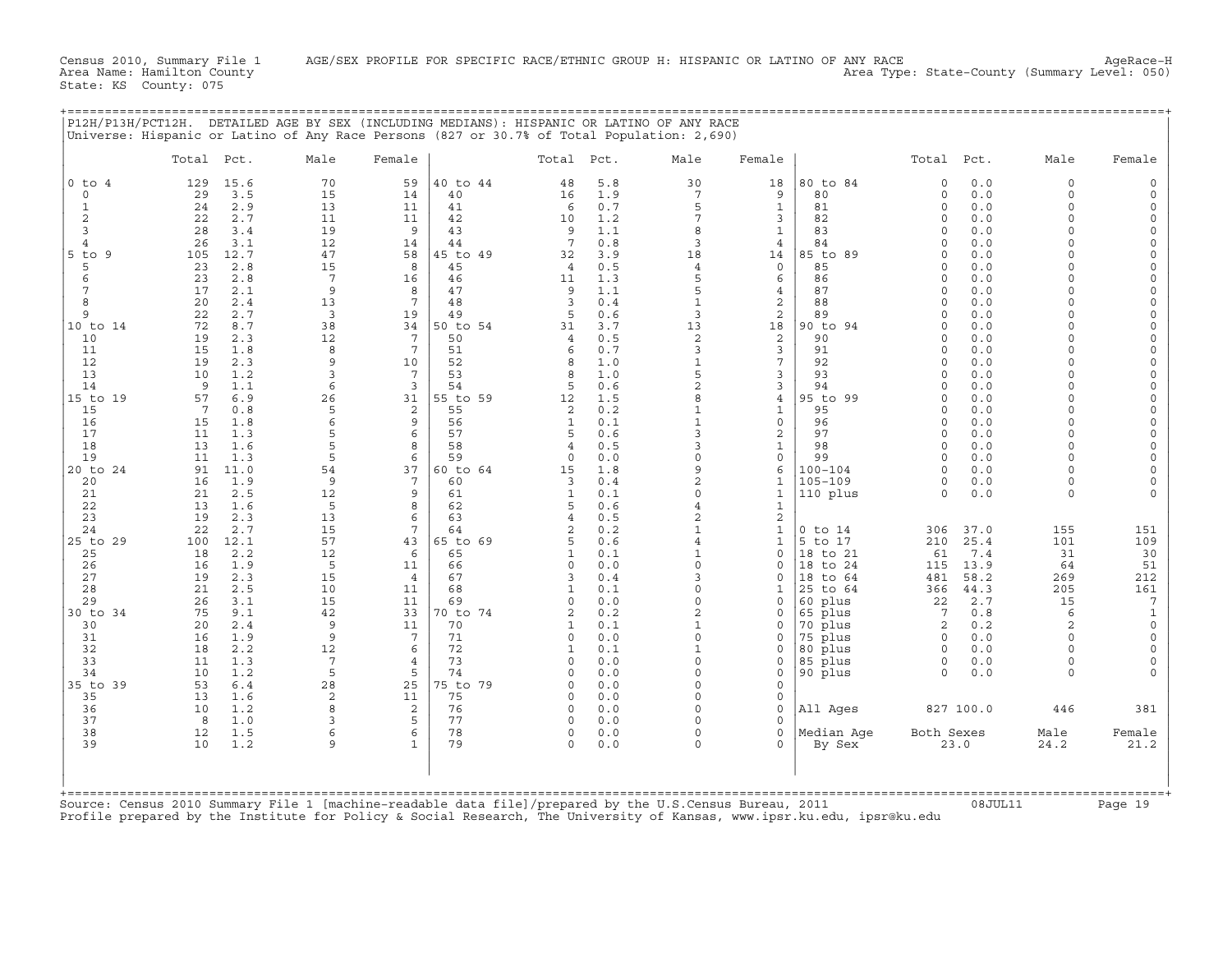Census 2010, Summary File 1 AGE/SEX PROFILE FOR SPECIFIC RACE/ETHNIC GROUP I: WHITE ALONE, NOT HISPANIC OR LATINO AgeRace-I<br>Area Name: Hamilton County (summary 1evel: 050) Area Type: State−County (Summary Level: 050)

State: KS County: 075

+===================================================================================================================================================+

| $0$ to $4$<br>117<br>6.5<br>1.3<br>$\circ$<br>24<br>31<br>1.7<br>1<br>$\overline{2}$<br>17<br>0.9<br>3<br>24<br>1.3<br>21<br>1.2<br>$\overline{4}$<br>6.3<br>-9<br>114<br>5<br>17<br>0.9<br>27<br>1.5<br>6<br>7<br>15<br>0.8<br>8<br>28<br>1.6<br>$\mathsf{Q}$<br>27<br>1.5<br>5.6<br>100<br>10<br>23<br>1.3<br>1.2<br>21<br>11<br>12<br>19<br>1.1<br>13<br>22<br>1.2<br>0.8<br>14<br>15<br>6.1<br>110<br>15<br>22<br>1.2<br>19<br>1.1<br>16<br>17<br>27<br>1.5<br>18<br>35<br>1.9<br>19<br>7<br>0.4<br>74<br>4.1<br>19<br>1.1<br>20<br>21<br>16<br>0.9<br>22<br>8<br>0.4<br>23<br>16<br>0.9<br>24<br>15<br>0.8<br>6.2<br>112<br>25<br>28<br>1.6<br>26<br>22<br>1.2<br>27<br>17<br>0.9<br>28<br>24<br>1.3<br>1.2<br>29<br>21<br>5.6<br>100<br>30<br>19<br>1.1<br>1.1<br>31<br>19<br>32<br>24<br>1.3<br>33<br>17<br>0.9<br>21<br>1.2<br>34<br>89<br>4.9 | 67<br>50<br>13<br>11<br>16<br>15<br>8<br>9<br>16<br>8<br>14<br>7<br>62<br>52<br>7<br>10<br>11<br>16 | 40 to 44<br>88<br>40<br>16<br>41<br>21<br>42<br>15<br>43<br>17<br>44<br>19 | 4.9<br>44<br>0.9<br>11<br>6<br>1.2<br>0.8<br>8<br>9<br>0.9 | 80 to 84<br>44<br>5<br>80<br>15<br>81 | 57<br>17<br>7            | 3.2<br>21<br>0.9<br>5                    | 36                  |
|--------------------------------------------------------------------------------------------------------------------------------------------------------------------------------------------------------------------------------------------------------------------------------------------------------------------------------------------------------------------------------------------------------------------------------------------------------------------------------------------------------------------------------------------------------------------------------------------------------------------------------------------------------------------------------------------------------------------------------------------------------------------------------------------------------------------------------------------------------|-----------------------------------------------------------------------------------------------------|----------------------------------------------------------------------------|------------------------------------------------------------|---------------------------------------|--------------------------|------------------------------------------|---------------------|
| $5$ to<br>10 to 14<br>20 to 24<br>25 to 29<br>30 to 34<br>35 to 39                                                                                                                                                                                                                                                                                                                                                                                                                                                                                                                                                                                                                                                                                                                                                                                     |                                                                                                     |                                                                            |                                                            |                                       |                          |                                          |                     |
|                                                                                                                                                                                                                                                                                                                                                                                                                                                                                                                                                                                                                                                                                                                                                                                                                                                        |                                                                                                     |                                                                            |                                                            |                                       |                          |                                          | 12                  |
|                                                                                                                                                                                                                                                                                                                                                                                                                                                                                                                                                                                                                                                                                                                                                                                                                                                        |                                                                                                     |                                                                            |                                                            | 7<br>82                               | 12                       | 3<br>0.4<br>6<br>0.7                     | 4<br>6              |
|                                                                                                                                                                                                                                                                                                                                                                                                                                                                                                                                                                                                                                                                                                                                                                                                                                                        |                                                                                                     |                                                                            |                                                            | 83<br>8                               | 13                       | 5<br>0.7                                 | 8                   |
|                                                                                                                                                                                                                                                                                                                                                                                                                                                                                                                                                                                                                                                                                                                                                                                                                                                        |                                                                                                     |                                                                            | 10<br>1.1                                                  | 9<br>84                               | 8                        | $\overline{c}$<br>0.4                    | 6                   |
|                                                                                                                                                                                                                                                                                                                                                                                                                                                                                                                                                                                                                                                                                                                                                                                                                                                        |                                                                                                     | 45 to 49<br>161                                                            | 79<br>8.9                                                  | 85 to 89<br>82                        | 40                       | 2.2<br>13                                | 27                  |
|                                                                                                                                                                                                                                                                                                                                                                                                                                                                                                                                                                                                                                                                                                                                                                                                                                                        |                                                                                                     | 45<br>26                                                                   | 1.4<br>11                                                  | 15<br>85                              | 13                       | 5<br>0.7                                 | 8                   |
|                                                                                                                                                                                                                                                                                                                                                                                                                                                                                                                                                                                                                                                                                                                                                                                                                                                        |                                                                                                     | 46<br>30                                                                   | 1.7<br>13                                                  | 17<br>86                              | $\overline{4}$           | 0.2<br>$\mathbf{1}$                      | 3                   |
|                                                                                                                                                                                                                                                                                                                                                                                                                                                                                                                                                                                                                                                                                                                                                                                                                                                        | 5<br>10                                                                                             | 47<br>26                                                                   | 12<br>1.4                                                  | 14<br>87                              | 13                       | 5<br>0.7<br>$\Omega$                     | $\,8\,$             |
|                                                                                                                                                                                                                                                                                                                                                                                                                                                                                                                                                                                                                                                                                                                                                                                                                                                        | 15<br>13<br>19<br>8                                                                                 | 48<br>47<br>49<br>32                                                       | 25<br>2.6<br>1.8<br>18                                     | 88<br>22<br>14<br>89                  | 3<br>$7\phantom{.0}$     | 0.2<br>$\overline{c}$<br>0.4             | $\mathsf 3$<br>5    |
| 15 to 19                                                                                                                                                                                                                                                                                                                                                                                                                                                                                                                                                                                                                                                                                                                                                                                                                                               | 47<br>53                                                                                            | 50 to 54<br>126                                                            | 7.0<br>62                                                  | 90 to<br>64                           | 94<br>13                 | $\overline{a}$<br>0.7                    | 11                  |
|                                                                                                                                                                                                                                                                                                                                                                                                                                                                                                                                                                                                                                                                                                                                                                                                                                                        | 13<br>10                                                                                            | 50<br>22                                                                   | 13<br>1.2                                                  | 9<br>90                               | $\mathbf{1}$             | 0.1<br>$\Omega$                          | $\mathbf 1$         |
|                                                                                                                                                                                                                                                                                                                                                                                                                                                                                                                                                                                                                                                                                                                                                                                                                                                        | 11<br>10                                                                                            | 51<br>26                                                                   | 1.4<br>15                                                  | 91<br>11                              | $\overline{2}$           | 0.1<br>$\Omega$                          | $\sqrt{2}$          |
|                                                                                                                                                                                                                                                                                                                                                                                                                                                                                                                                                                                                                                                                                                                                                                                                                                                        | 7<br>12                                                                                             | 52<br>27                                                                   | 1.5<br>9                                                   | 18<br>92                              | 6                        | 0.3<br>$\overline{2}$                    | $\,4$               |
|                                                                                                                                                                                                                                                                                                                                                                                                                                                                                                                                                                                                                                                                                                                                                                                                                                                        | 13<br>9                                                                                             | 53<br>23                                                                   | 1.3<br>10                                                  | 93<br>13                              | $\mathbf{1}$             | 0.1<br>$\Omega$                          | $1\,$               |
|                                                                                                                                                                                                                                                                                                                                                                                                                                                                                                                                                                                                                                                                                                                                                                                                                                                        | 9<br>6                                                                                              | 54<br>28                                                                   | 1.6<br>15                                                  | 13<br>94<br>77                        | 3<br>8                   | 0.2<br>$\Omega$<br>0.4<br>$\overline{4}$ | $\mathsf 3$         |
|                                                                                                                                                                                                                                                                                                                                                                                                                                                                                                                                                                                                                                                                                                                                                                                                                                                        | 58<br>52<br>16<br>6                                                                                 | 55 to 59<br>144<br>55<br>20                                                | 67<br>8.0<br>1.1<br>7                                      | 95 to 99<br>13<br>95                  | $\overline{c}$           | 0.1<br>$\mathbf{1}$                      | $\,4$<br>$1\,$      |
|                                                                                                                                                                                                                                                                                                                                                                                                                                                                                                                                                                                                                                                                                                                                                                                                                                                        | 8<br>11                                                                                             | 56<br>34                                                                   | 1.9<br>8                                                   | 26<br>96                              | $\mathbf{1}$             | 0.1<br>$\Omega$                          | $\mathbf 1$         |
|                                                                                                                                                                                                                                                                                                                                                                                                                                                                                                                                                                                                                                                                                                                                                                                                                                                        | 13<br>14                                                                                            | 57<br>22                                                                   | 1.2<br>14                                                  | 8<br>97                               | 3                        | 0.2<br>$\mathbf{1}$                      | $\sqrt{2}$          |
|                                                                                                                                                                                                                                                                                                                                                                                                                                                                                                                                                                                                                                                                                                                                                                                                                                                        | 17<br>18                                                                                            | 58<br>36                                                                   | 2.0<br>19                                                  | 98<br>17                              | $\overline{2}$           | $\overline{a}$<br>0.1                    | $\circ$             |
|                                                                                                                                                                                                                                                                                                                                                                                                                                                                                                                                                                                                                                                                                                                                                                                                                                                        | 3<br>4                                                                                              | 59<br>32                                                                   | 1.8<br>19                                                  | 13<br>99                              | $\Omega$                 | 0.0<br>$\Omega$                          | $\mathsf{O}\xspace$ |
|                                                                                                                                                                                                                                                                                                                                                                                                                                                                                                                                                                                                                                                                                                                                                                                                                                                        | 32<br>42                                                                                            | 60 to 64<br>110                                                            | 6.1<br>56                                                  | 54<br>$100 - 104$                     | $\Omega$                 | 0.0<br>$\Omega$                          | $\Omega$            |
|                                                                                                                                                                                                                                                                                                                                                                                                                                                                                                                                                                                                                                                                                                                                                                                                                                                        | 2<br>17<br>11<br>5                                                                                  | 60<br>29<br>61<br>23                                                       | 15<br>1.6<br>9<br>1.3                                      | $105 - 109$<br>14<br>14<br>110 plus   | $\Omega$<br>$\Omega$     | 0.0<br>$\Omega$<br>$\Omega$<br>0.0       | $\mathbf 0$         |
|                                                                                                                                                                                                                                                                                                                                                                                                                                                                                                                                                                                                                                                                                                                                                                                                                                                        | 2<br>6                                                                                              | 62<br>19                                                                   | 10<br>1.1                                                  | 9                                     |                          |                                          |                     |
|                                                                                                                                                                                                                                                                                                                                                                                                                                                                                                                                                                                                                                                                                                                                                                                                                                                        | 10<br>6                                                                                             | 63<br>27                                                                   | 1.5<br>16                                                  | 11                                    |                          |                                          |                     |
|                                                                                                                                                                                                                                                                                                                                                                                                                                                                                                                                                                                                                                                                                                                                                                                                                                                        | $7\phantom{.0}$<br>8                                                                                | 64<br>12                                                                   | 0.7<br>6                                                   | $0$ to $14$<br>6                      | 331                      | 18.4<br>176                              | 155                 |
|                                                                                                                                                                                                                                                                                                                                                                                                                                                                                                                                                                                                                                                                                                                                                                                                                                                        | 56<br>56                                                                                            | 65 to 69<br>94                                                             | 5.2<br>44                                                  | 5 to 17<br>50                         | 282                      | 15.7<br>147                              | 135                 |
|                                                                                                                                                                                                                                                                                                                                                                                                                                                                                                                                                                                                                                                                                                                                                                                                                                                        | 16<br>12                                                                                            | 65<br>12                                                                   | 0.7<br>9                                                   | 3<br>18 to 21                         | 77                       | 4.3<br>33                                | 44                  |
|                                                                                                                                                                                                                                                                                                                                                                                                                                                                                                                                                                                                                                                                                                                                                                                                                                                        | 13<br>9<br>7                                                                                        | 66<br>19                                                                   | 6<br>1.1<br>9                                              | 13<br>18 to 24                        | 116                      | 52<br>6.4                                | 64                  |
|                                                                                                                                                                                                                                                                                                                                                                                                                                                                                                                                                                                                                                                                                                                                                                                                                                                        | 10<br>9<br>15                                                                                       | 67<br>25<br>68<br>21                                                       | 1.4<br>10<br>1.2                                           | 18 to 64<br>16<br>11<br>25 to 64      | 1,046<br>930             | 58.1<br>512<br>51.6<br>460               | 534<br>470          |
|                                                                                                                                                                                                                                                                                                                                                                                                                                                                                                                                                                                                                                                                                                                                                                                                                                                        | 8<br>13                                                                                             | 69<br>17                                                                   | 10<br>0.9                                                  | 7<br>60 plus                          | 466                      | 25.9<br>214                              | 252                 |
|                                                                                                                                                                                                                                                                                                                                                                                                                                                                                                                                                                                                                                                                                                                                                                                                                                                        | 49<br>51                                                                                            | 70 to 74<br>78                                                             | 4.3<br>47                                                  | 65 plus<br>31                         | 356                      | 19.8<br>158                              | 198                 |
|                                                                                                                                                                                                                                                                                                                                                                                                                                                                                                                                                                                                                                                                                                                                                                                                                                                        | $7\phantom{.0}$<br>12                                                                               | 70<br>24                                                                   | 1.3<br>16                                                  | 70 plus<br>8                          | 262                      | 14.5<br>114                              | 148                 |
|                                                                                                                                                                                                                                                                                                                                                                                                                                                                                                                                                                                                                                                                                                                                                                                                                                                        | 7<br>12                                                                                             | 71<br>14                                                                   | 10<br>0.8                                                  | 75 plus<br>4                          | 184                      | 67<br>10.2                               | 117                 |
|                                                                                                                                                                                                                                                                                                                                                                                                                                                                                                                                                                                                                                                                                                                                                                                                                                                        | 11<br>13                                                                                            | 72<br>18                                                                   | 9<br>1.0                                                   | 80 plus<br>9                          | 118                      | 6.6<br>40                                | 78                  |
|                                                                                                                                                                                                                                                                                                                                                                                                                                                                                                                                                                                                                                                                                                                                                                                                                                                        | 10<br>$7\phantom{.0}$<br>9                                                                          | 73<br>9<br>74<br>13                                                        | 0.5<br>6<br>6<br>0.7                                       | 3<br>85 plus<br>7                     | 61<br>21                 | 3.4<br>19<br>1.2<br>6                    | 42<br>15            |
|                                                                                                                                                                                                                                                                                                                                                                                                                                                                                                                                                                                                                                                                                                                                                                                                                                                        | 12<br>42<br>47                                                                                      | 75 to 79<br>66                                                             | 27<br>3.7                                                  | 90 plus<br>39                         |                          |                                          |                     |
| 35<br>10<br>0.6                                                                                                                                                                                                                                                                                                                                                                                                                                                                                                                                                                                                                                                                                                                                                                                                                                        | 8<br>2                                                                                              | 75<br>9                                                                    | 0.5<br>2                                                   | 7                                     |                          |                                          |                     |
| 36<br>19<br>1.1                                                                                                                                                                                                                                                                                                                                                                                                                                                                                                                                                                                                                                                                                                                                                                                                                                        | 9<br>10                                                                                             | 76<br>12                                                                   | 2<br>0.7                                                   | 10<br>All Ages                        | 1,801 100.0              | 884                                      | 917                 |
| 37<br>15<br>0.8                                                                                                                                                                                                                                                                                                                                                                                                                                                                                                                                                                                                                                                                                                                                                                                                                                        | 9<br>6                                                                                              | 77<br>19                                                                   | 11<br>1.1                                                  | 8                                     |                          |                                          |                     |
| 22<br>1.2<br>38                                                                                                                                                                                                                                                                                                                                                                                                                                                                                                                                                                                                                                                                                                                                                                                                                                        | 11<br>11                                                                                            | 78<br>17                                                                   | 0.9<br>6                                                   | 11                                    | Median Age<br>Both Sexes | Male                                     | Female              |
| 39<br>23<br>1.3                                                                                                                                                                                                                                                                                                                                                                                                                                                                                                                                                                                                                                                                                                                                                                                                                                        | 10<br>13                                                                                            | 79<br>9                                                                    | 0.5<br>6                                                   | 3                                     | By Sex                   | 42.9<br>44.8                             | 46.1                |

Source: Census 2010 Summary File 1 [machine−readable data file]/prepared by the U.S.Census Bureau, 2011 08JUL11 Page 20 Profile prepared by the Institute for Policy & Social Research, The University of Kansas, www.ipsr.ku.edu, ipsr@ku.edu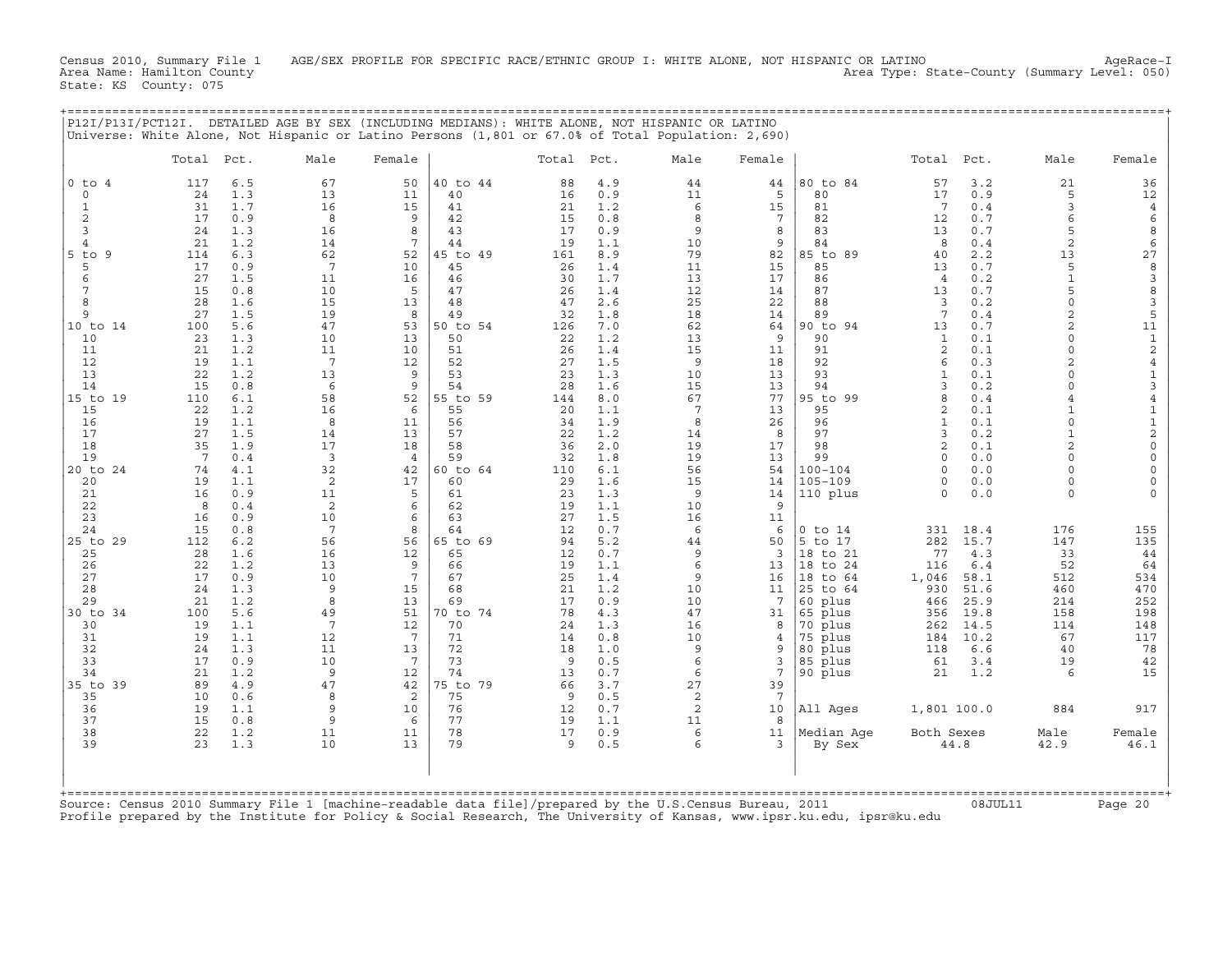Census 2010, Summary File 1 AGE/SEX PROFILE FOR SPECIFIC RACE/ETHNIC GROUP J: BLACK/AFRICAN AM ALONE, NOT HISP/LATINO AgeRace−J Area Type: State-County (Summary Level: 050) State: KS County: 075

+===================================================================================================================================================+

|                | Total Pct.                          | Male                 | Female                  |                | Total Pct.               |            | Male                 | Female            |                     | Total Pct.               |             | Male                 | Female                              |
|----------------|-------------------------------------|----------------------|-------------------------|----------------|--------------------------|------------|----------------------|-------------------|---------------------|--------------------------|-------------|----------------------|-------------------------------------|
| $0$ to $4$     | 0.0<br>$\Omega$                     | $\circ$              | 0                       | 40 to 44       | $\Omega$                 | 0.0        | 0                    | 0                 | 80 to 84            | 0                        | 0.0         | $\mathbf 0$          | $\Omega$                            |
| $\circ$        | $\mathbf 0$<br>0.0                  | $\circ$              | $\mathbf 0$             | 40             | $\Omega$                 | 0.0        | $\circ$              | $\mathbf{0}$      | 80                  | $\mathbf 0$              | 0.0         | $\Omega$             |                                     |
| 1              | $\mathbf 0$<br>0.0                  | $\circ$              | $\mathbf 0$             | 41             | $\Omega$                 | 0.0        | $\circ$              | $\mathbf{0}$      | 81                  | $\mathbf 0$              | 0.0         | $\Omega$             |                                     |
| 2<br>3         | $\mathbf 0$<br>0.0<br>0.0<br>$\cap$ | $\Omega$<br>$\Omega$ | $\mathbf 0$<br>$\circ$  | 42<br>43       | 0<br>$\Omega$            | 0.0<br>0.0 | $\Omega$<br>$\Omega$ | 0<br>$\mathbf 0$  | 82<br>83            | $\Omega$<br>$\Omega$     | 0.0<br>0.0  | $\Omega$<br>$\Omega$ | $\Omega$                            |
| $\overline{4}$ | 0.0<br>$\cap$                       | $\Omega$             | $\Omega$                | 44             | $\Omega$                 | 0.0        | $\Omega$             | $\mathbf{0}$      | 84                  | $\Omega$                 | 0.0         | $\cap$               | $\Omega$                            |
| $5$ to<br>-9   | 12.5<br>1                           | $\Omega$             | $\mathbf{1}$            | 45 to 49       | $\Omega$                 | 0.0        | $\Omega$             | 0                 | 85 to 89            | $\Omega$                 | 0.0         | $\cap$               |                                     |
| 5              | 0.0<br>$\Omega$                     | $\Omega$             | 0                       | 45             | $\Omega$                 | 0.0        | $\Omega$             | 0                 | 85                  | $\Omega$                 | 0.0         | $\cap$               | $\Omega$                            |
| 6              | 0.0<br>$\Omega$                     | $\Omega$             | $\mathbf 0$             | 46             | $\Omega$                 | 0.0        | $\Omega$             | $\mathbf{0}$      | 86                  | $\Omega$                 | 0.0         |                      |                                     |
| 7              | 0.0<br>$\Omega$                     | $\Omega$             | $\mathsf O$             | 47             | 0                        | 0.0        | 0                    | 0                 | 87                  | $\Omega$                 | 0.0         | $\Omega$             | $\Omega$                            |
| 8              | 0.0<br>$\cap$                       | $\Omega$             | $\circ$                 | 48             | $\Omega$                 | 0.0        | $\Omega$             | 0                 | 88                  | $\Omega$                 | 0.0         | $\cap$               | $\Omega$                            |
| 9              | 12.5                                | $\Omega$             | $\mathbf{1}$            | 49             | 0                        | 0.0        | $\Omega$             | 0                 | 89                  | $\Omega$                 | $0.0$       | $\cap$               | $\Omega$                            |
| 10 to 14<br>10 | 37.5<br>0.0<br>$\cap$               | 3<br>$\Omega$        | $\mathbf 0$<br>$\Omega$ | 50 to 54<br>50 | $\Omega$<br><sup>0</sup> | 0.0<br>0.0 | $\Omega$<br>$\Omega$ | 0<br>$\mathbf{0}$ | 90 to 94<br>90      | $\Omega$<br><sup>0</sup> | 0.0<br>0.0  | $\Omega$             |                                     |
| 11             | 12.5                                | -1                   | $\circ$                 | 51             | $\Omega$                 | 0.0        | $\Omega$             | 0                 | 91                  | $\Omega$                 | 0.0         | $\Omega$             | $\Omega$                            |
| 12             | 0.0<br>$\Omega$                     | $\Omega$             | $\Omega$                | 52             | $\Omega$                 | 0.0        | $\Omega$             | 0                 | 92                  | $\Omega$                 | 0.0         | $\cap$               | $\Omega$                            |
| 13             | 12.5<br>1                           | 1                    | $\mathbf 0$             | 53             | $\Omega$                 | 0.0        | $\Omega$             | $\mathbf{0}$      | 93                  | $\Omega$                 | 0.0         | $\Omega$             | $\Omega$                            |
| 14             | 12.5                                |                      | $\mathbf 0$             | 54             | $\Omega$                 | 0.0        | $\Omega$             | 0                 | 94                  | $\Omega$                 | 0.0         | $\Omega$             | $\Omega$                            |
| 15 to 19       | 25.0<br>2                           | $\overline{2}$       | $\mathbf 0$             | 55 to 59       | $\Omega$                 | 0.0        | $\Omega$             | $\mathbf 0$       | 95 to 99            | $\Omega$                 | 0.0         | $\Omega$             | $\Omega$                            |
| 15             | 12.5<br>1                           | 1                    | $\mathbf 0$             | 55             | 0                        | 0.0        | $\Omega$             | 0                 | 95                  | $\Omega$                 | 0.0         | $\cap$               | $\Omega$                            |
| 16             | 0.0<br>$\cap$                       | $\Omega$             | $\circ$                 | 56             | $\Omega$                 | 0.0        | $\Omega$<br>$\Omega$ | 0                 | 96                  | $\Omega$                 | 0.0         | $\Omega$<br>$\Omega$ | $\Omega$                            |
| 17<br>18       | 12.5<br>1<br>0.0<br>$\Omega$        | 1<br>$\Omega$        | $\mathbf 0$<br>$\Omega$ | 57<br>58       | $\Omega$<br><sup>0</sup> | 0.0<br>0.0 | $\Omega$             | 0<br>$\mathbf{0}$ | 97<br>98            | $\Omega$<br>$\Omega$     | 0.0<br>0.0  | $\cap$               |                                     |
| 19             | 0.0<br>$\Omega$                     | $\Omega$             | $\mathbf 0$             | 59             | $\Omega$                 | 0.0        | $\Omega$             | 0                 | 99                  | $\Omega$                 | 0.0         | $\Omega$             |                                     |
| 20 to 24       | 12.5                                | $\Omega$             | 1                       | 60 to 64       | $\Omega$                 | 0.0        | 0                    | 0                 | $100 - 104$         | $\Omega$                 | 0.0         | $\cap$               | $\Omega$                            |
| 20             | 0.0<br>$\Omega$                     | $\Omega$             | $\Omega$                | 60             | <sup>0</sup>             | 0.0        | $\Omega$             | 0                 | $105 - 109$         | $\Omega$                 | $0.0$       | $\cap$               |                                     |
| 21             | 0.0<br>$\Omega$                     | $\Omega$             | $\circ$                 | 61             | 0                        | 0.0        | $\circ$              | $\mathbf 0$       | 110 plus            | $\Omega$                 | 0.0         | $\Omega$             |                                     |
| 22             | 12.5                                | $\Omega$             | 1                       | 62             | $\Omega$                 | 0.0        | $\Omega$             | $\mathbf 0$       |                     |                          |             |                      |                                     |
| 23             | 0.0<br><sup>n</sup>                 | $\Omega$             | $\Omega$                | 63             | <sup>0</sup>             | 0.0        | $\Omega$             | 0                 |                     |                          |             |                      |                                     |
| 24             | 0.0<br>$\Omega$                     | $\Omega$<br>$\Omega$ | $\Omega$                | 64             | $\Omega$                 | 0.0        | $\Omega$<br>$\Omega$ | 0                 | $0$ to $14$         | 4                        | 50.0        | 3<br>5               | 1                                   |
| 25 to 29<br>25 | 12.5<br>0.0<br><sup>0</sup>         | $\Omega$             | $\mathbf{1}$<br>0       | 65 to 69<br>65 | 0<br><sup>0</sup>        | 0.0<br>0.0 | $\Omega$             | 0<br>0            | 5 to 17<br>18 to 21 | 6<br>$\Omega$            | 75.0<br>0.0 | $\Omega$             | $\mathbf{1}$<br>$\mathsf{O}\xspace$ |
| 26             | 0.0<br>$\Omega$                     | $\Omega$             | $\circ$                 | 66             | $\Omega$                 | 0.0        | $\Omega$             | $\mathbf 0$       | 18 to 24            | $\mathbf{1}$             | 12.5        | $\Omega$             | $\mathbf{1}$                        |
| 27             | 0.0<br>$\Omega$                     | $\Omega$             | $\circ$                 | 67             | $\Omega$                 | $0.0$      | $\Omega$             | 0                 | 18 to 64            | 2                        | 25.0        | $\Omega$             | $\sqrt{2}$                          |
| 28             | 12.5<br>1                           | $\Omega$             | 1                       | 68             | 0                        | 0.0        | $\Omega$             | 0                 | 25 to 64            | 1                        | 12.5        | $\cap$               | $\mathbf 1$                         |
| 29             | 0.0<br>$\Omega$                     | $\Omega$             | $\circ$                 | 69             | $\Omega$                 | 0.0        | $\Omega$             | 0                 | 60 plus             | $\circ$                  | 0.0         | $\cap$               | $\Omega$                            |
| 30 to 34       | 0.0<br>$\mathbf 0$                  | $\mathbf 0$          | 0                       | 70 to 74       | $\Omega$                 | 0.0        | 0                    | 0                 | 65 plus             | 0                        | 0.0         | $\Omega$             | $\mathbf 0$                         |
| 30             | 0.0<br>$\Omega$                     | $\Omega$             | $\mathbf 0$             | 70             | <sup>0</sup>             | 0.0        | $\Omega$             | 0                 | 70 plus             | $\Omega$                 | 0.0         | $\Omega$             | $\Omega$                            |
| 31             | 0.0<br>$\Omega$                     | $\Omega$             | $\Omega$                | 71             | $\Omega$                 | 0.0        | $\Omega$             | 0                 | 75 plus             | $\Omega$                 | 0.0         | $\Omega$<br>$\Omega$ |                                     |
| 32<br>33       | 0.0<br>$\Omega$<br>$\Omega$<br>0.0  | $\Omega$<br>$\Omega$ | $\circ$<br>$\Omega$     | 72<br>73       | 0<br>$\Omega$            | 0.0<br>0.0 | 0<br>$\circ$         | 0<br>0            | 80 plus<br>85 plus  | $\mathbf 0$<br>0         | 0.0<br>0.0  | $\Omega$             | $\Omega$                            |
| 34             | 0.0<br>$\Omega$                     | $\Omega$             | $\circ$                 | 74             | $\Omega$                 | 0.0        | $\Omega$             | $\circ$           | 90 plus             | $\Omega$                 | 0.0         | $\Omega$             |                                     |
| 35 to 39       | 0.0<br>$\mathbf 0$                  | $\Omega$             | $\mathbf 0$             | 75 to 79       | 0                        | 0.0        | $\Omega$             | $\circ$           |                     |                          |             |                      |                                     |
| 35             | $\Omega$<br>0.0                     | $\Omega$             | $\Omega$                | 75             | $\Omega$                 | 0.0        | $\Omega$             | 0                 |                     |                          |             |                      |                                     |
| 36             | 0.0<br>$\Omega$                     | $\Omega$             | $\circ$                 | 76             | 0                        | 0.0        | $\Omega$             | 0                 | All Ages            |                          | 8 100.0     | 5                    | 3                                   |
| 37             | 0.0<br>$\Omega$                     | $\Omega$             | $\circ$                 | 77             | 0                        | 0.0        | $\Omega$             | $\mathbf 0$       |                     |                          |             |                      |                                     |
| 38             | $\Omega$<br>0.0                     | $\Omega$             | 0                       | 78             | 0                        | 0.0        | 0                    | $\Omega$          | Median Age          | Both Sexes               |             | Male                 | Female                              |
| 39             | $\Omega$<br>0.0                     | $\Omega$             | $\Omega$                | 79             | $\Omega$                 | 0.0        | $\Omega$             | $\Omega$          | By Sex              |                          | 15.0        | 14.2                 | 23.5                                |
|                |                                     |                      |                         |                |                          |            |                      |                   |                     |                          |             |                      |                                     |

Source: Census 2010 Summary File 1 [machine−readable data file]/prepared by the U.S.Census Bureau, 2011 08JUL11 Page 21 Profile prepared by the Institute for Policy & Social Research, The University of Kansas, www.ipsr.ku.edu, ipsr@ku.edu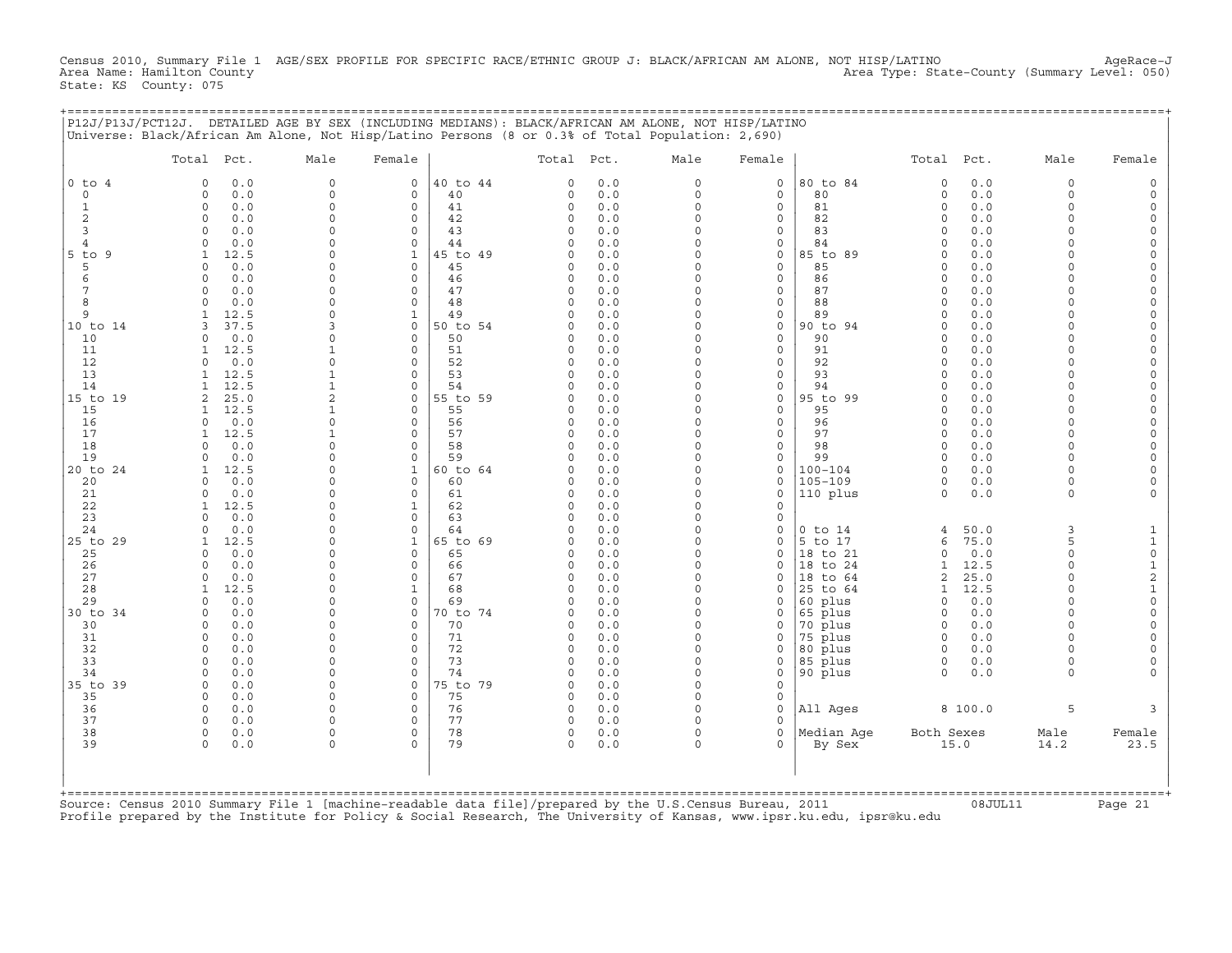Census 2010, Summary File 1 AGE/SEX PROFILE FOR SPECIFIC RACE/ETHNIC GROUP K: AM IND/ALASKA NAT ALONE, NOT HISP/LATINO AgeRace-K<br>Area Name: Hamilton County (summary Level: 050) Area Type: State−County (Summary Level: 050) State: KS County: 075

+===================================================================================================================================================+

|                   | Total Pct.                         | Male                 | Female                       |                | Total Pct.    |             | Male                         | Female                       |                        | Total Pct.           |            | Male                     | Female                       |
|-------------------|------------------------------------|----------------------|------------------------------|----------------|---------------|-------------|------------------------------|------------------------------|------------------------|----------------------|------------|--------------------------|------------------------------|
| $0$ to $4$        | 16.7<br>3                          | $\mathbf{1}$         | $\overline{a}$               | 40 to 44       | 2             | 11.1        | $\mathbf{1}$                 | $\mathbf{1}$                 | 80 to 84               | $\mathbf 0$          | 0.0        | $\mathbf 0$              | $\Omega$                     |
| 0                 | 11.1<br>2                          | $\mathbf{1}$         | $\mathbf{1}$                 | 40             | 0             | 0.0         | 0                            | $\mathsf{O}$                 | 80                     | $\circ$              | 0.0        | $\mathbf 0$              |                              |
| 1                 | 5.6<br>$\mathbf{1}$                | $\mathbf 0$          | $\mathbf{1}$                 | 41             | $\Omega$      | 0.0         | $\circ$                      | $\mathbf 0$                  | 81                     | $\circ$              | 0.0        | $\Omega$<br>$\Omega$     | $\Omega$                     |
| $\mathbf{2}$<br>3 | 0.0<br>0<br>0.0<br>$\Omega$        | 0<br>0               | $\mathbf 0$<br>$\mathbf 0$   | 42<br>43       | 0<br>1        | 0.0<br>5.6  | $\circ$<br>$\Omega$          | $\mathbf 0$<br>1             | 82<br>83               | $\Omega$<br>$\Omega$ | 0.0<br>0.0 | $\Omega$                 | $\Omega$<br>$\Omega$         |
| $\overline{4}$    | 0.0<br>$\cap$                      | $\Omega$             | $\Omega$                     | 44             | 1             | 5.6         | $\mathbf{1}$                 | $\Omega$                     | 84                     | $\cap$               | 0.0        | $\cap$                   | $\Omega$                     |
| $5$ to<br>9       | $\circ$<br>0.0                     | $\Omega$             | $\circ$                      | 45 to 49       | $\Omega$      | 0.0         | $\circ$                      | $\mathsf{O}$                 | 85 to 89               | $\Omega$             | 0.0        | $\Omega$                 | $\Omega$                     |
| 5                 | 0.0<br>$\Omega$                    | $\Omega$             | $\mathbf 0$                  | 45             | 0             | 0.0         | $\Omega$                     | $\mathbf 0$                  | 85                     | $\Omega$             | 0.0        | $\cap$                   | $\circ$                      |
| 6                 | 0.0<br>$\Omega$                    | $\Omega$             | $\Omega$                     | 46             | $\Omega$      | 0.0         | $\Omega$                     | $\Omega$                     | 86                     | $\Omega$             | 0.0        |                          |                              |
| 7                 | 0.0<br>$\Omega$                    | $\Omega$             | $\circ$                      | 47             | 0             | 0.0         | $\Omega$                     | $\mathbf 0$                  | 87                     | $\Omega$             | 0.0        |                          | $\Omega$                     |
| 8                 | 0.0<br>$\Omega$                    | $\Omega$             | $\mathbf 0$                  | 48             | $\Omega$      | 0.0         | $\Omega$                     | $\mathbf 0$                  | 88                     | $\Omega$             | 0.0        | $\cap$                   | $\Omega$                     |
| 9                 | 0.0<br>$\Omega$<br>$\Omega$        | 0<br>$\Omega$        | 0<br>$\Omega$                | 49<br>50 to 54 | $\Omega$      | 0.0<br>5.6  | 0<br>$\Omega$                | $\mathsf{O}$<br>$\mathbf{1}$ | 89<br>90 to 94         | $\Omega$<br>$\Omega$ | 0.0<br>0.0 | $\cap$<br>$\cap$         | $\Omega$<br>$\Omega$         |
| 10 to 14<br>10    | 0.0<br>0.0<br>$\circ$              | $\Omega$             | $\mathbf 0$                  | 50             | 0             | 0.0         | $\circ$                      | $\mathbf 0$                  | 90                     | $\Omega$             | 0.0        | $\Omega$                 | $\Omega$                     |
| 11                | 0.0<br>$\Omega$                    | 0                    | 0                            | 51             | $\Omega$      | 0.0         | $\Omega$                     | 0                            | 91                     | $\Omega$             | 0.0        |                          | $\Omega$                     |
| 12                | $\Omega$<br>0.0                    | $\Omega$             | $\Omega$                     | 52             | $\Omega$      | 0.0         | $\Omega$                     | $\Omega$                     | 92                     | $\cap$               | 0.0        | $\cap$                   | $\Omega$                     |
| 13                | $\Omega$<br>0.0                    | $\Omega$             | $\circ$                      | 53             | $\mathbf{1}$  | 5.6         | $\circ$                      | $\mathbf{1}$                 | 93                     | $\Omega$             | 0.0        | $\Omega$                 | $\Omega$                     |
| 14                | 0.0                                | $\Omega$             | $\mathbf 0$                  | 54             | $\Omega$      | 0.0         | $\Omega$                     | $\mathsf{O}$                 | 94                     | $\Omega$             | 0.0        | $\cap$                   | $\Omega$                     |
| 15 to 19          | 22.2                               | $\overline{c}$       | $\mathbf{2}$                 | 55 to 59       |               | 5.6         | $\mathbf{1}$                 | $\mathbf 0$                  | 95 to 99               | $\Omega$             | 0.0        | $\Omega$                 |                              |
| 15                | 11.1<br>$\mathfrak{D}$             | $\overline{2}$       | $\Omega$                     | 55             | 1             | 5.6         | $\mathbf{1}$                 | $\mathbf 0$                  | 95                     | $\Omega$             | 0.0        | $\Omega$                 | $\Omega$                     |
| 16<br>17          | 5.6<br>$\mathbf{1}$<br>5.6         | 0<br>0               | $\mathbf{1}$<br>$\mathbf{1}$ | 56<br>57       | $\Omega$<br>0 | 0.0<br>0.0  | $\circ$<br>0                 | $\mathbf 0$<br>$\mathsf{O}$  | 96<br>97               | $\Omega$<br>$\Omega$ | 0.0<br>0.0 | $\Omega$<br>$\Omega$     | $\Omega$<br>$\Omega$         |
| 18                | 1<br>0.0<br>$\Omega$               | $\Omega$             | $\Omega$                     | 58             | $\Omega$      | 0.0         | $\Omega$                     | $\Omega$                     | 98                     | $\Omega$             | 0.0        | $\Omega$                 | $\Omega$                     |
| 19                | 0.0<br>$\circ$                     | $\Omega$             | $\mathbf 0$                  | 59             | 0             | 0.0         | $\circ$                      | $\mathbf 0$                  | 99                     | $\Omega$             | 0.0        | $\Omega$                 | $\Omega$                     |
| 20 to 24          | 0.0<br>$\Omega$                    | 0                    | 0                            | 60 to 64       | 3             | 16.7        | 2                            | $\mathbf{1}$                 | $100 - 104$            | $\Omega$             | 0.0        | $\Omega$                 | $\Omega$                     |
| 20                | $\cap$<br>0.0                      | U                    | $\Omega$                     | 60             | $\Omega$      | 0.0         | $\Omega$                     | $\Omega$                     | $105 - 109$            | $\Omega$             | 0.0        | $\Omega$                 | $\Omega$                     |
| 21                | 0.0<br>$\circ$                     | 0                    | $\mathbf 0$                  | 61             | 0             | 0.0         | $\circ$                      | $\mathbf 0$                  | 110 plus               | $\Omega$             | 0.0        | $\Omega$                 |                              |
| 22                | 0.0<br>$\Omega$                    | $\Omega$             | $\mathbf 0$                  | 62             | 0             | 0.0         | $\circ$                      | $\mathbf 0$                  |                        |                      |            |                          |                              |
| 23                | 0.0<br>$\Omega$<br>0.0<br>$\Omega$ | $\Omega$<br>$\Omega$ | 0<br>$\Omega$                | 63<br>64       | 2             | 11.1<br>5.6 | $\mathbf{1}$<br>$\mathbf{1}$ | $\mathbf 1$<br>$\mathbf 0$   |                        | 3                    | 16.7       | $\mathbf{1}$             |                              |
| 24<br>25 to 29    | 5.6<br>$\mathbf{1}$                | $\mathbf{1}$         | $\mathbf 0$                  | 65 to 69       | O             | 0.0         | $\circ$                      | $\mathbf 0$                  | $0$ to $14$<br>5 to 17 | 4                    | 22.2       | 2                        | $\overline{c}$<br>$\sqrt{2}$ |
| 25                | 0.0<br>$\Omega$                    | 0                    | $\mathbf 0$                  | 65             | 0             | 0.0         | $\Omega$                     | $\mathsf{O}$                 | 18 to 21               | $\circ$              | 0.0        | $\Omega$                 | $\mathsf{O}\xspace$          |
| 26                | $\Omega$<br>0.0                    | $\Omega$             | $\Omega$                     | 66             | $\Omega$      | 0.0         | $\Omega$                     | $\Omega$                     | 18 to 24               | $\Omega$             | 0.0        | $\Omega$                 | $\circ$                      |
| 27                | $\circ$<br>0.0                     | $\Omega$             | $\circ$                      | 67             | $\Omega$      | 0.0         | $\circ$                      | $\mathbf 0$                  | 18 to 64               | 10                   | 55.6       | 6                        | $\overline{4}$               |
| 28                | 0.0<br>$\Omega$                    | $\Omega$             | $\mathbf 0$                  | 68             | 0             | 0.0         | $\Omega$                     | $\mathbf 0$                  | 25 to 64               | 10                   | 55.6       | 6                        | $\overline{4}$               |
| 29                | 5.6<br>1                           | 1                    | $\mathbf 0$                  | 69             | $\Omega$      | 0.0         | $\Omega$                     | $\Omega$                     | 60 plus                | $\overline{4}$       | 22.2       | 3                        | 1                            |
| 30 to 34          | $\circ$<br>0.0                     | 0                    | $\mathbf 0$                  | 70 to 74       | 1             | 5.6         | $\mathbf{1}$                 | $\mathbf 0$                  | 65 plus                | $\mathbf{1}$         | 5.6        | $\mathbf{1}$             | $\Omega$                     |
| 30<br>31          | 0.0<br>$\Omega$<br>0.0<br>$\circ$  | $\Omega$<br>0        | $\mathbf 0$<br>$\mathbf 0$   | 70<br>71       | 0<br>0        | 0.0<br>0.0  | $\circ$<br>$\circ$           | $\mathbf 0$<br>0             | 70 plus<br>75 plus     | 1<br>$\Omega$        | 5.6<br>0.0 | $\mathbf{1}$<br>$\Omega$ | $\Omega$                     |
| 32                | $\Omega$<br>0.0                    | $\Omega$             | $\Omega$                     | 72             |               | 5.6         | 1                            | $\mathbf 0$                  | 80 plus                | $\Omega$             | 0.0        | $\cap$                   |                              |
| 33                | 0.0<br>$\Omega$                    | $\Omega$             | $\Omega$                     | 73             | $\Omega$      | 0.0         | $\circ$                      | $\mathbf 0$                  | 85 plus                | $\Omega$             | 0.0        | $\Omega$                 | $\Omega$                     |
| 34                | 0.0<br>$\Omega$                    | $\Omega$             | $\Omega$                     | 74             | 0             | 0.0         | $\Omega$                     | $\mathsf{O}$                 | 90 plus                | $\circ$              | 0.0        | $\Omega$                 |                              |
| 35 to 39          | 2<br>11.1                          | 1                    | 1                            | 75 to 79       | $\Omega$      | 0.0         | $\Omega$                     | $\mathbf 0$                  |                        |                      |            |                          |                              |
| 35                | 5.6<br>1                           | $\mathbf 1$          | $\circ$                      | 75             | 0             | 0.0         | $\circ$                      | $\mathbf 0$                  |                        |                      |            |                          |                              |
| 36                | 0.0<br>$\circ$                     | 0                    | $\mathbf 0$                  | 76             | 0             | 0.0         | $\Omega$                     | $\mathbf 0$                  | All Ages               |                      | 18 100.0   | 10                       |                              |
| 37                | 5.6<br>-1                          | $\Omega$             | $\mathbf{1}$                 | 77             | $\Omega$      | 0.0         | $\Omega$                     | $\Omega$                     |                        |                      |            |                          |                              |
| 38<br>39          | 0.0<br>$\circ$<br>$\circ$<br>0.0   | $\Omega$<br>0        | $\mathbf 0$<br>$\Omega$      | 78<br>79       | 0<br>$\Omega$ | 0.0<br>0.0  | $\circ$<br>$\circ$           | $\mathbf 0$<br>$\Omega$      | Median Age<br>By Sex   | Both Sexes           | 37.5       | Male<br>40.0             | Female<br>18.0               |
|                   |                                    |                      |                              |                |               |             |                              |                              |                        |                      |            |                          |                              |
|                   |                                    |                      |                              |                |               |             |                              |                              |                        |                      |            |                          |                              |

Source: Census 2010 Summary File 1 [machine−readable data file]/prepared by the U.S.Census Bureau, 2011 08JUL11 Page 22 Profile prepared by the Institute for Policy & Social Research, The University of Kansas, www.ipsr.ku.edu, ipsr@ku.edu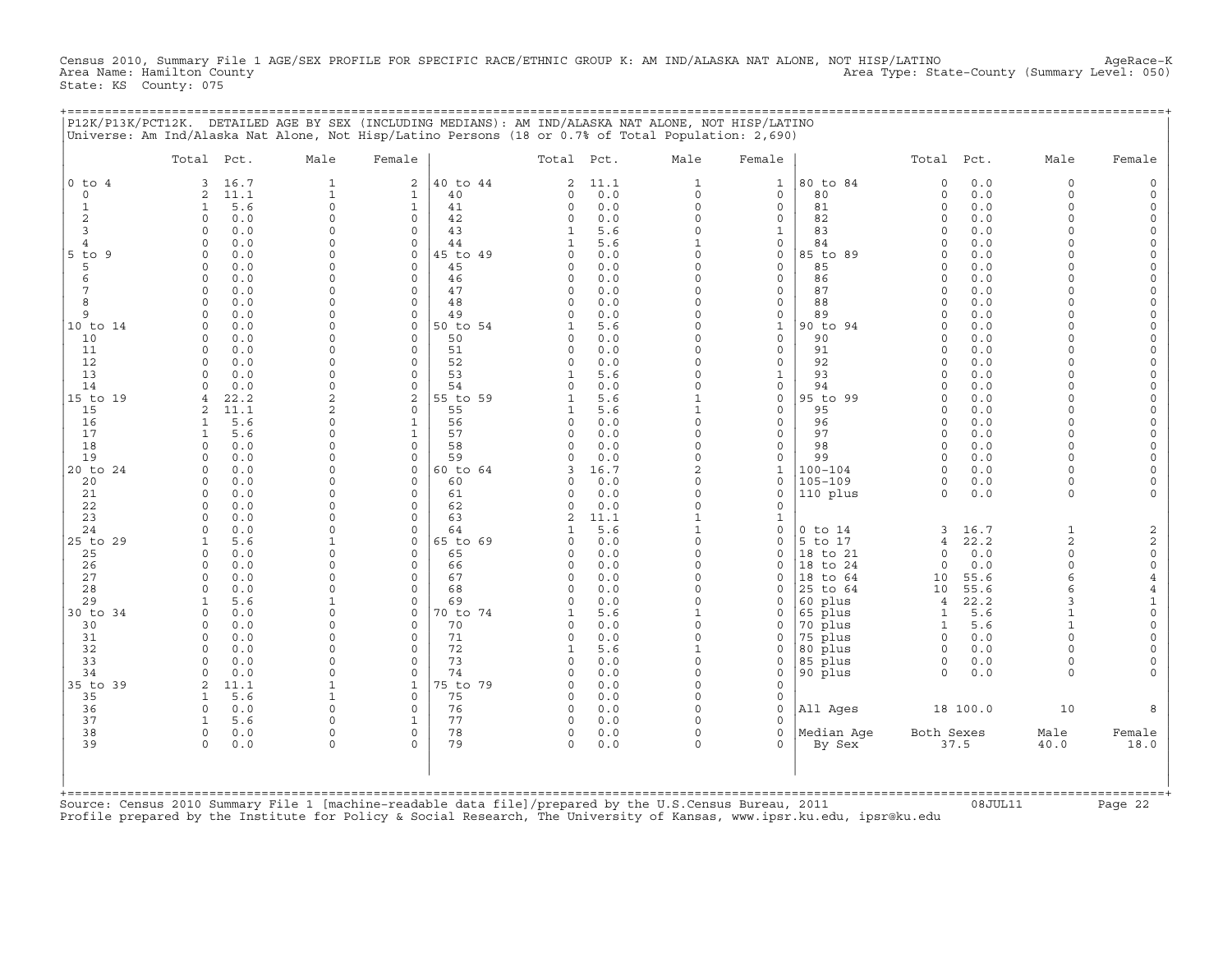Census 2010, Summary File 1 AGE/SEX PROFILE FOR SPECIFIC RACE/ETHNIC GROUP L: ASIAN ALONE, NOT HISPANIC OR LATINO AgeRace-L<br>Area Name: Hamilton County (summary 1evel: 050) Area Name: Hamilton County Area Type: State−County (Summary Level: 050) State: KS County: 075

+===================================================================================================================================================+

|                | Total Pct.                            | Male                 | Female                       |                | Total Pct.           |            | Male                | Female                          |                      | Total Pct.           |             | Male                        | Female                                           |
|----------------|---------------------------------------|----------------------|------------------------------|----------------|----------------------|------------|---------------------|---------------------------------|----------------------|----------------------|-------------|-----------------------------|--------------------------------------------------|
| $0$ to $4$     | $\Omega$<br>0.0                       | $\mathbf 0$          | $\mathbf 0$                  | 40 to 44       | 1                    | 14.3       | $\Omega$            | $\mathbf{1}$                    | 80 to 84             | $\circ$              | 0.0         | $\Omega$                    | $\Omega$                                         |
| $\circ$        | 0.0<br>0                              | 0                    | 0                            | 40             | $\mathbf{1}$         | 14.3       | $\circ$             | $\mathbf{1}$                    | 80                   | $\circ$              | 0.0         | $\Omega$                    | $\Omega$                                         |
| 1              | $\circ$<br>0.0                        | $\Omega$             | $\mathbf 0$                  | 41             | 0                    | 0.0        | $\circ$             | $\mathbf 0$                     | 81                   | $\circ$              | 0.0         | $\Omega$                    | $\mathbf 0$                                      |
| 2<br>3         | 0<br>0.0<br>$\Omega$                  | 0<br>$\Omega$        | 0<br>$\Omega$                | 42<br>43       | 0<br>O.              | 0.0<br>0.0 | $\circ$<br>$\Omega$ | $\mathsf{O}$<br>$\mathbf 0$     | 82<br>83             | $\Omega$<br>$\Omega$ | 0.0<br>0.0  | $\Omega$<br>$\Omega$        | $\mathsf O$<br>$\Omega$                          |
| $\overline{4}$ | 0.0<br>0.0<br>$\Omega$                | $\Omega$             | $\Omega$                     | 44             | $\Omega$             | 0.0        | $\Omega$            | $\mathbf 0$                     | 84                   | $\Omega$             | 0.0         | $\Omega$                    | $\circ$                                          |
| $5$ to<br>- 9  | $\circ$<br>0.0                        | 0                    | $\mathbf 0$                  | 45 to 49       | $\Omega$             | 0.0        | $\Omega$            | $\mathsf{O}$                    | 85 to 89             | $\Omega$             | 0.0         | $\Omega$                    | $\Omega$                                         |
| 5              | 0.0<br>$\circ$                        | $\Omega$             | $\mathbf 0$                  | 45             | $\Omega$             | 0.0        | $\circ$             | $\mathbf 0$                     | 85                   | $\Omega$             | 0.0         | $\cap$                      | $\Omega$                                         |
| 6              | 0.0<br>0                              | $\Omega$             | $\mathbf 0$                  | 46             | 0                    | 0.0        | $\Omega$            | $\mathsf{O}$                    | 86                   | $\Omega$             | 0.0         | $\cap$                      | $\mathsf O$                                      |
| 7              | $\Omega$<br>0.0                       | $\Omega$             | $\Omega$                     | 47             | $\Omega$             | 0.0        | $\Omega$            | $\mathbf 0$                     | 87                   | $\Omega$             | 0.0         | $\cap$                      | $\Omega$                                         |
| 8              | $\Omega$<br>0.0                       | $\Omega$             | $\circ$                      | 48             | $\Omega$             | 0.0        | $\Omega$            | $\mathbf 0$                     | 88                   | $\Omega$             | 0.0         | $\Omega$                    | $\circ$                                          |
| 9              | $\Omega$<br>0.0                       | 0                    | $\mathbf 0$                  | 49             | $\Omega$             | 0.0        | $\Omega$            | $\mathsf{O}\xspace$             | 89                   | $\Omega$             | 0.0         | $\cap$                      | $\circ$                                          |
| 10 to 14       | 0.0<br>$\Omega$                       | $\Omega$             | $\mathbf 0$                  | 50 to 54       | $\Omega$             | 0.0        | $\Omega$            | $\mathbf 0$                     | 90 to 94             | $\Omega$             | 0.0         | $\cap$                      | $\Omega$                                         |
| 10             | 0<br>0.0                              | 0                    | 0                            | 50             | 0                    | 0.0        | 0                   | $\mathsf{O}$                    | 90                   | $\Omega$             | 0.0         | $\Omega$                    | $\mathbf 0$                                      |
| 11             | $\Omega$<br>0.0                       | $\Omega$             | $\Omega$                     | 51             | $\Omega$             | 0.0        | $\Omega$            | $\mathbf 0$                     | 91                   | $\Omega$             | 0.0         | $\cap$                      | $\circ$                                          |
| 12             | 0.0<br>0                              | $\Omega$             | $\mathbf 0$                  | 52             | $\Omega$             | 0.0        | $\Omega$            | $\mathbf 0$                     | 92                   | $\Omega$             | 0.0         | $\Omega$                    | $\Omega$                                         |
| 13             | 0.0<br>$\Omega$                       | $\Omega$             | $\mathbf 0$                  | 53             | $\Omega$             | 0.0        | $\Omega$            | $\mathbf 0$                     | 93                   | $\Omega$             | 0.0         | $\Omega$                    | $\Omega$                                         |
| 14             | $\Omega$<br>0.0                       | $\Omega$             | $\mathbf 0$                  | 54             | $\Omega$             | 0.0        | $\Omega$            | $\mathbf 0$                     | 94                   | $\Omega$             | 0.0         | $\cap$<br>$\Omega$          | $\circ$                                          |
| 15 to 19<br>15 | 42.9<br>3<br>$\mathbf{1}$<br>14.3     | 2<br>$\Omega$        | $\mathbf{1}$<br>$\mathbf{1}$ | 55 to 59<br>55 | $\Omega$<br>$\Omega$ | 0.0<br>0.0 | 0<br>$\Omega$       | $\mathsf{O}\xspace$<br>$\Omega$ | 95 to 99<br>95       | $\Omega$<br>$\Omega$ | 0.0<br>0.0  | $\cap$                      | $\mathsf O$<br>$\circ$                           |
| 16             | $\circ$<br>0.0                        | $\Omega$             | $\circ$                      | 56             | $\Omega$             | 0.0        | $\circ$             | $\mathbf 0$                     | 96                   | $\Omega$             | 0.0         | $\Omega$                    | $\mathsf{O}\xspace$                              |
| 17             | 28.6<br>2                             | 2                    | $\mathbf 0$                  | 57             | 0                    | 0.0        | $\Omega$            | $\mathbf 0$                     | 97                   | $\Omega$             | 0.0         | $\Omega$                    | $\circ$                                          |
| 18             | 0.0<br>$\Omega$                       | 0                    | $\mathbf 0$                  | 58             | $\Omega$             | 0.0        | $\Omega$            | $\mathbf 0$                     | 98                   | $\Omega$             | $0.0$       | $\Omega$                    | $\circ$                                          |
| 19             | 0.0<br>$\Omega$                       | 0                    | 0                            | 59             | $\Omega$             | 0.0        | 0                   | $\mathsf{O}$                    | 99                   | $\Omega$             | 0.0         | $\Omega$                    | $\mathbf 0$                                      |
| 20 to 24       | $\Omega$<br>0.0                       | $\Omega$             | $\circ$                      | 60 to 64       | O                    | 0.0        | $\circ$             | $\mathbf 0$                     | $100 - 104$          | $\Omega$             | 0.0         | $\cap$                      | $\circ$                                          |
| 20             | 0.0<br>0                              | 0                    | $\mathbf 0$                  | 60             | 0                    | 0.0        | $\circ$             | $\mathbf 0$                     | $105 - 109$          | $\circ$              | 0.0         | $\Omega$                    | $\Omega$                                         |
| 21             | 0.0<br>$\mathbf 0$                    | $\Omega$             | $\mathbf 0$                  | 61             | 0                    | 0.0        | $\Omega$            | $\mathbf 0$                     | 110 plus             | $\Omega$             | 0.0         | $\Omega$                    |                                                  |
| 22             | $\circ$<br>0.0                        | $\Omega$             | $\mathbf 0$                  | 62             | $\Omega$             | 0.0        | $\circ$             | $\mathbf 0$                     |                      |                      |             |                             |                                                  |
| 23             | 0.0<br>$\Omega$                       | 0                    | $\mathbf 0$                  | 63             | 0                    | 0.0        | $\Omega$            | $\mathsf{O}$                    |                      |                      |             |                             |                                                  |
| 24             | $\Omega$<br>0.0                       | $\Omega$             | $\Omega$                     | 64             | $\cap$               | 0.0        | $\Omega$            | $\Omega$                        | $0$ to $14$          | $\Omega$             | 0.0         | $\Omega$                    | $\circ$                                          |
| 25 to 29       | 0.0<br>$\mathbf 0$                    | 0                    | $\mathbf 0$                  | 65 to 69       | $\Omega$             | 0.0        | $\circ$             | $\mathbf 0$                     | 5 to 17              | 3                    | 42.9        | 2                           | $\mathbf{1}$                                     |
| 25             | 0.0<br>$\Omega$                       | $\Omega$<br>$\Omega$ | $\mathbf 0$                  | 65             | $\Omega$             | 0.0        | $\circ$             | $\mathbf 0$                     | 18 to 21             | $\circ$              | 0.0         | $\Omega$                    | $\mathsf{O}\xspace$                              |
| 26<br>27       | 0.0<br>$\mathbf 0$<br>$\Omega$<br>0.0 | $\Omega$             | $\mathbf 0$<br>$\Omega$      | 66<br>67       | 0<br>$\Omega$        | 0.0<br>0.0 | $\circ$<br>$\Omega$ | $\mathbf 0$<br>$\Omega$         | 18 to 24<br>18 to 64 | $\Omega$<br>4        | 0.0<br>57.1 | $\mathbf 0$<br>$\mathbf{1}$ | $\mathsf{O}\xspace$<br>$\ensuremath{\mathsf{3}}$ |
| 28             | $\Omega$<br>0.0                       | $\Omega$             | $\Omega$                     | 68             | $\Omega$             | 0.0        | $\Omega$            | $\mathbf 0$                     | 25 to 64             | 4                    | 57.1        | $\mathbf{1}$                | $\ensuremath{\mathsf{3}}$                        |
| 29             | 0.0<br>$\Omega$                       | 0                    | $\Omega$                     | 69             | $\Omega$             | 0.0        | $\Omega$            | $\mathbf 0$                     | 60 plus              | $\Omega$             | 0.0         | $\Omega$                    | $\mathbf 0$                                      |
| 30 to 34       | 14.3<br>1                             | 1                    | $\mathbf 0$                  | 70 to 74       | $\Omega$             | 0.0        | $\Omega$            | $\mathbf 0$                     | 65 plus              | $\Omega$             | 0.0         | $\Omega$                    | $\mathbf 0$                                      |
| 30             | 0.0<br>0                              | 0                    | $\mathbf 0$                  | 70             | 0                    | 0.0        | $\circ$             | 0                               | 70 plus              | $\mathbf 0$          | 0.0         | $\Omega$                    | $\mathbf 0$                                      |
| 31             | 0.0<br>$\Omega$                       | 0                    | $\Omega$                     | 71             | $\Omega$             | 0.0        | $\circ$             | $\mathbf 0$                     | 75 plus              | $\mathbf 0$          | 0.0         | $\Omega$                    | $\circ$                                          |
| 32             | 0.0<br>$\Omega$                       | $\Omega$             | $\Omega$                     | 72             | $\Omega$             | 0.0        | $\Omega$            | $\Omega$                        | 80 plus              | $\Omega$             | 0.0         | $\Omega$                    | $\Omega$                                         |
| 33             | 0.0<br>$\Omega$                       | $\Omega$             | $\mathbf 0$                  | 73             | $\Omega$             | 0.0        | $\Omega$            | $\mathsf{O}\xspace$             | 85 plus              | $\Omega$             | 0.0         | $\Omega$                    | $\Omega$                                         |
| 34             | 14.3<br>1                             | $\mathbf 1$          | $\mathbf 0$                  | 74             | $\Omega$             | 0.0        | $\circ$             | $\mathsf{O}\xspace$             | 90 plus              | $\circ$              | 0.0         | $\Omega$                    | $\Omega$                                         |
| 35 to 39       | 28.6<br>2                             | 0                    | 2                            | 75 to 79       | 0                    | 0.0        | $\circ$             | $\mathsf{O}$                    |                      |                      |             |                             |                                                  |
| 35             | $\Omega$<br>0.0                       | $\Omega$             | $\Omega$                     | 75             | $\Omega$             | 0.0        | $\Omega$            | $\mathbf 0$                     |                      |                      |             |                             |                                                  |
| 36             | $\circ$<br>0.0                        | 0                    | $\mathbf 0$                  | 76             | 0                    | 0.0        | $\circ$             | $\mathbf 0$                     | All Ages             |                      | 7100.0      | 3                           | $\overline{4}$                                   |
| 37             | $\Omega$<br>0.0                       | 0                    | $\mathbf 0$                  | 77             | 0                    | 0.0        | $\Omega$            | $\Omega$                        |                      |                      |             |                             |                                                  |
| 38             | 2<br>28.6                             | $\Omega$             | 2                            | 78             | 0                    | 0.0        | $\Omega$            | $\mathbf 0$                     | Median Age           | Both Sexes           |             | Male                        | Female                                           |
| 39             | $\circ$<br>0.0                        | 0                    | $\Omega$                     | 79             | 0                    | 0.0        | 0                   | 0                               | By Sex               |                      | 32.5        | 17.3                        | 37.5                                             |
|                |                                       |                      |                              |                |                      |            |                     |                                 |                      |                      |             |                             |                                                  |
|                |                                       |                      |                              |                |                      |            |                     |                                 |                      |                      |             |                             |                                                  |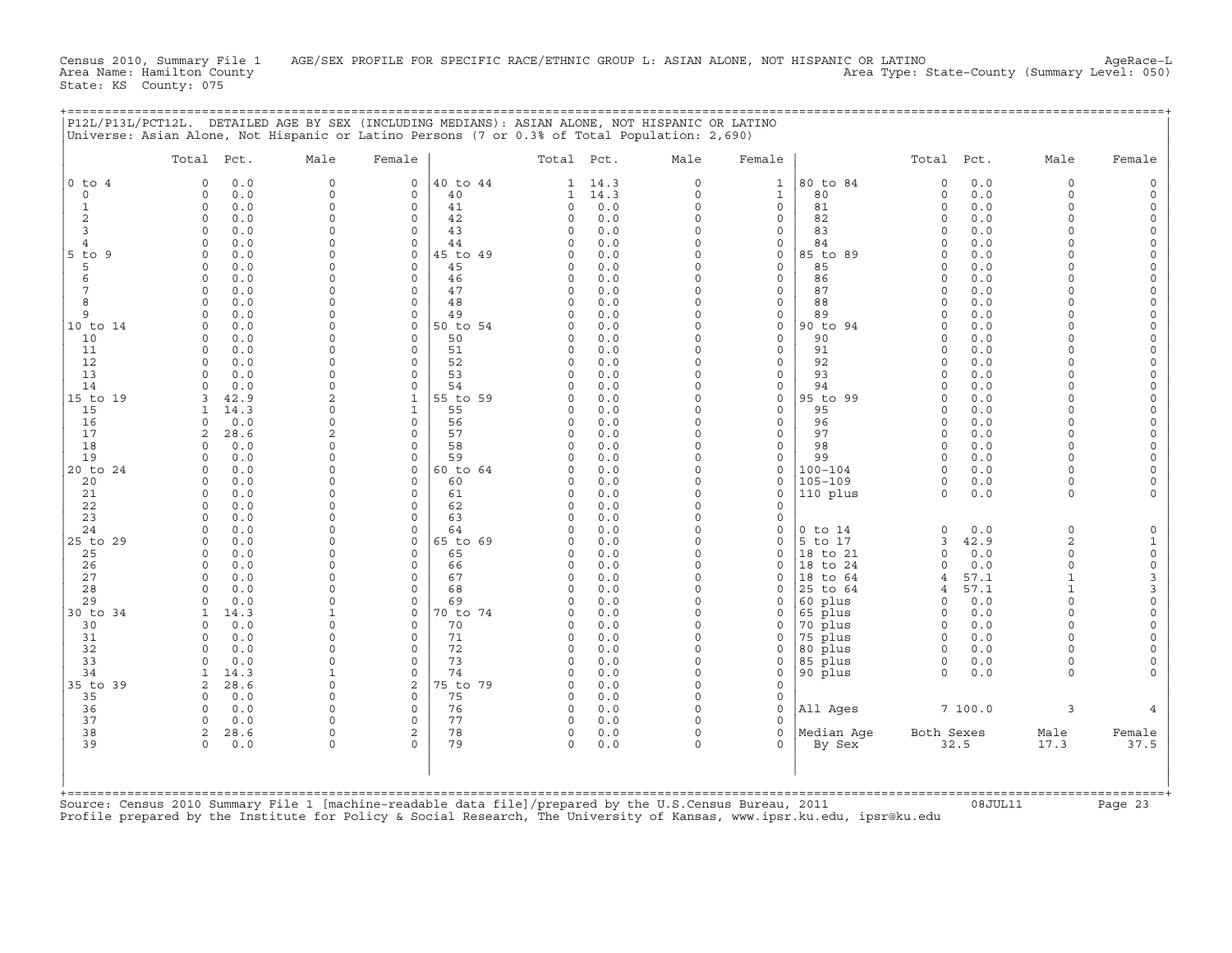Census 2010, Summary File 1 AGE/SEX PROFILE FOR SPECIFIC RACE/ETHNIC GROUP M: NAT HAWAIIAN/OPI ALONE, NOT HISP/LATINO AgeRace-M<br>Area Name: Hamilton County (summary Level: 050) Area Type: State−County (Summary Level: 050) State: KS County: 075

+===================================================================================================================================================+

|                     | Total Pct.                         | Male                 | Female                     |                | Total Pct.           |            | Male                 | Female                     |                            | Total Pct.           |                  | Male               | Female                 |
|---------------------|------------------------------------|----------------------|----------------------------|----------------|----------------------|------------|----------------------|----------------------------|----------------------------|----------------------|------------------|--------------------|------------------------|
| $0$ to $4$          | 0.0<br>$\Omega$                    | $\mathbf 0$          | $\circ$                    | 40 to 44       | 1                    | 33.3       | $\mathbf{1}$         | $\mathbf 0$                | 80 to 84                   | $\Omega$             | 0.0              | $\mathbf 0$        | $\Omega$               |
| $\Omega$            | $\circ$<br>0.0                     | $\mathbf 0$          | $\mathbf{0}$               | 40             | 1                    | 33.3       | $\mathbf{1}$         | $\mathbf 0$                | 80                         | $\circ$              | 0.0              | $\Omega$           | $\Omega$               |
| $\mathbf{1}$        | 0.0<br>$\circ$                     | $\circ$              | $\circ$                    | 41             | 0                    | 0.0        | $\circ$              | $\mathbf 0$                | 81                         | $\Omega$             | 0.0              | $\Omega$           | $\Omega$               |
| 2                   | 0.0<br>0                           | $\circ$              | $\mathbf 0$                | 42             | 0                    | 0.0        | $\Omega$             | $\mathbf 0$                | 82                         | $\Omega$             | 0.0              | $\Omega$           | $\circ$                |
| 3<br>$\overline{4}$ | 0.0<br>$\Omega$                    | $\Omega$<br>0        | $\mathbf 0$                | 43             | $\Omega$             | 0.0        | $\Omega$<br>$\Omega$ | $\mathbf 0$<br>$\Omega$    | 83                         | $\Omega$<br>$\Omega$ | 0.0              | $\cap$             | $\Omega$<br>$\Omega$   |
| $5$ to<br>-9        | 0.0<br>$\Omega$<br>0.0<br>$\Omega$ | $\Omega$             | $\mathbf 0$<br>$\Omega$    | 44<br>45 to 49 | O<br>U               | 0.0<br>0.0 | $\Omega$             | $\mathbf 0$                | 84<br>85 to 89             | $\Omega$             | 0.0<br>0.0       |                    | $\Omega$               |
| 5                   | 0.0<br>$\Omega$                    | 0                    | $\Omega$                   | 45             | $\Omega$             | 0.0        | $\Omega$             | $\mathbf 0$                | 85                         | $\Omega$             | 0.0              | $\cap$             | $\Omega$               |
| 6                   | $\Omega$<br>0.0                    | $\Omega$             | $\Omega$                   | 46             | $\Omega$             | 0.0        | $\Omega$             | $\mathbf 0$                | 86                         | $\Omega$             | 0.0              | $\cap$             | $\Omega$               |
| 7                   | 0.0<br>$\Omega$                    | 0                    | $\mathbf 0$                | 47             | $\Omega$             | 0.0        | 0                    | $\mathsf{O}$               | 87                         | $\Omega$             | 0.0              | $\cap$             | $\Omega$               |
| 8                   | 0.0<br>$\Omega$                    | $\Omega$             | $\mathbf 0$                | 48             | $\Omega$             | 0.0        | $\Omega$             | $\mathbf 0$                | 88                         | $\Omega$             | 0.0              | $\cap$             | $\mathbf 0$            |
| 9                   | $\Omega$<br>0.0                    | $\Omega$             | $\mathbf 0$                | 49             | $\Omega$             | 0.0        | $\circ$              | $\mathsf{O}$               | 89                         | $\Omega$             | 0.0              | $\cap$             | $\mathbf 0$            |
| 10 to 14            | 0.0<br>$\Omega$                    | 0                    | $\mathbf 0$                | 50 to 54       |                      | 0.0        | $\Omega$             | $\mathbf 0$                | 90 to 94                   | $\Omega$             | 0.0              |                    | $\Omega$               |
| 10                  | 0.0<br>$\Omega$                    | $\Omega$             | $\Omega$                   | 50             | O                    | 0.0        | $\Omega$             | $\mathbf 0$                | 90                         | $\Omega$             | 0.0              | $\Omega$           | $\Omega$               |
| 11<br>12            | 0.0<br>$\Omega$<br>$\Omega$<br>0.0 | $\Omega$<br>$\Omega$ | $\Omega$<br>$\Omega$       | 51<br>52       | $\Omega$<br>$\Omega$ | 0.0<br>0.0 | $\Omega$<br>$\Omega$ | $\mathbf 0$<br>$\mathbf 0$ | 91<br>92                   | $\Omega$<br>$\Omega$ | 0.0<br>0.0       | $\cap$             | $\Omega$<br>$\Omega$   |
| 13                  | 0.0<br>$\Omega$                    | $\Omega$             | $\Omega$                   | 53             | U                    | 0.0        | $\Omega$             | $\mathbf 0$                | 93                         | $\Omega$             | 0.0              |                    | $\Omega$               |
| 14                  | 0.0<br>$\Omega$                    | $\Omega$             | $\Omega$                   | 54             | O                    | 0.0        | $\Omega$             | $\mathbf 0$                | 94                         | $\Omega$             | 0.0              |                    | $\Omega$               |
| 15 to 19            | 0.0<br>$\Omega$                    | $\Omega$             | $\mathbf 0$                | 55 to 59       | $\Omega$             | 0.0        | 0                    | $\mathsf{O}$               | 95 to 99                   | $\Omega$             | 0.0              | $\cap$             | $\mathbf 0$            |
| 15                  | 0.0<br>$\Omega$                    | $\Omega$             | $\Omega$                   | 55             | O                    | 0.0        | $\Omega$             | $\mathbf 0$                | 95                         | $\Omega$             | 0.0              | $\cap$             | $\Omega$               |
| 16                  | 0.0<br>$\Omega$                    | $\Omega$             | $\mathbf 0$                | 56             | 0                    | 0.0        | $\Omega$             | $\mathbf 0$                | 96                         | $\Omega$             | 0.0              | $\Omega$           | $\Omega$               |
| 17                  | 0.0<br>$\Omega$                    | $\Omega$             | $\Omega$                   | 57             | $\Omega$             | 0.0        | $\Omega$             | $\mathbf 0$                | 97                         | $\Omega$             | 0.0              | $\cap$             | $\Omega$               |
| 18                  | $\Omega$<br>0.0                    | $\Omega$             | $\Omega$                   | 58             | $\Omega$             | 0.0        | $\circ$              | $\mathbf 0$                | 98                         | $\Omega$             | 0.0              | $\Omega$           | $\Omega$               |
| 19                  | 0.0<br>$\Omega$                    | $\Omega$             | $\Omega$                   | 59             | $\Omega$             | 0.0        | $\Omega$             | $\mathbf 0$                | 99                         | $\Omega$             | 0.0              | $\cap$             | $\circ$                |
| 20 to 24<br>20      | 0.0<br>$\circ$<br>0.0<br>$\Omega$  | $\Omega$<br>$\Omega$ | $\circ$<br>$\Omega$        | 60 to 64<br>60 | $\Omega$<br>0        | 0.0<br>0.0 | $\Omega$<br>$\Omega$ | $\mathbf 0$<br>$\mathbf 0$ | $100 - 104$<br>$105 - 109$ | $\Omega$<br>$\Omega$ | 0.0<br>0.0       | $\Omega$           | $\Omega$               |
| 21                  | 0.0<br>$\circ$                     | $\Omega$             | $\mathbf 0$                | 61             | $\Omega$             | 0.0        | $\circ$              | $\mathbf 0$                | 110 plus                   | $\Omega$             | 0.0              | $\Omega$           |                        |
| 22                  | 0.0<br>$\Omega$                    | 0                    | $\mathbf 0$                | 62             | O                    | 0.0        | $\Omega$             | $\Omega$                   |                            |                      |                  |                    |                        |
| 23                  | 0.0<br>$\Omega$                    | $\Omega$             | $\Omega$                   | 63             | O                    | 0.0        | $\Omega$             | $\mathbf 0$                |                            |                      |                  |                    |                        |
| 24                  | 0.0<br>$\cap$                      | $\Omega$             | $\Omega$                   | 64             | O                    | 0.0        | $\Omega$             | $\mathbf 0$                | $0$ to $14$                | $\Omega$             | 0.0              | $\Omega$           | $\Omega$               |
| 25 to 29            | 33.3<br>-1                         | $\mathbf{1}$         | $\Omega$                   | 65 to 69       | U                    | 0.0        | $\Omega$             | $\Omega$                   | 5 to 17                    | $\Omega$             | 0.0              | $\Omega$           | $\Omega$               |
| 25                  | 0.0<br>$\Omega$                    | $\Omega$             | $\Omega$                   | 65             | O                    | 0.0        | $\Omega$             | $\mathbf 0$                | 18 to 21                   | $\Omega$             | 0.0              | $\Omega$           | $\circ$                |
| 26                  | 0.0<br>$\Omega$                    | $\Omega$             | $\Omega$                   | 66             | $\Omega$             | 0.0        | $\Omega$             | $\Omega$                   | 18 to 24                   | $\circ$              | 0.0              | $\Omega$           | $\mathbf 0$            |
| 27<br>28            | $\Omega$<br>0.0<br>0.0<br>$\Omega$ | $\Omega$<br>$\Omega$ | $\mathbf 0$<br>$\mathbf 0$ | 67<br>68       | 0<br>$\Omega$        | 0.0<br>0.0 | $\circ$<br>$\Omega$  | $\mathbf 0$<br>$\mathbf 0$ | 18 to 64<br>25 to 64       | 3                    | 100.0<br>3 100.0 | 3<br>$\mathcal{R}$ | $\mathbf 0$<br>$\circ$ |
| 29                  | 33.3                               | $\mathbf{1}$         | $\mathbf 0$                | 69             | O                    | 0.0        | $\Omega$             | $\mathbf 0$                | 60 plus                    | $\Omega$             | 0.0              | $\Omega$           | $\Omega$               |
| 30 to 34            | 33.3                               | $\mathbf{1}$         | $\Omega$                   | 70 to 74       | O                    | 0.0        | $\Omega$             | $\mathbf 0$                | 65 plus                    | $\Omega$             | 0.0              | $\Omega$           | $\Omega$               |
| 30                  | 33.3<br>$\mathbf{1}$               | $\mathbf{1}$         | $\Omega$                   | 70             | $\Omega$             | 0.0        | $\Omega$             | $\mathbf 0$                | 70 plus                    | $\Omega$             | 0.0              | $\Omega$           | $\Omega$               |
| 31                  | 0.0<br>$\Omega$                    | $\Omega$             | $\Omega$                   | 71             | O                    | 0.0        | $\Omega$             | $\Omega$                   | 75 plus                    | $\Omega$             | 0.0              | $\Omega$           | $\Omega$               |
| 32                  | 0.0<br>$\Omega$                    | $\Omega$             | $\circ$                    | 72             | $\Omega$             | 0.0        | $\Omega$             | $\Omega$                   | 80 plus                    | $\Omega$             | 0.0              |                    |                        |
| 33                  | $\Omega$<br>0.0                    | $\Omega$             | $\mathbf 0$                | 73             | $\Omega$             | 0.0        | $\Omega$             | 0                          | 85 plus                    | 0                    | 0.0              | $\Omega$           | $\Omega$               |
| 34                  | 0.0<br>$\Omega$                    | $\Omega$             | $\Omega$                   | 74             | $\Omega$             | 0.0        | $\Omega$             | $\mathbf 0$                | 90 plus                    | $\Omega$             | 0.0              | $\cap$             |                        |
| 35 to 39<br>35      | 0.0<br>0<br>$\Omega$               | $\Omega$<br>$\Omega$ | $\mathbf 0$<br>$\Omega$    | 75 to 79<br>75 | $\Omega$<br>$\Omega$ | 0.0<br>0.0 | $\Omega$<br>$\Omega$ | $\mathbf 0$<br>$\mathbf 0$ |                            |                      |                  |                    |                        |
| 36                  | 0.0<br>$\circ$<br>0.0              | $\Omega$             | $\mathbf 0$                | 76             | 0                    | 0.0        | $\circ$              | $\mathbf 0$                | All Ages                   |                      | 3 100.0          | 3                  |                        |
| 37                  | 0.0<br>$\Omega$                    | $\Omega$             | $\Omega$                   | 77             | $\Omega$             | 0.0        | $\Omega$             | $\Omega$                   |                            |                      |                  |                    |                        |
| 38                  | 0.0<br>$\circ$                     | 0                    | $\mathbf 0$                | 78             | 0                    | 0.0        | $\circ$              | $\mathbf 0$                | Median Aqe                 | Both Sexes           |                  | Male               | Female                 |
| 39                  | $\Omega$<br>0.0                    | $\Omega$             | $\Omega$                   | 79             | $\Omega$             | 0.0        | $\Omega$             | $\Omega$                   | By Sex                     | 32.5                 |                  | 32.5               |                        |
|                     |                                    |                      |                            |                |                      |            |                      |                            |                            |                      |                  |                    |                        |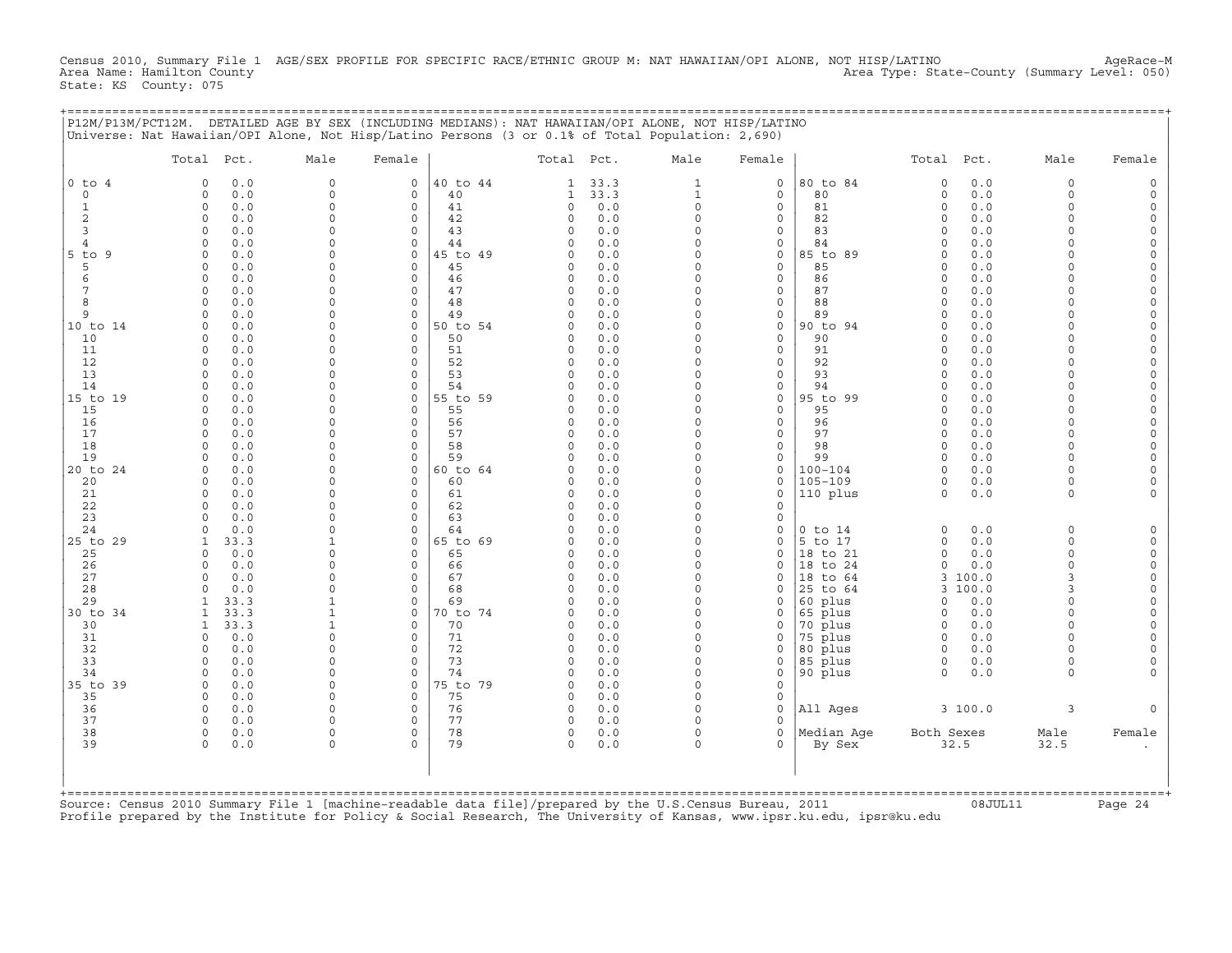Census 2010, Summary File 1 AGE/SEX PROFILE FOR SPECIFIC RACE/ETHNIC GROUP N: SOME OTHER RACE ALONE, NOT HISP/LATINO AgeRace-N<br>Area Name: Hamilton County (summary Level: 050) Area Name: Hamilton County Area Type: State−County (Summary Level: 050) State: KS County: 075

+===================================================================================================================================================+

|                | Total Pct.                         | Male          | Female                  |                | Total Pct.    |            | Male                | Female                      |                      | Total Pct.           |                | Male                 | Female                              |
|----------------|------------------------------------|---------------|-------------------------|----------------|---------------|------------|---------------------|-----------------------------|----------------------|----------------------|----------------|----------------------|-------------------------------------|
| $0$ to $4$     | 0.0<br>$\Omega$                    | $\mathbf 0$   | $\mathbf 0$             | 40 to 44       | $\Omega$      | 0.0        | $\circ$             | $\mathbf 0$                 | 80 to 84             | $\circ$              | 0.0            | $\Omega$             | $\Omega$                            |
| $\circ$        | 0.0<br>0                           | 0             | 0                       | 40             | 0             | 0.0        | $\circ$             | $\mathsf{O}$                | 80                   | $\circ$              | $0.0$          | $\Omega$             | $\mathbf 0$                         |
| 1              | $\circ$<br>0.0                     | $\Omega$      | $\mathbf 0$             | 41             | 0             | 0.0        | $\circ$             | $\mathbf 0$                 | 81                   | $\circ$              | 0.0            | $\Omega$             | $\mathbf 0$                         |
| 2<br>3         | 0<br>0.0<br>$\Omega$               | 0<br>$\Omega$ | 0<br>$\Omega$           | 42<br>43       | 0<br>$\Omega$ | 0.0        | $\circ$<br>$\Omega$ | $\mathsf{O}$<br>$\mathbf 0$ | 82<br>83             | $\Omega$<br>$\Omega$ | 0.0<br>0.0     | $\Omega$<br>$\Omega$ | $\mathsf O$<br>$\Omega$             |
| $\overline{4}$ | 0.0<br>0.0<br>$\Omega$             | $\Omega$      | $\Omega$                | 44             | $\Omega$      | 0.0<br>0.0 | $\Omega$            | $\mathbf 0$                 | 84                   | $\Omega$             | 0.0            | $\Omega$             | $\circ$                             |
| $5$ to<br>- 9  | $\circ$<br>0.0                     | 0             | $\mathbf 0$             | 45 to 49       | $\Omega$      | 0.0        | $\Omega$            | $\mathsf{O}$                | 85 to 89             | $\Omega$             | 0.0            | $\Omega$             | $\Omega$                            |
| 5              | 0.0<br>$\circ$                     | $\Omega$      | $\mathbf 0$             | 45             | $\Omega$      | 0.0        | $\Omega$            | $\mathbf 0$                 | 85                   | $\Omega$             | 0.0            | $\cap$               | $\Omega$                            |
| 6              | 0.0<br>0                           | $\Omega$      | $\mathbf 0$             | 46             | $\Omega$      | 0.0        | $\Omega$            | $\mathsf{O}$                | 86                   | $\Omega$             | 0.0            | $\cap$               | $\mathsf O$                         |
| 7              | $\Omega$<br>0.0                    | $\Omega$      | $\Omega$                | 47             | $\Omega$      | 0.0        | $\Omega$            | $\mathbf 0$                 | 87                   | $\Omega$             | 0.0            | $\cap$               | $\Omega$                            |
| 8              | $\Omega$<br>0.0                    | $\Omega$      | $\circ$                 | 48             | $\Omega$      | 0.0        | $\Omega$            | $\mathbf 0$                 | 88                   | $\Omega$             | 0.0            | $\Omega$             | $\mathsf{O}\xspace$                 |
| 9              | $\Omega$<br>0.0                    | 0             | $\mathbf 0$             | 49             | $\Omega$      | 0.0        | $\Omega$            | $\mathsf{O}$                | 89                   | $\Omega$             | 0.0            |                      | $\circ$                             |
| 10 to 14       | 0.0<br>$\Omega$                    | $\Omega$      | $\mathbf 0$             | 50 to 54       | $\Omega$      | 0.0        | $\Omega$            | $\mathbf 0$                 | 90 to 94             | $\Omega$             | 0.0            | $\cap$               | $\Omega$                            |
| 10             | 0<br>0.0                           | 0             | 0                       | 50             | 0             | 0.0        | 0                   | $\mathsf{O}$                | 90                   | $\Omega$             | 0.0            | $\cap$               | $\mathbf 0$                         |
| 11             | $\Omega$<br>0.0                    | $\Omega$      | $\Omega$                | 51             | $\Omega$      | 0.0        | $\Omega$            | $\mathbf 0$                 | 91                   | $\Omega$             | 0.0            | $\cap$               | $\circ$                             |
| 12             | 0.0<br>$\circ$                     | $\Omega$      | $\mathbf 0$             | 52             | $\Omega$      | 0.0        | $\Omega$            | $\mathbf 0$                 | 92                   | $\Omega$             | 0.0            | $\Omega$             | $\Omega$                            |
| 13             | 0.0<br>$\Omega$                    | 0             | $\mathbf 0$             | 53             | $\Omega$      | 0.0        | $\Omega$            | $\mathbf 0$                 | 93                   | $\Omega$             | 0.0            |                      | $\mathbf 0$                         |
| 14             | $\Omega$<br>0.0                    | 0<br>0        | 0                       | 54             | $\Omega$      | 0.0        | $\Omega$            | $\mathbf 0$                 | 94                   | $\Omega$             | 0.0            | $\cap$<br>$\cap$     | $\mathsf O$                         |
| 15 to 19<br>15 | 0.0<br>$\Omega$<br>$\Omega$<br>0.0 | $\Omega$      | 0<br>$\Omega$           | 55 to 59<br>55 | 0<br>$\Omega$ | 0.0<br>0.0 | 0<br>$\Omega$       | $\mathsf{O}$<br>$\Omega$    | 95 to 99<br>95       | $\Omega$<br>$\Omega$ | 0.0<br>0.0     | $\cap$               | $\mathsf O$<br>$\Omega$             |
| 16             | $\circ$<br>0.0                     | $\Omega$      | $\mathbf 0$             | 56             | 0             | 0.0        | $\circ$             | $\mathbf 0$                 | 96                   | $\circ$              | 0.0            | $\Omega$             | $\mathsf{O}\xspace$                 |
| 17             | 0.0<br>$\Omega$                    | $\Omega$      | $\mathbf 0$             | 57             | 0             | 0.0        | $\Omega$            | $\mathbf 0$                 | 97                   | $\Omega$             | 0.0            | $\Omega$             | $\mathsf{O}\xspace$                 |
| 18             | 0.0<br>$\Omega$                    | $\Omega$      | $\mathbf 0$             | 58             | $\Omega$      | 0.0        | $\Omega$            | $\mathbf 0$                 | 98                   | $\Omega$             | 0.0            | $\Omega$             | $\mathsf O$                         |
| 19             | $\Omega$<br>0.0                    | 0             | $\Omega$                | 59             | 0             | 0.0        | 0                   | $\mathsf{O}$                | 99                   | $\Omega$             | 0.0            | $\Omega$             | $\mathbf 0$                         |
| 20 to 24       | $\Omega$<br>0.0                    | $\Omega$      | $\circ$                 | 60 to 64       |               | 1 100.0    | $\Omega$            | $\mathbf{1}$                | $100 - 104$          | $\Omega$             | 0.0            | $\cap$               | $\circ$                             |
| 20             | 0.0<br>0                           | 0             | $\mathbf 0$             | 60             | 0             | 0.0        | $\Omega$            | $\mathbf 0$                 | $105 - 109$          | $\circ$              | 0.0            | $\Omega$             | $\Omega$                            |
| 21             | 0.0<br>0                           | $\Omega$      | $\mathbf 0$             | 61             | 0             | 0.0        | $\Omega$            | $\mathbf 0$                 | 110 plus             | $\Omega$             | 0.0            | $\Omega$             |                                     |
| 22             | $\circ$<br>0.0                     | $\Omega$      | $\mathbf 0$             | 62             | 0             | 0.0        | $\circ$             | $\mathbf 0$                 |                      |                      |                |                      |                                     |
| 23             | 0.0<br>$\Omega$                    | 0             | 0                       | 63             | 1             | 100.0      | $\Omega$            | $\mathbf{1}$                |                      |                      |                |                      |                                     |
| 24             | $\Omega$<br>0.0                    | $\Omega$      | $\Omega$                | 64             | $\Omega$      | 0.0        | $\Omega$            | $\mathbf 0$                 | $0$ to $14$          | $\Omega$             | 0.0            | $\Omega$             | $\circ$                             |
| 25 to 29       | 0.0<br>$\circ$                     | 0             | $\mathbf 0$             | 65 to 69       | 0             | 0.0        | $\circ$             | $\mathbf 0$                 | 5 to 17              | $\circ$              | 0.0            | $\Omega$             | $\Omega$                            |
| 25             | 0.0<br>$\Omega$                    | $\Omega$      | $\mathbf 0$             | 65             | $\Omega$      | 0.0        | $\circ$             | $\mathbf 0$                 | 18 to 21             | $\circ$              | 0.0            | $\Omega$<br>$\Omega$ | $\mathsf O$                         |
| 26<br>27       | 0.0<br>$\circ$<br>$\Omega$<br>0.0  | 0<br>$\Omega$ | $\mathbf 0$<br>$\Omega$ | 66<br>67       | 0<br>$\Omega$ | 0.0<br>0.0 | $\circ$<br>$\Omega$ | $\mathbf 0$<br>$\Omega$     | 18 to 24<br>18 to 64 | $\circ$              | 0.0<br>1 100.0 | $\Omega$             | $\mathsf{O}\xspace$<br>$\mathbf{1}$ |
| 28             | $\Omega$<br>0.0                    | $\Omega$      | $\Omega$                | 68             | $\Omega$      | 0.0        | $\Omega$            | $\mathbf 0$                 | 25 to 64             |                      | 1 100.0        | $\Omega$             | $\mathtt 1$                         |
| 29             | 0.0<br>$\Omega$                    | 0             | $\Omega$                | 69             | 0             | 0.0        | $\Omega$            | $\mathbf 0$                 | 60 plus              |                      | 1 100.0        | $\Omega$             | $\mathbf 1$                         |
| 30 to 34       | 0.0<br>$\Omega$                    | $\Omega$      | $\mathbf 0$             | 70 to 74       | $\Omega$      | 0.0        | $\Omega$            | $\mathbf 0$                 | 65 plus              | 0                    | 0.0            | $\Omega$             | $\mathbf 0$                         |
| 30             | 0.0<br>$\circ$                     | 0             | $\mathbf 0$             | 70             | 0             | 0.0        | 0                   | 0                           | 70 plus              | 0                    | 0.0            | $\Omega$             | $\mathsf{O}\xspace$                 |
| 31             | $\Omega$<br>0.0                    | $\Omega$      | $\Omega$                | 71             | $\Omega$      | 0.0        | $\circ$             | $\mathbf 0$                 | 75 plus              | $\Omega$             | 0.0            | $\cap$               | $\circ$                             |
| 32             | 0.0<br>$\Omega$                    | $\Omega$      | $\Omega$                | 72             | $\Omega$      | 0.0        | $\Omega$            | $\Omega$                    | 80 plus              | $\Omega$             | 0.0            | $\Omega$             | $\Omega$                            |
| 33             | 0.0<br>$\Omega$                    | $\Omega$      | $\mathbf 0$             | 73             | $\Omega$      | 0.0        | $\Omega$            | $\mathsf{O}\xspace$         | 85 plus              | 0                    | 0.0            | $\Omega$             | $\Omega$                            |
| 34             | 0.0<br>$\Omega$                    | $\Omega$      | $\mathbf 0$             | 74             | $\Omega$      | 0.0        | $\circ$             | $\mathsf{O}$                | 90 plus              | $\circ$              | 0.0            | $\Omega$             | $\Omega$                            |
| 35 to 39       | 0<br>0.0                           | 0             | 0                       | 75 to 79       | 0             | 0.0        | $\Omega$            | $\mathsf{O}$                |                      |                      |                |                      |                                     |
| 35             | 0.0<br>$\Omega$                    | $\Omega$      | $\Omega$                | 75             | $\Omega$      | 0.0        | $\Omega$            | $\mathbf 0$                 |                      |                      |                |                      |                                     |
| 36             | $\circ$<br>0.0                     | 0             | $\mathbf 0$             | 76             | 0             | 0.0        | $\circ$             | $\mathbf 0$                 | All Ages             |                      | 1 100.0        | $\mathbf 0$          | $\mathbf{1}$                        |
| 37             | $\Omega$<br>0.0                    | 0             | $\mathbf 0$             | 77             | 0             | 0.0        | $\Omega$            | $\Omega$                    |                      |                      |                |                      |                                     |
| 38             | $\circ$<br>0.0                     | $\Omega$      | 0                       | 78             | 0             | 0.0        | $\Omega$            | $\mathbf 0$                 | Median Age           | Both Sexes           |                | Male                 | Female                              |
| 39             | $\circ$<br>0.0                     | 0             | $\Omega$                | 79             | 0             | 0.0        | 0                   | $\mathbf 0$                 | By Sex               |                      | 63.5           | $\bullet$            | 63.5                                |
|                |                                    |               |                         |                |               |            |                     |                             |                      |                      |                |                      |                                     |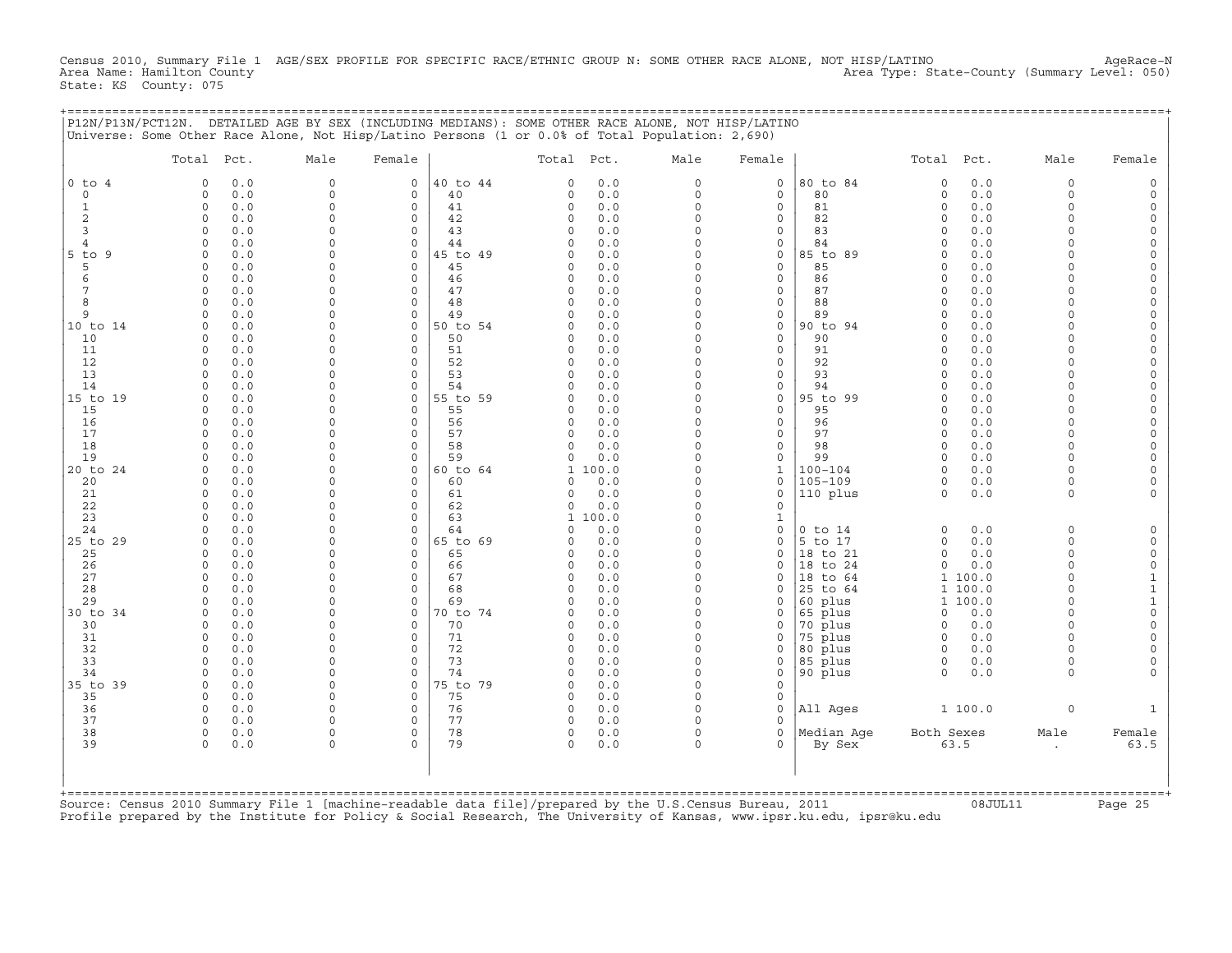Census 2010, Summary File 1 AGE/SEX PROFILE FOR SPECIFIC RACE/ETHNIC GROUP O: TWO OR MORE RACES, NOT HISPANIC/LATINO AgeRace-O<br>Area Name: Hamilton County (summary Level: 050) Area Type: State−County (Summary Level: 050) State: KS County: 075

+===================================================================================================================================================+

|                | Total Pct.                  | Male                 | Female                      |                | Total Pct.           |            | Male                    | Female                       |                      | Total Pct.           |             | Male                 | Female                                       |
|----------------|-----------------------------|----------------------|-----------------------------|----------------|----------------------|------------|-------------------------|------------------------------|----------------------|----------------------|-------------|----------------------|----------------------------------------------|
| $0$ to $4$     | 16.0<br>$\overline{4}$      | $\mathbf{1}$         | 3                           | 40 to 44       | $\Omega$             | 0.0        | $\Omega$                | $\mathbf 0$                  | 80 to 84             | $\circ$              | 0.0         | $\Omega$             | $\Omega$                                     |
| $\circ$        | 2<br>8.0                    | $\mathbf{1}$         | $\mathbf{1}$                | 40             | 0                    | 0.0        | $\circ$                 | $\mathbf 0$                  | 80                   | $\circ$              | $0.0$       | $\Omega$             | $\Omega$                                     |
| 1              | $\circ$<br>0.0              | $\mathbf 0$          | $\mathbf 0$                 | 41             | 0                    | 0.0        | $\circ$                 | $\mathbf 0$                  | 81                   | $\circ$              | 0.0         | $\Omega$<br>$\Omega$ | $\mathbf 0$                                  |
| 2<br>3         | 1<br>4.0<br>$\Omega$<br>0.0 | 0<br>$\Omega$        | $\mathbf{1}$<br>$\Omega$    | 42<br>43       | 0<br>$\Omega$        | 0.0<br>0.0 | $\circ$<br>$\Omega$     | $\mathsf{O}$<br>$\mathbf 0$  | 82<br>83             | $\Omega$<br>$\Omega$ | 0.0<br>0.0  | $\Omega$             | $\mathsf O$<br>$\Omega$                      |
| $\overline{4}$ | 4.0                         | $\Omega$             | $\mathbf{1}$                | 44             | $\Omega$             | 0.0        | $\Omega$                | $\mathbf 0$                  | 84                   | $\Omega$             | 0.0         | $\Omega$             | $\circ$                                      |
| $5$ to<br>- 9  | 3<br>12.0                   | $\overline{2}$       | $\mathbf{1}$                | 45 to 49       | 5                    | 20.0       | 3                       | 2                            | 85 to 89             | $\Omega$             | 0.0         | $\Omega$             | $\Omega$                                     |
| 5              | 4.0<br>-1                   | $\Omega$             | $\mathbf{1}$                | 45             | 1                    | 4.0        | $\mathbf{1}$            | $\mathbf 0$                  | 85                   | $\Omega$             | 0.0         | $\cap$               | $\Omega$                                     |
| 6              | 0.0<br>0                    | $\Omega$             | $\mathbf 0$                 | 46             | 1                    | 4.0        | $\mathbf{1}$            | $\mathsf{O}$                 | 86                   | $\Omega$             | 0.0         | $\cap$               | $\mathsf O$                                  |
| 7              | 4.0                         | 1                    | $\Omega$                    | 47             | $\Omega$             | 0.0        | $\Omega$                | $\mathbf 0$                  | 87                   | $\Omega$             | 0.0         | $\cap$               | $\Omega$                                     |
| 8              | $\Omega$<br>0.0             | $\Omega$             | $\Omega$                    | 48             | $\overline{c}$       | 8.0        | $\Omega$                | $\overline{a}$               | 88                   | $\Omega$             | 0.0         | $\Omega$             | $\circ$                                      |
| 9              | 4.0<br>1                    | 1                    | $\mathbf 0$                 | 49             | 1                    | 4.0        | $\mathbf{1}$            | $\mathsf{O}$                 | 89                   | $\Omega$             | 0.0         |                      | $\circ$                                      |
| 10 to 14       | $\Omega$<br>0.0             | $\Omega$<br>0        | $\mathbf 0$<br>0            | 50 to 54<br>50 | $\overline{2}$       | 8.0<br>4.0 | $\mathbf{1}$<br>0       | $\mathbf{1}$<br>$\mathbf{1}$ | 90 to 94             | $\Omega$<br>$\Omega$ | 0.0<br>0.0  | $\cap$<br>$\cap$     | $\Omega$<br>$\mathbf 0$                      |
| 10<br>11       | 0<br>0.0<br>$\Omega$<br>0.0 | $\Omega$             | $\Omega$                    | 51             | 1<br>1               | 4.0        | $\mathbf{1}$            | $\mathbf{0}$                 | 90<br>91             | $\Omega$             | 0.0         | $\cap$               | $\circ$                                      |
| 12             | 0.0<br>0                    | $\Omega$             | $\mathbf 0$                 | 52             | $\Omega$             | 0.0        | $\Omega$                | $\mathbf 0$                  | 92                   | $\Omega$             | 0.0         | $\Omega$             | $\Omega$                                     |
| 13             | 0.0<br>$\Omega$             | 0                    | $\mathbf 0$                 | 53             | $\Omega$             | 0.0        | $\Omega$                | $\mathbf 0$                  | 93                   | $\Omega$             | 0.0         |                      | $\mathbf 0$                                  |
| 14             | $\Omega$<br>0.0             | 0                    | $\mathbf 0$                 | 54             | $\Omega$             | 0.0        | $\Omega$                | $\mathbf 0$                  | 94                   | $\Omega$             | 0.0         | $\cap$               | $\mathsf O$                                  |
| 15 to 19       | 12.0<br>3                   | 1                    | 2                           | 55 to 59       | $\Omega$             | 0.0        | 0                       | $\mathsf{O}$                 | 95 to 99             | $\mathbf{1}$         | 4.0         | $\cap$               | $\mathbf{1}$                                 |
| 15             | 4.0<br>-1                   | 1                    | $\Omega$                    | 55             | $\Omega$             | 0.0        | $\Omega$                | $\Omega$                     | 95                   | $\Omega$             | 0.0         | $\cap$               | $\circ$                                      |
| 16             | 4.0<br>1                    | $\Omega$             | $\mathbf{1}$                | 56             | $\Omega$             | 0.0        | $\circ$                 | $\mathbf 0$                  | 96                   | $\circ$              | 0.0         | $\Omega$             | $\mathsf{O}\xspace$                          |
| 17             | 0.0<br>$\circ$              | 0                    | $\circ$                     | 57             | 0                    | 0.0        | $\Omega$                | $\mathbf 0$                  | 97                   | $\mathbf{1}$         | 4.0         | $\Omega$             | $\mathbf{1}$                                 |
| 18<br>19       | 4.0<br>-1<br>$\Omega$       | $\Omega$<br>0        | $\mathbf{1}$<br>$\mathbf 0$ | 58<br>59       | $\Omega$<br>$\Omega$ | 0.0        | $\Omega$<br>0           | $\mathbf 0$<br>$\mathsf{O}$  | 98<br>99             | $\Omega$<br>$\Omega$ | 0.0         | $\cap$<br>$\Omega$   | $\mathsf{O}\xspace$<br>$\mathbf 0$           |
| 20 to 24       | 0.0<br>4.0<br>$\mathbf{1}$  | $\Omega$             | $\mathbf{1}$                | 60 to 64       | $\mathfrak{D}$       | 0.0<br>8.0 | $\overline{c}$          | $\mathbf 0$                  | $100 - 104$          | $\Omega$             | 0.0<br>0.0  | $\cap$               | $\circ$                                      |
| 20             | 0.0<br>0                    | 0                    | $\mathbf 0$                 | 60             | $\Omega$             | 0.0        | $\circ$                 | $\mathbf 0$                  | $105 - 109$          | $\circ$              | 0.0         | $\Omega$             | $\Omega$                                     |
| 21             | 0.0<br>$\Omega$             | $\Omega$             | $\mathbf 0$                 | 61             | 0                    | 0.0        | $\Omega$                | $\mathbf 0$                  | 110 plus             | $\Omega$             | 0.0         | $\Omega$             |                                              |
| 22             | $\circ$<br>0.0              | $\Omega$             | $\mathbf 0$                 | 62             | 0                    | 0.0        | $\circ$                 | $\mathbf 0$                  |                      |                      |             |                      |                                              |
| 23             | 0.0<br>$\Omega$             | 0                    | 0                           | 63             | 1                    | 4.0        | $\mathbf{1}$            | $\mathsf{O}$                 |                      |                      |             |                      |                                              |
| 24             | 4.0<br>$\mathbf{1}$         | $\Omega$             | $\mathbf{1}$                | 64             | 1                    | 4.0        | $\mathbf{1}$            | $\Omega$                     | $0$ to $14$          | 7                    | 28.0        | 3                    | 4                                            |
| 25 to 29       | 2<br>8.0                    | $\mathbf 1$          | $\mathbf{1}$                | 65 to 69       | 1                    | 4.0        | $\mathbf{1}$            | $\mathbf 0$                  | 5 to 17              | 5                    | 20.0        | 3                    | $\sqrt{2}$                                   |
| 25             | 0.0<br>0                    | $\Omega$<br>$\Omega$ | $\mathbf 0$                 | 65             | 0                    | 0.0        | $\circ$<br>$\mathbf{1}$ | $\mathbf 0$                  | 18 to 21             | $\mathbf{1}$         | 4.0         | $\Omega$<br>$\Omega$ |                                              |
| 26<br>27       | 0.0<br>$\circ$<br>4.0<br>-1 | $\Omega$             | $\mathbf 0$<br>1            | 66<br>67       | 1<br>$\Omega$        | 4.0<br>0.0 | $\Omega$                | $\mathbf 0$<br>$\Omega$      | 18 to 24<br>18 to 64 | $\overline{2}$<br>14 | 8.0<br>56.0 |                      | $\begin{array}{c}\n1 \\ 2 \\ 6\n\end{array}$ |
| 28             | $\Omega$<br>0.0             | $\Omega$             | $\Omega$                    | 68             | $\Omega$             | 0.0        | $\Omega$                | $\mathbf 0$                  | 25 to 64             | 12                   | 48.0        | $\mathsf{R}$         | $\,4$                                        |
| 29             | 4.0<br>-1                   | 1                    | $\Omega$                    | 69             | $\Omega$             | 0.0        | $\Omega$                | $\mathbf 0$                  | 60 plus              | $\overline{4}$       | 16.0        | 3                    | $\mathbf 1$                                  |
| 30 to 34       | $\Omega$<br>0.0             | $\Omega$             | $\mathbf 0$                 | 70 to 74       | $\Omega$             | 0.0        | $\Omega$                | $\mathbf 0$                  | 65 plus              | $\overline{c}$       | 8.0         |                      | $\mathbf 1$                                  |
| 30             | 0.0<br>$\circ$              | 0                    | $\mathbf 0$                 | 70             | 0                    | 0.0        | $\circ$                 | $\mathsf{O}$                 | 70 plus              | 1                    | 4.0         | $\Omega$             | $\mathbf 1$                                  |
| 31             | $\Omega$<br>0.0             | 0                    | $\Omega$                    | 71             | $\Omega$             | 0.0        | $\Omega$                | $\mathbf 0$                  | 75 plus              | 1                    | 4.0         | $\cap$               | $\mathbf 1$                                  |
| 32             | 0.0<br>$\Omega$             | $\Omega$             | $\Omega$                    | 72             | $\Omega$             | 0.0        | $\Omega$                | $\Omega$                     | 80 plus              | $\mathbf{1}$         | 4.0         | $\Omega$             | $\mathbf 1$                                  |
| 33             | 0.0<br>$\Omega$             | $\Omega$             | $\mathbf 0$                 | 73             | $\Omega$             | 0.0        | $\Omega$                | $\mathsf{O}$                 | 85 plus              | 1                    | 4.0         | $\Omega$             | $\mathbf 1$                                  |
| 34             | 0.0<br>$\Omega$             | $\Omega$             | $\mathbf 0$                 | 74             | $\Omega$             | 0.0        | $\circ$<br>$\Omega$     | $\mathsf{O}$                 | 90 plus              | $\mathbf{1}$         | 4.0         | $\mathbf 0$          | $\mathbf{1}$                                 |
| 35 to 39<br>35 | 4.0<br>1<br>0.0<br>$\Omega$ | 1<br>$\Omega$        | 0<br>$\Omega$               | 75 to 79<br>75 | 0<br>$\Omega$        | 0.0<br>0.0 | $\Omega$                | $\mathsf{O}$<br>$\mathbf 0$  |                      |                      |             |                      |                                              |
| 36             | $\mathbf{1}$<br>4.0         | $\mathbf 1$          | $\mathbf 0$                 | 76             | 0                    | 0.0        | $\Omega$                | $\mathbf 0$                  | All Ages             |                      | 25 100.0    | 13                   | 12                                           |
| 37             | 0<br>0.0                    | 0                    | $\mathbf 0$                 | 77             | $\Omega$             | 0.0        | $\Omega$                | $\Omega$                     |                      |                      |             |                      |                                              |
| 38             | $\Omega$<br>0.0             | $\Omega$             | 0                           | 78             | 0                    | 0.0        | $\Omega$                | $\Omega$                     | Median Age           | Both Sexes           |             | Male                 | Female                                       |
| 39             | $\circ$<br>0.0              | 0                    | $\Omega$                    | 79             | 0                    | 0.0        | 0                       | $\mathbf 0$                  | By Sex               |                      | 28.8        | 45.8                 | 20.0                                         |
|                |                             |                      |                             |                |                      |            |                         |                              |                      |                      |             |                      |                                              |
|                |                             |                      |                             |                |                      |            |                         |                              |                      |                      |             |                      |                                              |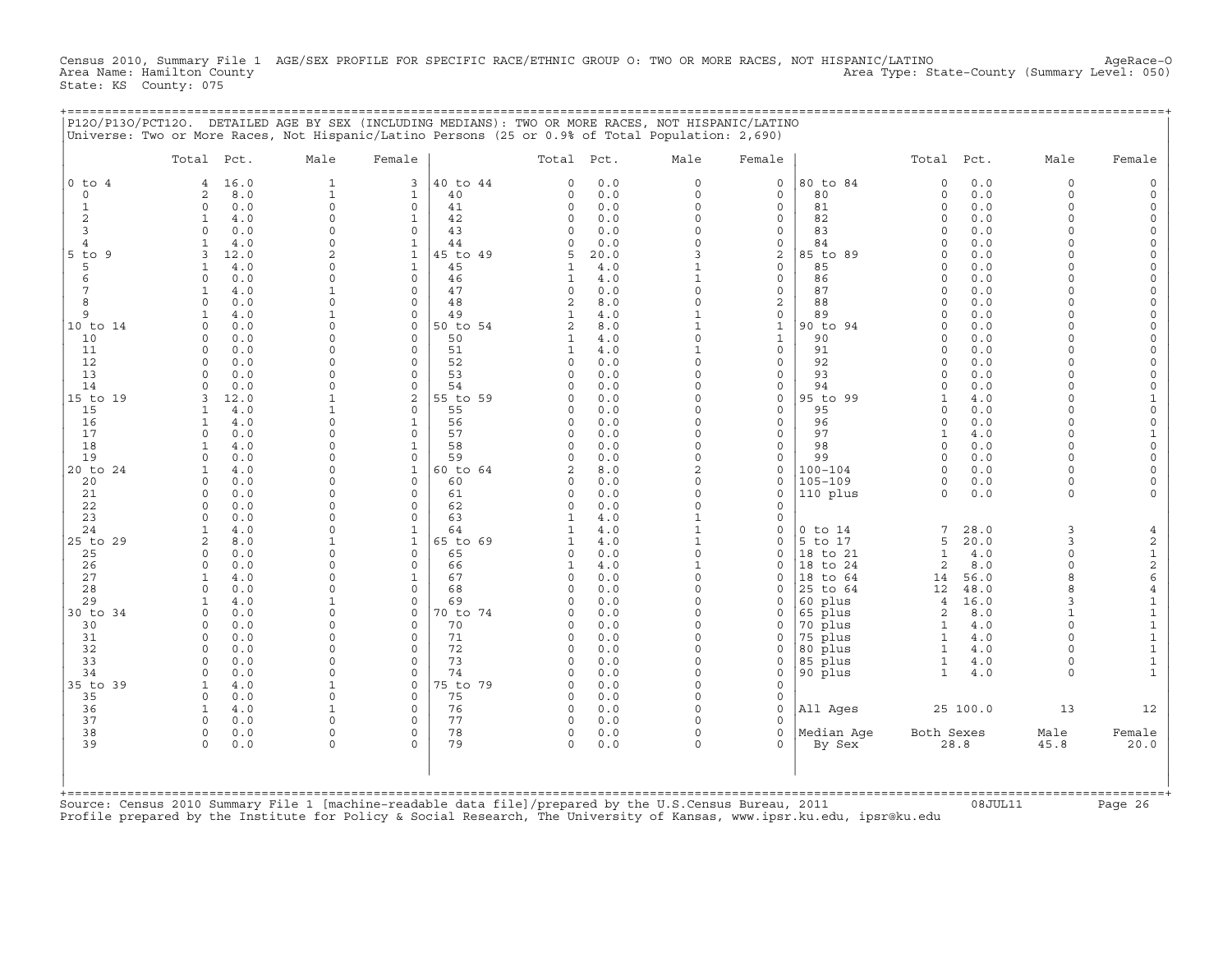Census 2010, Summary File 1 RACE PROFILE 1: DETAILED RACE BY HISPANIC/LATINO ETHNICITY, WITH TOTAL TALLIES Race: 1<br>Area Name: Hamilton County (summary Level: 050)

| P8/P9. RACE BY HISPANIC/LATINO ETHNICITY                                                                                                                                                                                                                                                                                                  |                |                                                                                            |                          |                       |                       |                |
|-------------------------------------------------------------------------------------------------------------------------------------------------------------------------------------------------------------------------------------------------------------------------------------------------------------------------------------------|----------------|--------------------------------------------------------------------------------------------|--------------------------|-----------------------|-----------------------|----------------|
| Universe: Total Population                                                                                                                                                                                                                                                                                                                | Total          |                                                                                            | Hispanic or Latino       |                       | Not Hispanic/Latino   |                |
|                                                                                                                                                                                                                                                                                                                                           | Number Pct.    |                                                                                            | Number Pct.              |                       | Number Pct.           |                |
| Total:                                                                                                                                                                                                                                                                                                                                    |                | 2,690 100.0                                                                                |                          | 827 100.0             | 1,863 100.0           |                |
| Population of one race:                                                                                                                                                                                                                                                                                                                   |                |                                                                                            | 2,652 98.6<br>2,134 79.3 | 814 98.4              | 1,838                 | 98.7           |
| White alone                                                                                                                                                                                                                                                                                                                               |                |                                                                                            |                          | 333 40.3              | 1,801                 | 96.7           |
| Black or African American alone                                                                                                                                                                                                                                                                                                           |                | $\begin{array}{cccc}\n & 8 & 0.3 \\  & 8 & 0.3 \\  & 33 & 1.2 \\  & 7 & 0.3\n \end{array}$ |                          | $0 \t 0.0$            | 8                     | 0.4            |
| American Indian and Alaska Native alone                                                                                                                                                                                                                                                                                                   |                |                                                                                            | 15<br>$\overline{0}$     | $1.8$<br>0.0          | 18<br>$7\overline{ }$ | 1.0            |
| Asian alone<br>Native Hawaiian and Other Pacific Islander alone                                                                                                                                                                                                                                                                           | 3              | 0.1                                                                                        | $\bigcirc$               | 0.0                   | $\overline{3}$        | 0.4            |
| Some Other Race alone                                                                                                                                                                                                                                                                                                                     |                | 467 17.4                                                                                   |                          | 466 56.3              | $\mathbf{1}$          | 0.2            |
| Population of two or more races:                                                                                                                                                                                                                                                                                                          | 38             | 1.4                                                                                        |                          | 13 1.6                | 25                    | 0.1<br>1.3     |
| Population of two races:                                                                                                                                                                                                                                                                                                                  | 34             | 1.3                                                                                        |                          | $9 \t 1.1$            | 25                    | 1.3            |
| White; Black or African American                                                                                                                                                                                                                                                                                                          | 2              | 0.1                                                                                        | $\Omega$                 | 0.0                   | 2                     | 0.1            |
| White; American Indian and Alaska Native                                                                                                                                                                                                                                                                                                  | 18             | 0.7                                                                                        | $\Omega$                 | 0.0                   | 18                    | 1.0            |
| White; Asian                                                                                                                                                                                                                                                                                                                              | $\overline{4}$ | 0.1                                                                                        | $\Omega$                 | 0.0                   | $\overline{4}$        | 0.2            |
| White; Native Hawaiian and Other Pacific Islander                                                                                                                                                                                                                                                                                         | $\overline{0}$ | 0.0                                                                                        |                          | $\Omega$<br>0.0       | $\Omega$              | 0.0            |
| White; Some other race                                                                                                                                                                                                                                                                                                                    | 8              | 0.3                                                                                        |                          | 8 1.0                 | $\circ$               | $0.0$          |
| Black or African American; American Indian and Alaska Native                                                                                                                                                                                                                                                                              | 1              | 0.0                                                                                        |                          | $0 \t 0.0$            | $\mathbf{1}$          | 0.1            |
| Black or African American; Asian                                                                                                                                                                                                                                                                                                          |                | $\Omega$<br>0.0                                                                            |                          | $0 \t 0.0$            | $\Omega$              | 0.0            |
| Black or African American; Native Hawaiian and Other Pacific Islander                                                                                                                                                                                                                                                                     | $\circ$        | 0.0                                                                                        | $\Omega$                 | 0.0                   | $\circ$               | 0.0            |
| Black or African American; Some Other Race                                                                                                                                                                                                                                                                                                |                | $\Omega$<br>0.0                                                                            | $\Omega$                 | 0.0                   | $\Omega$              | 0.0            |
| American Indian and Alaska Native; Asian                                                                                                                                                                                                                                                                                                  |                | 0<br>0.0                                                                                   |                          | $\overline{0}$<br>0.0 | $\circ$               | 0.0            |
| American Indian and Alaska Native; Native Hawaiian and Other Pacific Islander                                                                                                                                                                                                                                                             |                | $0 \t 0.0$                                                                                 | $\Omega$                 | 0.0                   | $\Omega$              | 0.0            |
| American Indian and Alaska Native; Some Other Race                                                                                                                                                                                                                                                                                        |                | 0<br>0.0                                                                                   |                          | $\overline{0}$<br>0.0 | $\circ$               | $0.0$          |
| Asian; Native Hawaiian and Other Pacific Islander                                                                                                                                                                                                                                                                                         | $\overline{0}$ | 0.0                                                                                        | $\circ$                  | 0.0                   | $\Omega$              | 0.0            |
| Asian; Some Other Race                                                                                                                                                                                                                                                                                                                    | $\Omega$       | 0.0                                                                                        |                          | $0 \t 0.0$            | $\Omega$              | 0.0            |
| Native Hawaiian and Other Pacific Islander; Some Other Race                                                                                                                                                                                                                                                                               |                | 1<br>0.0                                                                                   |                          | 1<br>0.1              | $\circ$               | 0.0            |
| Population of three or more races:                                                                                                                                                                                                                                                                                                        |                | $4 \t 0.1$                                                                                 |                          | 4 0.5                 | $\Omega$              | 0.0            |
| Population of three races*                                                                                                                                                                                                                                                                                                                |                | 40.1                                                                                       |                          | 40.5                  | $\Omega$              | $0.0$          |
| Population of four races*                                                                                                                                                                                                                                                                                                                 |                | 0<br>0.0                                                                                   |                          | $\Omega$<br>0.0       | $\circ$               | 0.0            |
| Population of five races*                                                                                                                                                                                                                                                                                                                 | $\circ$        | 0.0                                                                                        | $\Omega$                 | 0.0                   | $\circ$               | 0.0            |
| Population of all six races                                                                                                                                                                                                                                                                                                               | $\Omega$       | 0.0                                                                                        | $\Omega$                 | 0.0                   | $\Omega$              | 0.0            |
| *Tables P8 and p9 also include counts for all 41 specific combinations of three, four, and five races. They are not shown here to save space.<br>For more information, contact the Census Bureau or the State Data Center which produced this report. See also Race Profile 3.<br>P6/P7. TOTAL RACES TALLIED BY HISPANIC/LATINO ETHNICITY |                |                                                                                            |                          |                       |                       |                |
| Universe: Total Races Tallied (2,732 or 101.6% of the total population)                                                                                                                                                                                                                                                                   |                |                                                                                            |                          |                       |                       |                |
| (Greater than the total population because of multiple race reporting)                                                                                                                                                                                                                                                                    |                |                                                                                            |                          | Hispanic              | Not Hispanic          |                |
|                                                                                                                                                                                                                                                                                                                                           |                |                                                                                            | Total                    | or Latino             |                       | or Latino      |
| Total Races Tallied:                                                                                                                                                                                                                                                                                                                      |                |                                                                                            | 2,732                    | 844                   |                       | 1,888          |
| White alone or in combination with one or more other races                                                                                                                                                                                                                                                                                |                |                                                                                            | 2,166                    | 341                   |                       | 1,825          |
| Black or African American alone or in combination with one or more other races                                                                                                                                                                                                                                                            |                |                                                                                            | 11                       | $\overline{0}$        |                       | 11             |
| American Indian and Alaska Native alone or in combination with one or more other races                                                                                                                                                                                                                                                    |                |                                                                                            | 56                       | 19                    |                       | 37             |
| Asian alone or in combination with one or more other races                                                                                                                                                                                                                                                                                |                |                                                                                            | 15                       |                       | $\overline{4}$        | 11             |
| Native Hawaiian and Other Pacific Islander alone or in combination with one or more other races                                                                                                                                                                                                                                           |                |                                                                                            | 8                        |                       | - 5                   | $\overline{3}$ |
| Some Other Race alone or in combination with one or more other races                                                                                                                                                                                                                                                                      |                |                                                                                            | 476                      | 475                   |                       | $\mathbf{1}$   |
| As a Percent of Total Race Tallies:                                                                                                                                                                                                                                                                                                       |                |                                                                                            | 100.0                    | 100.0                 |                       | 100.0          |
| White alone or in combination with one or more other races                                                                                                                                                                                                                                                                                |                |                                                                                            | 79.3                     | 40.4                  |                       | 96.7           |
| Black or African American alone or in combination with one or more other races                                                                                                                                                                                                                                                            |                |                                                                                            | 0.4                      | 0.0                   |                       | 0.6            |
| American Indian and Alaska Native alone or in combination with one or more other races                                                                                                                                                                                                                                                    |                |                                                                                            | 2.0                      | 2.3                   |                       | 2.0            |
| Asian alone or in combination with one or more other races                                                                                                                                                                                                                                                                                |                |                                                                                            | 0.5                      | 0.5                   |                       | 0.6            |
| Native Hawaiian and Other Pacific Islander alone or in combination with one or more other races                                                                                                                                                                                                                                           |                |                                                                                            | 0.3                      | 0.6                   |                       | 0.2            |
| Some Other Race alone or in combination with one or more other races                                                                                                                                                                                                                                                                      |                |                                                                                            | 17.4                     | 56.3                  |                       | 0.1            |

| Source: Census 2010 Summary File 1 [machine-readable data file]/prepared by the U.S.Census Bureau, 2011                                                                 |             | 08JUL11     | Page 27      |
|-------------------------------------------------------------------------------------------------------------------------------------------------------------------------|-------------|-------------|--------------|
| Native Hawaiian and Other Pacific Islander alone or in combination with one or more other races<br>Some Other Race alone or in combination with one or more other races | 0.3<br>17.4 | 0.6<br>56.3 | 0.2<br>0.1   |
| Asian alone or in combination with one or more other races                                                                                                              | 0.5         | 0.5         | 0.6          |
| American Indian and Alaska Native alone or in combination with one or more other races                                                                                  | 2.0         | 2.3         | 2.0          |
| Black or African American alone or in combination with one or more other races                                                                                          | 0.4         | 0.0         | 0.6          |
| White alone or in combination with one or more other races                                                                                                              | 79.3        | 40.4        | 96.7         |
| As a Percent of Total Race Tallies:                                                                                                                                     | 100.0       | 100.0       | 100.0        |
| Some Other Race alone or in combination with one or more other races                                                                                                    | 476         | 475         |              |
| Native Hawaiian and Other Pacific Islander alone or in combination with one or more other races                                                                         |             |             |              |
| Asian alone or in combination with one or more other races                                                                                                              |             |             |              |
| American Indian and Alaska Native alone or in combination with one or more other races                                                                                  | 56          | 19          | 37           |
| Black or African American alone or in combination with one or more other races                                                                                          |             |             |              |
| White alone or in combination with one or more other races                                                                                                              | 2,166       | 341         | 1,825        |
| Total Races Tallied:                                                                                                                                                    | 2,732       | 844         | 1,888        |
|                                                                                                                                                                         | Total       | or Latino   | or Latino    |
| (Greater than the total population because of multiple race reporting)                                                                                                  |             | Hispanic    | Not Hispanic |
| Universe: Total Races Tallied (2,732 or 101.6% of the total population)                                                                                                 |             |             |              |
| P6/P7. TOTAL RACES TALLIED BY HISPANIC/LATINO ETHNICITY                                                                                                                 |             |             |              |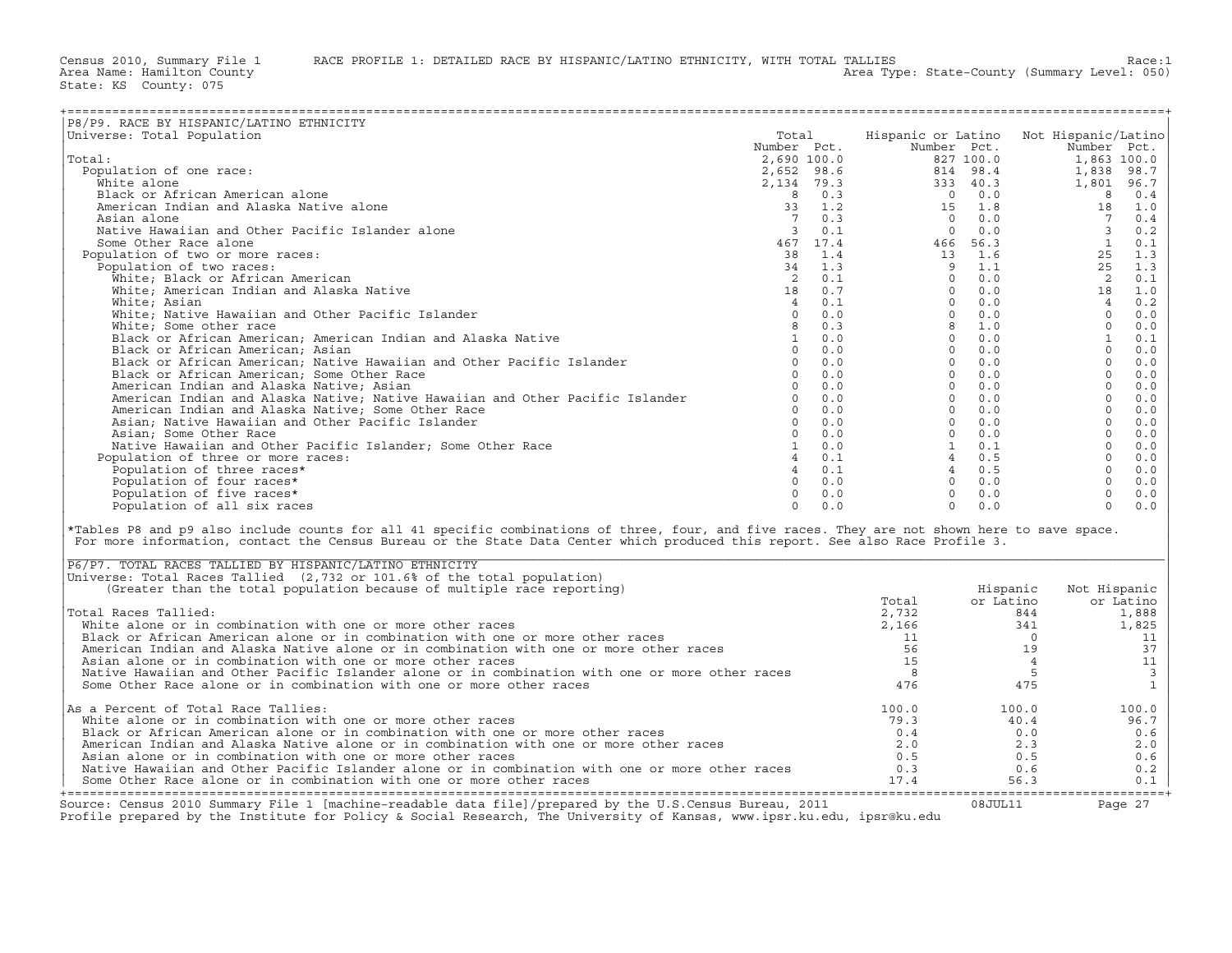Census 2010, Summary File 1 RACE PROFILE 2: DETAILED RACE BY HISP./LATINO ETHNICITY (18+); TALLIES FOR HOUSEHOLDERS<br>Area Name: Hamilton County Level: 050) Area Type: State-County (Summary Level: 050) State: KS County: 075

| P10/P11. RACE BY HISPANIC/LATINO ETHNICITY FOR THE POPULATION 18 AND OVER                                                                                                                                                                                                                                                           |                      |                                                                  |                                        |                            |                     |              |
|-------------------------------------------------------------------------------------------------------------------------------------------------------------------------------------------------------------------------------------------------------------------------------------------------------------------------------------|----------------------|------------------------------------------------------------------|----------------------------------------|----------------------------|---------------------|--------------|
| Universe: Population 18 and over                                                                                                                                                                                                                                                                                                    | Total 18 & over      |                                                                  | Hispanic or Latino Not Hispanic/Latino |                            |                     |              |
|                                                                                                                                                                                                                                                                                                                                     | Number Pct.          |                                                                  | Number Pct.                            |                            | Number Pct.         |              |
| Total 18 and over:                                                                                                                                                                                                                                                                                                                  | 1,927 100.0          |                                                                  |                                        | 488 100.0                  |                     | 1,439 100.0  |
| Population of one race:                                                                                                                                                                                                                                                                                                             | 1,905 98.9           |                                                                  |                                        | 482 98.8                   | 1,423               | 98.9         |
| White alone                                                                                                                                                                                                                                                                                                                         |                      | 1,594 82.7                                                       |                                        | 192 39.3                   | 1,402               | 97.4         |
| Black or African American alone                                                                                                                                                                                                                                                                                                     |                      |                                                                  |                                        | $0 \qquad 0.0$             | 2                   | 0.1          |
| American Indian and Alaska Native alone                                                                                                                                                                                                                                                                                             |                      |                                                                  | 9                                      |                            | 11                  | 0.8          |
| Asian alone                                                                                                                                                                                                                                                                                                                         |                      | $\begin{array}{rrrr} 2 & 0.1 \\ 20 & 1.0 \\ 4 & 0.2 \end{array}$ | $\circ$                                | $1.8$<br>0.0               | $\overline{4}$      | 0.3          |
| Native Hawaiian and Other Pacific Islander alone                                                                                                                                                                                                                                                                                    |                      | 30.2                                                             | $\Omega$                               | 0.0                        | $\overline{3}$      | 0.2          |
| Some Other Race alone                                                                                                                                                                                                                                                                                                               |                      | 282 14.6                                                         |                                        | 281 57.6                   | <sup>1</sup>        | 0.1          |
| Population of two or more races:                                                                                                                                                                                                                                                                                                    |                      | $22 \quad 1.1$                                                   |                                        | $6 \t1.2$                  | 16                  | 1.1          |
| Population of two races:                                                                                                                                                                                                                                                                                                            | 21                   | 1.1                                                              | 5                                      | 1.0                        | 16                  | 1.1          |
| White; Black or African American                                                                                                                                                                                                                                                                                                    | $\Omega$             | 0.0                                                              | $\Omega$                               | 0.0                        | $\Omega$            | 0.0          |
| White; American Indian and Alaska Native                                                                                                                                                                                                                                                                                            | 13                   | 0.7                                                              | $\Omega$                               | 0.0                        | 13                  | 0.9          |
| White; Asian                                                                                                                                                                                                                                                                                                                        | 2                    | 0.1                                                              | $\Omega$                               | 0.0                        | 2                   | 0.1          |
| White; Native Hawaiian and Other Pacific Islander                                                                                                                                                                                                                                                                                   | $\Omega$             | 0.0                                                              | $\Omega$                               | 0.0<br>$1.0$<br>0.0<br>0.0 | $\Omega$            | 0.0          |
| White; Some Other Race                                                                                                                                                                                                                                                                                                              | 5                    | 0.3                                                              | 5 <sup>7</sup><br>$\Omega$             |                            | $\circ$             | $0.0$        |
| Black or African American; American Indian and Alaska Native                                                                                                                                                                                                                                                                        | $\mathbf{1}$         | 0.1                                                              |                                        |                            | 1                   | 0.1          |
| Black or African American; Asian                                                                                                                                                                                                                                                                                                    | $\Omega$<br>$\Omega$ | 0.0<br>0.0                                                       | $\Omega$<br>$\Omega$                   | 0.0<br>0.0                 | $\Omega$<br>$\circ$ | 0.0          |
| Black or African American; Native Hawaiian and Other Pacific Islander                                                                                                                                                                                                                                                               | $\Omega$             | 0.0                                                              |                                        |                            | $\Omega$            | $0.0$        |
| Black or African American; Some Other Race                                                                                                                                                                                                                                                                                          | $\Omega$             | 0.0                                                              |                                        | $0 \t 0.0$<br>$0 \t 0.0$   | $\circ$             | 0.0          |
| American Indian and Alaska Native; Asian                                                                                                                                                                                                                                                                                            | $\Omega$             | 0.0                                                              |                                        | $0 \t 0.0$                 | $\circ$             | $0.0$        |
| American Indian and Alaska Native; Native Hawaiian and Other Pacific Islander<br>American Indian and Alaska Native; Some Other Race                                                                                                                                                                                                 | $\Omega$             | 0.0                                                              |                                        | $0 \qquad 0.0$             | $\circ$             | 0.0<br>$0.0$ |
| Asian; Native Hawaiian and Other Pacific Islander                                                                                                                                                                                                                                                                                   | $\Omega$             | 0.0                                                              |                                        | $0 \t 0.0$                 | $\Omega$            | 0.0          |
| Asian; Some Other Race                                                                                                                                                                                                                                                                                                              | $\Omega$             | 0.0                                                              |                                        | $0 \quad 0.0$              | $\Omega$            | 0.0          |
| Native Hawaiian and Other Pacific Islander; Some Other Race                                                                                                                                                                                                                                                                         | $\circ$              | 0.0                                                              |                                        | $0 \quad 0.0$              | $\circ$             | 0.0          |
| Population of three or more races:                                                                                                                                                                                                                                                                                                  |                      | $1 \t 0.1$                                                       |                                        | $1 \qquad 0.2$             | $\Omega$            | 0.0          |
| Population of three races*                                                                                                                                                                                                                                                                                                          |                      | $1 \t 0.1$                                                       |                                        | $1 \qquad 0.2$             | $\Omega$            | 0.0          |
| Population of four races*                                                                                                                                                                                                                                                                                                           | $\Omega$             | 0.0                                                              |                                        | $0 \t 0.0$                 | $\circ$             | 0.0          |
| Population of five races*                                                                                                                                                                                                                                                                                                           | $\Omega$             | 0.0                                                              | $\circ$                                | 0.0                        | $\circ$             | 0.0          |
| Population of all six races                                                                                                                                                                                                                                                                                                         | $\Omega$             | 0.0                                                              | $\Omega$                               | 0.0                        | $\Omega$            | 0.0          |
|                                                                                                                                                                                                                                                                                                                                     |                      |                                                                  |                                        |                            |                     |              |
| *Tables P10 and P11 also include counts for all 41 specific combinations of three, four, and five races. They are not shown here to save<br>space. For more information, contact the Census Bureau or the State Data Center which produced this report.<br>H8/H9. TOTAL RACES TALLIED FOR HOUSEHOLDERS BY HISPANIC/LATINO ETHNICITY |                      |                                                                  |                                        |                            |                     |              |
| Universe: Total Races Tallied For Householders In Occupied Housing Units (1,073 or 101.2% of total households)                                                                                                                                                                                                                      |                      |                                                                  |                                        |                            |                     |              |
| (Note: Greater than the total number of households because of multiple race reporting)                                                                                                                                                                                                                                              |                      |                                                                  |                                        | Hispanic                   | Not Hispanic        |              |
|                                                                                                                                                                                                                                                                                                                                     |                      |                                                                  | Total                                  | or Latino                  |                     | or Latino    |
| Total Races Tallied for Householders:                                                                                                                                                                                                                                                                                               |                      |                                                                  | 1,073                                  |                            | 233                 | 840          |
| White alone or in combination with one or more other races                                                                                                                                                                                                                                                                          |                      |                                                                  | 910                                    |                            | 91                  | 819          |
| Black or African American alone or in combination with one or more other races                                                                                                                                                                                                                                                      |                      |                                                                  | 2                                      |                            | $\circ$             | 2            |
| American Indian and Alaska Native alone or in combination with one or more other races                                                                                                                                                                                                                                              |                      |                                                                  | 22                                     |                            | 5                   | 17           |
| Asian alone or in combination with one or more other races                                                                                                                                                                                                                                                                          |                      |                                                                  | 2<br>$\mathbf{1}$                      |                            | 1                   | $\mathbf{1}$ |
| Native Hawaiian and Other Pacific Islander alone or in combination with one or more other races<br>Some Other Race alone or in combination with one or more other races                                                                                                                                                             |                      |                                                                  |                                        |                            | $\mathbf{1}$        | $\mathsf{O}$ |
|                                                                                                                                                                                                                                                                                                                                     |                      |                                                                  | 136                                    | 135                        |                     | $\mathbf{1}$ |
| As a Percent of Total Race Tallies for Householders:                                                                                                                                                                                                                                                                                |                      |                                                                  | 100.0                                  | 100.0                      |                     | 100.0        |
| White alone or in combination with one or more other races                                                                                                                                                                                                                                                                          |                      |                                                                  | 84.8                                   | 39.1                       |                     | 97.5         |
| Black or African American alone or in combination with one or more other races                                                                                                                                                                                                                                                      |                      |                                                                  | 0.2                                    |                            | 0.0                 | 0.2          |
| American Indian and Alaska Native alone or in combination with one or more other races                                                                                                                                                                                                                                              |                      |                                                                  | 2.1                                    |                            | 2.1                 | 2.0          |
| Asian alone or in combination with one or more other races                                                                                                                                                                                                                                                                          |                      |                                                                  | 0.2                                    | 0.4                        |                     | 0.1          |
| Native Hawaiian and Other Pacific Islander alone or in combination with one or more other races                                                                                                                                                                                                                                     |                      |                                                                  | 0.1                                    | 0.4                        |                     | 0.0          |
| Some Other Race alone or in combination with one or more other races                                                                                                                                                                                                                                                                |                      |                                                                  | 12.7                                   | 57.9                       |                     | 0.1          |

| H8/H9. TOTAL RACES TALLIED FOR HOUSEHOLDERS BY HISPANIC/LATINO ETHNICITY                                                                                                                                                          |       |           |              |
|-----------------------------------------------------------------------------------------------------------------------------------------------------------------------------------------------------------------------------------|-------|-----------|--------------|
| Universe: Total Races Tallied For Householders In Occupied Housing Units (1,073 or 101.2% of total households)                                                                                                                    |       |           |              |
| (Note: Greater than the total number of households because of multiple race reporting)                                                                                                                                            |       | Hispanic  | Not Hispanic |
|                                                                                                                                                                                                                                   | Total | or Latino | or Latino    |
| Total Races Tallied for Householders:                                                                                                                                                                                             | 1,073 | 233       | 840          |
| White alone or in combination with one or more other races                                                                                                                                                                        | 910   |           | 819          |
| Black or African American alone or in combination with one or more other races                                                                                                                                                    |       |           |              |
| American Indian and Alaska Native alone or in combination with one or more other races                                                                                                                                            |       |           |              |
| Asian alone or in combination with one or more other races                                                                                                                                                                        |       |           |              |
| Native Hawaiian and Other Pacific Islander alone or in combination with one or more other races                                                                                                                                   |       |           |              |
| Some Other Race alone or in combination with one or more other races                                                                                                                                                              | 136   | 135       |              |
|                                                                                                                                                                                                                                   |       |           |              |
| As a Percent of Total Race Tallies for Householders:                                                                                                                                                                              | 100.0 | 100.0     | 100.0        |
| White alone or in combination with one or more other races                                                                                                                                                                        | 84.8  | 39.1      | 97.5         |
| Black or African American alone or in combination with one or more other races                                                                                                                                                    | 0.2   | 0.0       | 0.2          |
| American Indian and Alaska Native alone or in combination with one or more other races                                                                                                                                            | 2.1   | 2.1       | 2.0          |
| Asian alone or in combination with one or more other races                                                                                                                                                                        | 0.2   | 0.4       | 0.1          |
| Native Hawaiian and Other Pacific Islander alone or in combination with one or more other races                                                                                                                                   | 0.1   | 0.4       | 0.0          |
| Some Other Race alone or in combination with one or more other races                                                                                                                                                              | 12.7  | 57.9      | 0.1          |
| Source: Census 2010 Summary File 1 [machine-readable data file]/prepared by the U.S.Census Bureau, 2011<br>Profile prepared by the Institute for Policy & Social Research, The University of Kansas, www.ipsr.ku.edu, ipsr@ku.edu |       | 08JUL11   | Page 28      |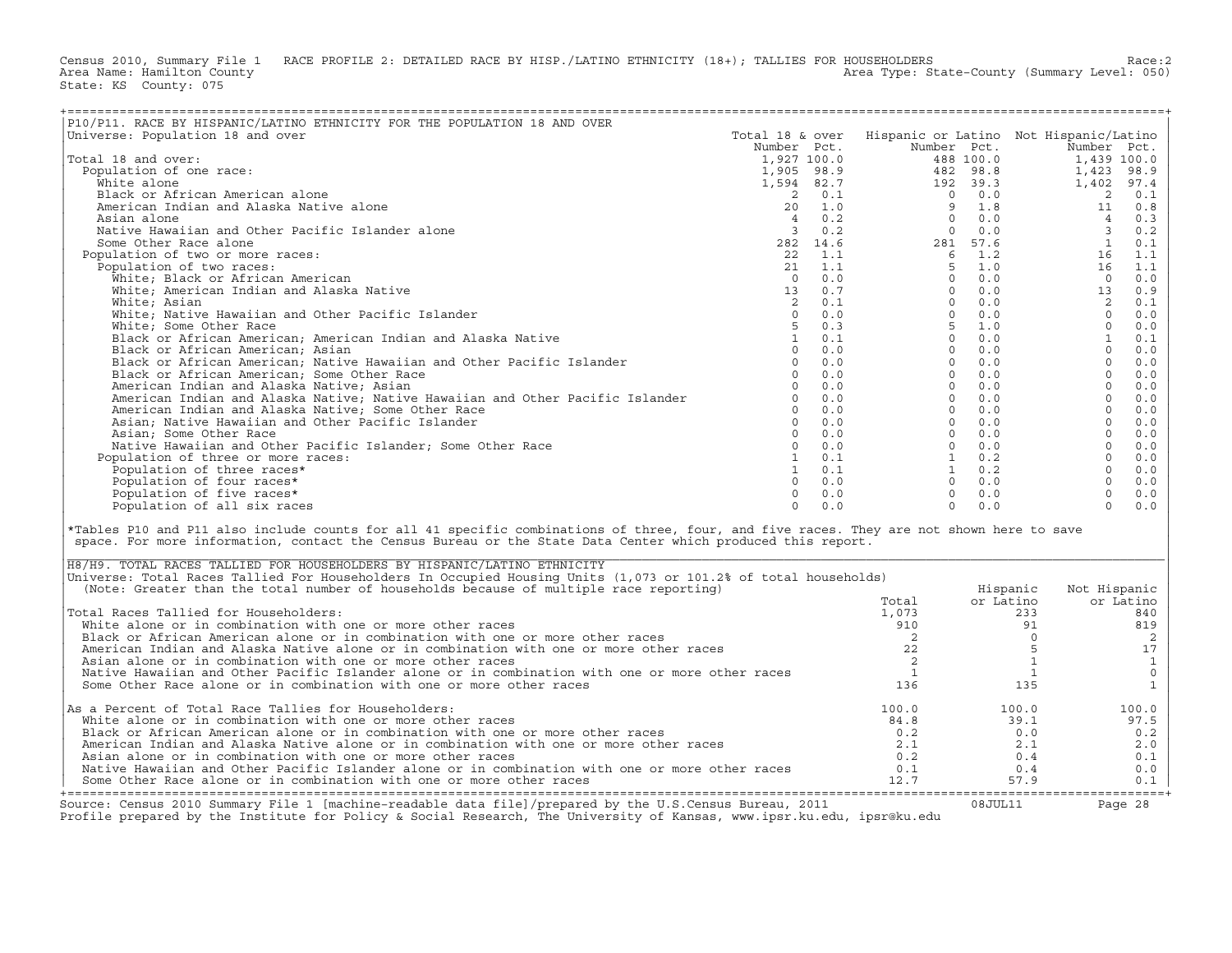Area Type: State-County (Summary Level: 050)

| P6/P8. RACE COMBINATIONS AND<br>SHARE OF TOTAL TALLIES                                                                                                                                                                                                                                              | White              |         | Black or<br>African American |                       | American Indian<br>& Alaska Native |                         | Asian   |                        | Other Pacific   | Native Hawaiian & Some other race |         |                       |
|-----------------------------------------------------------------------------------------------------------------------------------------------------------------------------------------------------------------------------------------------------------------------------------------------------|--------------------|---------|------------------------------|-----------------------|------------------------------------|-------------------------|---------|------------------------|-----------------|-----------------------------------|---------|-----------------------|
| Two Universes:<br>Total Population (2,690)                                                                                                                                                                                                                                                          |                    | (WHITE) |                              | (BLACK)               |                                    | (AIAN)                  |         | (ASIAN)                | Islander (NHPI) |                                   |         | (OTHER)               |
| and Total Races Tallied*                                                                                                                                                                                                                                                                            | Persons            | Pct of  | Persons                      | Pct of                | Persons                            | Pct of                  | Persons | Pct of                 | Persons         | Pct of                            | Persons | Pct of                |
| $(2,732$ or $98.5$ ° of                                                                                                                                                                                                                                                                             | or                 | WHITE   | or                           | BLACK                 | or                                 | AIAN                    | or      | ASIAN                  | or              | NHPI                              | or      | OTHER                 |
| the Total Population)                                                                                                                                                                                                                                                                               | Tallies            | Tallies | Tallies                      | Tallies               | Tallies                            | Tallies                 | Tallies | Tallies                | Tallies         | Tallies                           | Tallies | Tallies               |
| ----------------------------------                                                                                                                                                                                                                                                                  | ================== |         |                              | ------------------    |                                    | ==================      |         | ==================     |                 | ==================                |         | ------------------    |
| One Race Alone                                                                                                                                                                                                                                                                                      | 2,134 98.5         |         |                              | 8 72.7                |                                    | 33 58.9                 |         | 7 46.7                 |                 | 3 37.5                            |         | 467<br>98.1           |
| Two-Race combinations (15 in                                                                                                                                                                                                                                                                        |                    |         |                              |                       |                                    |                         |         |                        |                 |                                   |         |                       |
| all, each presented twice)--                                                                                                                                                                                                                                                                        |                    |         |                              |                       |                                    |                         |         |                        |                 |                                   |         |                       |
| Total Tallies*                                                                                                                                                                                                                                                                                      |                    | 32 1.5  |                              | 3, 27.3               |                                    | 19 33.9                 |         | 4 26.7                 |                 | $1 \quad 12.5$                    |         | 9<br>1.9              |
| $WHITE$ and                                                                                                                                                                                                                                                                                         | _________________  |         |                              | 2, 18.2               |                                    | $\overline{18}$<br>32.1 |         | 26.7<br>$\overline{4}$ |                 | 0.0<br>$\overline{0}$             |         | 8<br>1.7              |
| BLACK and                                                                                                                                                                                                                                                                                           | 2                  | 0.1     |                              | $---$                 |                                    | $1 \t 1.8$              |         | $\Omega$<br>0.0        |                 | $\Omega$<br>0.0                   |         | $\Omega$<br>0.0       |
| AIAN and                                                                                                                                                                                                                                                                                            | 18                 | 0.8     |                              | 9.1<br>$\mathbf{1}$   |                                    | -----------             |         | 0.0<br>$\Omega$        |                 | $\Omega$<br>0.0                   |         | $\Omega$<br>0.0       |
| ASIAN and                                                                                                                                                                                                                                                                                           | $\overline{4}$     | 0.2     |                              | 0.0<br>$\Omega$       |                                    | $\circ$<br>0.0          |         | $- - - -$              |                 | $\circ$<br>0.0                    |         | $\circ$<br>0.0        |
| NHPI and                                                                                                                                                                                                                                                                                            | $\circ$            | 0.0     |                              | 0.0<br>0              |                                    | $\Omega$<br>0.0         |         | $\circ$<br>0.0         |                 |                                   |         | $\mathbf{1}$<br>0.2   |
| OTHER and                                                                                                                                                                                                                                                                                           | 8                  | 0.4     |                              | $\Omega$<br>0.0       |                                    | $\Omega$<br>0.0         |         | $\Omega$<br>0.0        |                 | $1 \quad 12.5$                    |         |                       |
|                                                                                                                                                                                                                                                                                                     |                    |         |                              |                       |                                    |                         |         |                        |                 |                                   |         |                       |
| Three-Race combinations (20,                                                                                                                                                                                                                                                                        |                    |         |                              |                       |                                    |                         |         |                        |                 |                                   |         |                       |
| each presented three times)--                                                                                                                                                                                                                                                                       |                    |         |                              |                       |                                    |                         |         |                        |                 |                                   |         |                       |
| Total Tallies*                                                                                                                                                                                                                                                                                      | $\circ$            | 0.0     |                              | 0.0<br>$\Omega$       |                                    | 4<br>7.1                |         | 4 26.7                 |                 | 4 50.0                            |         | $\circ$<br>0.0        |
|                                                                                                                                                                                                                                                                                                     |                    |         |                              |                       |                                    |                         |         |                        |                 |                                   |         |                       |
| WHITE; BLACK; and                                                                                                                                                                                                                                                                                   | ________________   |         |                              |                       |                                    | $\overline{0}$<br>0.0   |         | $\overline{0}$<br>0.0  |                 | $\overline{0}$<br>0.0             |         | 0.0<br>$\circ$        |
| WHITE; AIAN; and                                                                                                                                                                                                                                                                                    |                    |         |                              | 0.0<br>$\Omega$       |                                    | $  -$                   |         | 0.0<br>$\Omega$        |                 | $\Omega$<br>0.0                   |         | $\Omega$<br>0.0       |
| WHITE; ASIAN; and                                                                                                                                                                                                                                                                                   |                    |         |                              | 0.0<br>$\Omega$       |                                    | 0.0<br>$\Omega$         |         | $---$                  |                 | $\Omega$<br>0.0                   |         | $\Omega$<br>0.0       |
| WHITE; NHPI; and                                                                                                                                                                                                                                                                                    |                    |         |                              | 0.0<br>$\mathbf 0$    |                                    | $\Omega$<br>0.0         |         | $\circ$<br>0.0         |                 | $- - -$                           |         | $\circ$<br>0.0        |
| WHITE; OTHER; and                                                                                                                                                                                                                                                                                   | _________________  |         |                              | 0.0<br>$\Omega$       |                                    | $\Omega$<br>0.0         |         | $\Omega$<br>0.0        |                 | $\circ$<br>0.0                    |         | ________              |
| BLACK; AIAN; and                                                                                                                                                                                                                                                                                    | $\Omega$           | 0.0     |                              |                       |                                    | $\frac{1}{2}$           |         | $\Omega$<br>0.0        |                 | 0.0<br>$\mathbf 0$                |         | 0.0<br>$\circ$        |
| BLACK; ASIAN; and                                                                                                                                                                                                                                                                                   | $\Omega$           | 0.0     |                              |                       |                                    | $\Omega$<br>0.0         |         |                        |                 | $\mathbf 0$<br>0.0                |         | $\Omega$<br>0.0       |
| BLACK; NHPI; and                                                                                                                                                                                                                                                                                    | $\circ$            | 0.0     |                              |                       |                                    | $\circ$<br>0.0          |         | $\circ$<br>0.0         |                 |                                   |         | $\circ$<br>0.0        |
| BLACK; OTHER; and                                                                                                                                                                                                                                                                                   | $\Omega$           | 0.0     |                              |                       |                                    | $\Omega$<br>0.0         |         | $\Omega$<br>0.0        |                 | $\Omega$<br>0.0                   |         |                       |
|                                                                                                                                                                                                                                                                                                     |                    |         |                              |                       |                                    |                         |         |                        |                 |                                   |         |                       |
| AIAN; ASIAN; and                                                                                                                                                                                                                                                                                    | $\circ$            | 0.0     |                              | $\Omega$<br>0.0       |                                    |                         |         | -----                  |                 | 4 50.0                            |         | $\circ$<br>0.0        |
| AIAN; NHPI; and                                                                                                                                                                                                                                                                                     | $\circ$            | 0.0     |                              | $\Omega$<br>0.0       |                                    |                         |         | 4 26.7                 |                 |                                   |         | $\Omega$<br>0.0       |
| AIAN; OTHER; and                                                                                                                                                                                                                                                                                    | $\Omega$           | 0.0     |                              | $\Omega$<br>0.0       |                                    |                         |         | $\Omega$<br>0.0        |                 | $\circ$<br>0.0                    |         |                       |
| ASIAN; NHPI; and                                                                                                                                                                                                                                                                                    | $\circ$            | 0.0     |                              | 0.0<br>$\circ$        |                                    | 7.1<br>4                |         |                        |                 |                                   |         | 0.0<br>$\Omega$       |
| ASIAN; OTHER; and                                                                                                                                                                                                                                                                                   | $\circ$            | 0.0     |                              | 0.0<br>$\Omega$       |                                    | $\Omega$<br>0.0         |         |                        |                 | $\mathbf{0}$<br>0.0               |         |                       |
|                                                                                                                                                                                                                                                                                                     |                    |         |                              |                       |                                    |                         |         |                        |                 |                                   |         |                       |
| NHPI; OTHER; and                                                                                                                                                                                                                                                                                    | $\circ$            | 0.0     |                              | $\circ$<br>0.0        |                                    | $\Omega$<br>0.0         |         | $\circ$<br>0.0         |                 |                                   |         |                       |
| Four Races (15)--Total Tallies*:                                                                                                                                                                                                                                                                    | $\overline{0}$     | 0.0     |                              | $\overline{0}$<br>0.0 |                                    | 0.0<br>$\overline{0}$   |         | 0.0<br>$\overline{0}$  |                 | $\overline{0}$<br>0.0             |         | $\overline{0}$<br>0.0 |
| Five Races (6)--Total Tallies*:                                                                                                                                                                                                                                                                     | $\Omega$           | 0.0     |                              | 0.0<br>$\Omega$       |                                    | $\Omega$<br>0.0         |         | $\circ$<br>0.0         |                 | $\mathbf 0$<br>0.0                |         | $\circ$<br>0.0        |
| Six Races (1)--Total Tallies*:                                                                                                                                                                                                                                                                      | $\Omega$           | 0.0     |                              | $\circ$<br>0.0        |                                    | $\Omega$<br>0.0         |         | $\circ$<br>0.0         |                 | $\Omega$<br>0.0                   |         | $\circ$<br>0.0        |
|                                                                                                                                                                                                                                                                                                     |                    |         |                              |                       |                                    |                         |         |                        |                 |                                   |         |                       |
| Total Tallies* for each race                                                                                                                                                                                                                                                                        |                    |         |                              |                       |                                    |                         |         |                        |                 |                                   |         |                       |
| alone or in any combination:                                                                                                                                                                                                                                                                        | 2,166 100.0        |         |                              | 11 100.0              |                                    | 56 100.0                |         | 15 100.0               |                 | 8 100.0                           |         | 476 100.0             |
| *Notes: Summing across Total Tallies rows would give results greater than the corresponding population counts because of multiple counting (e.g.,<br>each person of three races would be counted three times). Detail is not shown for the four-race and five-race combinations. Each Percent shown |                    |         |                              |                       |                                    |                         |         |                        |                 |                                   |         |                       |
| represents that combination's share of total tallies for the race indicated in the column header. See Race Profile 1 for Grand Total Tallies.                                                                                                                                                       |                    |         |                              |                       |                                    |                         |         |                        |                 |                                   |         |                       |

+===================================================================================================================================================+Source: Census 2010 Summary File 1 [machine−readable data file]/prepared by the U.S.Census Bureau, 2011 08JUL11 Page 29 Profile prepared by the Institute for Policy & Social Research, The University of Kansas, www.ipsr.ku.edu, ipsr@ku.edu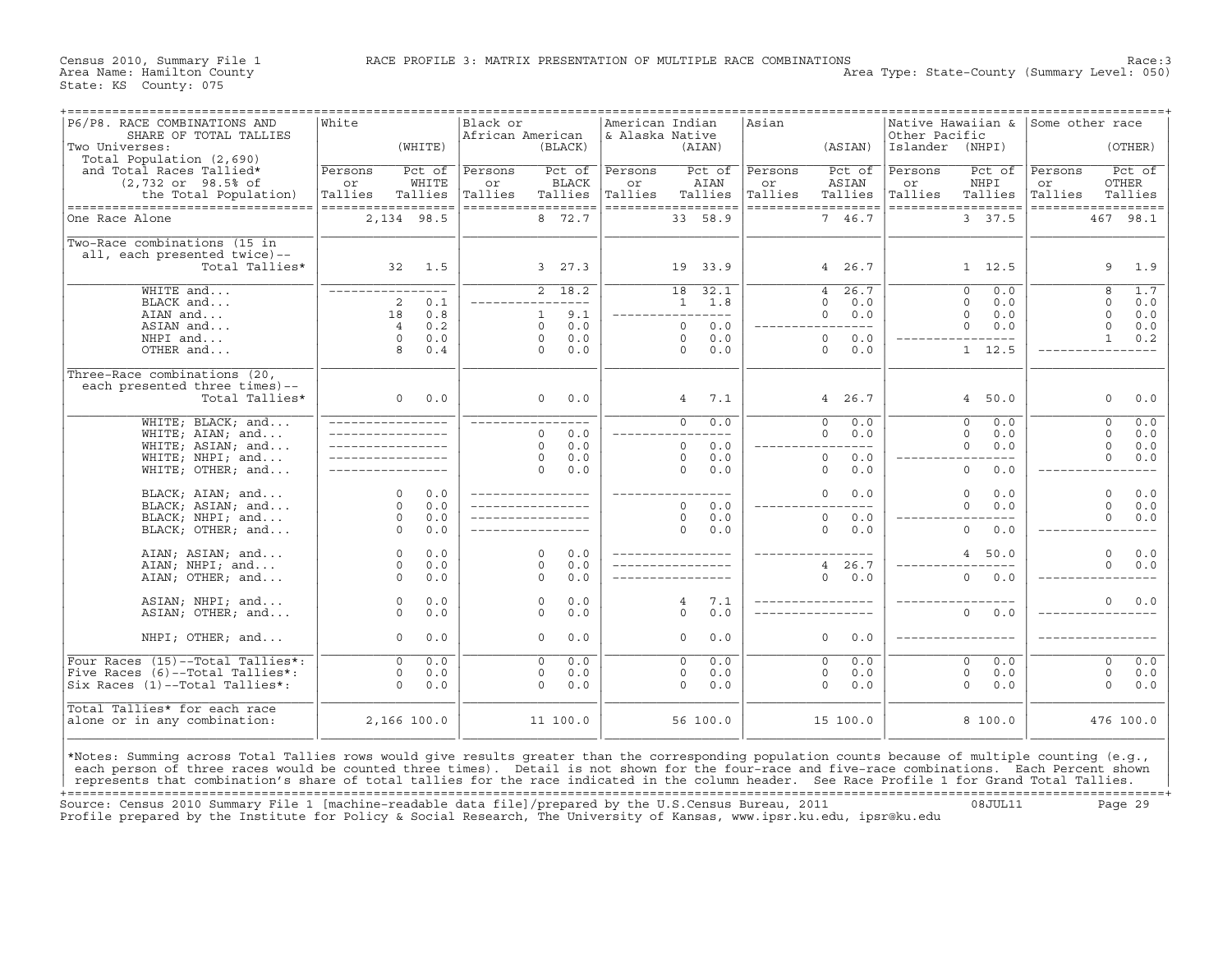Census 2010, Summary File 1 RACE PROFILE 4: DETAILED NATIVE AMERICAN, ASIAN, PACIFIC ISLANDER, & HISP/LATINO SUBGROUPS Race:4 Area Type: State-County (Summary Level: 050) State: KS County: 075

| PCT1. AMERICAN INDIAN AND ALASKA NATIVE BY TRIBE                                                                                                                                                                                                                                                                                                                                                                                                                            |                                   |                      |                                                                                                                                                                                                                                                                                                                                                                                                                                                                                 |              |                                                                                                                                                                                                                                                                          |                |                                                                                                                                                                                               |
|-----------------------------------------------------------------------------------------------------------------------------------------------------------------------------------------------------------------------------------------------------------------------------------------------------------------------------------------------------------------------------------------------------------------------------------------------------------------------------|-----------------------------------|----------------------|---------------------------------------------------------------------------------------------------------------------------------------------------------------------------------------------------------------------------------------------------------------------------------------------------------------------------------------------------------------------------------------------------------------------------------------------------------------------------------|--------------|--------------------------------------------------------------------------------------------------------------------------------------------------------------------------------------------------------------------------------------------------------------------------|----------------|-----------------------------------------------------------------------------------------------------------------------------------------------------------------------------------------------|
| Universe: Persons who are American Indian and Alaska Native Alone                                                                                                                                                                                                                                                                                                                                                                                                           |                                   |                      |                                                                                                                                                                                                                                                                                                                                                                                                                                                                                 |              |                                                                                                                                                                                                                                                                          |                |                                                                                                                                                                                               |
| Niverse: Persons who are and<br>Michine tribe specified:<br>Michine tribe specified: 15 Creek<br>American Indian tribe:<br>Apache do Data are and the composite of the control of the specified<br>2 American Apache (and in the speci                                                                                                                                                                                                                                      |                                   |                      |                                                                                                                                                                                                                                                                                                                                                                                                                                                                                 |              |                                                                                                                                                                                                                                                                          |                | $\circ$<br>$\overline{9}$<br>$\begin{array}{c} 1 \\ 0 \\ 0 \end{array}$<br>$\mathsf{O}$<br>$\mathsf{O}\xspace$<br>$_{\rm 0}^{\rm 0}$<br>$\mathsf{O}\xspace$<br>$\circ$<br>15<br>$\mathcal{F}$ |
|                                                                                                                                                                                                                                                                                                                                                                                                                                                                             |                                   |                      |                                                                                                                                                                                                                                                                                                                                                                                                                                                                                 |              |                                                                                                                                                                                                                                                                          |                |                                                                                                                                                                                               |
| PCT5/PCT7. ASIAN POPULATION--DETAILED GROUPS<br>Two Universes: (1) Persons who are Asian Alone, and<br>(2) Total Asian Tallies reported by all persons*                                                                                                                                                                                                                                                                                                                     |                                   |                      | PCT8. NATIVE HAWAIIAN AND OTHER PACIFIC<br>ISLANDER POPULATION--DETAILED GROUPS<br>Univ.: Persons who are Native Hawaiian and<br>other Pacific Islander Alone                                                                                                                                                                                                                                                                                                                   |              | PCT11. HISPANIC/LATINO BY SPECIFIC<br>ORIGIN<br>Univ.: Hispanic/Latino population **                                                                                                                                                                                     |                |                                                                                                                                                                                               |
| $\begin{tabular}{ c c c c } \hline \textbf{Totals (Each Universe)} & \textbf{Persons (1) Pct. Tallies*} \\ \hline \textbf{Only one group specified:} & 7 100.0 \\ \hline \textbf{Any an Indian} & 6 85.7 & ---- \\ \hline \textbf{Asian Indian} & 0 0.0 \\ \hline \textbf{Bnutanese} & 0 0.0 \\ \hline \textbf{Butamese} & 0 0.0 \\ \hline \textbf{Cmhoesi} & 0 0.0 \\ \hline \textbf{Chimese, except Taiwanese} & 0 0.0 \\ \hline \textbf{Chimese, except Taiwanese} & 0 $ | Persons $(1)$ Pct. Tallies* $(2)$ |                      |                                                                                                                                                                                                                                                                                                                                                                                                                                                                                 |              | Total Hispanic/Latino $827 100.0$<br>Mexican 679 82.1                                                                                                                                                                                                                    |                |                                                                                                                                                                                               |
|                                                                                                                                                                                                                                                                                                                                                                                                                                                                             |                                   | 15                   |                                                                                                                                                                                                                                                                                                                                                                                                                                                                                 | Persons Pct. |                                                                                                                                                                                                                                                                          | $\frac{3}{7}$  |                                                                                                                                                                                               |
|                                                                                                                                                                                                                                                                                                                                                                                                                                                                             |                                   | $\frac{1}{2}$        |                                                                                                                                                                                                                                                                                                                                                                                                                                                                                 |              | Puerto Rican                                                                                                                                                                                                                                                             |                | 0.8                                                                                                                                                                                           |
|                                                                                                                                                                                                                                                                                                                                                                                                                                                                             |                                   | $\Omega$             | Total:<br>$\begin{tabular}{llllllllll} \multicolumn{4}{l}{{\small\mbox{\small\sc Total}}}:\quad & & & & 3\ 100.0 \\ & & & & & 0\ 101 \\ & & & & 0\ 100.0 \\ & {\small\mbox{\small\sc Native\; Hawaii}}:\quad & & 0\ 0.0 \\ & {\small\mbox{\small\sc Native\; Hawaii}}:\quad & & 0\ 0.0 \\ & {\small\mbox{\small\sc Tongan\; }}\quad & & 0\ 0.0 \\ & {\small\mbox{\small\sc Tongan\; }}\quad & & 0\ 0.0 \\ & {\small\mbox{\small\sc Niconesian}}:\quad & & 0\ 0.0 \\ & {\small\$ | 3 100.0      | Cuban                                                                                                                                                                                                                                                                    | $\Omega$       | 0.0                                                                                                                                                                                           |
|                                                                                                                                                                                                                                                                                                                                                                                                                                                                             |                                   | $\Omega$<br>$\Omega$ |                                                                                                                                                                                                                                                                                                                                                                                                                                                                                 |              | Cominican Republic<br>Central American<br>excluding Mexican: 17<br>Costa Rican 13                                                                                                                                                                                        |                | 0.0                                                                                                                                                                                           |
|                                                                                                                                                                                                                                                                                                                                                                                                                                                                             |                                   | $\Omega$             |                                                                                                                                                                                                                                                                                                                                                                                                                                                                                 |              |                                                                                                                                                                                                                                                                          |                |                                                                                                                                                                                               |
|                                                                                                                                                                                                                                                                                                                                                                                                                                                                             |                                   | $\circ$              |                                                                                                                                                                                                                                                                                                                                                                                                                                                                                 |              | tra.<br>xcluding no.<br>Costa Rican<br>Guatemalan<br>Honduran<br>Micaraguan<br>Panamanian<br>Salvadoran<br>J Salvadoran<br>O 0.0<br>O 0.0<br>South American<br>O 0.0<br>South American<br>Argentinean<br>Talvian<br>D 1.<br>Argentinean<br>D 1.<br>O 0.0<br>O 0.0<br>O 0 |                |                                                                                                                                                                                               |
|                                                                                                                                                                                                                                                                                                                                                                                                                                                                             |                                   | 5                    |                                                                                                                                                                                                                                                                                                                                                                                                                                                                                 |              |                                                                                                                                                                                                                                                                          |                |                                                                                                                                                                                               |
|                                                                                                                                                                                                                                                                                                                                                                                                                                                                             |                                   | $\overline{3}$       |                                                                                                                                                                                                                                                                                                                                                                                                                                                                                 |              |                                                                                                                                                                                                                                                                          |                |                                                                                                                                                                                               |
|                                                                                                                                                                                                                                                                                                                                                                                                                                                                             |                                   | $\Omega$             |                                                                                                                                                                                                                                                                                                                                                                                                                                                                                 |              |                                                                                                                                                                                                                                                                          |                |                                                                                                                                                                                               |
|                                                                                                                                                                                                                                                                                                                                                                                                                                                                             |                                   | $\Omega$             |                                                                                                                                                                                                                                                                                                                                                                                                                                                                                 |              |                                                                                                                                                                                                                                                                          |                |                                                                                                                                                                                               |
|                                                                                                                                                                                                                                                                                                                                                                                                                                                                             |                                   | $\mathbf{1}$         |                                                                                                                                                                                                                                                                                                                                                                                                                                                                                 |              |                                                                                                                                                                                                                                                                          |                |                                                                                                                                                                                               |
|                                                                                                                                                                                                                                                                                                                                                                                                                                                                             |                                   | $\overline{3}$       |                                                                                                                                                                                                                                                                                                                                                                                                                                                                                 |              |                                                                                                                                                                                                                                                                          |                |                                                                                                                                                                                               |
|                                                                                                                                                                                                                                                                                                                                                                                                                                                                             |                                   | $\circ$              |                                                                                                                                                                                                                                                                                                                                                                                                                                                                                 |              |                                                                                                                                                                                                                                                                          |                |                                                                                                                                                                                               |
|                                                                                                                                                                                                                                                                                                                                                                                                                                                                             |                                   | $\circ$              |                                                                                                                                                                                                                                                                                                                                                                                                                                                                                 |              |                                                                                                                                                                                                                                                                          |                |                                                                                                                                                                                               |
|                                                                                                                                                                                                                                                                                                                                                                                                                                                                             |                                   | $\Omega$             |                                                                                                                                                                                                                                                                                                                                                                                                                                                                                 |              |                                                                                                                                                                                                                                                                          |                |                                                                                                                                                                                               |
|                                                                                                                                                                                                                                                                                                                                                                                                                                                                             |                                   | $\Omega$             |                                                                                                                                                                                                                                                                                                                                                                                                                                                                                 |              |                                                                                                                                                                                                                                                                          |                |                                                                                                                                                                                               |
|                                                                                                                                                                                                                                                                                                                                                                                                                                                                             |                                   | $\Omega$             |                                                                                                                                                                                                                                                                                                                                                                                                                                                                                 |              |                                                                                                                                                                                                                                                                          |                |                                                                                                                                                                                               |
|                                                                                                                                                                                                                                                                                                                                                                                                                                                                             |                                   | 2                    |                                                                                                                                                                                                                                                                                                                                                                                                                                                                                 |              |                                                                                                                                                                                                                                                                          |                |                                                                                                                                                                                               |
|                                                                                                                                                                                                                                                                                                                                                                                                                                                                             |                                   | $\Omega$             |                                                                                                                                                                                                                                                                                                                                                                                                                                                                                 |              | Paraquayan                                                                                                                                                                                                                                                               | $\overline{0}$ | 0.0                                                                                                                                                                                           |
|                                                                                                                                                                                                                                                                                                                                                                                                                                                                             |                                   | $\Omega$             | **Hispanic/Latino persons can be of any race                                                                                                                                                                                                                                                                                                                                                                                                                                    |              | Peruvian                                                                                                                                                                                                                                                                 |                | $8 \t 1.0$                                                                                                                                                                                    |
|                                                                                                                                                                                                                                                                                                                                                                                                                                                                             |                                   | $\Omega$             |                                                                                                                                                                                                                                                                                                                                                                                                                                                                                 |              | Uruquayan                                                                                                                                                                                                                                                                | $\overline{0}$ | 0.0                                                                                                                                                                                           |
|                                                                                                                                                                                                                                                                                                                                                                                                                                                                             |                                   | <sup>1</sup>         |                                                                                                                                                                                                                                                                                                                                                                                                                                                                                 |              | Venezuelan                                                                                                                                                                                                                                                               | $\overline{0}$ | 0.0                                                                                                                                                                                           |
|                                                                                                                                                                                                                                                                                                                                                                                                                                                                             |                                   |                      |                                                                                                                                                                                                                                                                                                                                                                                                                                                                                 |              |                                                                                                                                                                                                                                                                          |                |                                                                                                                                                                                               |
|                                                                                                                                                                                                                                                                                                                                                                                                                                                                             |                                   |                      |                                                                                                                                                                                                                                                                                                                                                                                                                                                                                 |              |                                                                                                                                                                                                                                                                          |                |                                                                                                                                                                                               |
|                                                                                                                                                                                                                                                                                                                                                                                                                                                                             |                                   |                      |                                                                                                                                                                                                                                                                                                                                                                                                                                                                                 |              |                                                                                                                                                                                                                                                                          |                |                                                                                                                                                                                               |
|                                                                                                                                                                                                                                                                                                                                                                                                                                                                             |                                   |                      |                                                                                                                                                                                                                                                                                                                                                                                                                                                                                 |              |                                                                                                                                                                                                                                                                          |                |                                                                                                                                                                                               |
|                                                                                                                                                                                                                                                                                                                                                                                                                                                                             |                                   |                      |                                                                                                                                                                                                                                                                                                                                                                                                                                                                                 |              |                                                                                                                                                                                                                                                                          |                |                                                                                                                                                                                               |
|                                                                                                                                                                                                                                                                                                                                                                                                                                                                             |                                   |                      |                                                                                                                                                                                                                                                                                                                                                                                                                                                                                 |              |                                                                                                                                                                                                                                                                          |                |                                                                                                                                                                                               |

Source: Census 2010 Summary File 1 [machine−readable data file]/prepared by the U.S.Census Bureau, 2011 08JUL11 Page 30 Profile prepared by the Institute for Policy & Social Research, The University of Kansas, www.ipsr.ku.edu, ipsr@ku.edu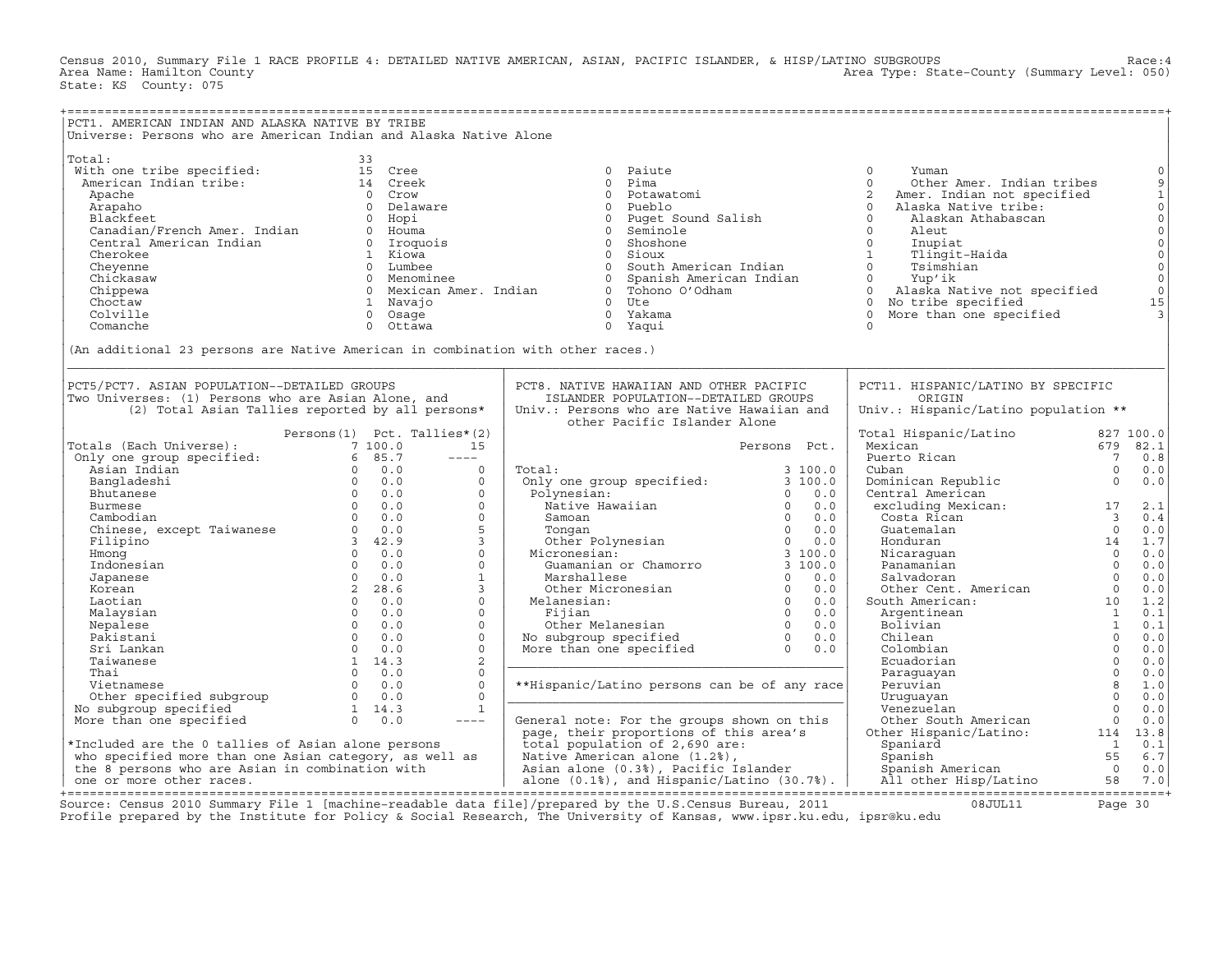| P29/P29A. POPULATION SUMMARY BY RESIDENCE TYPE FOR DESIGNATED UNIVERSE<br>Universe: PERSONS Who Are White Alone                                                                                                                                                                |                                                            |                              |                                               |                                 |                  |             | P38A/39A. FAMILY TYPE BY PRESENCE AND AGE OF OWN OR RELATED CHILDREN<br>Universe: Families With A Householder Who Is<br>White Alone $(**)$ $(***)$                                                                                                                                                                                                    |                               |         |                                   |                   |
|--------------------------------------------------------------------------------------------------------------------------------------------------------------------------------------------------------------------------------------------------------------------------------|------------------------------------------------------------|------------------------------|-----------------------------------------------|---------------------------------|------------------|-------------|-------------------------------------------------------------------------------------------------------------------------------------------------------------------------------------------------------------------------------------------------------------------------------------------------------------------------------------------------------|-------------------------------|---------|-----------------------------------|-------------------|
|                                                                                                                                                                                                                                                                                |                                                            |                              |                                               |                                 |                  |             |                                                                                                                                                                                                                                                                                                                                                       |                               |         |                                   |                   |
| Total Persons:<br>In Households(*)                                                                                                                                                                                                                                             |                                                            | Population<br>2,134<br>2,134 | 79.3% of<br>79.3% of                          | As % of Population of all Races | 2,690<br>2,690   |             | By Presence of:                                                                                                                                                                                                                                                                                                                                       | Own Children<br>Families Pct. |         | Related Children<br>Families Pct. |                   |
| In Group Quarters                                                                                                                                                                                                                                                              |                                                            | $\overline{0}$               | . %                                           |                                 | $\Omega$         |             |                                                                                                                                                                                                                                                                                                                                                       |                               |         |                                   |                   |
| P16-18A/P36-37A. HOUSEHOLDS/POPULATION IN HOUSEHOLDS BY HOUSEHOLD TYPE                                                                                                                                                                                                         |                                                            |                              |                                               |                                 |                  |             | All families:                                                                                                                                                                                                                                                                                                                                         | 578 100.0                     |         | 483                               | 578 100.0<br>83.6 |
| Universe: HOUSEHOLDERS Who Are White Alone                                                                                                                                                                                                                                     |                                                            |                              |                                               |                                 |                  |             |                                                                                                                                                                                                                                                                                                                                                       |                               |         |                                   | 211 36.5          |
|                                                                                                                                                                                                                                                                                |                                                            |                              |                                               |                                 | Average          |             |                                                                                                                                                                                                                                                                                                                                                       |                               |         | 47                                | 8.1               |
|                                                                                                                                                                                                                                                                                |                                                            |                              | Households                                    | Population $(**)$               | Size             |             |                                                                                                                                                                                                                                                                                                                                                       |                               |         | 55                                | 9.5               |
| Total Households(**)                                                                                                                                                                                                                                                           |                                                            |                              |                                               |                                 | 2.38             |             |                                                                                                                                                                                                                                                                                                                                                       |                               |         | 109                               | 18.9              |
|                                                                                                                                                                                                                                                                                |                                                            |                              |                                               |                                 | 0.60             |             |                                                                                                                                                                                                                                                                                                                                                       |                               |         | 272                               | 47.1              |
|                                                                                                                                                                                                                                                                                |                                                            |                              |                                               |                                 | 1.78             |             |                                                                                                                                                                                                                                                                                                                                                       |                               |         | 95                                | 16.4              |
|                                                                                                                                                                                                                                                                                |                                                            |                              |                                               |                                 | 3.01             |             |                                                                                                                                                                                                                                                                                                                                                       |                               |         | 35                                | 6.1               |
|                                                                                                                                                                                                                                                                                |                                                            |                              |                                               |                                 | 0.91             |             |                                                                                                                                                                                                                                                                                                                                                       |                               |         | 20                                | 3.5               |
|                                                                                                                                                                                                                                                                                |                                                            |                              |                                               |                                 | 2.10             |             |                                                                                                                                                                                                                                                                                                                                                       |                               |         | $\overline{4}$                    | 0.7               |
| otal Households (**)<br>Under 18 years<br>18 years and over<br>Family Households (***)<br>1603<br>2,141<br>1603<br>1603<br>1742<br>Under 18 years<br>1742<br>Under 18 years<br>1742<br>1742<br>1742<br>526<br>1742<br>526<br>1742<br>526<br>1742<br>526<br>1742<br>526<br>1742 |                                                            |                              |                                               |                                 |                  |             |                                                                                                                                                                                                                                                                                                                                                       |                               |         | $\overline{2}$                    | 0.3               |
|                                                                                                                                                                                                                                                                                |                                                            |                              |                                               |                                 | 1.12             |             |                                                                                                                                                                                                                                                                                                                                                       |                               |         |                                   |                   |
|                                                                                                                                                                                                                                                                                |                                                            |                              |                                               |                                 |                  |             |                                                                                                                                                                                                                                                                                                                                                       |                               |         | 14                                | 2.4               |
| P12A/P13A. POPULATION BY AGE AND SEX                                                                                                                                                                                                                                           |                                                            |                              |                                               |                                 |                  |             |                                                                                                                                                                                                                                                                                                                                                       |                               |         | 15                                | 2.6               |
| Universe: Persons Who Are White Alone (*)                                                                                                                                                                                                                                      |                                                            |                              |                                               |                                 |                  |             |                                                                                                                                                                                                                                                                                                                                                       |                               |         | 60                                | 10.4              |
|                                                                                                                                                                                                                                                                                |                                                            |                              |                                               |                                 |                  |             |                                                                                                                                                                                                                                                                                                                                                       |                               |         | 44                                | 7.6               |
|                                                                                                                                                                                                                                                                                | ---Both Sexes---                                           |                              | ------Male------                              |                                 | -----Female----- |             |                                                                                                                                                                                                                                                                                                                                                       |                               |         | 13                                | 2.2               |
|                                                                                                                                                                                                                                                                                | Number                                                     | Pct.                         | Number Pct.                                   |                                 | Number           | Pct.        |                                                                                                                                                                                                                                                                                                                                                       |                               |         | 10                                | 1.7               |
|                                                                                                                                                                                                                                                                                |                                                            |                              |                                               |                                 |                  |             |                                                                                                                                                                                                                                                                                                                                                       |                               |         | 21                                | 3.6               |
| All Ages:                                                                                                                                                                                                                                                                      |                                                            | 2,134 100.0                  | 1,061 100.0                                   |                                 |                  | 1,073 100.0 |                                                                                                                                                                                                                                                                                                                                                       |                               |         | 16                                | 2.8               |
| Under 5                                                                                                                                                                                                                                                                        | 161                                                        | 7.5                          | $\frac{91}{87}$                               | 8.6                             | 70               | 6.5         |                                                                                                                                                                                                                                                                                                                                                       |                               |         |                                   |                   |
| $5$ to $9$                                                                                                                                                                                                                                                                     | 171                                                        | 8.0                          |                                               | 8.2                             | 84               | 7.8         |                                                                                                                                                                                                                                                                                                                                                       |                               |         |                                   |                   |
| 10 to 14                                                                                                                                                                                                                                                                       | 130                                                        | 6.1                          |                                               | 5.9                             | 67               | 6.2         | P31A. RELATIONSHIP BY HOUSEHOLD TYPE FOR THE POPULATION UNDER 18 YEARS                                                                                                                                                                                                                                                                                |                               |         |                                   |                   |
| 15 to 17                                                                                                                                                                                                                                                                       |                                                            | 3.7                          |                                               | 4.1                             | 35               | 3.3         | Universe: Persons under 18 who are                                                                                                                                                                                                                                                                                                                    |                               |         |                                   |                   |
| 18 and 19                                                                                                                                                                                                                                                                      |                                                            | 2.2                          |                                               | 2.0                             | 27               | 2.5         | White Alone $(*)$ $(***)$                                                                                                                                                                                                                                                                                                                             |                               |         |                                   |                   |
| 20                                                                                                                                                                                                                                                                             | $\begin{array}{r} 130 \\ 78 \\ 48 \\ 25 \\ 21 \end{array}$ | 1.2                          | $63$<br>4 3<br>4 3<br>5<br>5<br>1 4<br>3<br>3 | 0.5                             | 20               | 1.9         |                                                                                                                                                                                                                                                                                                                                                       |                               | Number  | Pct.                              |                   |
| 21                                                                                                                                                                                                                                                                             |                                                            | 1.0                          |                                               | 1.3                             | $\overline{7}$   | 0.7         |                                                                                                                                                                                                                                                                                                                                                       |                               |         |                                   |                   |
| 22 to 24                                                                                                                                                                                                                                                                       | $rac{21}{62}$                                              | 2.9                          |                                               | 3.2                             | 28               | 2.6         | Total under 18:                                                                                                                                                                                                                                                                                                                                       |                               | 540     | 100.0                             |                   |
| 25 to 29                                                                                                                                                                                                                                                                       | 150                                                        | 7.0                          | 78                                            | 7.4                             | 72               | 6.7         | In households:                                                                                                                                                                                                                                                                                                                                        |                               | 540     | 100.0                             |                   |
| 30 to 34                                                                                                                                                                                                                                                                       | 131                                                        | 6.1                          | 67                                            | 6.3                             | 64               | 6.0         | Householder or spouse                                                                                                                                                                                                                                                                                                                                 |                               | $\circ$ | 0.0                               |                   |
| 35 to 39                                                                                                                                                                                                                                                                       | 106                                                        | 5.0                          | 56                                            | 5.3                             | 50               | 4.7         | Related child:                                                                                                                                                                                                                                                                                                                                        |                               | 531     | 98.3                              |                   |
| 40 to 44                                                                                                                                                                                                                                                                       | 104                                                        | 4.9                          | 53                                            | 5.0                             | 51               | 4.8         | Own child:                                                                                                                                                                                                                                                                                                                                            |                               | 505     | 93.5                              |                   |
| 45 to 49                                                                                                                                                                                                                                                                       | 178                                                        | 8.3                          | 88                                            | 8.3                             | 90               | 8.4         | In husband-wife families                                                                                                                                                                                                                                                                                                                              |                               | 406     | 75.2                              |                   |
| 50 to 54                                                                                                                                                                                                                                                                       | 138                                                        | 6.5                          | 67                                            | 6.3                             | 71               | 6.6         |                                                                                                                                                                                                                                                                                                                                                       |                               |         | 18.3                              |                   |
|                                                                                                                                                                                                                                                                                | 152                                                        | 7.1                          | 72                                            | 6.8                             | 80               | 7.5         |                                                                                                                                                                                                                                                                                                                                                       |                               |         | 5.4                               |                   |
| 55 to 59                                                                                                                                                                                                                                                                       |                                                            |                              |                                               |                                 |                  |             |                                                                                                                                                                                                                                                                                                                                                       |                               |         |                                   |                   |
| 60 and 61                                                                                                                                                                                                                                                                      | 54                                                         | 2.5                          | 25                                            | 2.4                             | 29               | 2.7         |                                                                                                                                                                                                                                                                                                                                                       |                               |         | 13.0                              |                   |
| 62 to 64                                                                                                                                                                                                                                                                       | 66                                                         | 3.1                          | 36                                            | 3.4                             | 30               | 2.8         | Other relatives:                                                                                                                                                                                                                                                                                                                                      |                               |         | 4.8                               |                   |
| 65 and 66                                                                                                                                                                                                                                                                      |                                                            | 1.5                          | 15                                            | 1.4                             | 16               | 1.5         |                                                                                                                                                                                                                                                                                                                                                       |                               |         | 3.7                               |                   |
| 67 to 69                                                                                                                                                                                                                                                                       |                                                            | 3.0                          | 30                                            | 2.8                             | 34               | 3.2         |                                                                                                                                                                                                                                                                                                                                                       |                               |         | 1.1                               |                   |
| 70 to 74                                                                                                                                                                                                                                                                       |                                                            | 3.7                          | 49                                            | 4.6                             | 31               | 2.9         | Nonrelatives                                                                                                                                                                                                                                                                                                                                          |                               |         | 1.7                               |                   |
| 75 to 79                                                                                                                                                                                                                                                                       | $\frac{31}{64}$<br>$\frac{80}{66}$                         | 3.1                          | 27                                            | 2.5                             | 39               | 3.6         | In group quarters:                                                                                                                                                                                                                                                                                                                                    |                               |         | 0.0                               |                   |
| 80 to 84                                                                                                                                                                                                                                                                       | 57                                                         | 2.7                          | 21                                            | 2.0                             | 36               | 3.4         | Institutionalized population                                                                                                                                                                                                                                                                                                                          |                               |         | 0.0                               |                   |
| 85 plus                                                                                                                                                                                                                                                                        | 61                                                         | 2.9                          | 19                                            | 1.8                             | 42               | 3.9         | $\begin{tabular}{l l l l} {l l l} {n} {n} {m} {s} {m} {n} {d} {n} {d} {n} {d} {n} {d} {n} {d} {n} {d} {n} {d} {n} {d} {n} {d} {n} {d} {n} {d} {n} {d} {n} {d} {n} {d} {n} {d} {n} {d} {n} {d} {n} {d} {n} {d} {n} {d} {n} {d} {n} {d} {n} {d} {n} {d} {n} {d} {n} {d} {n} {d} {n} {d} {n} {d} {n} {d} {n} {d} {n}$<br>Noninstitutionalized population |                               |         | 0.0                               |                   |
| $0$ to $17$                                                                                                                                                                                                                                                                    | 540                                                        | 25.3                         | 284                                           | 26.8                            | 256              | 23.9        | Note: $(*)$ Tables with PERSONS as the universe enumerate persons according                                                                                                                                                                                                                                                                           |                               |         |                                   |                   |
| 18 to 64                                                                                                                                                                                                                                                                       | 1,235                                                      | 57.9                         | 616                                           | 58.1                            | 619              | 57.7        | to their own race or ethnic category. (**) Tables with HOUSEHOLDS or                                                                                                                                                                                                                                                                                  |                               |         |                                   |                   |
| 65 plus                                                                                                                                                                                                                                                                        | 359                                                        | 16.8                         | 161                                           | 15.2                            | 198              | 18.5        | HOUSEHOLDERS as the universe enumerate persons in households according                                                                                                                                                                                                                                                                                |                               |         |                                   |                   |
|                                                                                                                                                                                                                                                                                |                                                            |                              |                                               |                                 |                  |             | to the race or ethnic category of the householder. (***) Responses of                                                                                                                                                                                                                                                                                 |                               |         |                                   |                   |
| Median Aqe                                                                                                                                                                                                                                                                     | 39.4                                                       |                              | 37.8                                          |                                 | 41.2             |             | 'same-sex spouse' were edited during processing to 'unmarried partner.'                                                                                                                                                                                                                                                                               |                               |         |                                   |                   |

+===================================================================================================================================================+ Source: Census 2010 Summary File 1 [machine−readable data file]/prepared by the U.S.Census Bureau, 2011 08JUL11 Page 31 Profile prepared by the Institute for Policy & Social Research, The University of Kansas, www.ipsr.ku.edu, ipsr@ku.edu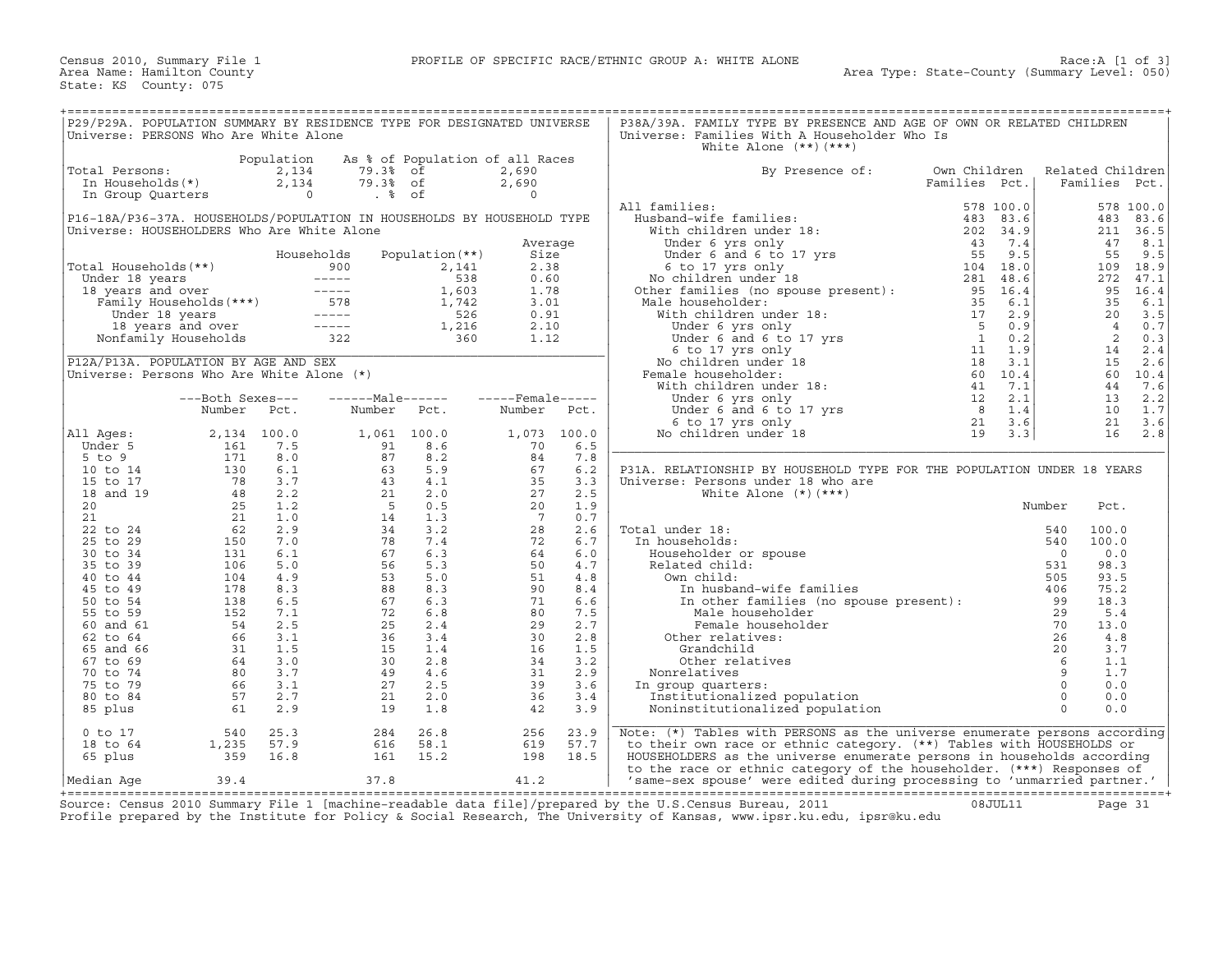| Universe: Persons Who Are White Alone (*) (***)                                                                                                                                                                                                                                        |                                       |       |                       |                       | Universe: Households With A Householder Who Is<br>White Alone $(**)$                                                 |                                                        |                 |            |
|----------------------------------------------------------------------------------------------------------------------------------------------------------------------------------------------------------------------------------------------------------------------------------------|---------------------------------------|-------|-----------------------|-----------------------|----------------------------------------------------------------------------------------------------------------------|--------------------------------------------------------|-----------------|------------|
|                                                                                                                                                                                                                                                                                        | All Ages                              |       |                       | 65 years and over     |                                                                                                                      |                                                        | Number          | Pct.       |
|                                                                                                                                                                                                                                                                                        | Number                                | Pct.  | Number                | Pct.                  |                                                                                                                      |                                                        |                 |            |
|                                                                                                                                                                                                                                                                                        |                                       |       |                       |                       | Total:                                                                                                               |                                                        |                 | 900 100.0  |
| Total:<br>al:<br>1 households:<br>In family households:<br>2 december 2020                                                                                                                                                                                                             | 2,134                                 | 100.0 |                       | 359<br>100.0          | Fousehold has 3 or more generations<br>Household does not have 3+ generations                                        |                                                        | 16              | 1.8        |
| In households:                                                                                                                                                                                                                                                                         | 2,134                                 | 100.0 |                       | 359<br>100.0          |                                                                                                                      |                                                        |                 | 884 98.2   |
|                                                                                                                                                                                                                                                                                        | 1,777                                 | 83.3  |                       | 214<br>59.6           |                                                                                                                      |                                                        |                 |            |
| Householder:                                                                                                                                                                                                                                                                           | 578                                   | 27.1  |                       | 119<br>33.1           |                                                                                                                      |                                                        |                 |            |
| Male                                                                                                                                                                                                                                                                                   | 460                                   | 21.6  |                       | 105<br>29.2           |                                                                                                                      |                                                        |                 |            |
| Female                                                                                                                                                                                                                                                                                 | 118                                   | 5.5   |                       | 3.9<br>14             |                                                                                                                      |                                                        |                 |            |
| Spouse                                                                                                                                                                                                                                                                                 | 479                                   | 22.4  |                       | 90<br>25.1            | PCT19A. NONRELATIVES BY HOUSEHOLD TYPE (*) (***)                                                                     |                                                        |                 |            |
| Parent                                                                                                                                                                                                                                                                                 | $\begin{array}{c} 4 \\ 5 \end{array}$ | 0.2   |                       | $\overline{2}$<br>0.6 | Universe: Nonrelatives who are                                                                                       |                                                        |                 |            |
| Parent-in-law<br>Parent-in-law                                                                                                                                                                                                                                                         |                                       | 0.2   |                       | 2<br>0.6              | White Alone (Total: 72)                                                                                              |                                                        |                 |            |
| Child:                                                                                                                                                                                                                                                                                 | 617                                   | 28.9  |                       |                       |                                                                                                                      |                                                        |                 |            |
| Biological                                                                                                                                                                                                                                                                             | 562                                   | 26.3  |                       |                       |                                                                                                                      | In Family                                              | In Nonfamily    |            |
| Adopted                                                                                                                                                                                                                                                                                | 17                                    | 0.8   |                       |                       |                                                                                                                      | Households                                             | Households      |            |
| Step                                                                                                                                                                                                                                                                                   | 38                                    | 1.8   |                       |                       |                                                                                                                      | Number Pct.                                            | Number Pct.     |            |
| Grandchild                                                                                                                                                                                                                                                                             | 23                                    | 1.1   |                       |                       |                                                                                                                      |                                                        |                 |            |
|                                                                                                                                                                                                                                                                                        |                                       | 0.6   |                       |                       | Nonrelatives:                                                                                                        | 37 100.0                                               |                 | 35 100.0   |
|                                                                                                                                                                                                                                                                                        |                                       | 0.1   |                       |                       |                                                                                                                      |                                                        | $1 \qquad 2.9$  |            |
|                                                                                                                                                                                                                                                                                        |                                       | 0.9   |                       | 0.3<br>$\mathbf{1}$   | Roomer or boarder<br>Housemate or roommate<br>3 8.1<br>Unmarried partner<br>21 56.8<br>Other nonrelatives<br>12 32.4 |                                                        | 6 17.1          |            |
|                                                                                                                                                                                                                                                                                        |                                       | 1.7   |                       | $\Omega$<br>0.0       |                                                                                                                      |                                                        | 21 60.0         |            |
|                                                                                                                                                                                                                                                                                        |                                       |       |                       | 145<br>40.4           |                                                                                                                      |                                                        | 7 20.0          |            |
|                                                                                                                                                                                                                                                                                        |                                       | 16.7  |                       |                       |                                                                                                                      |                                                        |                 |            |
|                                                                                                                                                                                                                                                                                        |                                       | 7.1   |                       | 12.8<br>46            |                                                                                                                      |                                                        |                 |            |
|                                                                                                                                                                                                                                                                                        |                                       | 6.0   |                       | 42<br>11.7            |                                                                                                                      |                                                        |                 |            |
|                                                                                                                                                                                                                                                                                        |                                       | 1.1   |                       | 1.1<br>$\overline{4}$ |                                                                                                                      |                                                        |                 |            |
|                                                                                                                                                                                                                                                                                        |                                       | 8.0   |                       | 95<br>26.5            | H17A. HOUSING UNITS BY HOUSEHOLDER'S AGE AND TENURE                                                                  |                                                        |                 |            |
| Grandchild 23<br>Brother or sister 13<br>Son-in-law daughter-in-law 2<br>Other relatives (#) 19<br>Nonrelatives (#) 19<br>Nonrelatives (#) 19<br>Nonrelatives 37<br>In nonfamily households: 357<br>Male householder: 152<br>Living alone 123<br>M                                     |                                       | 7.5   |                       | 93<br>25.9            | Universe: Occupied Housing Units With A Householder Who Is                                                           |                                                        |                 |            |
|                                                                                                                                                                                                                                                                                        |                                       | 0.4   |                       | $\overline{2}$<br>0.6 | White Alone $(**)$                                                                                                   |                                                        |                 |            |
|                                                                                                                                                                                                                                                                                        |                                       | 1.6   |                       | 1.1<br>$\overline{4}$ |                                                                                                                      |                                                        |                 |            |
| In group quarters:                                                                                                                                                                                                                                                                     | $\begin{matrix}0\\0\end{matrix}$      | 0.0   |                       | $\Omega$<br>0.0       | Age of                                                                                                               | Owner Occupied                                         | Renter Occupied |            |
| Institutionalized                                                                                                                                                                                                                                                                      |                                       | 0.0   |                       | $\Omega$<br>0.0       | Householder                                                                                                          | Number<br>Pct.                                         | Number          | Pct.       |
| Noninstitutionalized                                                                                                                                                                                                                                                                   | $\Omega$                              | 0.0   |                       | $\Omega$<br>0.0       |                                                                                                                      |                                                        |                 |            |
|                                                                                                                                                                                                                                                                                        |                                       |       |                       |                       | All Ages:                                                                                                            | 669 100.0                                              |                 | 231 100.0  |
|                                                                                                                                                                                                                                                                                        |                                       |       |                       |                       | $15 \text{ to } 24$                                                                                                  | 1.5<br>$\frac{10}{91}$                                 | 23 10.0         |            |
|                                                                                                                                                                                                                                                                                        |                                       |       |                       |                       | $25$ to $34$                                                                                                         | 13.6                                                   | 61              | 26.4       |
|                                                                                                                                                                                                                                                                                        |                                       |       |                       |                       |                                                                                                                      |                                                        |                 | 38 16.5    |
|                                                                                                                                                                                                                                                                                        |                                       |       |                       |                       | 35 to 44                                                                                                             | 11.1                                                   |                 | 17.3       |
|                                                                                                                                                                                                                                                                                        |                                       |       |                       |                       | 45 to 54                                                                                                             | 21.2                                                   | 40              |            |
|                                                                                                                                                                                                                                                                                        |                                       |       |                       |                       | 55 to 59                                                                                                             | 12.0                                                   | 13              | 5.6        |
|                                                                                                                                                                                                                                                                                        |                                       |       |                       |                       | 60 to 64                                                                                                             | 7.8                                                    | 16              | 6.9        |
|                                                                                                                                                                                                                                                                                        |                                       |       |                       |                       |                                                                                                                      | $\begin{array}{r} 142 \\ 80 \\ 52 \end{array}$<br>15.2 | 13              | 5.6        |
| White Alone $(**)$                                                                                                                                                                                                                                                                     |                                       |       |                       |                       | 65 to 74                                                                                                             | 102                                                    | 17              |            |
|                                                                                                                                                                                                                                                                                        |                                       |       | Number Pct.           |                       | 75 to 84                                                                                                             | 75<br>11.2                                             | 10              |            |
|                                                                                                                                                                                                                                                                                        |                                       |       |                       |                       | 85 and over                                                                                                          | 43<br>6.4                                              |                 |            |
|                                                                                                                                                                                                                                                                                        |                                       |       | 900 100.0<br>578 64.2 |                       |                                                                                                                      |                                                        |                 |            |
|                                                                                                                                                                                                                                                                                        |                                       |       |                       |                       |                                                                                                                      |                                                        |                 |            |
| Husband-wife families                                                                                                                                                                                                                                                                  |                                       |       | 483 53.7              |                       | Note: $(*)$ Tables with PERSONS as the universe enumerate persons                                                    |                                                        |                 |            |
| Other families:                                                                                                                                                                                                                                                                        |                                       |       |                       |                       | according to their own race or ethnic category. (**) Tables with                                                     |                                                        |                 |            |
|                                                                                                                                                                                                                                                                                        |                                       |       |                       |                       | HOUSEHOLDS or HOUSEHOLDERS as the universe enumerate persons in                                                      |                                                        |                 |            |
|                                                                                                                                                                                                                                                                                        |                                       |       |                       |                       | households according to the race or ethnic category of the                                                           |                                                        |                 |            |
| (#) For 65 yrs & over, includes children, siblings, etc. not shown separately<br>P18A. HOUSEHOLD TYPE<br>Universe: Households with a Householder Who is<br>Total:<br>Family households (***) :<br>Nonfamily households:                                                                |                                       |       |                       |                       | householder. (***) Responses of 'same-sex spouse' were edited                                                        |                                                        |                 |            |
| Householder living alone                                                                                                                                                                                                                                                               |                                       |       |                       |                       | during processing to 'unmarried partner.'                                                                            |                                                        |                 | 7.4<br>4.3 |
| male householder, no wife present<br>Female householder, no husband present<br>Female householder, no husband present<br>Family households:<br>1322 35.8<br>1322 35.8<br>1322 35.8<br>1322 35.8<br>1322 32.2<br>1323 32.2<br>1323 32.2<br>132 32.2<br><br>Householder not living alone |                                       |       |                       |                       |                                                                                                                      |                                                        |                 |            |

Source: Census 2010 Summary File 1 [machine−readable data file]/prepared by the U.S.Census Bureau, 2011 08JUL11 Page 32 Profile prepared by the Institute for Policy & Social Research, The University of Kansas, www.ipsr.ku.edu, ipsr@ku.edu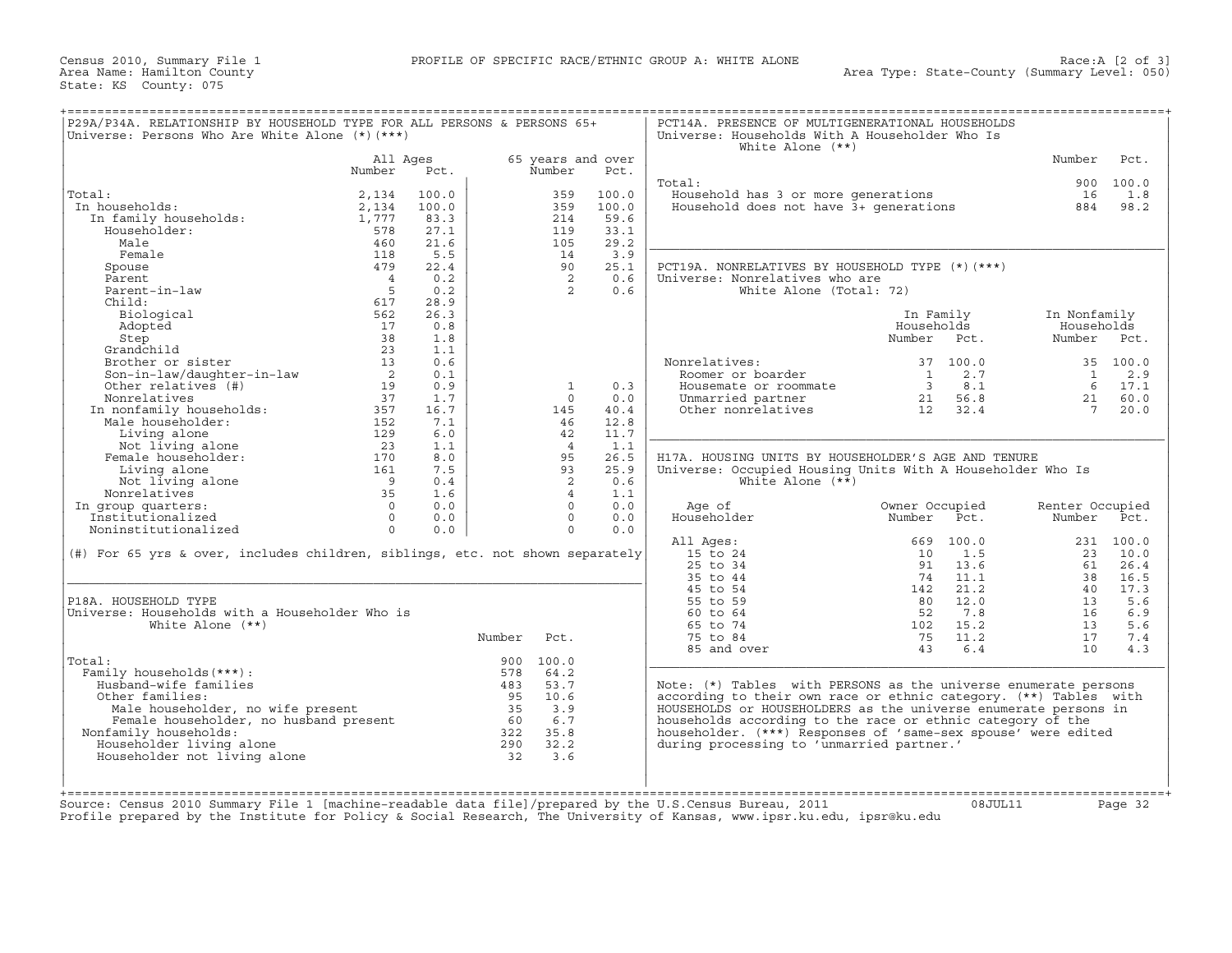## +===================================================================================================================================================+

|                             | Ali<br>Households | Pct.  | Family<br>Households    | Pct.  | Nonfamily<br>Households | Pct.  | Owner<br>Occupied | Pct.  | Renter<br>Occupied | Pct.      |
|-----------------------------|-------------------|-------|-------------------------|-------|-------------------------|-------|-------------------|-------|--------------------|-----------|
| household sizes:<br> All    | 900               | 100.0 | 578                     | 100.0 | 322                     | 100.0 | 669               | 100.0 |                    | 231 100.0 |
| 1-person households         | 290               | 32.2  | (Family always >1 pers) |       | 290                     | 90.1  | 184               | 27.5  | 106                | 45.9      |
| 2-person households         | 283               | 31.4  | 256                     | 44.3  | 27                      | 8.4   | 248               | 37.1  | 35                 | 15.2      |
| 3-person households         | 145               | 16.1  | 141                     | 24.4  |                         | 1.2   | 110               | 16.4  | 35.                | 15.2      |
| 4-person households         | 93                | 10.3  | 92                      | 15.9  |                         | 0.3   | 68                | 10.2  | 25                 | 10.8      |
| 5-person households         | 62                | 6.9   | 62                      | 10.7  |                         | 0.0   | 40                | 6.0   | 22                 | 9.5       |
| 6-person households         | 21                | 2.3   | 21                      | 3.6   |                         | 0.0   | 16                | 2.4   |                    | 2.2       |
| 7-or-more person households |                   | 0.7   |                         | 1.0   |                         | 0.0   |                   | 0.4   |                    |           |

|                                | Total<br>Population | Pct.     | Families | Pct.                      | Nonfamilies | Pct.                      | In Owner<br>Occupied | Pct.          | In Renter<br>Occupied | Pct.                      |
|--------------------------------|---------------------|----------|----------|---------------------------|-------------|---------------------------|----------------------|---------------|-----------------------|---------------------------|
| Total population in households | 2,141               | 100.0    | ⊥,742    | 81.4                      | 360         | 16.8                      | 1,599                | 74.7          | 542                   | 25.3                      |
| Under 18 years                 | 538                 | 100.0    | 526      | 97.8                      |             |                           |                      |               |                       |                           |
| 18 years and over              | L,603               | 100.0    | 1,216    | 75.9                      |             |                           |                      |               |                       |                           |
| Average Household Size         | 2.38                | $------$ | 3.01     | $------$                  |             | $\qquad \qquad - - - - -$ | 2.39                 | $- - - - - -$ | 2.35                  | $\qquad \qquad - - - - -$ |
| Under 18 years                 | 0.60                | $------$ | 0.91     | $\qquad \qquad - - - - -$ |             |                           |                      |               |                       |                           |
| 18 years and over              | ⊥.78                | $------$ | 2.10     | $------$                  |             |                           |                      |               |                       |                           |

|                                                                                                                                                                                                                                                                                                                                                                                                                                                               | All<br>Households | Pct. | Family<br>Households                                    | Pct.                                                                    | Nonfamily<br>Households                   | Pct.                                                                     | Owner<br>Occupied       | Pct.                                   | Renter<br>Occupied                                           | Pct.             |
|---------------------------------------------------------------------------------------------------------------------------------------------------------------------------------------------------------------------------------------------------------------------------------------------------------------------------------------------------------------------------------------------------------------------------------------------------------------|-------------------|------|---------------------------------------------------------|-------------------------------------------------------------------------|-------------------------------------------|--------------------------------------------------------------------------|-------------------------|----------------------------------------|--------------------------------------------------------------|------------------|
| All household sizes:                                                                                                                                                                                                                                                                                                                                                                                                                                          |                   |      |                                                         | 578 100.0                                                               |                                           | 322 100.0                                                                | 669                     | 100.0                                  |                                                              | 231 100.0        |
|                                                                                                                                                                                                                                                                                                                                                                                                                                                               |                   |      | (Family always >1 pers) $290$ 90.1<br>256 44.3 $27$ 8.4 |                                                                         |                                           |                                                                          | 184                     | 27.5                                   | 106                                                          | 45.9             |
|                                                                                                                                                                                                                                                                                                                                                                                                                                                               |                   |      |                                                         |                                                                         |                                           |                                                                          | 248                     | 37.1                                   |                                                              | 35 15.2          |
|                                                                                                                                                                                                                                                                                                                                                                                                                                                               |                   |      |                                                         | 141 24.4                                                                |                                           | $\begin{bmatrix} 4 & 1.2 \\ 1 & 0.3 \\ 0 & 0.0 \\ 0 & 0.0 \end{bmatrix}$ | 110                     | 16.4                                   |                                                              | 35 15.2          |
|                                                                                                                                                                                                                                                                                                                                                                                                                                                               |                   |      |                                                         | $\begin{array}{ccc} 92 & 15.9 \\ 62 & 10.7 \\ 21 & 3.6 \end{array}$     |                                           |                                                                          | 68                      | 10.2                                   |                                                              | 25 10.8          |
|                                                                                                                                                                                                                                                                                                                                                                                                                                                               |                   |      |                                                         |                                                                         |                                           |                                                                          | 40                      | 6.0                                    |                                                              | 9.5              |
|                                                                                                                                                                                                                                                                                                                                                                                                                                                               |                   |      |                                                         |                                                                         |                                           |                                                                          | 16                      | 2.4                                    |                                                              | 2.2              |
|                                                                                                                                                                                                                                                                                                                                                                                                                                                               |                   |      | $6\overline{6}$                                         | 1.0                                                                     | $\Omega$                                  | 0.0                                                                      | $\overline{\mathbf{3}}$ | 0.4                                    | $\begin{array}{c} 22 \\ 22 \\ 5 \\ 3 \end{array}$            | 1.3              |
| P16A/P17A/P36A/P37A/H11A/H12A. POPULATION IN HOUSEHOLDS AND AVERAGE HOUSEHOLD SIZE BY TYPE AND BY TENURE<br>Universe: Population in Households (Occupied Housing Units) With A Householder Who Is White Alone (**)                                                                                                                                                                                                                                            |                   |      |                                                         |                                                                         |                                           |                                                                          |                         |                                        |                                                              |                  |
|                                                                                                                                                                                                                                                                                                                                                                                                                                                               | Total             |      | In                                                      |                                                                         | In                                        |                                                                          | In Owner                |                                        | In Renter                                                    |                  |
|                                                                                                                                                                                                                                                                                                                                                                                                                                                               | Population Pct.   |      | Families Pct.                                           |                                                                         | Nonfamilies                               | Pct.                                                                     | Occupied                | Pct.                                   | Occupied                                                     | Pct.             |
|                                                                                                                                                                                                                                                                                                                                                                                                                                                               |                   |      | 1,742 81.4                                              |                                                                         |                                           | 360 16.8                                                                 | 1,599                   | 74.7                                   | 542                                                          | 25.3             |
|                                                                                                                                                                                                                                                                                                                                                                                                                                                               |                   |      | 526 97.8                                                |                                                                         |                                           |                                                                          | $- - - - -$             | $------$                               | $------$                                                     | $\frac{1}{2}$    |
|                                                                                                                                                                                                                                                                                                                                                                                                                                                               |                   |      |                                                         | 1,216 75.9                                                              |                                           | ----- -----                                                              |                         | ----- -----                            | ------                                                       |                  |
|                                                                                                                                                                                                                                                                                                                                                                                                                                                               |                   |      | $3.01$ -----                                            |                                                                         | $1.12$ -----                              |                                                                          |                         | $2.39$ -----                           |                                                              | $2.35 - - - - -$ |
|                                                                                                                                                                                                                                                                                                                                                                                                                                                               |                   |      |                                                         |                                                                         |                                           |                                                                          |                         |                                        |                                                              |                  |
|                                                                                                                                                                                                                                                                                                                                                                                                                                                               |                   |      |                                                         |                                                                         |                                           |                                                                          |                         |                                        |                                                              |                  |
| $\begin{tabular}{ l l l } \hline \texttt{Total population in households} & 2,141 & 100.0 \\ \hline \texttt{Under 18 years} & 538 & 100.0 \\ 18 years and over & 1,603 & 100.0 \\ \hline \texttt{Average Household Size} & 2.38 & \texttt{---} \\ \hline \texttt{Under 18 years} & 0.60 & \texttt{---} \\ \hline \texttt{18 years} & 1.78 & \texttt{---} \\ \hline \end{tabular}$<br>Note: Family household numbers include nonrelatives living with families. |                   |      |                                                         | $0.91$ -----<br>$2.10$ -----                                            |                                           |                                                                          |                         |                                        |                                                              |                  |
|                                                                                                                                                                                                                                                                                                                                                                                                                                                               |                   |      |                                                         |                                                                         |                                           |                                                                          |                         |                                        |                                                              |                  |
| PCT20/PCT22A. GROUP QUARTERS POPULATION BY SEX BY AGE BY GROUP QUARTERS TYPE<br>Universe: Population in group quarters for persons who are White Alone (*)                                                                                                                                                                                                                                                                                                    |                   |      | $---$ All Ages $---$                                    |                                                                         |                                           |                                                                          |                         |                                        | -------------------- 18 Years and Over --------------------- |                  |
|                                                                                                                                                                                                                                                                                                                                                                                                                                                               |                   |      |                                                         |                                                                         |                                           |                                                                          |                         | Pct. of                                |                                                              | Pct. of          |
|                                                                                                                                                                                                                                                                                                                                                                                                                                                               |                   |      |                                                         |                                                                         |                                           | Pct. of<br>All                                                           |                         | Total                                  |                                                              | Total            |
|                                                                                                                                                                                                                                                                                                                                                                                                                                                               |                   |      | Number                                                  | Pct.                                                                    | Total                                     | Ages                                                                     | Male                    | $18+$                                  | Female                                                       | $18+$            |
|                                                                                                                                                                                                                                                                                                                                                                                                                                                               |                   |      |                                                         |                                                                         |                                           |                                                                          |                         |                                        |                                                              |                  |
|                                                                                                                                                                                                                                                                                                                                                                                                                                                               |                   |      | $\Omega$<br>$\Omega$                                    | 100.0                                                                   | $\Omega$<br>$\Omega$                      |                                                                          | $\Omega$<br>$\Omega$    |                                        | $\circ$<br>$\Omega$                                          |                  |
|                                                                                                                                                                                                                                                                                                                                                                                                                                                               |                   |      |                                                         |                                                                         |                                           |                                                                          |                         |                                        |                                                              |                  |
| Correctional facilities for adults                                                                                                                                                                                                                                                                                                                                                                                                                            |                   |      | $\circ$                                                 |                                                                         |                                           |                                                                          | $\circ$                 |                                        | $\circ$                                                      |                  |
| Juvenile facilities                                                                                                                                                                                                                                                                                                                                                                                                                                           |                   |      |                                                         | $0 \qquad \qquad$<br>$\sim$                                             |                                           |                                                                          |                         | $\overline{0}$<br>$\ddot{\phantom{a}}$ | $\mathsf O$                                                  |                  |
| Nursing facilities/skilled-nursing facilities                                                                                                                                                                                                                                                                                                                                                                                                                 |                   |      |                                                         |                                                                         | $\begin{matrix} 0 \\ 0 \\ 0 \end{matrix}$ |                                                                          | $\Omega$                |                                        | $\Omega$                                                     |                  |
| Other institutional facilities                                                                                                                                                                                                                                                                                                                                                                                                                                |                   |      |                                                         |                                                                         | $\overline{0}$                            |                                                                          | $\circ$                 |                                        | $\circ$                                                      |                  |
|                                                                                                                                                                                                                                                                                                                                                                                                                                                               |                   |      |                                                         | $\begin{matrix} 0 & & \cdot \\ 0 & & \cdot \\ 0 & & \cdot \end{matrix}$ | $\Omega$                                  |                                                                          | $\Omega$                |                                        | $\circ$                                                      |                  |
| All types of group quarters:<br>Institutionalized population:<br>Noninstitutionalized population:<br>College/university student housing                                                                                                                                                                                                                                                                                                                       |                   |      | $\Omega$                                                |                                                                         | $\Omega$                                  |                                                                          | $\Omega$                |                                        | $\circ$                                                      |                  |
| Military quarters                                                                                                                                                                                                                                                                                                                                                                                                                                             |                   |      | $\Omega$                                                |                                                                         | $\Omega$                                  |                                                                          | $\Omega$                |                                        | $\Omega$                                                     |                  |
| Other noninstitutional facilities                                                                                                                                                                                                                                                                                                                                                                                                                             |                   |      | $\Omega$                                                |                                                                         | $\Omega$                                  |                                                                          | $\Omega$                |                                        | $\Omega$                                                     |                  |
|                                                                                                                                                                                                                                                                                                                                                                                                                                                               |                   |      |                                                         |                                                                         |                                           |                                                                          |                         |                                        |                                                              |                  |
| Note: (*) Tables with PERSONS as the universe enumerate persons according to their own race or ethnic category. (**) Tables with HOUSEHOLDS<br>or HOUSEHOLDERS as the universe enumerate persons in households according to the race or ethnic category of the householder.                                                                                                                                                                                   |                   |      |                                                         |                                                                         |                                           |                                                                          |                         |                                        |                                                              |                  |

+===================================================================================================================================================+Source: Census 2010 Summary File 1 [machine−readable data file]/prepared by the U.S.Census Bureau, 2011 08JUL11 Page 33 Profile prepared by the Institute for Policy & Social Research, The University of Kansas, www.ipsr.ku.edu, ipsr@ku.edu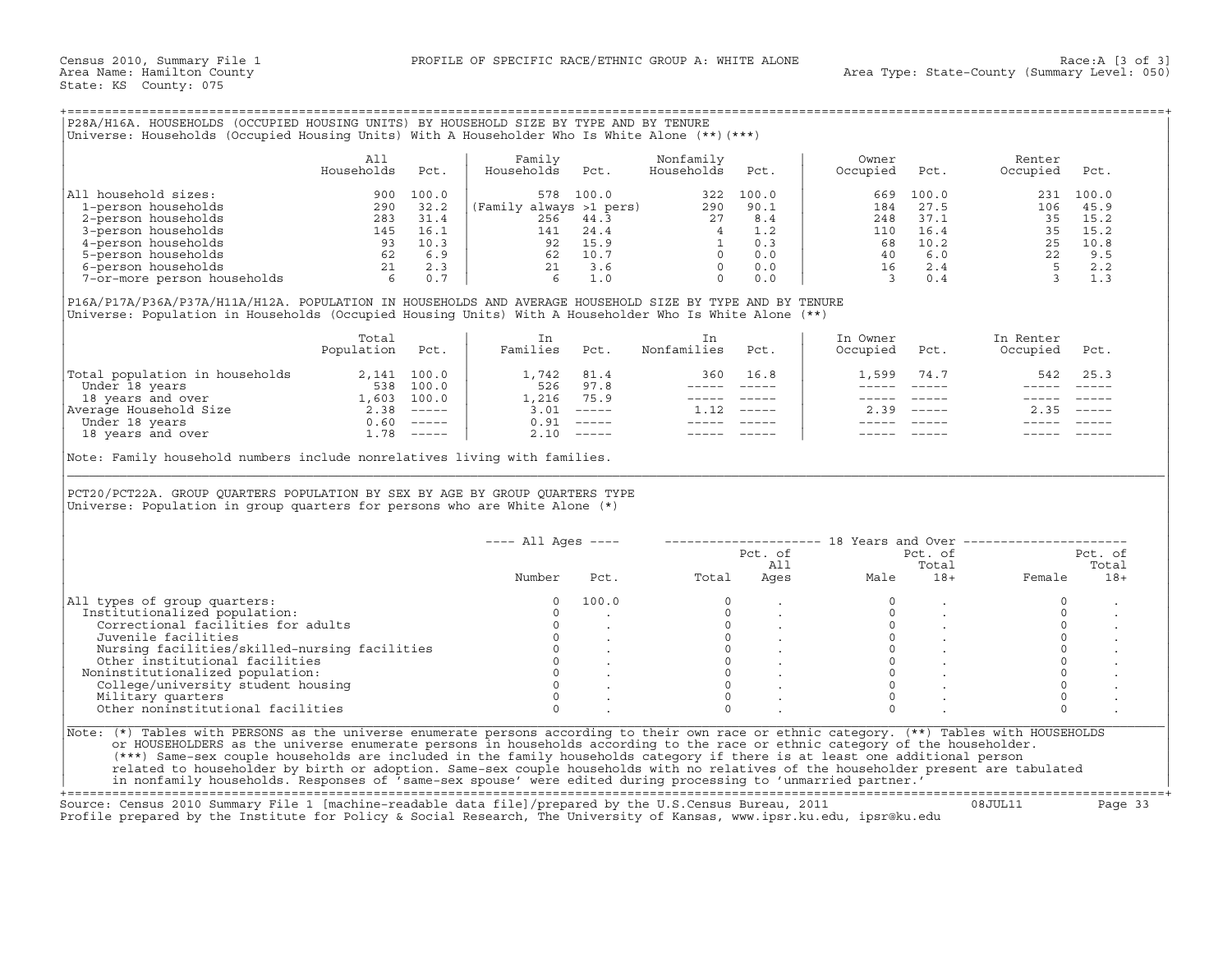Census 2010, Summary File 1 PROFILE OF SPECIFIC RACE/ETHNIC GROUP B: BLACK OR AFRICAN AMERICAN ALONE Race:B [1 of 3]<br>Area Name: Hamilton County Level: 050) Area Type: State-County (Summary Level: 050)

| P29/P29B. POPULATION SUMMARY BY RESIDENCE TYPE FOR DESIGNATED UNIVERSE |                                                                                                                                                                                                                                                                 |            |                                                                                                                                                                                     |                 |                                 |         | P38B/39B. FAMILY TYPE BY PRESENCE AND AGE OF OWN OR RELATED CHILDREN                                                                                                                                                                             |                       |                |                     |
|------------------------------------------------------------------------|-----------------------------------------------------------------------------------------------------------------------------------------------------------------------------------------------------------------------------------------------------------------|------------|-------------------------------------------------------------------------------------------------------------------------------------------------------------------------------------|-----------------|---------------------------------|---------|--------------------------------------------------------------------------------------------------------------------------------------------------------------------------------------------------------------------------------------------------|-----------------------|----------------|---------------------|
| Universe: PERSONS Who Are Black or African American Alone              |                                                                                                                                                                                                                                                                 |            |                                                                                                                                                                                     |                 |                                 |         | Universe: Families With A Householder Who Is                                                                                                                                                                                                     |                       |                |                     |
|                                                                        |                                                                                                                                                                                                                                                                 |            |                                                                                                                                                                                     |                 |                                 |         | Black or African American Alone (**)(***)                                                                                                                                                                                                        |                       |                |                     |
|                                                                        |                                                                                                                                                                                                                                                                 | Population |                                                                                                                                                                                     |                 |                                 |         |                                                                                                                                                                                                                                                  |                       |                |                     |
|                                                                        |                                                                                                                                                                                                                                                                 |            |                                                                                                                                                                                     |                 | As % of Population of all Races |         |                                                                                                                                                                                                                                                  |                       |                |                     |
| Total Persons:                                                         |                                                                                                                                                                                                                                                                 |            | 8<br>$0.3%$ of                                                                                                                                                                      |                 | 2,690                           |         | By Presence of:                                                                                                                                                                                                                                  | Own Children          |                | Related Children    |
| In Households(*)                                                       |                                                                                                                                                                                                                                                                 |            | 8<br>$0.3%$ of                                                                                                                                                                      |                 | 2,690                           |         |                                                                                                                                                                                                                                                  | Families Pct.         |                | Families Pct.       |
| In Group Quarters                                                      |                                                                                                                                                                                                                                                                 |            | $\circ$<br>. % of                                                                                                                                                                   |                 | $\Omega$                        |         |                                                                                                                                                                                                                                                  |                       |                |                     |
|                                                                        |                                                                                                                                                                                                                                                                 |            |                                                                                                                                                                                     |                 |                                 |         | All families:                                                                                                                                                                                                                                    | 1 100.0               |                | 1 100.0             |
| P16-18B/P36-37B. HOUSEHOLDS/POPULATION IN HOUSEHOLDS BY HOUSEHOLD TYPE |                                                                                                                                                                                                                                                                 |            |                                                                                                                                                                                     |                 |                                 |         |                                                                                                                                                                                                                                                  |                       |                | $\Omega$<br>0.0     |
| Universe: HOUSEHOLDERS Who Are Black or African American Alone         |                                                                                                                                                                                                                                                                 |            |                                                                                                                                                                                     |                 |                                 |         |                                                                                                                                                                                                                                                  |                       |                | $\Omega$<br>0.0     |
|                                                                        |                                                                                                                                                                                                                                                                 |            |                                                                                                                                                                                     |                 |                                 | Average |                                                                                                                                                                                                                                                  |                       |                | $\Omega$<br>0.0     |
|                                                                        |                                                                                                                                                                                                                                                                 |            | Households                                                                                                                                                                          | Population (**) | Size                            |         |                                                                                                                                                                                                                                                  |                       |                | $\Omega$<br>0.0     |
|                                                                        |                                                                                                                                                                                                                                                                 |            |                                                                                                                                                                                     |                 |                                 |         |                                                                                                                                                                                                                                                  |                       |                | $\Omega$            |
| Total Households (**)                                                  |                                                                                                                                                                                                                                                                 |            |                                                                                                                                                                                     |                 | 2.00<br>2                       |         |                                                                                                                                                                                                                                                  |                       |                | 0.0                 |
| Under 18 years                                                         |                                                                                                                                                                                                                                                                 |            |                                                                                                                                                                                     |                 | $\mathbf{1}$<br>1.00            |         |                                                                                                                                                                                                                                                  |                       |                | $\Omega$<br>0.0     |
| 18 years and over                                                      |                                                                                                                                                                                                                                                                 |            |                                                                                                                                                                                     |                 | $\mathbf{1}$<br>1.00            |         | 1 Hamilton:<br>Husband-wife families:<br>With children under 18:<br>Under 6 yrs only<br>Under 6 and 6 to 17 yrs<br>6 to 17 yrs only<br>8 only<br>No children under 18<br>Other families (no spouse present):<br>More families (no spouse present |                       |                | 1 100.0             |
|                                                                        |                                                                                                                                                                                                                                                                 |            |                                                                                                                                                                                     |                 | 2<br>2.00                       |         | Male householder:                                                                                                                                                                                                                                | 0.0                   |                | $\Omega$<br>0.0     |
|                                                                        |                                                                                                                                                                                                                                                                 |            |                                                                                                                                                                                     |                 | $\overline{1}$<br>1.00          |         |                                                                                                                                                                                                                                                  | 0.0                   |                | $\mathbf{0}$<br>0.0 |
|                                                                        |                                                                                                                                                                                                                                                                 |            | And the years and over<br>8 years and over<br>Family Households (***)<br>Under 18 years and over<br>18 years and over<br>18 years and over<br>18 years and over<br>Nonfamily Victor |                 | $\overline{1}$<br>1.00          |         |                                                                                                                                                                                                                                                  | 0.0                   |                | $\Omega$<br>0.0     |
|                                                                        | 18 years and over ---<br>>nfamily Households<br>Nonfamily Households                                                                                                                                                                                            |            | $\Omega$                                                                                                                                                                            |                 | $\Omega$<br><b>Contractor</b>   |         |                                                                                                                                                                                                                                                  | 0.0                   |                | $\Omega$<br>0.0     |
|                                                                        |                                                                                                                                                                                                                                                                 |            |                                                                                                                                                                                     |                 |                                 |         |                                                                                                                                                                                                                                                  | $\overline{0}$<br>0.0 |                | $\Omega$<br>0.0     |
| P12B/P13B. POPULATION BY AGE AND SEX                                   |                                                                                                                                                                                                                                                                 |            |                                                                                                                                                                                     |                 |                                 |         | are families (no spouse present):<br>ale householder:<br>With children under 18:<br>Under 6 yrs only<br>Under 6 and 6 to 17 yrs<br>6 to 17 yrs only<br>No children under 18<br>emale householder:<br>With children under 18:<br>Under 6 yrs only | 0.0                   |                | $\Omega$<br>0.0     |
|                                                                        |                                                                                                                                                                                                                                                                 |            |                                                                                                                                                                                     |                 |                                 |         |                                                                                                                                                                                                                                                  |                       |                |                     |
| Universe: Persons Who Are Black or African American Alone (*)          |                                                                                                                                                                                                                                                                 |            |                                                                                                                                                                                     |                 |                                 |         | Female householder:                                                                                                                                                                                                                              | 1 100.0               |                | 1 100.0             |
|                                                                        |                                                                                                                                                                                                                                                                 |            |                                                                                                                                                                                     |                 |                                 |         |                                                                                                                                                                                                                                                  | 1 100.0               |                | 1 100.0             |
|                                                                        | ---Both Sexes---                                                                                                                                                                                                                                                |            | $---Male----$                                                                                                                                                                       |                 | $---$ Female -----              |         |                                                                                                                                                                                                                                                  | 1 100.0               |                | 1 100.0             |
|                                                                        | Number                                                                                                                                                                                                                                                          | Pct.       | Number                                                                                                                                                                              | Pct.            | Number                          | Pct.    |                                                                                                                                                                                                                                                  | $\Omega$<br>0.0       |                | $\Omega$<br>0.0     |
|                                                                        |                                                                                                                                                                                                                                                                 |            |                                                                                                                                                                                     |                 |                                 |         | 6 to 17 yrs only                                                                                                                                                                                                                                 | $\Omega$<br>0.0       |                | $\mathbf 0$<br>0.0  |
| All Ages:                                                              | 8                                                                                                                                                                                                                                                               | 100.0      | 5                                                                                                                                                                                   | 100.0           | $\overline{3}$                  | 100.0   | No children under 18                                                                                                                                                                                                                             | $\Omega$<br>0.0       |                | 0.0<br>$\Omega$     |
| Under 5                                                                |                                                                                                                                                                                                                                                                 |            | $\circ$                                                                                                                                                                             | 0.0             | $\Omega$                        | 0.0     |                                                                                                                                                                                                                                                  |                       |                |                     |
| $5$ to $9$                                                             | $\begin{array}{cccc} 8 & 100\, . \, 0 \\ 0 & 0\, . \, 0 \\ 1 & 12\, . \, 5 \\ 2 & 25\, . \, 0 \\ 0 & 0\, . \, 0 \\ 0 & 0\, . \, 0 \\ 0 & 0\, . \, 0 \\ 1 & 12\, . \, 5 \\ 1 & 12\, . \, 5 \\ 0 & 0\, . \, 0 \\ 0 & 0\, . \, 0 \\ 0 & 0\, . \, 0 \\ \end{array}$ |            | $\Omega$                                                                                                                                                                            | 0.0             | $\mathbf{1}$                    | 33.3    |                                                                                                                                                                                                                                                  |                       |                |                     |
|                                                                        |                                                                                                                                                                                                                                                                 |            |                                                                                                                                                                                     |                 | $\Omega$                        |         |                                                                                                                                                                                                                                                  |                       |                |                     |
| 10 to 14                                                               |                                                                                                                                                                                                                                                                 |            | $\overline{3}$                                                                                                                                                                      | 60.0            |                                 | 0.0     | P31B. RELATIONSHIP BY HOUSEHOLD TYPE FOR THE POPULATION UNDER 18 YEARS                                                                                                                                                                           |                       |                |                     |
| 15 to 17                                                               |                                                                                                                                                                                                                                                                 |            | $2^{\circ}$                                                                                                                                                                         | 40.0            | $\Omega$                        | 0.0     | Universe: Persons under 18 who are                                                                                                                                                                                                               |                       |                |                     |
| 18 and 19                                                              |                                                                                                                                                                                                                                                                 |            | $\circ$                                                                                                                                                                             | 0.0             | $\Omega$                        | 0.0     | Black or African American Alone (*) (***)                                                                                                                                                                                                        |                       |                |                     |
| 20                                                                     |                                                                                                                                                                                                                                                                 |            | $\Omega$                                                                                                                                                                            | 0.0             | $\Omega$                        | 0.0     |                                                                                                                                                                                                                                                  |                       | Number         | Pct.                |
| 21                                                                     |                                                                                                                                                                                                                                                                 |            | $\circ$                                                                                                                                                                             | 0.0             | $\circ$                         | 0.0     |                                                                                                                                                                                                                                                  |                       |                |                     |
| 22 to 24                                                               |                                                                                                                                                                                                                                                                 |            | $\Omega$                                                                                                                                                                            | 0.0             | $\mathbf{1}$                    | 33.3    | Total under 18:                                                                                                                                                                                                                                  |                       | 6              | 100.0               |
| 25 to 29                                                               |                                                                                                                                                                                                                                                                 |            | $\circ$                                                                                                                                                                             | 0.0             | <sup>1</sup>                    | 33.3    | In households:                                                                                                                                                                                                                                   |                       | 6              | 100.0               |
| 30 to 34                                                               |                                                                                                                                                                                                                                                                 |            | $\circ$                                                                                                                                                                             | 0.0             | $\circ$                         | 0.0     | Householder or spouse                                                                                                                                                                                                                            |                       | $\Omega$       | 0.0                 |
| 35 to 39                                                               |                                                                                                                                                                                                                                                                 |            | $\Omega$                                                                                                                                                                            | 0.0             | $\Omega$                        | 0.0     | Related child:                                                                                                                                                                                                                                   |                       | $\epsilon$     | 100.0               |
|                                                                        | $\circ$                                                                                                                                                                                                                                                         |            | $\circ$                                                                                                                                                                             | 0.0             | $\circ$                         | 0.0     |                                                                                                                                                                                                                                                  |                       |                |                     |
| 40 to 44                                                               |                                                                                                                                                                                                                                                                 | 0.0        |                                                                                                                                                                                     |                 |                                 |         | Own child:                                                                                                                                                                                                                                       |                       | 6              | 100.0               |
| 45 to 49                                                               | $\circ$                                                                                                                                                                                                                                                         | 0.0        | $\Omega$                                                                                                                                                                            | 0.0             | $\Omega$                        | 0.0     | In husband-wife families                                                                                                                                                                                                                         |                       | $\overline{4}$ | 66.7                |
| 50 to 54                                                               | $\Omega$                                                                                                                                                                                                                                                        | 0.0        | $\Omega$                                                                                                                                                                            | 0.0             | $\Omega$                        | 0.0     | In other families (no spouse present):                                                                                                                                                                                                           |                       | $\overline{2}$ | 33.3                |
| 55 to 59                                                               | $\Omega$                                                                                                                                                                                                                                                        | 0.0        | $\Omega$                                                                                                                                                                            | 0.0             | $\circ$                         | 0.0     | Male householder                                                                                                                                                                                                                                 |                       | $\Omega$       | 0.0                 |
| 60 and 61                                                              | $\circ$                                                                                                                                                                                                                                                         | 0.0        | $\circ$                                                                                                                                                                             | 0.0             | $\circ$                         | 0.0     | Female householder                                                                                                                                                                                                                               |                       | 2              | 33.3                |
| 62 to 64                                                               | $\circ$                                                                                                                                                                                                                                                         | 0.0        | $\Omega$                                                                                                                                                                            | 0.0             | $\Omega$                        | 0.0     | Other relatives:                                                                                                                                                                                                                                 |                       | $\Omega$       | 0.0                 |
| 65 and 66                                                              | $\circ$                                                                                                                                                                                                                                                         | 0.0        | $\circ$                                                                                                                                                                             | 0.0             | $\circ$                         | 0.0     | Grandchild                                                                                                                                                                                                                                       |                       | $\circ$        | 0.0                 |
| 67 to 69                                                               | $\Omega$                                                                                                                                                                                                                                                        | 0.0        | $\Omega$                                                                                                                                                                            | 0.0             | $\Omega$                        | 0.0     | Other relatives                                                                                                                                                                                                                                  |                       | $\Omega$       | 0.0                 |
|                                                                        | $\overline{0}$                                                                                                                                                                                                                                                  |            |                                                                                                                                                                                     |                 | $\circ$                         |         |                                                                                                                                                                                                                                                  |                       | $\Omega$       |                     |
| 70 to 74                                                               |                                                                                                                                                                                                                                                                 | 0.0        | $\circ$                                                                                                                                                                             | 0.0             |                                 | 0.0     | Nonrelatives                                                                                                                                                                                                                                     |                       |                | 0.0                 |
| 75 to 79                                                               | $\Omega$                                                                                                                                                                                                                                                        | 0.0        | $\Omega$                                                                                                                                                                            | 0.0             | $\Omega$                        | 0.0     | In group quarters:                                                                                                                                                                                                                               |                       | $\Omega$       | 0.0                 |
| 80 to 84                                                               | $\Omega$                                                                                                                                                                                                                                                        | 0.0        | $\Omega$                                                                                                                                                                            | 0.0             | $\Omega$                        | 0.0     | Institutionalized population                                                                                                                                                                                                                     |                       | $\Omega$       | 0.0                 |
| 85 plus                                                                | $\Omega$                                                                                                                                                                                                                                                        | 0.0        | $\Omega$                                                                                                                                                                            | 0.0             | $\Omega$                        | 0.0     | Noninstitutionalized population                                                                                                                                                                                                                  |                       | $\Omega$       | 0.0                 |
|                                                                        |                                                                                                                                                                                                                                                                 |            |                                                                                                                                                                                     |                 |                                 |         |                                                                                                                                                                                                                                                  |                       |                |                     |
| $0$ to $17$                                                            | 6                                                                                                                                                                                                                                                               | 75.0       |                                                                                                                                                                                     | 5, 100.0        | $\mathbf{1}$                    | 33.3    | Note: (*) Tables with PERSONS as the universe enumerate persons according                                                                                                                                                                        |                       |                |                     |
| 18 to 64                                                               | $2^{\circ}$                                                                                                                                                                                                                                                     | 25.0       | $\Omega$                                                                                                                                                                            | 0.0             | 2                               | 66.7    | to their own race or ethnic category. (**) Tables with HOUSEHOLDS or                                                                                                                                                                             |                       |                |                     |
| 65 plus                                                                | $\Omega$                                                                                                                                                                                                                                                        | 0.0        | $\Omega$                                                                                                                                                                            | 0.0             | $\Omega$                        | 0.0     | HOUSEHOLDERS as the universe enumerate persons in households according                                                                                                                                                                           |                       |                |                     |
|                                                                        |                                                                                                                                                                                                                                                                 |            |                                                                                                                                                                                     |                 |                                 |         |                                                                                                                                                                                                                                                  |                       |                |                     |
|                                                                        |                                                                                                                                                                                                                                                                 |            |                                                                                                                                                                                     |                 |                                 |         | to the race or ethnic category of the householder. (***) Responses of                                                                                                                                                                            |                       |                |                     |
| Median Aqe                                                             | 15.0                                                                                                                                                                                                                                                            |            | 14.5                                                                                                                                                                                |                 | 22.5                            |         | 'same-sex spouse' were edited during processing to 'unmarried partner.'                                                                                                                                                                          |                       |                |                     |

+===================================================================================================================================================+ Source: Census 2010 Summary File 1 [machine−readable data file]/prepared by the U.S.Census Bureau, 2011 08JUL11 Page 34 Profile prepared by the Institute for Policy & Social Research, The University of Kansas, www.ipsr.ku.edu, ipsr@ku.edu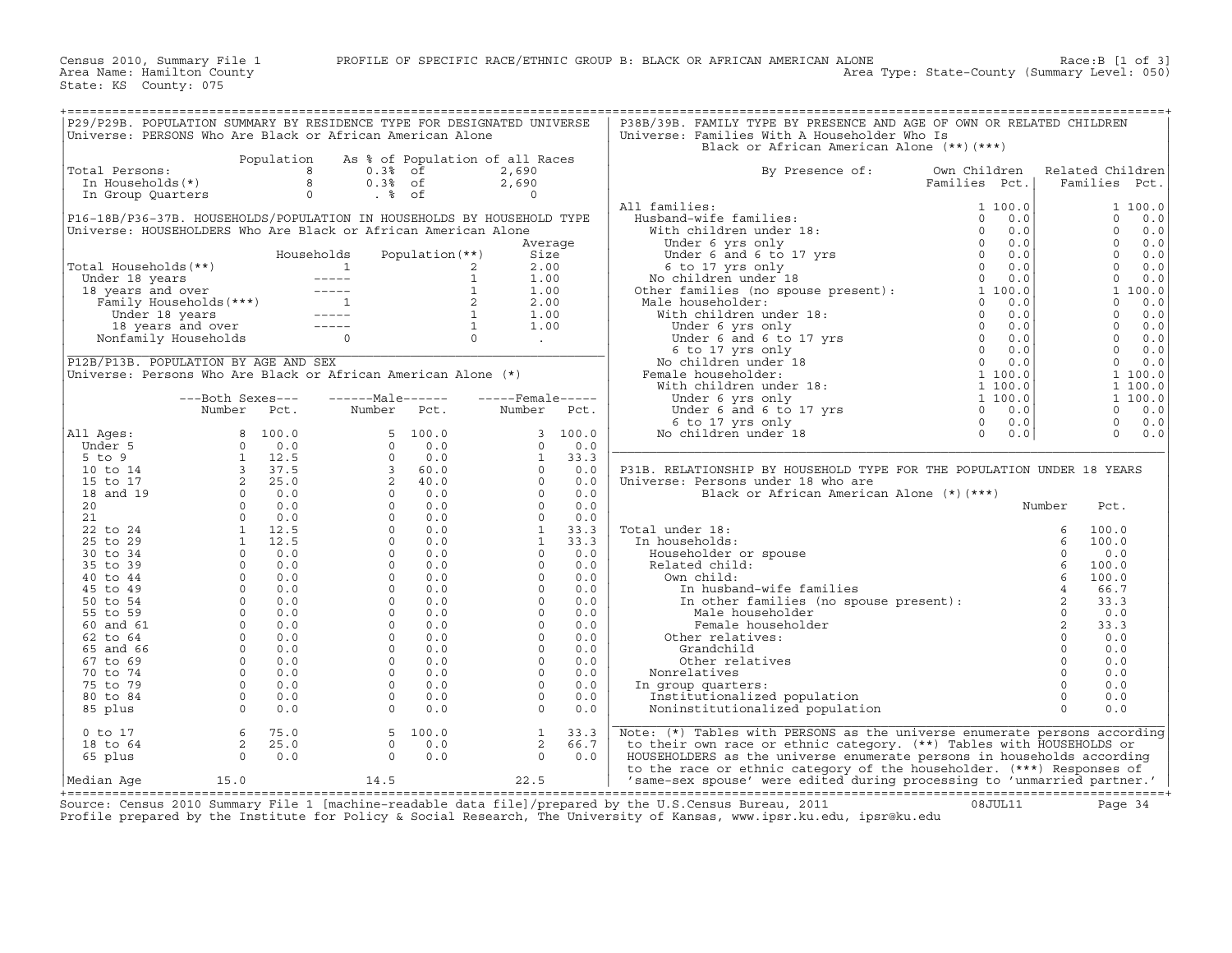Census 2010, Summary File 1 PROFILE OF SPECIFIC RACE/ETHNIC GROUP B: BLACK OR AFRICAN AMERICAN ALONE Chrome. Hamilton County

State: KS County: 075

Area Name: Hamilton County Area Type: State−County (Summary Level: 050)

|                                                                                                                                         |                   |       | Universe: Persons Who Are Black or African American Alone $(*)$ (***) |                   |                      | Universe: Households With A Householder Who Is                                | Black or African American Alone (**)                    |                 |                      |
|-----------------------------------------------------------------------------------------------------------------------------------------|-------------------|-------|-----------------------------------------------------------------------|-------------------|----------------------|-------------------------------------------------------------------------------|---------------------------------------------------------|-----------------|----------------------|
|                                                                                                                                         | All Ages          |       |                                                                       | 65 years and over |                      |                                                                               |                                                         | Number          | Pct.                 |
|                                                                                                                                         | Number            | Pct.  |                                                                       | Number            | Pct.                 |                                                                               |                                                         |                 |                      |
|                                                                                                                                         |                   |       |                                                                       |                   |                      | Total:                                                                        |                                                         |                 | 1 100.0              |
| Total:                                                                                                                                  | 8                 | 100.0 |                                                                       | $\mathbf 0$       |                      | Household has 3 or more generations<br>Household does not have 3+ generations |                                                         |                 | $0 \t 0.0$           |
| In households:                                                                                                                          | 8                 | 100.0 |                                                                       | $\Omega$          |                      |                                                                               |                                                         |                 | 1 100.0              |
| In family households:                                                                                                                   | 8                 | 100.0 |                                                                       | $\Omega$          | $\mathbf{r}$         |                                                                               |                                                         |                 |                      |
| Householder:                                                                                                                            | $\mathbf{1}$      | 12.5  |                                                                       | $\Omega$          | $\sim$               |                                                                               |                                                         |                 |                      |
| Male                                                                                                                                    | $\circ$           | 0.0   |                                                                       | $\Omega$          | $\ddot{\phantom{a}}$ |                                                                               |                                                         |                 |                      |
| Female                                                                                                                                  | 1                 | 12.5  |                                                                       | $\Omega$          | $\sim$               |                                                                               |                                                         |                 |                      |
| Spouse                                                                                                                                  | 1                 | 12.5  |                                                                       | $\Omega$          | $\ddot{\phantom{a}}$ | PCT19B. NONRELATIVES BY HOUSEHOLD TYPE (*) (***)                              |                                                         |                 |                      |
| Parent                                                                                                                                  | $\Omega$          | 0.0   |                                                                       | $\Omega$          | $\sim$               | Universe: Nonrelatives who are                                                |                                                         |                 |                      |
| Parent-in-law                                                                                                                           | $\circ$           | 0.0   |                                                                       | $\Omega$          |                      |                                                                               | Black or African American Alone (Total: 0)              |                 |                      |
| Child:                                                                                                                                  | 6 <sup>5</sup>    | 75.0  |                                                                       |                   |                      |                                                                               |                                                         |                 |                      |
| Biological                                                                                                                              | $\overline{2}$    | 25.0  |                                                                       |                   |                      |                                                                               | In Family                                               | In Nonfamily    |                      |
| Adopted                                                                                                                                 | $\overline{4}$    | 50.0  |                                                                       |                   |                      |                                                                               | Households                                              | Households      |                      |
| Step                                                                                                                                    | $\Omega$          | 0.0   |                                                                       |                   |                      |                                                                               | Number Pct.                                             | Number Pct.     |                      |
| Grandchild                                                                                                                              | $\cap$            | 0.0   |                                                                       |                   |                      |                                                                               |                                                         |                 |                      |
| Brother or sister                                                                                                                       | $\circ$           | 0.0   |                                                                       |                   |                      | Nonrelatives:                                                                 | 0 100.0                                                 |                 | 0 100.0              |
| Son-in-law/daughter-in-law                                                                                                              | $\Omega$          | 0.0   |                                                                       |                   |                      | Roomer or boarder                                                             | $\Omega$<br><b>Contract</b>                             | $\Omega$        | $\sim$               |
| Other relatives (#)                                                                                                                     | $\Omega$          | 0.0   |                                                                       | $\mathbf 0$       | $\sim$               | Housemate or roommate                                                         | $\Omega$<br>$\sim 10^{-11}$                             | $\Omega$        | $\ddot{\phantom{a}}$ |
| Nonrelatives                                                                                                                            | $\Omega$          | 0.0   |                                                                       | $\Omega$          | $\sim$               | Unmarried partner                                                             | $\cap$<br>$\sim$ $\sim$                                 | $\cap$          | $\sim$               |
| In nonfamily households:<br>Male householder.                                                                                           | $\circ$           | 0.0   |                                                                       | $\Omega$          |                      | Other nonrelatives                                                            | $\Omega$                                                | $\Omega$        | $\sim$               |
| Male householder:                                                                                                                       | $\Omega$          | 0.0   |                                                                       | $\Omega$          | $\sim$               |                                                                               |                                                         |                 |                      |
| Living alone                                                                                                                            | $\Omega$          | 0.0   |                                                                       | $\Omega$          | $\sim$               |                                                                               |                                                         |                 |                      |
| Not living alone                                                                                                                        | $\Omega$          | 0.0   |                                                                       | $\Omega$          |                      |                                                                               |                                                         |                 |                      |
| Female householder:                                                                                                                     | $\circ$           | 0.0   |                                                                       | $\Omega$          | $\sim$               | H17B. HOUSING UNITS BY HOUSEHOLDER'S AGE AND TENURE                           |                                                         |                 |                      |
| Living alone                                                                                                                            | $\Omega$          | 0.0   |                                                                       | $\Omega$          | $\ddot{\phantom{a}}$ | Universe: Occupied Housing Units With A Householder Who Is                    |                                                         |                 |                      |
| Not living alone                                                                                                                        | $0 \qquad \qquad$ | 0.0   |                                                                       | $\Omega$          | $\sim$               |                                                                               | Black or African American Alone (**)                    |                 |                      |
| Nonrelatives                                                                                                                            | $\Omega$          | 0.0   |                                                                       | $\Omega$          | $\sim$               |                                                                               |                                                         |                 |                      |
| In group quarters:                                                                                                                      | $\Omega$          | 0.0   |                                                                       | $\Omega$          |                      | Age of                                                                        | Owner Occupied                                          | Renter Occupied |                      |
| Institutionalized                                                                                                                       | $\Omega$          | 0.0   |                                                                       | $\Omega$          |                      | Householder                                                                   | Number Pct.                                             | Number          | Pct.                 |
| Noninstitutionalized                                                                                                                    | $\Omega$          | 0.0   |                                                                       | $\Omega$          |                      |                                                                               |                                                         |                 |                      |
|                                                                                                                                         |                   |       |                                                                       |                   |                      | All Ages:                                                                     | 0 100.0                                                 |                 | 1 100.0              |
| $(\#)$ For 65 yrs & over, includes children, siblings, etc. not shown separately                                                        |                   |       |                                                                       |                   |                      | 15 to 24                                                                      | $\Omega$<br><b>Contractor</b>                           |                 | 1 100.0              |
|                                                                                                                                         |                   |       |                                                                       |                   |                      | 25 to 34                                                                      | $\Omega$<br>$\sim$                                      | $\Omega$        | 0.0                  |
|                                                                                                                                         |                   |       |                                                                       |                   |                      | 35 to 44                                                                      | $\Omega$<br>$\sim$                                      | $\Omega$        | 0.0                  |
|                                                                                                                                         |                   |       |                                                                       |                   |                      | 45 to 54                                                                      | $0 \qquad \qquad .$                                     | $\Omega$        | 0.0                  |
| P18B. HOUSEHOLD TYPE                                                                                                                    |                   |       |                                                                       |                   |                      | 55 to 59                                                                      |                                                         | $\Omega$        | 0.0                  |
| Universe: Households with a Householder Who is                                                                                          |                   |       |                                                                       |                   |                      | 60 to 64                                                                      | $\begin{matrix} 0 & & \cdot \end{matrix}$<br>$\delta$ . | $\Omega$        | 0.0                  |
|                                                                                                                                         |                   |       |                                                                       |                   |                      | 65 to 74                                                                      | $0 \qquad \qquad .$                                     | $\Omega$        | 0.0                  |
| Black or African American Alone (**)                                                                                                    |                   |       |                                                                       |                   |                      |                                                                               | $\Omega$                                                | $\Omega$        |                      |
|                                                                                                                                         |                   |       | Number                                                                | Pct.              |                      | 75 to 84                                                                      |                                                         | $\Omega$        | 0.0                  |
|                                                                                                                                         |                   |       |                                                                       |                   |                      | 85 and over                                                                   | $\Omega$                                                |                 | 0.0                  |
| Total:                                                                                                                                  |                   |       |                                                                       | 1 100.0           |                      |                                                                               |                                                         |                 |                      |
| Family households (***) :                                                                                                               |                   |       |                                                                       | 1 100.0           |                      |                                                                               |                                                         |                 |                      |
| Husband-wife families                                                                                                                   |                   |       | $\Omega$                                                              | 0.0               |                      | Note: $(*)$ Tables with PERSONS as the universe enumerate persons             |                                                         |                 |                      |
| Other families:                                                                                                                         |                   |       |                                                                       | 1 100.0           |                      | according to their own race or ethnic category. (**) Tables with              |                                                         |                 |                      |
| Male householder, no wife present and the model of the male householder, no husband present and the set of the male $\frac{1}{1}$ 100.0 |                   |       |                                                                       |                   |                      | HOUSEHOLDS or HOUSEHOLDERS as the universe enumerate persons in               |                                                         |                 |                      |
|                                                                                                                                         |                   |       |                                                                       |                   |                      | households according to the race or ethnic category of the                    |                                                         |                 |                      |
| Nonfamily households:                                                                                                                   |                   |       | $\Omega$                                                              | 0.0               |                      | householder. (***) Responses of 'same-sex spouse' were edited                 |                                                         |                 |                      |
| Householder living alone                                                                                                                |                   |       | $\overline{0}$                                                        | 0.0               |                      | during processing to 'unmarried partner.'                                     |                                                         |                 |                      |
|                                                                                                                                         |                   |       | $\Omega$                                                              | 0.0               |                      |                                                                               |                                                         |                 |                      |
| Householder not living alone                                                                                                            |                   |       |                                                                       |                   |                      |                                                                               |                                                         |                 |                      |
|                                                                                                                                         |                   |       |                                                                       |                   |                      |                                                                               |                                                         |                 |                      |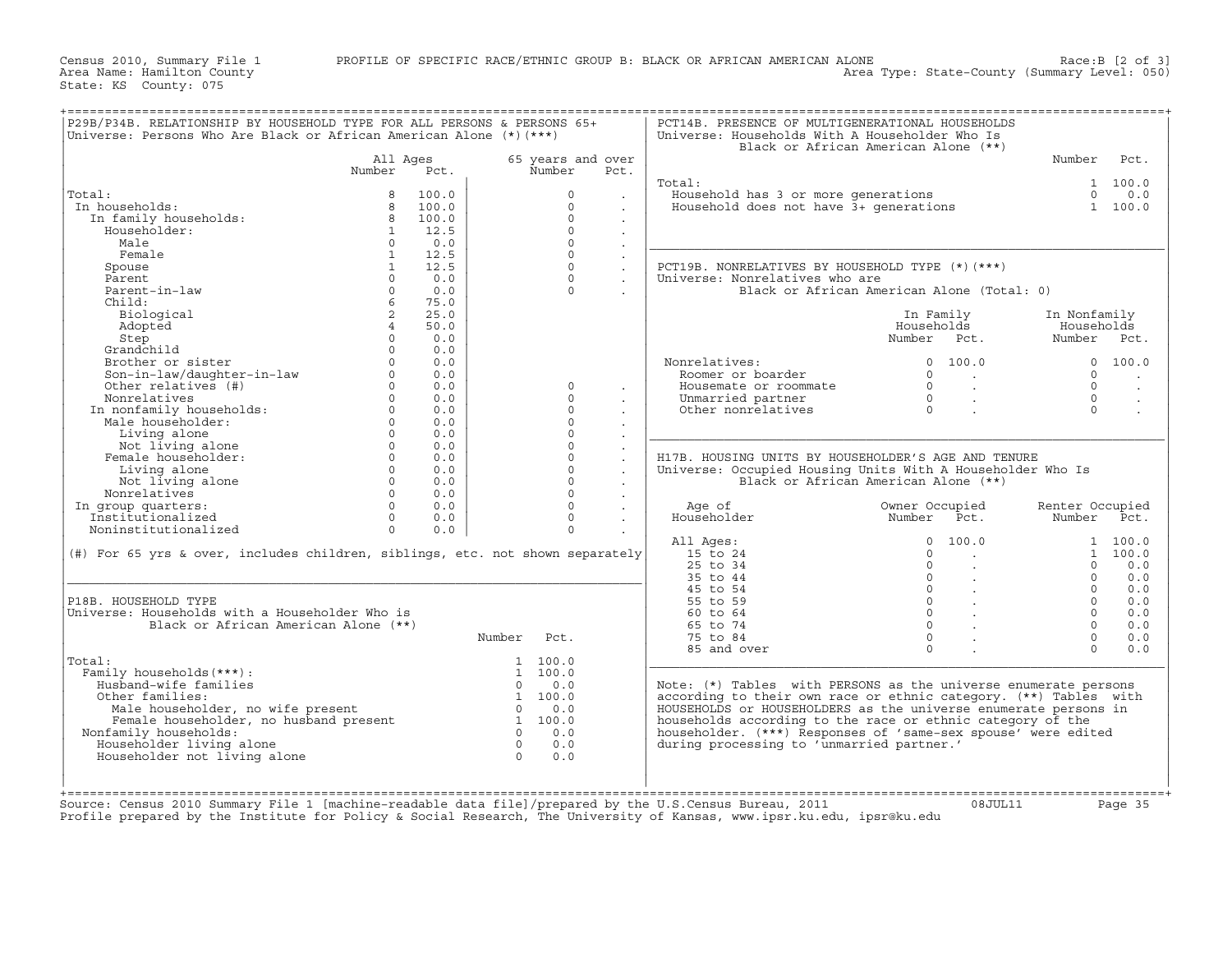|                                                                                                                                                                                                                                                                                                                                                                                                                                  | A11<br>Households                                                                                | Pct.       | Family<br>Households Pct. |                              | Nonfamily<br>Households                                                               | Pct.           | Owner<br>Occupied                    | Pct.                                                                                                                             | Renter<br>Occupied         | Pct.           |
|----------------------------------------------------------------------------------------------------------------------------------------------------------------------------------------------------------------------------------------------------------------------------------------------------------------------------------------------------------------------------------------------------------------------------------|--------------------------------------------------------------------------------------------------|------------|---------------------------|------------------------------|---------------------------------------------------------------------------------------|----------------|--------------------------------------|----------------------------------------------------------------------------------------------------------------------------------|----------------------------|----------------|
| All household sizes:                                                                                                                                                                                                                                                                                                                                                                                                             |                                                                                                  | 1 100.0    |                           | 1 100.0                      |                                                                                       |                | $\Omega$                             |                                                                                                                                  |                            | 1 100.0        |
| 1-person households                                                                                                                                                                                                                                                                                                                                                                                                              |                                                                                                  | $0 \t 0.0$ |                           |                              |                                                                                       |                |                                      |                                                                                                                                  |                            |                |
| 2-person households                                                                                                                                                                                                                                                                                                                                                                                                              |                                                                                                  |            |                           |                              |                                                                                       |                |                                      |                                                                                                                                  |                            |                |
| 3-person households                                                                                                                                                                                                                                                                                                                                                                                                              |                                                                                                  |            |                           |                              |                                                                                       |                |                                      |                                                                                                                                  |                            |                |
| 4-person households                                                                                                                                                                                                                                                                                                                                                                                                              |                                                                                                  |            |                           |                              |                                                                                       |                |                                      |                                                                                                                                  |                            |                |
| 5-person households                                                                                                                                                                                                                                                                                                                                                                                                              |                                                                                                  |            |                           |                              |                                                                                       |                |                                      |                                                                                                                                  |                            |                |
| 6-person households                                                                                                                                                                                                                                                                                                                                                                                                              |                                                                                                  |            |                           |                              |                                                                                       |                |                                      |                                                                                                                                  |                            |                |
| 7-or-more person households                                                                                                                                                                                                                                                                                                                                                                                                      | $\begin{bmatrix} 0 & 0 & 0 \\ 0 & 0 & 0 \\ 0 & 0 & 0 \\ 0 & 0 & 0 \\ 0 & 0 & 0 \\ \end{bmatrix}$ |            |                           |                              | $\Omega$                                                                              |                |                                      |                                                                                                                                  | $\overline{0}$             | 0.0            |
|                                                                                                                                                                                                                                                                                                                                                                                                                                  | Total<br>Population Pct.                                                                         |            | In<br>Families Pct.       |                              | In<br>Nonfamilies                                                                     | Pct.           | In Owner<br>Occupied                 | Pct.                                                                                                                             | In Renter<br>Occupied Pct. |                |
|                                                                                                                                                                                                                                                                                                                                                                                                                                  |                                                                                                  |            |                           | 2 100.0                      | $\Omega$                                                                              | 0.0            | $\Omega$                             | 0.0                                                                                                                              |                            | 2, 100.0       |
|                                                                                                                                                                                                                                                                                                                                                                                                                                  |                                                                                                  |            |                           |                              |                                                                                       |                |                                      |                                                                                                                                  |                            | ______   _____ |
|                                                                                                                                                                                                                                                                                                                                                                                                                                  |                                                                                                  |            |                           | 1 100.0                      | $------$                                                                              | $------$       |                                      |                                                                                                                                  |                            |                |
|                                                                                                                                                                                                                                                                                                                                                                                                                                  |                                                                                                  |            | 1 100.0                   |                              | ----- -----                                                                           |                |                                      |                                                                                                                                  | ------ -----               |                |
|                                                                                                                                                                                                                                                                                                                                                                                                                                  |                                                                                                  |            |                           | $2.00$ -----                 | <b>Contractor</b>                                                                     |                |                                      | $0.00$ -----                                                                                                                     | 2.00                       |                |
| $\begin{tabular}{ l l } \hline \texttt{Total population in households} & 2 100.0 \\ \hline \texttt{Under 18 years} & 1 100.0 \\ \hline 18 years and over & 1 100.0 \\ \hline \texttt{Average Household Size} & 2.00 ----- \\ \hline \texttt{Under 18 years} & 1.00 ----- \\ \hline \texttt{18 years and over} & 1.00 ----- \\ \hline \end{tabular}$<br>Note: Family household numbers include nonrelatives living with families. |                                                                                                  |            |                           | $1.00$ -----<br>$1.00$ ----- | ----- -----                                                                           |                |                                      |                                                                                                                                  |                            |                |
|                                                                                                                                                                                                                                                                                                                                                                                                                                  |                                                                                                  |            |                           |                              |                                                                                       |                |                                      |                                                                                                                                  |                            |                |
|                                                                                                                                                                                                                                                                                                                                                                                                                                  |                                                                                                  |            |                           |                              |                                                                                       |                |                                      |                                                                                                                                  |                            |                |
|                                                                                                                                                                                                                                                                                                                                                                                                                                  |                                                                                                  |            |                           |                              | ---- All Ages ----    --------------------    18 Years and Over --------------------- |                |                                      |                                                                                                                                  |                            | Pct. of        |
|                                                                                                                                                                                                                                                                                                                                                                                                                                  |                                                                                                  |            |                           |                              |                                                                                       | Pct. of<br>All |                                      |                                                                                                                                  | Pct. of                    | Total          |
|                                                                                                                                                                                                                                                                                                                                                                                                                                  |                                                                                                  |            | Number                    |                              | Pct.                                                                                  | Total Ages     |                                      |                                                                                                                                  | Total<br>Male 18+ Female   | $18+$          |
|                                                                                                                                                                                                                                                                                                                                                                                                                                  |                                                                                                  |            | $\Omega$                  | 100.0                        | $\Omega$                                                                              |                | $\Omega$                             |                                                                                                                                  | $\Omega$                   |                |
| Institutionalized population:                                                                                                                                                                                                                                                                                                                                                                                                    |                                                                                                  |            | $\circ$                   |                              |                                                                                       |                | $\circ$                              |                                                                                                                                  | $\circ$                    |                |
| Correctional facilities for adults                                                                                                                                                                                                                                                                                                                                                                                               |                                                                                                  |            | $\circ$                   |                              |                                                                                       |                | $\circ$                              |                                                                                                                                  | $\circ$                    |                |
| Juvenile facilities                                                                                                                                                                                                                                                                                                                                                                                                              |                                                                                                  |            | $\circ$                   |                              |                                                                                       |                | $\overline{0}$                       |                                                                                                                                  | $\Omega$                   |                |
| Nursing facilities/skilled-nursing facilities                                                                                                                                                                                                                                                                                                                                                                                    |                                                                                                  |            |                           |                              |                                                                                       |                |                                      |                                                                                                                                  | $\circ$                    |                |
| Other institutional facilities                                                                                                                                                                                                                                                                                                                                                                                                   |                                                                                                  |            |                           |                              |                                                                                       |                | $\begin{matrix} 0 \\ 0 \end{matrix}$ |                                                                                                                                  | $\circ$                    |                |
| Noninstitutionalized population:                                                                                                                                                                                                                                                                                                                                                                                                 |                                                                                                  |            |                           |                              |                                                                                       |                |                                      |                                                                                                                                  | $\circ$                    |                |
| College/university student housing                                                                                                                                                                                                                                                                                                                                                                                               |                                                                                                  |            |                           |                              |                                                                                       |                | $\circ$                              | $\begin{matrix} 0 & & & \cdot & & \cdot \\ 0 & & & \cdot & & \cdot \\ 0 & & & & \cdot & \cdot \\ 0 & & & & & \cdot \end{matrix}$ | $\circ$                    |                |
| Military quarters                                                                                                                                                                                                                                                                                                                                                                                                                |                                                                                                  |            |                           |                              | $\overline{0}$                                                                        |                | $\Omega$                             |                                                                                                                                  | $\circ$                    |                |
| PCT20/PCT22B. GROUP OUARTERS POPULATION BY SEX BY AGE BY GROUP OUARTERS TYPE<br>Universe: Population in group quarters for persons who are Black or African American Alone (*)<br>All types of group quarters:<br>Other noninstitutional facilities                                                                                                                                                                              |                                                                                                  |            | $\Omega$                  |                              | $\cap$                                                                                |                | $\cap$                               |                                                                                                                                  | $\Omega$                   |                |

|                                                                                                                                                                                                                                                                             | $---$ All Ages $---$ |       |       | Pct. of<br>All | 18 Years and Over ------------ | Pct. of<br>Total |        | Pct. of<br>Total |
|-----------------------------------------------------------------------------------------------------------------------------------------------------------------------------------------------------------------------------------------------------------------------------|----------------------|-------|-------|----------------|--------------------------------|------------------|--------|------------------|
|                                                                                                                                                                                                                                                                             | Number               | Pct.  | Total | Ages           | Male                           | $18+$            | Female | $18+$            |
| All types of group quarters:                                                                                                                                                                                                                                                |                      | 100.0 |       |                |                                |                  |        |                  |
| Institutionalized population:                                                                                                                                                                                                                                               |                      |       |       |                |                                |                  |        |                  |
| Correctional facilities for adults                                                                                                                                                                                                                                          |                      |       |       |                |                                |                  |        |                  |
| Juvenile facilities                                                                                                                                                                                                                                                         |                      |       |       |                |                                |                  |        |                  |
| Nursing facilities/skilled-nursing facilities                                                                                                                                                                                                                               |                      |       |       |                |                                |                  |        |                  |
| Other institutional facilities                                                                                                                                                                                                                                              |                      |       |       |                |                                |                  |        |                  |
| Noninstitutionalized population:                                                                                                                                                                                                                                            |                      |       |       |                |                                |                  |        |                  |
| College/university student housing                                                                                                                                                                                                                                          |                      |       |       |                |                                |                  |        |                  |
| Military quarters                                                                                                                                                                                                                                                           |                      |       |       |                |                                |                  |        |                  |
| Other noninstitutional facilities                                                                                                                                                                                                                                           |                      |       |       |                |                                |                  |        |                  |
| Note: (*) Tables with PERSONS as the universe enumerate persons according to their own race or ethnic category. (**) Tables with HOUSEHOLDS<br>or HOUSEHOLDERS as the universe enumerate persons in households according to the race or ethnic category of the householder. |                      |       |       |                |                                |                  |        |                  |

+===================================================================================================================================================+Source: Census 2010 Summary File 1 [machine−readable data file]/prepared by the U.S.Census Bureau, 2011 08JUL11 Page 36 Profile prepared by the Institute for Policy & Social Research, The University of Kansas, www.ipsr.ku.edu, ipsr@ku.edu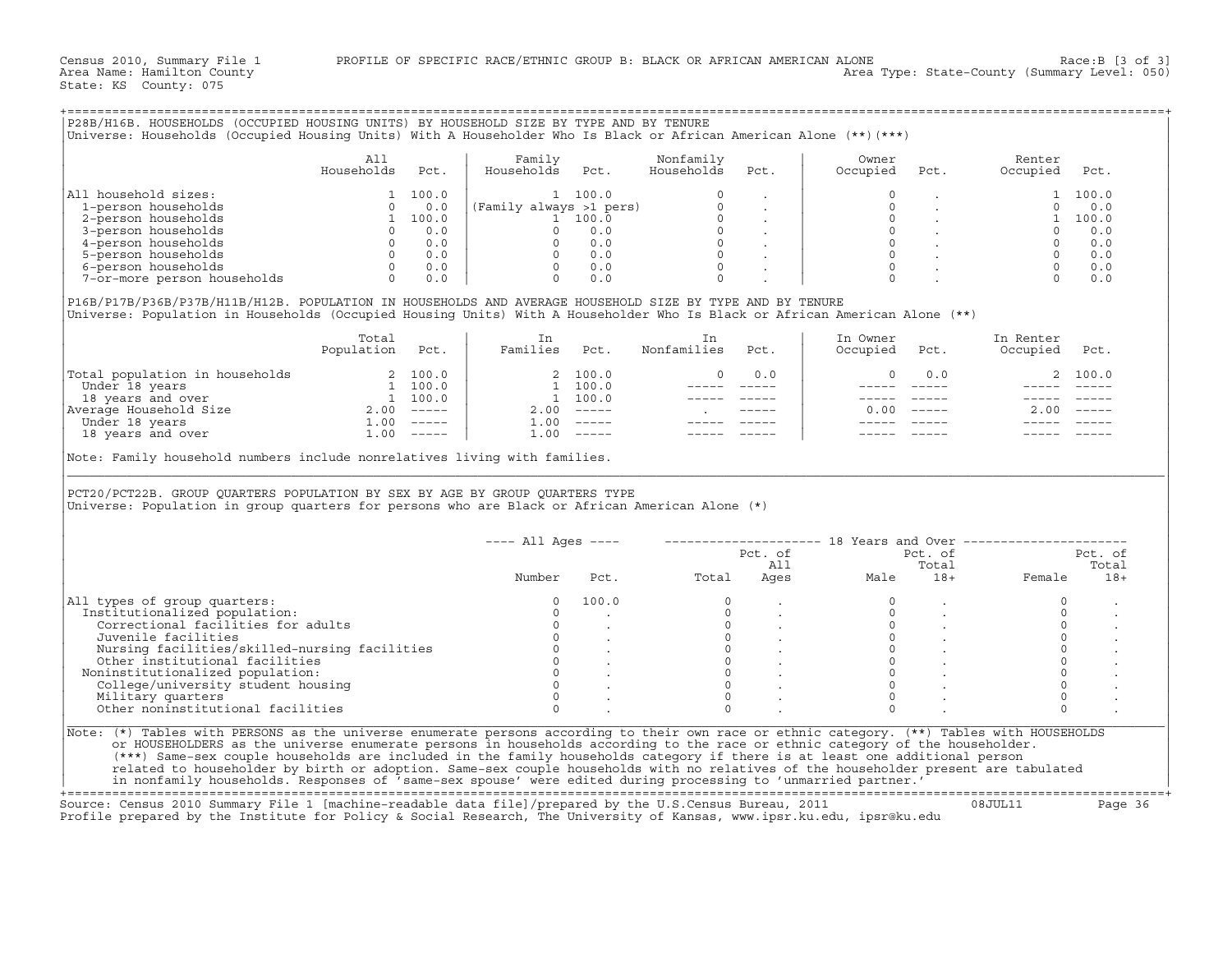Census 2010, Summary File 1 PROFILE OF SPECIFIC RACE/ETHNIC GROUP C: AMERICAN INDIAN AND ALASKA NATIVE ALONE Race:C [1 of 3] Area Name: Hamilton County Area Type: State−County (Summary Level: 050)

State: KS County: 075

| P29/P29C. POPULATION SUMMARY BY RESIDENCE TYPE FOR DESIGNATED UNIVERSE                                                                                                                                                                                       |                                                                    |                                                                                                                                                                                                                                                                                                                                                                     |     |                  |      | P38C/39C. FAMILY TYPE BY PRESENCE AND AGE OF OWN OR RELATED CHILDREN                                                                                                                                                                                                                                                                                                                                                                                               |                                                                                                 |                |                  |  |
|--------------------------------------------------------------------------------------------------------------------------------------------------------------------------------------------------------------------------------------------------------------|--------------------------------------------------------------------|---------------------------------------------------------------------------------------------------------------------------------------------------------------------------------------------------------------------------------------------------------------------------------------------------------------------------------------------------------------------|-----|------------------|------|--------------------------------------------------------------------------------------------------------------------------------------------------------------------------------------------------------------------------------------------------------------------------------------------------------------------------------------------------------------------------------------------------------------------------------------------------------------------|-------------------------------------------------------------------------------------------------|----------------|------------------|--|
| Universe: PERSONS Who Are American Indian and Alaska Native Alone                                                                                                                                                                                            |                                                                    |                                                                                                                                                                                                                                                                                                                                                                     |     |                  |      | Universe: Families With A Householder Who Is                                                                                                                                                                                                                                                                                                                                                                                                                       |                                                                                                 |                |                  |  |
|                                                                                                                                                                                                                                                              |                                                                    |                                                                                                                                                                                                                                                                                                                                                                     |     |                  |      | American Indian and Alaska Native Alone (**) (***)                                                                                                                                                                                                                                                                                                                                                                                                                 |                                                                                                 |                |                  |  |
|                                                                                                                                                                                                                                                              |                                                                    |                                                                                                                                                                                                                                                                                                                                                                     |     |                  |      |                                                                                                                                                                                                                                                                                                                                                                                                                                                                    |                                                                                                 |                |                  |  |
|                                                                                                                                                                                                                                                              |                                                                    | Population As % of Population of all Races                                                                                                                                                                                                                                                                                                                          |     |                  |      |                                                                                                                                                                                                                                                                                                                                                                                                                                                                    |                                                                                                 |                |                  |  |
| Total Persons:                                                                                                                                                                                                                                               |                                                                    | otal Persons:<br>In Households (*)<br>In Group Quarters<br>1.2% of<br>1.2% of<br>1.2% of<br>1.2% of                                                                                                                                                                                                                                                                 |     | 2,690            |      | By Presence of:                                                                                                                                                                                                                                                                                                                                                                                                                                                    | Own Children                                                                                    |                | Related Children |  |
|                                                                                                                                                                                                                                                              |                                                                    |                                                                                                                                                                                                                                                                                                                                                                     |     | 2,690            |      |                                                                                                                                                                                                                                                                                                                                                                                                                                                                    | Families Pct.                                                                                   |                | Families Pct.    |  |
|                                                                                                                                                                                                                                                              |                                                                    |                                                                                                                                                                                                                                                                                                                                                                     |     | $\overline{0}$   |      |                                                                                                                                                                                                                                                                                                                                                                                                                                                                    |                                                                                                 |                |                  |  |
|                                                                                                                                                                                                                                                              |                                                                    |                                                                                                                                                                                                                                                                                                                                                                     |     |                  |      | All families:                                                                                                                                                                                                                                                                                                                                                                                                                                                      |                                                                                                 |                |                  |  |
| P16-18C/P36-37C. HOUSEHOLDS/POPULATION IN HOUSEHOLDS BY HOUSEHOLD TYPE                                                                                                                                                                                       |                                                                    |                                                                                                                                                                                                                                                                                                                                                                     |     |                  |      |                                                                                                                                                                                                                                                                                                                                                                                                                                                                    |                                                                                                 |                |                  |  |
| Universe: HOUSEHOLDERS Who Are American Indian and Alaska Native Alone                                                                                                                                                                                       |                                                                    |                                                                                                                                                                                                                                                                                                                                                                     |     |                  |      |                                                                                                                                                                                                                                                                                                                                                                                                                                                                    |                                                                                                 |                |                  |  |
|                                                                                                                                                                                                                                                              |                                                                    |                                                                                                                                                                                                                                                                                                                                                                     |     | Average          |      |                                                                                                                                                                                                                                                                                                                                                                                                                                                                    |                                                                                                 |                |                  |  |
|                                                                                                                                                                                                                                                              |                                                                    |                                                                                                                                                                                                                                                                                                                                                                     |     |                  |      |                                                                                                                                                                                                                                                                                                                                                                                                                                                                    |                                                                                                 |                |                  |  |
|                                                                                                                                                                                                                                                              |                                                                    |                                                                                                                                                                                                                                                                                                                                                                     |     |                  |      |                                                                                                                                                                                                                                                                                                                                                                                                                                                                    |                                                                                                 |                |                  |  |
|                                                                                                                                                                                                                                                              |                                                                    |                                                                                                                                                                                                                                                                                                                                                                     |     |                  |      |                                                                                                                                                                                                                                                                                                                                                                                                                                                                    |                                                                                                 |                |                  |  |
|                                                                                                                                                                                                                                                              |                                                                    |                                                                                                                                                                                                                                                                                                                                                                     |     |                  |      |                                                                                                                                                                                                                                                                                                                                                                                                                                                                    |                                                                                                 |                |                  |  |
|                                                                                                                                                                                                                                                              |                                                                    |                                                                                                                                                                                                                                                                                                                                                                     |     |                  |      |                                                                                                                                                                                                                                                                                                                                                                                                                                                                    |                                                                                                 |                |                  |  |
|                                                                                                                                                                                                                                                              |                                                                    |                                                                                                                                                                                                                                                                                                                                                                     |     |                  |      |                                                                                                                                                                                                                                                                                                                                                                                                                                                                    |                                                                                                 |                |                  |  |
|                                                                                                                                                                                                                                                              |                                                                    |                                                                                                                                                                                                                                                                                                                                                                     |     |                  |      |                                                                                                                                                                                                                                                                                                                                                                                                                                                                    |                                                                                                 |                |                  |  |
| Total Households (**)<br>Total Households (**)<br>Under 18 years<br>12 12 35 2.92<br>13 2.92<br>13 2.92<br>14 0.92<br>14 2.00<br>Family Households (***)<br>10 32 3.20<br>16 18 years<br>16 18 years<br>16 18 years<br>16 18 years<br>16 18 years<br>16 18 y |                                                                    |                                                                                                                                                                                                                                                                                                                                                                     |     |                  |      | $\begin{tabular}{l c c c c} \multicolumn{1}{c}{\textbf{All families:}} & \multicolumn{1}{c}{\textbf{Famlines Pct.}} & \multicolumn{1}{c}{\textbf{Famlines Pct.}} \\ \multicolumn{1}{c}{\textbf{Husband-wife families:}} & \multicolumn{1}{c}{\textbf{I 0 100.0}} & \multicolumn{1}{c}{\textbf{1 0 100.0}} & \multicolumn{1}{c}{\textbf{1 0 100.0}} \\ \multicolumn{1}{c}{\textbf{Wich children under 18:}} & \multicolumn{1}{c}{\textbf{3 30.0}} & \multicolumn{1$ |                                                                                                 |                |                  |  |
|                                                                                                                                                                                                                                                              |                                                                    |                                                                                                                                                                                                                                                                                                                                                                     |     |                  |      |                                                                                                                                                                                                                                                                                                                                                                                                                                                                    |                                                                                                 |                |                  |  |
|                                                                                                                                                                                                                                                              |                                                                    |                                                                                                                                                                                                                                                                                                                                                                     |     |                  |      |                                                                                                                                                                                                                                                                                                                                                                                                                                                                    |                                                                                                 |                |                  |  |
| P12C/P13C. POPULATION BY AGE AND SEX                                                                                                                                                                                                                         |                                                                    |                                                                                                                                                                                                                                                                                                                                                                     |     |                  |      |                                                                                                                                                                                                                                                                                                                                                                                                                                                                    |                                                                                                 |                |                  |  |
| Universe: Persons Who Are American Indian and Alaska Native Alone (*)                                                                                                                                                                                        |                                                                    |                                                                                                                                                                                                                                                                                                                                                                     |     |                  |      |                                                                                                                                                                                                                                                                                                                                                                                                                                                                    |                                                                                                 |                |                  |  |
|                                                                                                                                                                                                                                                              |                                                                    |                                                                                                                                                                                                                                                                                                                                                                     |     |                  |      |                                                                                                                                                                                                                                                                                                                                                                                                                                                                    |                                                                                                 |                |                  |  |
|                                                                                                                                                                                                                                                              |                                                                    |                                                                                                                                                                                                                                                                                                                                                                     |     |                  |      |                                                                                                                                                                                                                                                                                                                                                                                                                                                                    |                                                                                                 |                |                  |  |
|                                                                                                                                                                                                                                                              | ---Both Sexes---                                                   | ------Male------                                                                                                                                                                                                                                                                                                                                                    |     | -----Female----- |      |                                                                                                                                                                                                                                                                                                                                                                                                                                                                    |                                                                                                 |                |                  |  |
|                                                                                                                                                                                                                                                              | Number Pct.                                                        | Number Pct. Number Pct.                                                                                                                                                                                                                                                                                                                                             |     |                  |      |                                                                                                                                                                                                                                                                                                                                                                                                                                                                    |                                                                                                 |                |                  |  |
|                                                                                                                                                                                                                                                              |                                                                    |                                                                                                                                                                                                                                                                                                                                                                     |     |                  |      |                                                                                                                                                                                                                                                                                                                                                                                                                                                                    |                                                                                                 |                |                  |  |
| All Ages:                                                                                                                                                                                                                                                    |                                                                    |                                                                                                                                                                                                                                                                                                                                                                     |     |                  |      |                                                                                                                                                                                                                                                                                                                                                                                                                                                                    |                                                                                                 |                |                  |  |
|                                                                                                                                                                                                                                                              |                                                                    |                                                                                                                                                                                                                                                                                                                                                                     |     |                  |      |                                                                                                                                                                                                                                                                                                                                                                                                                                                                    |                                                                                                 |                |                  |  |
|                                                                                                                                                                                                                                                              |                                                                    |                                                                                                                                                                                                                                                                                                                                                                     |     |                  |      |                                                                                                                                                                                                                                                                                                                                                                                                                                                                    |                                                                                                 |                |                  |  |
|                                                                                                                                                                                                                                                              |                                                                    |                                                                                                                                                                                                                                                                                                                                                                     |     |                  |      | P31C. RELATIONSHIP BY HOUSEHOLD TYPE FOR THE POPULATION UNDER 18 YEARS                                                                                                                                                                                                                                                                                                                                                                                             |                                                                                                 |                |                  |  |
|                                                                                                                                                                                                                                                              |                                                                    |                                                                                                                                                                                                                                                                                                                                                                     |     |                  |      | Universe: Persons under 18 who are                                                                                                                                                                                                                                                                                                                                                                                                                                 |                                                                                                 |                |                  |  |
|                                                                                                                                                                                                                                                              |                                                                    |                                                                                                                                                                                                                                                                                                                                                                     |     |                  |      |                                                                                                                                                                                                                                                                                                                                                                                                                                                                    |                                                                                                 |                |                  |  |
|                                                                                                                                                                                                                                                              |                                                                    |                                                                                                                                                                                                                                                                                                                                                                     |     |                  |      | American Indian and Alaska Native Alone (*) (***)                                                                                                                                                                                                                                                                                                                                                                                                                  |                                                                                                 |                |                  |  |
|                                                                                                                                                                                                                                                              |                                                                    |                                                                                                                                                                                                                                                                                                                                                                     |     |                  |      |                                                                                                                                                                                                                                                                                                                                                                                                                                                                    |                                                                                                 | Number         | Pct.             |  |
|                                                                                                                                                                                                                                                              |                                                                    |                                                                                                                                                                                                                                                                                                                                                                     |     |                  |      |                                                                                                                                                                                                                                                                                                                                                                                                                                                                    |                                                                                                 |                |                  |  |
|                                                                                                                                                                                                                                                              |                                                                    |                                                                                                                                                                                                                                                                                                                                                                     |     |                  |      | Total under 18:                                                                                                                                                                                                                                                                                                                                                                                                                                                    |                                                                                                 |                | 100.0            |  |
|                                                                                                                                                                                                                                                              |                                                                    |                                                                                                                                                                                                                                                                                                                                                                     |     |                  |      | In households:                                                                                                                                                                                                                                                                                                                                                                                                                                                     |                                                                                                 |                | 100.0            |  |
|                                                                                                                                                                                                                                                              |                                                                    |                                                                                                                                                                                                                                                                                                                                                                     |     |                  |      |                                                                                                                                                                                                                                                                                                                                                                                                                                                                    |                                                                                                 |                | 0.0              |  |
|                                                                                                                                                                                                                                                              |                                                                    |                                                                                                                                                                                                                                                                                                                                                                     |     |                  |      |                                                                                                                                                                                                                                                                                                                                                                                                                                                                    |                                                                                                 |                | 92.3             |  |
|                                                                                                                                                                                                                                                              |                                                                    |                                                                                                                                                                                                                                                                                                                                                                     |     |                  |      | al under 18:<br>n households:<br>Householder or spouse<br>Related child:<br>Own child:<br>In husband-wife families<br>In other families (no spouse present):<br>2<br>Mother families (no spouse present):<br>2<br>Mother families (no spouse prese                                                                                                                                                                                                                 |                                                                                                 |                | 76.9             |  |
|                                                                                                                                                                                                                                                              |                                                                    |                                                                                                                                                                                                                                                                                                                                                                     |     |                  |      |                                                                                                                                                                                                                                                                                                                                                                                                                                                                    |                                                                                                 |                | 61.5             |  |
|                                                                                                                                                                                                                                                              |                                                                    |                                                                                                                                                                                                                                                                                                                                                                     |     |                  |      |                                                                                                                                                                                                                                                                                                                                                                                                                                                                    |                                                                                                 |                |                  |  |
|                                                                                                                                                                                                                                                              |                                                                    |                                                                                                                                                                                                                                                                                                                                                                     |     |                  | 8.3  |                                                                                                                                                                                                                                                                                                                                                                                                                                                                    |                                                                                                 |                | 15.4             |  |
|                                                                                                                                                                                                                                                              |                                                                    |                                                                                                                                                                                                                                                                                                                                                                     |     |                  |      | Male householder                                                                                                                                                                                                                                                                                                                                                                                                                                                   | er (IIO spouse present):<br>er (2)<br>der (2)<br>pulation (3)<br>pulation (3)<br>oppulation (3) |                | 0.0              |  |
|                                                                                                                                                                                                                                                              |                                                                    |                                                                                                                                                                                                                                                                                                                                                                     |     |                  | 0.0  | Female householder                                                                                                                                                                                                                                                                                                                                                                                                                                                 |                                                                                                 |                | 15.4             |  |
|                                                                                                                                                                                                                                                              |                                                                    |                                                                                                                                                                                                                                                                                                                                                                     |     |                  | 8.3  | Other relatives:                                                                                                                                                                                                                                                                                                                                                                                                                                                   |                                                                                                 |                | 15.4             |  |
|                                                                                                                                                                                                                                                              |                                                                    |                                                                                                                                                                                                                                                                                                                                                                     |     |                  |      | Grandchild                                                                                                                                                                                                                                                                                                                                                                                                                                                         |                                                                                                 |                | 15.4             |  |
|                                                                                                                                                                                                                                                              |                                                                    |                                                                                                                                                                                                                                                                                                                                                                     |     |                  |      | Other relatives                                                                                                                                                                                                                                                                                                                                                                                                                                                    |                                                                                                 |                | 0.0              |  |
|                                                                                                                                                                                                                                                              |                                                                    |                                                                                                                                                                                                                                                                                                                                                                     |     |                  |      | Nonrelatives                                                                                                                                                                                                                                                                                                                                                                                                                                                       |                                                                                                 |                | 7.7              |  |
|                                                                                                                                                                                                                                                              |                                                                    |                                                                                                                                                                                                                                                                                                                                                                     |     |                  |      |                                                                                                                                                                                                                                                                                                                                                                                                                                                                    |                                                                                                 | $\overline{0}$ | $0.0$            |  |
|                                                                                                                                                                                                                                                              |                                                                    |                                                                                                                                                                                                                                                                                                                                                                     |     |                  |      | In group quarters:                                                                                                                                                                                                                                                                                                                                                                                                                                                 |                                                                                                 |                |                  |  |
|                                                                                                                                                                                                                                                              |                                                                    |                                                                                                                                                                                                                                                                                                                                                                     |     |                  |      | Institutionalized population                                                                                                                                                                                                                                                                                                                                                                                                                                       |                                                                                                 |                | 0.0              |  |
|                                                                                                                                                                                                                                                              |                                                                    |                                                                                                                                                                                                                                                                                                                                                                     |     |                  |      | Noninstitutionalized population                                                                                                                                                                                                                                                                                                                                                                                                                                    |                                                                                                 |                | 0.0              |  |
|                                                                                                                                                                                                                                                              |                                                                    | $\begin{array}{lcccccccc} \text{Number} & \text{Pct.} & \text{Number} & \text{Pct.} & \text{Number} & \text{Pct.} \\ \text{111 } \text{Ages:} & 3 & 100.0 & 21 & 100.0 & 12 & 100.0 \\ \text{15 to 0} & 8 & 24.2 & 5 & 23.8 & 3 & 25.0 \\ \text{5 to 0} & 8 & 24.2 & 5 & 23.8 & 3 & 25.0 \\ \text{10 to 14} & 1 & 3.0 & 1 & 4.8 & 0 & 0.0 \\ \text{15 to 17} & 4 &$ |     |                  |      |                                                                                                                                                                                                                                                                                                                                                                                                                                                                    |                                                                                                 |                |                  |  |
| $0$ to $17$                                                                                                                                                                                                                                                  | $\begin{array}{rrr} 13 & 39.4 \\ 18 & 54.5 \\ 2 & 6.1 \end{array}$ | 8 38.1                                                                                                                                                                                                                                                                                                                                                              |     | $\overline{5}$   | 41.7 | Note: $(*)$ Tables with PERSONS as the universe enumerate persons according                                                                                                                                                                                                                                                                                                                                                                                        |                                                                                                 |                |                  |  |
| 18 to 64                                                                                                                                                                                                                                                     |                                                                    | 11 52.4                                                                                                                                                                                                                                                                                                                                                             |     | $7^{\circ}$      | 58.3 | to their own race or ethnic category. (**) Tables with HOUSEHOLDS or                                                                                                                                                                                                                                                                                                                                                                                               |                                                                                                 |                |                  |  |
| 65 plus                                                                                                                                                                                                                                                      |                                                                    | $\sim$ 2                                                                                                                                                                                                                                                                                                                                                            | 9.5 | $\Omega$         | 0.0  | HOUSEHOLDERS as the universe enumerate persons in households according                                                                                                                                                                                                                                                                                                                                                                                             |                                                                                                 |                |                  |  |
|                                                                                                                                                                                                                                                              |                                                                    |                                                                                                                                                                                                                                                                                                                                                                     |     |                  |      | to the race or ethnic category of the householder. (***) Responses of                                                                                                                                                                                                                                                                                                                                                                                              |                                                                                                 |                |                  |  |
|                                                                                                                                                                                                                                                              | 23.5                                                               | 29.5                                                                                                                                                                                                                                                                                                                                                                |     | 23.0             |      |                                                                                                                                                                                                                                                                                                                                                                                                                                                                    |                                                                                                 |                |                  |  |
| Median Aqe                                                                                                                                                                                                                                                   |                                                                    |                                                                                                                                                                                                                                                                                                                                                                     |     |                  |      | 'same-sex spouse' were edited during processing to 'unmarried partner.'                                                                                                                                                                                                                                                                                                                                                                                            |                                                                                                 |                |                  |  |

+===================================================================================================================================================+ Source: Census 2010 Summary File 1 [machine−readable data file]/prepared by the U.S.Census Bureau, 2011 08JUL11 Page 37 Profile prepared by the Institute for Policy & Social Research, The University of Kansas, www.ipsr.ku.edu, ipsr@ku.edu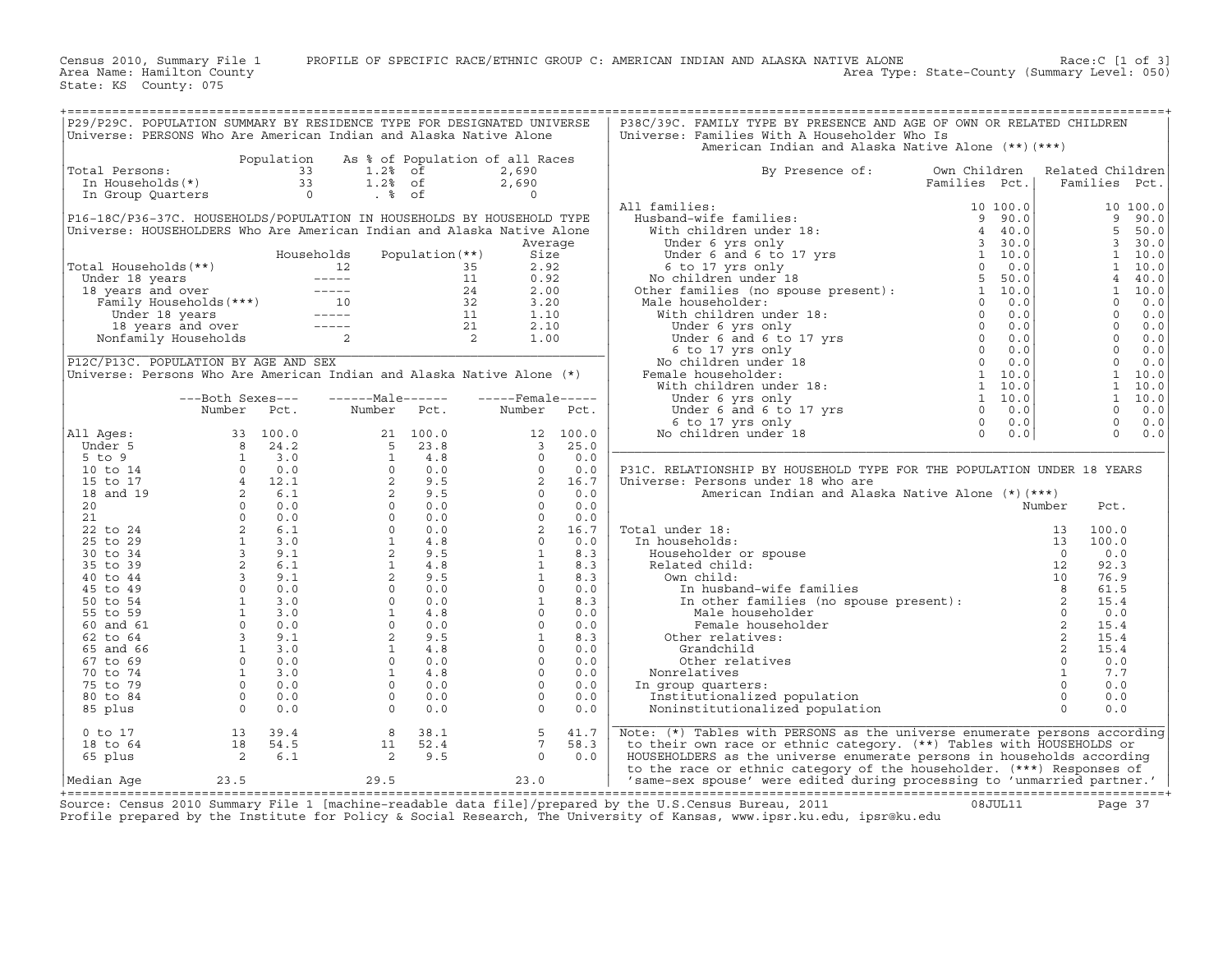NAME ALONE Race: [2 of 3]<br>Area Type: State−County (Summary Level: 050)

Census 2010, Summary File 1 PROFILE OF SPECIFIC RACE/ETHNIC GROUP C: AMERICAN INDIAN AND ALASKA NATIVE ALONE<br>Area Name: Hamilton County State: KS County: 075

| P29C/P34C. RELATIONSHIP BY HOUSEHOLD TYPE FOR ALL PERSONS & PERSONS 65+<br>Universe: Persons Who Are American Indian and Alaska Native Alone (*)(***)                                                                                                                       |                         |                          |        |                |                   | PCT14C. PRESENCE OF MULTIGENERATIONAL HOUSEHOLDS<br>Universe: Households With A Householder Who Is<br>American Indian and Alaska Native Alone (**)                                                                                                                                                                            |                                                 |             |                 |          |
|-----------------------------------------------------------------------------------------------------------------------------------------------------------------------------------------------------------------------------------------------------------------------------|-------------------------|--------------------------|--------|----------------|-------------------|-------------------------------------------------------------------------------------------------------------------------------------------------------------------------------------------------------------------------------------------------------------------------------------------------------------------------------|-------------------------------------------------|-------------|-----------------|----------|
|                                                                                                                                                                                                                                                                             | All Ages                |                          |        |                | 65 years and over |                                                                                                                                                                                                                                                                                                                               |                                                 |             | Number          | Pct.     |
|                                                                                                                                                                                                                                                                             | Number                  | Pct.                     |        | Number         | Pct.              |                                                                                                                                                                                                                                                                                                                               |                                                 |             |                 |          |
|                                                                                                                                                                                                                                                                             |                         |                          |        |                |                   | Total:                                                                                                                                                                                                                                                                                                                        |                                                 |             |                 | 12 100.0 |
| Total:                                                                                                                                                                                                                                                                      |                         | $33 + 100.0$<br>33 100.0 |        |                | 100.0             | bousehold has 3 or more generations and the case of the set of the set of the set of the set of the set of the<br>Household does not have 3+ generations and the set of the set of the set of the set of the set of the set of t                                                                                              |                                                 |             |                 |          |
| In households:                                                                                                                                                                                                                                                              |                         |                          |        |                | 2 100.0           |                                                                                                                                                                                                                                                                                                                               |                                                 |             |                 |          |
|                                                                                                                                                                                                                                                                             |                         |                          |        | 2              | 100.0             |                                                                                                                                                                                                                                                                                                                               |                                                 |             |                 |          |
| Householder:                                                                                                                                                                                                                                                                | 10                      | 30.3                     |        | 2              | 100.0             |                                                                                                                                                                                                                                                                                                                               |                                                 |             |                 |          |
| Male                                                                                                                                                                                                                                                                        | 8 <sup>1</sup>          | 24.2                     |        | 2              | 100.0             |                                                                                                                                                                                                                                                                                                                               |                                                 |             |                 |          |
| Female                                                                                                                                                                                                                                                                      | 2                       | 6.1                      |        | $\Omega$       | 0.0               |                                                                                                                                                                                                                                                                                                                               |                                                 |             |                 |          |
| Spouse                                                                                                                                                                                                                                                                      | $4\overline{4}$         | 12.1                     |        | $\Omega$       | 0.0               | PCT19C. NONRELATIVES BY HOUSEHOLD TYPE (*) (***)                                                                                                                                                                                                                                                                              |                                                 |             |                 |          |
| Parent                                                                                                                                                                                                                                                                      | $\overline{0}$          | 0.0                      |        | $\Omega$       | 0.0               | Universe: Nonrelatives who are                                                                                                                                                                                                                                                                                                |                                                 |             |                 |          |
| Parent-in-law                                                                                                                                                                                                                                                               | $\Omega$                | 0.0                      |        | $\Omega$       | 0.0               | American Indian and Alaska Native Alone (Total: 3)                                                                                                                                                                                                                                                                            |                                                 |             |                 |          |
| Child:                                                                                                                                                                                                                                                                      | 12                      | 36.4                     |        |                |                   |                                                                                                                                                                                                                                                                                                                               |                                                 |             |                 |          |
| Biological                                                                                                                                                                                                                                                                  | 12                      | 36.4                     |        |                |                   |                                                                                                                                                                                                                                                                                                                               |                                                 | In Family   | In Nonfamily    |          |
| Adopted                                                                                                                                                                                                                                                                     | $\overline{0}$          | 0.0                      |        |                |                   |                                                                                                                                                                                                                                                                                                                               |                                                 | Households  | Households      |          |
| Step                                                                                                                                                                                                                                                                        | $\Omega$                | 0.0                      |        |                |                   |                                                                                                                                                                                                                                                                                                                               |                                                 | Number Pct. | Number Pct.     |          |
| Grandchild                                                                                                                                                                                                                                                                  | $\overline{\mathbf{2}}$ | 6.1                      |        |                |                   |                                                                                                                                                                                                                                                                                                                               |                                                 |             |                 |          |
|                                                                                                                                                                                                                                                                             |                         |                          |        |                |                   |                                                                                                                                                                                                                                                                                                                               |                                                 |             |                 |          |
|                                                                                                                                                                                                                                                                             |                         |                          |        |                |                   |                                                                                                                                                                                                                                                                                                                               |                                                 |             |                 |          |
| Grandchild 2 6.1<br>Brother or sister 0 0.0<br>Son-in-law/daughter-in-law 0 0.0<br>Other_relatives (#) 0 0.0                                                                                                                                                                |                         |                          |        | $\Omega$       | 0.0               |                                                                                                                                                                                                                                                                                                                               |                                                 |             |                 |          |
|                                                                                                                                                                                                                                                                             |                         |                          |        | $\Omega$       | 0.0               |                                                                                                                                                                                                                                                                                                                               |                                                 |             |                 |          |
|                                                                                                                                                                                                                                                                             |                         |                          |        | $\Omega$       | 0.0               | Nonrelatives: 1 100.0 2 100.0<br>Roomer or boarder 1 100.0 0 0.0<br>Housemate or roommate 0 0 0.0 2 100.0<br>Unmarried partner 0 0.0 0 0.0<br>Other nonrelatives 0 0.0 0 0.0<br>0 0.0 0 0.0                                                                                                                                   |                                                 |             |                 |          |
|                                                                                                                                                                                                                                                                             |                         |                          |        | $\circ$        | 0.0               |                                                                                                                                                                                                                                                                                                                               |                                                 |             |                 |          |
|                                                                                                                                                                                                                                                                             |                         |                          |        |                |                   |                                                                                                                                                                                                                                                                                                                               |                                                 |             |                 |          |
|                                                                                                                                                                                                                                                                             |                         |                          |        | $\Omega$       | 0.0               |                                                                                                                                                                                                                                                                                                                               |                                                 |             |                 |          |
|                                                                                                                                                                                                                                                                             |                         |                          |        | $\Omega$       | 0.0               |                                                                                                                                                                                                                                                                                                                               |                                                 |             |                 |          |
|                                                                                                                                                                                                                                                                             |                         |                          |        | $\Omega$       | 0.0               | H17C. HOUSING UNITS BY HOUSEHOLDER'S AGE AND TENURE                                                                                                                                                                                                                                                                           |                                                 |             |                 |          |
|                                                                                                                                                                                                                                                                             |                         |                          |        | $\circ$        | 0.0               | Universe: Occupied Housing Units With A Householder Who Is                                                                                                                                                                                                                                                                    |                                                 |             |                 |          |
|                                                                                                                                                                                                                                                                             |                         |                          |        | $\circ$        | 0.0               | American Indian and Alaska Native Alone (**)                                                                                                                                                                                                                                                                                  |                                                 |             |                 |          |
|                                                                                                                                                                                                                                                                             |                         |                          |        | $\circ$        | 0.0               |                                                                                                                                                                                                                                                                                                                               |                                                 |             |                 |          |
| In group quarters:                                                                                                                                                                                                                                                          |                         |                          |        | $\Omega$       | 0.0               | Age of                                                                                                                                                                                                                                                                                                                        | Owner Occupied<br>Owner Occupied<br>Number Pct. |             | Renter Occupied |          |
|                                                                                                                                                                                                                                                                             |                         |                          |        | $\overline{0}$ | 0.0               | Householder                                                                                                                                                                                                                                                                                                                   |                                                 |             | Number Pct.     |          |
|                                                                                                                                                                                                                                                                             |                         |                          |        | $\Omega$       | 0.0               |                                                                                                                                                                                                                                                                                                                               |                                                 |             |                 |          |
|                                                                                                                                                                                                                                                                             |                         |                          |        |                |                   | All Ages:                                                                                                                                                                                                                                                                                                                     |                                                 |             |                 |          |
| (#) For 65 yrs & over, includes children, siblings, etc. not shown separately                                                                                                                                                                                               |                         |                          |        |                |                   | 15 to 24                                                                                                                                                                                                                                                                                                                      |                                                 |             |                 |          |
|                                                                                                                                                                                                                                                                             |                         |                          |        |                |                   | 25 to 34                                                                                                                                                                                                                                                                                                                      |                                                 |             |                 |          |
|                                                                                                                                                                                                                                                                             |                         |                          |        |                |                   | 35 to 44                                                                                                                                                                                                                                                                                                                      |                                                 |             |                 |          |
|                                                                                                                                                                                                                                                                             |                         |                          |        |                |                   | 45 to 54                                                                                                                                                                                                                                                                                                                      |                                                 |             |                 |          |
| P18C. HOUSEHOLD TYPE                                                                                                                                                                                                                                                        |                         |                          |        |                |                   | 55 to 59                                                                                                                                                                                                                                                                                                                      |                                                 |             |                 |          |
| Universe: Households with a Householder Who is                                                                                                                                                                                                                              |                         |                          |        |                |                   | $\begin{array}{cccccc} 8 & 100.0 & & & 4 & 100.0 \\ 1 & 12.5 & & 1 & 25.0 \\ 1 & 12.5 & & 1 & 25.0 \\ 1 & 12.5 & & 1 & 25.0 \\ 0 & 0.0 & & 1 & 25.0 \\ 1 & 12.5 & & 0 & 0.0 \\ 1 & 12.5 & & 0 & 0.0 \\ 2 & 25.0 & & 0 & 0.0 \\ 2 & 25.0 & & 0 & 0.0 \\ 0 & 0.0 & & 0 & 0.0 \\ 0 & 0.0 & & 0 & 0.0 \\ \end{array}$<br>60 to 64 |                                                 |             |                 |          |
| American Indian and Alaska Native Alone (**)                                                                                                                                                                                                                                |                         |                          |        |                |                   | 65 to 74                                                                                                                                                                                                                                                                                                                      |                                                 |             |                 |          |
|                                                                                                                                                                                                                                                                             |                         |                          | Number | Pct.           |                   | 75 to 84                                                                                                                                                                                                                                                                                                                      | $\begin{matrix}0&0.0\\0&0.0\end{matrix}$        |             |                 |          |
|                                                                                                                                                                                                                                                                             |                         |                          |        |                |                   | 85 and over                                                                                                                                                                                                                                                                                                                   |                                                 |             | $\bigcap$       | 0.0      |
| Total:                                                                                                                                                                                                                                                                      |                         |                          |        | 12 100.0       |                   |                                                                                                                                                                                                                                                                                                                               |                                                 |             |                 |          |
| :<br>illy households (***):<br>iusband-wife families<br>ther families:<br>Male householder, no wife present<br>Female householder, no husband present<br>Female households:<br>family households:<br>is a set of the set of the set of the set<br>Family households (***) : |                         |                          |        |                |                   |                                                                                                                                                                                                                                                                                                                               |                                                 |             |                 |          |
| Husband-wife families                                                                                                                                                                                                                                                       |                         |                          |        |                |                   | Note: $(*)$ Tables with PERSONS as the universe enumerate persons                                                                                                                                                                                                                                                             |                                                 |             |                 |          |
| Other families:                                                                                                                                                                                                                                                             |                         |                          |        |                |                   | according to their own race or ethnic category. (**) Tables with                                                                                                                                                                                                                                                              |                                                 |             |                 |          |
|                                                                                                                                                                                                                                                                             |                         |                          |        |                |                   | HOUSEHOLDS or HOUSEHOLDERS as the universe enumerate persons in                                                                                                                                                                                                                                                               |                                                 |             |                 |          |
|                                                                                                                                                                                                                                                                             |                         |                          |        |                |                   | households according to the race or ethnic category of the                                                                                                                                                                                                                                                                    |                                                 |             |                 |          |
| Nonfamily households:                                                                                                                                                                                                                                                       |                         |                          |        |                |                   | householder. (***) Responses of 'same-sex spouse' were edited                                                                                                                                                                                                                                                                 |                                                 |             |                 |          |
| Householder living alone                                                                                                                                                                                                                                                    |                         |                          |        |                |                   | during processing to 'unmarried partner.'                                                                                                                                                                                                                                                                                     |                                                 |             |                 |          |
| Householder not living alone                                                                                                                                                                                                                                                |                         |                          |        |                |                   |                                                                                                                                                                                                                                                                                                                               |                                                 |             |                 |          |
|                                                                                                                                                                                                                                                                             |                         |                          |        |                |                   |                                                                                                                                                                                                                                                                                                                               |                                                 |             |                 |          |
|                                                                                                                                                                                                                                                                             |                         |                          |        |                |                   |                                                                                                                                                                                                                                                                                                                               |                                                 |             |                 |          |
|                                                                                                                                                                                                                                                                             |                         |                          |        |                |                   |                                                                                                                                                                                                                                                                                                                               |                                                 |             |                 |          |
|                                                                                                                                                                                                                                                                             |                         |                          |        |                |                   |                                                                                                                                                                                                                                                                                                                               |                                                 |             |                 |          |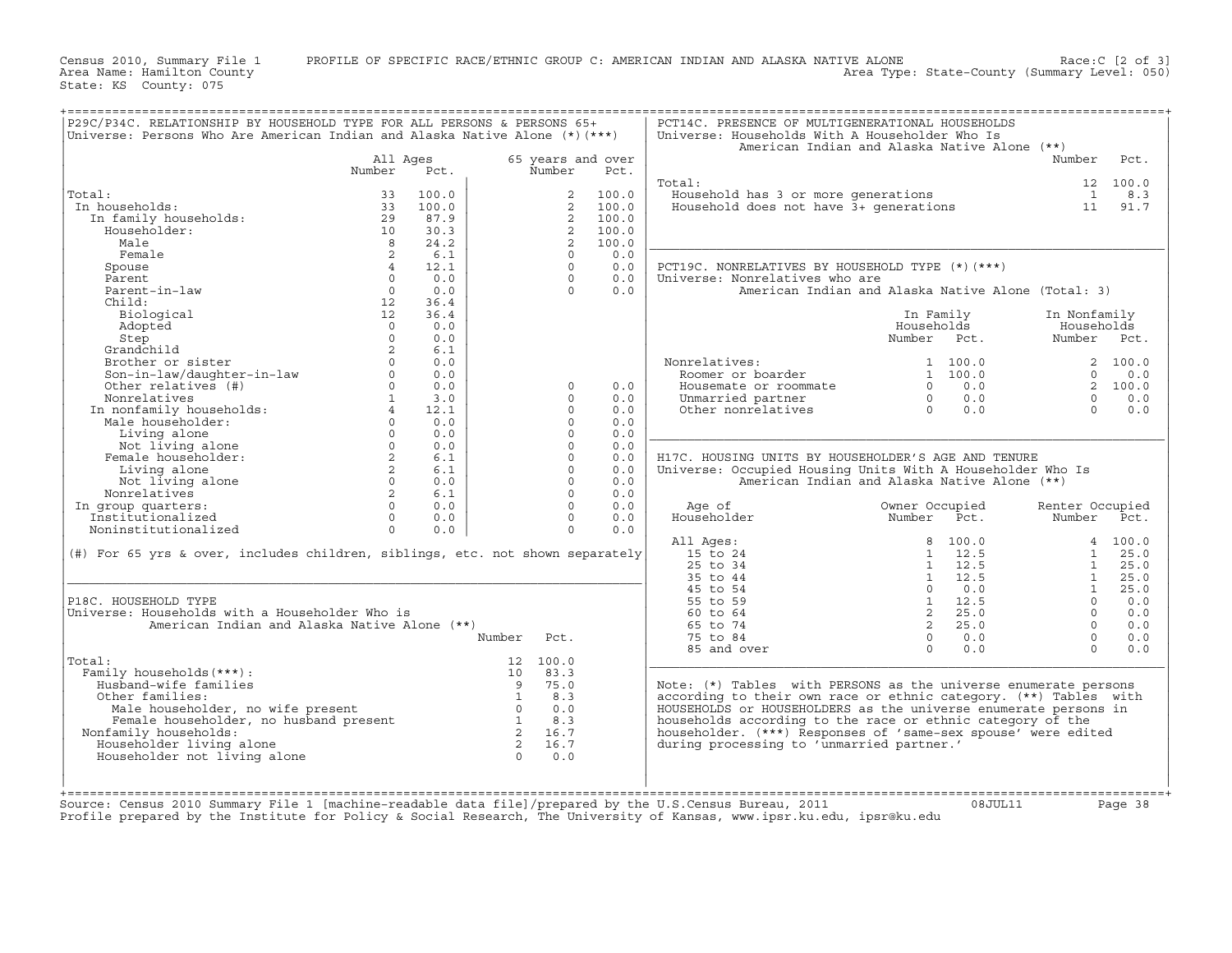Census 2010, Summary File 1 PROFILE OF SPECIFIC RACE/ETHNIC GROUP C: AMERICAN INDIAN AND ALASKA NATIVE ALONE Race:C [3 of 3]<br>Area Name: Hamilton County Level: 050) Area Type: State-County (Summary Level: 050)

State: KS County: 075

| All household sizes:        | 100.0 | 100.0<br>1 ດ            | 2 100.0 | 8 100.0 | 100.0 |
|-----------------------------|-------|-------------------------|---------|---------|-------|
| 1-person households         | 16.7  | (Family always >1 pers) | 2 100.0 | 0.0     | 50.0  |
| 2-person households         | 25.0  | 30.0                    | 0.0     | 37.5    | 0.0   |
| 3-person households         | 25.0  | 30.0                    | 0.0     | 25.0    | 25.0  |
| 4-person households         | 16.7  | 20.0                    | 0.0     | 12.5    | 25.0  |
| 5-person households         | 16.7  | 20.0                    | 0.0     | 25.0    | 0.0   |
| 6-person households         | 0.0   | 0.0                     | 0.0     | 0.0     | 0.0   |
| 7-or-more person households | 0.0   | 0.0                     | 0.0     |         | 0.0   |

+===================================================================================================================================================+

|                                | Total<br>Population | Pct.                      | In<br>Families | Pct.                      | Nonfamilies | Pct.     | In Owner<br>Occupied | Pct.         | In Renter<br>Occupied | Pct.   |
|--------------------------------|---------------------|---------------------------|----------------|---------------------------|-------------|----------|----------------------|--------------|-----------------------|--------|
| Total population in households |                     | 35 100.0                  | 32             | 91.4                      |             | 5.7      | 26                   | 74.3         |                       | 25.7   |
| Under 18 years                 | 11 -                | 100.0                     |                | 11 100.0                  |             |          |                      |              |                       |        |
| 18 years and over              | 24                  | 100.0                     | 21             | 87.5                      |             |          |                      |              |                       |        |
| Average Household Size         | 2.92                | $------$                  | 3.20           | —————                     | 1.00        | $------$ |                      | $3.25$ $---$ | 2.25                  | ______ |
| Under 18 years                 | 0.92                | $\frac{1}{2}$             | 1.10           | $\qquad \qquad - - - - -$ |             |          |                      |              |                       |        |
| 18 years and over              | 2.00                | $\qquad \qquad - - - - -$ |                | $2.10$ -----              |             |          |                      |              |                       |        |

|                                                                                                                                                                                                                                                | All                      |      | Family              |              | Nonfamily                                                                                                                                                                                                                                                                                                                                                                                    |                | Owner                |                           | Renter                                                                                                                                                                   |                           |
|------------------------------------------------------------------------------------------------------------------------------------------------------------------------------------------------------------------------------------------------|--------------------------|------|---------------------|--------------|----------------------------------------------------------------------------------------------------------------------------------------------------------------------------------------------------------------------------------------------------------------------------------------------------------------------------------------------------------------------------------------------|----------------|----------------------|---------------------------|--------------------------------------------------------------------------------------------------------------------------------------------------------------------------|---------------------------|
|                                                                                                                                                                                                                                                | Households               | Pct. | Households          | Pct.         | Households                                                                                                                                                                                                                                                                                                                                                                                   | Pct.           | Occupied             | Pct.                      | Occupied                                                                                                                                                                 | Pct.                      |
| All household sizes:                                                                                                                                                                                                                           |                          |      |                     |              |                                                                                                                                                                                                                                                                                                                                                                                              |                | 8                    | 100.0                     |                                                                                                                                                                          | 4 100.0                   |
|                                                                                                                                                                                                                                                |                          |      |                     |              |                                                                                                                                                                                                                                                                                                                                                                                              |                | $\Omega$             | 0.0                       |                                                                                                                                                                          | 2, 50.0                   |
|                                                                                                                                                                                                                                                |                          |      |                     |              |                                                                                                                                                                                                                                                                                                                                                                                              |                | $\overline{3}$       | 37.5                      |                                                                                                                                                                          |                           |
|                                                                                                                                                                                                                                                |                          |      |                     |              |                                                                                                                                                                                                                                                                                                                                                                                              |                |                      | 2 25.0                    |                                                                                                                                                                          |                           |
|                                                                                                                                                                                                                                                |                          |      |                     |              |                                                                                                                                                                                                                                                                                                                                                                                              |                |                      | 1 12.5                    |                                                                                                                                                                          |                           |
|                                                                                                                                                                                                                                                |                          |      |                     |              |                                                                                                                                                                                                                                                                                                                                                                                              |                | $\overline{2}$       | 25.0                      |                                                                                                                                                                          |                           |
|                                                                                                                                                                                                                                                |                          |      |                     |              |                                                                                                                                                                                                                                                                                                                                                                                              |                |                      | $0 \qquad 0.0$            |                                                                                                                                                                          |                           |
|                                                                                                                                                                                                                                                |                          |      |                     |              |                                                                                                                                                                                                                                                                                                                                                                                              |                | $\Omega$             | 0.0                       | $\begin{array}{cccc} 0 & & & & & 0 \\ 1 & & 25.0 & & & \\ 1 & & 25.0 & & \\ 0 & & 0 & 0.0 & & \\ 0 & & 0.0 & & \\ 0 & & 0 & 0.0 & & \\ 0 & & 0 & 0.0 & & \\ \end{array}$ |                           |
| P16C/P17C/P36C/P37C/H11C/H12C. POPULATION IN HOUSEHOLDS AND AVERAGE HOUSEHOLD SIZE BY TYPE AND BY TENURE<br>Universe: Population in Households (Occupied Housing Units) With A Householder Who Is American Indian and Alaska Native Alone (**) |                          |      |                     |              |                                                                                                                                                                                                                                                                                                                                                                                              |                |                      |                           |                                                                                                                                                                          |                           |
|                                                                                                                                                                                                                                                | Total<br>Population Pct. |      | In<br>Families Pct. |              | In<br>Nonfamilies                                                                                                                                                                                                                                                                                                                                                                            | Pct.           | In Owner<br>Occupied | Pct.                      | In Renter<br>Occupied                                                                                                                                                    | Pct.                      |
| Total population in households<br>Under 18 years 11 100.0<br>18 years and over 24 100.0<br>Average Household Size 2.92 -----<br>Under 18 years and over 2.00 -----<br>18 years and over 2.00 -----                                             |                          |      |                     | 32 91.4      | 2                                                                                                                                                                                                                                                                                                                                                                                            | 5.7            | 26                   | 74.3                      | 9                                                                                                                                                                        | 25.7                      |
|                                                                                                                                                                                                                                                |                          |      |                     | 11 100.0     |                                                                                                                                                                                                                                                                                                                                                                                              |                |                      |                           |                                                                                                                                                                          |                           |
|                                                                                                                                                                                                                                                |                          |      | 21 87.5             |              |                                                                                                                                                                                                                                                                                                                                                                                              | ----- -----    |                      | $\qquad \qquad - - - - -$ |                                                                                                                                                                          |                           |
|                                                                                                                                                                                                                                                |                          |      |                     | $3.20$ ----- | $1.00$ -----                                                                                                                                                                                                                                                                                                                                                                                 |                |                      | $3.25$ -----              | $2.25$ -----                                                                                                                                                             |                           |
|                                                                                                                                                                                                                                                |                          |      |                     | $1.10$ ----- | $\frac{1}{2} \frac{1}{2} \frac{1}{2} \frac{1}{2} \frac{1}{2} \frac{1}{2} \frac{1}{2} \frac{1}{2} \frac{1}{2} \frac{1}{2} \frac{1}{2} \frac{1}{2} \frac{1}{2} \frac{1}{2} \frac{1}{2} \frac{1}{2} \frac{1}{2} \frac{1}{2} \frac{1}{2} \frac{1}{2} \frac{1}{2} \frac{1}{2} \frac{1}{2} \frac{1}{2} \frac{1}{2} \frac{1}{2} \frac{1}{2} \frac{1}{2} \frac{1}{2} \frac{1}{2} \frac{1}{2} \frac{$ |                |                      |                           |                                                                                                                                                                          |                           |
|                                                                                                                                                                                                                                                |                          |      | $2.10$ -----        |              |                                                                                                                                                                                                                                                                                                                                                                                              |                |                      |                           |                                                                                                                                                                          |                           |
| Note: Family household numbers include nonrelatives living with families.                                                                                                                                                                      |                          |      |                     |              |                                                                                                                                                                                                                                                                                                                                                                                              |                |                      |                           |                                                                                                                                                                          |                           |
|                                                                                                                                                                                                                                                |                          |      |                     |              |                                                                                                                                                                                                                                                                                                                                                                                              |                |                      |                           |                                                                                                                                                                          |                           |
| PCT20/PCT22C. GROUP QUARTERS POPULATION BY SEX BY AGE BY GROUP QUARTERS TYPE<br>Universe: Population in group quarters for persons who are American Indian and Alaska Native Alone (*)                                                         |                          |      |                     |              |                                                                                                                                                                                                                                                                                                                                                                                              |                |                      |                           |                                                                                                                                                                          |                           |
|                                                                                                                                                                                                                                                |                          |      | $--- All Aqes ---$  |              |                                                                                                                                                                                                                                                                                                                                                                                              |                |                      |                           | -------------------- 18 Years and Over ---------------------                                                                                                             |                           |
|                                                                                                                                                                                                                                                |                          |      |                     |              |                                                                                                                                                                                                                                                                                                                                                                                              |                |                      | Pct. of                   |                                                                                                                                                                          |                           |
|                                                                                                                                                                                                                                                |                          |      | Number              | Pct.         | Total                                                                                                                                                                                                                                                                                                                                                                                        | Pct. of<br>All | All<br>Ages<br>Male  | Total<br>$18+$            | Female                                                                                                                                                                   | Pct. of<br>Total<br>$18+$ |
|                                                                                                                                                                                                                                                |                          |      | $\Omega$            | 100.0        | $\Omega$                                                                                                                                                                                                                                                                                                                                                                                     |                |                      | $\ddot{\phantom{a}}$      | $\circ$                                                                                                                                                                  |                           |
|                                                                                                                                                                                                                                                |                          |      | $\Omega$            |              | $\Omega$                                                                                                                                                                                                                                                                                                                                                                                     |                | $\mathbf 0$          |                           | $\Omega$                                                                                                                                                                 |                           |
| Correctional facilities for adults                                                                                                                                                                                                             |                          |      | $\Omega$            |              | $\circ$                                                                                                                                                                                                                                                                                                                                                                                      |                | $\circ$              |                           | $\mathbf{0}$                                                                                                                                                             |                           |
| Juvenile facilities                                                                                                                                                                                                                            |                          |      | $\Omega$            |              | $\circ$                                                                                                                                                                                                                                                                                                                                                                                      |                | $\circ$              | $\ddot{\phantom{0}}$      | $\circ$                                                                                                                                                                  |                           |
|                                                                                                                                                                                                                                                |                          |      | $\circ$             |              | $\Omega$                                                                                                                                                                                                                                                                                                                                                                                     |                | $\Omega$             |                           | $\circ$                                                                                                                                                                  |                           |
| Nursing facilities/skilled-nursing facilities<br>Other institutional facilities                                                                                                                                                                |                          |      | $\circ$             |              | $\circ$                                                                                                                                                                                                                                                                                                                                                                                      |                | $\mathbf{0}$         |                           | $\circ$                                                                                                                                                                  |                           |
|                                                                                                                                                                                                                                                |                          |      | $\Omega$            |              | $\circ$                                                                                                                                                                                                                                                                                                                                                                                      |                | $\Omega$             | $\sim$                    | $\circ$                                                                                                                                                                  |                           |
| College/university student housing                                                                                                                                                                                                             |                          |      | $\Omega$            |              | $\Omega$                                                                                                                                                                                                                                                                                                                                                                                     |                | $\Omega$             |                           | $\Omega$                                                                                                                                                                 |                           |
|                                                                                                                                                                                                                                                |                          |      | $\Omega$            |              | $\Omega$                                                                                                                                                                                                                                                                                                                                                                                     |                | $\Omega$             |                           | $\Omega$                                                                                                                                                                 |                           |
| All types of group quarters:<br>Institutionalized population:<br>Noninstitutionalized population:<br>Military quarters<br>Other noninstitutional facilities                                                                                    |                          |      | $\Omega$            |              | $\Omega$                                                                                                                                                                                                                                                                                                                                                                                     |                | $\Omega$             |                           | $\Omega$                                                                                                                                                                 |                           |

+===================================================================================================================================================+Source: Census 2010 Summary File 1 [machine−readable data file]/prepared by the U.S.Census Bureau, 2011 08JUL11 Page 39 Profile prepared by the Institute for Policy & Social Research, The University of Kansas, www.ipsr.ku.edu, ipsr@ku.edu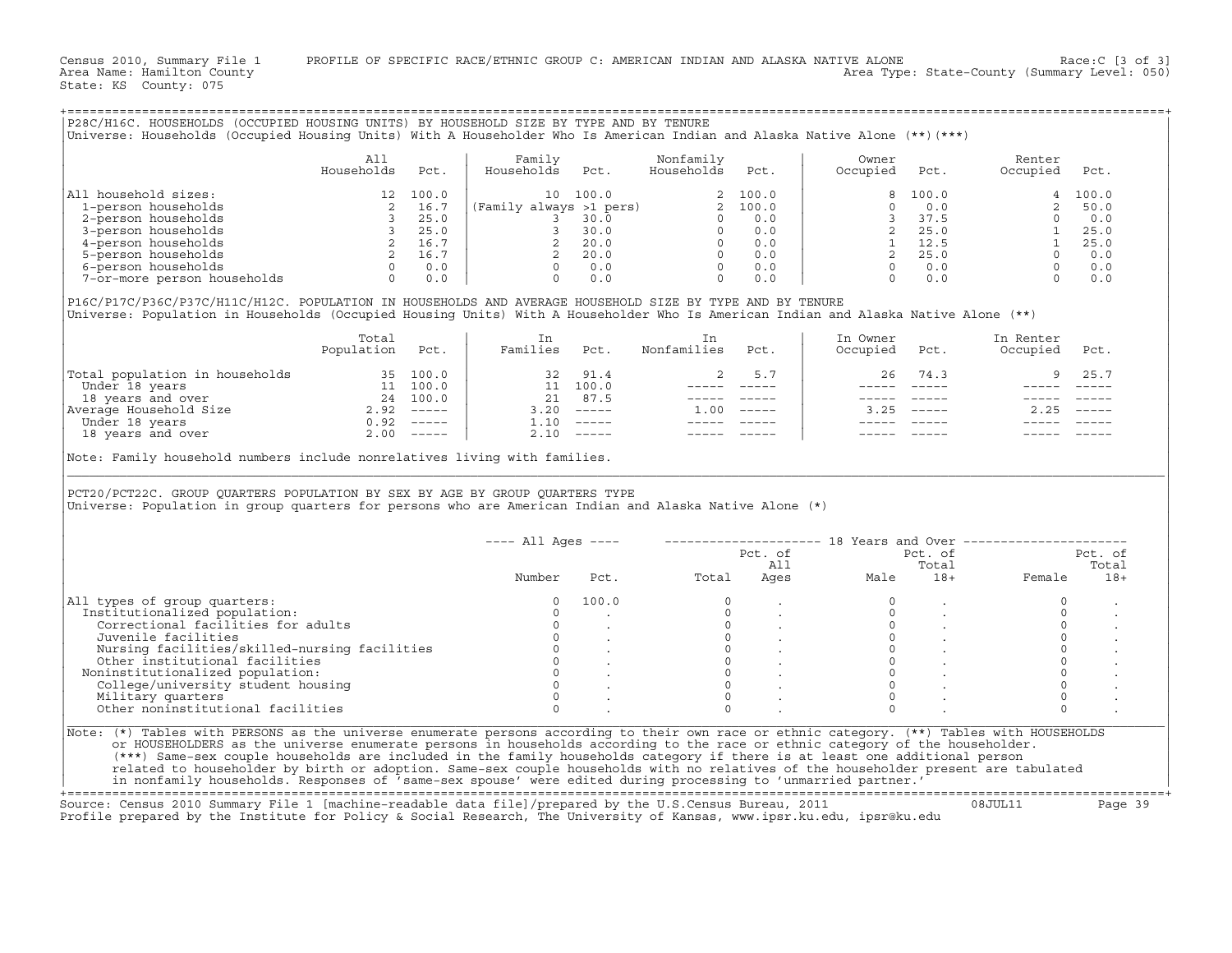| P29/P29D. POPULATION SUMMARY BY RESIDENCE TYPE FOR DESIGNATED UNIVERSE |                                                                    |                                       |                  |                                       |                                                                                                                         |         | P38D/39D. FAMILY TYPE BY PRESENCE AND AGE OF OWN OR RELATED CHILDREN                                                                                                                                                                                                                                   |               |                             |              |                     |
|------------------------------------------------------------------------|--------------------------------------------------------------------|---------------------------------------|------------------|---------------------------------------|-------------------------------------------------------------------------------------------------------------------------|---------|--------------------------------------------------------------------------------------------------------------------------------------------------------------------------------------------------------------------------------------------------------------------------------------------------------|---------------|-----------------------------|--------------|---------------------|
| Universe: PERSONS Who Are Asian Alone                                  |                                                                    |                                       |                  |                                       |                                                                                                                         |         | Universe: Families With A Householder Who Is                                                                                                                                                                                                                                                           |               |                             |              |                     |
|                                                                        |                                                                    |                                       |                  |                                       |                                                                                                                         |         | Asian Alone $(**)$ $(***)$                                                                                                                                                                                                                                                                             |               |                             |              |                     |
|                                                                        |                                                                    | Population                            |                  |                                       | As % of Population of all Races                                                                                         |         |                                                                                                                                                                                                                                                                                                        |               |                             |              |                     |
| Total Persons:                                                         |                                                                    |                                       | $0.3%$ of        |                                       | 2,690                                                                                                                   |         | By Presence of:                                                                                                                                                                                                                                                                                        | Own Children  |                             |              | Related Children    |
| In Households(*)                                                       |                                                                    | $\begin{array}{c} 7 \\ 7 \end{array}$ | $0.3%$ of        |                                       | 2,690                                                                                                                   |         |                                                                                                                                                                                                                                                                                                        | Families Pct. |                             |              | Families<br>Pct.    |
| In Group Quarters                                                      |                                                                    |                                       | $\circ$<br>. %   |                                       | $\Omega$                                                                                                                |         |                                                                                                                                                                                                                                                                                                        |               |                             |              |                     |
|                                                                        |                                                                    |                                       |                  |                                       |                                                                                                                         |         | All families:                                                                                                                                                                                                                                                                                          | $\Omega$      |                             |              | $\Omega$            |
| P16-18D/P36-37D. HOUSEHOLDS/POPULATION IN HOUSEHOLDS BY HOUSEHOLD TYPE |                                                                    |                                       |                  |                                       |                                                                                                                         |         | Husband-wife families:                                                                                                                                                                                                                                                                                 | $\circ$       | $\bullet$                   |              | $\mathbf 0$         |
|                                                                        |                                                                    |                                       |                  |                                       |                                                                                                                         |         |                                                                                                                                                                                                                                                                                                        |               | $\sim$                      |              | $\Omega$            |
| Universe: HOUSEHOLDERS Who Are Asian Alone                             |                                                                    |                                       |                  |                                       |                                                                                                                         |         |                                                                                                                                                                                                                                                                                                        |               | $\mathcal{L}^{\mathcal{L}}$ |              | $\mathbf 0$         |
|                                                                        |                                                                    |                                       |                  |                                       | Average                                                                                                                 |         |                                                                                                                                                                                                                                                                                                        |               | $\ddot{\phantom{a}}$        |              |                     |
|                                                                        |                                                                    |                                       | Households       | Population $(**)$                     | Size                                                                                                                    |         |                                                                                                                                                                                                                                                                                                        |               | $\mathbb{R}^2$              |              | $\Omega$            |
| Total Households(**)                                                   |                                                                    |                                       |                  |                                       | 1.00<br><sup>1</sup>                                                                                                    |         |                                                                                                                                                                                                                                                                                                        |               | $\sim$                      |              | $\mathbf 0$         |
|                                                                        |                                                                    |                                       |                  |                                       | $\Omega$<br>0.00                                                                                                        |         |                                                                                                                                                                                                                                                                                                        |               | $\mathcal{L}_{\mathcal{A}}$ |              | $\mathsf{O}\xspace$ |
|                                                                        |                                                                    |                                       |                  |                                       | <sup>1</sup><br>1.00                                                                                                    |         |                                                                                                                                                                                                                                                                                                        |               | $\mathcal{L}^{\mathcal{L}}$ |              | $\mathsf{O}\xspace$ |
|                                                                        |                                                                    |                                       |                  |                                       | $\overline{0}$<br>0.00                                                                                                  |         |                                                                                                                                                                                                                                                                                                        |               | $\sim$                      |              | $\mathbf 0$         |
|                                                                        |                                                                    |                                       |                  | $\overline{0}$                        | 0.00                                                                                                                    |         |                                                                                                                                                                                                                                                                                                        |               | $\sim$                      |              | $\mathbf 0$         |
|                                                                        |                                                                    |                                       |                  |                                       | 0.00                                                                                                                    |         | u 17 yrs only<br>No children under 18<br>Other families (no spouse present):<br>Male householder:<br>When the hildren under 18:<br>Under 6 yrs only<br>Under 6 and 6 to 17<br>No completed by the Contract of the Contract of Contract o<br>Under 6 yrs<br>Under 6 and 6 to 17 yrs<br>6 to 17 yrs only |               | $\epsilon$                  |              | $\mathsf{O}\xspace$ |
| Nonfamily Households                                                   |                                                                    |                                       |                  | $\begin{array}{c} 0 \\ 1 \end{array}$ | 1.00                                                                                                                    |         |                                                                                                                                                                                                                                                                                                        |               |                             |              | $\mathbf 0$         |
|                                                                        |                                                                    |                                       |                  |                                       |                                                                                                                         |         |                                                                                                                                                                                                                                                                                                        |               | $\sim$                      |              | $\mathbf 0$         |
| P12D/P13D. POPULATION BY AGE AND SEX                                   |                                                                    |                                       |                  |                                       |                                                                                                                         |         | No children under 18                                                                                                                                                                                                                                                                                   | $\Omega$      | $\mathcal{L}^{\mathcal{L}}$ |              | $\mathsf{O}\xspace$ |
|                                                                        |                                                                    |                                       |                  |                                       |                                                                                                                         |         |                                                                                                                                                                                                                                                                                                        | $\Omega$      |                             |              | $\circ$             |
| Universe: Persons Who Are Asian Alone (*)                              |                                                                    |                                       |                  |                                       |                                                                                                                         |         | Female householder:                                                                                                                                                                                                                                                                                    |               | $\sim$                      |              |                     |
|                                                                        |                                                                    |                                       |                  |                                       |                                                                                                                         |         | With children under 18:                                                                                                                                                                                                                                                                                | $\circ$       |                             |              | $\mathsf{O}\xspace$ |
|                                                                        | ---Both Sexes---                                                   |                                       | ------Male------ |                                       | $---$ Female-----                                                                                                       |         | Under 6 yrs only                                                                                                                                                                                                                                                                                       | $\Omega$      | $\mathcal{L}_{\mathcal{A}}$ |              | $\mathsf{O}\xspace$ |
|                                                                        | Number Pct.                                                        |                                       | Number           | Pct.                                  | Number Pct.                                                                                                             |         | Under 6 and 6 to 17 yrs                                                                                                                                                                                                                                                                                | $\circ$       | $\sim$                      |              | $\circ$             |
|                                                                        |                                                                    |                                       |                  |                                       |                                                                                                                         |         | 6 to 17 yrs only                                                                                                                                                                                                                                                                                       | $\circ$       |                             |              | $\Omega$            |
| All Ages:                                                              | $7^{\circ}$                                                        | 100.0                                 |                  | 3, 100.0                              |                                                                                                                         | 4 100.0 | No children under 18                                                                                                                                                                                                                                                                                   | $\Omega$      |                             |              | $\Omega$            |
| Under 5                                                                |                                                                    | 0.0                                   |                  | 0.0                                   | $\Omega$                                                                                                                | 0.0     |                                                                                                                                                                                                                                                                                                        |               |                             |              |                     |
| $5$ to $9$                                                             | $\begin{bmatrix} 0 \\ 0 \\ 0 \\ 0 \\ 3 \\ 3 \\ 0 \\ \end{bmatrix}$ | 0.0                                   |                  | 0.0                                   | $\begin{bmatrix} 0 & 0 & 0 \\ 0 & 0 & 1 \\ 0 & 1 & 0 \\ 0 & 0 & 0 \\ 0 & 0 & 0 \\ 0 & 0 & 2 \\ 2 & 5 & 5 \end{bmatrix}$ | 0.0     |                                                                                                                                                                                                                                                                                                        |               |                             |              |                     |
| 10 to 14                                                               |                                                                    | 0.0                                   |                  | 0.0                                   |                                                                                                                         | 0.0     | P31D. RELATIONSHIP BY HOUSEHOLD TYPE FOR THE POPULATION UNDER 18 YEARS                                                                                                                                                                                                                                 |               |                             |              |                     |
| 15 to 17                                                               |                                                                    | 42.9                                  |                  | 66.7                                  |                                                                                                                         | 25.0    | Universe: Persons under 18 who are                                                                                                                                                                                                                                                                     |               |                             |              |                     |
| 18 and 19                                                              |                                                                    | 0.0                                   |                  | 0.0                                   |                                                                                                                         | 0.0     | Asian Alone $(*)$ $(***)$                                                                                                                                                                                                                                                                              |               |                             |              |                     |
| 20                                                                     |                                                                    | 0.0                                   |                  | 0.0                                   |                                                                                                                         | 0.0     |                                                                                                                                                                                                                                                                                                        |               |                             | Number       | Pct.                |
|                                                                        | $\begin{matrix}0\\0\end{matrix}$                                   | 0.0                                   |                  | 0.0                                   |                                                                                                                         |         |                                                                                                                                                                                                                                                                                                        |               |                             |              |                     |
| 21                                                                     |                                                                    |                                       |                  |                                       |                                                                                                                         | 0.0     |                                                                                                                                                                                                                                                                                                        |               |                             |              |                     |
| 22 to 24                                                               | $\begin{bmatrix} 0 \\ 0 \\ 0 \\ 0 \\ 1 \\ 2 \\ 3 \end{bmatrix}$    | 0.0                                   |                  | 0.0                                   |                                                                                                                         | 0.0     | Total under 18:                                                                                                                                                                                                                                                                                        |               |                             | 3            | 100.0               |
| 25 to 29                                                               |                                                                    | 0.0                                   |                  | 0.0                                   |                                                                                                                         | 0.0     | In households:                                                                                                                                                                                                                                                                                         |               |                             | 3            | 100.0               |
| 30 to 34                                                               |                                                                    | 14.3                                  |                  | 33.3                                  |                                                                                                                         | 0.0     | Householder or spouse                                                                                                                                                                                                                                                                                  |               |                             | $\circ$      | 0.0                 |
| 35 to 39                                                               |                                                                    | 28.6                                  |                  | 0.0                                   |                                                                                                                         | 50.0    | Related child:                                                                                                                                                                                                                                                                                         |               |                             | $\mathbf{1}$ | 33.3                |
| 40 to 44                                                               |                                                                    | 14.3                                  | $\Omega$         | 0.0                                   | $\mathbf{1}$                                                                                                            | 25.0    | Own child:                                                                                                                                                                                                                                                                                             |               |                             | $\mathbf{1}$ | 33.3                |
| 45 to 49                                                               |                                                                    | 0.0                                   | $\Omega$         | 0.0                                   | $\circ$                                                                                                                 | 0.0     | In husband-wife families                                                                                                                                                                                                                                                                               |               |                             | $\mathbf{1}$ | 33.3                |
| 50 to 54                                                               |                                                                    | 0.0                                   | $\Omega$         | 0.0                                   | $\Omega$                                                                                                                | 0.0     | In other families (no spouse present):<br>Male householder                                                                                                                                                                                                                                             |               |                             | $\Omega$     | 0.0                 |
| 55 to 59                                                               |                                                                    | 0.0                                   | $\circ$          | 0.0                                   | $\overline{0}$                                                                                                          | 0.0     | Male householder                                                                                                                                                                                                                                                                                       |               |                             |              | 0.0                 |
| 60 and 61                                                              |                                                                    | 0.0                                   | $\Omega$         | 0.0                                   | $\Omega$                                                                                                                | 0.0     | Female householder                                                                                                                                                                                                                                                                                     |               |                             | $\circ$      | 0.0                 |
| 62 to 64                                                               |                                                                    | 0.0                                   | $\Omega$         | 0.0                                   | $\overline{0}$                                                                                                          | 0.0     | Other relatives:                                                                                                                                                                                                                                                                                       |               |                             | $\Omega$     | 0.0                 |
| 65 and 66                                                              |                                                                    | 0.0                                   | $\Omega$         | 0.0                                   | $\Omega$                                                                                                                | 0.0     | Grandchild                                                                                                                                                                                                                                                                                             |               |                             |              | 0.0                 |
| 67 to 69                                                               |                                                                    | 0.0                                   | $\Omega$         | 0.0                                   | $\Omega$                                                                                                                | 0.0     | Other relatives                                                                                                                                                                                                                                                                                        |               |                             | $\Omega$     | 0.0                 |
|                                                                        | $\overline{0}$                                                     |                                       | $\Omega$         |                                       | $\Omega$                                                                                                                |         |                                                                                                                                                                                                                                                                                                        |               |                             |              |                     |
| 70 to 74                                                               |                                                                    | 0.0                                   |                  | 0.0                                   |                                                                                                                         | 0.0     | Nonrelatives                                                                                                                                                                                                                                                                                           |               |                             | 2            | 66.7                |
| 75 to 79                                                               | $\circ$                                                            | 0.0                                   | $\Omega$         | 0.0                                   | $\Omega$                                                                                                                | 0.0     | In group quarters:                                                                                                                                                                                                                                                                                     |               |                             | $\Omega$     | 0.0                 |
| 80 to 84                                                               | $\circ$                                                            | 0.0                                   | $\Omega$         | 0.0                                   | $\Omega$                                                                                                                | 0.0     | Institutionalized population                                                                                                                                                                                                                                                                           |               |                             | $\circ$      | 0.0                 |
| 85 plus                                                                | $\Omega$                                                           | 0.0                                   | $\Omega$         | 0.0                                   | $\Omega$                                                                                                                | 0.0     | Noninstitutionalized population                                                                                                                                                                                                                                                                        |               |                             | $\Omega$     | 0.0                 |
|                                                                        |                                                                    |                                       |                  |                                       |                                                                                                                         |         |                                                                                                                                                                                                                                                                                                        |               |                             |              |                     |
| $0$ to $17$                                                            | 3 <sup>7</sup>                                                     | 42.9                                  | 2                | 66.7                                  | $\mathbf{1}$                                                                                                            | 25.0    | Note: (*) Tables with PERSONS as the universe enumerate persons according                                                                                                                                                                                                                              |               |                             |              |                     |
| 18 to 64                                                               | $\overline{4}$                                                     | 57.1                                  | $\mathbf{1}$     | 33.3                                  | $\mathbf{3}$                                                                                                            | 75.0    | to their own race or ethnic category. (**) Tables with HOUSEHOLDS or                                                                                                                                                                                                                                   |               |                             |              |                     |
| 65 plus                                                                | $\overline{0}$                                                     | 0.0                                   | $\Omega$         | 0.0                                   | $\Omega$                                                                                                                | 0.0     | HOUSEHOLDERS as the universe enumerate persons in households according                                                                                                                                                                                                                                 |               |                             |              |                     |
|                                                                        |                                                                    |                                       |                  |                                       |                                                                                                                         |         | to the race or ethnic category of the householder. (***) Responses of                                                                                                                                                                                                                                  |               |                             |              |                     |
| Median Age                                                             | 34.5                                                               |                                       | 17.8             |                                       | 38.5                                                                                                                    |         | 'same-sex spouse' were edited during processing to 'unmarried partner.'                                                                                                                                                                                                                                |               |                             |              |                     |
|                                                                        |                                                                    |                                       |                  |                                       |                                                                                                                         |         |                                                                                                                                                                                                                                                                                                        |               |                             |              |                     |

+===================================================================================================================================================+ Source: Census 2010 Summary File 1 [machine−readable data file]/prepared by the U.S.Census Bureau, 2011 08JUL11 Page 40 Profile prepared by the Institute for Policy & Social Research, The University of Kansas, www.ipsr.ku.edu, ipsr@ku.edu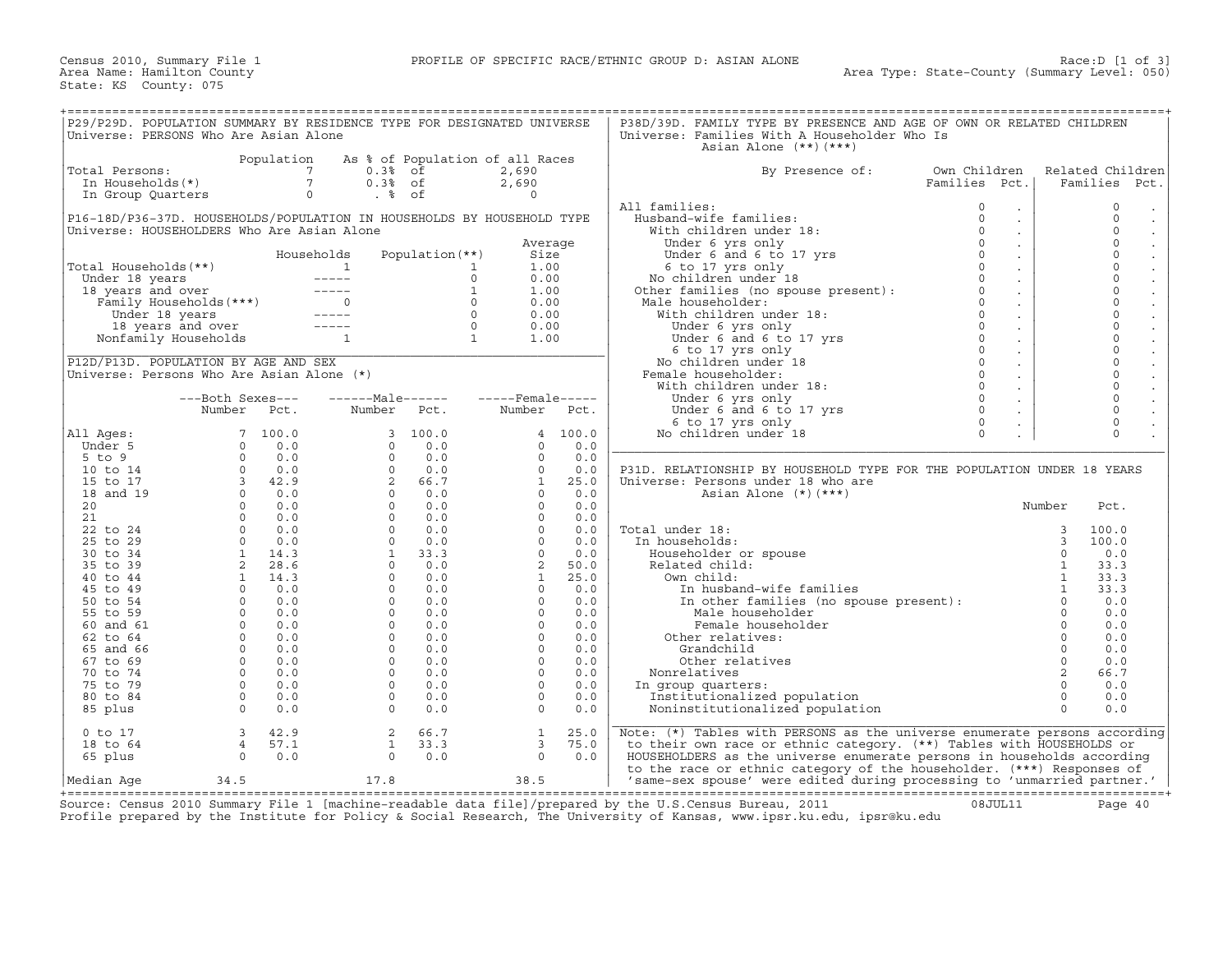Census 2010, Summary File 1 **PROFILE OF SPECIFIC RACE/ETHNIC GROUP D: ASIAN ALONE** Area Name: Hamilton County State: KS County: 075

| Universe: Persons Who Are Asian Alone (*) (***)                                | P29D/P34D. RELATIONSHIP BY HOUSEHOLD TYPE FOR ALL PERSONS & PERSONS 65+ |       |                |                   |                      | PCT14D. PRESENCE OF MULTIGENERATIONAL HOUSEHOLDS<br>Universe: Households With A Householder Who Is<br>Asian Alone (**) |                                     |                     |            |
|--------------------------------------------------------------------------------|-------------------------------------------------------------------------|-------|----------------|-------------------|----------------------|------------------------------------------------------------------------------------------------------------------------|-------------------------------------|---------------------|------------|
|                                                                                | All Ages                                                                |       |                | 65 years and over |                      |                                                                                                                        |                                     | Number              | Pct.       |
|                                                                                | Number                                                                  | Pct.  |                | Number            | Pct.                 |                                                                                                                        |                                     |                     |            |
|                                                                                |                                                                         |       |                |                   |                      | Total:                                                                                                                 |                                     |                     | 1 100.0    |
| Total:                                                                         |                                                                         | 100.0 |                | $\Omega$          |                      | Household has 3 or more generations<br>Household does not have 3+ generations                                          |                                     |                     | $0 \t 0.0$ |
| In households:                                                                 | $7\overline{ }$                                                         | 100.0 |                | $\Omega$          |                      |                                                                                                                        |                                     |                     | 1 100.0    |
| In family households:                                                          | 6                                                                       | 85.7  |                | $\Omega$          |                      |                                                                                                                        |                                     |                     |            |
| Householder:                                                                   | $\Omega$                                                                | 0.0   |                | $\Omega$          |                      |                                                                                                                        |                                     |                     |            |
| Male                                                                           | $\Omega$                                                                | 0.0   |                | $\Omega$          |                      |                                                                                                                        |                                     |                     |            |
| Female                                                                         | $\circ$                                                                 | 0.0   |                | $\Omega$          | $\mathbf{r}$         |                                                                                                                        |                                     |                     |            |
| Spouse                                                                         | $\overline{3}$                                                          | 42.9  |                | $\Omega$          | $\ddot{\phantom{0}}$ | PCT19D. NONRELATIVES BY HOUSEHOLD TYPE (*) (***)                                                                       |                                     |                     |            |
| Parent                                                                         | $\Omega$                                                                | 0.0   |                | $\Omega$          | $\ddot{\phantom{0}}$ | Universe: Nonrelatives who are                                                                                         |                                     |                     |            |
| Parent-in-law                                                                  | $\Omega$                                                                | 0.0   |                | $\Omega$          |                      | Asian Alone (Total: 2)                                                                                                 |                                     |                     |            |
| Child:                                                                         | $\mathbf{1}$                                                            | 14.3  |                |                   |                      |                                                                                                                        |                                     |                     |            |
| Biological                                                                     | $\Omega$                                                                | 0.0   |                |                   |                      |                                                                                                                        | In Family                           | In Nonfamily        |            |
| Adopted                                                                        | $\Omega$                                                                | 0.0   |                |                   |                      |                                                                                                                        | Households                          | Households          |            |
| Step                                                                           | $\mathbf{1}$                                                            | 14.3  |                |                   |                      |                                                                                                                        | Number Pct.                         | Number Pct.         |            |
| Grandchild                                                                     | $\Omega$                                                                | 0.0   |                |                   |                      |                                                                                                                        |                                     |                     |            |
| Grandchlux<br>Brother or sister<br>Son-in-law/daughter-in-law<br>Continues (#) | $\Omega$                                                                | 0.0   |                |                   |                      | Nonrelatives:                                                                                                          | 2, 100.0                            |                     | 0 100.0    |
|                                                                                | $\Omega$                                                                | 0.0   |                |                   |                      | Roomer or boarder                                                                                                      | $\Omega$<br>0.0                     | $\Omega$            |            |
|                                                                                | $\Omega$                                                                | 0.0   |                | $\Omega$          |                      | Housemate or roommate                                                                                                  | $0 \t 0.0$                          | $\Omega$            | $\sim$     |
|                                                                                |                                                                         | 28.6  |                | $\Omega$          | $\cdot$              |                                                                                                                        | $0 \t 0.0$                          |                     | $\cdot$    |
|                                                                                | $\overline{a}$<br>$\mathbf{1}$                                          | 14.3  |                | $\Omega$          |                      | Unmarried partner                                                                                                      |                                     | $\circ$<br>$\Omega$ |            |
| Nonrelatives<br>In nonfamily households:                                       |                                                                         |       |                | $\Omega$          |                      | Other nonrelatives                                                                                                     | 2 100.0                             |                     | $\sim$     |
| Male householder:                                                              | 1                                                                       | 14.3  |                |                   |                      |                                                                                                                        |                                     |                     |            |
| Living alone<br>Not living alone                                               | $\mathbf{1}$                                                            | 14.3  |                | $\Omega$          |                      |                                                                                                                        |                                     |                     |            |
|                                                                                |                                                                         |       |                |                   |                      |                                                                                                                        |                                     |                     |            |
|                                                                                | $\Omega$                                                                | 0.0   |                | $\Omega$          |                      |                                                                                                                        |                                     |                     |            |
| Female householder:                                                            | $\Omega$                                                                | 0.0   |                | $\Omega$          | $\ddot{\phantom{a}}$ | H17D. HOUSING UNITS BY HOUSEHOLDER'S AGE AND TENURE                                                                    |                                     |                     |            |
| Living alone                                                                   | $\circ$                                                                 | 0.0   |                | $\Omega$          | $\ddot{\phantom{a}}$ | Universe: Occupied Housing Units With A Householder Who Is                                                             |                                     |                     |            |
| Not living alone                                                               | $\Omega$                                                                | 0.0   |                | $\Omega$          | $\ddot{\phantom{0}}$ | Asian Alone $(**)$                                                                                                     |                                     |                     |            |
| Nonrelatives                                                                   | $\Omega$                                                                | 0.0   |                | $\Omega$          | $\cdot$              |                                                                                                                        |                                     |                     |            |
| In group quarters:                                                             | $\Omega$                                                                | 0.0   |                | $\Omega$          |                      | Age of                                                                                                                 | Owner Occupied                      | Renter Occupied     |            |
| Institutionalized                                                              | $\Omega$                                                                | 0.0   |                | $\Omega$          |                      | Householder                                                                                                            | Number<br>Pct.                      | Number Pct.         |            |
| Noninstitutionalized                                                           | $\Omega$                                                                | 0.0   |                | $\Omega$          |                      |                                                                                                                        |                                     |                     |            |
|                                                                                |                                                                         |       |                |                   |                      | All Ages:                                                                                                              | 100.0<br>$\Omega$                   |                     | 1 100.0    |
| (#) For 65 yrs & over, includes children, siblings, etc. not shown separately  |                                                                         |       |                |                   |                      | 15 to 24                                                                                                               | $\Omega$<br>$\sim$                  | $\circ$             | 0.0        |
|                                                                                |                                                                         |       |                |                   |                      | 25 to 34                                                                                                               | $\mathbf{0}$<br>$\sim$              |                     | 1 100.0    |
|                                                                                |                                                                         |       |                |                   |                      | 35 to 44                                                                                                               | $\circ$<br>$\sim$                   | $\Omega$            | 0.0        |
|                                                                                |                                                                         |       |                |                   |                      | 45 to 54                                                                                                               | $\Omega$<br>$\sim 100$ km s $^{-1}$ | $\Omega$            | 0.0        |
| P18D. HOUSEHOLD TYPE                                                           |                                                                         |       |                |                   |                      | 55 to 59                                                                                                               | $0 \qquad \qquad .$                 | $\Omega$            | 0.0        |
| Universe: Households with a Householder Who is                                 |                                                                         |       |                |                   |                      | $60 \text{ to } 64$                                                                                                    | $0 \qquad \qquad .$                 | $\Omega$            | 0.0        |
| Asian Alone (**)                                                               |                                                                         |       |                |                   |                      | 65 to 74                                                                                                               | $\Omega$                            | $\Omega$            | 0.0        |
|                                                                                |                                                                         |       | Number         | Pct.              |                      | 75 to 84                                                                                                               | $\Omega$                            | $\Omega$            | 0.0        |
|                                                                                |                                                                         |       |                |                   |                      | 85 and over                                                                                                            | $\Omega$                            | $\cap$              | 0.0        |
|                                                                                |                                                                         |       |                | 1 100.0           |                      |                                                                                                                        |                                     |                     |            |
|                                                                                |                                                                         |       | $\cap$         | 0.0               |                      |                                                                                                                        |                                     |                     |            |
| Family households (***) :<br>Husband-wife families                             |                                                                         |       | $\Omega$       | 0.0               |                      |                                                                                                                        |                                     |                     |            |
|                                                                                |                                                                         |       |                |                   |                      | Note: (*) Tables with PERSONS as the universe enumerate persons                                                        |                                     |                     |            |
| Other families:                                                                |                                                                         |       | $\overline{0}$ | 0.0               |                      | according to their own race or ethnic category. (**) Tables with                                                       |                                     |                     |            |
| Male householder, no wife present                                              |                                                                         |       | $\overline{0}$ | 0.0               |                      | HOUSEHOLDS or HOUSEHOLDERS as the universe enumerate persons in                                                        |                                     |                     |            |
| Total:<br>Female householder, no husband present                               |                                                                         |       | $\overline{0}$ | 0.0               |                      | households according to the race or ethnic category of the                                                             |                                     |                     |            |
| Nonfamily households:                                                          |                                                                         |       |                | 1, 100, 0         |                      | householder. (***) Responses of 'same-sex spouse' were edited                                                          |                                     |                     |            |
| Householder living alone                                                       |                                                                         |       |                | 1 100.0           |                      | during processing to 'unmarried partner.'                                                                              |                                     |                     |            |
| Householder not living alone                                                   |                                                                         |       | $\cap$         | 0.0               |                      |                                                                                                                        |                                     |                     |            |
|                                                                                |                                                                         |       |                |                   |                      |                                                                                                                        |                                     |                     |            |

Source: Census 2010 Summary File 1 [machine−readable data file]/prepared by the U.S.Census Bureau, 2011 08JUL11 Page 41 Profile prepared by the Institute for Policy & Social Research, The University of Kansas, www.ipsr.ku.edu, ipsr@ku.edu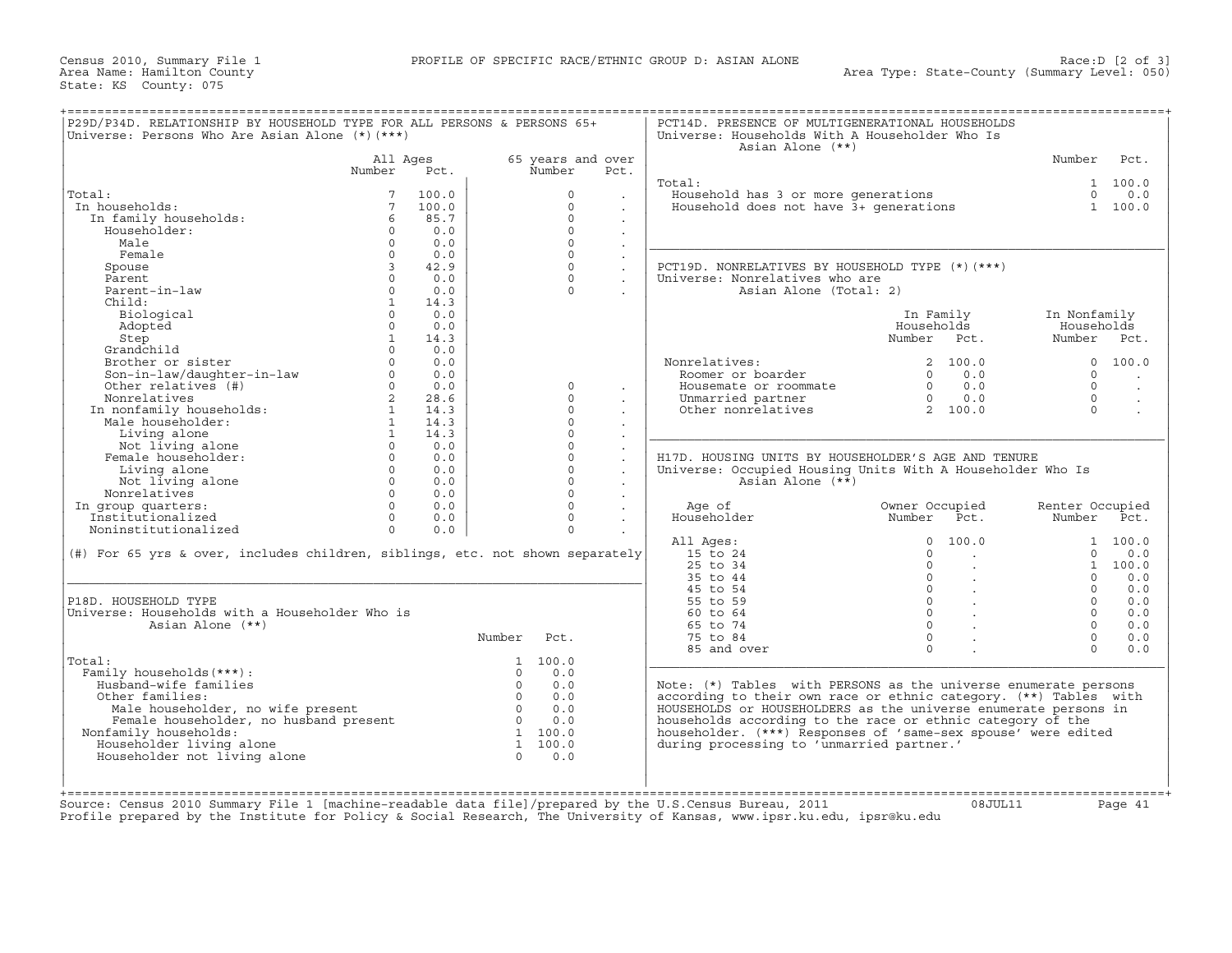+===================================================================================================================================================+

|                             | All<br>Households | Pct.  | Family<br>Households    | Pct. | Nonfamily<br>Households | Pct.  | Owner<br>Occupied | Pct. | Renter<br>Occupied | Pct.  |
|-----------------------------|-------------------|-------|-------------------------|------|-------------------------|-------|-------------------|------|--------------------|-------|
| All household sizes:        |                   | 100.0 |                         |      |                         | 100.0 |                   |      |                    | 100.0 |
| 1-person households         |                   | 100.0 | (Family always >1 pers) |      |                         | 100.0 |                   |      |                    | 100.0 |
| 2-person households         |                   | 0.0   |                         |      |                         | 0.0   |                   |      |                    | 0.0   |
| 3-person households         |                   | 0.0   |                         |      |                         | 0.0   |                   |      |                    | 0.0   |
| 4-person households         |                   | 0.0   |                         |      |                         | 0.0   |                   |      |                    | 0.0   |
| 5-person households         |                   | 0.0   |                         |      |                         | 0.0   |                   |      |                    | 0.0   |
| 6-person households         |                   | 0.0   |                         |      |                         | 0.0   |                   |      |                    | 0.0   |
| 7-or-more person households |                   | 0.0   |                         |      |                         | 0.0   |                   |      |                    | 0.0   |

|                                | Total<br>Population | Pct.          | Families | Pct.          | Nonfamilies | Pct.          | In Owner<br>Occupied | Pct.          | In Renter<br>Occupied | Pct.                      |
|--------------------------------|---------------------|---------------|----------|---------------|-------------|---------------|----------------------|---------------|-----------------------|---------------------------|
|                                |                     |               |          |               |             |               |                      |               |                       |                           |
| Total population in households |                     | 100.0         |          | 0.0           |             | 1 100.0       |                      | 0.0           |                       | 1 100.0                   |
| Under 18 years                 |                     | 100.0         |          |               |             |               |                      |               |                       |                           |
| 18 years and over              |                     | 100.0         |          | 0.0           |             |               |                      |               |                       |                           |
| Average Household Size         | .00                 | $- - - - - -$ | 0.00     | $\frac{1}{2}$ | .00         | $\frac{1}{2}$ | 0.00                 | $- - - - - -$ | 1.00                  | $\qquad \qquad - - - - -$ |
| Under 18 years                 | 0.00                | $- - - - - -$ | 0.00     |               |             |               |                      |               |                       |                           |
| 18 years and over              | ⊥.00                | $------$      | 0.00     | —————         |             |               |                      |               |                       |                           |

| 1 100.0<br>1 100.0<br>0 .<br>(Family always >1 pers)<br>$\Omega$<br>1 100.0<br>1-person households<br>1 100.0<br>1 100.0<br>$\Omega$<br>1 100.0<br>0.0<br>$\Omega$<br>$\overline{0}$<br>0.0<br>$\Omega$<br>$\Omega$<br>0.0<br>$\circ$<br>$0 \t 0.0$<br>0 0.0<br>$\begin{matrix} 0 & \cdot & \cdot \\ 0 & \cdot & \cdot \\ 0 & \cdot & \cdot \end{matrix}$<br>$0 \qquad 0.0$<br>$\begin{array}{ccc} 0 & & \cdot \\ 0 & & \cdot \\ 0 & & \cdot \end{array}$<br>$\Omega$<br>0.0<br>$0 \t 0.0$<br>0 0.0<br>$\Omega$<br>0.0<br>$0 \t 0.0$<br>$\Omega$<br>0.0<br>$0 \t 0.0$<br>0 0.0<br>$\Omega$<br>$\Omega$<br>$\mathcal{L}^{\mathcal{L}}(\mathcal{L}^{\mathcal{L}}(\mathcal{L}^{\mathcal{L}}))$<br>$\Omega$<br>0.0<br>$\Omega$<br>0.0<br>$\Omega$<br>$\Omega$<br>$\Omega$<br>0.0<br>$\Omega$<br>0.0<br>P16D/P17D/P36D/P37D/H11D/H12D. POPULATION IN HOUSEHOLDS AND AVERAGE HOUSEHOLD SIZE BY TYPE AND BY TENURE<br>Universe: Population in Households (Occupied Housing Units) With A Householder Who Is Asian Alone (**)<br>In Owner<br>Total<br>In<br>In Renter<br>In<br>Population Pct.<br>Families Pct.<br>Nonfamilies<br>Pct.<br>Occupied<br>Occupied<br>Pct.<br>Pct.<br>$\begin{tabular}{ l l } \hline \texttt{Total population in households} & \multicolumn{2}{ l }{} \hline \texttt{Under 18 years} & \multicolumn{2}{ l }{} \hline \texttt{Under 18 years} & \multicolumn{2}{ l }{} \hline \texttt{Under 18 years} & \multicolumn{2}{ l }{} \hline \texttt{M} & \multicolumn{2}{ l }{} \hline \texttt{M} & \multicolumn{2}{ l }{} \hline \texttt{M} & \multicolumn{2}{ l }{} \hline \texttt{M} & \multicolumn{2}{ l }{} \hline \texttt{M} & \multicolumn{2$<br>$0 \qquad 0.0$<br>1 100.0<br>$\mathbf 0$<br>0.0<br>1 100.0<br>$\Omega$<br><b>Contract Contract</b><br>$------$<br>$\overline{0}$<br>0.0<br>----- -----<br>$- - - - - -$<br>$0.00$ -----<br>$1.00$ -----<br>$0.00$ -----<br>$1.00$ -----<br>$0.00$ -----<br>$0.00$ -----<br>Note: Family household numbers include nonrelatives living with families.<br>PCT20/PCT22D. GROUP QUARTERS POPULATION BY SEX BY AGE BY GROUP QUARTERS TYPE<br>Universe: Population in group quarters for persons who are Asian Alone (*)<br>$---$ All Ages $---$<br>-------------------- 18 Years and Over ---------------------<br>Pct. of<br>Pct. of<br>Pct. of<br>All<br>Total<br>Total<br>All<br>Ages<br>Total<br>Number<br>Male<br>$18+$<br>Pct.<br>$18 +$<br>Female<br>100.0<br>$\Omega$<br>$\Omega$<br>$\Omega$<br>$\Omega$<br>$\Omega$<br>$\Omega$<br>$\Omega$<br>$\Omega$<br>$\circ$<br>$\begin{array}{ccc} 0 & & \cdot \\ 0 & & \cdot \\ 0 & & \cdot \end{array}$<br>$\circ$<br>$\circ$<br>Correctional facilities for adults<br>$\overline{0}$<br>$0 \qquad \qquad$<br>$\circ$<br>Juvenile facilities<br>$\Omega$<br>$\begin{matrix} 0 & & \cdot \\ 0 & & \cdot \\ 0 & & \cdot \end{matrix}$<br>$\Omega$<br>Nursing facilities/skilled-nursing facilities<br>$\overline{0}$<br>$\circ$<br>$\circ$<br>Other institutional facilities<br>$\Omega$<br>$\Omega$<br>$\circ$<br>Noninstitutionalized population:<br>$\Omega$<br>$\Omega$<br>$\Omega$<br>$\Omega$<br>College/university student housing<br>$\Omega$<br>$\Omega$<br>$\Omega$<br>$\Omega$<br>Military quarters<br>Other noninstitutional facilities<br>$\Omega$<br>$\Omega$<br>$\Omega$<br>$\Omega$ |                                                               | All<br>Households | Pct. | Family<br>Households | Pct. | Nonfamily<br>Households | Pct. | Owner<br>Occupied | Pct. | Renter<br>Occupied | Pct. |
|----------------------------------------------------------------------------------------------------------------------------------------------------------------------------------------------------------------------------------------------------------------------------------------------------------------------------------------------------------------------------------------------------------------------------------------------------------------------------------------------------------------------------------------------------------------------------------------------------------------------------------------------------------------------------------------------------------------------------------------------------------------------------------------------------------------------------------------------------------------------------------------------------------------------------------------------------------------------------------------------------------------------------------------------------------------------------------------------------------------------------------------------------------------------------------------------------------------------------------------------------------------------------------------------------------------------------------------------------------------------------------------------------------------------------------------------------------------------------------------------------------------------------------------------------------------------------------------------------------------------------------------------------------------------------------------------------------------------------------------------------------------------------------------------------------------------------------------------------------------------------------------------------------------------------------------------------------------------------------------------------------------------------------------------------------------------------------------------------------------------------------------------------------------------------------------------------------------------------------------------------------------------------------------------------------------------------------------------------------------------------------------------------------------------------------------------------------------------------------------------------------------------------------------------------------------------------------------------------------------------------------------------------------------------------------------------------------------------------------------------------------------------------------------------------------------------------------------------------------------------------------------------------------------------------------------------------------------------------------------------------------------------------------------------------------------------------------------------------------------------------------------------------------------------------------------------------------------------------------------------------------------------------------------------------------------------|---------------------------------------------------------------|-------------------|------|----------------------|------|-------------------------|------|-------------------|------|--------------------|------|
|                                                                                                                                                                                                                                                                                                                                                                                                                                                                                                                                                                                                                                                                                                                                                                                                                                                                                                                                                                                                                                                                                                                                                                                                                                                                                                                                                                                                                                                                                                                                                                                                                                                                                                                                                                                                                                                                                                                                                                                                                                                                                                                                                                                                                                                                                                                                                                                                                                                                                                                                                                                                                                                                                                                                                                                                                                                                                                                                                                                                                                                                                                                                                                                                                                                                                                                      | All household sizes:                                          |                   |      |                      |      |                         |      |                   |      |                    |      |
|                                                                                                                                                                                                                                                                                                                                                                                                                                                                                                                                                                                                                                                                                                                                                                                                                                                                                                                                                                                                                                                                                                                                                                                                                                                                                                                                                                                                                                                                                                                                                                                                                                                                                                                                                                                                                                                                                                                                                                                                                                                                                                                                                                                                                                                                                                                                                                                                                                                                                                                                                                                                                                                                                                                                                                                                                                                                                                                                                                                                                                                                                                                                                                                                                                                                                                                      |                                                               |                   |      |                      |      |                         |      |                   |      |                    |      |
|                                                                                                                                                                                                                                                                                                                                                                                                                                                                                                                                                                                                                                                                                                                                                                                                                                                                                                                                                                                                                                                                                                                                                                                                                                                                                                                                                                                                                                                                                                                                                                                                                                                                                                                                                                                                                                                                                                                                                                                                                                                                                                                                                                                                                                                                                                                                                                                                                                                                                                                                                                                                                                                                                                                                                                                                                                                                                                                                                                                                                                                                                                                                                                                                                                                                                                                      | 2-person households                                           |                   |      |                      |      |                         |      |                   |      |                    |      |
|                                                                                                                                                                                                                                                                                                                                                                                                                                                                                                                                                                                                                                                                                                                                                                                                                                                                                                                                                                                                                                                                                                                                                                                                                                                                                                                                                                                                                                                                                                                                                                                                                                                                                                                                                                                                                                                                                                                                                                                                                                                                                                                                                                                                                                                                                                                                                                                                                                                                                                                                                                                                                                                                                                                                                                                                                                                                                                                                                                                                                                                                                                                                                                                                                                                                                                                      | 3-person households                                           |                   |      |                      |      |                         |      |                   |      |                    |      |
|                                                                                                                                                                                                                                                                                                                                                                                                                                                                                                                                                                                                                                                                                                                                                                                                                                                                                                                                                                                                                                                                                                                                                                                                                                                                                                                                                                                                                                                                                                                                                                                                                                                                                                                                                                                                                                                                                                                                                                                                                                                                                                                                                                                                                                                                                                                                                                                                                                                                                                                                                                                                                                                                                                                                                                                                                                                                                                                                                                                                                                                                                                                                                                                                                                                                                                                      | 4-person households                                           |                   |      |                      |      |                         |      |                   |      |                    |      |
|                                                                                                                                                                                                                                                                                                                                                                                                                                                                                                                                                                                                                                                                                                                                                                                                                                                                                                                                                                                                                                                                                                                                                                                                                                                                                                                                                                                                                                                                                                                                                                                                                                                                                                                                                                                                                                                                                                                                                                                                                                                                                                                                                                                                                                                                                                                                                                                                                                                                                                                                                                                                                                                                                                                                                                                                                                                                                                                                                                                                                                                                                                                                                                                                                                                                                                                      | 5-person households                                           |                   |      |                      |      |                         |      |                   |      |                    |      |
|                                                                                                                                                                                                                                                                                                                                                                                                                                                                                                                                                                                                                                                                                                                                                                                                                                                                                                                                                                                                                                                                                                                                                                                                                                                                                                                                                                                                                                                                                                                                                                                                                                                                                                                                                                                                                                                                                                                                                                                                                                                                                                                                                                                                                                                                                                                                                                                                                                                                                                                                                                                                                                                                                                                                                                                                                                                                                                                                                                                                                                                                                                                                                                                                                                                                                                                      | 6-person households                                           |                   |      |                      |      |                         |      |                   |      |                    |      |
|                                                                                                                                                                                                                                                                                                                                                                                                                                                                                                                                                                                                                                                                                                                                                                                                                                                                                                                                                                                                                                                                                                                                                                                                                                                                                                                                                                                                                                                                                                                                                                                                                                                                                                                                                                                                                                                                                                                                                                                                                                                                                                                                                                                                                                                                                                                                                                                                                                                                                                                                                                                                                                                                                                                                                                                                                                                                                                                                                                                                                                                                                                                                                                                                                                                                                                                      | 7-or-more person households                                   |                   |      |                      |      |                         |      |                   |      |                    |      |
|                                                                                                                                                                                                                                                                                                                                                                                                                                                                                                                                                                                                                                                                                                                                                                                                                                                                                                                                                                                                                                                                                                                                                                                                                                                                                                                                                                                                                                                                                                                                                                                                                                                                                                                                                                                                                                                                                                                                                                                                                                                                                                                                                                                                                                                                                                                                                                                                                                                                                                                                                                                                                                                                                                                                                                                                                                                                                                                                                                                                                                                                                                                                                                                                                                                                                                                      |                                                               |                   |      |                      |      |                         |      |                   |      |                    |      |
|                                                                                                                                                                                                                                                                                                                                                                                                                                                                                                                                                                                                                                                                                                                                                                                                                                                                                                                                                                                                                                                                                                                                                                                                                                                                                                                                                                                                                                                                                                                                                                                                                                                                                                                                                                                                                                                                                                                                                                                                                                                                                                                                                                                                                                                                                                                                                                                                                                                                                                                                                                                                                                                                                                                                                                                                                                                                                                                                                                                                                                                                                                                                                                                                                                                                                                                      |                                                               |                   |      |                      |      |                         |      |                   |      |                    |      |
|                                                                                                                                                                                                                                                                                                                                                                                                                                                                                                                                                                                                                                                                                                                                                                                                                                                                                                                                                                                                                                                                                                                                                                                                                                                                                                                                                                                                                                                                                                                                                                                                                                                                                                                                                                                                                                                                                                                                                                                                                                                                                                                                                                                                                                                                                                                                                                                                                                                                                                                                                                                                                                                                                                                                                                                                                                                                                                                                                                                                                                                                                                                                                                                                                                                                                                                      |                                                               |                   |      |                      |      |                         |      |                   |      |                    |      |
|                                                                                                                                                                                                                                                                                                                                                                                                                                                                                                                                                                                                                                                                                                                                                                                                                                                                                                                                                                                                                                                                                                                                                                                                                                                                                                                                                                                                                                                                                                                                                                                                                                                                                                                                                                                                                                                                                                                                                                                                                                                                                                                                                                                                                                                                                                                                                                                                                                                                                                                                                                                                                                                                                                                                                                                                                                                                                                                                                                                                                                                                                                                                                                                                                                                                                                                      |                                                               |                   |      |                      |      |                         |      |                   |      |                    |      |
|                                                                                                                                                                                                                                                                                                                                                                                                                                                                                                                                                                                                                                                                                                                                                                                                                                                                                                                                                                                                                                                                                                                                                                                                                                                                                                                                                                                                                                                                                                                                                                                                                                                                                                                                                                                                                                                                                                                                                                                                                                                                                                                                                                                                                                                                                                                                                                                                                                                                                                                                                                                                                                                                                                                                                                                                                                                                                                                                                                                                                                                                                                                                                                                                                                                                                                                      |                                                               |                   |      |                      |      |                         |      |                   |      |                    |      |
|                                                                                                                                                                                                                                                                                                                                                                                                                                                                                                                                                                                                                                                                                                                                                                                                                                                                                                                                                                                                                                                                                                                                                                                                                                                                                                                                                                                                                                                                                                                                                                                                                                                                                                                                                                                                                                                                                                                                                                                                                                                                                                                                                                                                                                                                                                                                                                                                                                                                                                                                                                                                                                                                                                                                                                                                                                                                                                                                                                                                                                                                                                                                                                                                                                                                                                                      |                                                               |                   |      |                      |      |                         |      |                   |      |                    |      |
|                                                                                                                                                                                                                                                                                                                                                                                                                                                                                                                                                                                                                                                                                                                                                                                                                                                                                                                                                                                                                                                                                                                                                                                                                                                                                                                                                                                                                                                                                                                                                                                                                                                                                                                                                                                                                                                                                                                                                                                                                                                                                                                                                                                                                                                                                                                                                                                                                                                                                                                                                                                                                                                                                                                                                                                                                                                                                                                                                                                                                                                                                                                                                                                                                                                                                                                      |                                                               |                   |      |                      |      |                         |      |                   |      |                    |      |
|                                                                                                                                                                                                                                                                                                                                                                                                                                                                                                                                                                                                                                                                                                                                                                                                                                                                                                                                                                                                                                                                                                                                                                                                                                                                                                                                                                                                                                                                                                                                                                                                                                                                                                                                                                                                                                                                                                                                                                                                                                                                                                                                                                                                                                                                                                                                                                                                                                                                                                                                                                                                                                                                                                                                                                                                                                                                                                                                                                                                                                                                                                                                                                                                                                                                                                                      |                                                               |                   |      |                      |      |                         |      |                   |      |                    |      |
|                                                                                                                                                                                                                                                                                                                                                                                                                                                                                                                                                                                                                                                                                                                                                                                                                                                                                                                                                                                                                                                                                                                                                                                                                                                                                                                                                                                                                                                                                                                                                                                                                                                                                                                                                                                                                                                                                                                                                                                                                                                                                                                                                                                                                                                                                                                                                                                                                                                                                                                                                                                                                                                                                                                                                                                                                                                                                                                                                                                                                                                                                                                                                                                                                                                                                                                      |                                                               |                   |      |                      |      |                         |      |                   |      |                    |      |
|                                                                                                                                                                                                                                                                                                                                                                                                                                                                                                                                                                                                                                                                                                                                                                                                                                                                                                                                                                                                                                                                                                                                                                                                                                                                                                                                                                                                                                                                                                                                                                                                                                                                                                                                                                                                                                                                                                                                                                                                                                                                                                                                                                                                                                                                                                                                                                                                                                                                                                                                                                                                                                                                                                                                                                                                                                                                                                                                                                                                                                                                                                                                                                                                                                                                                                                      |                                                               |                   |      |                      |      |                         |      |                   |      |                    |      |
|                                                                                                                                                                                                                                                                                                                                                                                                                                                                                                                                                                                                                                                                                                                                                                                                                                                                                                                                                                                                                                                                                                                                                                                                                                                                                                                                                                                                                                                                                                                                                                                                                                                                                                                                                                                                                                                                                                                                                                                                                                                                                                                                                                                                                                                                                                                                                                                                                                                                                                                                                                                                                                                                                                                                                                                                                                                                                                                                                                                                                                                                                                                                                                                                                                                                                                                      |                                                               |                   |      |                      |      |                         |      |                   |      |                    |      |
|                                                                                                                                                                                                                                                                                                                                                                                                                                                                                                                                                                                                                                                                                                                                                                                                                                                                                                                                                                                                                                                                                                                                                                                                                                                                                                                                                                                                                                                                                                                                                                                                                                                                                                                                                                                                                                                                                                                                                                                                                                                                                                                                                                                                                                                                                                                                                                                                                                                                                                                                                                                                                                                                                                                                                                                                                                                                                                                                                                                                                                                                                                                                                                                                                                                                                                                      |                                                               |                   |      |                      |      |                         |      |                   |      |                    |      |
|                                                                                                                                                                                                                                                                                                                                                                                                                                                                                                                                                                                                                                                                                                                                                                                                                                                                                                                                                                                                                                                                                                                                                                                                                                                                                                                                                                                                                                                                                                                                                                                                                                                                                                                                                                                                                                                                                                                                                                                                                                                                                                                                                                                                                                                                                                                                                                                                                                                                                                                                                                                                                                                                                                                                                                                                                                                                                                                                                                                                                                                                                                                                                                                                                                                                                                                      |                                                               |                   |      |                      |      |                         |      |                   |      |                    |      |
|                                                                                                                                                                                                                                                                                                                                                                                                                                                                                                                                                                                                                                                                                                                                                                                                                                                                                                                                                                                                                                                                                                                                                                                                                                                                                                                                                                                                                                                                                                                                                                                                                                                                                                                                                                                                                                                                                                                                                                                                                                                                                                                                                                                                                                                                                                                                                                                                                                                                                                                                                                                                                                                                                                                                                                                                                                                                                                                                                                                                                                                                                                                                                                                                                                                                                                                      |                                                               |                   |      |                      |      |                         |      |                   |      |                    |      |
|                                                                                                                                                                                                                                                                                                                                                                                                                                                                                                                                                                                                                                                                                                                                                                                                                                                                                                                                                                                                                                                                                                                                                                                                                                                                                                                                                                                                                                                                                                                                                                                                                                                                                                                                                                                                                                                                                                                                                                                                                                                                                                                                                                                                                                                                                                                                                                                                                                                                                                                                                                                                                                                                                                                                                                                                                                                                                                                                                                                                                                                                                                                                                                                                                                                                                                                      |                                                               |                   |      |                      |      |                         |      |                   |      |                    |      |
|                                                                                                                                                                                                                                                                                                                                                                                                                                                                                                                                                                                                                                                                                                                                                                                                                                                                                                                                                                                                                                                                                                                                                                                                                                                                                                                                                                                                                                                                                                                                                                                                                                                                                                                                                                                                                                                                                                                                                                                                                                                                                                                                                                                                                                                                                                                                                                                                                                                                                                                                                                                                                                                                                                                                                                                                                                                                                                                                                                                                                                                                                                                                                                                                                                                                                                                      |                                                               |                   |      |                      |      |                         |      |                   |      |                    |      |
|                                                                                                                                                                                                                                                                                                                                                                                                                                                                                                                                                                                                                                                                                                                                                                                                                                                                                                                                                                                                                                                                                                                                                                                                                                                                                                                                                                                                                                                                                                                                                                                                                                                                                                                                                                                                                                                                                                                                                                                                                                                                                                                                                                                                                                                                                                                                                                                                                                                                                                                                                                                                                                                                                                                                                                                                                                                                                                                                                                                                                                                                                                                                                                                                                                                                                                                      |                                                               |                   |      |                      |      |                         |      |                   |      |                    |      |
|                                                                                                                                                                                                                                                                                                                                                                                                                                                                                                                                                                                                                                                                                                                                                                                                                                                                                                                                                                                                                                                                                                                                                                                                                                                                                                                                                                                                                                                                                                                                                                                                                                                                                                                                                                                                                                                                                                                                                                                                                                                                                                                                                                                                                                                                                                                                                                                                                                                                                                                                                                                                                                                                                                                                                                                                                                                                                                                                                                                                                                                                                                                                                                                                                                                                                                                      |                                                               |                   |      |                      |      |                         |      |                   |      |                    |      |
|                                                                                                                                                                                                                                                                                                                                                                                                                                                                                                                                                                                                                                                                                                                                                                                                                                                                                                                                                                                                                                                                                                                                                                                                                                                                                                                                                                                                                                                                                                                                                                                                                                                                                                                                                                                                                                                                                                                                                                                                                                                                                                                                                                                                                                                                                                                                                                                                                                                                                                                                                                                                                                                                                                                                                                                                                                                                                                                                                                                                                                                                                                                                                                                                                                                                                                                      |                                                               |                   |      |                      |      |                         |      |                   |      |                    |      |
|                                                                                                                                                                                                                                                                                                                                                                                                                                                                                                                                                                                                                                                                                                                                                                                                                                                                                                                                                                                                                                                                                                                                                                                                                                                                                                                                                                                                                                                                                                                                                                                                                                                                                                                                                                                                                                                                                                                                                                                                                                                                                                                                                                                                                                                                                                                                                                                                                                                                                                                                                                                                                                                                                                                                                                                                                                                                                                                                                                                                                                                                                                                                                                                                                                                                                                                      |                                                               |                   |      |                      |      |                         |      |                   |      |                    |      |
|                                                                                                                                                                                                                                                                                                                                                                                                                                                                                                                                                                                                                                                                                                                                                                                                                                                                                                                                                                                                                                                                                                                                                                                                                                                                                                                                                                                                                                                                                                                                                                                                                                                                                                                                                                                                                                                                                                                                                                                                                                                                                                                                                                                                                                                                                                                                                                                                                                                                                                                                                                                                                                                                                                                                                                                                                                                                                                                                                                                                                                                                                                                                                                                                                                                                                                                      |                                                               |                   |      |                      |      |                         |      |                   |      |                    |      |
|                                                                                                                                                                                                                                                                                                                                                                                                                                                                                                                                                                                                                                                                                                                                                                                                                                                                                                                                                                                                                                                                                                                                                                                                                                                                                                                                                                                                                                                                                                                                                                                                                                                                                                                                                                                                                                                                                                                                                                                                                                                                                                                                                                                                                                                                                                                                                                                                                                                                                                                                                                                                                                                                                                                                                                                                                                                                                                                                                                                                                                                                                                                                                                                                                                                                                                                      |                                                               |                   |      |                      |      |                         |      |                   |      |                    |      |
|                                                                                                                                                                                                                                                                                                                                                                                                                                                                                                                                                                                                                                                                                                                                                                                                                                                                                                                                                                                                                                                                                                                                                                                                                                                                                                                                                                                                                                                                                                                                                                                                                                                                                                                                                                                                                                                                                                                                                                                                                                                                                                                                                                                                                                                                                                                                                                                                                                                                                                                                                                                                                                                                                                                                                                                                                                                                                                                                                                                                                                                                                                                                                                                                                                                                                                                      |                                                               |                   |      |                      |      |                         |      |                   |      |                    |      |
|                                                                                                                                                                                                                                                                                                                                                                                                                                                                                                                                                                                                                                                                                                                                                                                                                                                                                                                                                                                                                                                                                                                                                                                                                                                                                                                                                                                                                                                                                                                                                                                                                                                                                                                                                                                                                                                                                                                                                                                                                                                                                                                                                                                                                                                                                                                                                                                                                                                                                                                                                                                                                                                                                                                                                                                                                                                                                                                                                                                                                                                                                                                                                                                                                                                                                                                      | All types of group quarters:<br>Institutionalized population: |                   |      |                      |      |                         |      |                   |      |                    |      |

+===================================================================================================================================================+Source: Census 2010 Summary File 1 [machine−readable data file]/prepared by the U.S.Census Bureau, 2011 08JUL11 Page 42 Profile prepared by the Institute for Policy & Social Research, The University of Kansas, www.ipsr.ku.edu, ipsr@ku.edu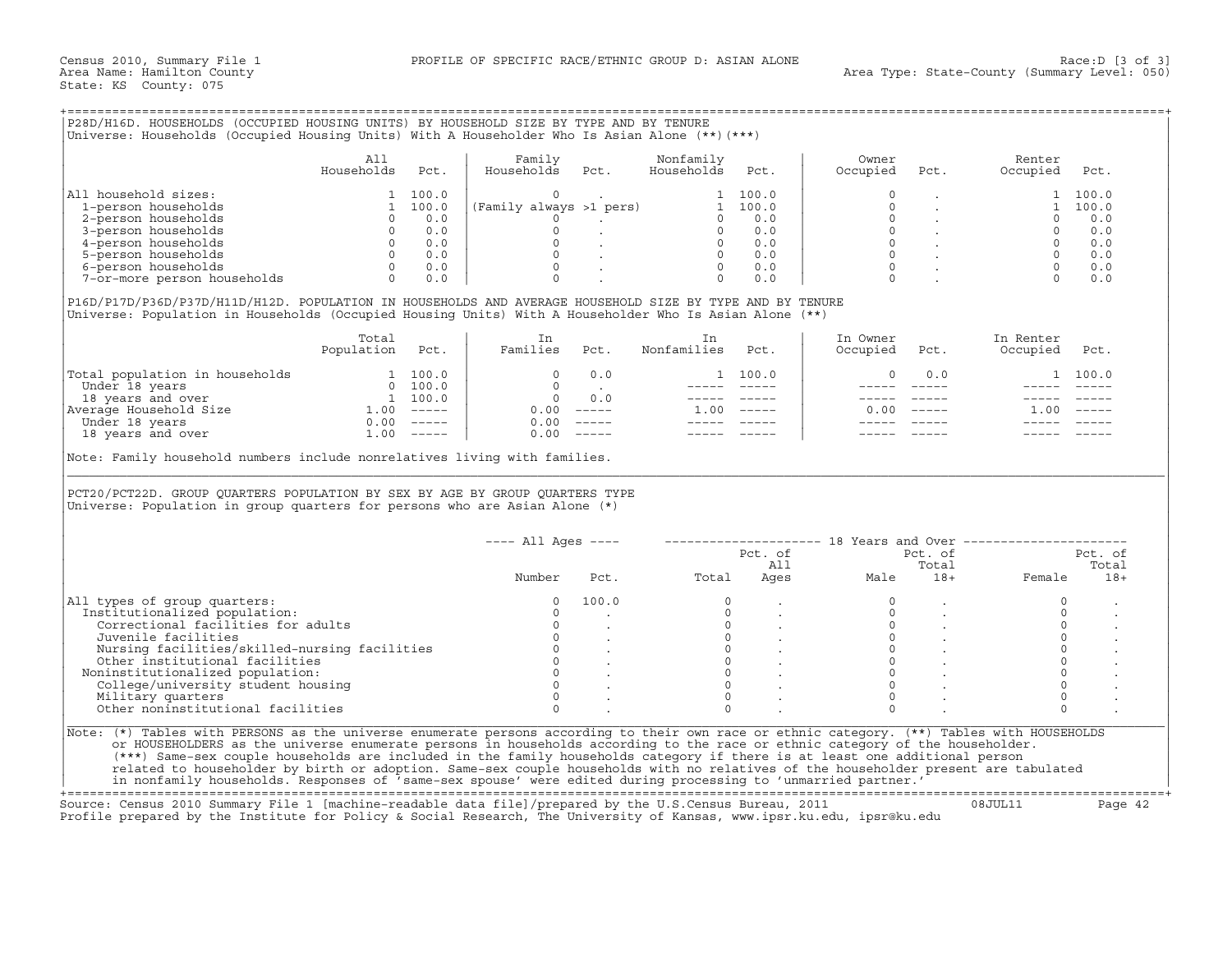Census 2010, Summary File 1 PROFILE OF SPECIFIC RACE/ETHNIC GROUP E: NAT HAWAIIAN/OTH PACIFIC ISLANDER ALONE Race:E [1 of 3] Area Name: Hamilton County Area Type: State−County (Summary Level: 050)

State: KS County: 075

| P29/P29E. POPULATION SUMMARY BY RESIDENCE TYPE FOR DESIGNATED UNIVERSE |                  |          |                                                                                                                                                                                                                                                                            |                 |                                                           |                            | P38E/39E. FAMILY TYPE BY PRESENCE AND AGE OF OWN OR RELATED CHILDREN                                                                                                                                                                       |                                  |                     |
|------------------------------------------------------------------------|------------------|----------|----------------------------------------------------------------------------------------------------------------------------------------------------------------------------------------------------------------------------------------------------------------------------|-----------------|-----------------------------------------------------------|----------------------------|--------------------------------------------------------------------------------------------------------------------------------------------------------------------------------------------------------------------------------------------|----------------------------------|---------------------|
| Universe: PERSONS Who Are Nat Hawaiian/Oth Pacific Islander Alone      |                  |          |                                                                                                                                                                                                                                                                            |                 |                                                           |                            | Universe: Families With A Householder Who Is                                                                                                                                                                                               |                                  |                     |
|                                                                        |                  |          |                                                                                                                                                                                                                                                                            |                 |                                                           |                            | Nat Hawaiian/Oth Pacific Islander Alone (**) (***)                                                                                                                                                                                         |                                  |                     |
|                                                                        |                  |          | Population As % of Population of all Races                                                                                                                                                                                                                                 |                 |                                                           |                            |                                                                                                                                                                                                                                            |                                  |                     |
|                                                                        |                  |          |                                                                                                                                                                                                                                                                            |                 | 2,690                                                     |                            |                                                                                                                                                                                                                                            | Own Children                     |                     |
| Total Persons:                                                         |                  |          |                                                                                                                                                                                                                                                                            |                 |                                                           |                            | By Presence of:                                                                                                                                                                                                                            |                                  | Related Children    |
|                                                                        |                  |          |                                                                                                                                                                                                                                                                            |                 | 2,690                                                     |                            |                                                                                                                                                                                                                                            | Families Pct.                    | Families Pct.       |
|                                                                        |                  |          |                                                                                                                                                                                                                                                                            |                 | $\overline{a}$                                            |                            |                                                                                                                                                                                                                                            |                                  |                     |
|                                                                        |                  |          |                                                                                                                                                                                                                                                                            |                 |                                                           |                            | All families:                                                                                                                                                                                                                              | $\Omega$<br>$\sim$               | $\circ$             |
| P16-18E/P36-37E. HOUSEHOLDS/POPULATION IN HOUSEHOLDS BY HOUSEHOLD TYPE |                  |          |                                                                                                                                                                                                                                                                            |                 |                                                           |                            | 11 families:<br>Husband-wife families: 0<br>With children under 18: 0<br>Under 6 yrs only 0<br>Under 6 and 6 to 17 yrs 0<br>6 to 17 yrs 0<br>No children under 18 0<br>Other families (no spouse present): 0<br>Mala bausebalder: 0        | $\mathcal{L}^{\pm}$              | $\mathbf 0$         |
| Universe: HOUSEHOLDERS Who Are Nat Hawaiian/Oth Pacific Islander Alone |                  |          |                                                                                                                                                                                                                                                                            |                 |                                                           |                            |                                                                                                                                                                                                                                            | $\mathbb{Z}^{\mathbb{Z}}$        | $\mathbf 0$         |
|                                                                        |                  |          |                                                                                                                                                                                                                                                                            |                 | Average                                                   |                            |                                                                                                                                                                                                                                            | $\mathcal{L}^{\pm}$              | $\mathbf 0$         |
|                                                                        |                  |          | Households                                                                                                                                                                                                                                                                 | Population (**) | Size                                                      |                            |                                                                                                                                                                                                                                            | $\mathcal{L}^{\pm}$              | $\mathbf 0$         |
| Total Households (**)                                                  |                  |          |                                                                                                                                                                                                                                                                            |                 | 0.00                                                      |                            |                                                                                                                                                                                                                                            | $\sim$                           | $\mathbf 0$         |
|                                                                        |                  |          |                                                                                                                                                                                                                                                                            |                 | 0.00                                                      |                            |                                                                                                                                                                                                                                            | $\sim$                           | $\mathsf{O}\xspace$ |
|                                                                        |                  |          |                                                                                                                                                                                                                                                                            |                 | 0.00                                                      |                            |                                                                                                                                                                                                                                            | $\sim$                           | $\mathbf 0$         |
|                                                                        |                  |          |                                                                                                                                                                                                                                                                            |                 | 0.00                                                      |                            | Male householder:                                                                                                                                                                                                                          | $\mathcal{L}^{\pm}$              | $\mathbf 0$         |
|                                                                        |                  |          |                                                                                                                                                                                                                                                                            |                 | 0.00                                                      |                            |                                                                                                                                                                                                                                            | $\mathcal{L}^{\pm}$              | $\mathbf 0$         |
|                                                                        |                  |          | otal Households (**)<br>Under 18 years<br>18 years and over<br>Family Households (***)<br>18 years and over<br>Family Households<br>18 years and over<br>Nonfamily Households<br>0<br>2<br>Nonfamily Households<br>0<br>0<br>0<br>0<br>0<br>0<br>0<br>0<br>0<br>0<br>0<br> |                 |                                                           |                            | er families (no spouse presence).<br>ale householder:<br>With children under 18:<br>Under 6 yrs only<br>Under 6 and 6 to 17 yrs<br>0<br>12 12 12 13 11 11 12 13 14 14 15 16 17 17 10 11 12 14 15 11 11 11 12 14 15 11 11 11 11 11 11 11 11 |                                  | $\circ$             |
|                                                                        |                  |          |                                                                                                                                                                                                                                                                            |                 | 0.00                                                      |                            |                                                                                                                                                                                                                                            | $\sim$                           | $\mathbf 0$         |
|                                                                        |                  |          |                                                                                                                                                                                                                                                                            |                 | $\mathcal{L}^{\text{max}}$ and $\mathcal{L}^{\text{max}}$ |                            |                                                                                                                                                                                                                                            | $\sim$                           |                     |
|                                                                        |                  |          |                                                                                                                                                                                                                                                                            |                 |                                                           |                            |                                                                                                                                                                                                                                            | $\sim$                           | $\mathsf{O}\xspace$ |
| P12E/P13E. POPULATION BY AGE AND SEX                                   |                  |          |                                                                                                                                                                                                                                                                            |                 |                                                           |                            | No children under 18                                                                                                                                                                                                                       | $\Omega$<br>$\sim$               | $\mathbf 0$         |
| Universe: Persons Who Are Nat Hawaiian/Oth Pacific Islander Alone (*)  |                  |          |                                                                                                                                                                                                                                                                            |                 |                                                           |                            | Female householder:                                                                                                                                                                                                                        | $\Omega$<br>$\sim$               | $\mathbf 0$         |
|                                                                        |                  |          |                                                                                                                                                                                                                                                                            |                 |                                                           |                            | With children under 18:                                                                                                                                                                                                                    | $\Omega$<br>$\sim$               | $\mathbf 0$         |
|                                                                        | ---Both Sexes--- |          | -------Male------                                                                                                                                                                                                                                                          |                 | $---$ Female -----                                        |                            | Under 6 yrs only                                                                                                                                                                                                                           | $\bigcap$<br>$\mathcal{L}^{\pm}$ | $\mathbf 0$         |
|                                                                        | Number           | Pct.     | Number                                                                                                                                                                                                                                                                     | Pct.            | Number Pct.                                               |                            | Under $\sigma$ and $\sigma$ to $17 \text{ yrs}$                                                                                                                                                                                            | $\Omega$<br>$\sim$               | $\mathbf 0$         |
|                                                                        |                  |          |                                                                                                                                                                                                                                                                            |                 |                                                           |                            | 6 to 17 yrs only                                                                                                                                                                                                                           | $\Omega$                         | $\mathbf 0$         |
| All Ages:                                                              |                  |          |                                                                                                                                                                                                                                                                            | 3, 100.0        | $\Omega$                                                  |                            | No children under 18                                                                                                                                                                                                                       | $\Omega$                         | $\Omega$            |
| Under 5                                                                |                  |          | $\Omega$                                                                                                                                                                                                                                                                   | 0.0             | $\Omega$                                                  | $\sim$                     |                                                                                                                                                                                                                                            |                                  |                     |
| $5$ to $9$                                                             |                  |          | $\Omega$                                                                                                                                                                                                                                                                   | 0.0             | $\Omega$                                                  | $\sim$                     |                                                                                                                                                                                                                                            |                                  |                     |
| $10$ to $14$                                                           |                  |          |                                                                                                                                                                                                                                                                            | $0 \t 0.0$      | $\Omega$                                                  |                            | P31E. RELATIONSHIP BY HOUSEHOLD TYPE FOR THE POPULATION UNDER 18 YEARS                                                                                                                                                                     |                                  |                     |
| 15 to 17                                                               |                  |          |                                                                                                                                                                                                                                                                            | $0 \t 0.0$      | $\circ$                                                   | $\sim$                     |                                                                                                                                                                                                                                            |                                  |                     |
| 18 and 19                                                              |                  |          | $\Omega$                                                                                                                                                                                                                                                                   | 0.0             | $\Omega$                                                  | $\mathbb{Z}^2$             | Universe: Persons under 18 who are                                                                                                                                                                                                         |                                  |                     |
|                                                                        |                  |          |                                                                                                                                                                                                                                                                            |                 |                                                           | $\ddot{\phantom{a}}$       | Nat Hawaiian/Oth Pacific Islander Alone (*) (***)                                                                                                                                                                                          |                                  |                     |
| 20                                                                     |                  |          |                                                                                                                                                                                                                                                                            | $0 \t 0.0$      | $\circ$                                                   | $\sim$                     |                                                                                                                                                                                                                                            |                                  | Number<br>Pct.      |
| 21                                                                     |                  |          |                                                                                                                                                                                                                                                                            | $0 \t 0.0$      | $\circ$                                                   | $\sim$                     |                                                                                                                                                                                                                                            |                                  |                     |
| 22 to 24                                                               |                  |          | $\Omega$                                                                                                                                                                                                                                                                   | 0.0             | $\Omega$                                                  | $\ddot{\phantom{a}}$       | Total under 18:                                                                                                                                                                                                                            |                                  | $\Omega$            |
| 25 to 29                                                               |                  |          | 1                                                                                                                                                                                                                                                                          | 33.3            | $\circ$                                                   | $\Box$                     | In households:                                                                                                                                                                                                                             |                                  | $\Omega$            |
| 30 to 34                                                               |                  |          |                                                                                                                                                                                                                                                                            | $1 \t33.3$      | $\circ$                                                   | $\Box$                     | Householder or spouse                                                                                                                                                                                                                      |                                  | $\Omega$            |
| 35 to 39                                                               |                  |          | $\Omega$                                                                                                                                                                                                                                                                   | 0.0             | $\circ$                                                   |                            | Related child:                                                                                                                                                                                                                             |                                  |                     |
| 40 to 44                                                               |                  |          | 1                                                                                                                                                                                                                                                                          | 33.3            | $\Omega$                                                  |                            | Own child:                                                                                                                                                                                                                                 |                                  |                     |
| 45 to 49                                                               |                  |          |                                                                                                                                                                                                                                                                            | $0 \t 0.0$      | $\circ$                                                   |                            | In husband-wife families                                                                                                                                                                                                                   |                                  |                     |
| 50 to 54                                                               |                  |          | $\Omega$                                                                                                                                                                                                                                                                   | 0.0             | $\circ$                                                   | $\Delta \sim 10^4$         | In other families (no spouse present):                                                                                                                                                                                                     |                                  |                     |
| 55 to 59                                                               |                  |          | $\Omega$                                                                                                                                                                                                                                                                   | 0.0             | $\Omega$                                                  | $\mathcal{L}^{\text{max}}$ | Male householder                                                                                                                                                                                                                           |                                  | $\Omega$            |
| 60 and 61                                                              |                  |          | $\Omega$                                                                                                                                                                                                                                                                   | 0.0             | $\mathsf{O}$                                              |                            | Female householder                                                                                                                                                                                                                         |                                  |                     |
| 62 to 64                                                               |                  |          | $\Omega$                                                                                                                                                                                                                                                                   | 0.0             | $\circ$                                                   | $\mathcal{L}^{\pm}$        | Other relatives:                                                                                                                                                                                                                           |                                  |                     |
| 65 and 66                                                              |                  |          | $\circ$                                                                                                                                                                                                                                                                    | 0.0             | $\circ$                                                   |                            |                                                                                                                                                                                                                                            |                                  | $\Omega$            |
|                                                                        |                  |          | $\Omega$                                                                                                                                                                                                                                                                   |                 | $\Omega$                                                  | $\sim$                     | Grandchild<br>Other relatives                                                                                                                                                                                                              |                                  |                     |
| 67 to 69                                                               |                  |          |                                                                                                                                                                                                                                                                            | 0.0             |                                                           | $\ddot{\phantom{a}}$       |                                                                                                                                                                                                                                            |                                  |                     |
| 70 to 74                                                               |                  |          | $\Omega$                                                                                                                                                                                                                                                                   | 0.0             | $\Omega$                                                  | $\mathbb{Z}^2$             | Nonrelatives                                                                                                                                                                                                                               |                                  |                     |
| 75 to 79                                                               |                  |          | $\circ$                                                                                                                                                                                                                                                                    | 0.0             | $\circ$                                                   |                            | In group quarters:                                                                                                                                                                                                                         |                                  | $\Omega$            |
| 80 to 84                                                               |                  |          | $\Omega$                                                                                                                                                                                                                                                                   | 0.0             | $\Omega$                                                  | $\ddot{\phantom{a}}$       | Institutionalized population                                                                                                                                                                                                               |                                  | $\Omega$            |
| 85 plus                                                                |                  |          | $\Omega$                                                                                                                                                                                                                                                                   | 0.0             | $\Omega$                                                  | $\ddot{\phantom{a}}$       | Noninstitutionalized population                                                                                                                                                                                                            |                                  | $\Omega$            |
|                                                                        |                  |          |                                                                                                                                                                                                                                                                            |                 |                                                           |                            |                                                                                                                                                                                                                                            |                                  |                     |
| $0$ to $17$                                                            | $\overline{0}$   | 0.0      | $\circ$                                                                                                                                                                                                                                                                    | 0.0             | $\circ$                                                   | $\sim$                     | Note: (*) Tables with PERSONS as the universe enumerate persons according                                                                                                                                                                  |                                  |                     |
| 18 to 64                                                               |                  | 3, 100.0 |                                                                                                                                                                                                                                                                            | 3, 100.0        | $\Omega$                                                  |                            | to their own race or ethnic category. (**) Tables with HOUSEHOLDS or                                                                                                                                                                       |                                  |                     |
| 65 plus                                                                | $\Omega$         | 0.0      | $\Omega$                                                                                                                                                                                                                                                                   | 0.0             | $\Omega$                                                  |                            | HOUSEHOLDERS as the universe enumerate persons in households according                                                                                                                                                                     |                                  |                     |
|                                                                        |                  |          |                                                                                                                                                                                                                                                                            |                 |                                                           |                            | to the race or ethnic category of the householder. (***) Responses of                                                                                                                                                                      |                                  |                     |
| Median Age                                                             | 30.5             |          | 30.5                                                                                                                                                                                                                                                                       |                 | 0.0                                                       |                            | 'same-sex spouse' were edited during processing to 'unmarried partner.'                                                                                                                                                                    |                                  |                     |
|                                                                        |                  |          |                                                                                                                                                                                                                                                                            |                 |                                                           |                            |                                                                                                                                                                                                                                            |                                  |                     |

+===================================================================================================================================================+ Source: Census 2010 Summary File 1 [machine−readable data file]/prepared by the U.S.Census Bureau, 2011 08JUL11 Page 43 Profile prepared by the Institute for Policy & Social Research, The University of Kansas, www.ipsr.ku.edu, ipsr@ku.edu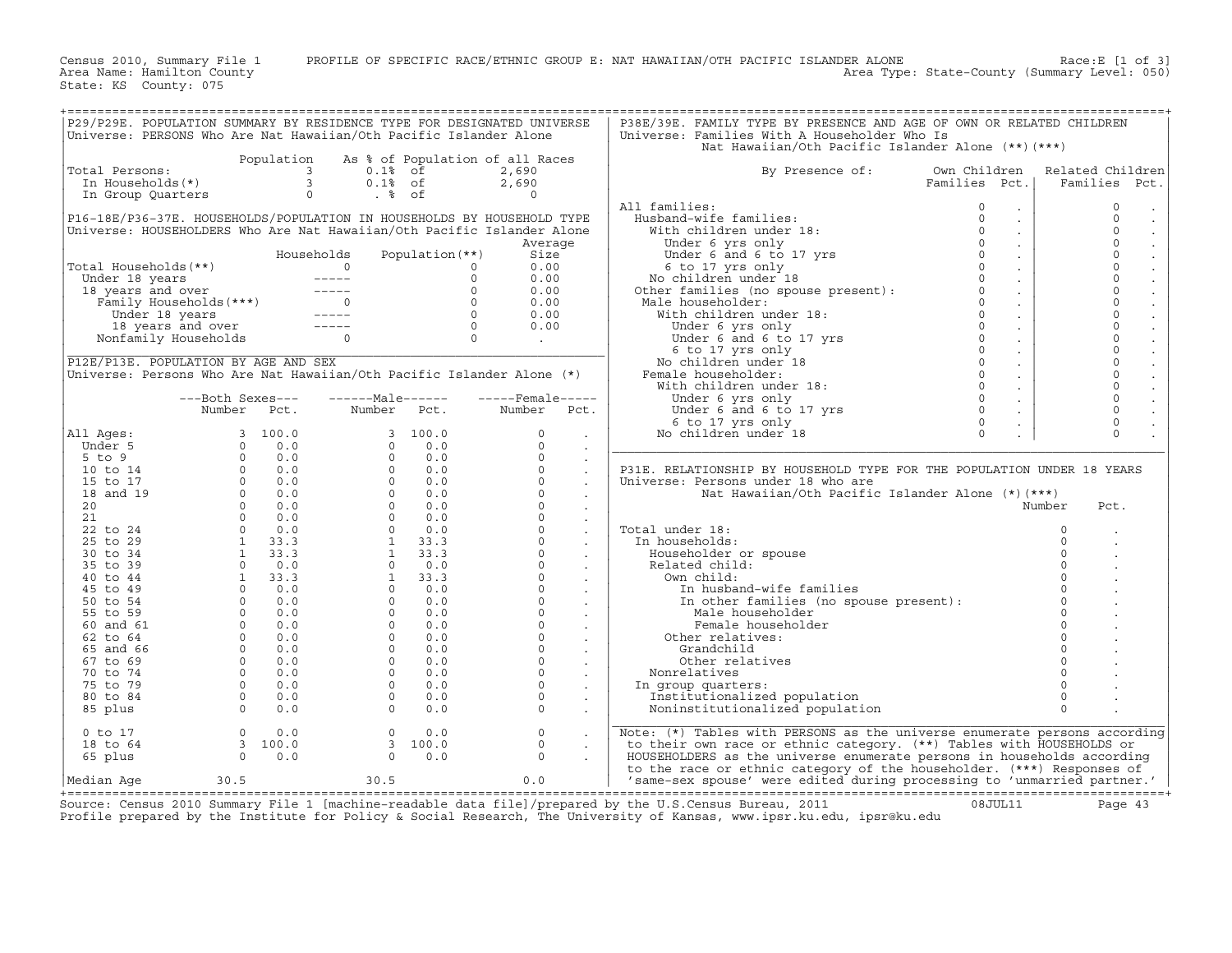Area Type: State-County (Summary Level: 050)

Census 2010, Summary File 1 PROFILE OF SPECIFIC RACE/ETHNIC GROUP E: NAT HAWAIIAN/OTH PACIFIC ISLANDER ALONE Race:E [2 of 3]<br>Area Name: Hamilton County Level: 050) Area Type: State-County (Summary Level: 050) State: KS County: 075 +===================================================================================================================================================+

| P29E/P34E. RELATIONSHIP BY HOUSEHOLD TYPE FOR ALL PERSONS & PERSONS 65+<br>Universe: Persons Who Are Nat Hawaiian/Oth Pacific Islander Alone $(*)$ (***) |                |       |                    |                      | PCT14E. PRESENCE OF MULTIGENERATIONAL HOUSEHOLDS<br>Universe: Households With A Householder Who Is |                                                    |                 |                      |
|----------------------------------------------------------------------------------------------------------------------------------------------------------|----------------|-------|--------------------|----------------------|----------------------------------------------------------------------------------------------------|----------------------------------------------------|-----------------|----------------------|
|                                                                                                                                                          |                |       |                    |                      |                                                                                                    | Nat Hawaiian/Oth Pacific Islander Alone (**)       |                 |                      |
|                                                                                                                                                          | All Ages       |       | 65 years and over  |                      |                                                                                                    |                                                    | Number          | Pct.                 |
|                                                                                                                                                          | Number         | Pct.  | Number             | Pct.                 |                                                                                                    |                                                    |                 |                      |
|                                                                                                                                                          |                |       |                    |                      | Total:                                                                                             |                                                    |                 | 0 100.0              |
| Total:                                                                                                                                                   | $\overline{3}$ | 100.0 | $\Omega$           |                      | Household has 3 or more generations                                                                |                                                    | $\Omega$        |                      |
|                                                                                                                                                          |                |       |                    | $\sim$               |                                                                                                    |                                                    |                 |                      |
| In households:                                                                                                                                           | $\overline{3}$ | 100.0 | $\Omega$           | $\blacksquare$       | Household does not have 3+ generations                                                             |                                                    | $\Omega$        | $\blacksquare$       |
| In family households:                                                                                                                                    | $\overline{3}$ | 100.0 | $\Omega$           |                      |                                                                                                    |                                                    |                 |                      |
| Householder:                                                                                                                                             | $\Omega$       | 0.0   | $\Omega$           |                      |                                                                                                    |                                                    |                 |                      |
| Male                                                                                                                                                     | $\Omega$       | 0.0   | $\Omega$           |                      |                                                                                                    |                                                    |                 |                      |
| Female                                                                                                                                                   | $\Omega$       | 0.0   | $\Omega$           |                      |                                                                                                    |                                                    |                 |                      |
| Spouse                                                                                                                                                   | 2              | 66.7  | $\Omega$           |                      | PCT19E. NONRELATIVES BY HOUSEHOLD TYPE (*) (***)                                                   |                                                    |                 |                      |
| Parent                                                                                                                                                   | $\Omega$       | 0.0   | $\Omega$           |                      | Universe: Nonrelatives who are                                                                     |                                                    |                 |                      |
|                                                                                                                                                          |                |       | $\Omega$           | $\ddot{\phantom{a}}$ |                                                                                                    |                                                    |                 |                      |
| Parent-in-law                                                                                                                                            | $\circ$        | 0.0   |                    |                      |                                                                                                    | Nat Hawaiian/Oth Pacific Islander Alone (Total: 0) |                 |                      |
| Child:                                                                                                                                                   | $\Omega$       | 0.0   |                    |                      |                                                                                                    |                                                    |                 |                      |
| Biological                                                                                                                                               | $\Omega$       | 0.0   |                    |                      |                                                                                                    | In Family                                          | In Nonfamily    |                      |
| Adopted                                                                                                                                                  | $\Omega$       | 0.0   |                    |                      |                                                                                                    | Households                                         | Households      |                      |
| Step                                                                                                                                                     | $\Omega$       | 0.0   |                    |                      |                                                                                                    | Number Pct.                                        | Number Pct.     |                      |
| Grandchild                                                                                                                                               | $\Omega$       | 0.0   |                    |                      |                                                                                                    |                                                    |                 |                      |
| Brother or sister                                                                                                                                        | $\Omega$       | 0.0   |                    |                      | Nonrelatives:                                                                                      | $\Omega$<br>100.0                                  | $\Omega$        | 100.0                |
|                                                                                                                                                          |                |       |                    |                      |                                                                                                    |                                                    |                 |                      |
| Son-in-law/daughter-in-law                                                                                                                               | $\Omega$       | 0.0   |                    |                      | Roomer or boarder                                                                                  | $\Omega$<br><b>Contract</b>                        | $\Omega$        | $\sim$               |
| Other relatives (#)                                                                                                                                      | $\mathbf{1}$   | 33.3  | $\circ$            |                      | Housemate or roommate                                                                              | $\Omega$                                           | $\Omega$        |                      |
| Nonrelatives                                                                                                                                             | $\Omega$       | 0.0   | $\Omega$           |                      | Unmarried partner                                                                                  | $\Omega$                                           | $\Omega$        | $\bullet$            |
|                                                                                                                                                          | $\Omega$       | 0.0   | $\Omega$           |                      | Other nonrelatives                                                                                 | $\Omega$                                           | $\Omega$        |                      |
| In nonfamily households:<br>Male householder:                                                                                                            | $\Omega$       | 0.0   | $\Omega$           | $\sim$               |                                                                                                    |                                                    |                 |                      |
| Living alone                                                                                                                                             | $\Omega$       | 0.0   | $\Omega$           |                      |                                                                                                    |                                                    |                 |                      |
|                                                                                                                                                          |                |       |                    |                      |                                                                                                    |                                                    |                 |                      |
| Not living alone                                                                                                                                         | $\Omega$       | 0.0   | $\Omega$           | $\ddot{\phantom{a}}$ |                                                                                                    |                                                    |                 |                      |
| Female householder:                                                                                                                                      | $\Omega$       | 0.0   | $\Omega$           | $\ddot{\phantom{a}}$ | H17E. HOUSING UNITS BY HOUSEHOLDER'S AGE AND TENURE                                                |                                                    |                 |                      |
| Living alone                                                                                                                                             | $\Omega$       | 0.0   | $\Omega$           | $\mathbb{Z}^2$       | Universe: Occupied Housing Units With A Householder Who Is                                         |                                                    |                 |                      |
| Not living alone                                                                                                                                         | $\Omega$       | 0.0   | $\Omega$           | $\ddot{\phantom{a}}$ |                                                                                                    | Nat Hawaiian/Oth Pacific Islander Alone (**)       |                 |                      |
| Nonrelatives                                                                                                                                             | $\circ$        | 0.0   | $\Omega$           | $\ddot{\phantom{a}}$ |                                                                                                    |                                                    |                 |                      |
| In group quarters:                                                                                                                                       | $\Omega$       | 0.0   | $\Omega$           |                      | Age of                                                                                             | Owner Occupied                                     | Renter Occupied |                      |
| Institutionalized                                                                                                                                        | $\Omega$       | 0.0   | $\Omega$           |                      | Householder                                                                                        | Number Pct.                                        | Number          | Pct.                 |
|                                                                                                                                                          |                |       |                    | $\sim$               |                                                                                                    |                                                    |                 |                      |
| Noninstitutionalized                                                                                                                                     | $\Omega$       | 0.0   | $\Omega$           |                      |                                                                                                    |                                                    |                 |                      |
|                                                                                                                                                          |                |       |                    |                      | All Ages:                                                                                          | $\Omega$<br>100.0                                  | $\Omega$        | 100.0                |
| (#) For 65 yrs & over, includes children, siblings, etc. not shown separately                                                                            |                |       |                    |                      | 15 to 24                                                                                           | $\Omega$                                           | $\Omega$        | $\ddot{\phantom{a}}$ |
|                                                                                                                                                          |                |       |                    |                      | 25 to 34                                                                                           | $\Omega$                                           | $\Omega$        | $\sim$               |
|                                                                                                                                                          |                |       |                    |                      | 35 to 44                                                                                           | $\circ$                                            | $\Omega$        | $\ddot{\phantom{a}}$ |
|                                                                                                                                                          |                |       |                    |                      | 45 to 54                                                                                           | $0 \qquad \qquad .$                                | $\Omega$        |                      |
|                                                                                                                                                          |                |       |                    |                      |                                                                                                    |                                                    | $\Omega$        | $\sim$               |
| P18E. HOUSEHOLD TYPE                                                                                                                                     |                |       |                    |                      | 55 to 59                                                                                           | $0 \qquad \qquad .$                                |                 | $\sim$               |
| Universe: Households with a Householder Who is                                                                                                           |                |       |                    |                      | 60 to 64                                                                                           | $\begin{matrix} 0 & \cdots & \cdots \end{matrix}$  | $\Omega$        | $\Box$               |
| Nat Hawaiian/Oth Pacific Islander Alone (**)                                                                                                             |                |       |                    |                      | 65 to 74                                                                                           | $\Omega$                                           | $\Omega$        |                      |
|                                                                                                                                                          |                |       | Number<br>Pct.     |                      | 75 to 84                                                                                           | $\Omega$                                           | $\Omega$        |                      |
|                                                                                                                                                          |                |       |                    |                      | 85 and over                                                                                        | $\Omega$                                           | $\Omega$        |                      |
| Total:                                                                                                                                                   |                |       | $\Omega$<br>100.0  |                      |                                                                                                    |                                                    |                 |                      |
|                                                                                                                                                          |                |       | $\Omega$           |                      |                                                                                                    |                                                    |                 |                      |
| Family households (***) :                                                                                                                                |                |       |                    |                      |                                                                                                    |                                                    |                 |                      |
| Husband-wife families                                                                                                                                    |                |       | $\Omega$<br>$\sim$ |                      | Note: $(*)$ Tables with PERSONS as the universe enumerate persons                                  |                                                    |                 |                      |
| Other families:                                                                                                                                          |                |       | $\Omega$           |                      | according to their own race or ethnic category. (**) Tables with                                   |                                                    |                 |                      |
| Male householder, no wife present                                                                                                                        |                |       | $\circ$            |                      | HOUSEHOLDS or HOUSEHOLDERS as the universe enumerate persons in                                    |                                                    |                 |                      |
| Female householder, no husband present                                                                                                                   |                |       | $\Omega$<br>$\sim$ |                      | households according to the race or ethnic category of the                                         |                                                    |                 |                      |
| Nonfamily households:                                                                                                                                    |                |       | $\circ$            |                      | householder. (***) Responses of 'same-sex spouse' were edited                                      |                                                    |                 |                      |
| Householder living alone                                                                                                                                 |                |       | $\Omega$           |                      |                                                                                                    |                                                    |                 |                      |
|                                                                                                                                                          |                |       |                    |                      | during processing to 'unmarried partner.'                                                          |                                                    |                 |                      |
| Householder not living alone                                                                                                                             |                |       | $\Omega$           |                      |                                                                                                    |                                                    |                 |                      |
|                                                                                                                                                          |                |       |                    |                      |                                                                                                    |                                                    |                 |                      |
|                                                                                                                                                          |                |       |                    |                      |                                                                                                    |                                                    |                 |                      |
|                                                                                                                                                          |                |       |                    |                      |                                                                                                    |                                                    |                 |                      |
| Source: Census 2010 Summary File 1 [machine-readable data file]/prepared by the U.S.Census Bureau, 2011                                                  |                |       |                    |                      |                                                                                                    | 08JUL11                                            |                 | Page 44              |
| Profile prepared by the Institute for Policy & Social Research, The University of Kansas, www.ipsr.ku.edu, ipsr@ku.edu                                   |                |       |                    |                      |                                                                                                    |                                                    |                 |                      |
|                                                                                                                                                          |                |       |                    |                      |                                                                                                    |                                                    |                 |                      |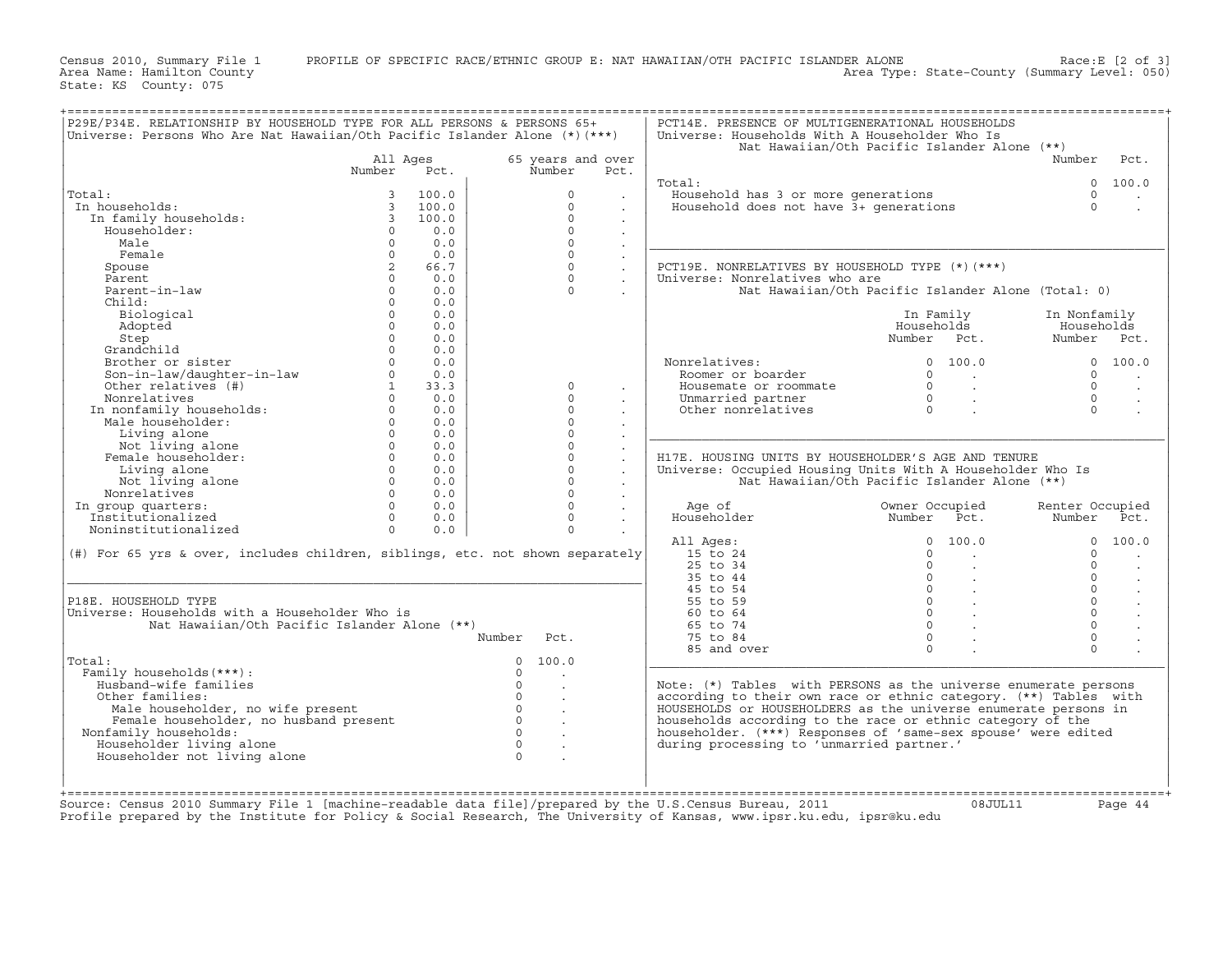Census 2010, Summary File 1 PROFILE OF SPECIFIC RACE/ETHNIC GROUP E: NAT HAWAIIAN/OTH PACIFIC ISLANDER ALONE Race:E [3 of 3]<br>Area Name: Hamilton County Level: 050) Area Type: State-County (Summary Level: 050)

+===================================================================================================================================================+

State: KS County: 075

|                                                                                                                                                                                                                                                                     | Households Pct.                                                                                               |               | Nonfamily        |          | Owner Renter<br>Occupied Pct. Occupied                                                                                                                                                 | Pct.                |
|---------------------------------------------------------------------------------------------------------------------------------------------------------------------------------------------------------------------------------------------------------------------|---------------------------------------------------------------------------------------------------------------|---------------|------------------|----------|----------------------------------------------------------------------------------------------------------------------------------------------------------------------------------------|---------------------|
| All household sizes:                                                                                                                                                                                                                                                |                                                                                                               |               |                  |          | $\Omega$                                                                                                                                                                               | $\bullet$           |
|                                                                                                                                                                                                                                                                     |                                                                                                               |               |                  |          | $\Omega$                                                                                                                                                                               |                     |
|                                                                                                                                                                                                                                                                     |                                                                                                               |               |                  |          | $\circ$                                                                                                                                                                                |                     |
|                                                                                                                                                                                                                                                                     |                                                                                                               |               |                  |          | $\circ$                                                                                                                                                                                |                     |
|                                                                                                                                                                                                                                                                     |                                                                                                               |               |                  |          | $\Omega$                                                                                                                                                                               |                     |
|                                                                                                                                                                                                                                                                     |                                                                                                               |               |                  |          | $\circ$                                                                                                                                                                                |                     |
|                                                                                                                                                                                                                                                                     |                                                                                                               |               |                  |          | $\overline{0}$                                                                                                                                                                         |                     |
|                                                                                                                                                                                                                                                                     |                                                                                                               |               |                  |          |                                                                                                                                                                                        |                     |
| P16E/P17E/P36E/P37E/H11E/H12E. POPULATION IN HOUSEHOLDS AND AVERAGE HOUSEHOLD SIZE BY TYPE AND BY TENURE<br>Universe: Population in Households (Occupied Housing Units) With A Householder Who Is Nat Hawaiian/Oth Pacific Islander Alone (**)                      | Total                                                                                                         | In            | In               | In Owner | In Renter                                                                                                                                                                              |                     |
|                                                                                                                                                                                                                                                                     | $\begin{array}{c c}\n & -\n \text{1} & \text{1} & \text{1} \\  \text{Population} & \text{Pct.} & \end{array}$ | Families Pct. | Nonfamilies Pct. |          | Occupied Pct. Occupied Pct.                                                                                                                                                            |                     |
|                                                                                                                                                                                                                                                                     |                                                                                                               |               |                  |          | $\begin{matrix}0&.\\ \end{matrix}$                                                                                                                                                     | $0 \qquad \qquad .$ |
|                                                                                                                                                                                                                                                                     |                                                                                                               |               |                  |          |                                                                                                                                                                                        |                     |
|                                                                                                                                                                                                                                                                     |                                                                                                               |               |                  |          |                                                                                                                                                                                        |                     |
|                                                                                                                                                                                                                                                                     |                                                                                                               |               |                  |          | $0.00$ -----                                                                                                                                                                           |                     |
|                                                                                                                                                                                                                                                                     |                                                                                                               |               |                  |          |                                                                                                                                                                                        |                     |
|                                                                                                                                                                                                                                                                     |                                                                                                               |               |                  |          | $\begin{array}{cccccc} - & - & - & - & - & - & - \\ & - & - & - & - & - \\ & & - & - & - & - \end{array}$                                                                              |                     |
|                                                                                                                                                                                                                                                                     |                                                                                                               |               |                  |          |                                                                                                                                                                                        |                     |
| Note: Family household numbers include nonrelatives living with families.<br>PCT20/PCT22E. GROUP QUARTERS POPULATION BY SEX BY AGE BY GROUP QUARTERS TYPE<br>Universe: Population in group quarters for persons who are Nat Hawaiian/Oth Pacific Islander Alone (*) |                                                                                                               |               |                  |          |                                                                                                                                                                                        |                     |
|                                                                                                                                                                                                                                                                     |                                                                                                               |               |                  |          | ---- All Ages ----    --------------------    18 Years and Over ---------------------                                                                                                  |                     |
|                                                                                                                                                                                                                                                                     |                                                                                                               |               |                  |          |                                                                                                                                                                                        |                     |
|                                                                                                                                                                                                                                                                     |                                                                                                               |               |                  |          | Pct. of Pet. of Pet. of Pet. of Pet. of Pet. of Pet. of Pet. of Pet. of Pet. of Pet. of Pet. of Pet. of Pet. of Pet. of Pet. of Pet. of Pet. of Pet. of Pet. of Pet. $\frac{11}{1000}$ |                     |
| All types of group quarters:                                                                                                                                                                                                                                        |                                                                                                               |               |                  |          | $\circ$                                                                                                                                                                                |                     |
|                                                                                                                                                                                                                                                                     |                                                                                                               |               |                  |          | $\Omega$                                                                                                                                                                               |                     |
|                                                                                                                                                                                                                                                                     |                                                                                                               |               |                  |          | $\Omega$                                                                                                                                                                               |                     |
|                                                                                                                                                                                                                                                                     |                                                                                                               |               |                  |          |                                                                                                                                                                                        | $\Omega$            |
|                                                                                                                                                                                                                                                                     |                                                                                                               |               |                  |          |                                                                                                                                                                                        | $\Omega$            |
|                                                                                                                                                                                                                                                                     |                                                                                                               |               |                  |          |                                                                                                                                                                                        | $\Omega$            |
|                                                                                                                                                                                                                                                                     |                                                                                                               |               |                  |          |                                                                                                                                                                                        | $\Omega$            |
|                                                                                                                                                                                                                                                                     |                                                                                                               |               |                  |          | $\Omega$                                                                                                                                                                               |                     |
|                                                                                                                                                                                                                                                                     |                                                                                                               |               |                  |          | $\Omega$<br>$\Omega$                                                                                                                                                                   |                     |

Source: Census 2010 Summary File 1 [machine−readable data file]/prepared by the U.S.Census Bureau, 2011 08JUL11 Page 45 Profile prepared by the Institute for Policy & Social Research, The University of Kansas, www.ipsr.ku.edu, ipsr@ku.edu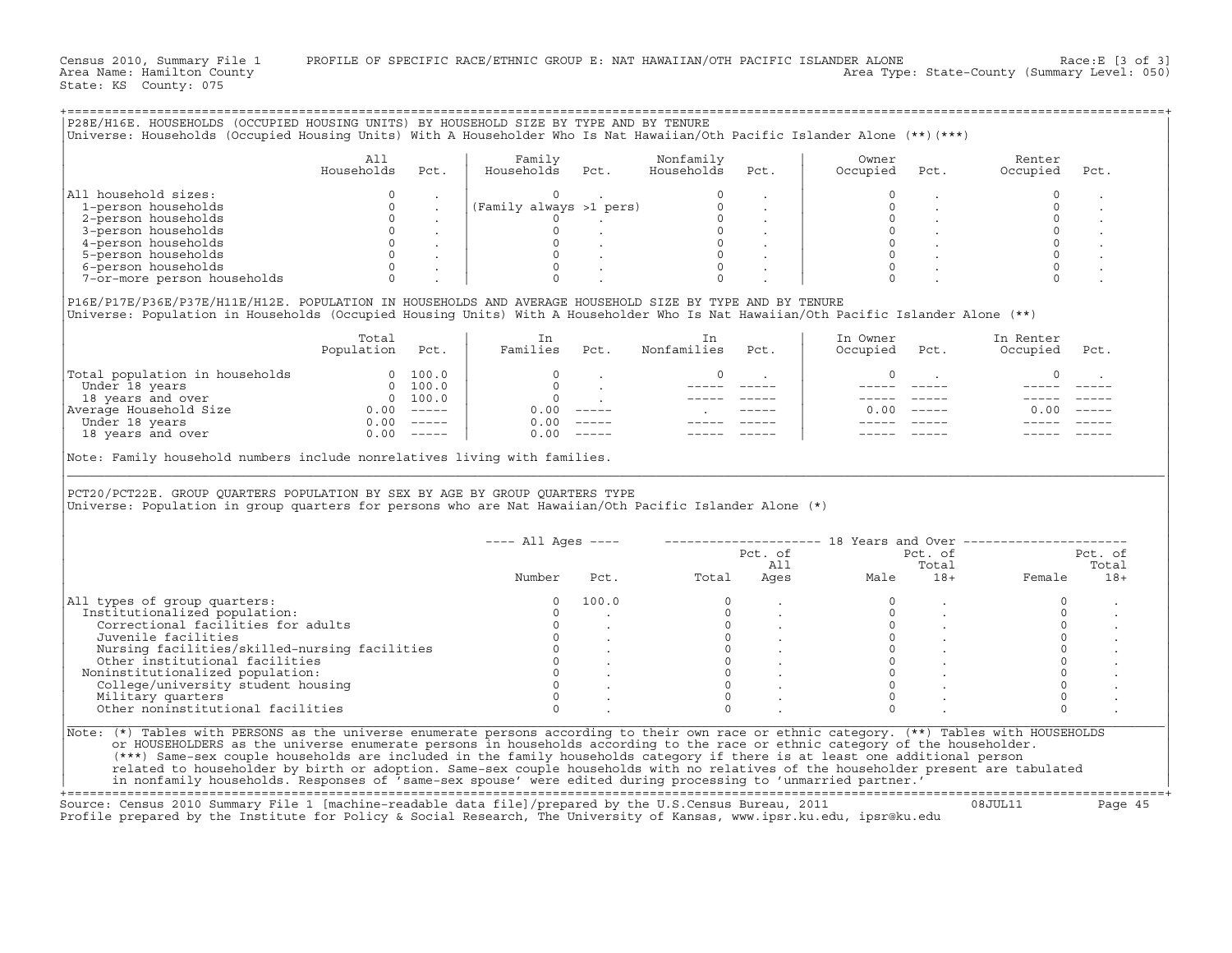| P29/P29F. POPULATION SUMMARY BY RESIDENCE TYPE FOR DESIGNATED UNIVERSE                                                                                                                                                                                             |                                                             |      |                                                                                                                                                                                                                                                              |                 |                          |            | P38F/39F. FAMILY TYPE BY PRESENCE AND AGE OF OWN OR RELATED CHILDREN                                                                                                                                                                                                                                                                                                                                                                                                                                                                                      |                               |        |                                                                                                                                                            |                         |                |
|--------------------------------------------------------------------------------------------------------------------------------------------------------------------------------------------------------------------------------------------------------------------|-------------------------------------------------------------|------|--------------------------------------------------------------------------------------------------------------------------------------------------------------------------------------------------------------------------------------------------------------|-----------------|--------------------------|------------|-----------------------------------------------------------------------------------------------------------------------------------------------------------------------------------------------------------------------------------------------------------------------------------------------------------------------------------------------------------------------------------------------------------------------------------------------------------------------------------------------------------------------------------------------------------|-------------------------------|--------|------------------------------------------------------------------------------------------------------------------------------------------------------------|-------------------------|----------------|
| Universe: PERSONS Who Are Some Other Race Alone                                                                                                                                                                                                                    |                                                             |      |                                                                                                                                                                                                                                                              |                 |                          |            | Universe: Families With A Householder Who Is                                                                                                                                                                                                                                                                                                                                                                                                                                                                                                              |                               |        |                                                                                                                                                            |                         |                |
|                                                                                                                                                                                                                                                                    |                                                             |      |                                                                                                                                                                                                                                                              |                 |                          |            | Some Other Race Alone (**) (***)                                                                                                                                                                                                                                                                                                                                                                                                                                                                                                                          |                               |        |                                                                                                                                                            |                         |                |
|                                                                                                                                                                                                                                                                    |                                                             |      | Population As % of Population of all Races                                                                                                                                                                                                                   |                 |                          |            |                                                                                                                                                                                                                                                                                                                                                                                                                                                                                                                                                           |                               |        |                                                                                                                                                            |                         |                |
| Total Persons:                                                                                                                                                                                                                                                     |                                                             |      |                                                                                                                                                                                                                                                              |                 | 2,690<br>2,690           |            | By Presence of:                                                                                                                                                                                                                                                                                                                                                                                                                                                                                                                                           | Own Children<br>Families Pct. |        | Related Children                                                                                                                                           |                         | Families Pct.  |
|                                                                                                                                                                                                                                                                    |                                                             |      |                                                                                                                                                                                                                                                              |                 | $\Omega$                 |            |                                                                                                                                                                                                                                                                                                                                                                                                                                                                                                                                                           |                               |        |                                                                                                                                                            |                         |                |
|                                                                                                                                                                                                                                                                    |                                                             |      |                                                                                                                                                                                                                                                              |                 |                          |            | All families:                                                                                                                                                                                                                                                                                                                                                                                                                                                                                                                                             |                               |        |                                                                                                                                                            |                         | 106 100.0      |
| P16-18F/P36-37F. HOUSEHOLDS/POPULATION IN HOUSEHOLDS BY HOUSEHOLD TYPE                                                                                                                                                                                             |                                                             |      |                                                                                                                                                                                                                                                              |                 |                          |            |                                                                                                                                                                                                                                                                                                                                                                                                                                                                                                                                                           |                               |        |                                                                                                                                                            |                         | 77 72.6        |
| Universe: HOUSEHOLDERS Who Are Some Other Race Alone                                                                                                                                                                                                               |                                                             |      |                                                                                                                                                                                                                                                              |                 |                          |            |                                                                                                                                                                                                                                                                                                                                                                                                                                                                                                                                                           |                               |        |                                                                                                                                                            |                         | 71 67.0        |
|                                                                                                                                                                                                                                                                    |                                                             |      |                                                                                                                                                                                                                                                              |                 | Average                  |            |                                                                                                                                                                                                                                                                                                                                                                                                                                                                                                                                                           |                               |        |                                                                                                                                                            |                         | 20 18.9        |
|                                                                                                                                                                                                                                                                    |                                                             |      | Households                                                                                                                                                                                                                                                   | Population (**) | Size                     |            |                                                                                                                                                                                                                                                                                                                                                                                                                                                                                                                                                           |                               |        |                                                                                                                                                            |                         | 27 25.5        |
|                                                                                                                                                                                                                                                                    |                                                             |      |                                                                                                                                                                                                                                                              |                 | 3.54                     |            |                                                                                                                                                                                                                                                                                                                                                                                                                                                                                                                                                           |                               |        |                                                                                                                                                            |                         | 24 22.6        |
|                                                                                                                                                                                                                                                                    |                                                             |      |                                                                                                                                                                                                                                                              |                 | 1.49<br>2.04             |            |                                                                                                                                                                                                                                                                                                                                                                                                                                                                                                                                                           |                               |        |                                                                                                                                                            |                         | 5.7<br>29 27.4 |
|                                                                                                                                                                                                                                                                    |                                                             |      |                                                                                                                                                                                                                                                              |                 | 3.93                     |            |                                                                                                                                                                                                                                                                                                                                                                                                                                                                                                                                                           |                               |        |                                                                                                                                                            |                         | 8.5            |
|                                                                                                                                                                                                                                                                    |                                                             |      |                                                                                                                                                                                                                                                              |                 | 1.88                     |            |                                                                                                                                                                                                                                                                                                                                                                                                                                                                                                                                                           |                               |        |                                                                                                                                                            |                         | 4.7            |
| Total Households (**)<br>Under 18 years<br>134 174<br>134 174<br>134 174<br>134 174<br>134 174<br>134 174<br>134 174<br>134 174<br>134 174<br>200<br>18 years and over<br>16 16 174<br>116 18 years<br>18 years<br>18 years and over<br>199<br>Nonfamily Household |                                                             |      |                                                                                                                                                                                                                                                              |                 | 2.06                     |            | and families:<br>Husband-wife families:<br>Which children under 18:<br>Under 6 yrs only<br>Under 6 and 6 to 17 yrs<br>6 to 17 yrs only<br>No children under 18<br>6 to 17 yrs only<br>No children under 18<br>No children under 18:<br>No children                                                                                                                                                                                                                                                                                                        |                               |        | $\begin{array}{r} 20 \\ 27 \\ 24 \\ 6 \\ 29 \\ 9 \\ 5 \\ 2 \\ 0 \\ 3 \\ 4 \\ 0 \\ 2 \\ 0 \\ 3 \\ 4 \\ 0 \\ 2 \\ 6 \\ 5 \\ 5 \\ 5 \\ 5 \\ 7 \\ \end{array}$ |                         | $2 \t 1.9$     |
|                                                                                                                                                                                                                                                                    |                                                             |      |                                                                                                                                                                                                                                                              |                 | 1.61                     |            |                                                                                                                                                                                                                                                                                                                                                                                                                                                                                                                                                           |                               |        |                                                                                                                                                            | $\overline{0}$          | 0.0            |
|                                                                                                                                                                                                                                                                    |                                                             |      |                                                                                                                                                                                                                                                              |                 |                          |            |                                                                                                                                                                                                                                                                                                                                                                                                                                                                                                                                                           |                               |        |                                                                                                                                                            | $\overline{\mathbf{3}}$ | 2.8            |
| P12F/P13F. POPULATION BY AGE AND SEX                                                                                                                                                                                                                               |                                                             |      |                                                                                                                                                                                                                                                              |                 |                          |            |                                                                                                                                                                                                                                                                                                                                                                                                                                                                                                                                                           |                               |        |                                                                                                                                                            |                         | 3.8            |
| Universe: Persons Who Are Some Other Race Alone $(*)$                                                                                                                                                                                                              |                                                             |      |                                                                                                                                                                                                                                                              |                 |                          |            |                                                                                                                                                                                                                                                                                                                                                                                                                                                                                                                                                           |                               |        |                                                                                                                                                            |                         | 20 18.9        |
|                                                                                                                                                                                                                                                                    |                                                             |      |                                                                                                                                                                                                                                                              |                 |                          |            |                                                                                                                                                                                                                                                                                                                                                                                                                                                                                                                                                           |                               |        |                                                                                                                                                            |                         | 16 15.1        |
|                                                                                                                                                                                                                                                                    | ---Both Sexes---                                            |      | $---Male----$                                                                                                                                                                                                                                                |                 | $---$ Female-----        |            |                                                                                                                                                                                                                                                                                                                                                                                                                                                                                                                                                           |                               |        |                                                                                                                                                            |                         | 4.7            |
|                                                                                                                                                                                                                                                                    | Number                                                      | Pct. | Number Pct.                                                                                                                                                                                                                                                  |                 | Number Pct.              |            |                                                                                                                                                                                                                                                                                                                                                                                                                                                                                                                                                           |                               |        |                                                                                                                                                            | $5^{\circ}$             | 4.7<br>65.7    |
|                                                                                                                                                                                                                                                                    |                                                             |      |                                                                                                                                                                                                                                                              |                 |                          | 216 100.0  |                                                                                                                                                                                                                                                                                                                                                                                                                                                                                                                                                           |                               |        |                                                                                                                                                            |                         | $4 \quad 3.8$  |
| All Aqes:<br>Under 5                                                                                                                                                                                                                                               |                                                             |      |                                                                                                                                                                                                                                                              |                 | $\frac{210}{36}$         | 16.7       |                                                                                                                                                                                                                                                                                                                                                                                                                                                                                                                                                           |                               |        |                                                                                                                                                            |                         |                |
| 5 to 9                                                                                                                                                                                                                                                             |                                                             |      |                                                                                                                                                                                                                                                              |                 |                          | 12.0       |                                                                                                                                                                                                                                                                                                                                                                                                                                                                                                                                                           |                               |        |                                                                                                                                                            |                         |                |
| 10 to 14                                                                                                                                                                                                                                                           |                                                             |      |                                                                                                                                                                                                                                                              |                 |                          | 8.8        | P31F. RELATIONSHIP BY HOUSEHOLD TYPE FOR THE POPULATION UNDER 18 YEARS                                                                                                                                                                                                                                                                                                                                                                                                                                                                                    |                               |        |                                                                                                                                                            |                         |                |
| 15 to 17                                                                                                                                                                                                                                                           |                                                             |      |                                                                                                                                                                                                                                                              |                 |                          | 5.6        | Universe: Persons under 18 who are                                                                                                                                                                                                                                                                                                                                                                                                                                                                                                                        |                               |        |                                                                                                                                                            |                         |                |
| 18 and 19                                                                                                                                                                                                                                                          |                                                             |      |                                                                                                                                                                                                                                                              |                 |                          | 4.2        | Some Other Race Alone (*) (***)                                                                                                                                                                                                                                                                                                                                                                                                                                                                                                                           |                               |        |                                                                                                                                                            |                         |                |
| 20                                                                                                                                                                                                                                                                 |                                                             |      |                                                                                                                                                                                                                                                              |                 |                          | 1.9        |                                                                                                                                                                                                                                                                                                                                                                                                                                                                                                                                                           |                               | Number |                                                                                                                                                            | Pct.                    |                |
| 21                                                                                                                                                                                                                                                                 |                                                             |      |                                                                                                                                                                                                                                                              |                 |                          | 3.2        |                                                                                                                                                                                                                                                                                                                                                                                                                                                                                                                                                           |                               |        |                                                                                                                                                            |                         |                |
| 22 to 24                                                                                                                                                                                                                                                           |                                                             |      |                                                                                                                                                                                                                                                              |                 |                          | 5.1        |                                                                                                                                                                                                                                                                                                                                                                                                                                                                                                                                                           |                               |        |                                                                                                                                                            | 100.0                   |                |
| 25 to 29                                                                                                                                                                                                                                                           |                                                             |      |                                                                                                                                                                                                                                                              |                 |                          | 12.0       |                                                                                                                                                                                                                                                                                                                                                                                                                                                                                                                                                           |                               |        |                                                                                                                                                            | 100.0                   |                |
| 30 to 34<br>35 to 39                                                                                                                                                                                                                                               |                                                             |      |                                                                                                                                                                                                                                                              |                 |                          | 7.9<br>7.9 |                                                                                                                                                                                                                                                                                                                                                                                                                                                                                                                                                           |                               |        |                                                                                                                                                            | 0.5<br>99.5             |                |
| 40 to 44                                                                                                                                                                                                                                                           |                                                             |      |                                                                                                                                                                                                                                                              |                 |                          | 5.1        |                                                                                                                                                                                                                                                                                                                                                                                                                                                                                                                                                           |                               |        |                                                                                                                                                            | 95.7                    |                |
| 45 to 49                                                                                                                                                                                                                                                           |                                                             |      |                                                                                                                                                                                                                                                              |                 |                          | 2.8        |                                                                                                                                                                                                                                                                                                                                                                                                                                                                                                                                                           |                               |        |                                                                                                                                                            | 76.8                    |                |
| 50 to 54                                                                                                                                                                                                                                                           |                                                             |      |                                                                                                                                                                                                                                                              |                 |                          | 5.1        |                                                                                                                                                                                                                                                                                                                                                                                                                                                                                                                                                           |                               |        |                                                                                                                                                            | 18.9                    |                |
| 55 to 59                                                                                                                                                                                                                                                           |                                                             |      |                                                                                                                                                                                                                                                              |                 |                          | 0.5        |                                                                                                                                                                                                                                                                                                                                                                                                                                                                                                                                                           |                               |        |                                                                                                                                                            | 2.2                     |                |
| 60 and 61                                                                                                                                                                                                                                                          |                                                             |      |                                                                                                                                                                                                                                                              |                 |                          | 0.5        |                                                                                                                                                                                                                                                                                                                                                                                                                                                                                                                                                           |                               |        |                                                                                                                                                            | 16.8                    |                |
| 62 to 64                                                                                                                                                                                                                                                           |                                                             |      |                                                                                                                                                                                                                                                              |                 |                          | 0.5        |                                                                                                                                                                                                                                                                                                                                                                                                                                                                                                                                                           |                               |        |                                                                                                                                                            | 3.8                     |                |
| 65 and 66                                                                                                                                                                                                                                                          |                                                             |      |                                                                                                                                                                                                                                                              |                 |                          | 0.0        |                                                                                                                                                                                                                                                                                                                                                                                                                                                                                                                                                           |                               |        |                                                                                                                                                            | 3.8                     |                |
| 67 to 69                                                                                                                                                                                                                                                           |                                                             |      |                                                                                                                                                                                                                                                              |                 |                          | 0.5        |                                                                                                                                                                                                                                                                                                                                                                                                                                                                                                                                                           |                               |        |                                                                                                                                                            | 0.0                     |                |
| 70 to 74                                                                                                                                                                                                                                                           |                                                             |      |                                                                                                                                                                                                                                                              |                 |                          | 0.0        |                                                                                                                                                                                                                                                                                                                                                                                                                                                                                                                                                           |                               |        |                                                                                                                                                            | 0.0                     |                |
| 75 to 79                                                                                                                                                                                                                                                           |                                                             |      |                                                                                                                                                                                                                                                              |                 |                          | 0.0        |                                                                                                                                                                                                                                                                                                                                                                                                                                                                                                                                                           |                               |        |                                                                                                                                                            | 0.0                     |                |
| 80 to 84                                                                                                                                                                                                                                                           |                                                             |      |                                                                                                                                                                                                                                                              |                 |                          | 0.0<br>0.0 |                                                                                                                                                                                                                                                                                                                                                                                                                                                                                                                                                           |                               |        |                                                                                                                                                            | 0.0<br>0.0              |                |
| 85 plus                                                                                                                                                                                                                                                            |                                                             |      | Number FCL.<br>467 100.0<br>75 16.1 39 15.5<br>46 9.9 20 8.0<br>41 8.8 22 8.8<br>41 8.8 22 8.8<br>41 8.8 22 8.8<br>41 8.8 22 8.8<br>41 8.8 22 8.8<br>41 8.8 22 8.8<br>10 2.1 7 2.8<br>10 2.1 6 2.4<br>16 3.4 9 3.6<br>49 30 6.2<br>51 3.2 19 7.6<br>49 30 6. |                 |                          |            | $\begin{tabular}{llllllllll} \textbf{Total under 18:} & & & & & & & 185 \\ \textbf{In householdes:} & & & & & 185 \\ \textbf{Householder or spouse} & & & 1 & 185 \\ \textbf{Related child:} & & & 184 \\ \textbf{Our child:} & & & 187 \\ \textbf{In husband-wife families} & & & 177 \\ \textbf{In other families (no spouse present):} & & 142 \\ \textbf{In other real lines (no spouse present):} & & 35 \\ \textbf{Male householder} & & 4 \\ \textbf{Green relatives:} & & 31 \\ \textbf{Other relatively:} & & 0 \\ \textbf{Nonaddilid} & & 7 \\$ |                               |        |                                                                                                                                                            |                         |                |
| $0$ to $17$                                                                                                                                                                                                                                                        |                                                             | 39.6 | 92                                                                                                                                                                                                                                                           | 36.7            | 93                       | 43.1       | Note: (*) Tables with PERSONS as the universe enumerate persons according                                                                                                                                                                                                                                                                                                                                                                                                                                                                                 |                               |        |                                                                                                                                                            |                         |                |
| 18 to 64                                                                                                                                                                                                                                                           | $\begin{array}{cc} 185 & 3 \\ 279 & 5 \\ 3 & 3 \end{array}$ | 59.7 | 157                                                                                                                                                                                                                                                          | 62.5            | 122                      | 56.5       | to their own race or ethnic category. (**) Tables with HOUSEHOLDS or                                                                                                                                                                                                                                                                                                                                                                                                                                                                                      |                               |        |                                                                                                                                                            |                         |                |
| 65 plus                                                                                                                                                                                                                                                            |                                                             | 0.6  | $\overline{\phantom{a}}$ 2                                                                                                                                                                                                                                   | 0.8             | $\overline{\phantom{a}}$ | 0.5        | HOUSEHOLDERS as the universe enumerate persons in households according                                                                                                                                                                                                                                                                                                                                                                                                                                                                                    |                               |        |                                                                                                                                                            |                         |                |
|                                                                                                                                                                                                                                                                    |                                                             |      |                                                                                                                                                                                                                                                              |                 |                          |            | to the race or ethnic category of the householder. (***) Responses of                                                                                                                                                                                                                                                                                                                                                                                                                                                                                     |                               |        |                                                                                                                                                            |                         |                |
| Median Aqe                                                                                                                                                                                                                                                         | 23.2                                                        |      | 24.4                                                                                                                                                                                                                                                         |                 | 21.3                     |            | 'same-sex spouse' were edited during processing to 'unmarried partner.'                                                                                                                                                                                                                                                                                                                                                                                                                                                                                   |                               |        |                                                                                                                                                            |                         |                |

+===================================================================================================================================================+ Source: Census 2010 Summary File 1 [machine−readable data file]/prepared by the U.S.Census Bureau, 2011 08JUL11 Page 46 Profile prepared by the Institute for Policy & Social Research, The University of Kansas, www.ipsr.ku.edu, ipsr@ku.edu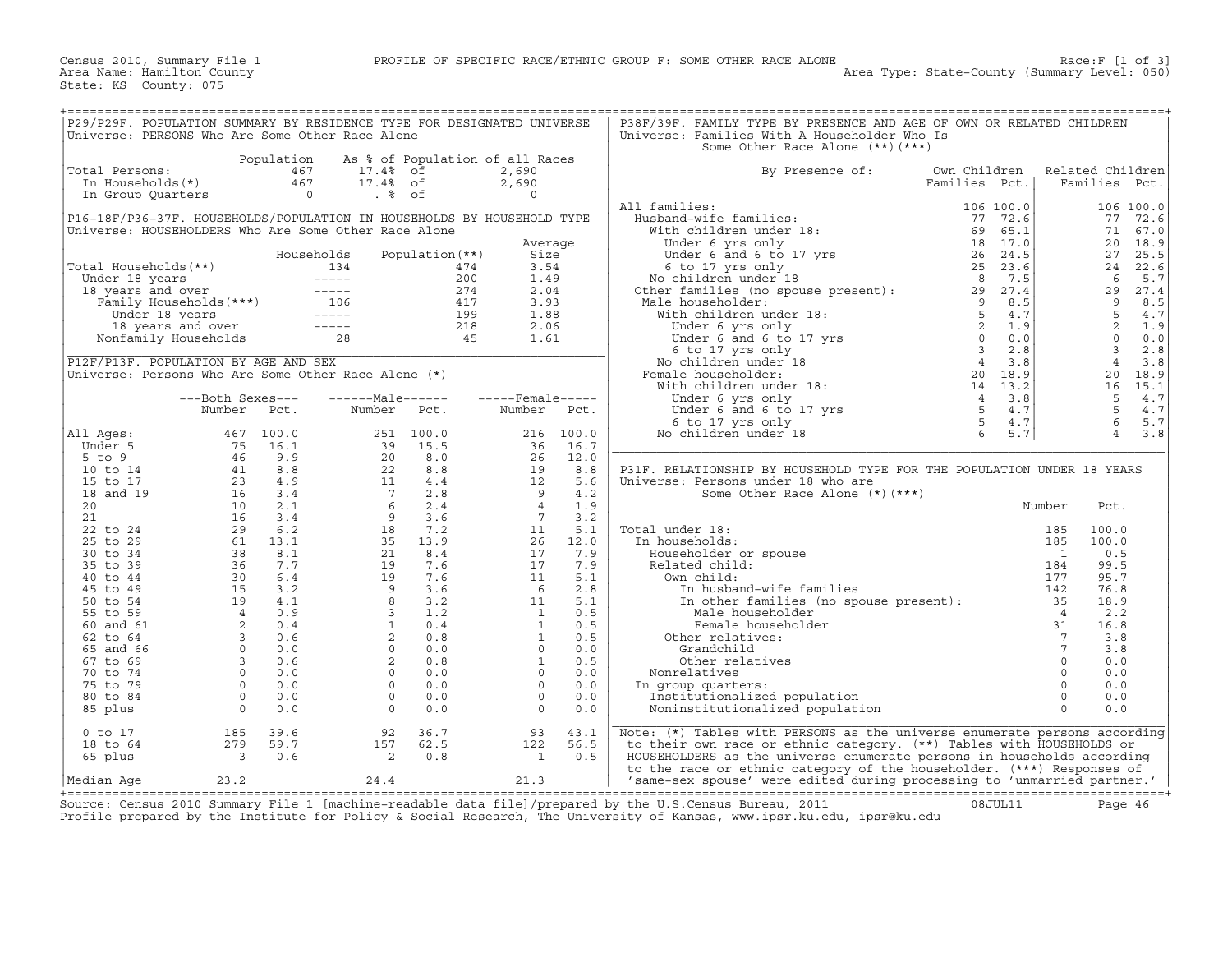| Universe: Persons Who Are Some Other Race Alone (*) (***)                                             | P29F/P34F. RELATIONSHIP BY HOUSEHOLD TYPE FOR ALL PERSONS & PERSONS 65+ |       |                |                |                   | PCT14F. PRESENCE OF MULTIGENERATIONAL HOUSEHOLDS<br>Universe: Households With A Householder Who Is<br>Some Other Race Alone (**) |                                   |                 |                          |
|-------------------------------------------------------------------------------------------------------|-------------------------------------------------------------------------|-------|----------------|----------------|-------------------|----------------------------------------------------------------------------------------------------------------------------------|-----------------------------------|-----------------|--------------------------|
|                                                                                                       | All Ages                                                                |       |                |                | 65 years and over |                                                                                                                                  |                                   | Number          | Pct.                     |
|                                                                                                       | Number                                                                  | Pct.  |                | Number         | Pct.              |                                                                                                                                  |                                   |                 |                          |
|                                                                                                       |                                                                         |       |                |                |                   | Total:                                                                                                                           |                                   |                 | 134 100.0                |
| Total:                                                                                                | 467                                                                     | 100.0 |                | $\mathbf{3}$   | 100.0             | Household has 3 or more generations                                                                                              |                                   | 7               | 5.2                      |
| In households:                                                                                        | 467                                                                     | 100.0 |                | $\overline{3}$ | 100.0             | Household does not have $3+$ generations                                                                                         |                                   | 127             | 94.8                     |
| In family households:                                                                                 | 421                                                                     | 90.1  |                | $\mathbf{1}$   | 33.3              |                                                                                                                                  |                                   |                 |                          |
| Householder:                                                                                          | 106                                                                     | 22.7  |                | $\mathbf{1}$   | 33.3              |                                                                                                                                  |                                   |                 |                          |
| Male                                                                                                  | 73                                                                      | 15.6  |                | $\Omega$       | 0.0               |                                                                                                                                  |                                   |                 |                          |
| Female                                                                                                | 33                                                                      | 7.1   |                | $\overline{1}$ | 33.3              |                                                                                                                                  |                                   |                 |                          |
| Spouse                                                                                                | 82                                                                      | 17.6  |                | $\Omega$       | 0.0               | PCT19F. NONRELATIVES BY HOUSEHOLD TYPE (*) (***)                                                                                 |                                   |                 |                          |
| Parent                                                                                                | $\overline{1}$                                                          | 0.2   |                | $\cap$         | 0.0               | Universe: Nonrelatives who are                                                                                                   |                                   |                 |                          |
| Parent-in-law                                                                                         | $\overline{0}$                                                          | 0.0   |                | $\cap$         | 0.0               |                                                                                                                                  | Some Other Race Alone (Total: 29) |                 |                          |
| Child:                                                                                                | 204                                                                     | 43.7  |                |                |                   |                                                                                                                                  |                                   |                 |                          |
| Biological                                                                                            | 204                                                                     | 43.7  |                |                |                   |                                                                                                                                  | In Family                         | In Nonfamily    |                          |
| Adopted                                                                                               | $\bigcap$                                                               | 0.0   |                |                |                   |                                                                                                                                  | Households                        | Households      |                          |
| Step                                                                                                  | $\Omega$                                                                | 0.0   |                |                |                   |                                                                                                                                  | Number Pct.                       | Number Pct.     |                          |
| Grandchild                                                                                            | $7^{\circ}$                                                             | 1.5   |                |                |                   |                                                                                                                                  |                                   |                 |                          |
| Brother or sister                                                                                     | 5                                                                       | 1.1   |                |                |                   | Nonrelatives:                                                                                                                    | 11 100.0                          |                 | 18 100.0                 |
| Son-in-law/daughter-in-law                                                                            | $\overline{2}$                                                          | 0.4   |                |                |                   | Roomer or boarder                                                                                                                | 0.0<br>$\Omega$                   |                 | $4$ 22.2                 |
| Other relatives (#)                                                                                   | $\overline{3}$                                                          | 0.6   |                | $\Omega$       | 0.0               | Housemate or roommate                                                                                                            | 0.0<br>$\Omega$                   | 8               | 44.4                     |
| Other relatives<br>Nonrelatives<br>In nonfamily households:<br>The householder:                       | 11                                                                      | 2.4   |                | $\Omega$       | 0.0               | Unmarried partner                                                                                                                | 8 72.7                            | 6               | 33.3                     |
|                                                                                                       | 46                                                                      | 9.9   |                | 2              | 66.7              | Other nonrelatives                                                                                                               | 3 27.3                            | $\cap$          | 0.0                      |
|                                                                                                       | 24                                                                      | 5.1   |                | 2              | 66.7              |                                                                                                                                  |                                   |                 |                          |
| Living alone                                                                                          | 12                                                                      | 2.6   |                | $\mathbf{1}$   | 33.3              |                                                                                                                                  |                                   |                 |                          |
| Not living alone                                                                                      | 12                                                                      | 2.6   |                | $\mathbf{1}$   | 33.3              |                                                                                                                                  |                                   |                 |                          |
| Female householder:                                                                                   | $\overline{4}$                                                          | 0.9   |                | $\Omega$       | 0.0               | H17F. HOUSING UNITS BY HOUSEHOLDER'S AGE AND TENURE                                                                              |                                   |                 |                          |
| Living alone                                                                                          | $\overline{\phantom{a}}$                                                | 0.6   |                | $\Omega$       | 0.0               | Universe: Occupied Housing Units With A Householder Who Is                                                                       |                                   |                 |                          |
| Not living alone                                                                                      | $\sim$ 1                                                                | 0.2   |                | $\Omega$       | 0.0               | Some Other Race Alone (**)                                                                                                       |                                   |                 |                          |
| Nonrelatives                                                                                          | 18                                                                      | 3.9   |                | $\Omega$       | 0.0               |                                                                                                                                  |                                   |                 |                          |
| In group quarters:                                                                                    | $\Omega$                                                                | 0.0   |                | $\Omega$       | 0.0               | Age of                                                                                                                           | Owner Occupied                    | Renter Occupied |                          |
| Institutionalized                                                                                     | $\Omega$                                                                | 0.0   |                | $\Omega$       | 0.0               | Householder                                                                                                                      | Number<br>Pct.                    | Number          | Pct.                     |
| Noninstitutionalized                                                                                  | $\Omega$                                                                | 0.0   |                | $\Omega$       | 0.0               |                                                                                                                                  |                                   |                 |                          |
|                                                                                                       |                                                                         |       |                |                |                   | All Ages:                                                                                                                        | 100.0<br>60                       |                 | 74 100.0                 |
| (#) For 65 yrs & over, includes children, siblings, etc. not shown separately                         |                                                                         |       |                |                |                   | $15$ to $24$                                                                                                                     | 2<br>3.3                          | 14              | 18.9                     |
|                                                                                                       |                                                                         |       |                |                |                   | $25$ to $34$                                                                                                                     | 40.0<br>24                        | 30              | 40.5                     |
|                                                                                                       |                                                                         |       |                |                |                   | 35 to 44                                                                                                                         | 28.3<br>17                        | 22              | 29.7                     |
|                                                                                                       |                                                                         |       |                |                |                   | 45 to 54                                                                                                                         | 16.7<br>10                        | 6               | 8.1                      |
|                                                                                                       |                                                                         |       |                |                |                   |                                                                                                                                  |                                   |                 | 1.4                      |
|                                                                                                       |                                                                         |       |                |                |                   |                                                                                                                                  |                                   |                 |                          |
| P18F. HOUSEHOLD TYPE                                                                                  |                                                                         |       |                |                |                   | 55 to 59                                                                                                                         | 2<br>3.3                          | $\mathbf{1}$    |                          |
|                                                                                                       |                                                                         |       |                |                |                   | 60 to 64                                                                                                                         | 2<br>3.3                          | $\mathbf{1}$    |                          |
| Universe: Households with a Householder Who is<br>Some Other Race Alone (**)                          |                                                                         |       |                |                |                   | 65 to 74                                                                                                                         | $\overline{3}$<br>5.0             | $\Omega$        |                          |
|                                                                                                       |                                                                         |       | Number Pct.    |                |                   | 75 to 84                                                                                                                         | $\circ$<br>0.0                    | $\Omega$        |                          |
|                                                                                                       |                                                                         |       |                |                |                   | 85 and over                                                                                                                      | $\Omega$<br>0.0                   | $\Omega$        |                          |
|                                                                                                       |                                                                         |       |                | 134 100.0      |                   |                                                                                                                                  |                                   |                 |                          |
| Family households (***) :                                                                             |                                                                         |       | 106            | 79.1           |                   |                                                                                                                                  |                                   |                 |                          |
| Husband-wife families                                                                                 |                                                                         |       |                | 77 57.5        |                   | Note: $(*)$ Tables with PERSONS as the universe enumerate persons                                                                |                                   |                 |                          |
| Other families:                                                                                       |                                                                         |       | 29             | 21.6           |                   | according to their own race or ethnic category. (**) Tables with                                                                 |                                   |                 |                          |
| Male householder, no wife present                                                                     |                                                                         |       | $\overline{9}$ | 6.7            |                   | HOUSEHOLDS or HOUSEHOLDERS as the universe enumerate persons in                                                                  |                                   |                 |                          |
|                                                                                                       |                                                                         |       |                | 20 14.9        |                   | households according to the race or ethnic category of the                                                                       |                                   |                 |                          |
| Male nousenoider, no wife presence<br>Female householder, no husband present<br>Nonfamily households: |                                                                         |       | 28             | 20.9           |                   | householder. (***) Responses of 'same-sex spouse' were edited                                                                    |                                   |                 |                          |
| Total:<br>Householder living alone                                                                    |                                                                         |       |                | 15 11.2        |                   | during processing to 'unmarried partner.'                                                                                        |                                   |                 | 1.4<br>0.0<br>0.0<br>0.0 |
| Householder not living alone                                                                          |                                                                         |       | 13             | 9.7            |                   |                                                                                                                                  |                                   |                 |                          |

Source: Census 2010 Summary File 1 [machine−readable data file]/prepared by the U.S.Census Bureau, 2011 08JUL11 Page 47 Profile prepared by the Institute for Policy & Social Research, The University of Kansas, www.ipsr.ku.edu, ipsr@ku.edu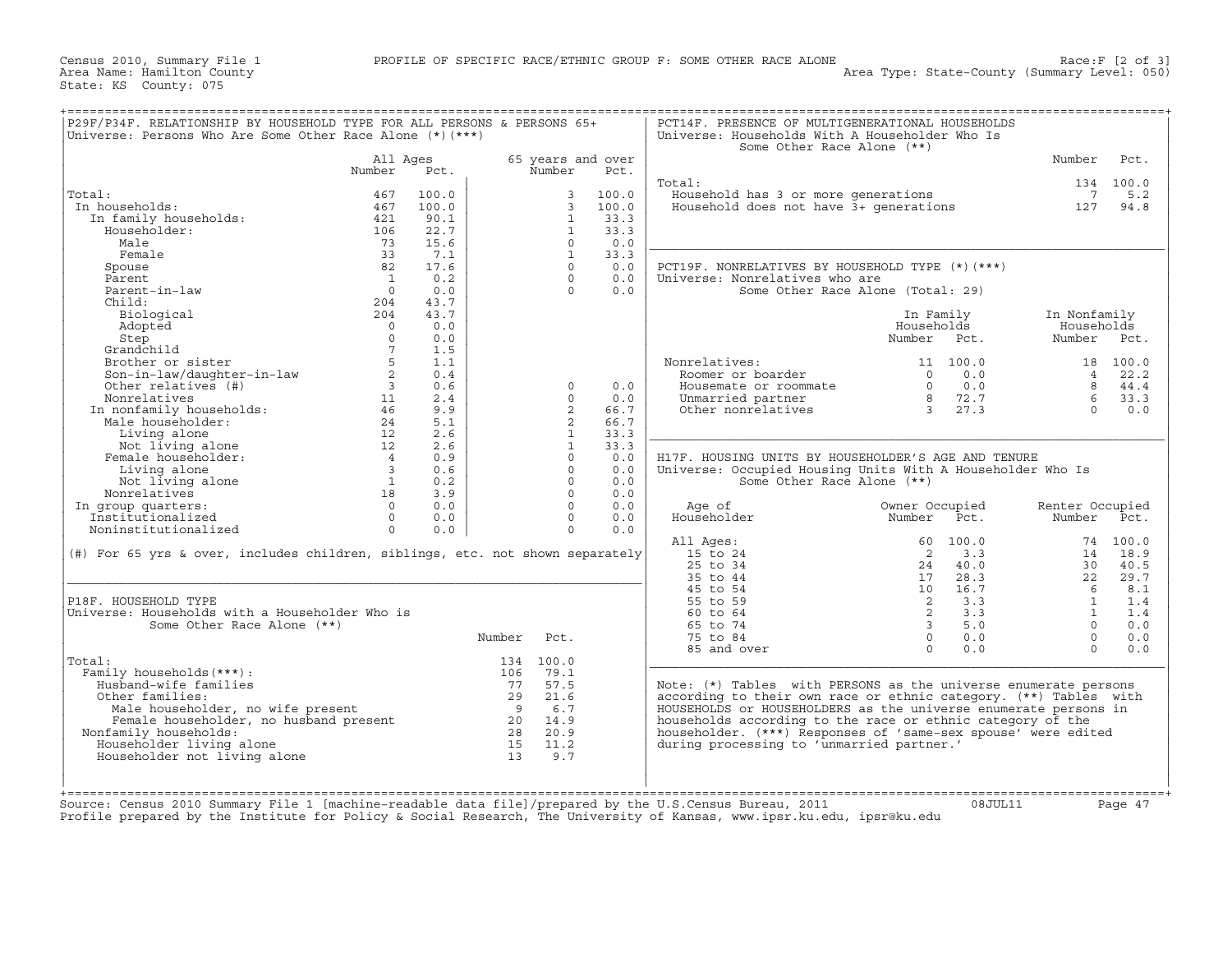|  |  | P28F/H16F. HOUSEHOLDS (OCCUPIED HOUSING UNITS) BY HOUSEHOLD SIZE BY TYPE AND BY TENURE                  |  |  |
|--|--|---------------------------------------------------------------------------------------------------------|--|--|
|  |  | Universe: Households (Occupied Housing Units) With A Householder Who Is Some Other Race Alone (**)(***) |  |  |

|                             | All<br>Households | Pct.  | Family<br>Households    | Pct.  | Nonfamily<br>Households | Pct.  | Owner<br>Occupied | Pct.  | Renter<br>Occupied | Pct.  |
|-----------------------------|-------------------|-------|-------------------------|-------|-------------------------|-------|-------------------|-------|--------------------|-------|
| All household sizes:        | 134               | 100.0 | 106                     | 100.0 | 28                      | 100.0 | 60.               | 100.0 | 74                 | 100.0 |
| 1-person households         | 15                | 11.2  | (Family always >1 pers) |       |                         | 53.6  |                   | 3.3   |                    | 17.6  |
| 2-person households         | 23                | 17.2  |                         | 12.3  | $10^{-1}$               | 35.7  |                   | 18.3  |                    | 16.2  |
| 3-person households         | 24                | 17.9  | 22                      | 20.8  |                         | 7.1   |                   | 15.0  | 15.                | 20.3  |
| 4-person households         | 40                | 29.9  | 39                      | 36.8  |                         | 3.6   | 21                | 35.0  | 19                 | 25.7  |
| 5-person households         |                   | 12.7  |                         | 16.0  |                         | 0.0   | 10                | 16.7  |                    | 9.5   |
| 6-person households         |                   | 8.2   |                         | 10.4  |                         | 0.0   |                   | 10.0  |                    | 6.8   |
| 7-or-more person households |                   | 3.0   |                         |       |                         | 0.0   |                   |       |                    | 4.1   |

|                                | Total<br>Population | Pct.          | Families | Pct.                      | Nonfamilies | Pct.          | In Owner<br>Occupied | Pct.          | In Renter<br>Occupied | Pct.          |
|--------------------------------|---------------------|---------------|----------|---------------------------|-------------|---------------|----------------------|---------------|-----------------------|---------------|
| Total population in households | 474                 | 100.0         | 417      | 88.0                      | 45          | 9.5           | 229                  | 48.3          | 245                   | 51.7          |
| Under 18 years                 | 200                 | 100.0         | 199      | 99.5                      |             |               |                      |               |                       |               |
| 18 years and over              | 274                 | 100.0         | 218      | 79.6                      |             |               |                      |               |                       |               |
| Average Household Size         | 3.54                | $- - - - - -$ | 3.93     | $\frac{1}{2}$             | .61         | $- - - - - -$ | 3.82                 | $- - - - - -$ |                       | $- - - - - -$ |
| Under 18 years                 | ⊥.49                | $------$      | 1.88     | $\qquad \qquad - - - - -$ |             |               |                      |               |                       |               |
| 18 years and over              | 2.04                | $------$      | 2.06     | $- - - - -$               |             |               |                      |               |                       |               |

|                                                                                                                                                                                                                                                                                            | All             |           | Family             |                   | Nonfamily                                                                                                                                                                                                                                                                                               |                 | Owner               |                                         | Renter                                                                                                                                                      |          |
|--------------------------------------------------------------------------------------------------------------------------------------------------------------------------------------------------------------------------------------------------------------------------------------------|-----------------|-----------|--------------------|-------------------|---------------------------------------------------------------------------------------------------------------------------------------------------------------------------------------------------------------------------------------------------------------------------------------------------------|-----------------|---------------------|-----------------------------------------|-------------------------------------------------------------------------------------------------------------------------------------------------------------|----------|
|                                                                                                                                                                                                                                                                                            | Households      | Pct.      | Households         | Pct.              | Households                                                                                                                                                                                                                                                                                              | Pct.            | Occupied            | Pct.                                    | Occupied                                                                                                                                                    | Pct.     |
| All household sizes:                                                                                                                                                                                                                                                                       |                 | 134 100.0 |                    | 106 100.0         |                                                                                                                                                                                                                                                                                                         | 28 100.0        | 60 -                | 100.0                                   |                                                                                                                                                             | 74 100.0 |
|                                                                                                                                                                                                                                                                                            |                 |           |                    |                   |                                                                                                                                                                                                                                                                                                         |                 | 2                   | 3.3                                     |                                                                                                                                                             | 13 17.6  |
|                                                                                                                                                                                                                                                                                            |                 |           |                    |                   |                                                                                                                                                                                                                                                                                                         |                 |                     |                                         |                                                                                                                                                             | 12 16.2  |
|                                                                                                                                                                                                                                                                                            |                 |           |                    |                   |                                                                                                                                                                                                                                                                                                         |                 |                     |                                         |                                                                                                                                                             | 20.3     |
|                                                                                                                                                                                                                                                                                            |                 |           |                    |                   |                                                                                                                                                                                                                                                                                                         |                 |                     |                                         |                                                                                                                                                             | 25.7     |
|                                                                                                                                                                                                                                                                                            |                 |           |                    |                   |                                                                                                                                                                                                                                                                                                         |                 |                     |                                         |                                                                                                                                                             | 9.5      |
|                                                                                                                                                                                                                                                                                            |                 |           |                    |                   |                                                                                                                                                                                                                                                                                                         |                 |                     |                                         |                                                                                                                                                             | 6.8      |
| 1 notation and states.<br>1-person households<br>3-person households<br>3-person households<br>40 29.9<br>5-person households<br>5-person households<br>5-person households<br>5-person households<br>5-person households<br>5-person households<br>                                       |                 |           |                    |                   |                                                                                                                                                                                                                                                                                                         |                 |                     |                                         | $\begin{array}{cccc} 11 & 18.3 & & & 12 \\ 9 & 15.0 & & & 15 \\ 21 & 35.0 & & & 19 \\ 10 & 16.7 & & & 7 \\ 6 & 10.0 & & & 5 \\ 1 & & 1.7 & & 3 \end{array}$ | 4.1      |
| P16F/P17F/P36F/P37F/H11F/H12F. POPULATION IN HOUSEHOLDS AND AVERAGE HOUSEHOLD SIZE BY TYPE AND BY TENURE<br>Universe: Population in Households (Occupied Housing Units) With A Householder Who Is Some Other Race Alone (**)                                                               |                 |           |                    |                   |                                                                                                                                                                                                                                                                                                         |                 |                     |                                         |                                                                                                                                                             |          |
|                                                                                                                                                                                                                                                                                            | Total           |           | In                 |                   | In                                                                                                                                                                                                                                                                                                      |                 | In Owner            |                                         | In Renter                                                                                                                                                   |          |
|                                                                                                                                                                                                                                                                                            | Population Pct. |           | Families Pct.      |                   | Nonfamilies Pct.                                                                                                                                                                                                                                                                                        |                 | Occupied            | Pct.                                    | Occupied Pct.                                                                                                                                               |          |
|                                                                                                                                                                                                                                                                                            |                 |           | 417 88.0           |                   | 45                                                                                                                                                                                                                                                                                                      | 9.5             | 229                 | 48.3                                    | 245                                                                                                                                                         | 51.7     |
|                                                                                                                                                                                                                                                                                            |                 |           |                    | 199 99.5          |                                                                                                                                                                                                                                                                                                         | _______________ |                     |                                         |                                                                                                                                                             |          |
|                                                                                                                                                                                                                                                                                            |                 |           | 218 79.6           |                   |                                                                                                                                                                                                                                                                                                         | _______________ |                     |                                         | ----- -----                                                                                                                                                 |          |
|                                                                                                                                                                                                                                                                                            |                 |           |                    | $3.93$ $---$      |                                                                                                                                                                                                                                                                                                         | $1.61$ -----    |                     | $3.82$ -----                            | $3.31 - - - - -$                                                                                                                                            |          |
|                                                                                                                                                                                                                                                                                            |                 |           | $1.88$ -----       |                   | $\begin{array}{cccccc} - & - & - & - & - & - \\ & - & - & - & - \\ & & - & - & - \\ & & - & - & - \\ \end{array}$                                                                                                                                                                                       |                 |                     |                                         |                                                                                                                                                             |          |
|                                                                                                                                                                                                                                                                                            |                 |           |                    |                   |                                                                                                                                                                                                                                                                                                         |                 |                     |                                         |                                                                                                                                                             |          |
| Total population in households 474 100.0<br>Under 18 years 200 100.0<br>18 years and over 274 100.0<br>Nerage Household Size 3.54 −−−−−<br>Under 18 years and over 2.04 −−−−−<br>18 years and over 2.04 −−−−−<br>Note: Family household numbers include nonrelatives living with families. |                 |           |                    | $2.06$ -----      | $\begin{tabular}{ll} \multicolumn{2}{c}{\multicolumn{2}{c}{\multicolumn{2}{c}{\multicolumn{2}{c}{\multicolumn{2}{c}{\multicolumn{2}{c}{\multicolumn{2}{c}{\multicolumn{2}{c}{\multicolumn{2}{c}{\multicolumn{2}{c}{\multicolumn{2}{c}{\multicolumn{2}{c}{\textbf{1}}}}}}}} \end{tabular} \end{tabular}$ |                 |                     | ----- -----                             |                                                                                                                                                             |          |
| PCT20/PCT22F. GROUP QUARTERS POPULATION BY SEX BY AGE BY GROUP QUARTERS TYPE<br>Universe: Population in group quarters for persons who are Some Other Race Alone (*)                                                                                                                       |                 |           |                    |                   |                                                                                                                                                                                                                                                                                                         |                 |                     |                                         |                                                                                                                                                             |          |
|                                                                                                                                                                                                                                                                                            |                 |           | $--- All Ages ---$ |                   |                                                                                                                                                                                                                                                                                                         |                 |                     |                                         | --------------------    18 Years and Over ------------------                                                                                                |          |
|                                                                                                                                                                                                                                                                                            |                 |           |                    |                   |                                                                                                                                                                                                                                                                                                         |                 |                     | Pct. of                                 |                                                                                                                                                             | Pct. of  |
|                                                                                                                                                                                                                                                                                            |                 |           |                    |                   |                                                                                                                                                                                                                                                                                                         | Pct. of<br>All  |                     | Total                                   |                                                                                                                                                             | Total    |
|                                                                                                                                                                                                                                                                                            |                 |           | Number             | Pct.              | Total                                                                                                                                                                                                                                                                                                   |                 | All<br>Ages<br>Male | $18+$                                   | Female                                                                                                                                                      | $18+$    |
|                                                                                                                                                                                                                                                                                            |                 |           | $\Omega$           | 100.0             | $\Omega$                                                                                                                                                                                                                                                                                                |                 |                     |                                         | $\circ$                                                                                                                                                     |          |
|                                                                                                                                                                                                                                                                                            |                 |           | $\Omega$           |                   |                                                                                                                                                                                                                                                                                                         |                 | $\Omega$            |                                         | $\circ$                                                                                                                                                     |          |
| Correctional facilities for adults                                                                                                                                                                                                                                                         |                 |           | $\mathbf{0}$       |                   |                                                                                                                                                                                                                                                                                                         |                 | $\circ$             |                                         | $\circ$                                                                                                                                                     |          |
| Juvenile facilities                                                                                                                                                                                                                                                                        |                 |           |                    | $0 \qquad \qquad$ |                                                                                                                                                                                                                                                                                                         |                 | $\circ$             |                                         | $\mathbb O$                                                                                                                                                 |          |
| Nursing facilities/skilled-nursing facilities                                                                                                                                                                                                                                              |                 |           |                    |                   |                                                                                                                                                                                                                                                                                                         |                 | $\Omega$            | $\mathcal{L}^{\text{max}}_{\text{max}}$ | $\mathbf 0$                                                                                                                                                 |          |
| Other institutional facilities                                                                                                                                                                                                                                                             |                 |           |                    |                   |                                                                                                                                                                                                                                                                                                         |                 | $\circ$             |                                         | $\circ$                                                                                                                                                     |          |
|                                                                                                                                                                                                                                                                                            |                 |           |                    |                   | $\begin{bmatrix} 0 \\ 0 \\ 0 \\ 0 \\ 0 \\ 0 \end{bmatrix}$<br>$\Omega$                                                                                                                                                                                                                                  |                 | $\Omega$            | $\sim$                                  | $\circ$                                                                                                                                                     |          |
| College/university student housing                                                                                                                                                                                                                                                         |                 |           |                    |                   | $\overline{0}$                                                                                                                                                                                                                                                                                          |                 | $\Omega$            |                                         | $\mathbf 0$                                                                                                                                                 |          |
| Noninstitutionalized population:<br>Military quarters                                                                                                                                                                                                                                      |                 |           | $\Omega$           |                   | $\overline{0}$                                                                                                                                                                                                                                                                                          |                 | $\Omega$            |                                         | $\Omega$                                                                                                                                                    |          |
| Other noninstitutional facilities                                                                                                                                                                                                                                                          |                 |           | $\Omega$           |                   | $\Omega$                                                                                                                                                                                                                                                                                                |                 | $\Omega$            |                                         | $\Omega$                                                                                                                                                    |          |
| All types of group quarters:<br>Institutionalized population:                                                                                                                                                                                                                              |                 |           |                    |                   |                                                                                                                                                                                                                                                                                                         |                 |                     |                                         |                                                                                                                                                             |          |
| Note: (*) Tables with PERSONS as the universe enumerate persons according to their own race or ethnic category. (**) Tables with HOUSEHOLDS                                                                                                                                                |                 |           |                    |                   |                                                                                                                                                                                                                                                                                                         |                 |                     |                                         |                                                                                                                                                             |          |
| or HOUSEHOLDERS as the universe enumerate persons in households according to the race or ethnic category of the householder.<br>(***) Same-sex couple households are included in the family households category if there is at least one additional person                                 |                 |           |                    |                   |                                                                                                                                                                                                                                                                                                         |                 |                     |                                         |                                                                                                                                                             |          |

+===================================================================================================================================================+Source: Census 2010 Summary File 1 [machine−readable data file]/prepared by the U.S.Census Bureau, 2011 08JUL11 Page 48 Profile prepared by the Institute for Policy & Social Research, The University of Kansas, www.ipsr.ku.edu, ipsr@ku.edu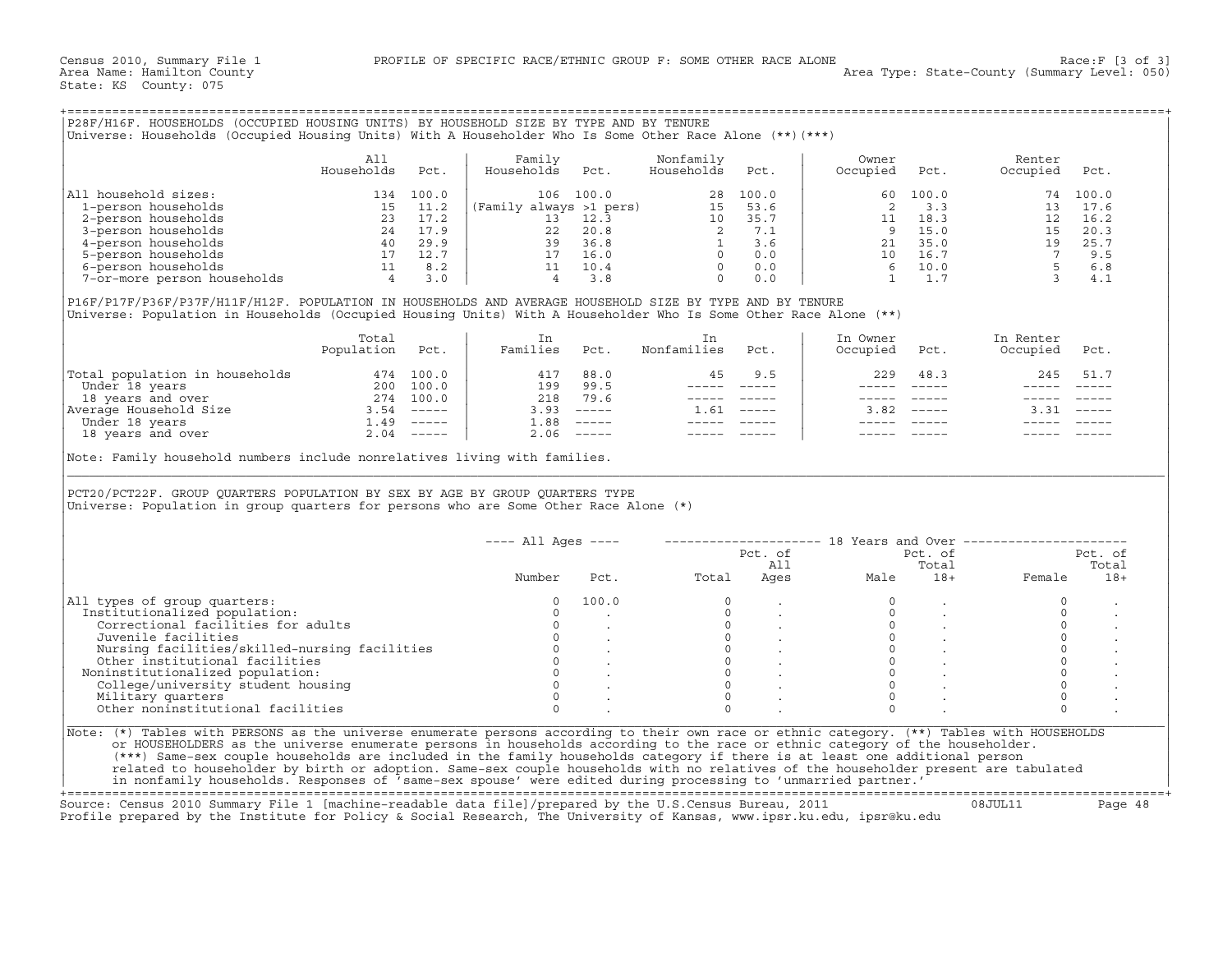| P29/P29G. POPULATION SUMMARY BY RESIDENCE TYPE FOR DESIGNATED UNIVERSE           |                                                                                                                                                                                                                                                                |                |                                                                                                                                                                                                                                                                                                                |                        |    |                                                                                                                                                                                                                                 |            | P38G/39G. FAMILY TYPE BY PRESENCE AND AGE OF OWN OR RELATED CHILDREN                                                                                                                                                                                |                               |                      |                                   |            |
|----------------------------------------------------------------------------------|----------------------------------------------------------------------------------------------------------------------------------------------------------------------------------------------------------------------------------------------------------------|----------------|----------------------------------------------------------------------------------------------------------------------------------------------------------------------------------------------------------------------------------------------------------------------------------------------------------------|------------------------|----|---------------------------------------------------------------------------------------------------------------------------------------------------------------------------------------------------------------------------------|------------|-----------------------------------------------------------------------------------------------------------------------------------------------------------------------------------------------------------------------------------------------------|-------------------------------|----------------------|-----------------------------------|------------|
| Universe: PERSONS Who Are Two or More Races                                      |                                                                                                                                                                                                                                                                |                |                                                                                                                                                                                                                                                                                                                |                        |    |                                                                                                                                                                                                                                 |            | Universe: Families With A Householder Who Is                                                                                                                                                                                                        |                               |                      |                                   |            |
|                                                                                  |                                                                                                                                                                                                                                                                |                |                                                                                                                                                                                                                                                                                                                |                        |    |                                                                                                                                                                                                                                 |            | Two or More Races $(**)$ $(***)$                                                                                                                                                                                                                    |                               |                      |                                   |            |
|                                                                                  |                                                                                                                                                                                                                                                                | Population     | As % of Population of all Races                                                                                                                                                                                                                                                                                |                        |    |                                                                                                                                                                                                                                 |            |                                                                                                                                                                                                                                                     |                               |                      |                                   |            |
| Total Persons:                                                                   |                                                                                                                                                                                                                                                                | 38<br>38       | 1.4% of                                                                                                                                                                                                                                                                                                        | $1.4%$ of              |    | 2,690<br>2,690                                                                                                                                                                                                                  |            | By Presence of:                                                                                                                                                                                                                                     | Own Children<br>Families Pct. |                      | Related Children<br>Families Pct. |            |
| In Households(*)<br>In Group Quarters                                            |                                                                                                                                                                                                                                                                | $\overline{0}$ | $. \circ$ of                                                                                                                                                                                                                                                                                                   |                        |    | $\Omega$                                                                                                                                                                                                                        |            |                                                                                                                                                                                                                                                     |                               |                      |                                   |            |
|                                                                                  |                                                                                                                                                                                                                                                                |                |                                                                                                                                                                                                                                                                                                                |                        |    |                                                                                                                                                                                                                                 |            | All families:                                                                                                                                                                                                                                       | 9 100.0                       |                      |                                   | 9 100.0    |
| P16-18G/P36-37G. HOUSEHOLDS/POPULATION IN HOUSEHOLDS BY HOUSEHOLD TYPE           |                                                                                                                                                                                                                                                                |                |                                                                                                                                                                                                                                                                                                                |                        |    |                                                                                                                                                                                                                                 |            |                                                                                                                                                                                                                                                     |                               |                      | 8                                 | 88.9       |
| Universe: HOUSEHOLDERS Who Are Two or More Races                                 |                                                                                                                                                                                                                                                                |                |                                                                                                                                                                                                                                                                                                                |                        |    |                                                                                                                                                                                                                                 |            |                                                                                                                                                                                                                                                     |                               |                      | 6                                 | 66.7       |
|                                                                                  |                                                                                                                                                                                                                                                                |                |                                                                                                                                                                                                                                                                                                                |                        |    | Average                                                                                                                                                                                                                         |            |                                                                                                                                                                                                                                                     |                               |                      | 2                                 | 22.2       |
|                                                                                  |                                                                                                                                                                                                                                                                |                | Households                                                                                                                                                                                                                                                                                                     | Population (**)        |    | Size                                                                                                                                                                                                                            |            |                                                                                                                                                                                                                                                     |                               |                      | 2                                 | 22.2       |
| Total Households(**)                                                             |                                                                                                                                                                                                                                                                |                | 12                                                                                                                                                                                                                                                                                                             |                        | 37 | 3.08                                                                                                                                                                                                                            |            |                                                                                                                                                                                                                                                     |                               |                      | 2                                 | 22.2       |
|                                                                                  |                                                                                                                                                                                                                                                                |                |                                                                                                                                                                                                                                                                                                                |                        | 13 | 1.08                                                                                                                                                                                                                            |            |                                                                                                                                                                                                                                                     |                               |                      | 2                                 | 22.2       |
| 18 years and over<br>Family Households (***)<br>Under 18 years<br>Under 18 years |                                                                                                                                                                                                                                                                |                |                                                                                                                                                                                                                                                                                                                |                        | 24 | 2.00                                                                                                                                                                                                                            |            | 1 families:<br>Husband-wife families:<br>With children under 18:<br>Under 6 yrs only<br>Under 6 and 6 to 17 yrs<br>2 22.2<br>6 to 17 yrs and<br>No children under 18<br>No children under 18<br>2 22.2<br>Other families (no gouse present):<br>1 1 |                               |                      | $\mathbf{1}$                      | 11.1       |
|                                                                                  |                                                                                                                                                                                                                                                                |                |                                                                                                                                                                                                                                                                                                                | $34$<br>13<br>21<br>3  |    | 3.78                                                                                                                                                                                                                            |            |                                                                                                                                                                                                                                                     |                               |                      | $\mathbf{1}$                      | 11.1       |
|                                                                                  |                                                                                                                                                                                                                                                                |                |                                                                                                                                                                                                                                                                                                                |                        |    | 1.44                                                                                                                                                                                                                            |            | With children under 18:                                                                                                                                                                                                                             |                               |                      | $\mathbf{0}$                      | 0.0        |
|                                                                                  | 18 years and over -----<br>onfamily Households 3                                                                                                                                                                                                               |                |                                                                                                                                                                                                                                                                                                                |                        |    | 2.33                                                                                                                                                                                                                            |            |                                                                                                                                                                                                                                                     |                               |                      | $\Omega$                          | 0.0        |
| Nonfamily Households                                                             |                                                                                                                                                                                                                                                                |                |                                                                                                                                                                                                                                                                                                                |                        |    | 1.00                                                                                                                                                                                                                            |            | - the householder:<br>the householder:<br>The householder and 6 to 17 yrs<br>the character of and 6 to 17 yrs<br>the control of the control of the control of the control of the control<br>to children under 18<br>ale householder:<br>The         |                               |                      | $\Omega$<br>$\mathbf{0}$          | 0.0<br>0.0 |
| P12G/P13G. POPULATION BY AGE AND SEX                                             |                                                                                                                                                                                                                                                                |                |                                                                                                                                                                                                                                                                                                                |                        |    |                                                                                                                                                                                                                                 |            | No children under 18                                                                                                                                                                                                                                |                               |                      | $\mathbf{1}$                      | 11.1       |
| Universe: Persons Who Are Two or More Races (*)                                  |                                                                                                                                                                                                                                                                |                |                                                                                                                                                                                                                                                                                                                |                        |    |                                                                                                                                                                                                                                 |            | Female householder:                                                                                                                                                                                                                                 |                               |                      | $\Omega$                          | 0.0        |
|                                                                                  |                                                                                                                                                                                                                                                                |                |                                                                                                                                                                                                                                                                                                                |                        |    |                                                                                                                                                                                                                                 |            | With children under 18:                                                                                                                                                                                                                             |                               |                      | $\Omega$                          | 0.0        |
|                                                                                  | ---Both Sexes---                                                                                                                                                                                                                                               |                | $---Maxe---1$                                                                                                                                                                                                                                                                                                  |                        |    | $---$ Female-----                                                                                                                                                                                                               |            |                                                                                                                                                                                                                                                     |                               |                      | $\Omega$                          | 0.0        |
|                                                                                  | Number                                                                                                                                                                                                                                                         | Pct.           | Number                                                                                                                                                                                                                                                                                                         | Pct.                   |    | Number                                                                                                                                                                                                                          | Pct.       |                                                                                                                                                                                                                                                     |                               |                      | $\Omega$                          | 0.0        |
|                                                                                  |                                                                                                                                                                                                                                                                |                |                                                                                                                                                                                                                                                                                                                |                        |    |                                                                                                                                                                                                                                 |            |                                                                                                                                                                                                                                                     |                               |                      | $\Omega$                          | 0.0        |
| All Ages:                                                                        |                                                                                                                                                                                                                                                                | 38 100.0       |                                                                                                                                                                                                                                                                                                                | 100.0<br>20            |    | 18                                                                                                                                                                                                                              | 100.0      | No children under 18                                                                                                                                                                                                                                |                               |                      | $\Omega$                          | 0.0        |
| Under 5                                                                          | $\frac{9}{4}$                                                                                                                                                                                                                                                  | 23.7           |                                                                                                                                                                                                                                                                                                                | 20.0                   |    | 5                                                                                                                                                                                                                               | 27.8       |                                                                                                                                                                                                                                                     |                               |                      |                                   |            |
| 5 to 9                                                                           |                                                                                                                                                                                                                                                                | 10.5           |                                                                                                                                                                                                                                                                                                                | 15.0                   |    | $\overline{1}$                                                                                                                                                                                                                  | 5.6        |                                                                                                                                                                                                                                                     |                               |                      |                                   |            |
| 10 to 14                                                                         |                                                                                                                                                                                                                                                                |                |                                                                                                                                                                                                                                                                                                                | 0.0                    |    | $\mathbf{1}$                                                                                                                                                                                                                    | 5.6        | P31G. RELATIONSHIP BY HOUSEHOLD TYPE FOR THE POPULATION UNDER 18 YEARS                                                                                                                                                                              |                               |                      |                                   |            |
| 15 to 17                                                                         |                                                                                                                                                                                                                                                                |                |                                                                                                                                                                                                                                                                                                                | 5.0                    |    | $\mathbf{1}$                                                                                                                                                                                                                    | 5.6        | Universe: Persons under 18 who are                                                                                                                                                                                                                  |                               |                      |                                   |            |
| 18 and 19                                                                        |                                                                                                                                                                                                                                                                |                |                                                                                                                                                                                                                                                                                                                | 0.0                    |    | $\mathbf{1}$                                                                                                                                                                                                                    | 5.6        | Two or More Races $(*)$ $(***)$                                                                                                                                                                                                                     |                               |                      |                                   |            |
| 20<br>21                                                                         |                                                                                                                                                                                                                                                                |                |                                                                                                                                                                                                                                                                                                                | 0.0<br>0.0             |    |                                                                                                                                                                                                                                 |            |                                                                                                                                                                                                                                                     |                               | Number               | Pct.                              |            |
| 22 to 24                                                                         |                                                                                                                                                                                                                                                                |                |                                                                                                                                                                                                                                                                                                                | 0.0                    |    |                                                                                                                                                                                                                                 |            | Total under 18:                                                                                                                                                                                                                                     |                               | 16                   | 100.0                             |            |
| 25 to 29                                                                         |                                                                                                                                                                                                                                                                |                |                                                                                                                                                                                                                                                                                                                | 5.0                    |    |                                                                                                                                                                                                                                 |            | In households:                                                                                                                                                                                                                                      |                               | 16                   | 100.0                             |            |
| 30 to 34                                                                         |                                                                                                                                                                                                                                                                |                |                                                                                                                                                                                                                                                                                                                | 5.0                    |    |                                                                                                                                                                                                                                 |            | Householder or spouse                                                                                                                                                                                                                               |                               | $\Omega$             | 0.0                               |            |
| 35 to 39                                                                         |                                                                                                                                                                                                                                                                |                |                                                                                                                                                                                                                                                                                                                | 5.0                    |    |                                                                                                                                                                                                                                 |            | Related child:                                                                                                                                                                                                                                      |                               | 16                   | 100.0                             |            |
| 40 to 44                                                                         |                                                                                                                                                                                                                                                                |                |                                                                                                                                                                                                                                                                                                                | 5.0                    |    |                                                                                                                                                                                                                                 |            | Own child:                                                                                                                                                                                                                                          |                               | 16                   | 100.0                             |            |
| 45 to 49                                                                         |                                                                                                                                                                                                                                                                |                |                                                                                                                                                                                                                                                                                                                | 15.0                   |    |                                                                                                                                                                                                                                 |            | In husband-wife families                                                                                                                                                                                                                            |                               | 14                   | 87.5                              |            |
| 50 to 54                                                                         |                                                                                                                                                                                                                                                                |                |                                                                                                                                                                                                                                                                                                                | 5.0                    |    |                                                                                                                                                                                                                                 |            | In other families (no spouse present): 2                                                                                                                                                                                                            |                               |                      | 12.5                              |            |
| 55 to 59                                                                         | $\begin{array}{cccc} 4 & 10.5 \\ 1 & 2.6 \\ 2 & 5.3 \\ 1 & 2.6 \\ 0 & 0.0 \\ 0 & 0.0 \\ 1 & 2.6 \\ 3 & 7.9 \\ 3 & 7.9 \\ 1 & 2.6 \\ 1 & 2.6 \\ 2 & 5.3 \\ 2 & 5.3 \\ 0 & 0.0 \\ 3 & 7.9 \\ 1 & 2.6 \\ 0 & 0.0 \\ 3 & 7.9 \\ 1 & 2.6 \\ 0 & 0.0 \\ \end{array}$ |                | $\begin{array}{cccc} 2\,0 & 1\, \cdot & & & \\ 4 & \cdot & \cdot & \cdot & \\ 3 & \cdot & \cdot & \cdot & \\ 3 & \cdot & \cdot & \cdot & \\ 3 & \cdot & \cdot & \cdot & \\ 0 & 0 & 0 & 0 \\ 0 & 0 & 1 & 1 \\ 1 & 1 & 1 & 1 \\ 1 & 1 & 1 & 1 \\ 0 & 0 & 3 & 1 \\ 0 & 0 & 0 & 0 \\ 0 & 0 & 0 & 0 \\ \end{array}$ | 0.0                    |    | $\begin{array}{cccc} 1 & 5 \ . & \\ 0 & 0 \ . \ 0 & \\ 0 & 0 \ . \ 0 \\ 1 & 5 \ . \ 6 \\ 2 & 11 \ . \ 1 \\ 2 & 11 \ . \ 1 \\ 0 & 0 \ . \ 0 \\ 0 & 0 \ . \ 0 \\ 2 & 11 \ . \ 1 \\ 1 & 5 \ . \ 6 \\ 0 & 0 \ . \ 0 \\ \end{array}$ |            | Male householder                                                                                                                                                                                                                                    |                               | <sup>1</sup>         | 6.3                               |            |
| 60 and 61                                                                        |                                                                                                                                                                                                                                                                |                |                                                                                                                                                                                                                                                                                                                | 0.0                    |    | $\Omega$                                                                                                                                                                                                                        | 0.0        | Female householder                                                                                                                                                                                                                                  |                               | $\mathbf{1}$         | 6.3                               |            |
| 62 to 64                                                                         |                                                                                                                                                                                                                                                                |                |                                                                                                                                                                                                                                                                                                                | 15.0                   |    | $\Omega$                                                                                                                                                                                                                        | 0.0        | Other relatives:                                                                                                                                                                                                                                    |                               | $\circ$              | 0.0                               |            |
| 65 and 66                                                                        |                                                                                                                                                                                                                                                                |                |                                                                                                                                                                                                                                                                                                                | 5.0                    |    | $\Omega$                                                                                                                                                                                                                        | 0.0        | Grandchild                                                                                                                                                                                                                                          |                               | $\Omega$             | 0.0                               |            |
| 67 to 69                                                                         |                                                                                                                                                                                                                                                                | $\Omega$       |                                                                                                                                                                                                                                                                                                                | 0.0                    |    | $\circ$<br>$\Omega$                                                                                                                                                                                                             | 0.0        | Other relatives                                                                                                                                                                                                                                     |                               | $\circ$              | 0.0                               |            |
| 70 to 74<br>75 to 79                                                             | $\Omega$                                                                                                                                                                                                                                                       | 0.0<br>0.0     |                                                                                                                                                                                                                                                                                                                | 0.0<br>$\Omega$<br>0.0 |    | $\Omega$                                                                                                                                                                                                                        | 0.0<br>0.0 | Nonrelatives<br>In group quarters:                                                                                                                                                                                                                  |                               | $\Omega$<br>$\Omega$ | 0.0<br>0.0                        |            |
| 80 to 84                                                                         | $\circ$                                                                                                                                                                                                                                                        | 0.0            |                                                                                                                                                                                                                                                                                                                | $\circ$<br>0.0         |    | $\Omega$                                                                                                                                                                                                                        | 0.0        | Institutionalized population                                                                                                                                                                                                                        |                               | $\Omega$             | 0.0                               |            |
| 85 plus                                                                          | $\mathbf{1}$                                                                                                                                                                                                                                                   | 2.6            |                                                                                                                                                                                                                                                                                                                | $\Omega$<br>0.0        |    | <sup>1</sup>                                                                                                                                                                                                                    | 5.6        | Noninstitutionalized population                                                                                                                                                                                                                     |                               | $\Omega$             | 0.0                               |            |
|                                                                                  |                                                                                                                                                                                                                                                                |                |                                                                                                                                                                                                                                                                                                                |                        |    |                                                                                                                                                                                                                                 |            |                                                                                                                                                                                                                                                     |                               |                      |                                   |            |
| $0$ to $17$                                                                      | 16                                                                                                                                                                                                                                                             | 42.1           |                                                                                                                                                                                                                                                                                                                | 8<br>40.0              |    | 8                                                                                                                                                                                                                               | 44.4       | Note: (*) Tables with PERSONS as the universe enumerate persons according                                                                                                                                                                           |                               |                      |                                   |            |
| 18 to 64                                                                         | 20                                                                                                                                                                                                                                                             | 52.6           | 11                                                                                                                                                                                                                                                                                                             | 55.0                   |    | 9                                                                                                                                                                                                                               | 50.0       | to their own race or ethnic category. (**) Tables with HOUSEHOLDS or                                                                                                                                                                                |                               |                      |                                   |            |
| 65 plus                                                                          | $\overline{\phantom{a}}$                                                                                                                                                                                                                                       | 5.3            |                                                                                                                                                                                                                                                                                                                | $\mathbf{1}$<br>5.0    |    | $\mathbf{1}$                                                                                                                                                                                                                    | 5.6        | HOUSEHOLDERS as the universe enumerate persons in households according                                                                                                                                                                              |                               |                      |                                   |            |
|                                                                                  |                                                                                                                                                                                                                                                                |                |                                                                                                                                                                                                                                                                                                                |                        |    |                                                                                                                                                                                                                                 |            | to the race or ethnic category of the householder. (***) Responses of                                                                                                                                                                               |                               |                      |                                   |            |
| Median Aqe                                                                       | 28.5                                                                                                                                                                                                                                                           |                | 33.5                                                                                                                                                                                                                                                                                                           |                        |    | 21.5                                                                                                                                                                                                                            |            | 'same-sex spouse' were edited during processing to 'unmarried partner.'                                                                                                                                                                             |                               |                      |                                   |            |

+===================================================================================================================================================+ Source: Census 2010 Summary File 1 [machine−readable data file]/prepared by the U.S.Census Bureau, 2011 08JUL11 Page 49 Profile prepared by the Institute for Policy & Social Research, The University of Kansas, www.ipsr.ku.edu, ipsr@ku.edu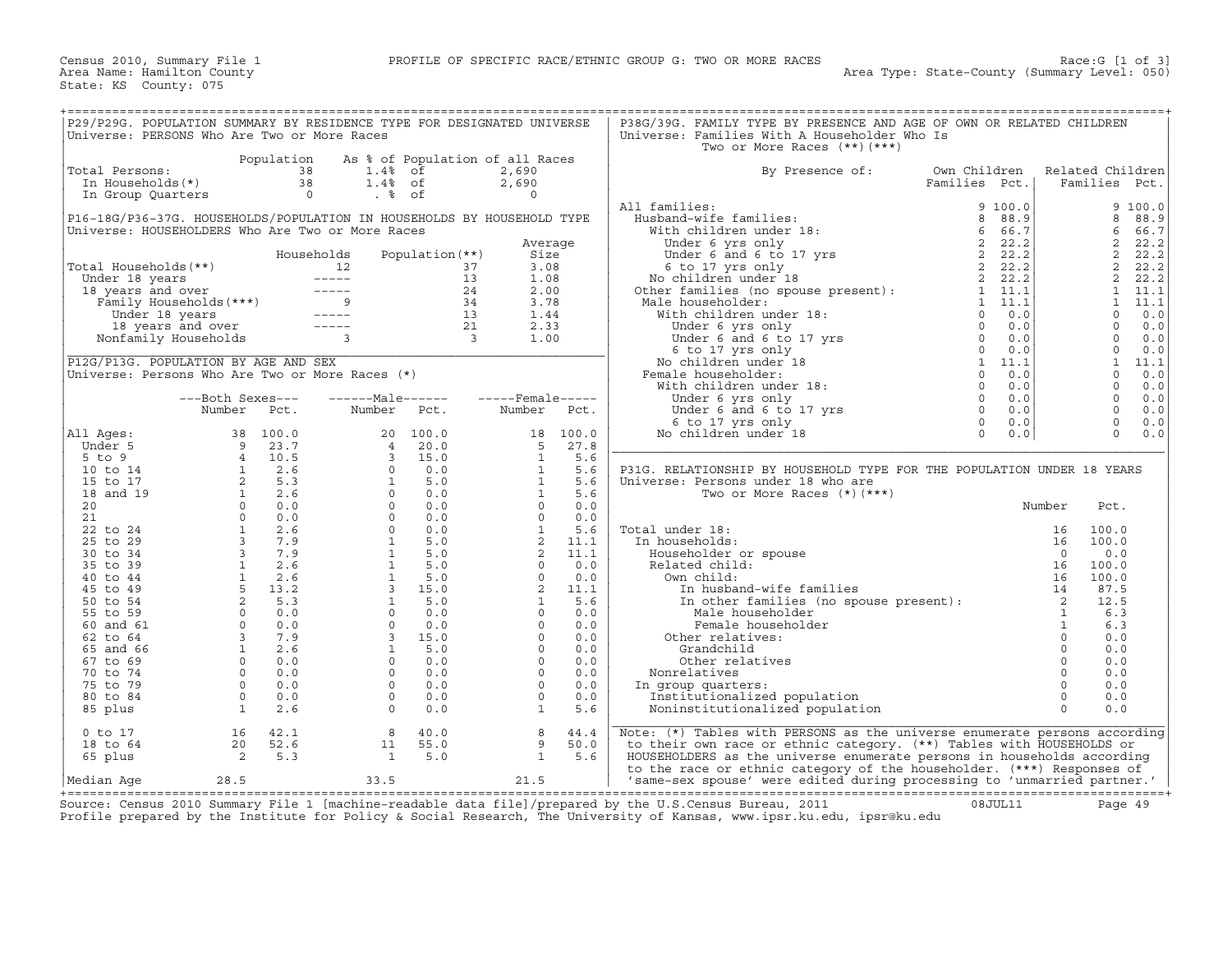| Total:                                                                                                                                                                                                                                         | All Ages          |       |                                                                 |                   |       | Two or More Races (**)                                                                      |                                 |                 |                      |
|------------------------------------------------------------------------------------------------------------------------------------------------------------------------------------------------------------------------------------------------|-------------------|-------|-----------------------------------------------------------------|-------------------|-------|---------------------------------------------------------------------------------------------|---------------------------------|-----------------|----------------------|
|                                                                                                                                                                                                                                                |                   |       |                                                                 | 65 years and over |       |                                                                                             |                                 | Number          | Pct.                 |
|                                                                                                                                                                                                                                                | Number            | Pct.  |                                                                 | Number            | Pct.  |                                                                                             |                                 |                 |                      |
|                                                                                                                                                                                                                                                |                   |       |                                                                 |                   |       | Total:                                                                                      |                                 |                 | 12 100.0             |
|                                                                                                                                                                                                                                                | 38                | 100.0 |                                                                 | $\overline{a}$    | 100.0 | Household has 3 or more generations<br>Household does not have 3+ generations               |                                 | $\Omega$        | 0.0                  |
| In households:                                                                                                                                                                                                                                 | 38                | 100.0 |                                                                 | $2^{\circ}$       | 100.0 |                                                                                             |                                 |                 | 12 100.0             |
| In family households:                                                                                                                                                                                                                          | 35                | 92.1  |                                                                 | 1                 | 50.0  |                                                                                             |                                 |                 |                      |
| Householder:                                                                                                                                                                                                                                   | $\overline{9}$    | 23.7  |                                                                 | $\Omega$          | 0.0   |                                                                                             |                                 |                 |                      |
| Male                                                                                                                                                                                                                                           | 8                 | 21.1  |                                                                 | $\Omega$          | 0.0   |                                                                                             |                                 |                 |                      |
| Female                                                                                                                                                                                                                                         | $\overline{1}$    | 2.6   |                                                                 | $\Omega$          | 0.0   |                                                                                             |                                 |                 |                      |
| Spouse                                                                                                                                                                                                                                         | 6                 | 15.8  |                                                                 | $\Omega$          | 0.0   | PCT19G. NONRELATIVES BY HOUSEHOLD TYPE (*) (***)                                            |                                 |                 |                      |
| Parent                                                                                                                                                                                                                                         | $\Omega$          | 0.0   |                                                                 | $\Omega$          | 0.0   | Universe: Nonrelatives who are                                                              |                                 |                 |                      |
| Parent-in-law                                                                                                                                                                                                                                  | $\overline{0}$    | 0.0   |                                                                 | $\cap$            | 0.0   | Two or More Races (Total: 1)                                                                |                                 |                 |                      |
| Child:                                                                                                                                                                                                                                         | 18                | 47.4  |                                                                 |                   |       |                                                                                             |                                 |                 |                      |
| Biological                                                                                                                                                                                                                                     | 17                | 44.7  |                                                                 |                   |       |                                                                                             | In Family                       | In Nonfamily    |                      |
| Adopted                                                                                                                                                                                                                                        | $\overline{1}$    | 2.6   |                                                                 |                   |       |                                                                                             | Households                      | Households      |                      |
| Step                                                                                                                                                                                                                                           | $\Omega$          | 0.0   |                                                                 |                   |       |                                                                                             | Number Pct.                     | Number Pct.     |                      |
| Step<br>Grandchild<br>Brother or sister<br>Son-in-law/daughter-in-law<br>Char relatives (#)                                                                                                                                                    | $\Omega$          | 0.0   |                                                                 |                   |       |                                                                                             |                                 |                 |                      |
|                                                                                                                                                                                                                                                | $\Omega$          | 0.0   |                                                                 |                   |       | Nonrelatives:<br>unreiatives:<br>Roomer or boarder<br>T                                     | 1 100.0                         | $\Omega$        | 100.0                |
|                                                                                                                                                                                                                                                |                   | 0.0   |                                                                 |                   |       |                                                                                             | 0.0<br>$\Omega$                 | $\Omega$        | $\sim$               |
|                                                                                                                                                                                                                                                |                   | 2.6   |                                                                 | $\mathbf{1}$      | 50.0  | Housemate or roommate                                                                       | 0.0<br>$\Omega$                 | $\Omega$        | $\ddot{\phantom{a}}$ |
|                                                                                                                                                                                                                                                |                   | 2.6   |                                                                 | $\Omega$          | 0.0   | Unmarried partner $\begin{array}{ccc} 0 & 0.0 \\ 0 & \text{other nonrelatives} \end{array}$ |                                 | $\Omega$        | $\cdot$              |
| Brown---<br>Son-in-law/daugneed.<br>Other relatives (#)<br>Nonrelatives (#)<br>Nonrelatives (#)<br>In nonfamily households:<br>Male householder:<br>Living alone<br>Not living alone<br>Not living alone<br>Not living alone<br>(1)<br>1)<br>0 |                   | 7.9   |                                                                 | $\overline{1}$    | 50.0  |                                                                                             |                                 | $\Omega$        |                      |
|                                                                                                                                                                                                                                                |                   | 5.3   |                                                                 | $\Omega$          | 0.0   |                                                                                             |                                 |                 |                      |
|                                                                                                                                                                                                                                                |                   | 5.3   |                                                                 | $\Omega$          | 0.0   |                                                                                             |                                 |                 |                      |
|                                                                                                                                                                                                                                                |                   | 0.0   |                                                                 | $\Omega$          | 0.0   |                                                                                             |                                 |                 |                      |
|                                                                                                                                                                                                                                                |                   | 2.6   |                                                                 | $\mathbf{1}$      | 50.0  | H17G. HOUSING UNITS BY HOUSEHOLDER'S AGE AND TENURE                                         |                                 |                 |                      |
|                                                                                                                                                                                                                                                |                   | 2.6   |                                                                 | $\mathbf{1}$      | 50.0  | Universe: Occupied Housing Units With A Householder Who Is                                  |                                 |                 |                      |
| Not living alone                                                                                                                                                                                                                               | $0 \qquad \qquad$ | 0.0   |                                                                 | $\Omega$          | 0.0   | Two or More Races (**)                                                                      |                                 |                 |                      |
| Nonrelatives                                                                                                                                                                                                                                   | $\Omega$          | 0.0   |                                                                 | $\Omega$          | 0.0   |                                                                                             |                                 |                 |                      |
| In group quarters:                                                                                                                                                                                                                             | $\Omega$          | 0.0   |                                                                 | $\Omega$          | 0.0   | Age of                                                                                      | Owner Occupied                  | Renter Occupied |                      |
| Institutionalized                                                                                                                                                                                                                              | $\Omega$          | 0.0   |                                                                 | $\Omega$          | 0.0   | Householder                                                                                 | Number Pct.                     | Number Pct.     |                      |
| Noninstitutionalized                                                                                                                                                                                                                           | $\Omega$          | 0.0   |                                                                 | $\Omega$          | 0.0   |                                                                                             |                                 |                 |                      |
|                                                                                                                                                                                                                                                |                   |       |                                                                 |                   |       | All Ages:                                                                                   | 6, 100.0                        |                 | 6, 100.0             |
| (#) For 65 yrs & over, includes children, siblings, etc. not shown separately                                                                                                                                                                  |                   |       |                                                                 |                   |       | 15 to 24                                                                                    | 0.0<br>$\Omega$                 | $\Omega$        | 0.0                  |
|                                                                                                                                                                                                                                                |                   |       |                                                                 |                   |       | 25 to 34                                                                                    | 0.0<br>$\Omega$                 | 2               | 33.3                 |
|                                                                                                                                                                                                                                                |                   |       |                                                                 |                   |       | 35 to 44                                                                                    | 16.7<br>$\mathbf{1}$            |                 | 1 16.7               |
|                                                                                                                                                                                                                                                |                   |       |                                                                 |                   |       | 45 to 54                                                                                    | $\overline{\mathbf{3}}$<br>50.0 | 1               | 16.7                 |
| P18G. HOUSEHOLD TYPE                                                                                                                                                                                                                           |                   |       |                                                                 |                   |       | 55 to 59                                                                                    | $\overline{0}$<br>0.0           | $\Omega$        | 0.0                  |
| Universe: Households with a Householder Who is                                                                                                                                                                                                 |                   |       |                                                                 |                   |       | 60 to 64                                                                                    | $\overline{\mathbf{2}}$<br>33.3 |                 | 1 16.7               |
| Two or More Races (**)                                                                                                                                                                                                                         |                   |       |                                                                 |                   |       | 65 to 74                                                                                    | $0 \t 0.0$                      |                 | $0 \t 0.0$           |
|                                                                                                                                                                                                                                                |                   |       | Number                                                          | Pct.              |       | 75 to 84                                                                                    | $\Omega$<br>0.0                 | $\Omega$        | 0.0                  |
|                                                                                                                                                                                                                                                |                   |       |                                                                 |                   |       | 85 and over                                                                                 | $\Omega$<br>0.0                 |                 | 1 16.7               |
| Total:                                                                                                                                                                                                                                         |                   |       |                                                                 | 12 100.0          |       |                                                                                             |                                 |                 |                      |
| Family households (***) :                                                                                                                                                                                                                      |                   |       | $\overline{9}$                                                  | 75.0              |       |                                                                                             |                                 |                 |                      |
| Husband-wife families                                                                                                                                                                                                                          |                   |       | 8                                                               | 66.7              |       | Note: (*) Tables with PERSONS as the universe enumerate persons                             |                                 |                 |                      |
| Other families:                                                                                                                                                                                                                                |                   |       | $\overline{1}$                                                  | 8.3               |       | according to their own race or ethnic category. (**) Tables with                            |                                 |                 |                      |
| Male householder, no wife present                                                                                                                                                                                                              |                   |       | $\begin{array}{c}\n\stackrel{\frown}{0} \\ 3\n\end{array}$<br>1 | 8.3               |       | HOUSEHOLDS or HOUSEHOLDERS as the universe enumerate persons in                             |                                 |                 |                      |
| Female householder, no husband present                                                                                                                                                                                                         |                   |       |                                                                 | 0.0               |       | households according to the race or ethnic category of the                                  |                                 |                 |                      |
| Nonfamily households:                                                                                                                                                                                                                          |                   |       | $\overline{\phantom{a}}$ 3                                      | 25.0              |       | householder. (***) Responses of 'same-sex spouse' were edited                               |                                 |                 |                      |
| Householder living alone                                                                                                                                                                                                                       |                   |       | $\overline{\mathbf{3}}$                                         | 25.0              |       | during processing to 'unmarried partner.'                                                   |                                 |                 |                      |
| Householder not living alone                                                                                                                                                                                                                   |                   |       | $\cap$                                                          | 0.0               |       |                                                                                             |                                 |                 |                      |
|                                                                                                                                                                                                                                                |                   |       |                                                                 |                   |       |                                                                                             |                                 |                 |                      |
|                                                                                                                                                                                                                                                |                   |       |                                                                 |                   |       |                                                                                             |                                 |                 |                      |

Source: Census 2010 Summary File 1 [machine−readable data file]/prepared by the U.S.Census Bureau, 2011 08JUL11 Page 50 Profile prepared by the Institute for Policy & Social Research, The University of Kansas, www.ipsr.ku.edu, ipsr@ku.edu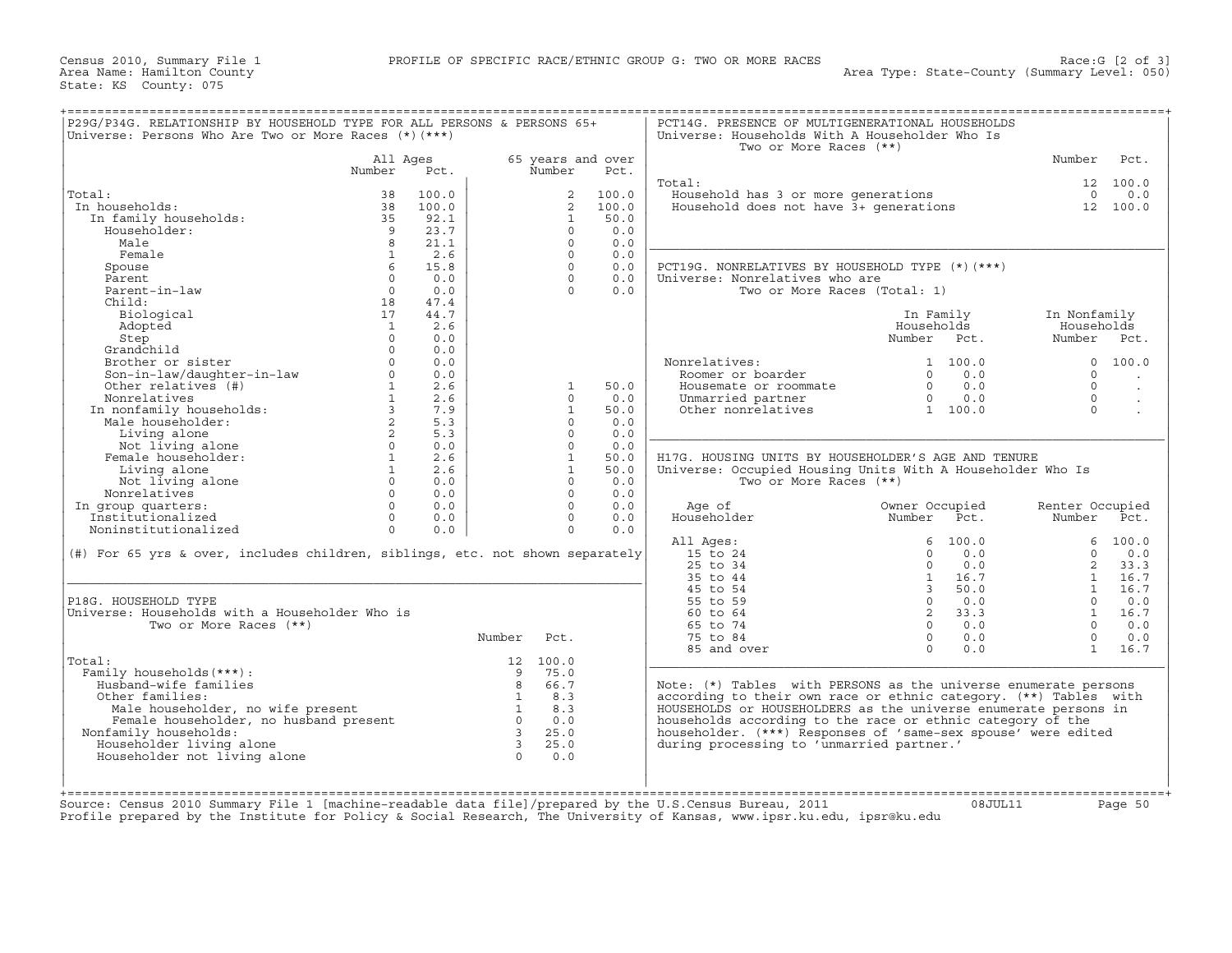## +===================================================================================================================================================+

|                             | All<br>Households | Pct.  | Family<br>Households<br>Pct. | Nonfamily<br>Households | Pct.  | Owner<br>Occupied | Pct.    | Renter<br>Occupied | Pct.    |
|-----------------------------|-------------------|-------|------------------------------|-------------------------|-------|-------------------|---------|--------------------|---------|
| All household sizes:        |                   | 100.0 | 9 100.0                      |                         | 100.0 |                   | 6 100.0 |                    | 6 100.0 |
| 1-person households         |                   | 25.0  | (Family always >1 pers)      |                         | 100.0 |                   | 33.3    |                    | 16.7    |
| 2-person households         |                   | 25.0  | 33.3                         |                         | 0.0   |                   | 16.7    |                    | 33.3    |
| 3-person households         |                   | 8.3   | 11.1                         |                         | 0.0   |                   | 16.7    |                    | 0.0     |
| 4-person households         |                   | 16.7  | 22.2                         |                         | 0.0   |                   | 0.0     |                    | 33.3    |
| 5-person households         |                   | 8.3   | 11.1                         |                         | 0.0   |                   | 16.7    |                    | 0.0     |
| 6-person households         |                   | 16.7  | 22.2                         |                         | 0.0   |                   | 16.7    |                    | 16.7    |
| 7-or-more person households |                   | 0.0   | 0.0                          |                         | 0.0   |                   |         |                    | 0.0     |

|                                | Total<br>Population | Pct.          | Families    | Pct.                      | Nonfamilies | Pct.                      | In Owner<br>Occupied | Pct.          | In Renter<br>Occupied | Pct.          |
|--------------------------------|---------------------|---------------|-------------|---------------------------|-------------|---------------------------|----------------------|---------------|-----------------------|---------------|
| Total population in households |                     | 37 100.0      | 34          | 91.9                      |             | 8.1                       | 18                   | 48.6          | 19                    | 51.4          |
| Under 18 years                 | 13                  | 100.0         | 13          | 100.0                     |             |                           |                      |               |                       |               |
| 18 years and over              | 24                  | 100.0         | 21          | 87.5                      |             |                           |                      |               |                       |               |
| Average Household Size         | 3.08                | $- - - - - -$ | 3.78        | $\qquad \qquad - - - - -$ | 1.00        | $\qquad \qquad - - - - -$ | 3.00                 | $- - - - - -$ |                       | $- - - - - -$ |
| Under 18 years                 | $\ldots$ 08         | $------$      | $\perp$ .44 | $\qquad \qquad - - - - -$ |             |                           |                      |               |                       |               |
| 18 years and over              | 2.00                | ------        | 2.33        |                           |             |                           |                      |               |                       |               |

| P28G/H16G. HOUSEHOLDS (OCCUPIED HOUSING UNITS) BY HOUSEHOLD SIZE BY TYPE AND BY TENURE<br>Universe: Households (Occupied Housing Units) With A Householder Who Is Two or More Races (**) (***)                           |                                                                                                                                                     |      |                         |                                                                         |                                                                                                                                                                                                                                                                                                                                                                                              |                                                                                                              |                   |               |                                                              |         |
|--------------------------------------------------------------------------------------------------------------------------------------------------------------------------------------------------------------------------|-----------------------------------------------------------------------------------------------------------------------------------------------------|------|-------------------------|-------------------------------------------------------------------------|----------------------------------------------------------------------------------------------------------------------------------------------------------------------------------------------------------------------------------------------------------------------------------------------------------------------------------------------------------------------------------------------|--------------------------------------------------------------------------------------------------------------|-------------------|---------------|--------------------------------------------------------------|---------|
|                                                                                                                                                                                                                          | All<br>Households                                                                                                                                   | Pct. | Family<br>Households    | Pct.                                                                    | Nonfamily<br>Households                                                                                                                                                                                                                                                                                                                                                                      | Pct.                                                                                                         | Owner<br>Occupied | Pct.          | Renter<br>Occupied                                           | Pct.    |
| All household sizes:                                                                                                                                                                                                     | $\begin{bmatrix} 1 & 1 & 1 \\ 3 & 2 & 5 \\ 3 & 2 & 5 \\ 1 & 8 & 3 \\ 2 & 16 & 7 \\ 1 & 8 & 3 \\ 2 & 16 & 7 \\ 0 & 0 & 0 \\ 0 & 0 & 0 \end{bmatrix}$ |      |                         | 9 100.0                                                                 |                                                                                                                                                                                                                                                                                                                                                                                              | 3, 100.0                                                                                                     | 6                 | 100.0         | 6                                                            | 100.0   |
| 1-person households                                                                                                                                                                                                      |                                                                                                                                                     |      | (Family always >1 pers) |                                                                         |                                                                                                                                                                                                                                                                                                                                                                                              | 3, 100.0                                                                                                     | $\overline{2}$    | 33.3          | $\mathbf{1}$                                                 | 16.7    |
| 2-person households                                                                                                                                                                                                      |                                                                                                                                                     |      |                         |                                                                         | $\Omega$                                                                                                                                                                                                                                                                                                                                                                                     | 0.0                                                                                                          | 1                 | 16.7          | 2                                                            | 33.3    |
| 3-person households                                                                                                                                                                                                      |                                                                                                                                                     |      |                         | vays >1 $p=15$ ,<br>3 33.3<br>1 11.1                                    |                                                                                                                                                                                                                                                                                                                                                                                              | $0 \qquad 0.0$                                                                                               | 1                 | 16.7          | $\Omega$                                                     | 0.0     |
| 4-person households                                                                                                                                                                                                      |                                                                                                                                                     |      |                         |                                                                         |                                                                                                                                                                                                                                                                                                                                                                                              | $0 \t 0.0$                                                                                                   | $\Omega$          | 0.0           | $\overline{2}$                                               | 33.3    |
| 5-person households                                                                                                                                                                                                      |                                                                                                                                                     |      |                         |                                                                         |                                                                                                                                                                                                                                                                                                                                                                                              | $0 \t 0.0$                                                                                                   |                   | 1 16.7        |                                                              |         |
| 6-person households                                                                                                                                                                                                      |                                                                                                                                                     |      |                         | $\begin{array}{ccc}\n 2 & 22.2 \\  1 & 11.1 \\  2 & 22.2\n \end{array}$ | $\Omega$                                                                                                                                                                                                                                                                                                                                                                                     | 0.0                                                                                                          | $\sim$            | 16.7          | $\begin{array}{cc} 0 & 0.0 \\ 1 & 16.7 \end{array}$          |         |
| 7-or-more person households                                                                                                                                                                                              |                                                                                                                                                     |      |                         | $0 \t 0.0$                                                              | $\Omega$                                                                                                                                                                                                                                                                                                                                                                                     | 0.0                                                                                                          | $\Omega$          | 0.0           | $\Omega$                                                     | 0.0     |
| P16G/P17G/P36G/P37G/H11G/H12G. POPULATION IN HOUSEHOLDS AND AVERAGE HOUSEHOLD SIZE BY TYPE AND BY TENURE<br>Universe: Population in Households (Occupied Housing Units) With A Householder Who Is Two or More Races (**) |                                                                                                                                                     |      |                         |                                                                         |                                                                                                                                                                                                                                                                                                                                                                                              |                                                                                                              |                   |               |                                                              |         |
|                                                                                                                                                                                                                          | Total                                                                                                                                               |      | In                      |                                                                         | In                                                                                                                                                                                                                                                                                                                                                                                           |                                                                                                              | In Owner          |               | In Renter                                                    |         |
|                                                                                                                                                                                                                          | Population                                                                                                                                          | Pct. | Families                | Pct.                                                                    | Nonfamilies                                                                                                                                                                                                                                                                                                                                                                                  | Pct.                                                                                                         | Occupied          | Pct.          | Occupied                                                     | Pct.    |
| Total population in households 37 100.0<br>Under 18 years and over 13 100.0<br>18 years and over 24 100.0<br>Average Household Size 3.08 ------<br>Under 18 years 10<br>1.08 ------<br>18 years and over 2.00 -----      |                                                                                                                                                     |      |                         | 34 91.9                                                                 | 3                                                                                                                                                                                                                                                                                                                                                                                            | 8.1                                                                                                          | 18                | 48.6          | 19                                                           | 51.4    |
|                                                                                                                                                                                                                          |                                                                                                                                                     |      |                         | 13 100.0                                                                | $- - - - -$                                                                                                                                                                                                                                                                                                                                                                                  | $------$                                                                                                     |                   | $------$      |                                                              |         |
|                                                                                                                                                                                                                          |                                                                                                                                                     |      |                         | 21 87.5                                                                 |                                                                                                                                                                                                                                                                                                                                                                                              | $\begin{array}{cccccc} - & - & - & - & - & - & - \\ & - & - & - & - & - \\ & & - & - & - & - \\ \end{array}$ |                   | $- - - - - -$ |                                                              |         |
|                                                                                                                                                                                                                          |                                                                                                                                                     |      |                         | $3.78$ -----                                                            | $1.00$ -----                                                                                                                                                                                                                                                                                                                                                                                 |                                                                                                              |                   | $3.00$ -----  | 3.17                                                         |         |
|                                                                                                                                                                                                                          |                                                                                                                                                     |      |                         | $1.44$ -----                                                            | $\frac{1}{2} \frac{1}{2} \frac{1}{2} \frac{1}{2} \frac{1}{2} \frac{1}{2} \frac{1}{2} \frac{1}{2} \frac{1}{2} \frac{1}{2} \frac{1}{2} \frac{1}{2} \frac{1}{2} \frac{1}{2} \frac{1}{2} \frac{1}{2} \frac{1}{2} \frac{1}{2} \frac{1}{2} \frac{1}{2} \frac{1}{2} \frac{1}{2} \frac{1}{2} \frac{1}{2} \frac{1}{2} \frac{1}{2} \frac{1}{2} \frac{1}{2} \frac{1}{2} \frac{1}{2} \frac{1}{2} \frac{$ |                                                                                                              |                   |               |                                                              |         |
|                                                                                                                                                                                                                          |                                                                                                                                                     |      |                         | $2.33$ $---$                                                            |                                                                                                                                                                                                                                                                                                                                                                                              |                                                                                                              |                   |               |                                                              |         |
| PCT20/PCT22G. GROUP QUARTERS POPULATION BY SEX BY AGE BY GROUP QUARTERS TYPE<br>Universe: Population in group quarters for persons who are Two or More Races (*)                                                         |                                                                                                                                                     |      |                         |                                                                         |                                                                                                                                                                                                                                                                                                                                                                                              |                                                                                                              |                   |               |                                                              |         |
|                                                                                                                                                                                                                          |                                                                                                                                                     |      | $--- All Aqes ---$      |                                                                         |                                                                                                                                                                                                                                                                                                                                                                                              |                                                                                                              |                   |               | -------------------- 18 Years and Over --------------------- |         |
|                                                                                                                                                                                                                          |                                                                                                                                                     |      |                         |                                                                         |                                                                                                                                                                                                                                                                                                                                                                                              | Pct. of                                                                                                      |                   | Pct. of       |                                                              | Pct. of |
|                                                                                                                                                                                                                          |                                                                                                                                                     |      |                         |                                                                         |                                                                                                                                                                                                                                                                                                                                                                                              | All                                                                                                          |                   | Total         |                                                              | Total   |
|                                                                                                                                                                                                                          |                                                                                                                                                     |      | Number                  | Pct.                                                                    | Total                                                                                                                                                                                                                                                                                                                                                                                        | Ages                                                                                                         | Male              | $18+$         | Female                                                       | $18+$   |
| All types of group quarters:                                                                                                                                                                                             |                                                                                                                                                     |      | $\Omega$                | 100.0                                                                   | $\Omega$                                                                                                                                                                                                                                                                                                                                                                                     |                                                                                                              | $\Omega$          |               | $\Omega$                                                     |         |
| Institutionalized population:                                                                                                                                                                                            |                                                                                                                                                     |      | $\Omega$                |                                                                         | $\Omega$                                                                                                                                                                                                                                                                                                                                                                                     |                                                                                                              | $\Omega$          |               | $\Omega$                                                     |         |
| Correctional facilities for adults                                                                                                                                                                                       |                                                                                                                                                     |      | $\circ$                 |                                                                         | $\circ$                                                                                                                                                                                                                                                                                                                                                                                      |                                                                                                              | $\mathbf{0}$      |               | $\circ$                                                      |         |
| Juvenile facilities                                                                                                                                                                                                      |                                                                                                                                                     |      | $\circ$                 |                                                                         | $\Omega$                                                                                                                                                                                                                                                                                                                                                                                     |                                                                                                              | $\Omega$          | $\sim$        | $\circ$                                                      |         |
| Nursing facilities/skilled-nursing facilities                                                                                                                                                                            |                                                                                                                                                     |      | $\circ$                 |                                                                         | $\Omega$                                                                                                                                                                                                                                                                                                                                                                                     |                                                                                                              | $\Omega$          |               | $\Omega$                                                     |         |
| Other institutional facilities                                                                                                                                                                                           |                                                                                                                                                     |      | $\circ$                 |                                                                         | $\circ$                                                                                                                                                                                                                                                                                                                                                                                      |                                                                                                              | $\Omega$          |               | $\circ$                                                      |         |
| Noninstitutionalized population:                                                                                                                                                                                         |                                                                                                                                                     |      | $\overline{0}$          | $\frac{1}{2}$ , $\frac{1}{2}$                                           | $\Omega$                                                                                                                                                                                                                                                                                                                                                                                     |                                                                                                              | $\Omega$          |               | $\circ$                                                      |         |
| College/university student housing                                                                                                                                                                                       |                                                                                                                                                     |      | $\Omega$                |                                                                         | $\Omega$                                                                                                                                                                                                                                                                                                                                                                                     |                                                                                                              | $\Omega$          |               | $\Omega$                                                     |         |
| Military quarters                                                                                                                                                                                                        |                                                                                                                                                     |      | $\Omega$                |                                                                         | $\Omega$                                                                                                                                                                                                                                                                                                                                                                                     |                                                                                                              | $\Omega$          |               | $\circ$                                                      |         |
| Other noninstitutional facilities                                                                                                                                                                                        |                                                                                                                                                     |      | $\Omega$                |                                                                         | $\Omega$                                                                                                                                                                                                                                                                                                                                                                                     |                                                                                                              | $\Omega$          |               | $\Omega$                                                     |         |
|                                                                                                                                                                                                                          |                                                                                                                                                     |      |                         |                                                                         |                                                                                                                                                                                                                                                                                                                                                                                              |                                                                                                              |                   |               |                                                              |         |
| Note: (*) Tables with PERSONS as the universe enumerate persons according to their own race or ethnic category. (**) Tables with HOUSEHOLDS                                                                              |                                                                                                                                                     |      |                         |                                                                         |                                                                                                                                                                                                                                                                                                                                                                                              |                                                                                                              |                   |               |                                                              |         |
| or HOUSEHOLDERS as the universe enumerate persons in households according to the race or ethnic category of the householder.                                                                                             |                                                                                                                                                     |      |                         |                                                                         |                                                                                                                                                                                                                                                                                                                                                                                              |                                                                                                              |                   |               |                                                              |         |
| (***) Same-sex couple households are included in the family households category if there is at least one additional person                                                                                               |                                                                                                                                                     |      |                         |                                                                         |                                                                                                                                                                                                                                                                                                                                                                                              |                                                                                                              |                   |               |                                                              |         |
| related to householder by birth or adoption. Same-sex couple households with no relatives of the householder present are tabulated                                                                                       |                                                                                                                                                     |      |                         |                                                                         |                                                                                                                                                                                                                                                                                                                                                                                              |                                                                                                              |                   |               |                                                              |         |
| in nonfamily households. Responses of 'same-sex spouse' were edited during processing to 'unmarried partner.'                                                                                                            |                                                                                                                                                     |      |                         |                                                                         |                                                                                                                                                                                                                                                                                                                                                                                              |                                                                                                              |                   |               |                                                              |         |

+===================================================================================================================================================+Source: Census 2010 Summary File 1 [machine−readable data file]/prepared by the U.S.Census Bureau, 2011 08JUL11 Page 51 Profile prepared by the Institute for Policy & Social Research, The University of Kansas, www.ipsr.ku.edu, ipsr@ku.edu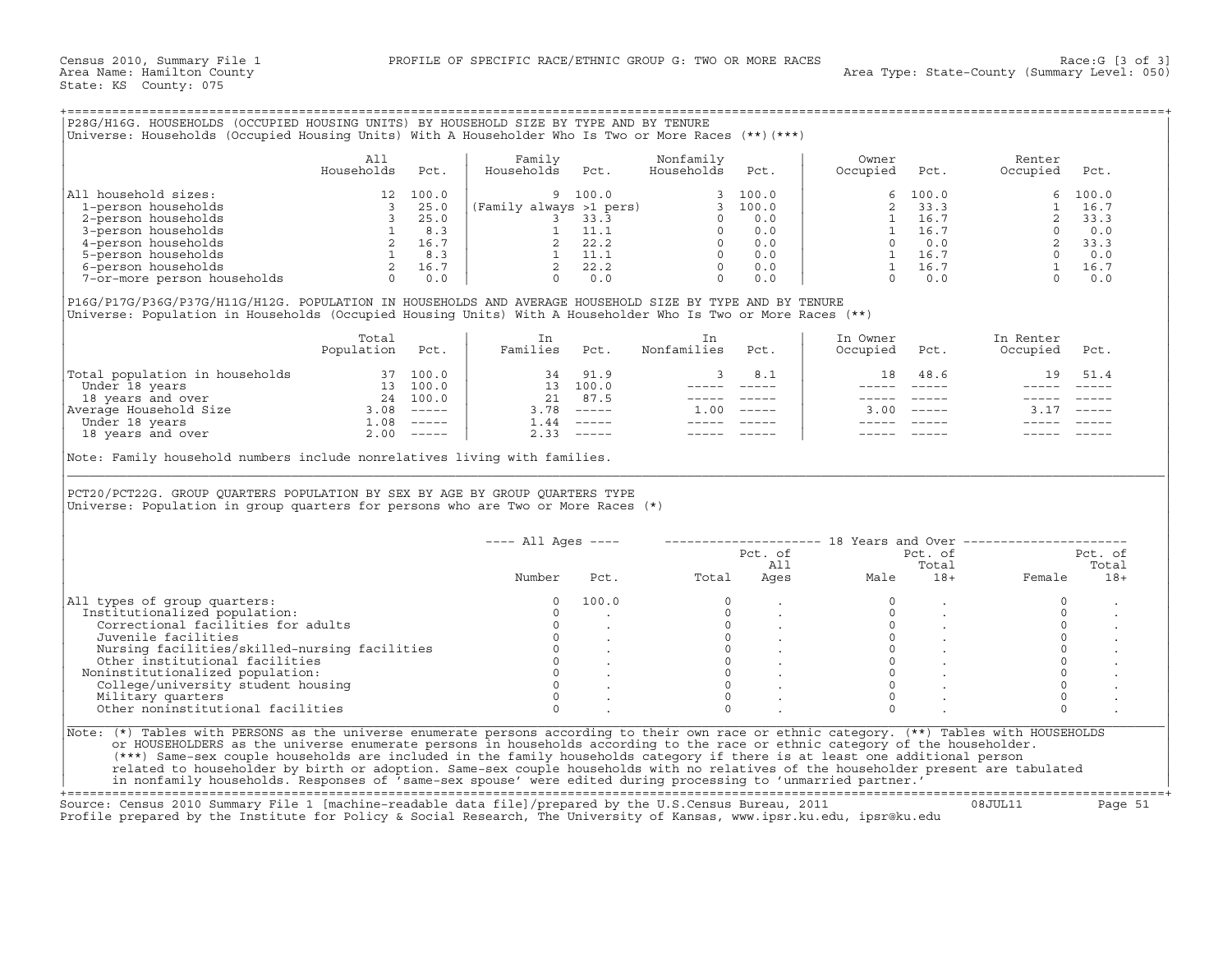| P29/P29H. POPULATION SUMMARY BY RESIDENCE TYPE FOR DESIGNATED UNIVERSE |                                                                                 |                |                                                                                                                 |                   |                          |           | P38H/39H. FAMILY TYPE BY PRESENCE AND AGE OF OWN OR RELATED CHILDREN                                                                                                                                                                              |               |                |                  |           |
|------------------------------------------------------------------------|---------------------------------------------------------------------------------|----------------|-----------------------------------------------------------------------------------------------------------------|-------------------|--------------------------|-----------|---------------------------------------------------------------------------------------------------------------------------------------------------------------------------------------------------------------------------------------------------|---------------|----------------|------------------|-----------|
| Universe: PERSONS Who Are Hispanic or Latino of Any Race               |                                                                                 |                |                                                                                                                 |                   |                          |           | Universe: Families With A Householder Who Is                                                                                                                                                                                                      |               |                |                  |           |
|                                                                        |                                                                                 |                |                                                                                                                 |                   |                          |           | Hispanic or Latino of Any Race (**) (***)                                                                                                                                                                                                         |               |                |                  |           |
|                                                                        |                                                                                 | Population     | As % of Population of all Races                                                                                 |                   |                          |           |                                                                                                                                                                                                                                                   |               |                |                  |           |
| Total Persons:                                                         |                                                                                 | 827            | $30.7%$ of                                                                                                      |                   | 2,690                    |           | By Presence of:                                                                                                                                                                                                                                   | Own Children  |                | Related Children |           |
| In Households(*)                                                       |                                                                                 | 827            | 30.7% of                                                                                                        |                   | 2,690                    |           |                                                                                                                                                                                                                                                   | Families Pct. |                | Families Pct.    |           |
| In Group Quarters                                                      |                                                                                 | $\overline{0}$ | $. \circ$ of                                                                                                    |                   | $\Omega$                 |           |                                                                                                                                                                                                                                                   |               |                |                  |           |
|                                                                        |                                                                                 |                |                                                                                                                 |                   |                          |           | All families:                                                                                                                                                                                                                                     | 187 100.0     |                |                  | 187 100.0 |
| P16-18H/P36-37H. HOUSEHOLDS/POPULATION IN HOUSEHOLDS BY HOUSEHOLD TYPE |                                                                                 |                |                                                                                                                 |                   |                          |           |                                                                                                                                                                                                                                                   |               |                |                  | 139 74.3  |
| Universe: HOUSEHOLDERS Who Are Hispanic or Latino of Any Race          |                                                                                 |                |                                                                                                                 |                   |                          |           |                                                                                                                                                                                                                                                   |               |                | 120              | 64.2      |
|                                                                        |                                                                                 |                |                                                                                                                 |                   | Average                  |           |                                                                                                                                                                                                                                                   |               |                | 32               | 17.1      |
|                                                                        |                                                                                 |                | Households                                                                                                      | Population $(**)$ | Size                     |           |                                                                                                                                                                                                                                                   |               |                | 50               | 26.7      |
| Total Households (**)                                                  |                                                                                 |                | 229                                                                                                             | 820               | 3.58                     |           |                                                                                                                                                                                                                                                   |               |                | 38               | 20.3      |
|                                                                        |                                                                                 |                |                                                                                                                 | 339               | 1.48                     |           |                                                                                                                                                                                                                                                   |               |                | 19               | 10.2      |
| Under 18 years<br>Unuei 18 years<br>18 years and over                  |                                                                                 |                |                                                                                                                 |                   |                          |           |                                                                                                                                                                                                                                                   |               |                |                  |           |
|                                                                        |                                                                                 |                | 8 years and over<br>Family Households (***)<br>Under 18 years<br>The Control of the Magnetic Material of the US | 481               | 2.10                     |           |                                                                                                                                                                                                                                                   |               |                | 48               | 25.7      |
|                                                                        |                                                                                 |                |                                                                                                                 | 733               | 3.92                     |           | Male householder:                                                                                                                                                                                                                                 |               |                | 19               | 10.2      |
|                                                                        |                                                                                 |                |                                                                                                                 | 338               | 1.81                     |           |                                                                                                                                                                                                                                                   |               |                | 10               | 5.3       |
|                                                                        | 18 years and over -----<br>onfamily Households 42                               |                |                                                                                                                 | 395               | 2.11                     |           | and a bouseholder:<br>and householder:<br>With children under 18:<br>Under 6 yrs only<br>Under 6 yrs only<br>Under 6 and 6 to 17 yrs<br>6 to 17 yrs<br>6 to 17 yrs and 18:<br>Who children under 18<br>emale householder:<br>Which children under |               |                | 2                | 1.1       |
|                                                                        | Nonfamily Households                                                            |                |                                                                                                                 | 64                | 1.52                     |           |                                                                                                                                                                                                                                                   |               |                | $\overline{1}$   | 0.5       |
|                                                                        |                                                                                 |                |                                                                                                                 |                   |                          |           |                                                                                                                                                                                                                                                   |               |                | $7\overline{ }$  | 3.7       |
| P12H/P13H. POPULATION BY AGE AND SEX                                   |                                                                                 |                |                                                                                                                 |                   |                          |           |                                                                                                                                                                                                                                                   |               |                | 9                | 4.8       |
| Universe: Persons Who Are Hispanic or Latino of Any Race (*)           |                                                                                 |                |                                                                                                                 |                   |                          |           | Female householder:                                                                                                                                                                                                                               |               |                |                  | 29 15.5   |
|                                                                        |                                                                                 |                |                                                                                                                 |                   |                          |           |                                                                                                                                                                                                                                                   |               |                |                  | 25 13.4   |
|                                                                        | ---Both Sexes---                                                                |                | $---Male----$                                                                                                   |                   | $---$ Female-----        |           |                                                                                                                                                                                                                                                   |               |                | 8                | 4.3       |
|                                                                        | Number                                                                          | Pct.           | Number                                                                                                          | Pct.              | Number                   | Pct.      |                                                                                                                                                                                                                                                   |               |                | 8                | 4.3       |
|                                                                        |                                                                                 |                |                                                                                                                 |                   |                          |           |                                                                                                                                                                                                                                                   |               |                | 9                | 4.8       |
| All Ages:                                                              |                                                                                 | 827 100.0      |                                                                                                                 | 446 100.0         |                          | 381 100.0 |                                                                                                                                                                                                                                                   |               |                | $\overline{4}$   | 2.1       |
| Under 5                                                                | 129                                                                             | 15.6           | 70                                                                                                              | 15.7              | 59                       | 15.5      |                                                                                                                                                                                                                                                   |               |                |                  |           |
| $5$ to $9$                                                             | 105                                                                             | 12.7           | 47                                                                                                              | 10.5              | 58                       | 15.2      |                                                                                                                                                                                                                                                   |               |                |                  |           |
| 10 to 14                                                               | $\begin{array}{r} 72 \\ 72 \\ 33 \\ 24 \\ 16 \\ 21 \end{array}$                 | 8.7            | $\begin{array}{c} 47 \\ 38 \\ 16 \\ 10 \\ 9 \\ 12 \\ 31 \end{array}$                                            | 8.5               | 34                       | 8.9       | P31H. RELATIONSHIP BY HOUSEHOLD TYPE FOR THE POPULATION UNDER 18 YEARS                                                                                                                                                                            |               |                |                  |           |
| 15 to 17                                                               |                                                                                 | 4.0            |                                                                                                                 | 3.6               | 17                       | 4.5       | Universe: Persons under 18 who are                                                                                                                                                                                                                |               |                |                  |           |
| 18 and 19                                                              |                                                                                 | 2.9            |                                                                                                                 | 2.2               | 14                       | 3.7       | Hispanic or Latino of Any Race $(*)$ $(***)$                                                                                                                                                                                                      |               |                |                  |           |
| 20                                                                     |                                                                                 | 1.9            |                                                                                                                 | 2.0               | $\overline{7}$           | 1.8       |                                                                                                                                                                                                                                                   |               | Number         | Pct.             |           |
| 21                                                                     | 21                                                                              | 2.5            |                                                                                                                 | 2.7               | $\overline{9}$           | 2.4       |                                                                                                                                                                                                                                                   |               |                |                  |           |
| 22 to 24                                                               | 54                                                                              | 6.5            |                                                                                                                 | 7.4               | 21                       | 5.5       | Total under 18:                                                                                                                                                                                                                                   |               |                | 100.0            |           |
| 25 to 29                                                               |                                                                                 | 12.1           | 57                                                                                                              | 12.8              | 43                       | 11.3      | In households:                                                                                                                                                                                                                                    |               |                | 100.0            |           |
| 30 to 34                                                               | $\frac{100}{75}$                                                                | 9.1            | 42                                                                                                              | 9.4               | 33                       | 8.7       | Householder or spouse                                                                                                                                                                                                                             |               |                | 0.3              |           |
| 35 to 39                                                               |                                                                                 | 6.4            | 28                                                                                                              | 6.3               | 25                       | 6.6       | Related child:                                                                                                                                                                                                                                    |               |                | 99.7             |           |
| 40 to 44                                                               |                                                                                 | 5.8            |                                                                                                                 | 6.7               | 18                       | 4.7       | Own child:                                                                                                                                                                                                                                        |               |                | 95.3             |           |
| 45 to 49                                                               |                                                                                 | 3.9            |                                                                                                                 | 4.0               | 14                       | 3.7       |                                                                                                                                                                                                                                                   |               |                | 77.0             |           |
| 50 to 54                                                               | $\begin{array}{r} 48 \\ 48 \\ 32 \\ 12 \\ 4 \\ 1 \\ 1 \\ 4 \\ 2 \\ \end{array}$ | 3.7            | $\begin{array}{r} 28 \ 30 \\ 18 \\ 2 \\ 7 \\ 1 \\ 3 \\ 2 \\ 0 \\ 0 \\ \end{array}$                              | 2.9               | 18                       | 4.7       | nder 18:<br>useholds:<br>339<br>seholder or spouse 1<br>ated child:<br>338<br>wn child:<br>10 other families (no spouse present):<br>523<br>In other families (no spouse present):<br>62<br>11                                                    |               |                | 18.3             |           |
| 55 to 59                                                               |                                                                                 | 1.5            |                                                                                                                 | 1.8               | $\overline{4}$           | 1.0       | Male householder                                                                                                                                                                                                                                  |               | 11             | 3.2              |           |
| 60 and 61                                                              |                                                                                 | 0.5            |                                                                                                                 | 0.4               | 2                        | 0.5       | Female householder                                                                                                                                                                                                                                |               | 51             | 15.0             |           |
| 62 to 64                                                               |                                                                                 | 1.3            |                                                                                                                 | 1.6               | $\overline{4}$           | 1.0       | Other relatives:                                                                                                                                                                                                                                  |               | 15             | 4.4              |           |
| 65 and 66                                                              |                                                                                 | 0.1            |                                                                                                                 | 0.2               | $\circ$                  | 0.0       | Grandchild                                                                                                                                                                                                                                        |               | 11             | 3.2              |           |
| 67 to 69                                                               |                                                                                 | 0.5            |                                                                                                                 | 0.7               | $\mathbf{1}$             | 0.3       | Other relatives                                                                                                                                                                                                                                   |               | $\overline{4}$ | 1.2              |           |
| 70 to 74                                                               |                                                                                 | 0.2            | $2^{\circ}$                                                                                                     | 0.4               | $\Omega$                 | 0.0       | Nonrelatives                                                                                                                                                                                                                                      |               | $\Omega$       | 0.0              |           |
| 75 to 79                                                               | $\begin{bmatrix} 2 \\ 0 \\ 0 \end{bmatrix}$                                     | 0.0            |                                                                                                                 | 0.0               | $\Omega$                 | 0.0       |                                                                                                                                                                                                                                                   |               | $\Omega$       | 0.0              |           |
| 80 to 84                                                               |                                                                                 | 0.0            | $\circ$                                                                                                         | 0.0               | $\circ$                  | 0.0       | In group quarters:                                                                                                                                                                                                                                |               | $\circ$        | 0.0              |           |
|                                                                        | $\overline{0}$                                                                  |                |                                                                                                                 |                   | $\Omega$                 |           | Institutionalized population                                                                                                                                                                                                                      |               | $\Omega$       |                  |           |
| 85 plus                                                                |                                                                                 | 0.0            | $\circ$                                                                                                         | 0.0               |                          | 0.0       | Noninstitutionalized population                                                                                                                                                                                                                   |               |                | 0.0              |           |
|                                                                        |                                                                                 |                |                                                                                                                 |                   |                          |           |                                                                                                                                                                                                                                                   |               |                |                  |           |
| $0$ to $17$                                                            | 339                                                                             | 41.0           | 171                                                                                                             | 38.3              | 168                      | 44.1      | Note: $(*)$ Tables with PERSONS as the universe enumerate persons according                                                                                                                                                                       |               |                |                  |           |
| 18 to 64                                                               | 481                                                                             | 58.2           | 269                                                                                                             | 60.3              | 212                      | 55.6      | to their own race or ethnic category. (**) Tables with HOUSEHOLDS or                                                                                                                                                                              |               |                |                  |           |
| 65 plus                                                                | $\overline{7}$                                                                  | 0.8            | $6\overline{6}$                                                                                                 | 1.3               | $\overline{\phantom{a}}$ | 0.3       | HOUSEHOLDERS as the universe enumerate persons in households according                                                                                                                                                                            |               |                |                  |           |
|                                                                        |                                                                                 |                |                                                                                                                 |                   |                          |           | to the race or ethnic category of the householder. (***) Responses of                                                                                                                                                                             |               |                |                  |           |
| Median Age                                                             | 23.0                                                                            |                | 24.2                                                                                                            |                   | 21.2                     |           | 'same-sex spouse' were edited during processing to 'unmarried partner.'                                                                                                                                                                           |               |                |                  |           |

+===================================================================================================================================================+ Source: Census 2010 Summary File 1 [machine−readable data file]/prepared by the U.S.Census Bureau, 2011 08JUL11 Page 52 Profile prepared by the Institute for Policy & Social Research, The University of Kansas, www.ipsr.ku.edu, ipsr@ku.edu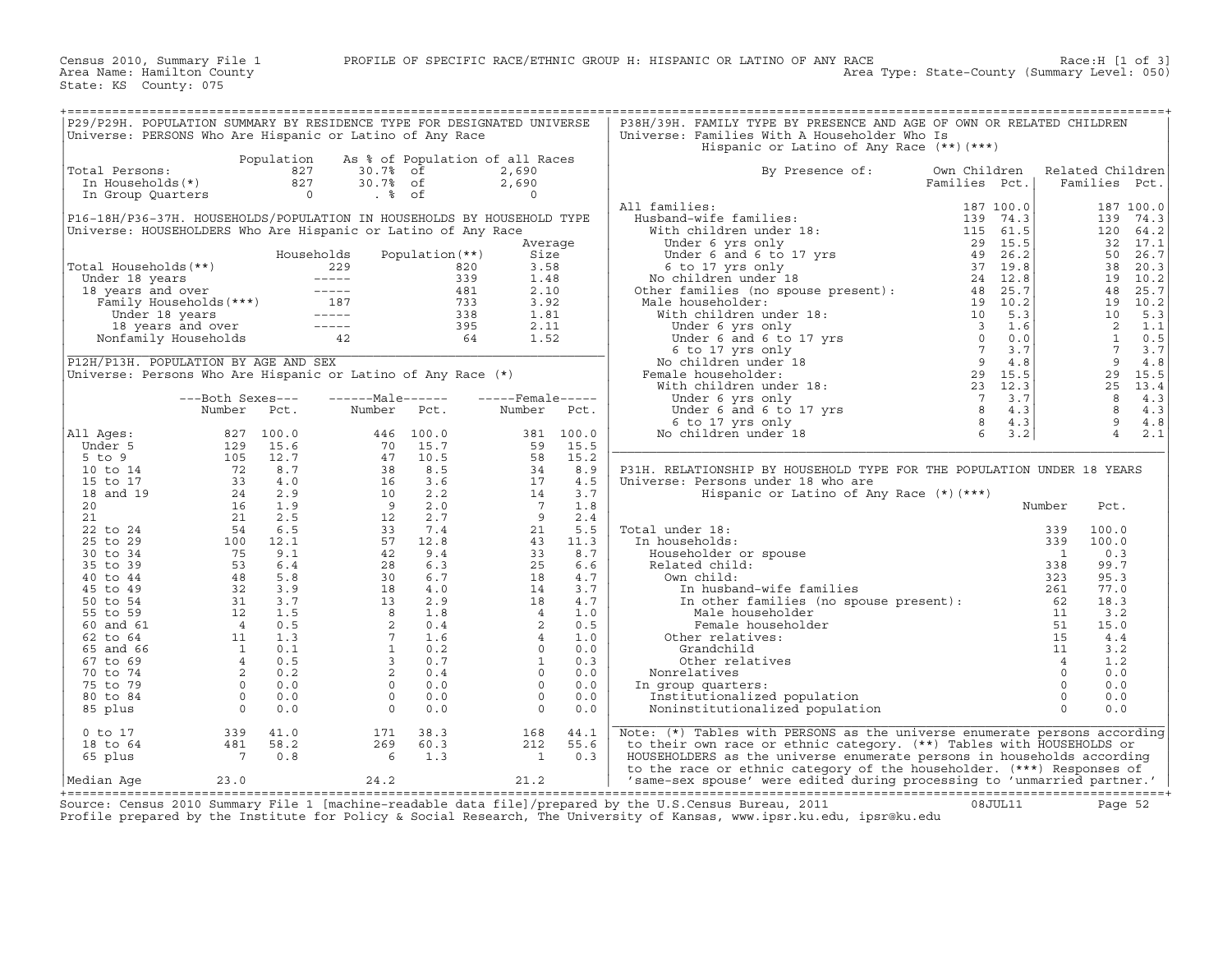Census 2010, Summary File 1 PROFILE OF SPECIFIC RACE/ETHNIC GROUP H: HISPANIC OR LATINO OF ANY RACE<br>Area Name: Hamilton County RACE<br>Area Type: State−County (Summary Level: 050)

| P29H/P34H. RELATIONSHIP BY HOUSEHOLD TYPE FOR ALL PERSONS & PERSONS 65+<br>Universe: Persons Who Are Hispanic or Latino of Any Race $(*)$ (***)                                                                                                              |                         |            |                     |                 |                           | PCT14H. PRESENCE OF MULTIGENERATIONAL HOUSEHOLDS<br>Universe: Households With A Householder Who Is |                                                      |                                                      |                      |                    |
|--------------------------------------------------------------------------------------------------------------------------------------------------------------------------------------------------------------------------------------------------------------|-------------------------|------------|---------------------|-----------------|---------------------------|----------------------------------------------------------------------------------------------------|------------------------------------------------------|------------------------------------------------------|----------------------|--------------------|
|                                                                                                                                                                                                                                                              |                         |            |                     |                 |                           | Hispanic or Latino of Any Race (**)                                                                |                                                      |                                                      |                      |                    |
|                                                                                                                                                                                                                                                              | All Ages<br>Number      | Pct.       |                     | Number          | 65 years and over<br>Pct. |                                                                                                    |                                                      |                                                      | Number               | Pct.               |
|                                                                                                                                                                                                                                                              |                         |            |                     |                 |                           | Total:                                                                                             |                                                      |                                                      |                      | 229 100.0          |
| Total:                                                                                                                                                                                                                                                       | 827                     | 100.0      |                     | $7\overline{ }$ | 100.0                     |                                                                                                    |                                                      |                                                      | 9                    | 3.9                |
| In households:                                                                                                                                                                                                                                               | 827                     | 100.0      |                     | $7\overline{ }$ | 100.0                     | Household has 3 or more generations<br>Household does not have 3+ generations                      |                                                      |                                                      | 220                  | 96.1               |
| In family households:                                                                                                                                                                                                                                        | 762                     | 92.1       |                     | $\overline{4}$  | 57.1                      |                                                                                                    |                                                      |                                                      |                      |                    |
| Householder:                                                                                                                                                                                                                                                 | 187                     | 22.6       |                     | $\overline{4}$  | 57.1                      |                                                                                                    |                                                      |                                                      |                      |                    |
| Male                                                                                                                                                                                                                                                         | 133                     | 16.1       |                     | 3 <sup>7</sup>  | 42.9                      |                                                                                                    |                                                      |                                                      |                      |                    |
| Female                                                                                                                                                                                                                                                       | 54                      | 6.5        |                     | $\mathbf{1}$    | 14.3                      |                                                                                                    |                                                      |                                                      |                      |                    |
| Spouse                                                                                                                                                                                                                                                       | 145                     | 17.5       |                     | $\circ$         | 0.0                       | PCT19H. NONRELATIVES BY HOUSEHOLD TYPE (*) (***)                                                   |                                                      |                                                      |                      |                    |
| Parent                                                                                                                                                                                                                                                       | $\frac{1}{2}$           | 0.1        |                     | $\Omega$        | 0.0                       | Universe: Nonrelatives who are                                                                     |                                                      |                                                      |                      |                    |
| Parent-in-law                                                                                                                                                                                                                                                |                         | 0.2        |                     | $\Omega$        | 0.0                       | Hispanic or Latino of Any Race (Total: 44)                                                         |                                                      |                                                      |                      |                    |
| Child:                                                                                                                                                                                                                                                       | 363                     | 43.9       |                     |                 |                           |                                                                                                    |                                                      |                                                      |                      |                    |
| Biological                                                                                                                                                                                                                                                   | 353                     | 42.7       |                     |                 |                           |                                                                                                    |                                                      | In Family                                            | In Nonfamily         |                    |
| Adopted                                                                                                                                                                                                                                                      | $5^{\circ}$             | 0.6        |                     |                 |                           |                                                                                                    | Households                                           |                                                      | Households           |                    |
| Step                                                                                                                                                                                                                                                         | $5^{\circ}$             | 0.6        |                     |                 |                           |                                                                                                    | Number Pct.                                          |                                                      | Number Pct.          |                    |
| Grandchild                                                                                                                                                                                                                                                   | 11                      | 1.3<br>1.5 |                     |                 |                           |                                                                                                    |                                                      |                                                      |                      |                    |
| Brother or sister                                                                                                                                                                                                                                            | 12<br>$\overline{4}$    | 0.5        |                     |                 |                           | Nonrelatives:<br>Roomer or boarder                                                                 |                                                      | 21 100.0<br>$1 \qquad 4.8$                           |                      | 23 100.0<br>5 21.7 |
| Son-in-law/daughter-in-law<br>Other relatives (#)                                                                                                                                                                                                            | 16                      | 1.9        |                     | $\Omega$        | 0.0                       | Housemate or roommate                                                                              |                                                      |                                                      |                      | 10 43.5            |
|                                                                                                                                                                                                                                                              |                         | 2.5        |                     | $\Omega$        | 0.0                       |                                                                                                    |                                                      | $\begin{array}{cc} 1 & 4.8 \\ 13 & 61.9 \end{array}$ |                      | 8 34.8             |
|                                                                                                                                                                                                                                                              |                         | 7.9        |                     | $\mathcal{R}$   | 42.9                      | Unmarried partner<br>Other nonrelatives                                                            | $\begin{array}{r} 13 & 61.9 \\ 6 & 28.6 \end{array}$ |                                                      | $\cap$               | 0.0                |
|                                                                                                                                                                                                                                                              |                         | 3.9        |                     | $\overline{3}$  | 42.9                      |                                                                                                    |                                                      |                                                      |                      |                    |
|                                                                                                                                                                                                                                                              |                         | 2.2        |                     | $\overline{2}$  | 28.6                      |                                                                                                    |                                                      |                                                      |                      |                    |
|                                                                                                                                                                                                                                                              |                         | 1.7        |                     | $\mathbf{1}$    | 14.3                      |                                                                                                    |                                                      |                                                      |                      |                    |
| Vier Ferancives (#)<br>Nonrelatives (#)<br>In nonfamily households:<br>Male householder:<br>Male householder:<br>Male householder:<br>10<br>Not living alone<br>10<br>Living alone<br>Not living alone<br>7<br>Not living alone<br>7<br>Not living alone<br> |                         | 1.2        |                     | $\Omega$        | 0.0                       | H17H. HOUSING UNITS BY HOUSEHOLDER'S AGE AND TENURE                                                |                                                      |                                                      |                      |                    |
|                                                                                                                                                                                                                                                              |                         | 0.8        |                     | $\Omega$        | 0.0                       | Universe: Occupied Housing Units With A Householder Who Is                                         |                                                      |                                                      |                      |                    |
|                                                                                                                                                                                                                                                              | $\overline{\mathbf{3}}$ | 0.4        |                     | $\Omega$        | 0.0                       | Hispanic or Latino of Any Race (**)                                                                |                                                      |                                                      |                      |                    |
| Nonrelatives                                                                                                                                                                                                                                                 | 23                      | 2.8        |                     | $\Omega$        | 0.0                       |                                                                                                    |                                                      |                                                      |                      |                    |
| In group quarters:                                                                                                                                                                                                                                           | $\overline{0}$          | 0.0        |                     | $\Omega$        | 0.0                       | Age of                                                                                             | Owner Occupied                                       |                                                      | Renter Occupied      |                    |
| Institutionalized                                                                                                                                                                                                                                            | $\Omega$                | 0.0        |                     | $\Omega$        | 0.0                       | Householder                                                                                        | Number                                               | Pct.                                                 | Number               | Pct.               |
| Noninstitutionalized                                                                                                                                                                                                                                         | $\Omega$                | 0.0        |                     | $\Omega$        | 0.0                       |                                                                                                    |                                                      |                                                      |                      |                    |
|                                                                                                                                                                                                                                                              |                         |            |                     |                 |                           | All Ages:                                                                                          |                                                      | 119 100.0                                            |                      | 110 100.0          |
| (#) For 65 yrs & over, includes children, siblings, etc. not shown separately                                                                                                                                                                                |                         |            |                     |                 |                           | $15$ to $24$                                                                                       | $\overline{8}$                                       | 6.7                                                  | 20                   | 18.2               |
|                                                                                                                                                                                                                                                              |                         |            |                     |                 |                           | 25 to 34                                                                                           | 49                                                   | 41.2                                                 | 4.5                  | 40.9               |
|                                                                                                                                                                                                                                                              |                         |            |                     |                 |                           | 35 to 44                                                                                           |                                                      | 26 21.8                                              | 30                   | 27.3               |
|                                                                                                                                                                                                                                                              |                         |            |                     |                 |                           | 45 to 54<br>55 to 59                                                                               | $\begin{array}{cc} 21 & 17.6 \\ 5 & 4.2 \end{array}$ | 21 17.6<br>5 4.2<br>4 3.4<br>5.0                     | 10<br>$\overline{1}$ | 9.1<br>0.9         |
| P18H. HOUSEHOLD TYPE<br>Universe: Households with a Householder Who is                                                                                                                                                                                       |                         |            |                     |                 |                           | 60 to 64                                                                                           |                                                      |                                                      | $\overline{3}$       | 2.7                |
| Hispanic or Latino of Any Race (**)                                                                                                                                                                                                                          |                         |            |                     |                 |                           | 65 to 74                                                                                           |                                                      |                                                      | 1                    | 0.9                |
|                                                                                                                                                                                                                                                              |                         |            | Number Pct.         |                 |                           | 75 to 84                                                                                           |                                                      | $0 \qquad 0.0$                                       | $\bigcap$            | 0.0                |
|                                                                                                                                                                                                                                                              |                         |            |                     |                 |                           | 85 and over                                                                                        |                                                      | $0 \t 0.0$                                           | $\Omega$             | 0.0                |
| Total:                                                                                                                                                                                                                                                       |                         |            |                     | 229 100.0       |                           |                                                                                                    |                                                      |                                                      |                      |                    |
| Family households (***) :                                                                                                                                                                                                                                    |                         |            |                     | 187 81.7        |                           |                                                                                                    |                                                      |                                                      |                      |                    |
| Husband-wife families                                                                                                                                                                                                                                        |                         |            |                     | 139 60.7        |                           | Note: (*) Tables with PERSONS as the universe enumerate persons                                    |                                                      |                                                      |                      |                    |
| Other families:                                                                                                                                                                                                                                              |                         |            |                     | 48 21.0         |                           | according to their own race or ethnic category. (**) Tables with                                   |                                                      |                                                      |                      |                    |
|                                                                                                                                                                                                                                                              |                         |            |                     | 19 8.3          |                           | HOUSEHOLDS or HOUSEHOLDERS as the universe enumerate persons in                                    |                                                      |                                                      |                      |                    |
|                                                                                                                                                                                                                                                              |                         |            | $\frac{1}{29}$ 12.7 |                 |                           | households according to the race or ethnic category of the                                         |                                                      |                                                      |                      |                    |
|                                                                                                                                                                                                                                                              |                         |            |                     | 42 18.3         |                           | householder. (***) Responses of 'same-sex spouse' were edited                                      |                                                      |                                                      |                      |                    |
| Nonfamily households:                                                                                                                                                                                                                                        |                         |            |                     | $25 \t 10.9$    |                           | during processing to 'unmarried partner.'                                                          |                                                      |                                                      |                      |                    |
| stand-wife tamilies<br>her families:<br>Male householder, no wife present<br>Female householder, no husband present<br>""" households:<br>Householder living alone                                                                                           |                         |            |                     |                 |                           |                                                                                                    |                                                      |                                                      |                      |                    |
| Householder not living alone                                                                                                                                                                                                                                 |                         |            |                     | 17 7.4          |                           |                                                                                                    |                                                      |                                                      |                      |                    |
|                                                                                                                                                                                                                                                              |                         |            |                     |                 |                           |                                                                                                    |                                                      |                                                      |                      |                    |

Source: Census 2010 Summary File 1 [machine−readable data file]/prepared by the U.S.Census Bureau, 2011 08JUL11 Page 53 Profile prepared by the Institute for Policy & Social Research, The University of Kansas, www.ipsr.ku.edu, ipsr@ku.edu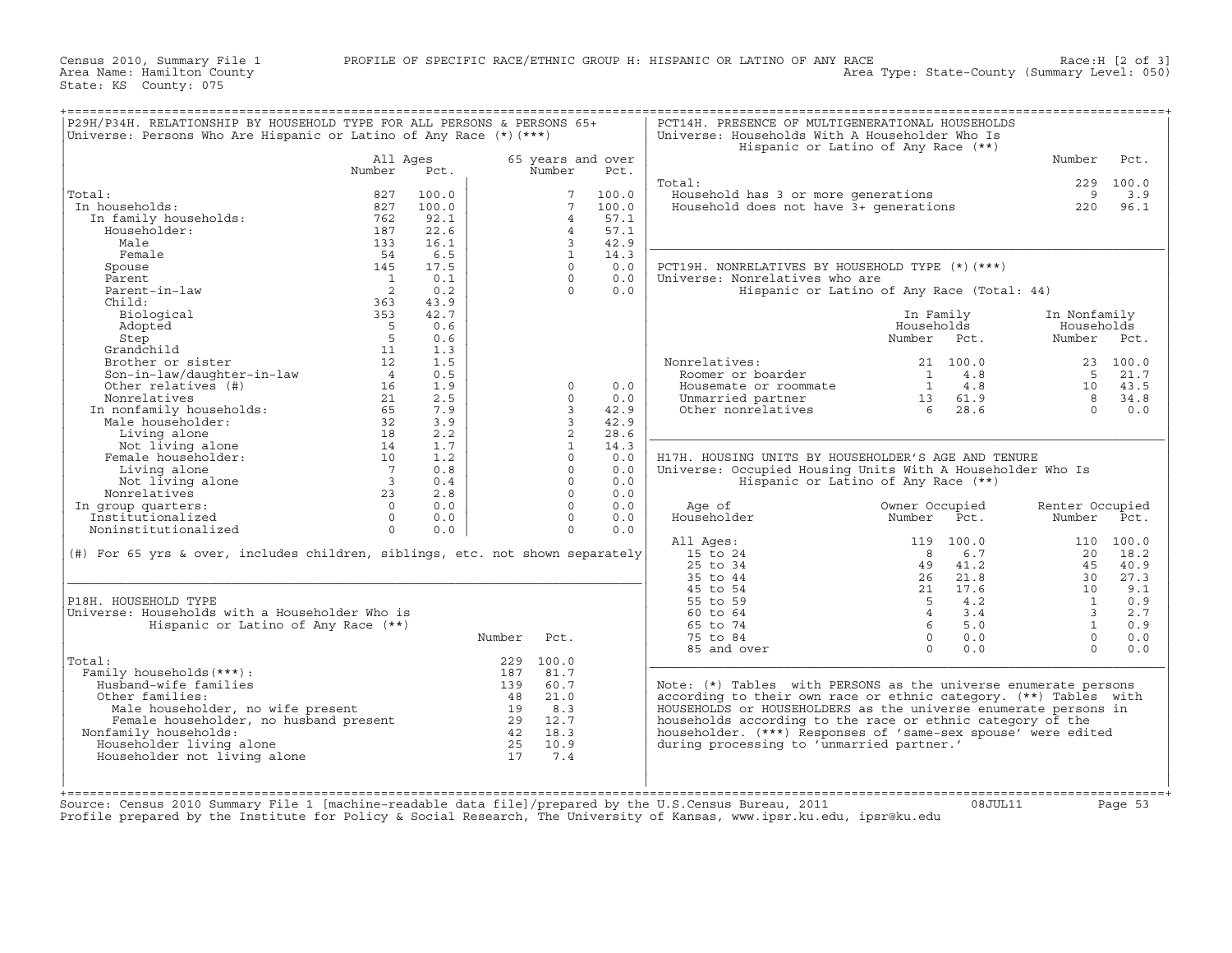| Universe: Households (Occupied Housing Units) With A Householder Who Is Hispanic or Latino of Any Race (**)(***)                                                                                                                      |              |                    | P28H/H16H. HOUSEHOLDS (OCCUPIED HOUSING UNITS) BY HOUSEHOLD SIZE BY TYPE AND BY TENURE      |                                                           |                                                                                  |          |                                                                                  |             |                     |           |
|---------------------------------------------------------------------------------------------------------------------------------------------------------------------------------------------------------------------------------------|--------------|--------------------|---------------------------------------------------------------------------------------------|-----------------------------------------------------------|----------------------------------------------------------------------------------|----------|----------------------------------------------------------------------------------|-------------|---------------------|-----------|
|                                                                                                                                                                                                                                       |              |                    |                                                                                             |                                                           |                                                                                  |          |                                                                                  |             |                     |           |
|                                                                                                                                                                                                                                       | All          |                    | Family                                                                                      |                                                           | Nonfamily                                                                        |          | Owner                                                                            |             | Renter              |           |
|                                                                                                                                                                                                                                       | Households   | Pct.               | Households                                                                                  | Pct.                                                      | Households                                                                       | Pct.     | Occupied                                                                         | Pct.        | Occupied            | Pct.      |
| All household sizes:                                                                                                                                                                                                                  |              | 229 100.0          |                                                                                             | 187 100.0                                                 |                                                                                  | 42 100.0 | 119                                                                              | 100.0       |                     | 110 100.0 |
| 1-person households                                                                                                                                                                                                                   | 25           | 10.9               | (Family always >1 pers)                                                                     |                                                           |                                                                                  | 25 59.5  | 8                                                                                | 6.7         | 17                  | 15.5      |
|                                                                                                                                                                                                                                       |              | 36 15.7            | 23                                                                                          | 12.3                                                      |                                                                                  | 13 31.0  | 20                                                                               | 16.8        |                     | 16 14.5   |
|                                                                                                                                                                                                                                       |              |                    |                                                                                             |                                                           |                                                                                  |          |                                                                                  |             |                     | 21 19.1   |
|                                                                                                                                                                                                                                       |              | 44 19.2<br>63 27.5 |                                                                                             |                                                           |                                                                                  |          |                                                                                  |             |                     | 27.3      |
|                                                                                                                                                                                                                                       |              | 37 16.2            |                                                                                             |                                                           |                                                                                  |          |                                                                                  |             |                     | 12.7      |
|                                                                                                                                                                                                                                       |              | 16 7.0             |                                                                                             |                                                           |                                                                                  |          |                                                                                  |             |                     | 5.5       |
| 1-person households<br>2-person households<br>36<br>4-person households<br>5-person households<br>6-person households<br>7-or-more person households<br>8                                                                             |              | 3.5                | $\begin{array}{rrr} 21 & 21.9 \\ 62 & 33.2 \\ 37 & 19.8 \\ 16 & 8.6 \\ 8 & 4.3 \end{array}$ |                                                           | $\begin{bmatrix} 3 & 7 & 1 \\ 1 & 2 & 4 \\ 0 & 0 & 0 \\ 0 & 0 & 0 \end{bmatrix}$ |          |                                                                                  |             |                     | 5.5       |
| P16H/P17H/P36H/P37H/H11H/H12H. POPULATION IN HOUSEHOLDS AND AVERAGE HOUSEHOLD SIZE BY TYPE AND BY TENURE<br>Universe: Population in Households (Occupied Housing Units) With A Householder Who Is Hispanic or Latino of Any Race (**) |              |                    |                                                                                             |                                                           |                                                                                  |          |                                                                                  |             |                     |           |
|                                                                                                                                                                                                                                       | Total        |                    | In                                                                                          |                                                           | In                                                                               |          | In Owner                                                                         |             | In Renter           |           |
|                                                                                                                                                                                                                                       | Population   | Pct.               | Families                                                                                    | Pct.                                                      | Nonfamilies                                                                      | Pct.     | Occupied                                                                         | Pct.        | Occupied            | Pct.      |
| Total population in households 820 100.0<br>Under 18 years 339 100.0                                                                                                                                                                  |              |                    | 733                                                                                         | 89.4                                                      | 64                                                                               | 7.8      | 439                                                                              | 53.5        | 381                 | 46.5      |
|                                                                                                                                                                                                                                       |              |                    |                                                                                             | 338 99.7                                                  |                                                                                  |          |                                                                                  | ----- ----- |                     |           |
| Total population in non-concerned<br>Under 18 years and over the series of the series of the series of the series of the series of the series of the series of the series of the series of the series of the series of the serie      |              |                    | 395                                                                                         | 82.1                                                      | ----- -----                                                                      |          |                                                                                  |             |                     |           |
|                                                                                                                                                                                                                                       |              |                    |                                                                                             | $3.92$ -----                                              | $1.52$ -----                                                                     |          | 3.69                                                                             | $     -$    | $3.46$ -----        |           |
| 18 years and over                                                                                                                                                                                                                     | $2.10$ ----- |                    | 1.81                                                                                        | $------$<br>$2.11$ -----                                  |                                                                                  |          | $- - - - - -$                                                                    |             |                     |           |
| PCT20/PCT22H. GROUP QUARTERS POPULATION BY SEX BY AGE BY GROUP QUARTERS TYPE<br>Universe: Population in group quarters for persons who are Hispanic or Latino of Any Race $(*)$                                                       |              |                    |                                                                                             |                                                           |                                                                                  |          |                                                                                  |             |                     |           |
|                                                                                                                                                                                                                                       |              |                    |                                                                                             |                                                           |                                                                                  |          | ---- All Ages ----    --------------------    18 Years and Over ---------------- |             |                     |           |
|                                                                                                                                                                                                                                       |              |                    |                                                                                             |                                                           |                                                                                  | Pct. of  |                                                                                  | Pct. of     |                     | Pct. of   |
|                                                                                                                                                                                                                                       |              |                    |                                                                                             |                                                           |                                                                                  | All      |                                                                                  | Total       |                     | Total     |
|                                                                                                                                                                                                                                       |              |                    | Number                                                                                      | Pct.                                                      | Total                                                                            |          | Ages<br>Male                                                                     | $18+$       | Female              | $18+$     |
|                                                                                                                                                                                                                                       |              |                    |                                                                                             |                                                           |                                                                                  |          |                                                                                  |             |                     |           |
|                                                                                                                                                                                                                                       |              |                    | $\Omega$                                                                                    | 100.0                                                     | $\circ$                                                                          |          | $\mathbf{0}$                                                                     |             | $\Omega$            |           |
| Institutionalized population:                                                                                                                                                                                                         |              |                    | $\circ$                                                                                     |                                                           | $\circ$                                                                          |          | $\mathbf 0$                                                                      |             | $\circ$             |           |
| Correctional facilities for adults                                                                                                                                                                                                    |              |                    | $\circ$                                                                                     |                                                           | $\circ$                                                                          |          | $\circ$                                                                          | $\cdot$     | $\circ$             |           |
| Juvenile facilities                                                                                                                                                                                                                   |              |                    | $\Omega$                                                                                    |                                                           | $\Omega$                                                                         |          | $\Omega$                                                                         |             | $\Omega$            |           |
| Nursing facilities/skilled-nursing facilities                                                                                                                                                                                         |              |                    | $\mathsf{O}\xspace$                                                                         |                                                           | $\circ$                                                                          |          | $\mathbf{0}$                                                                     |             | $\mathsf{O}\xspace$ |           |
| Other institutional facilities                                                                                                                                                                                                        |              |                    | $\circ$                                                                                     |                                                           | $\circ$                                                                          |          | $\Omega$                                                                         |             | $\mathsf O$         |           |
| Noninstitutionalized population:                                                                                                                                                                                                      |              |                    | $\overline{0}$                                                                              | $\mathcal{L}^{\text{max}}$ and $\mathcal{L}^{\text{max}}$ | $\circ$                                                                          |          | $\mathbf{0}$                                                                     |             | $\circ$             |           |
| College/university student housing                                                                                                                                                                                                    |              |                    | $\mathbf{0}$                                                                                |                                                           | $\circ$                                                                          |          | $\circ$                                                                          |             | $\mathsf O$         |           |
| Military quarters                                                                                                                                                                                                                     |              |                    | $\circ$                                                                                     |                                                           | $\Omega$                                                                         |          | $\circ$                                                                          |             | $\mathsf O$         |           |
| All types of group quarters:<br>Other noninstitutional facilities                                                                                                                                                                     |              |                    | $\Omega$                                                                                    |                                                           |                                                                                  |          | $\Omega$                                                                         |             | $\Omega$            |           |

+===================================================================================================================================================+ Source: Census 2010 Summary File 1 [machine−readable data file]/prepared by the U.S.Census Bureau, 2011 08JUL11 Page 54 Profile prepared by the Institute for Policy & Social Research, The University of Kansas, www.ipsr.ku.edu, ipsr@ku.edu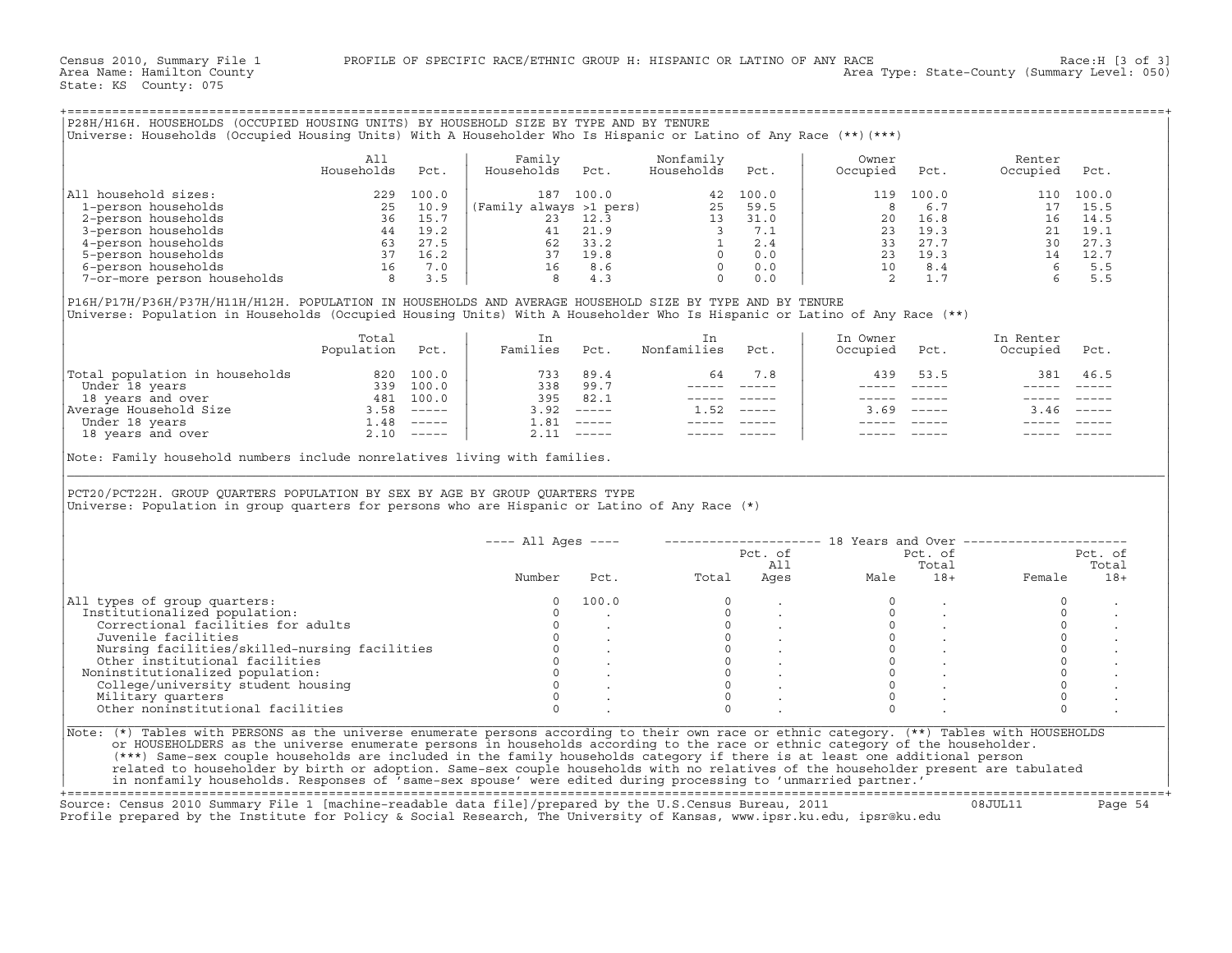Census 2010, Summary File 1 PROFILE OF SPECIFIC RACE/ETHNIC GROUP I: WHITE ALONE, NOT HISPANIC OR LATINO Race:I [1 of 3] Area Name: Hamilton County Area Type: State−County (Summary Level: 050)

State: KS County: 075

| P29/P29I. POPULATION SUMMARY BY RESIDENCE TYPE FOR DESIGNATED UNIVERSE<br>Universe: PERSONS Who Are White Alone, Not Hispanic or Latino                                                 |                                                                                                                                                                                            |                                         |                                                          |                                            |                                           |                                        | P38I/39I. FAMILY TYPE BY PRESENCE AND AGE OF OWN OR RELATED CHILDREN<br>Universe: Families With A Householder Who Is<br>White Alone, Not Hispanic or Latino (**) (***)                                                                                                                           |                                                |                                        |                                                  |                                                                 |
|-----------------------------------------------------------------------------------------------------------------------------------------------------------------------------------------|--------------------------------------------------------------------------------------------------------------------------------------------------------------------------------------------|-----------------------------------------|----------------------------------------------------------|--------------------------------------------|-------------------------------------------|----------------------------------------|--------------------------------------------------------------------------------------------------------------------------------------------------------------------------------------------------------------------------------------------------------------------------------------------------|------------------------------------------------|----------------------------------------|--------------------------------------------------|-----------------------------------------------------------------|
| Total Persons:<br>In Households(*)<br>In Group Quarters                                                                                                                                 |                                                                                                                                                                                            | Population<br>1,801<br>1,801<br>$\circ$ | $67.0$ % of<br>67.0% of<br>$. \,$ % of                   | As % of Population of all Races            | 2,690<br>2,690<br>$\Omega$                |                                        | By Presence of:                                                                                                                                                                                                                                                                                  | Own Children<br>Families Pct.                  |                                        | Related Children<br>Families Pct.                |                                                                 |
| P16-18I/P36-37I. HOUSEHOLDS/POPULATION IN HOUSEHOLDS BY HOUSEHOLD TYPE<br>Universe: HOUSEHOLDERS Who Are White Alone, Not Hispanic or Latino<br>Total Households (**)<br>Under 18 years |                                                                                                                                                                                            | Households                              | 811                                                      | Population $(**)$<br>1,819<br>410<br>1,409 | Average<br>Size<br>2.24<br>0.51<br>1.74   |                                        | All families:<br>Husband-wife families:<br>With children under 18:<br>Under 6 yrs only                                                                                                                                                                                                           | 503 100.0<br>426 84.7<br>160 31.8<br>34<br>6.8 |                                        | 426<br>166<br>37<br>34<br>95<br>260<br>77        | 503 100.0<br>84.7<br>33.0<br>7.4<br>6.8<br>18.9<br>51.7<br>15.3 |
| 18 years and over                                                                                                                                                                       | -----<br>8 years and over ------<br>8 years and over ------<br>Family Households (***) 503<br>Under 18 years<br>18 years and over -----<br>onfamily Households 308<br>Nonfamily Households |                                         | $------$                                                 | 1,449<br>398<br>1,051<br>341               | 2.88<br>0.79<br>2.09<br>1.11              |                                        | Male householder:                                                                                                                                                                                                                                                                                |                                                |                                        | 25<br>15<br>$\overline{4}$<br>$\mathbf{1}$<br>10 | 5.0<br>3.0<br>0.8<br>0.2<br>2.0                                 |
| P12I/P13I. POPULATION BY AGE AND SEX<br>Universe: Persons Who Are White Alone, Not Hispanic or Latino $(*)$                                                                             | ---Both Sexes---<br>Number                                                                                                                                                                 | Pct.                                    | $---Maxe---1$<br>Number                                  | Pct.                                       | $---$ Female -----<br>Number              | Pct.                                   | Female householder:                                                                                                                                                                                                                                                                              |                                                |                                        | 10<br>36<br>11<br>$\overline{7}$<br>18           | 2.0<br>52 10.3<br>7.2<br>2.2<br>1.4<br>3.6                      |
| All Ages:<br>Under 5<br>5 to 9<br>10 to 14<br>15 to 17                                                                                                                                  | 1,801 100.0<br>117<br>114<br>100<br>68                                                                                                                                                     | 6.5<br>6.3<br>5.6<br>3.8                | 67<br>62<br>47<br>38                                     | 884 100.0<br>7.6<br>7.0<br>5.3<br>4.3      | 917<br>50<br>52<br>53<br>30               | 100.0<br>5.5<br>5.7<br>5.8<br>3.3      | No children under 18<br>P31I. RELATIONSHIP BY HOUSEHOLD TYPE FOR THE POPULATION UNDER 18 YEARS<br>Universe: Persons under 18 who are                                                                                                                                                             | 19<br>3.8                                      |                                        | 16                                               | 3.2                                                             |
| 18 and 19<br>20<br>21<br>22 to 24<br>25 to 29<br>30 to 34                                                                                                                               | 42<br>19<br>16<br>39<br>112<br>100                                                                                                                                                         | 2.3<br>1.1<br>0.9<br>2.2<br>6.2<br>5.6  | 20<br>$\overline{\phantom{0}}$ 2<br>11<br>19<br>56<br>49 | 2.3<br>0.2<br>1.2<br>2.1<br>6.3<br>5.5     | 22<br>17<br>$5^{\circ}$<br>20<br>56<br>51 | 2.4<br>1.9<br>0.5<br>2.2<br>6.1<br>5.6 | White Alone, Not Hispanic or Latino $(*)$ (***)<br>Total under 18:<br>In households:<br>Householder or spouse                                                                                                                                                                                    |                                                | Number<br>399<br>399<br>$\overline{0}$ | Pct.<br>100.0<br>100.0<br>0.0                    |                                                                 |
| 35 to 39<br>40 to 44<br>45 to 49<br>50 to 54<br>55 to 59                                                                                                                                | 89<br>88<br>161<br>126<br>144                                                                                                                                                              | 4.9<br>4.9<br>8.9<br>7.0<br>8.0         | 47<br>44<br>79<br>62<br>67                               | 5.3<br>5.0<br>8.9<br>7.0<br>7.6            | 42<br>44<br>82<br>64<br>77                | 4.6<br>4.8<br>8.9<br>7.0<br>8.4        | Related child:<br>Own child:<br>In husband-wife families<br>In other families (no spouse present):<br>Male householder                                                                                                                                                                           |                                                | 390<br>372<br>298<br>74<br>23          | 97.7<br>93.2<br>74.7<br>18.5<br>5.8              |                                                                 |
| 60 and 61<br>62 to 64<br>65 and 66<br>67 to 69<br>70 to 74<br>75 to 79                                                                                                                  | 52<br>58<br>31<br>63<br>78<br>66                                                                                                                                                           | 2.9<br>3.2<br>1.7<br>3.5<br>4.3<br>3.7  | 24<br>32<br>15<br>29<br>47<br>27                         | 2.7<br>3.6<br>1.7<br>3.3<br>5.3<br>3.1     | 28<br>26<br>16<br>34<br>31<br>39          | 3.1<br>2.8<br>1.7<br>3.7<br>3.4<br>4.3 | Female householder<br>Other relatives:<br>Grandchild<br>Other relatives<br>Nonrelatives<br>In group quarters:                                                                                                                                                                                    |                                                | 51<br>18<br>16<br>2<br>9<br>$\circ$    | 12.8<br>4.5<br>4.0<br>0.5<br>2.3<br>0.0          |                                                                 |
| 80 to 84<br>85 plus<br>$0$ to $17$<br>18 to 64<br>65 plus                                                                                                                               | 57<br>61<br>399<br>1,046<br>356                                                                                                                                                            | 3.2<br>3.4<br>22.2<br>58.1<br>19.8      | 21<br>19<br>214<br>512<br>158                            | 2.4<br>2.1<br>24.2<br>57.9<br>17.9         | 36<br>42<br>185<br>534<br>198             | 3.9<br>4.6<br>20.2<br>58.2<br>21.6     | Institutionalized population<br>Noninstitutionalized population<br>Note: $(*)$ Tables with PERSONS as the universe enumerate persons according<br>to their own race or ethnic category. (**) Tables with HOUSEHOLDS or<br>HOUSEHOLDERS as the universe enumerate persons in households according |                                                | $\Omega$<br>$\Omega$                   | 0.0<br>0.0                                       |                                                                 |
| Median Age                                                                                                                                                                              | 44.8                                                                                                                                                                                       |                                         | 42.9                                                     |                                            | 46.1                                      |                                        | to the race or ethnic category of the householder. (***) Responses of<br>'same-sex spouse' were edited during processing to 'unmarried partner.'                                                                                                                                                 |                                                |                                        |                                                  |                                                                 |

+===================================================================================================================================================+ Source: Census 2010 Summary File 1 [machine−readable data file]/prepared by the U.S.Census Bureau, 2011 08JUL11 Page 55 Profile prepared by the Institute for Policy & Social Research, The University of Kansas, www.ipsr.ku.edu, ipsr@ku.edu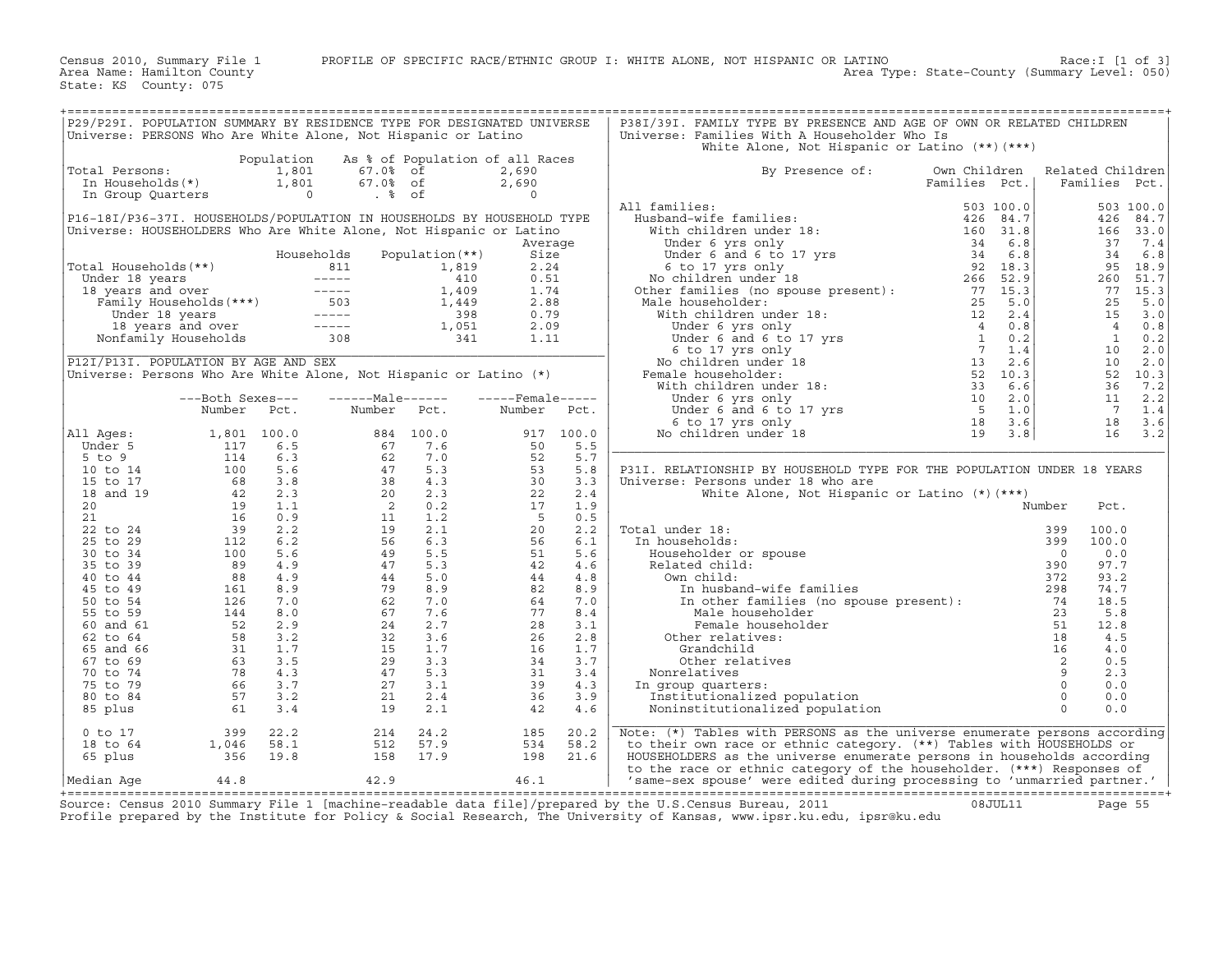Census 2010, Summary File 1 PROFILE OF SPECIFIC RACE/ETHNIC GROUP I: WHITE ALONE, NOT HISPANIC OR LATINO Race:I [2 of 3]<br>Area Name: Hamilton County Level: 050) Area Type: State-County (Summary Level: 050) Area Name: Hamilton County Area Type: State−County (Summary Level: 050)

State: KS County: 075

| P29I/P34I. RELATIONSHIP BY HOUSEHOLD TYPE FOR ALL PERSONS & PERSONS 65+<br>Universe: Persons Who Are White Alone, Not Hispanic or Latino (*) (***)                                                                                                                            |                                           |       |        |                |                   | PCT14I. PRESENCE OF MULTIGENERATIONAL HOUSEHOLDS<br>Universe: Households With A Householder Who Is<br>White Alone, Not Hispanic or Latino (**)                                   |                 |         |                                                                  |           |
|-------------------------------------------------------------------------------------------------------------------------------------------------------------------------------------------------------------------------------------------------------------------------------|-------------------------------------------|-------|--------|----------------|-------------------|----------------------------------------------------------------------------------------------------------------------------------------------------------------------------------|-----------------|---------|------------------------------------------------------------------|-----------|
|                                                                                                                                                                                                                                                                               | All Ages                                  |       |        |                | 65 years and over |                                                                                                                                                                                  |                 |         | Number                                                           | Pct.      |
|                                                                                                                                                                                                                                                                               | Number                                    | Pct.  |        | Number         | Pct.              |                                                                                                                                                                                  |                 |         |                                                                  |           |
|                                                                                                                                                                                                                                                                               |                                           |       |        |                |                   | Total:                                                                                                                                                                           |                 |         |                                                                  | 811 100.0 |
| Total:                                                                                                                                                                                                                                                                        | 1,801                                     | 100.0 |        | 356            | 100.0             | Jousehold has 3 or more generations<br>Household does not have 3+ generations                                                                                                    |                 |         | 14                                                               | 1.7       |
| .a<br>1 households:<br>In family households:<br>In households:                                                                                                                                                                                                                | 1,801                                     | 100.0 |        | 356            | 100.0             |                                                                                                                                                                                  |                 |         | 797                                                              | 98.3      |
|                                                                                                                                                                                                                                                                               | 1,463                                     | 81.2  |        | 212            | 59.6              |                                                                                                                                                                                  |                 |         |                                                                  |           |
| Householder:                                                                                                                                                                                                                                                                  | 503                                       | 27.9  |        | 117            | 32.9              |                                                                                                                                                                                  |                 |         |                                                                  |           |
| Male                                                                                                                                                                                                                                                                          | 403                                       | 22.4  |        | 103            | 28.9              |                                                                                                                                                                                  |                 |         |                                                                  |           |
| Female                                                                                                                                                                                                                                                                        | 100                                       | 5.6   |        | 14             | 3.9               |                                                                                                                                                                                  |                 |         |                                                                  |           |
| Spouse                                                                                                                                                                                                                                                                        | 421                                       | 23.4  |        | 90             | 25.3              | PCT19I. NONRELATIVES BY HOUSEHOLD TYPE (*) (***)                                                                                                                                 |                 |         |                                                                  |           |
| Parent                                                                                                                                                                                                                                                                        |                                           | 0.2   |        | $\overline{2}$ | 0.6               | Universe: Nonrelatives who are                                                                                                                                                   |                 |         |                                                                  |           |
| Parent-in-law                                                                                                                                                                                                                                                                 | $\frac{4}{3}$                             | 0.2   |        | $\overline{2}$ | 0.6               | White Alone, Not Hispanic or Latino (Total: 59)                                                                                                                                  |                 |         |                                                                  |           |
| Child:                                                                                                                                                                                                                                                                        | 472                                       | 26.2  |        |                |                   |                                                                                                                                                                                  |                 |         |                                                                  |           |
| Biological                                                                                                                                                                                                                                                                    | 427                                       | 23.7  |        |                |                   |                                                                                                                                                                                  | In Family       |         | In Nonfamily                                                     |           |
|                                                                                                                                                                                                                                                                               | $\begin{array}{c} 24/2 \\ 12 \end{array}$ | 0.7   |        |                |                   |                                                                                                                                                                                  | Households      |         | Households                                                       |           |
|                                                                                                                                                                                                                                                                               | 33                                        | 1.8   |        |                |                   |                                                                                                                                                                                  | Number Pct.     |         | Number Pct.                                                      |           |
|                                                                                                                                                                                                                                                                               | 19                                        | 1.1   |        |                |                   |                                                                                                                                                                                  |                 |         |                                                                  |           |
| Biological<br>Adopted<br>Step<br>Grandchild<br>Brother or sister<br>Son-in-law/daughter-in-law<br>Cther relatives (#)                                                                                                                                                         |                                           | 0.3   |        |                |                   |                                                                                                                                                                                  |                 |         |                                                                  |           |
|                                                                                                                                                                                                                                                                               | $6\overline{6}$                           |       |        |                |                   | Nonrelatives:<br>Roomer or boarder                                                                                                                                               |                 |         |                                                                  |           |
|                                                                                                                                                                                                                                                                               | $\overline{0}$                            | 0.0   |        |                |                   |                                                                                                                                                                                  |                 |         |                                                                  |           |
|                                                                                                                                                                                                                                                                               |                                           | 0.3   |        | <sup>1</sup>   | 0.3               |                                                                                                                                                                                  |                 |         | $\begin{array}{cc} 4 & 1.5 \\ 19 & 63.3 \\ 7 & 23.3 \end{array}$ |           |
|                                                                                                                                                                                                                                                                               |                                           | 1.6   |        | $\circ$        | 0.0               |                                                                                                                                                                                  |                 |         |                                                                  |           |
|                                                                                                                                                                                                                                                                               |                                           | 18.8  |        | 144            | 40.4              |                                                                                                                                                                                  |                 |         |                                                                  |           |
|                                                                                                                                                                                                                                                                               |                                           | 8.1   |        | 45             | 12.6              |                                                                                                                                                                                  |                 |         |                                                                  |           |
|                                                                                                                                                                                                                                                                               |                                           | 6.9   |        | 41             | 11.5              |                                                                                                                                                                                  |                 |         |                                                                  |           |
|                                                                                                                                                                                                                                                                               |                                           | 1.2   |        | $\overline{4}$ | 1.1               |                                                                                                                                                                                  |                 |         |                                                                  |           |
|                                                                                                                                                                                                                                                                               |                                           | 9.1   |        | 95             | 26.7              | H17I. HOUSING UNITS BY HOUSEHOLDER'S AGE AND TENURE                                                                                                                              |                 |         |                                                                  |           |
|                                                                                                                                                                                                                                                                               |                                           | 8.7   |        | 93             | 26.1              | Universe: Occupied Housing Units With A Householder Who Is                                                                                                                       |                 |         |                                                                  |           |
|                                                                                                                                                                                                                                                                               |                                           | 0.4   |        | $\overline{2}$ | 0.6               | White Alone, Not Hispanic or Latino (**)                                                                                                                                         |                 |         |                                                                  |           |
|                                                                                                                                                                                                                                                                               |                                           | 1.7   |        | $\overline{4}$ | 1.1               |                                                                                                                                                                                  |                 |         |                                                                  |           |
| In group quarters:                                                                                                                                                                                                                                                            |                                           | 0.0   |        | $\bigcap$      | 0.0               | Age of                                                                                                                                                                           | Owner Occupied  |         | Renter Occupied                                                  |           |
|                                                                                                                                                                                                                                                                               |                                           | 0.0   |        | $\overline{0}$ | 0.0               | Householder                                                                                                                                                                      | Number Pct.     |         | Number                                                           | Pct.      |
|                                                                                                                                                                                                                                                                               |                                           | 0.0   |        | $\Omega$       | 0.0               |                                                                                                                                                                                  |                 |         |                                                                  |           |
|                                                                                                                                                                                                                                                                               |                                           |       |        |                |                   | All Ages:                                                                                                                                                                        |                 |         |                                                                  | 197 100.0 |
| (#) For 65 yrs & over, includes children, siblings, etc. not shown separately                                                                                                                                                                                                 |                                           |       |        |                |                   | 15 to 24                                                                                                                                                                         |                 |         | 18                                                               | 9.1       |
|                                                                                                                                                                                                                                                                               |                                           |       |        |                |                   | 25 to 34                                                                                                                                                                         |                 |         | 47                                                               | 23.9      |
|                                                                                                                                                                                                                                                                               |                                           |       |        |                |                   | 35 to 44                                                                                                                                                                         |                 |         | 31                                                               | 15.7      |
|                                                                                                                                                                                                                                                                               |                                           |       |        |                |                   | 45 to 54                                                                                                                                                                         |                 |         |                                                                  | 36 18.3   |
| P18I. HOUSEHOLD TYPE                                                                                                                                                                                                                                                          |                                           |       |        |                |                   | 55 to 59                                                                                                                                                                         |                 |         | 13                                                               | 6.6       |
| Universe: Households with a Householder Who is                                                                                                                                                                                                                                |                                           |       |        |                |                   | 60 to 64                                                                                                                                                                         |                 |         | 13                                                               | 6.6       |
| White Alone, Not Hispanic or Latino (**)                                                                                                                                                                                                                                      |                                           |       |        |                |                   | 65 to 74                                                                                                                                                                         |                 |         | 12                                                               | 6.1       |
|                                                                                                                                                                                                                                                                               |                                           |       | Number | Pct.           |                   | $\begin{array}{cccc} 614 & 100.0 \\ & 5 & 0.8 \\ & 67 & 10.9 \\ & 65 & 10.6 \\ & 131 & 21.3 \\ & 77 & 12.5 \\ & 51 & 8.3 \\ & 100 & 16.3 \\ & 75 & 12.2 \end{array}$<br>75 to 84 | $75 \quad 12.2$ |         | 17                                                               | 8.6       |
|                                                                                                                                                                                                                                                                               |                                           |       |        |                |                   | 85 and over                                                                                                                                                                      | 43 7.0          |         | 10                                                               | 5.1       |
| Total:                                                                                                                                                                                                                                                                        |                                           |       |        | 811 100.0      |                   |                                                                                                                                                                                  |                 |         |                                                                  |           |
| :<br>ily households (***):<br>usband-wife families<br>ther families:<br>Male householder, no wife present<br>Male householder, no husband present<br>Family households:<br>family households:<br>ouseholder living alone<br>ouseholder not livin<br>Family households (***) : |                                           |       |        |                |                   |                                                                                                                                                                                  |                 |         |                                                                  |           |
| Husband-wife families                                                                                                                                                                                                                                                         |                                           |       |        |                |                   | Note: (*) Tables with PERSONS as the universe enumerate persons                                                                                                                  |                 |         |                                                                  |           |
| Other families:                                                                                                                                                                                                                                                               |                                           |       |        |                |                   | according to their own race or ethnic category. (**) Tables with                                                                                                                 |                 |         |                                                                  |           |
|                                                                                                                                                                                                                                                                               |                                           |       |        |                |                   | HOUSEHOLDS or HOUSEHOLDERS as the universe enumerate persons in                                                                                                                  |                 |         |                                                                  |           |
|                                                                                                                                                                                                                                                                               |                                           |       |        |                |                   | households according to the race or ethnic category of the                                                                                                                       |                 |         |                                                                  |           |
| Nonfamily households:                                                                                                                                                                                                                                                         |                                           |       |        |                |                   | householder. (***) Responses of 'same-sex spouse' were edited                                                                                                                    |                 |         |                                                                  |           |
| Householder living alone                                                                                                                                                                                                                                                      |                                           |       |        |                |                   | during processing to 'unmarried partner.'                                                                                                                                        |                 |         |                                                                  |           |
| Householder not living alone                                                                                                                                                                                                                                                  |                                           |       |        |                |                   |                                                                                                                                                                                  |                 |         |                                                                  |           |
|                                                                                                                                                                                                                                                                               |                                           |       |        |                |                   |                                                                                                                                                                                  |                 |         |                                                                  |           |
|                                                                                                                                                                                                                                                                               |                                           |       |        |                |                   |                                                                                                                                                                                  |                 |         |                                                                  |           |
|                                                                                                                                                                                                                                                                               |                                           |       |        |                |                   |                                                                                                                                                                                  |                 |         |                                                                  |           |
| Source: Census 2010 Summary File 1 [machine-readable data file]/prepared by the U.S.Census Bureau, 2011                                                                                                                                                                       |                                           |       |        |                |                   |                                                                                                                                                                                  |                 |         |                                                                  |           |
| Profile prepared by the Institute for Policy & Social Research, The University of Kansas, www.ipsr.ku.edu, ipsr@ku.edu                                                                                                                                                        |                                           |       |        |                |                   |                                                                                                                                                                                  |                 | 08JUL11 |                                                                  | Page 56   |
|                                                                                                                                                                                                                                                                               |                                           |       |        |                |                   |                                                                                                                                                                                  |                 |         |                                                                  |           |